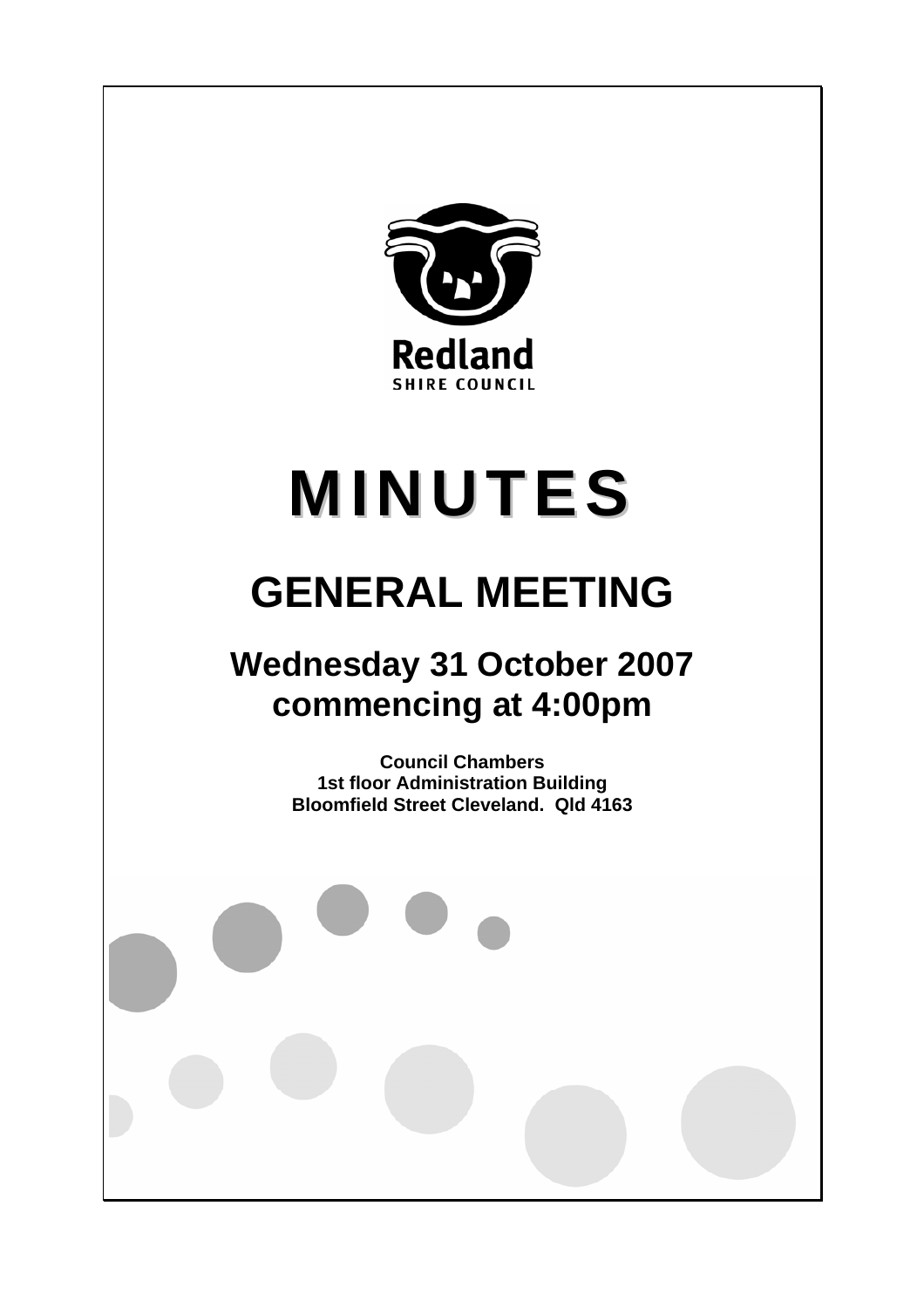### **TABLE OF CONTENTS**

| <b>ITEM</b>             |                                                          | <b>SUBJECT</b>                                                                                       | <b>PAGE NO</b> |  |
|-------------------------|----------------------------------------------------------|------------------------------------------------------------------------------------------------------|----------------|--|
| 1                       |                                                          |                                                                                                      |                |  |
| $\overline{2}$          |                                                          |                                                                                                      |                |  |
| 3                       |                                                          |                                                                                                      |                |  |
| $\overline{\mathbf{4}}$ |                                                          |                                                                                                      |                |  |
| 5                       | <b>MATTERS OUTSTANDING FROM PREVIOUS GENERAL MEETING</b> |                                                                                                      |                |  |
|                         | 5.1                                                      |                                                                                                      |                |  |
|                         | 5.1.1                                                    | PETITION (DIVISION 10) - REQUEST FOR NAMING OF                                                       |                |  |
|                         | 5.1.2                                                    | PETITION (DIVISION 2) - REQUEST FOR NEW TOILET                                                       |                |  |
|                         | 5.1.3                                                    | PETITION (DIVISION 2) - REQUEST FOR COUNCIL TO<br>RECONSIDER THE CANAL LEVY CHARGES 6                |                |  |
|                         | 5.1.4                                                    | <b>PETITION (DIVISION 4) - REQUEST FOR ROADWORKS -</b><br>OOYAN STREET, COOCHIEMUDLO ISLAND  6       |                |  |
|                         | 5.1.5                                                    |                                                                                                      |                |  |
|                         | 5.1.6                                                    |                                                                                                      |                |  |
| 6                       |                                                          |                                                                                                      |                |  |
| $\overline{7}$          |                                                          | PETITIONS/PRESENTATIONS<br>$\overline{\mathsf{R}}$                                                   |                |  |
|                         | 7.1                                                      | PETITION (DIVISION 2) - REQUESTING THAT COUNCIL<br>STOP APPROVING SMALL LOT HOUSES AT AMITY8         |                |  |
|                         | 7.2                                                      | <b>PETITION (DIVISION 5) - REQUESTING THAT COUNCIL</b><br>PROVIDE A BITUMEN SEAL TO ROADS ON PERULPA |                |  |
|                         | 7.3                                                      | PETITION (DIVISION 6) - REQUESTING COUNCIL<br>REFUSE APPLICATION TO CONSTRUCT QUARRY AT              |                |  |
| 8                       |                                                          |                                                                                                      |                |  |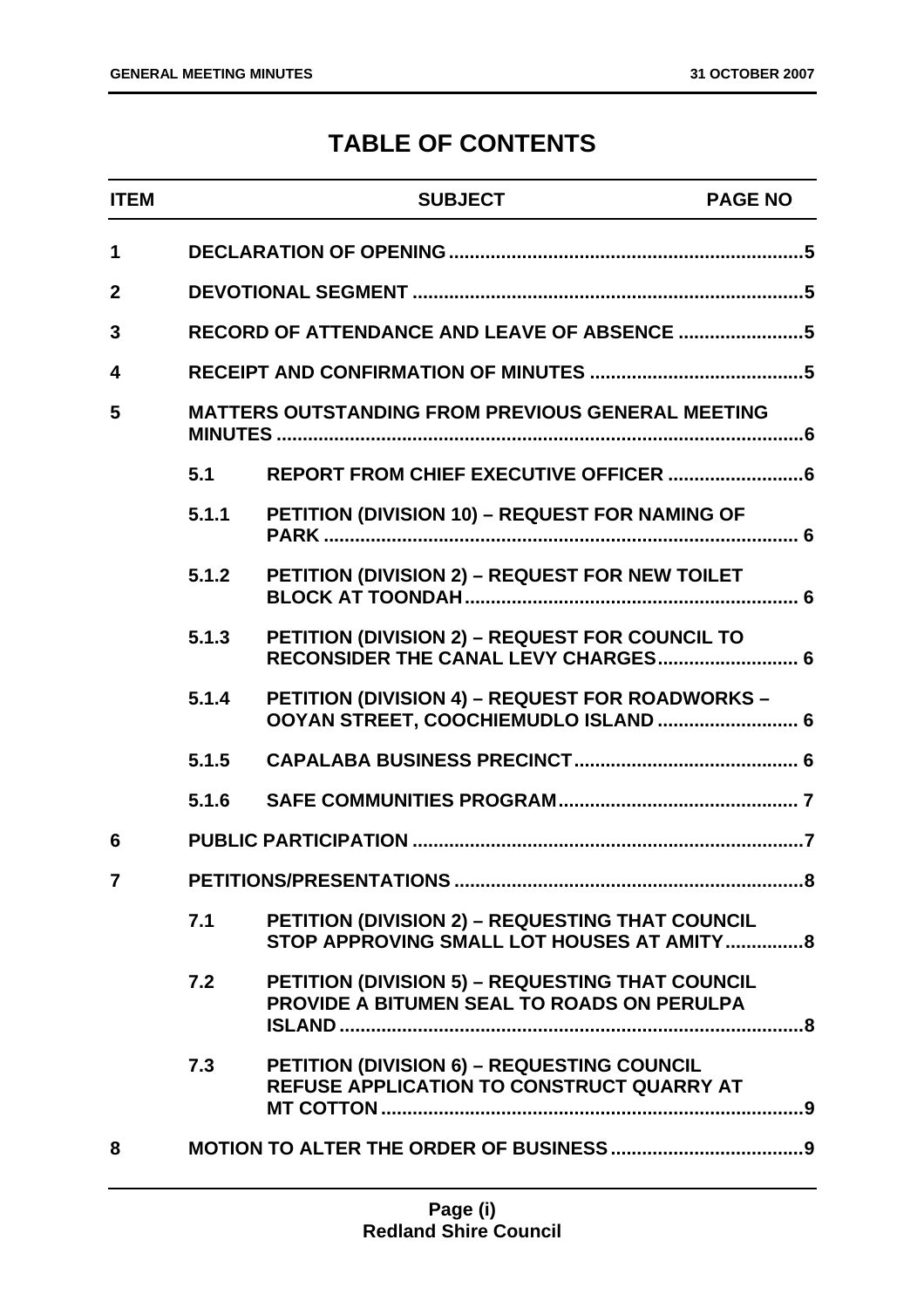| 9  |        | <b>DECLARATION OF INTEREST ON ANY ITEMS OF BUSINESS9</b>                           |
|----|--------|------------------------------------------------------------------------------------|
| 10 |        | <b>PLANNING &amp; POLICY COMMITTEE 17/10/07 - RECEIPT AND</b>                      |
|    |        |                                                                                    |
|    |        | 10.1.1 VISITOR INFORMATION SERVICES TO REDLAND SHIRE -                             |
|    |        | 10.1.2 VISITOR SERVICES STRATEGY FOR THE REDLAND                                   |
|    | 10.1.3 | <b>MACLEAY ISLAND CENTRES STRATEGY REVIEW 28</b>                                   |
|    | 10.1.4 | <b>GREENSPACE ENHANCEMENT ADVISORY GROUP -</b>                                     |
|    | 10.1.5 | <b>AUTHORISING THE SIGNING OF VOLUNTARY</b><br>CONSERVATION AGREEMENT DOCUMENTS 39 |
|    | 10.1.6 | POINT LOOKOUT GORGE WALK REFURBISHMENT                                             |
|    | 10.1.7 | NEXT STEPS - LOCAL GREENHOUSE ACTION PLAN  47                                      |
|    | 10.1.8 | <b>DELEGATION OF DRAFT KOALA POLICY AND</b>                                        |
|    | 10.1.9 | <b>PROPOSAL TO CREATE A NEW REDLANDS REGIONAL</b>                                  |
|    |        | 10.1.10 RENAMING STREET NAME - VICTORIA PARADE,                                    |
|    |        | 10.1.11 PETITION (DIV 5) - REQUEST FOR ROAD CLOSURE - FIJI                         |
|    |        | 10.1.12 PETITION (DIVISION 5) REQUEST FOR ROAD                                     |
|    |        | 10.1.13 AMENDMENT TO PLANNING SCHEME POLICY 3 - NEW                                |
|    |        | 10.1.14 NEW FERRY RE-FUELLING FACILITIES - WEINAM                                  |
|    |        | 10.1.15 REDLANDS PLANNING SCHEME - AMENDMENT 1A -                                  |
|    | 10.2   |                                                                                    |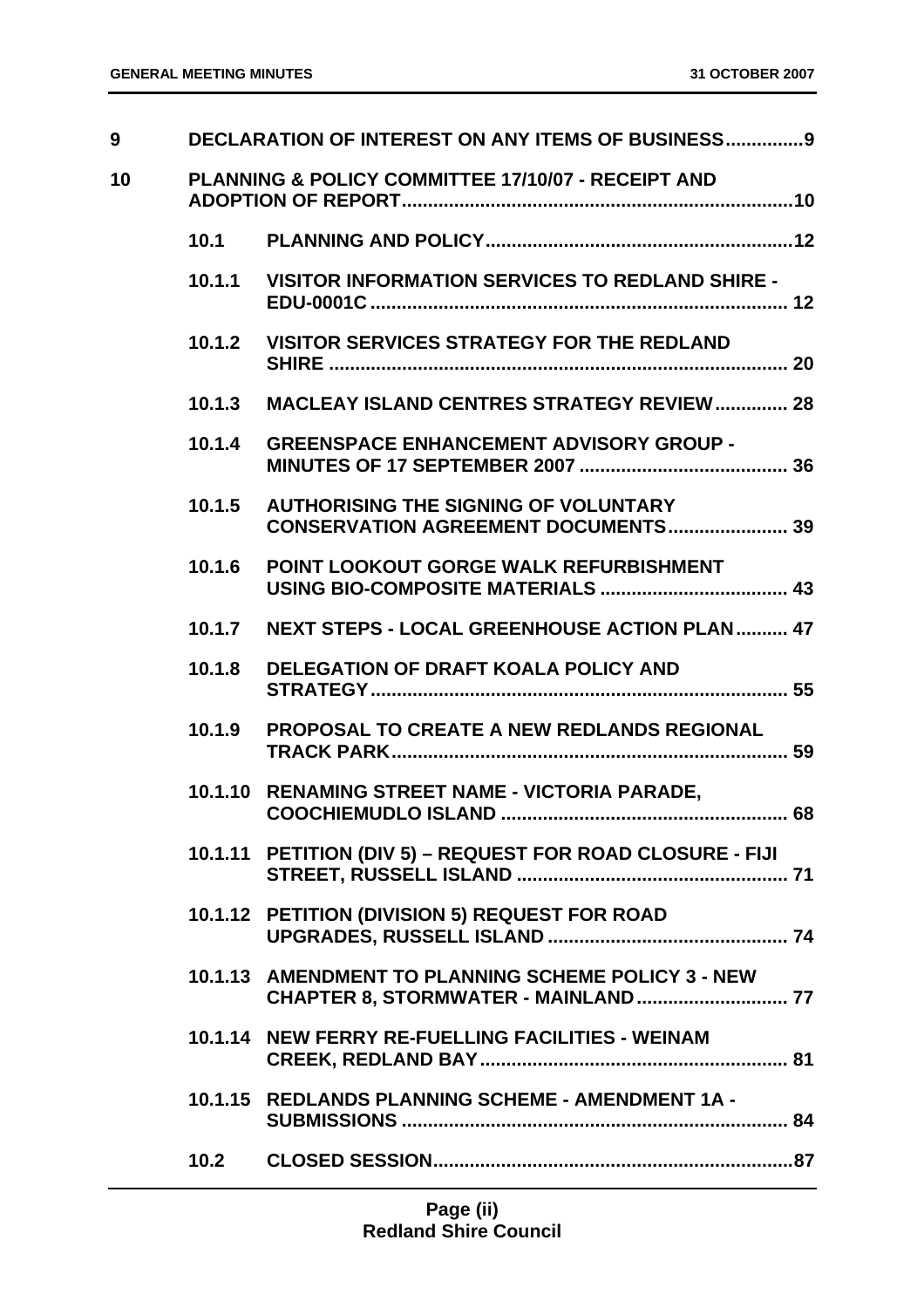|    | 10.2.1 | <b>COUNCIL OWNED LAND ON THE SOUTHERN MORETON</b>                                                  |
|----|--------|----------------------------------------------------------------------------------------------------|
|    | 10.3   |                                                                                                    |
| 11 |        | <b>REDLAND WATER AND WASTE COMMITTEE 24/10/07 - RECEIPT</b>                                        |
|    | 11.1   |                                                                                                    |
|    | 11.1.1 | <b>REDLAND WATER &amp; WASTE COUNCIL BUSINESS UNIT</b>                                             |
|    | 11.1.2 |                                                                                                    |
| 12 |        | <b>FINANCE AND CORPORATE MANAGEMENT COMMITTEE</b><br>24/10/07 - RECEIPT AND ADOPTION OF REPORT 115 |
|    | 12.1   |                                                                                                    |
|    | 12.1.1 | <b>COUNCIL MEETING DATES TO 2008 ELECTION AND</b><br>DECEMBER-JANUARY DELEGATIONS116               |
|    | 12.2   |                                                                                                    |
|    | 12.2.1 | <b>DRAFT UNAUDITED FINANCIAL STATEMENTS 2006/07 123</b>                                            |
|    | 12.2.2 | <b>SEPTEMBER 2007 - MONTHLY FINANCIAL REPORTS128</b>                                               |
|    | 12.2.3 | <b>RESUMPTION OF PROPERTY - NOELEEN STREET,</b>                                                    |
|    |        | 12.2.4 SUB-LEASE - REDLAND BAY GOLF CLUB INC135                                                    |
|    | 12.3   |                                                                                                    |
|    | 12.3.1 | <b>REDLAND PERFORMING ARTS CENTRE BUSINESS</b>                                                     |
|    | 12.4   |                                                                                                    |
|    | 12.4.1 | DELEGATION TO CHIEF EXECUTIVE OFFICER TO SEAL                                                      |
|    | 12.4.2 | <b>MONTHLY BALANCED SCORECARD REPORT FOR</b>                                                       |
|    | 12.4.3 | <b>QUARTERLY OPERATIONAL PLAN REPORT</b>                                                           |
|    | 12.5   |                                                                                                    |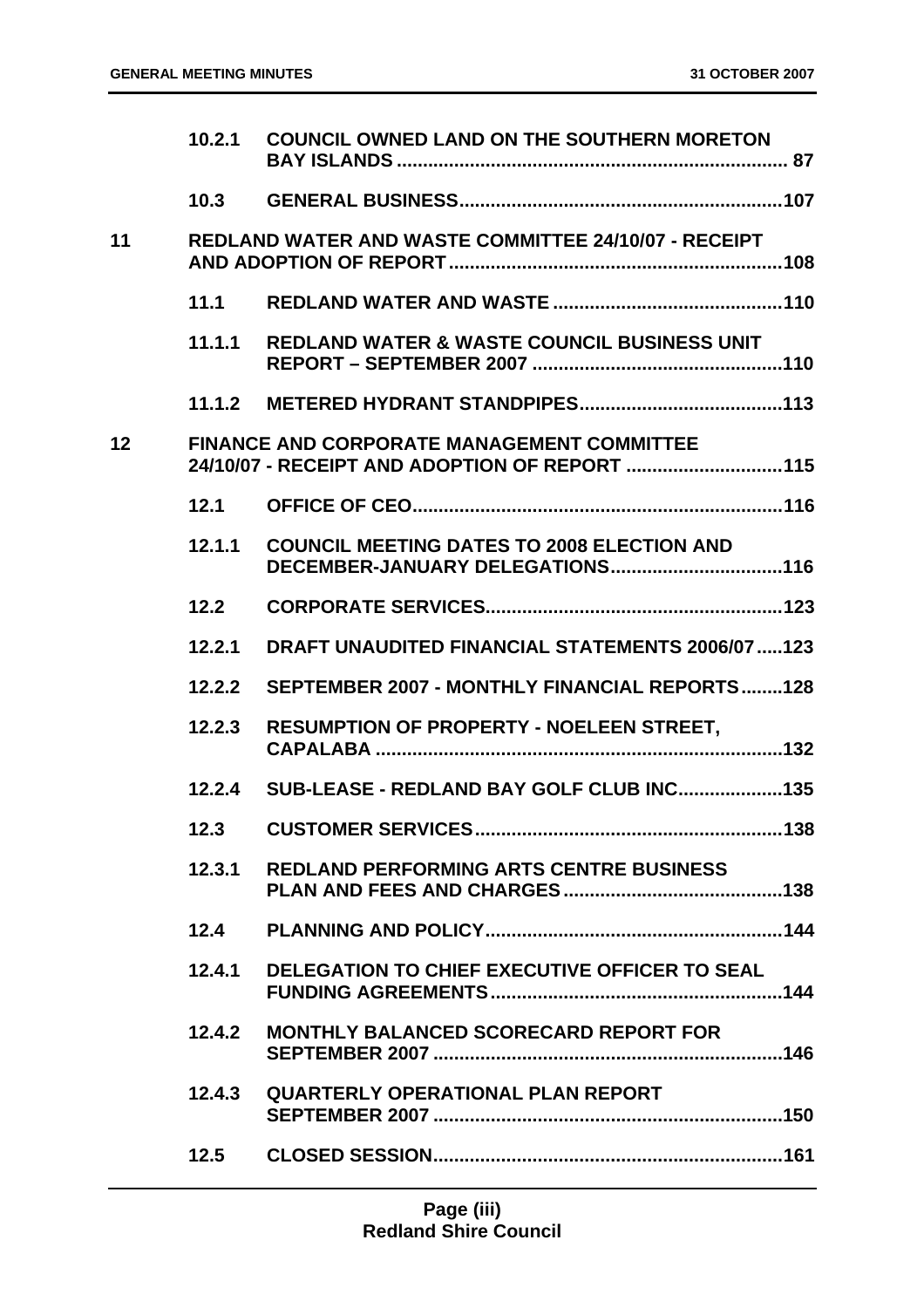|    | 12.5.1 | <b>COMPENSATION CLAIM - HAIG ROAD, BIRKDALE161</b>                                                     |  |
|----|--------|--------------------------------------------------------------------------------------------------------|--|
|    | 12.6   |                                                                                                        |  |
|    | 12.6.1 | TENDER FOR THE PROVISION OF CONSERVATION                                                               |  |
| 13 |        |                                                                                                        |  |
|    | 13.1   |                                                                                                        |  |
|    | 13.1.1 | APPOINTMENT OF BRISBANE SHOW HOLIDAY IN THE                                                            |  |
| 14 |        |                                                                                                        |  |
|    | 14.1   | NOTICE GIVEN BY CR OGILVIE (DIVISION 2)  170                                                           |  |
|    | 14.1.1 | VISITOR INFORMATION SERVICE - DUNWICH170                                                               |  |
|    | 14.2   | NOTICE GIVEN BY CR BOWLER (DIVISION 6)171                                                              |  |
|    | 14.2.1 | PROPOSED AMENDMENT OF LOCAL LAW POLICY NO 11                                                           |  |
| 15 |        |                                                                                                        |  |
|    | 15.1   | <b>SPONSORSHIP - REDLANDS EASTER FAMILY</b>                                                            |  |
| 16 |        |                                                                                                        |  |
|    | 16.1   | ELECTION SIGNS (CR BOWLER - DIVISION 6)  173                                                           |  |
|    | 16.2   | <b>REPORT ON ISSUE CONCERNING THE BUILDING</b><br><b>OWNERSHIP AT DUNWICH - (CR DOWLING - DIVISION</b> |  |
| 17 |        |                                                                                                        |  |
|    | 17.1   |                                                                                                        |  |
|    | 17.1.1 | DRAFT REDLANDS LGMS - RESPONSE TO FIRST STATE                                                          |  |
| 18 |        |                                                                                                        |  |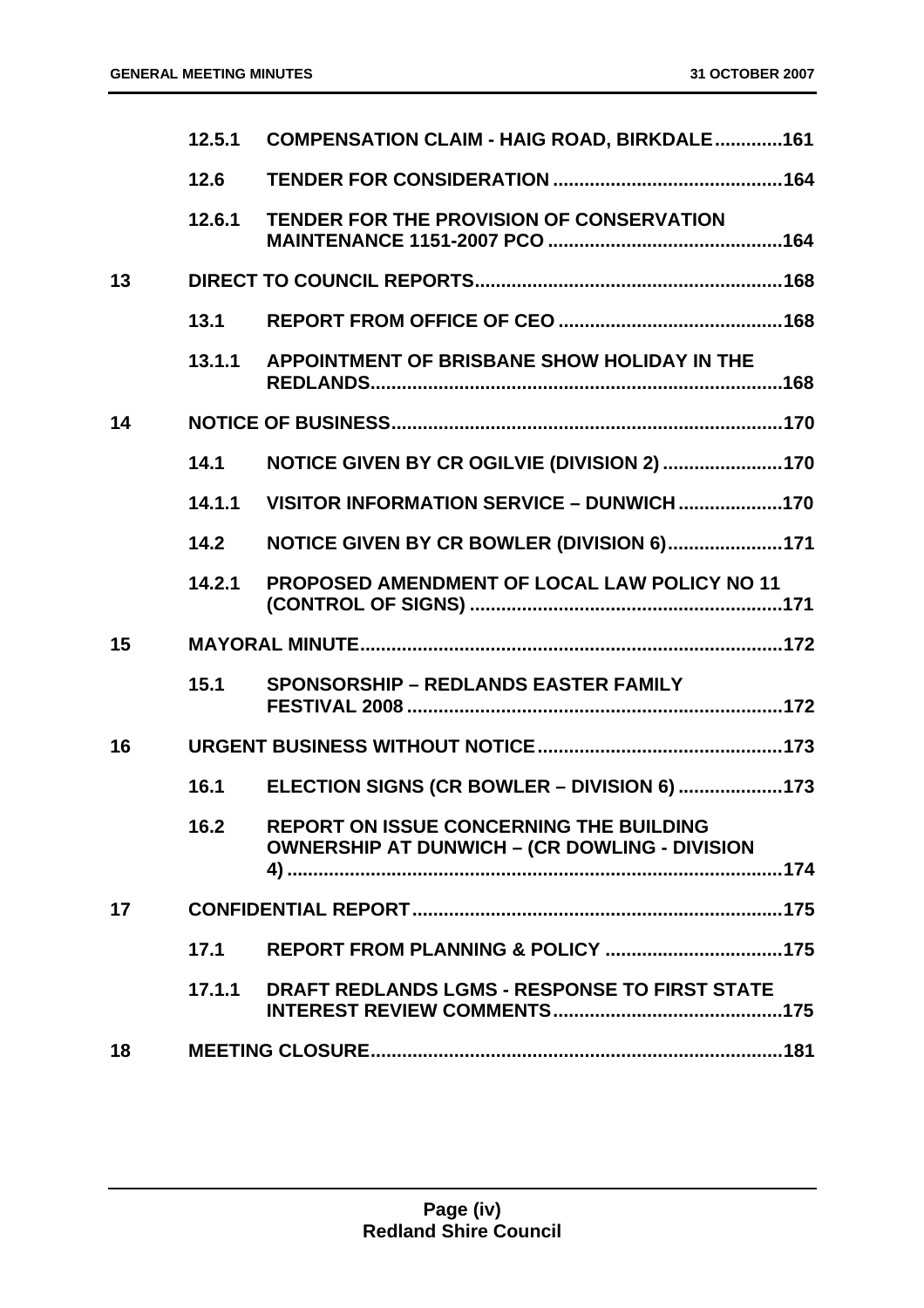#### **1 DECLARATION OF OPENING**

The Mayor declared the meeting open at 4.00 pm.

#### **2 DEVOTIONAL SEGMENT**

Pastor Peter Holmes from the Redland Ministers' Fellowship led Council in a brief devotional segment.

#### **3 RECORD OF ATTENDANCE AND LEAVE OF ABSENCE**

#### **MEMBERS PRESENT:**

| Cr D H Seccombe | Mayor                                  |
|-----------------|----------------------------------------|
| Cr P J Dowling  | Deputy Mayor and Councillor Division 4 |
| Cr A G Barker   | <b>Councillor Division 1</b>           |
| Cr C B Ogilvie  | <b>Councillor Division 2</b>           |
| Cr D A Henry    | <b>Councillor Division 3</b>           |
| Cr J L Burns    | <b>Councillor Division 5</b>           |
| Cr T Bowler     | <b>Councillor Division 6</b>           |
| Cr M A Elliott  | <b>Councillor Division 7</b>           |
| Cr A R Beard    | <b>Councillor Division 8</b>           |
| Cr K M Williams | <b>Councillor Division 9</b>           |
| Cr H J Murray   | <b>Councillor Division 10</b>          |
|                 |                                        |

#### **EXECUTIVE LEADERSHIP GROUP:**

| Mr R Turner    | <b>Acting Chief Executive Officer</b>            |
|----------------|--------------------------------------------------|
| Mr G Underwood | <b>General Manager Planning &amp; Policy</b>     |
| Mr M Goode     | <b>General Manager Customer Services</b>         |
| Mr J Pruss     | General Manager Redland Water & Waste            |
| Mr B Lewis     | <b>Acting General Manager Corporate Services</b> |
|                |                                                  |

#### **MINUTES:**

Mrs J Thomas Corporate Meetings & Registers Officer

#### **4 RECEIPT AND CONFIRMATION OF MINUTES**

| Moved by:    | Cr Beard   |
|--------------|------------|
| Seconded by: | Cr Ogilvie |

That the minutes of the General Meeting of Council held on 26 September 2007 be confirmed.

#### CARRIED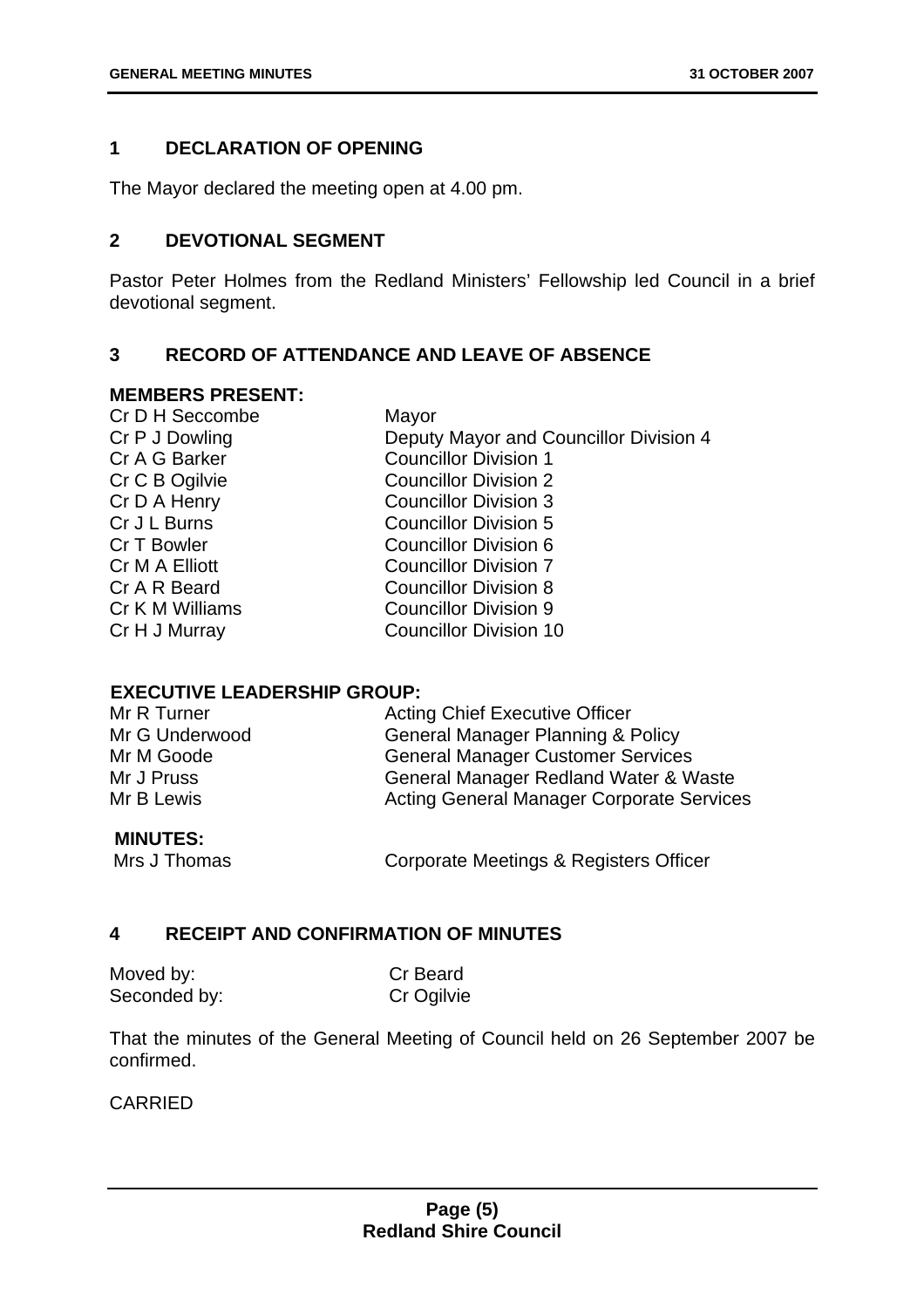#### **5 MATTERS OUTSTANDING FROM PREVIOUS GENERAL MEETING MINUTES**

#### **5.1 REPORT FROM CHIEF EXECUTIVE OFFICER**

#### **5.1.1 PETITION (DIVISION 10) – REQUEST FOR NAMING OF PARK**

At the General Meeting of 2 May 2007, Council resolved that petition requesting to name parkland in Fisher Road, Thorneside, be received and referred to the appropriate area of Council for consideration and report to the relevant Committee.

A report addressing this petition is proposed for the Planning and Policy Committee meeting scheduled for 14 November 2007.

#### **5.1.2 PETITION (DIVISION 2) – REQUEST FOR NEW TOILET BLOCK AT TOONDAH**

At the General Meeting of 26 September 2007, Council resolved that the petition requesting Council consider a new toilet block at Toondah be received and referred to the appropriate area of Council for consideration and a report to Council.

A report addressing this petition will be presented to a future Planning and Policy Committee meeting.

#### **5.1.3 PETITION (DIVISION 2) – REQUEST FOR COUNCIL TO RECONSIDER THE CANAL LEVY CHARGES**

At the General Meeting of 26 September 2007, Council resolved that the petition requesting Council reconsider the Canal Levy Charges be received and referred to the appropriate area of Council for consideration and a report to Council.

A report addressing this petition will be presented to a future Planning and Policy Committee meeting.

#### **5.1.4 PETITION (DIVISION 4) – REQUEST FOR ROADWORKS – OOYAN STREET, COOCHIEMUDLO ISLAND**

At the General Meeting of 26 September 2007, Council resolved that the petition requesting Ooyan Street to be included in the current roadworks program be received and referred to the appropriate area of Council for consideration and a report to a future Planning and Policy Committee meeting.

A report addressing this petition will be presented in due course.

#### **5.1.5 CAPALABA BUSINESS PRECINCT**

At the General Meeting of 26 September 2007 (item 10.5.1), it was resolved that a report be brought back to a future Planning & Policy Committee meeting defining the area of the Capalaba Business Precinct to allow this to be identified for promotion within the Shire.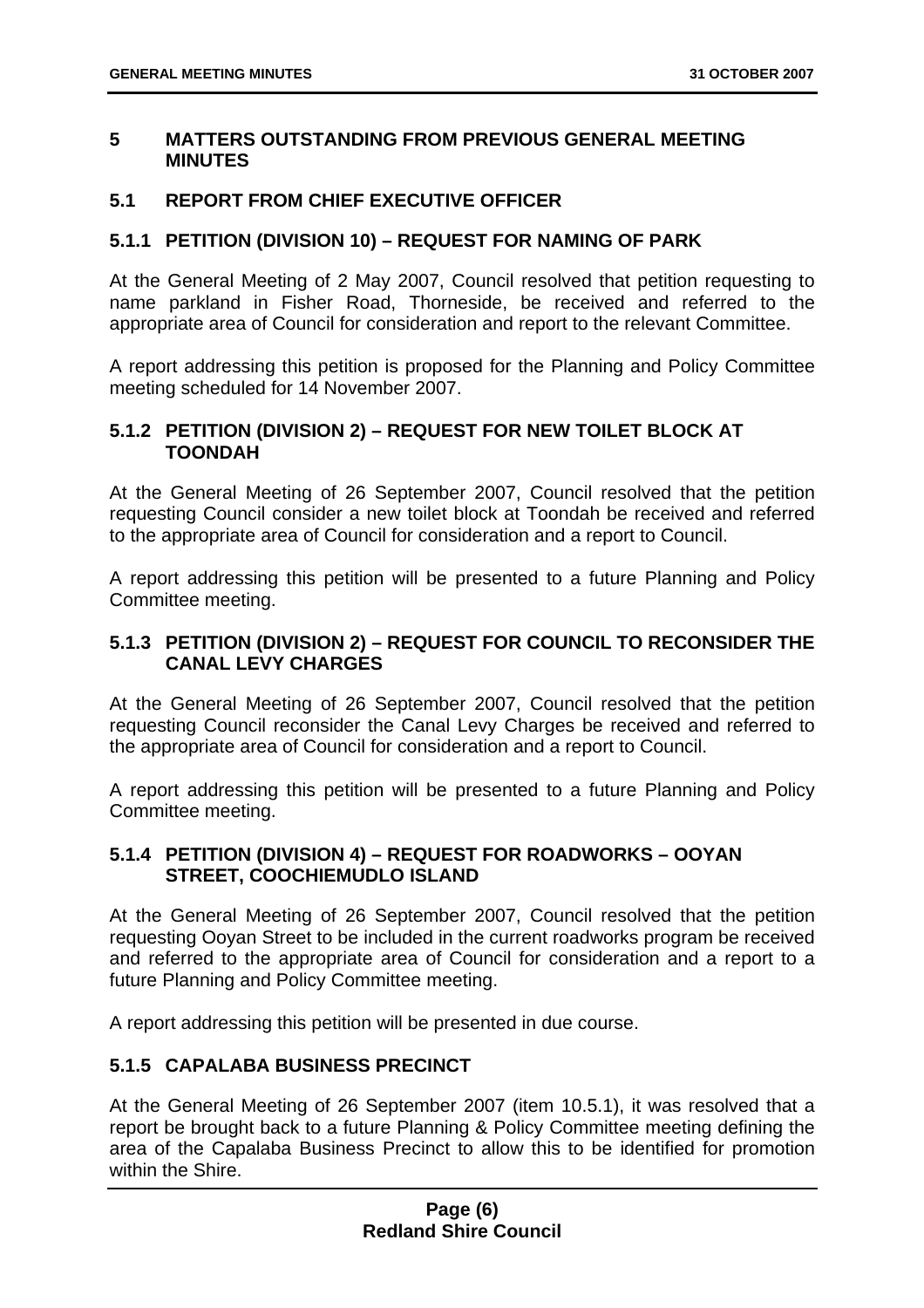A report regarding this matter is proposed for the Planning and Policy Committee meeting scheduled for 14 November 2007.

#### **5.1.6 SAFE COMMUNITIES PROGRAM**

At the General Meeting of 26 September 2007 (item 10.5.2), it was resolved that a report be prepared on the Safe Communities Program and its applicability to the Redlands community as a means to:

- a) Assisting Council to meet its obligations under the Corporate Plan and Community Safety Policy;
- b) Determining the best way forward for community members and organisations with a demonstrable focus on, and commitment to, community safety; and
- c) Identifying other options to strengthen the community's capacity to respond to safety issues.

A report will be presented to a future Planning and Policy Committee meeting.

#### **6 PUBLIC PARTICIPATION**

#### **MOTION TO ADJOURN MEETING**

| Moved by:    | <b>Cr Dowling</b> |
|--------------|-------------------|
| Seconded by: | Cr Henry          |

That the proceedings of the meeting adjourn for a public participation segment.

#### CARRIED

#### **Speakers**

- 1. Mr John Snell of Raby Bay addressed Council briefly in relation to whether the recent *Petition (Division 2) – Request for Council to Reconsider the Raby Bay Canal Levy Charges* would be presented to an open committee meeting.
- 2. Mr George Harris of Raby Bay addressed Council in relation to Council's future consideration of recent petition to reconsider the Raby Bay Canal Levy Charges.
- 3. Mr John Conley of Redlands Tourism addressed Council in relation to the Dunwich Visitor Information Centre matter.

#### **MOTION TO RESUME MEETING**

| Moved by:    | Cr Henry         |
|--------------|------------------|
| Seconded by: | <b>Cr Barker</b> |

That the proceedings of the meeting resume.

#### **CARRIED**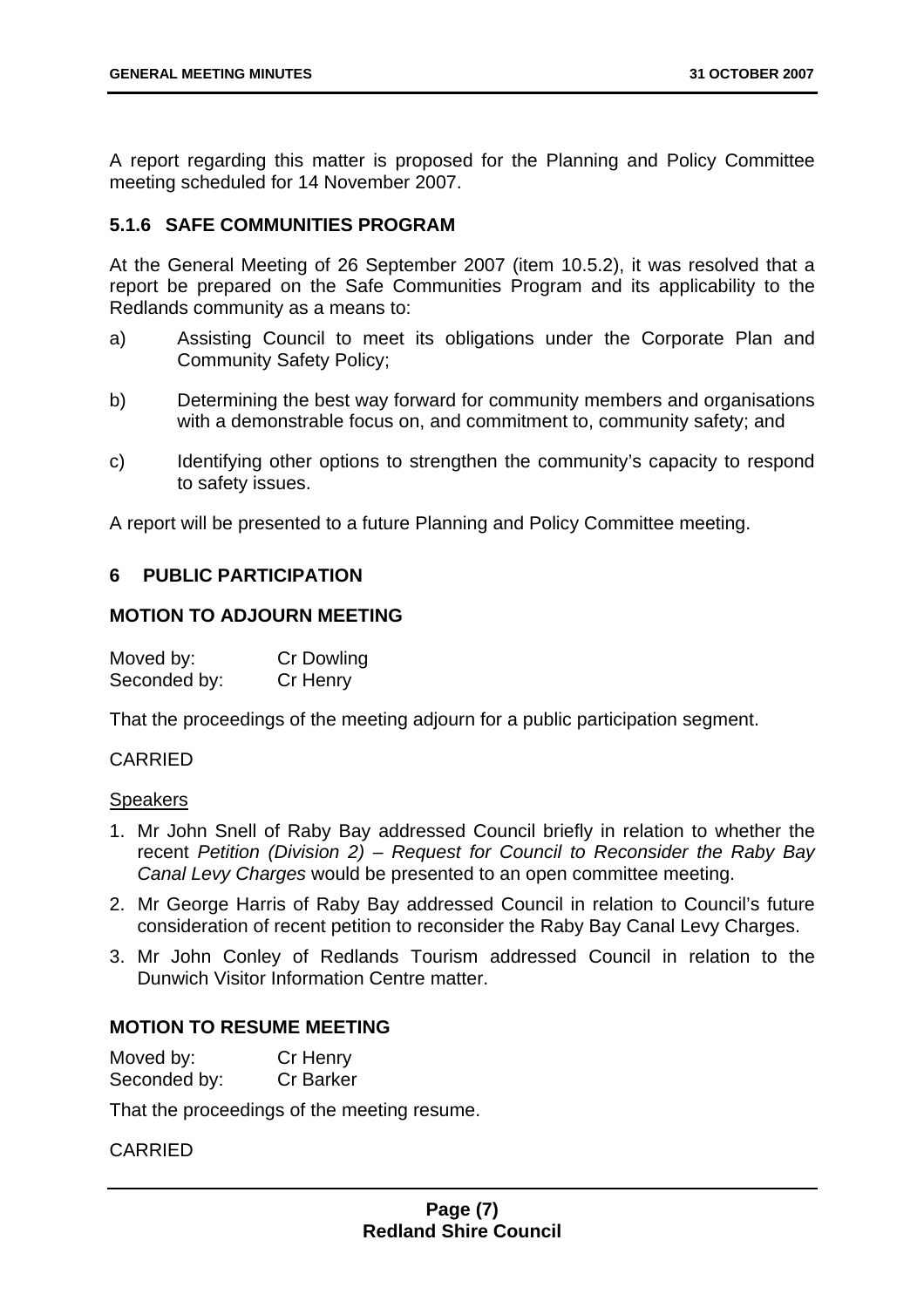#### **7 PETITIONS/PRESENTATIONS**

Permission was granted for the following petitions to be presented:

#### **7.1 PETITION (DIVISION 2) – REQUESTING THAT COUNCIL STOP APPROVING SMALL LOT HOUSES AT AMITY**

Moved by: Cr Ogilvie Seconded by: Cr Henry

**That the petition, which reads as follows, be received and referred to the Land Use Planning Group for consideration and a report back to Council:** 

*"We, the undersigned, request that Council:* 

- *1. Stop approving small lot houses at Amity. These houses are only suitable for the mainland and are detrimental to the character and lifestyle of Amity; and*
- *2. Do a "Local Area Plan" so that development controls for this special place can be enacted. We are not the Mainland and do not want to look like it."*

#### **CARRIED**

#### **7.2 PETITION (DIVISION 5) – REQUESTING THAT COUNCIL PROVIDE A BITUMEN SEAL TO ROADS ON PERULPA ISLAND**

| Moved by:    | Cr Burns    |
|--------------|-------------|
| Seconded by: | Cr Williams |

**That the petition, which reads as follows, be received and referred to the appropriate area for consideration and a report back to Council.** 

*"We, the undersigned request that Council provide a bitumen seal to the roads on Perulpa Island, namely Blue Bay Crescent and Calm Waters Crescent to remedy the dust nuisance caused by ever increasing levels of traffic. The mass and frequency of these dust clouds are now at levels that exceed World Health Organisation guidelines. As these roads form part of Council's own "Tourist Drive" network, which in turn drives traffic to this location and exacerbates the problem, as well as the extraordinary population growth in this area, this request should be given Council's urgent attention".* 

#### **CARRIED**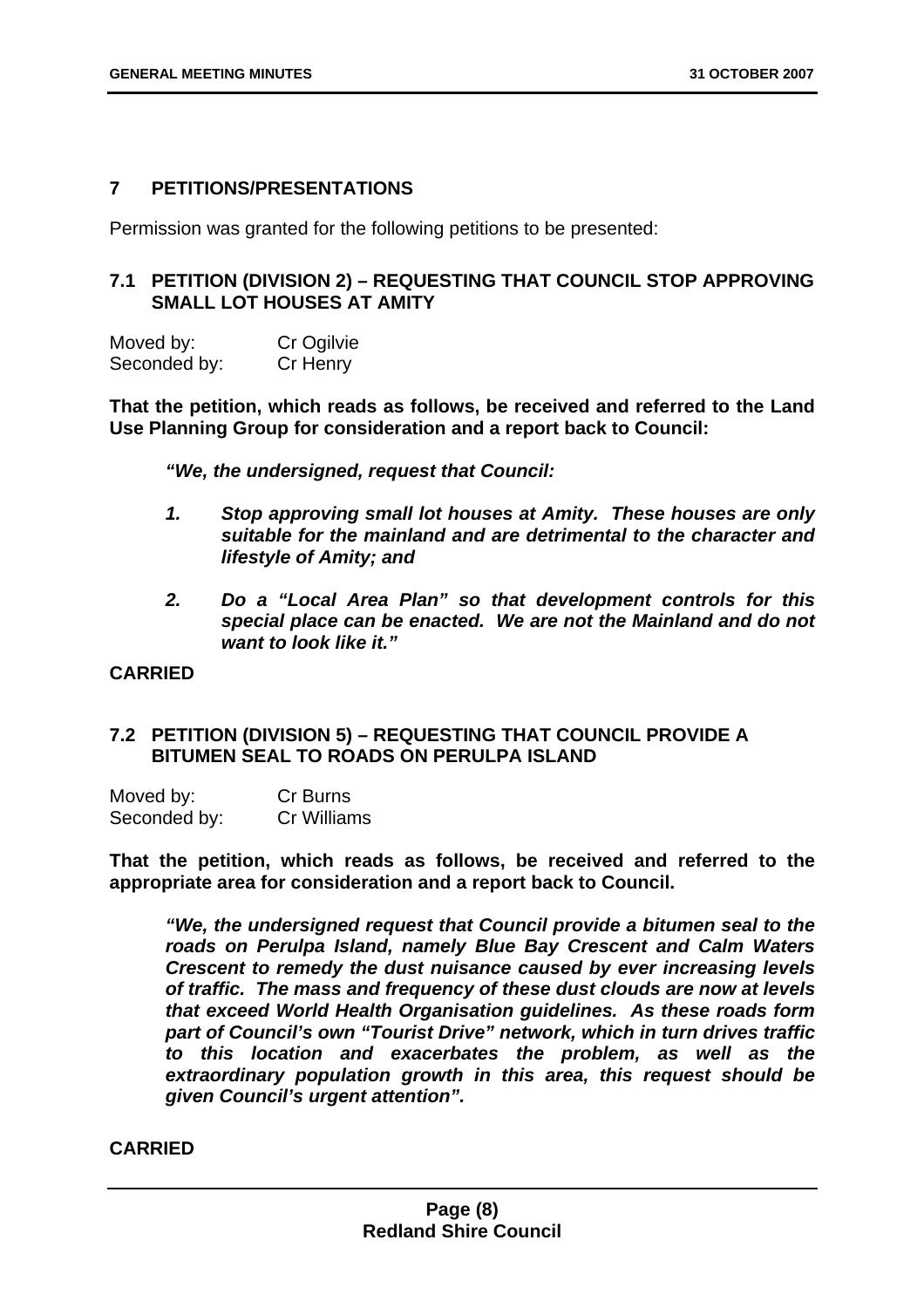#### **7.3 PETITION (DIVISION 6) – REQUESTING COUNCIL REFUSE APPLICATION TO CONSTRUCT QUARRY AT MT COTTON**

| Moved by:    | <b>Cr Bowler</b> |
|--------------|------------------|
| Seconded by: | Cr Henry         |

**That petition, which reads as follows, be received and referred to the appropriate Council department for a report to the Development Assessment Committee as part of the assessment process:** 

*"We request that the Councillors of Redland Shire Council refuse the application to construct the Barro Group Quarry at Mt Cotton as the site has significant habitat and biodiversity values. The noise and dust impacts on the surrounding residents will be unacceptable. The increased trucks on the road will be dangerous. The site is within Koala Coast and will have serious effects on the existing koala population which has been shown to be in decline due to loss of habitat".*

#### **CARRIED**

#### **8 MOTION TO ALTER THE ORDER OF BUSINESS**

Nil

#### **9 DECLARATION OF INTEREST ON ANY ITEMS OF BUSINESS**

It is noted that Cr Dowling declared a conflict of interest in item 10.1.2 *Visitor Services Strategy for the Redland Shire* and voted in favour of the recommendation.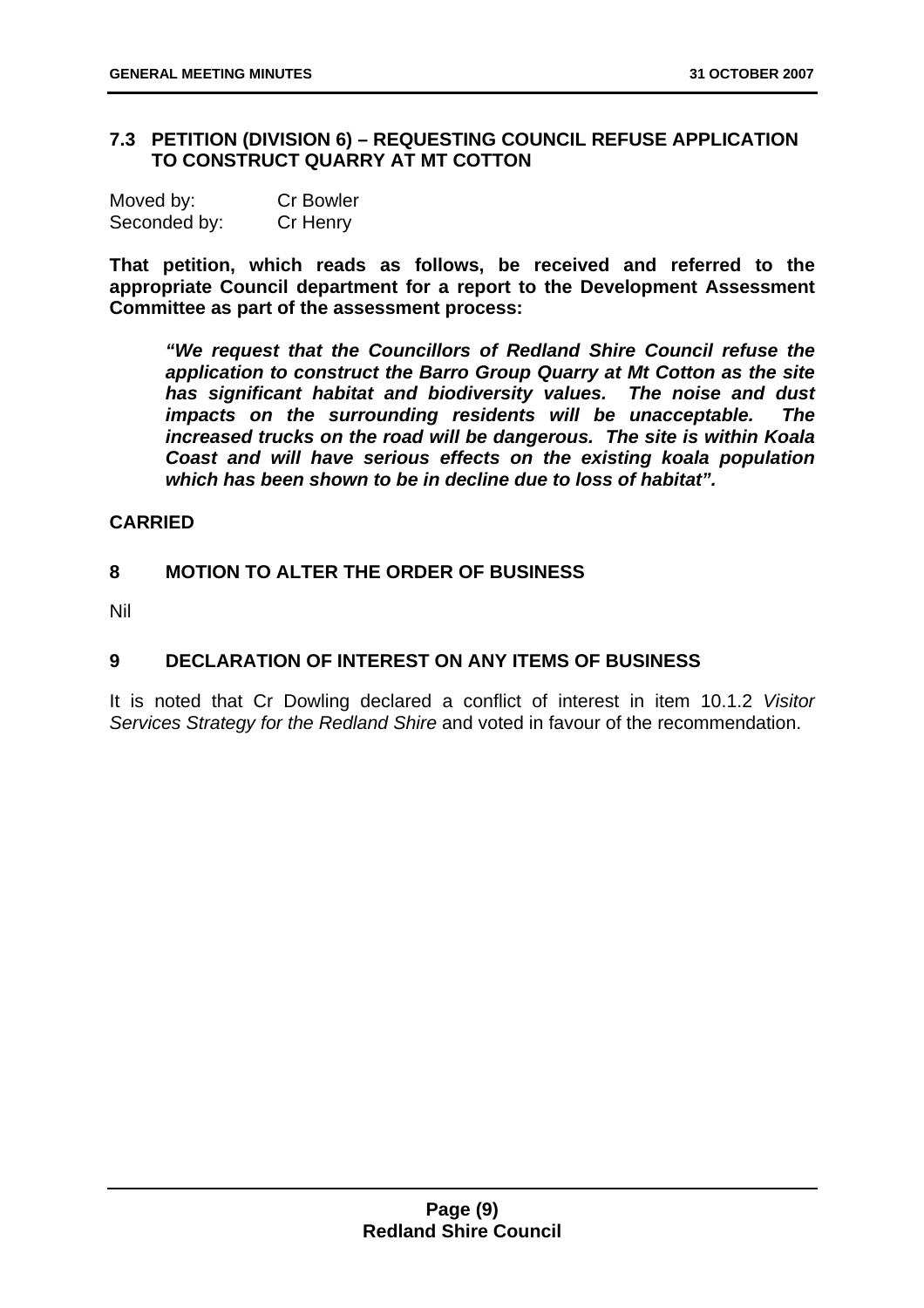#### **10 PLANNING & POLICY COMMITTEE 17/10/07 - RECEIPT AND ADOPTION OF REPORT**

| Moved by:    | Cr Burns   |
|--------------|------------|
| Seconded by: | Cr Ogilvie |

That the following Planning & Policy Committee Report of 17 October 2007 be received.

CARRIED

#### **DECLARATION OF OPENING**

Cr Burns declared the meeting open at 9.00 am.

#### **RECORD OF ATTENDANCE AND LEAVE OF ABSENCE**

| <b>Members Present</b><br>Cr J L Burns<br>Cr D H Seccombe<br>Cr A G Barker<br>Cr C B Ogilvie<br>Cr D A Henry<br>Cr P J Dowling<br>Cr T Bowler<br>Cr M A Elliott<br>Cr A R Beard | <b>Chair and Councillor Division 5</b><br>Mayor<br><b>Councillor Division 1</b><br><b>Councillor Division 2</b><br><b>Councillor Division 3</b><br>Deputy Mayor and Councillor Division 4<br><b>Councillor Division 6</b><br><b>Councillor Division 7</b><br><b>Councillor Division 8</b> |
|---------------------------------------------------------------------------------------------------------------------------------------------------------------------------------|-------------------------------------------------------------------------------------------------------------------------------------------------------------------------------------------------------------------------------------------------------------------------------------------|
| Cr K M Williams                                                                                                                                                                 | Councillor Division 9 (Entered at 9.01 am)                                                                                                                                                                                                                                                |
| Cr H J Murray                                                                                                                                                                   | Councillor Division 10 (Entered at 9.08 am)                                                                                                                                                                                                                                               |
| <b>Committee Manager</b><br>Mr M Goode<br><b>Officers</b>                                                                                                                       | Acting General Manager Planning & Policy                                                                                                                                                                                                                                                  |
| Mrs S Rankin                                                                                                                                                                    | <b>Chief Executive Officer</b>                                                                                                                                                                                                                                                            |
| Mr J Pruss                                                                                                                                                                      | General Manager Redland Water & Waste                                                                                                                                                                                                                                                     |
| Mr A Burgess                                                                                                                                                                    | <b>Manager Economic Development</b>                                                                                                                                                                                                                                                       |
| Mr W Dawson                                                                                                                                                                     | <b>Manager Land Use Planning</b>                                                                                                                                                                                                                                                          |
| Mr G Photinos                                                                                                                                                                   | <b>Manager Environmental Management</b>                                                                                                                                                                                                                                                   |
| Mr D Elliott                                                                                                                                                                    | Manager Infrastructure Planning                                                                                                                                                                                                                                                           |
| Ms J Sommer                                                                                                                                                                     | <b>Tourism Development Co-ordinator</b>                                                                                                                                                                                                                                                   |
| Mr M Beekhuzen                                                                                                                                                                  | <b>Strategic Planning Advisor</b>                                                                                                                                                                                                                                                         |
| Mr W Mortlock                                                                                                                                                                   | Senior Advisor Environmental Management                                                                                                                                                                                                                                                   |
| Mr D Carter                                                                                                                                                                     | <b>Senior Advisor Natural Environment</b>                                                                                                                                                                                                                                                 |
| <b>Minutes</b><br>Mrs J Thomas                                                                                                                                                  | Corporate Meetings & Registers Officer                                                                                                                                                                                                                                                    |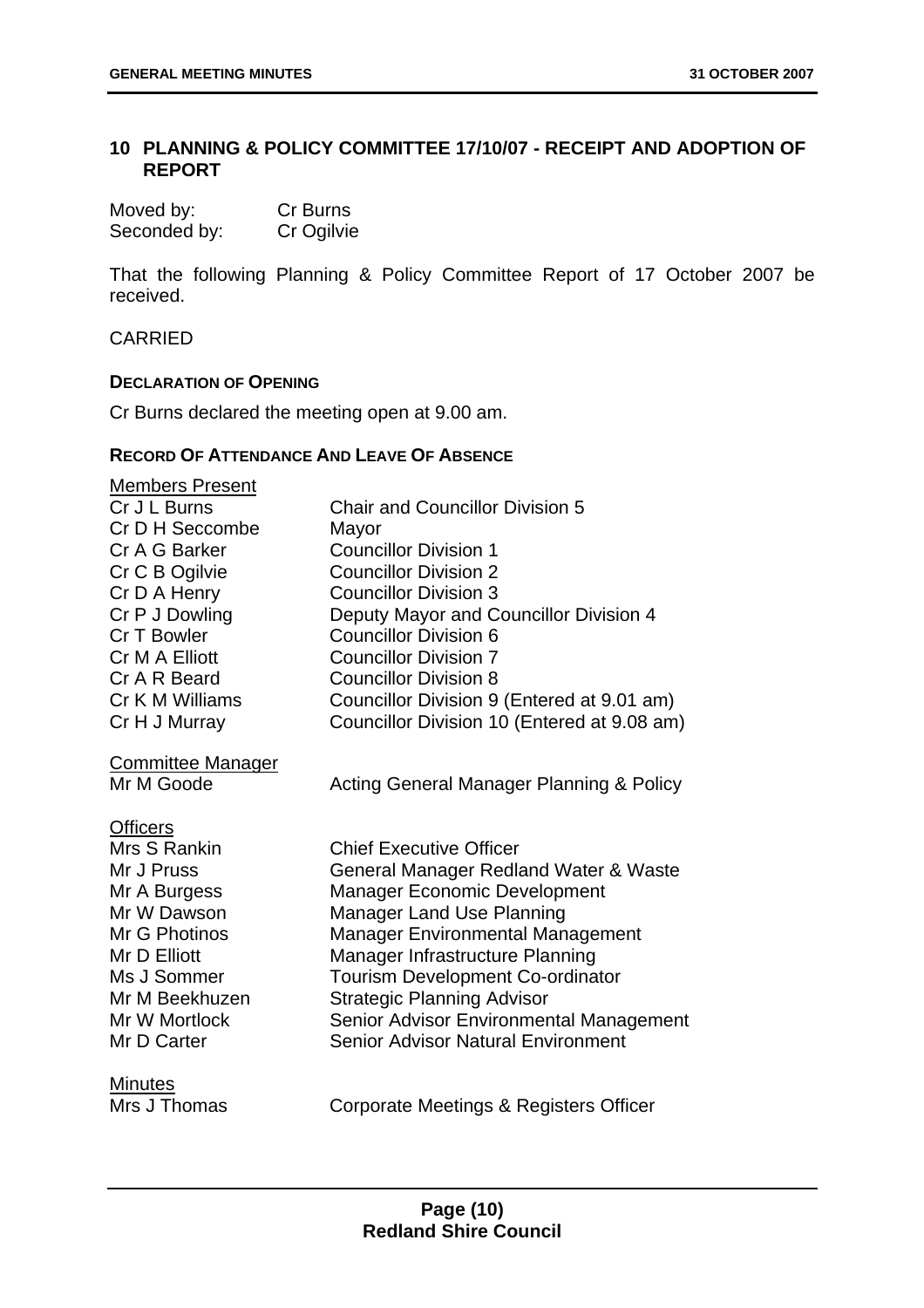#### **PUBLIC PARTICIPATION AT MEETING**

| Moved by:    | <b>Cr Dowling</b> |
|--------------|-------------------|
| Seconded by: | Cr Henry          |

That the meeting be adjourned for a 15 minute public participation segment.

#### CARRIED

- 1. Ms Melva Hobson of Wellington Point addressed Committee in relation to *Visitor Information Services to Redland Shire EDU-0001C* and *Visitor Services Strategy for the Redland Shire;*
- 2. Mr John Conley of Redlands Tourism addressed Committee in relation to *Visitor Information Services to Redland Shire EDU-0001C.*

Moved by: Cr Barker Seconded by: Cr Bowler

That the meeting resume.

#### CARRIED

#### **DECLARATION OF INTEREST**

Cr Dowling declared a conflict of interest in *Item 1.1 Visitor Information Services to Redland Shire – EDU-0001C* and *Item 1.2 Visitor Services Strategy for the Redland Shire, stating that he had a friendship with one of the people involved who had also been a neighbour*.

Cr Williams declared a material personal interest in *Item 2.1 Council Owned Land on the Southern Moreton Bay Islands*.

#### **ORDER OF BUSINESS**

| Moved by:    | <b>Cr Dowling</b> |
|--------------|-------------------|
| Seconded by: | <b>Cr Elliott</b> |

That the order of business be altered to discuss *Visitor Information Services to Redland Shire – EDU-0001C* as the first item of business, *Visitor Services Strategy for the Redland Shire* as the second item of business and *Macleay Island Centres Strategy Review* as the third item of business.

#### CARRIED

Cr Beard left the meeting at 10.42 am (during item 1.2) and returned at 10.48 am (during item 1.2); Cr Henry left the meeting at 10.56 am (during item 1.2) and returned at 11.01 am (during item 1.2); Cr Burns vacated the chair at 11.37 am (during item 1.2); Cr Beard presided; Cr Burns returned to the meeting at 11.48 am (during item 1.2); Cr Ogilvie left the meeting at 12.07 pm (during item 1.2) Cr Bowler

#### **Page (11) Redland Shire Council**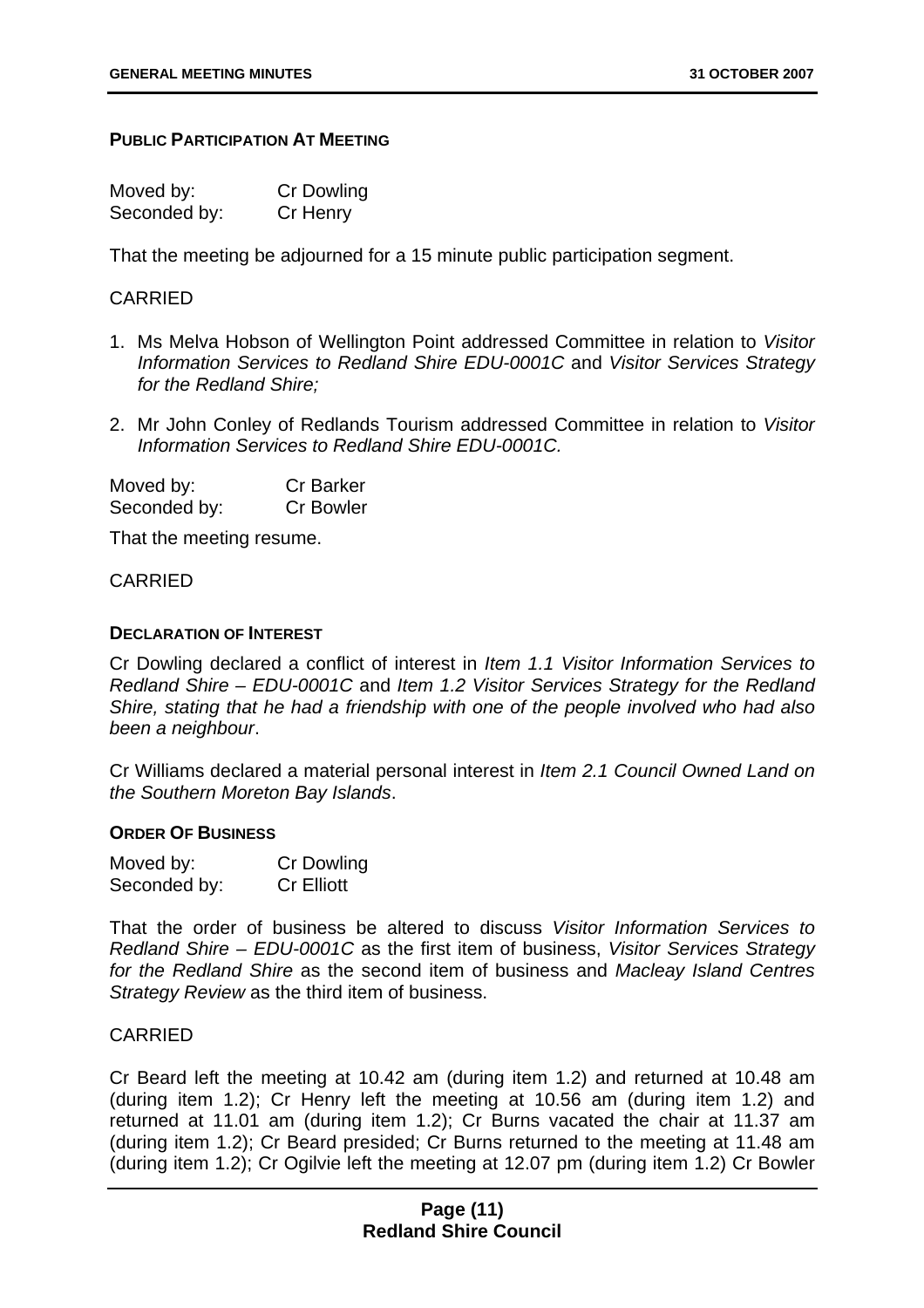left the meeting at 12.08 pm (during item 1.2) and returned at 12.15 pm (restart of item 1.1) Cr Beard vacated the chair at 12.15 pm (restart of item 1.1); Cr Burns presided. Cr Burns vacated the chair at 12.24 pm (start of item 1.3); Cr Dowling presided; Cr Williams left the meeting at 12.25 pm (during item 1.3) and returned at 12.32 pm (during item 1.3); Cr Murray left the meeting at 12.37 pm (during item 1.3) and returned at 12.50 pm (during item 1.3); Cr Elliott left the meeting at 12.41 pm (during item 1.3) and returned at 12.48 pm (during item 1.3); Cr Dowling vacated the chair at 1.05 pm (during item 1.3); Cr Beard presided; Cr Dowling left the meeting at 1.05 pm (during item 1.3); Cr Burns left the meeting at 1.30 pm (end of item 1.3) and returned at 1.46 pm (during item 1.8); Cr Murray left the meeting at 1.48 pm (during item 1.8); Cr Beard vacated the chair at 1.52 pm (start of item 1.9); Cr Burns presided; Cr Bowler left the meeting at 1.58 pm (during item 1.9) Cr Ogilvie left the meeting at 1.58 pm (during item 1.9); Cr Beard left the meeting at 2.26 pm (during general business).

#### **10.1 PLANNING AND POLICY**

Cr Dowling declared a conflict of interest in this item at the Committee meeting on 17 October 2007 and remained in the meeting during discussion and decision on this matter.

#### **10.1.1 VISITOR INFORMATION SERVICES TO REDLAND SHIRE - EDU-0001C**

| <b>Redland Shire Visitor Information Centre</b>             |
|-------------------------------------------------------------|
| <b>Table 3 – VIC Visitation Statistics</b>                  |
| <b>Alan Burgess</b><br><b>Manager Economic Development</b>  |
| <b>Jan Sommer</b><br><b>Tourism Development Coordinator</b> |
|                                                             |

#### **EXECUTIVE SUMMARY**

At the General Meeting of 29 August 2007, Council resolved to call for quotations to extend the provision of Visitor Information Services [VIS] to the Redland Shire beyond the life of the current contract for a further six (6) months with the option of a three (3) month extension.

Quotations were invited on Wednesday, 12 September 2007 from businesses and organisations that have previously expressed interest in delivering visitor information services to the Redland Shire.

Quotations closed on Wednesday, 26 September 2007 with only one quotation being received from Tourist Association of the Redlands Inc. trading as Redlands Tourism.

The evaluation process is now complete for the quotation received and for the specified period of six (6) months with the Council option to extend for a further three (3) months the quotation is for a total of \$191,608. This exceeds the *Local*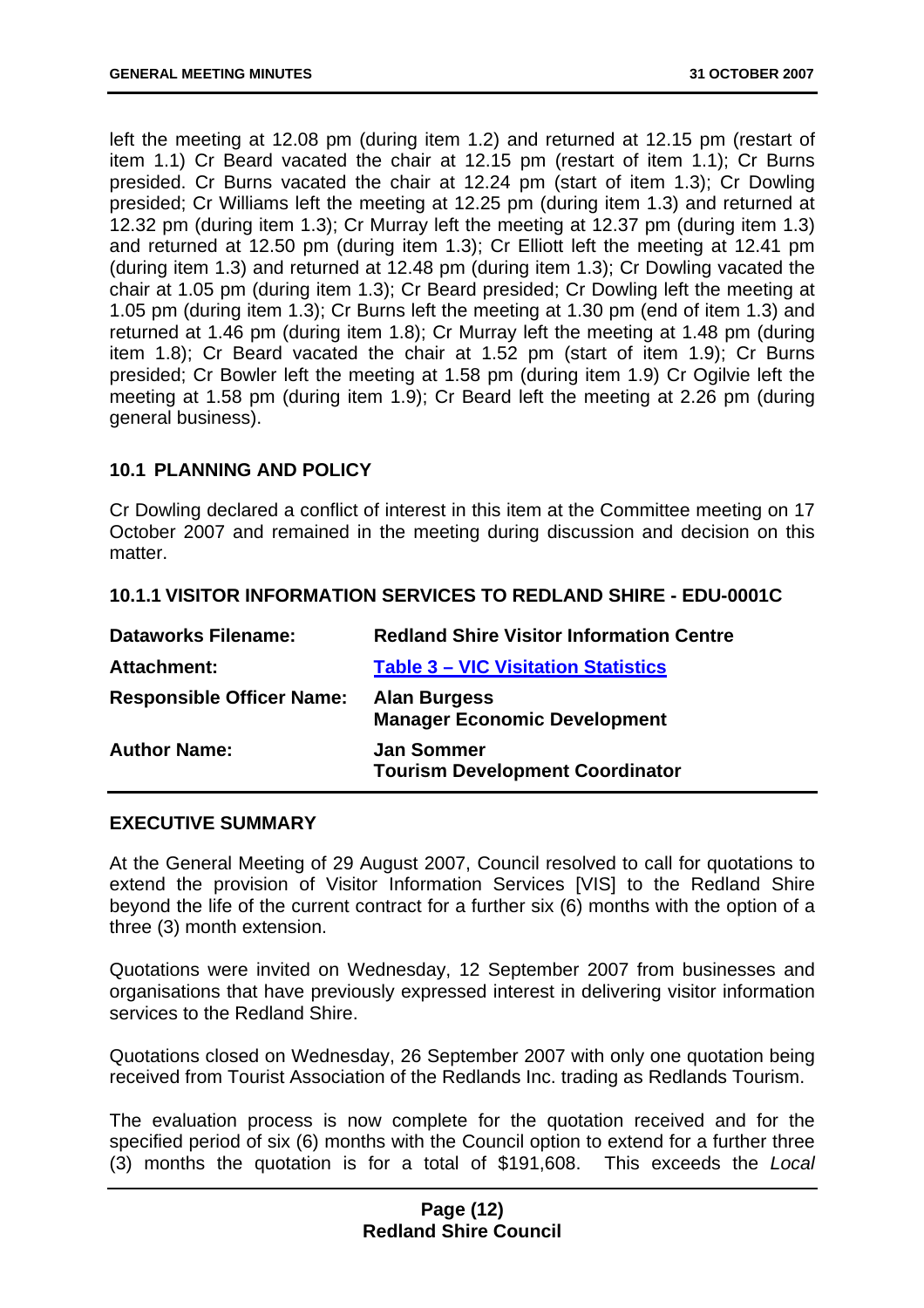*Government Act* limit of \$150,000 for quotations, as contained in Section 484 of the *Local Government Act 1993*. Quotations in excess of \$150,000 must be facilitated through an open tender process.

The value of the quote is considered well above industry standard for this service and in no way represents value for money to Council.

#### **PURPOSE**

The purpose of this report is to advise Council on the outcome of the request for quotation for the visitor information services contract in accordance with the Council resolution of 29 August 2007.

#### **BACKGROUND**

Council invited quotations for VIS to the shire in December 2006 for an initial period of six (6) months with the option of a three (3) month extension whilst the Visitor Services Strategy was prepared to determine the future delivery of visitor information services.

The quotation from Redlands Tourism for a total of \$132,015 (GST excl) was accepted being \$88,010 (GST excl) for the initial six (6) months plus \$44,005 (GST excl) for the three (3) month extension.

In 2006, Redland Shire Visitor Information Centre (VIC) recorded a total of 9,029 walk-ins. During an interview for the Visitor Services Strategy, the General Manager of Redlands Tourism, Patsy Wilshire, indicated the ratio of walk-ins to telephone/email enquiries was 60:40 respectively, which would equate to a total of 12,729. She further indicated not all the telephone/email enquiries were general enquiries, as many related to Redlands Tourism membership and other business.

The following table provides a comparison of the contract cost per enquiry for the two previous contracts and the current quotation.

| Table 1 – COST COMPARISONS FOR VIC CONTRACTS                |                           |                  |                     |
|-------------------------------------------------------------|---------------------------|------------------|---------------------|
| (GST<br><b>Contract</b><br><b>Cost</b><br><b>Exclusive)</b> | <b>Annualised</b><br>Cost | <b>Enquiries</b> | <b>Cost/Enguiry</b> |
| Contract Cost (pre 2006) @<br>\$10,841/month                | \$130,095                 | 12,729           | \$10.22             |
| Current Contract @ \$14,668 /<br>month                      | \$176,016                 | 12,729           | \$13.83             |
| Quotation @ \$19,354 / month                                | \$232,250                 | 12,729           | \$18.25             |

#### **Table 1 – COST COMPARISONS FOR VIC CONTRACTS**

*Walk-in total based on 2006 total of 9029. Walk-in / telephone & email total based on 60:40 ratio as reported by General Manager, Redlands Tourism and generically termed "enquiries".*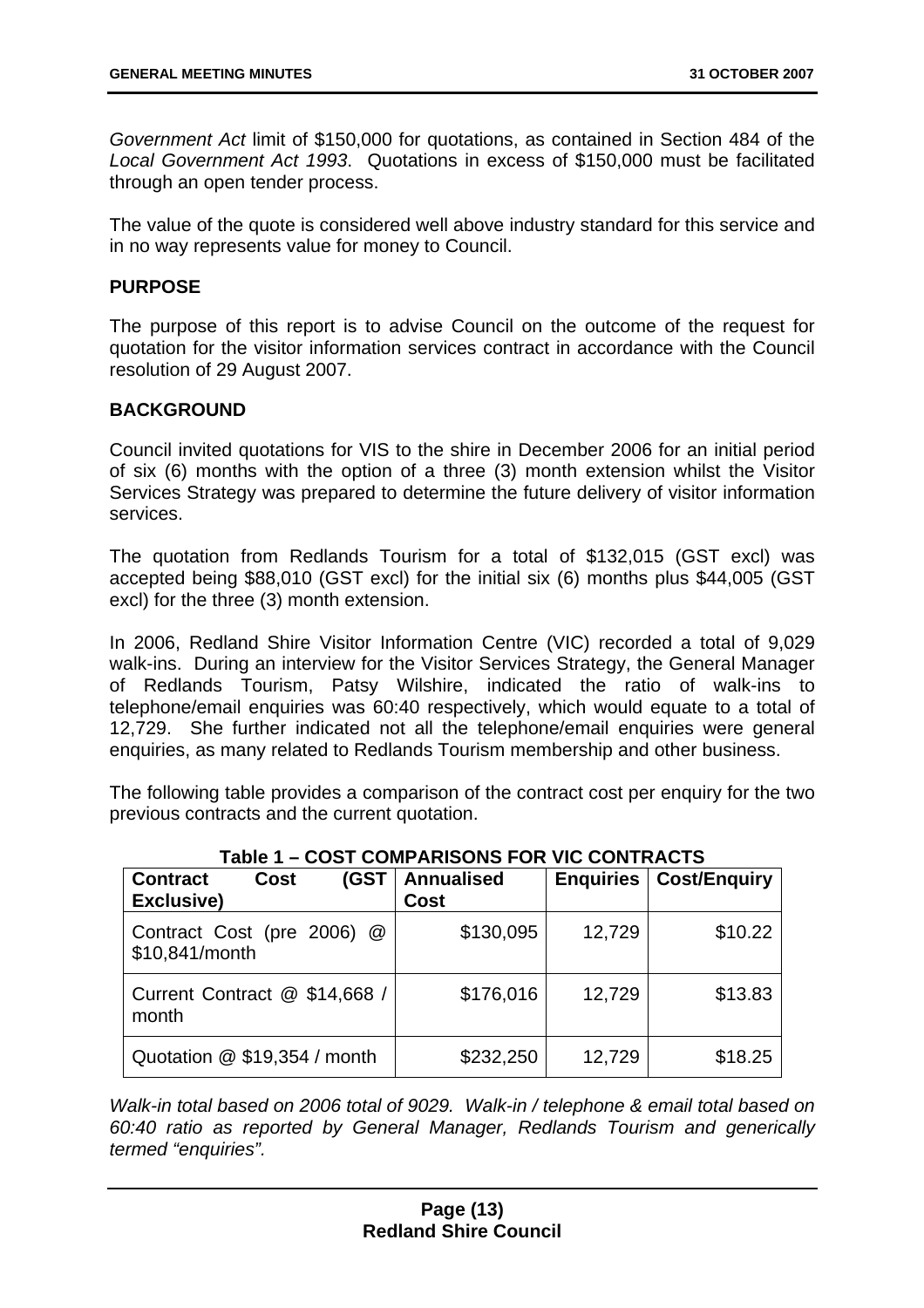*All the above costs are calculated GST exclusive.*

A comparison can be drawn with a Visitor Information Centre receiving high personal, telephone, email and online booking enquiries of 85,000 per annum, where the cost is \$3.91 per enquiry.

Whilst undertaking interviews for the Visitor Services Strategy with Tourism Officers / Visitor Centre Supervisors, relating to eight (8) VICs within the Greater Brisbane region, the following information was obtained:

| <b>VIC</b>                                               | <b>Enquiries</b><br>(Walk-in)  | <b>Staffing</b>                                                                                                                                 | <b>Authority</b>                                            |
|----------------------------------------------------------|--------------------------------|-------------------------------------------------------------------------------------------------------------------------------------------------|-------------------------------------------------------------|
| <b>Queen Street</b><br>Mall                              | 439,645                        | Full-time staff (3)<br>Part-time staff (6)<br>Volunteers - roving in<br>mall environs (70)                                                      | <b>Brisbane Marketing</b><br>(Quasi Govt<br>Authority)      |
| Redcliffe<br>Central<br><b>Woody Point</b>               | 33,454<br>(24, 461)<br>(8,993) | <b>Volunteers</b><br><b>Tourism Officer</b><br>(supervision remote<br>from VICs)                                                                | <b>Local Government</b><br>Authority                        |
| Caboolture<br>Caboolture<br><b>Bribie Island</b>         | 38,894                         | Volunteers<br>Supervisor - one only<br>for both centres (F/T)<br>Weekend staff (2 p/t)                                                          | <b>Local Government</b><br>Authority                        |
| Manly                                                    | 6,845                          | Volunteers<br>Supervisor (P/T)                                                                                                                  | Private / Chamber<br>of Commerce                            |
| Ipswich                                                  | 20,663                         | Volunteers<br>Full-time (2)<br>Part-time (1)                                                                                                    | <b>Local Government</b><br>Authority                        |
| <b>Redland Shire</b><br>Cleveland                        | 9,029                          | Tourism Officer (F/T)<br>Trainee (F/T)<br>Weekend Officer - 12<br>hours (P/T)<br>Accounts Officer -<br>hours unknown (P/T)<br><b>Volunteers</b> | Private (funded by<br><b>Local Government</b><br>Authority) |
| Gold Coast*<br><b>Surfers</b><br>Paradise<br>Coolangatta | 212,781<br>37,587              | <b>Visitor Centre</b><br>Manager<br>No other staff details<br>provided                                                                          | Private - RTO                                               |

Gold Coast Tourism also operate accredited VICs at Harbour Town, Beenleigh & Nerang (numbers unknown)

Given that Redland Shire VIC records 9,029 walk-ins and in comparing totals recorded by other centres and the staff resources allocated to provide information services, the quotation specifications suggested that one (1) paid staff member each day, supported by a team of volunteers, would adequately meet the service

#### **Page (14) Redland Shire Council**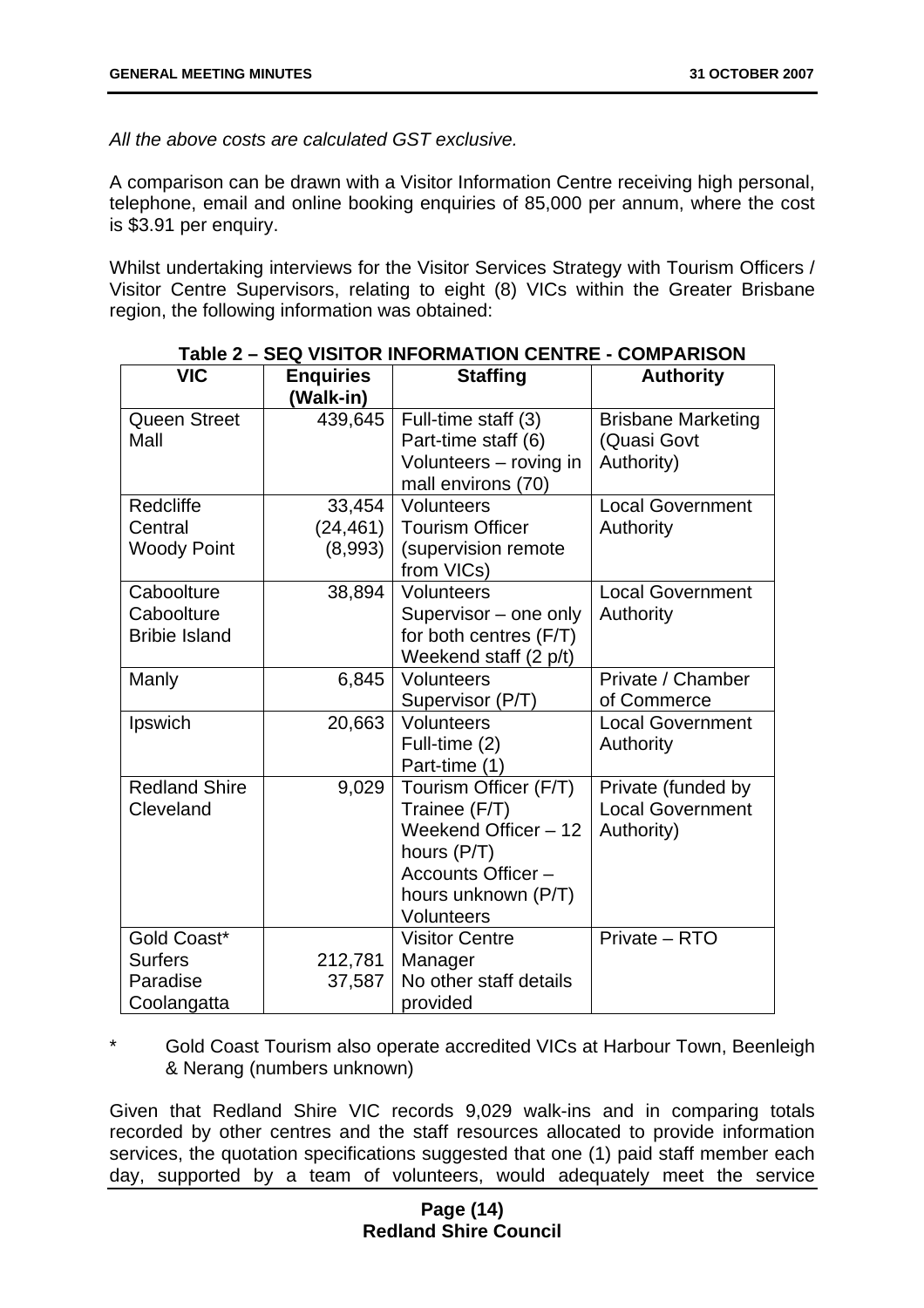requirements. Whilst direct comparisons on costs cannot be drawn between centres in the Greater Brisbane region, given the range of operating costs and resources allocated to providing services, an indicative figure of \$130,000 per annum for the level of enquiry is not unreasonable. It would suggest that the original contract price of \$130,092 plus CPI increases would be appropriate.

The quotation received by Redlands Tourism nominates two (2) full-time front counter staff mid week, one (1) part-time staff member for weekend duties and a shared role for Accounts/Administration/Supervision for the Acting Manager/Accounts Officer (no hours nominated). In the quotation documentation this equates to an annualised cost for staff alone of \$168,100. This is far in excess of staff resources for any other VIC in the Greater Brisbane region, with the exception of Queen Street Mall VIC which has three (3) full time staff, six (6) part-time staff and services over 400,000 enquiries annually.

An analysis of the distribution of the Redlands on Moreton Bay Visitor Guide from January to August 2007 from the two major VICs in the Greater Brisbane area, demonstrates that visitors to the Redland area are accessing information prior to visiting the area, and the distribution totals are presented in the table below.

| <b>Centre</b>            |                                            |  | <b>Distribution</b> |
|--------------------------|--------------------------------------------|--|---------------------|
| <b>Redland Shire VIC</b> |                                            |  | 1,280               |
| Queen Street Mall VIC    |                                            |  | 1,600*              |
|                          | Brisbane Airport (International & Domestic |  | $3,520*$            |
| Terminals)               |                                            |  |                     |

\* February not included for Queen St Mall & Brisbane Airport due to publication of new guide

#### **ISSUES**

The quotation received from Redlands Tourism to deliver visitor information services for the Redland Shire has exceeded \$150,000 and therefore is outside the quotation specifications as per Section 484 of the *Local Government Act 1993*. Accordingly, a full tender process would need to be followed. Discussions with Redlands Tourism indicate they are unwilling or unable to significantly reduce their costs.

Visitor numbers to the VIC have remained fairly constant over the past two years; refer Table 3 (attached). However, within a period of nine months the cost of delivery of visitor information services by Redlands Tourism, based on the most recent quotation has increased from \$10,841 to \$19,354 per month, this is an increase of 78.5%. This is considered an excessive increase in costs for the delivery of visitor information services for 12,729 annual "enquiries", and therefore represents a very poor return on investment for ratepayers' funds.

In the review of visitor services conducted by Calais Consultants in August 2007 it was noted "*It is apparent that the future of Redlands Tourism as a solvent organisation is under threat. Based on available information and assuming the existing trend continues, it is suggested that the current business model is unlikely to support the Association's sustainability"*. It is apparent from the quotation that Redlands Tourism intends to continue operating in its current manner and is

#### **Page (15) Redland Shire Council**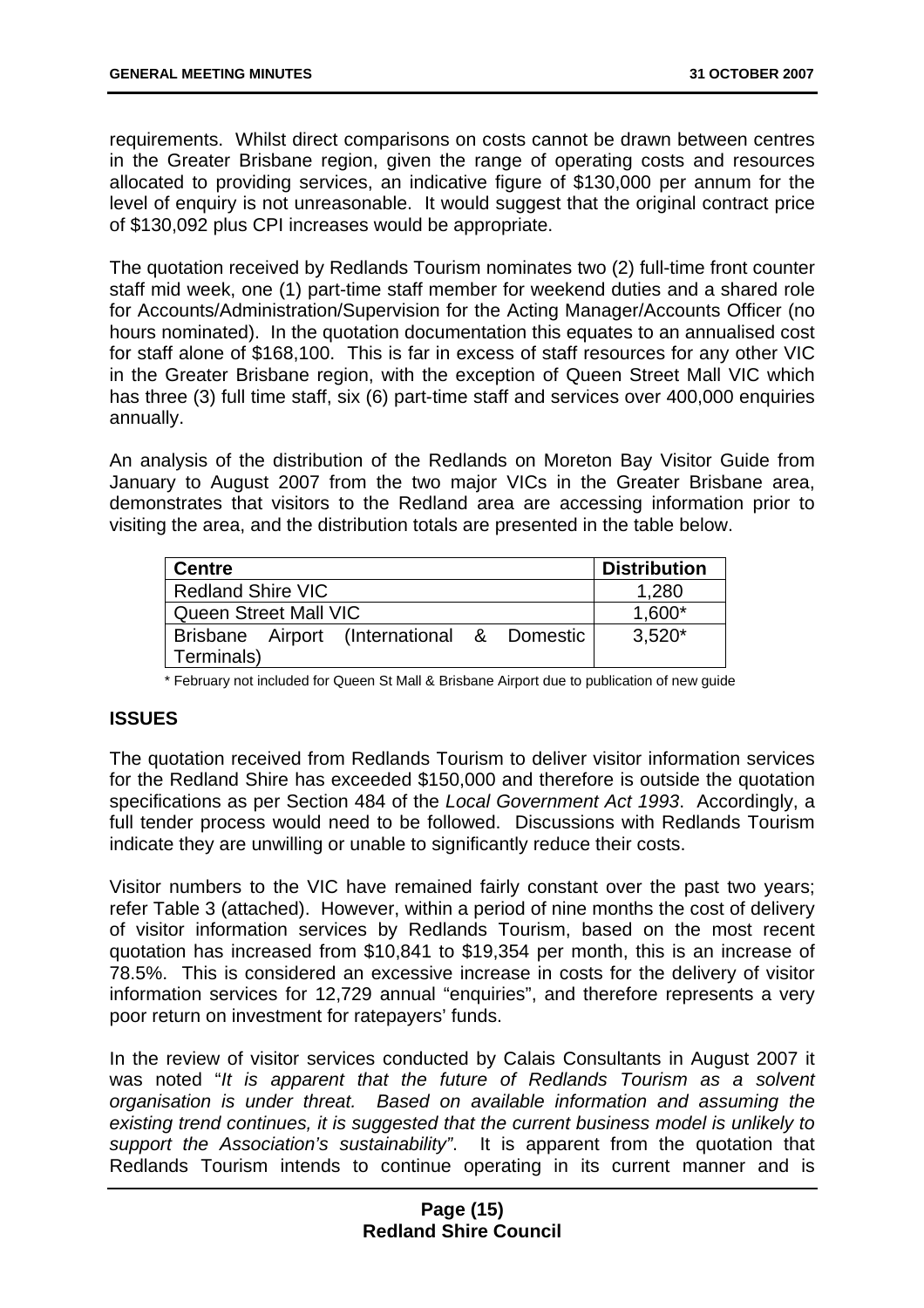expecting Council to make up its shortfall, despite guidance on levels of service provided in the request for quotation documentation.

Based on previous years and allowing a reasonable increase for inflation the budget for the VIC was approved at \$150,000. At the time of awarding the first six (6) month contract with the option of a three (3) month extension, at \$14,668 per month, Council was informed the impact on the 2007/08 budget, assuming the contract ran for the entire financial year, would be a \$26,000 overspend. Should the proposed quotation be accepted for the remainder of the financial year the total cost will be \$211,841.16 and will require an additional \$62, 000 to be approved in the budget.

#### **RELATIONSHIP TO CORPORATE PLAN**

The recommendation primarily supports Council's strategic priority to ensure the long term financial viability of the Shire and provide public accountability in financial management.

#### **FINANCIAL IMPLICATIONS**

The current budget for 2007/08 for the delivery of visitor services is \$150,000. The implications for the proposed quotation for the remainder of the financial year will require an increase in budget of \$62,000.

#### **PLANNING SCHEME IMPLICATIONS**

It is considered that the outcome of recommendations in this report will not require any amendment to the Redlands Planning Scheme.

#### **CONSULTATION**

The following officers were consulted in the preparation of this report:

- Manager Economic Development;
- Acting Contracts Services Manager; and
- Tenders and Contracts Support Officer.

#### **OPTIONS**

#### **PREFERRED**

That Council resolve to terminate the quotation process and seek alternative options for the provision of visitor information services, to be resolved within 12 months.

#### **ALTERNATIVE**

That Council resolve to negotiate with potential suppliers to procure the required services, within the Council allocated budget.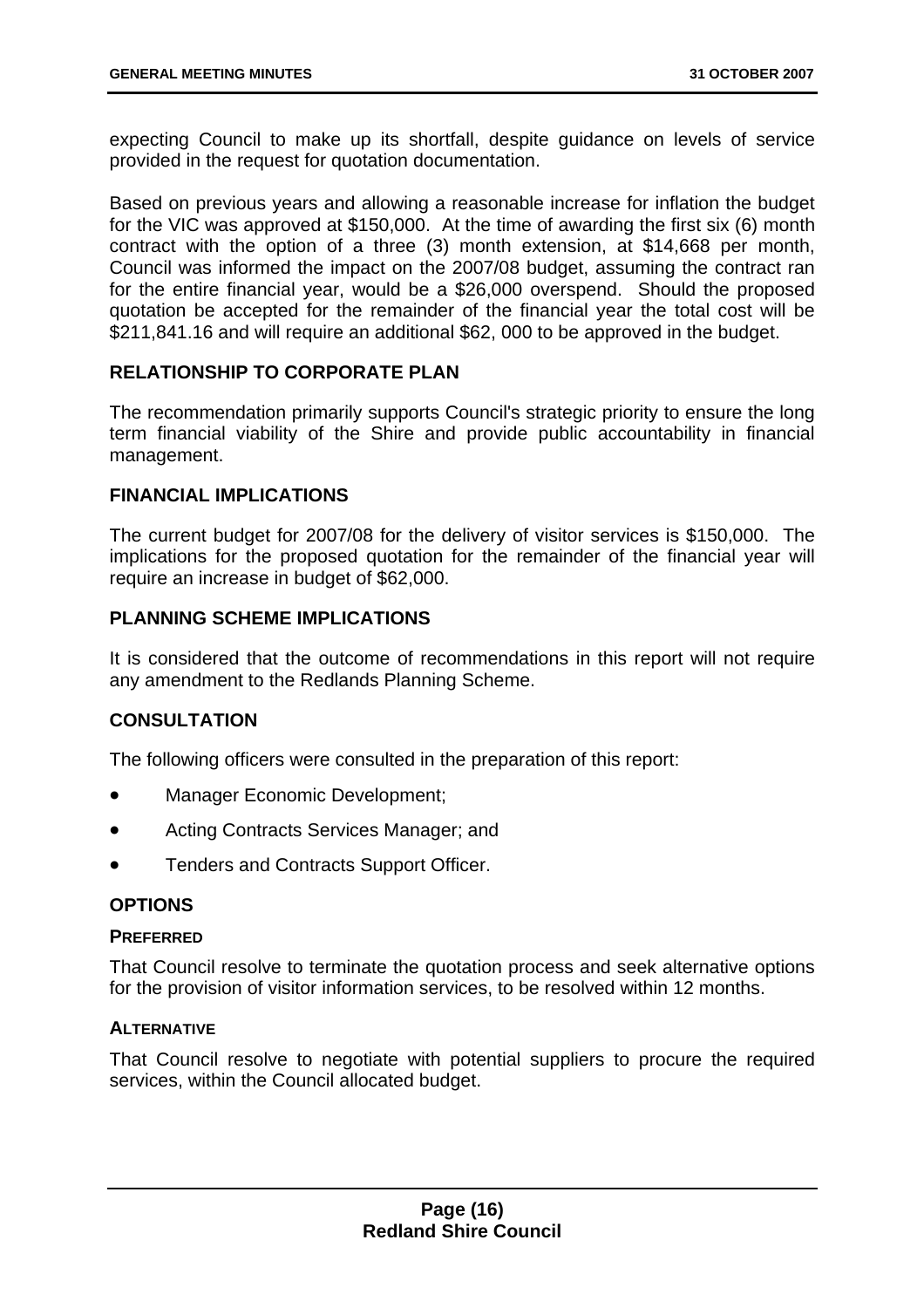#### **OFFICER'S RECOMMENDATION**

That Council resolve to terminate the quotation process for contract EDU-0001C and seek alternative options for the provision of visitor information services, to be resolved within 12 months.

Prior to discussion on this item, the officers presented a revised recommendation for consideration by Committee.

#### **REVISED OFFICER'S RECOMMENDATION**

#### **That Council resolve as follows:**

- **1. Not to accept any quotations and terminate the current quotation process for contract EDU-0001C;**
- **2. To seek alternative options for the longer term provision of visitor information services; and**
- **3. As an interim measure:** 
	- **a) to procure the required visitor information centre services, in accordance with the** *Local Government Act 1993***, for a period of six months, with the option of a further three months, within the current Council allocated budget; and**
	- **b) That the Chief Executive Officer be authorised to make, vary and discharge this contract.**

#### **COMMITTEE DISCUSSION**

After some discussion on this matter, it was agreed that the next item on the agenda, the Visitor Services Strategy, should be considered prior to forming a Committee recommendation on this item.

#### **PROCEDURAL MOTION**

Moved by: Cr Elliott

That the item lie on the table until *Item 1.2 Visitor Services Strategy for the Redland Shire* has been considered.

CARRIED

#### **PROCEDURAL MOTION**

In accordance with Subordinate Local Law No 5 (Meetings), prior to further *consideration of this matter, a motion, "that the matter be taken from the table", may be moved at the meeting at which that procedural motion was carried or at any later meeting.*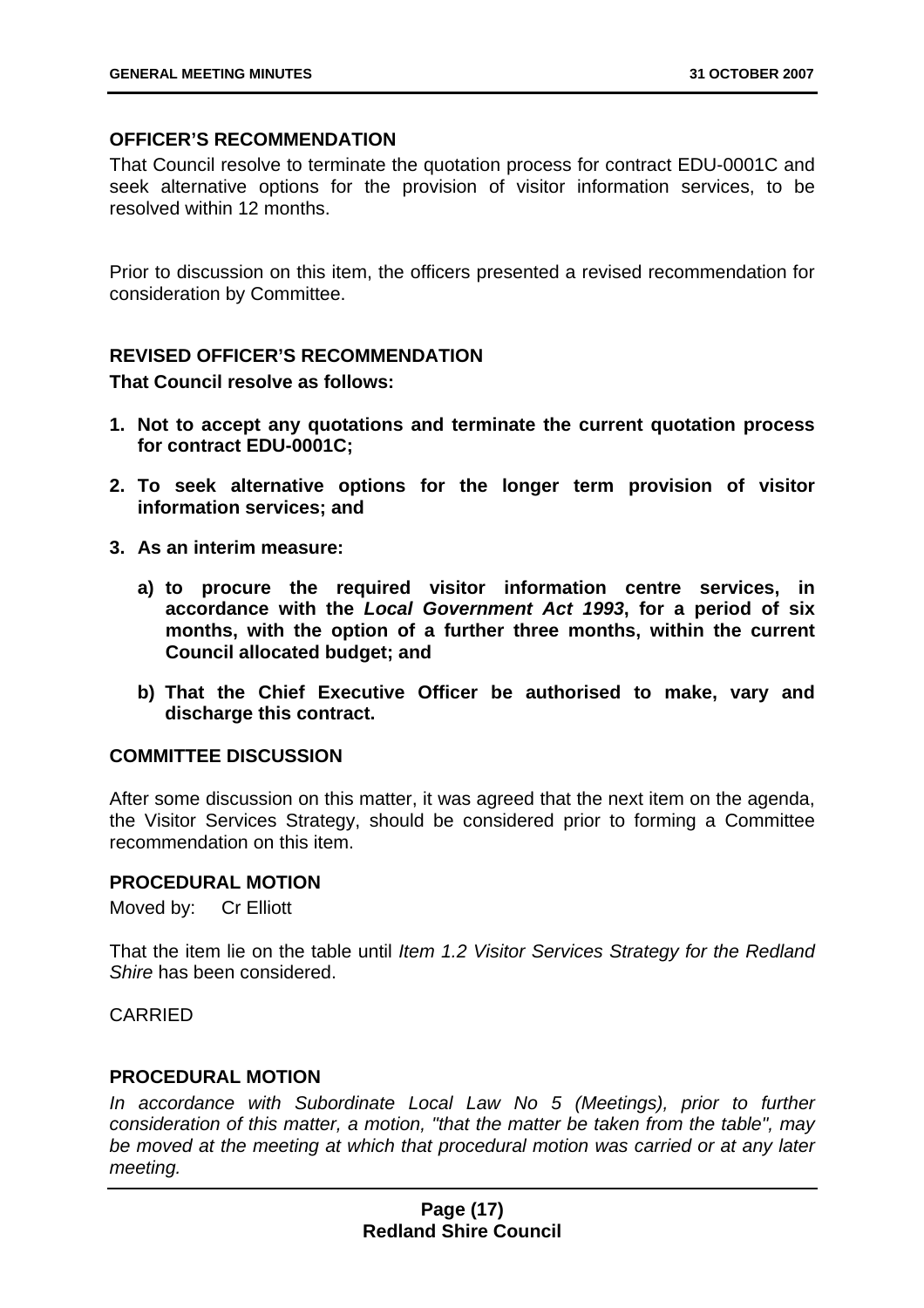Moved by: Cr Ogilvie

That the matter be taken from the table and discussed.

#### CARRIED

The following motion was moved:

Moved by: Cr Beard Seconded by: Cr Ogilvie

**That the Revised Officer's Recommendation be adopted.** 

#### **PROPOSED AMENDMENT MOTION**

| Moved by:    | <b>Cr Bowler</b>  |
|--------------|-------------------|
| Seconded by: | <b>Cr Elliott</b> |

That the words, "for a period of six months – with the option of a further three months" be deleted and the following words be inserted, "for the period to 30 June 2008" in recommendation 3 a) – to read as follows:

3 a) to procure the required visitor information centre services, in accordance with the *Local Government Act 1993,* for the period to 30 June 2008, within the current Council allocated budget.

On being put to the vote the amendment motion was LOST.

Cr Beard's motion was then put to the vote and **CARRIED**.

Therefore, the following Committee Recommendation is presented to Council for consideration:

#### **COMMITTEE RECOMMENDATION/ COUNCIL RESOLUTION**

Moved by: Cr Burns Seconded by: Cr Barker

**That Council resolve as follows:** 

- **1. Not to accept any quotations and terminate the current quotation process;**
- **2. To seek alternative options for the longer term provision of visitor information services; and**
- **3. As an interim measure:** 
	- **a) to procure the required visitor information centre services, in accordance with the** *Local Government Act 1993***, for a period of six**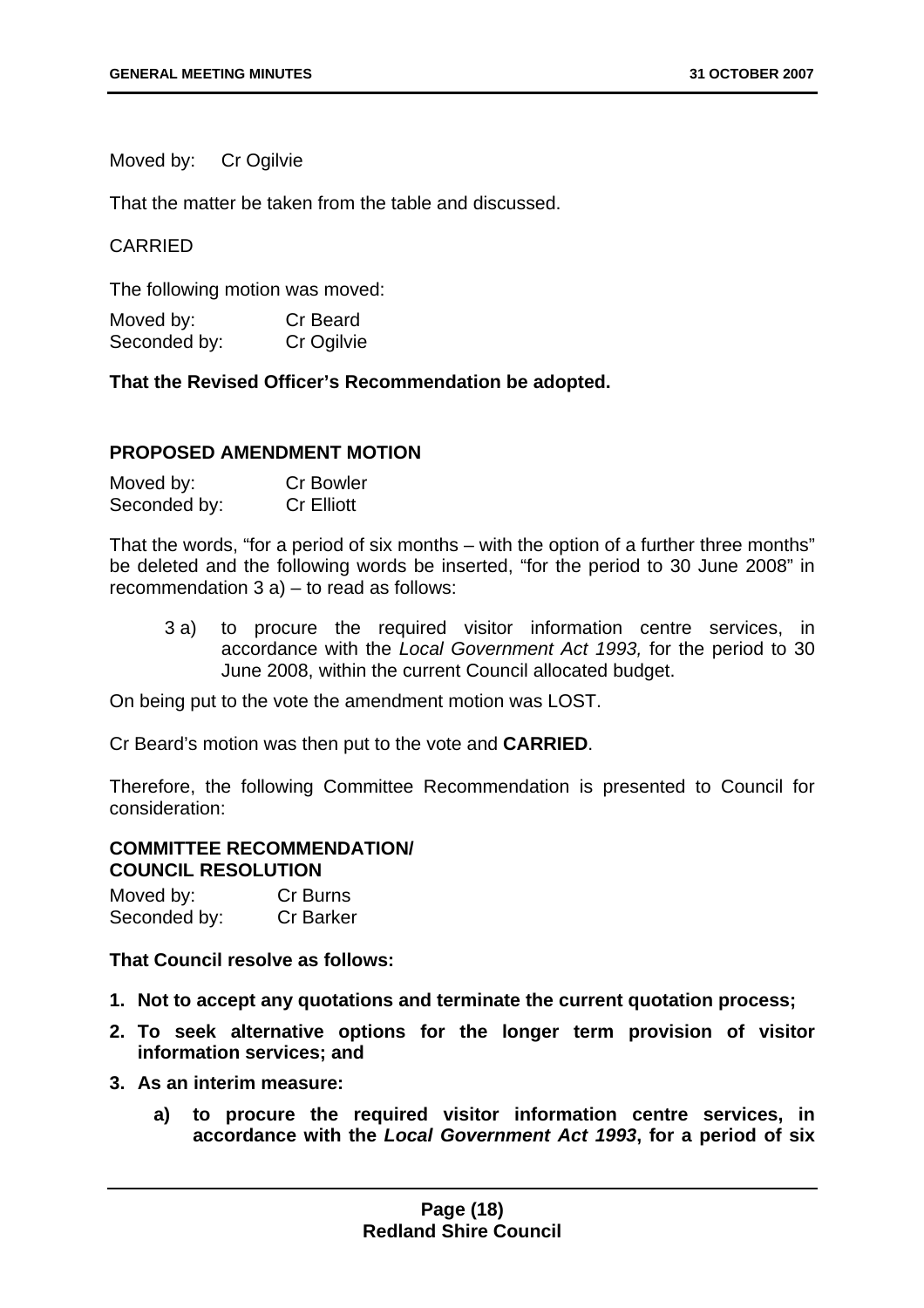**months – with the option of a further three months, within the current Council allocated budget; and** 

**b) That the Chief Executive Officer be authorised to make, vary and discharge this contract.** 

**CARRIED**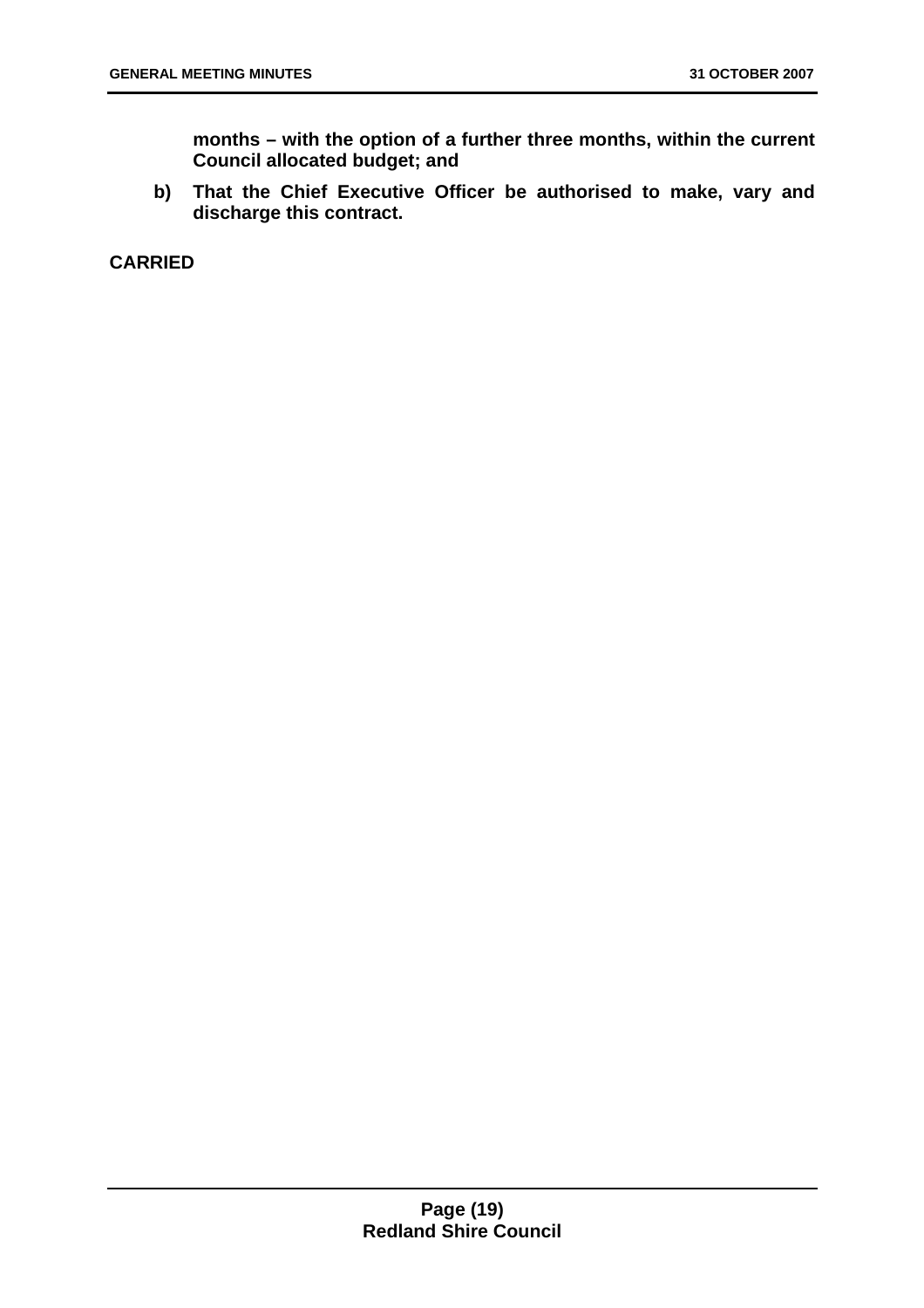Cr Dowling declared a conflict of interest in the following item at the Committee Meeting on 17 October 2007 and at today's General Meeting and remained in the meeting during discussion and decision on this matter.

#### **10.1.2 VISITOR SERVICES STRATEGY FOR THE REDLAND SHIRE**

| <b>Dataworks Filename:</b>       | <b>Redland Shire Visitor Services Strategy</b>                        |
|----------------------------------|-----------------------------------------------------------------------|
| <b>Attachments:</b>              | <b>Visitor Services Strategy</b><br><b>Review of Visitor Services</b> |
| <b>Responsible Officer Name:</b> | <b>Alan Burgess</b><br><b>Manager Economic Development</b>            |
| <b>Author Name:</b>              | <b>Jan Sommer</b><br><b>Tourism Development Coordinator</b>           |

#### **EXECUTIVE SUMMARY**

Council annually allocates resources for the delivery of visitor services from Redland Shire Visitor Information Centre (VIC) in Cleveland. The centre is accredited through the Queensland Visitor Information Accreditation Program, managed by Tourism Queensland, and in 2006 recorded 9029 walk-in visitors.

The information needs and expectations of present day visitors has changed significantly over the past 10 years and the role of VICs has also altered to address these trends.

Remote access, information and communications technology has revolutionised the distribution channels and enabled destination marketers to reach potential visitors in a more targeted manner.

The process is very customer-centric and customer relations management is no longer just a front-line person to person issue, but a strategic issue involving all channels at each stage of the customer journey. There is a need to understand visitor needs for information at the various stages along the decision process and also throughout the journey.

The role of the VIC is still integral to visitor services, providing an intermediary role and reducing uncertainty for visitors whose needs cannot be fully met by the use of the internet and mobile technology and offering expertise in local knowledge. However, VICs need to become more commercially focused and look to sources of revenue to help offset operational costs.

The strategy highlights these competing issues and identifies how practical outcomes can be achieved.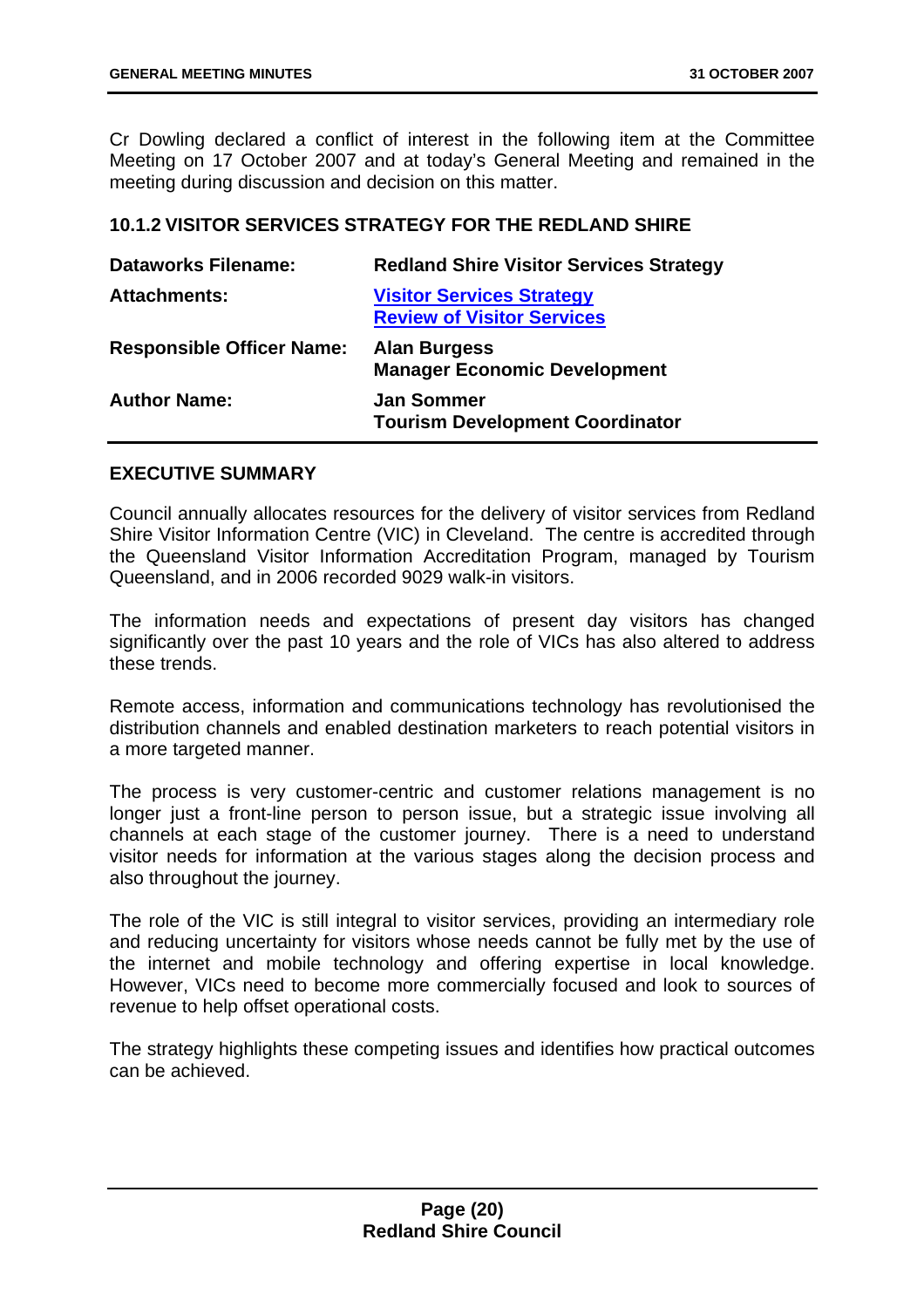#### **PURPOSE**

The purpose of the Visitor Services Strategy is to investigate and review current and future visitor services needs and how these can best be addressed for the Redland Shire.

#### **BACKGROUND**

In December 2006, Council resolved to terminate the tender process for a three year contract for the delivery of visitor services at Redland Shire Visitor Information Centre and further that a Visitor Services Strategy be prepared to determine the future delivery of visitor services in the shire.

Calais Consultants was commissioned to undertake four (4) workshops with Councillors, key stakeholders and the tourism industry and prepare a report at the conclusion. The Review of Visitor Services Report, prepared by Satwant Calais, principal of Calais Consulting, is included wholly within the Visitor Services Strategy as an Appendix and is referred to throughout the document.

#### **ISSUES**

The macro issues identified in the Visitor Services Strategy relate to socio-cultural and demographic, innovation and technology and the competitive environment as follows:

- the information needs and expectations of current and future visitors;
- the impact of information and communication technology on visitor services; and
- determining how changing customer expectations over the next decade will affect the required balance of provision between traditional and emerging methods of visitor servicing.

On a micro level the issues are listed in a SWOT analysis, followed by an audit that identifies the following matters:

- Printed collateral;
- Websites; and
- Telephone

Whilst the workshop content and discussions were directed to visitor services, wider issues were aired, and together are detailed in the report,  $p$   $23 - 32$  as follows:

Existing Visitor Information Centres (Cleveland & Dunwich)

Stakeholder Concerns

- a. Vision for the Future;
- b. State of the Industry;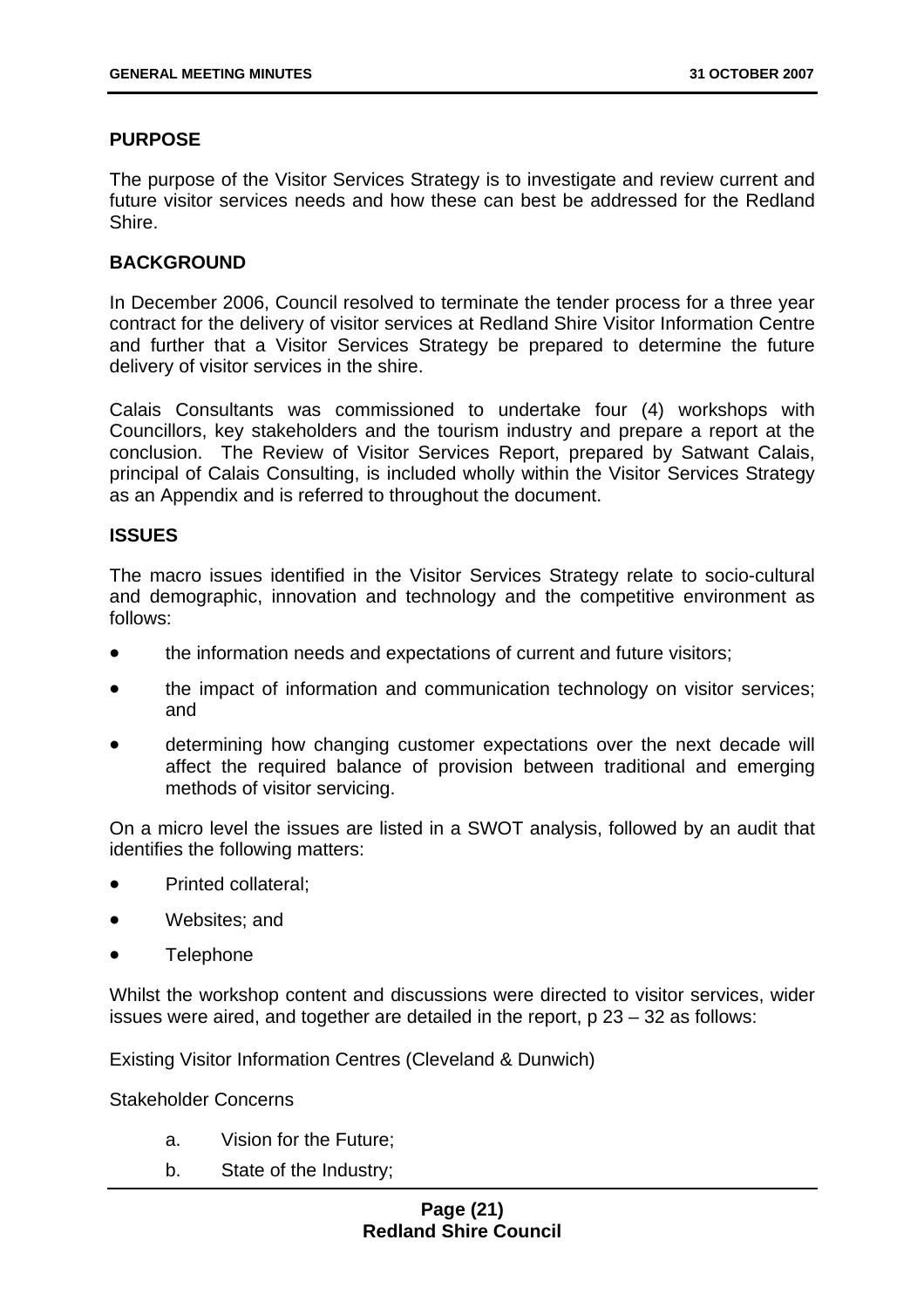- c. Marketing;
- d. Signage:
- e. Visitor Services.

#### **Implications**

The action plan in the strategy draws together all the above issues.

#### **RELATIONSHIP TO CORPORATE PLAN**

The recommendation primarily supports Council's strategic priority to enhance employment participation and the community's standard of living through encouraging economic development opportunities.

#### **FINANCIAL IMPLICATIONS**

No additional funds will be required to implement the recommendations 1 to 5 of this report, however, recommendation 6 may require additional funding for which Council approval will be required.

It should be noted, a component of the 2007/08 budget has been committed to the delivery of visitor information services at Redland Shire Visitor Information Centre. To implement the initiatives proposed in the strategy, it will be necessary to reassess the sole allocation of funds for this purpose and to engage with the local tourism and business community, commercial and franchise partners to investigate alternative funding opportunities. The recurring budget for the VIC is approximately \$150,000 of this \$130,000 should be for the primary VIC with the remaining \$20,000 available for the supplementary centres.

#### **PLANNING SCHEME IMPLICATIONS**

The Land Use Planning Group was consulted and it is considered that the outcome of recommendations in this report will not require any amendments to the Redlands Planning Scheme.

#### **CONSULTATION**

Consultation occurred during the planning and preparation of this strategy with a wide range of stakeholders through personal interviews, telephone interviews and workshops including:

- Redland Shire Council;
- Redlands Tourism;
- Redland Shire tourism industry;
- Tourism industry alliances (Tourism Queensland, Brisbane Marketing, Greater Brisbane Region);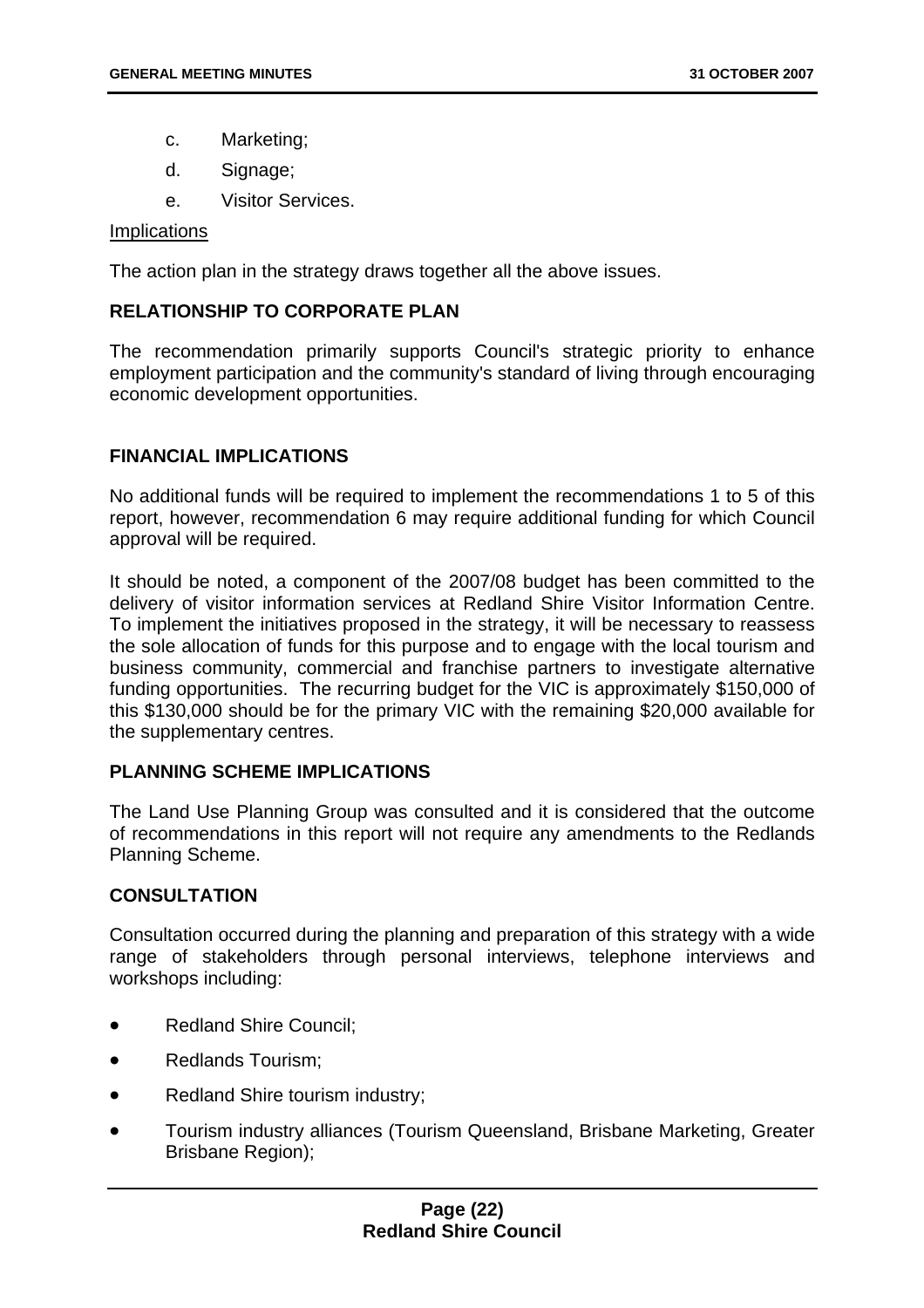- Consultant;
- Local businesses;
- Transport operators;
- Academics from research institutions (University of Queensland);
- Visitors;
- Potential visitors.

#### **OFFICER'S RECOMMENDATION**

That Council resolve to endorse the Visitor Services Strategy, including the Review of Visitor Services Report, and the key findings and recommendations as follows:

Finding:

1. A collaborative approach to tourism in the Redlands is essential for future growth and development of the tourism industry.

Recommendations:

- 1. Establish a hierarchy of visitor services, including a primary accredited Visitor Information Centre, supported by non accredited supplementary centres on the islands and mainland;
- 2. Engage "captured" audience via multimedia presentations and destination information on water transport vehicles;
- 3. Rationalise critical destination marketing tools to a single website and visitor guide reflecting the Redlands on Moreton Bay branding;
- 4. Direct all marketing initiatives to 1300 telephone number and single website, incorporating the online booking service offered by Brisbane Marketing, to deliver comprehensive customer service;
- 5. Install a KPI system which provides a clear picture of services being provided and the ability to track the response to marketing campaigns. This includes a dedicated 1300 telephone line and statistics for online and email bookings; and
- 6. Investigate the financial viability and effectiveness of stand alone information kiosks and report back to Council with recommendations and budget implications.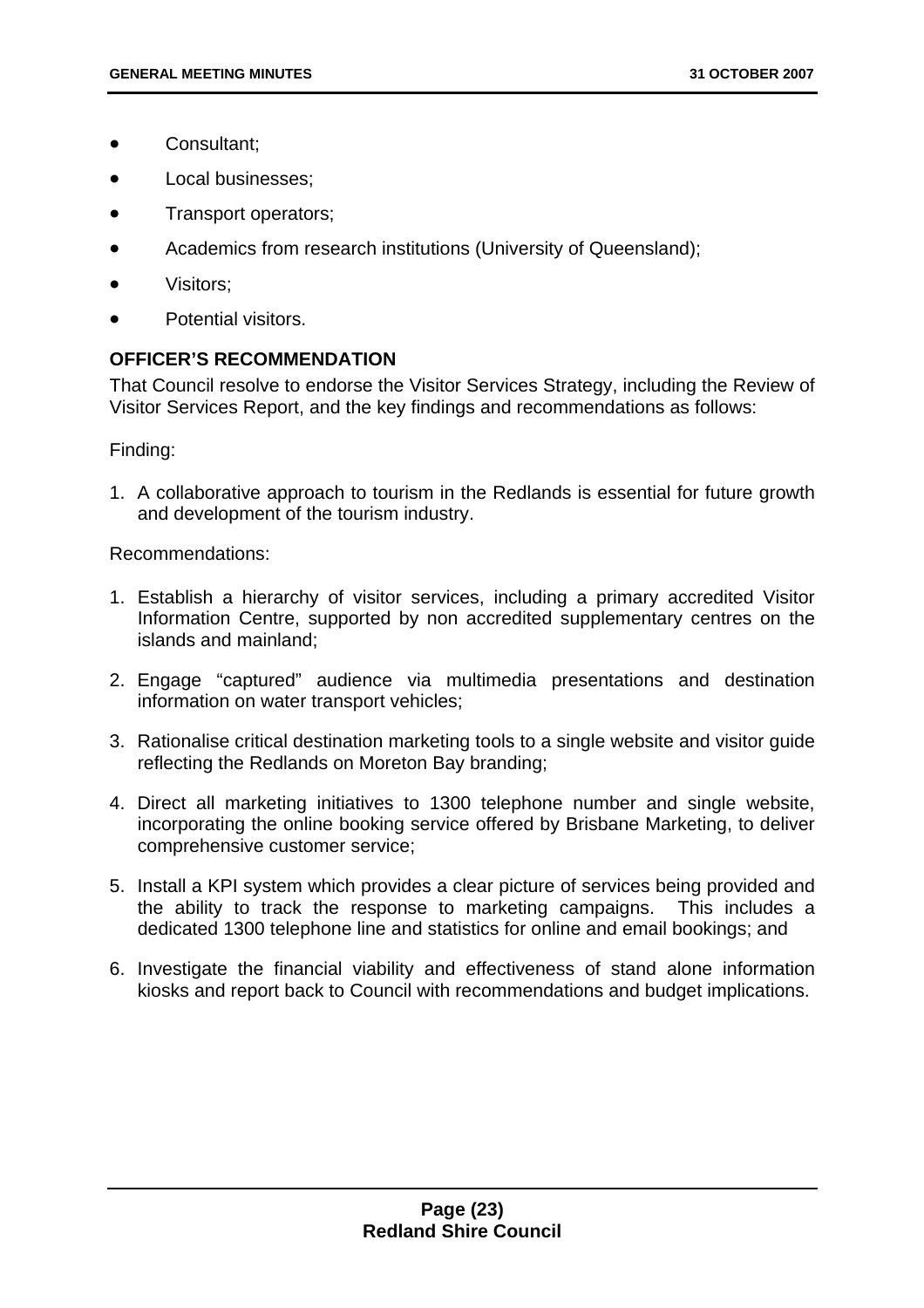#### **COMMITTEE DISCUSSION**

Discussion took place on this item and some amendments were proposed to be recommended to Council in the form of the following motion:

| Moved by:    | Cr Seccombe |
|--------------|-------------|
| Seconded by: | Cr Williams |

That Council resolve as follows:

- 1. To endorse the Visitor Services Strategy for further consultation including a full review of the Visitor Services Report and the key findings and recommendations; and
- 2. To establish a collaborative Tourism Working Group:

Recommendations for consideration:

- a. Definition of roles and responsibilities of Council and Local Tourism Organisations for tourism in Redland Shire;
- b. Establishment of a hierarchy of visitor services, including a primary accredited Visitor Information Centre, supported by non accredited supplementary centres on the islands and mainland;
- c. Engage a "captured" audience via multimedia presentations and destination information on water transport vehicles;
- d. Rationalise critical destination marketing tools to a single website and visitor guide reflecting the Redlands on Moreton Bay branding;
- e. Direct all marketing initiatives to a 1300 telephone number and single website, incorporating the online booking service offered by Brisbane Marketing, to deliver comprehensive customer service;
- f. Install a Key Performance Indicator system which provides a clear picture of services being provided and the ability to track the response to marketing campaigns. This includes a dedicated 1300 telephone line and statistics for online and email bookings; and
- g. Investigate the financial viability and effectiveness of stand alone information kiosks and report back to Council with recommendations and budget implications.

#### **AMENDMENT MOTION**

| Moved by:    | Cr Murray  |
|--------------|------------|
| Seconded by: | Cr Dowling |

That recommendation 1 include the words *"consistent with the recommendations of the Calais report plus two councillors"* after the word "*group*".

The amendment was put.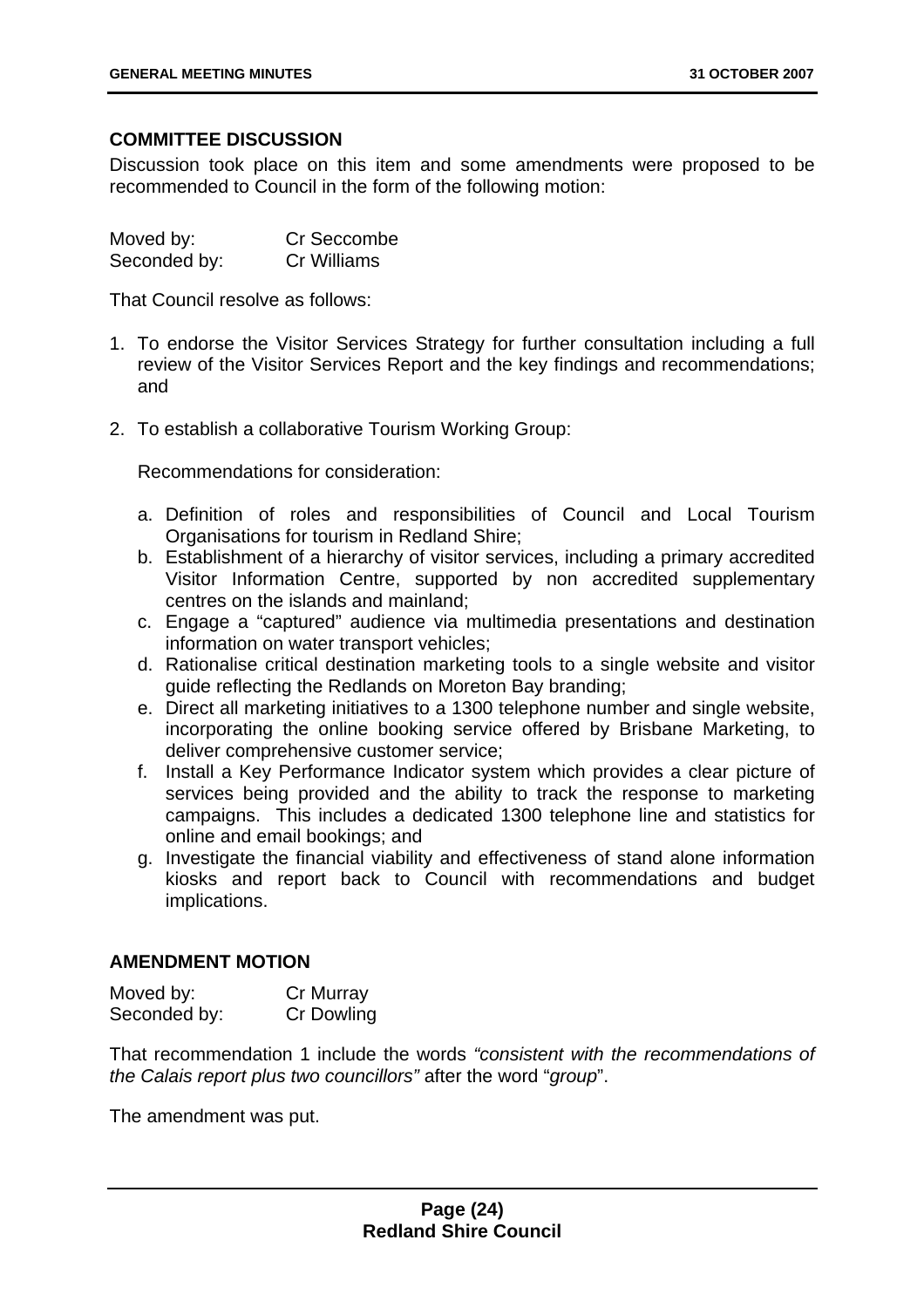On being put to the vote the amendment was declared **CARRIED** (on the casting vote of the Acting Chair)**.**

(Cr Bowler was absent from the meeting when the vote was taken).

The motion with the amendment became the motion and was put as follows and now becomes the Committee Recommendation:

#### **COMMITTEE RECOMMENDATION**

#### **That Council resolve as follows:**

- **1. To endorse the Visitor Services Strategy for further consultation including a full review of the Visitor Services Report, and the key findings and recommendations;**
- **2. Establish a collaborative Tourism Working Group consistent with the recommendations of the Calais report, plus two councillors.**

**Recommendations for consideration:** 

- **a) Definition of roles and responsibilities of Council and Local Tourism Organisations for tourism in Redland Shire ;**
- **b) Establishment of a hierarchy of visitor services, including a primary accredited Visitor Information Centre, supported by non accredited supplementary centres on the islands and mainland;**
- **c) Engage "captured" audience via multimedia presentations and destination information on water transport vehicles;**
- **d) Rationalise critical destination marketing tools to a single website and visitor guide reflecting the Redlands on Moreton Bay branding;**
- **e) Direct all marketing initiatives to 1300 telephone number and single website, incorporating the online booking service offered by Brisbane Marketing, to deliver comprehensive customer service;**
- **f) Install a KPI system which provides a clear picture of services being provided and the ability to track the response to marketing campaigns. This includes a dedicated 1300 telephone line and statistics for online and email bookings; and**
- **g) Investigate the financial viability and effectiveness of stand alone information kiosks and report back to Council with recommendations and budget implications.**

#### **COUNCIL RESOLUTION**

| Moved by:    | Cr Ogilvie |
|--------------|------------|
| Seconded by: | Cr Henry   |

**That the Committee Recommendation be adopted with the following amendment:**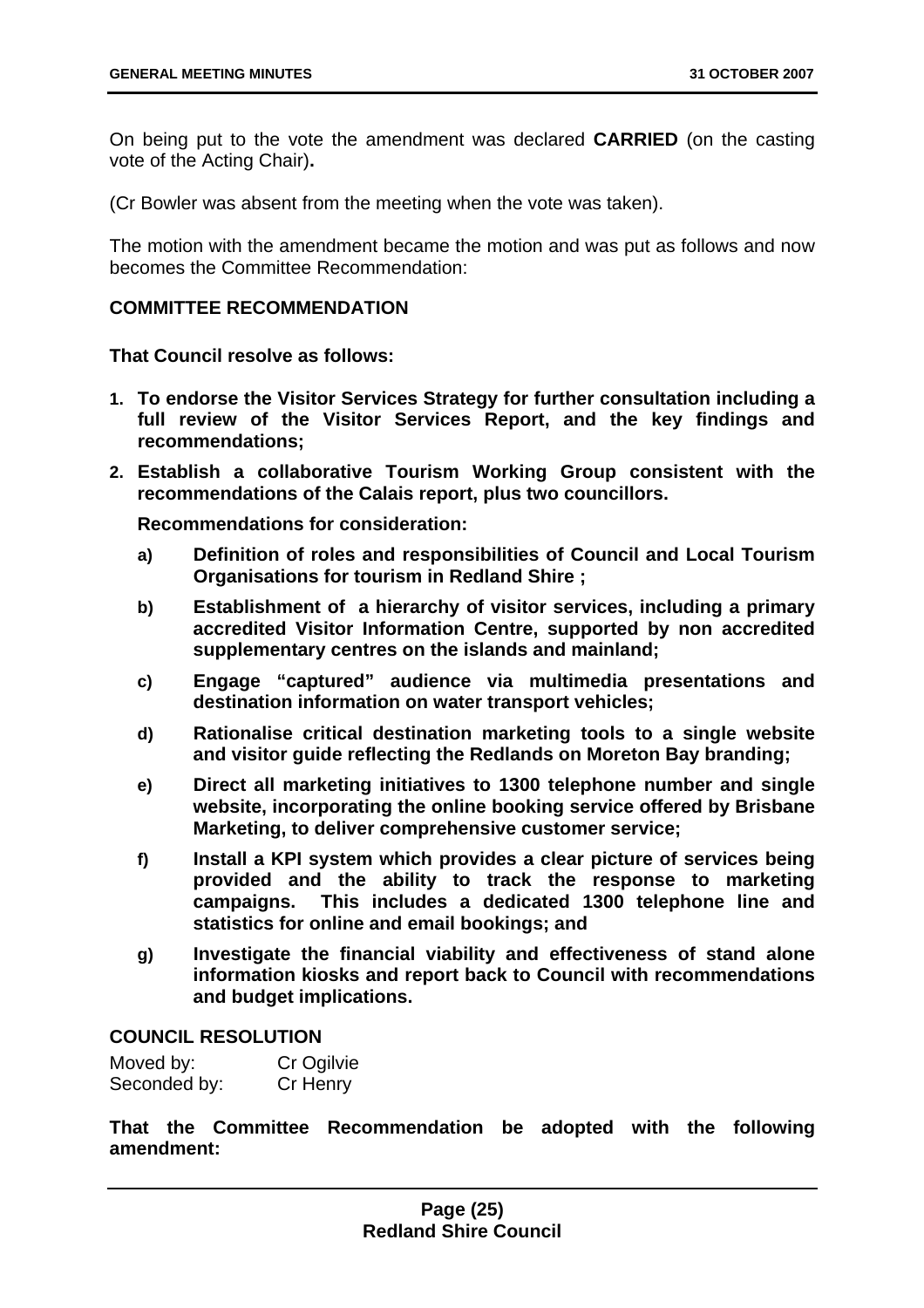**That the words, "Membership of the Group to be agreed at the November 2007 Planning and Policy Committee meeting", be inserted after the words, "plus two councillors", in Recommendation No 2, and that a new Recommendation No 3 be added to read, "That the Working Group report back on its findings to Council at the January 2008 meeting of the Planning and Policy Committee".** 

The motion was put as follows:

**That Council resolve as follows:** 

- **1. To endorse the Visitor Services Strategy for further consultation including a full review of the Visitor Services Report, and the key findings and recommendations;**
- **2. To establish a collaborative Tourism Working Group consistent with the recommendations of the Calais report, plus two councillors. Membership of the group to be agreed at the November 2007 Planning and Policy Committee meeting:**

**Recommendations for consideration:** 

- **a) Definition of roles and responsibilities of Council and Local Tourism Organisations for tourism in Redland Shire ;**
- **b) Establishment of a hierarchy of visitor services, including a primary accredited Visitor Information Centre, supported by non accredited supplementary centres on the islands and mainland;**
- **c) Engage "captured" audience via multimedia presentations and destination information on water transport vehicles;**
- **d) Rationalise critical destination marketing tools to a single website and visitor guide reflecting the Redlands on Moreton Bay branding;**
- **e) Direct all marketing initiatives to 1300 telephone number and single website, incorporating the online booking service offered by Brisbane Marketing, to deliver comprehensive customer service;**
- **f) Install a KPI system which provides a clear picture of services being provided and the ability to track the response to marketing campaigns. This includes a dedicated 1300 telephone line and statistics for online and email bookings;**
- **g) Investigate the financial viability and effectiveness of stand alone information kiosks and report back to Council with recommendations and budget implications; and**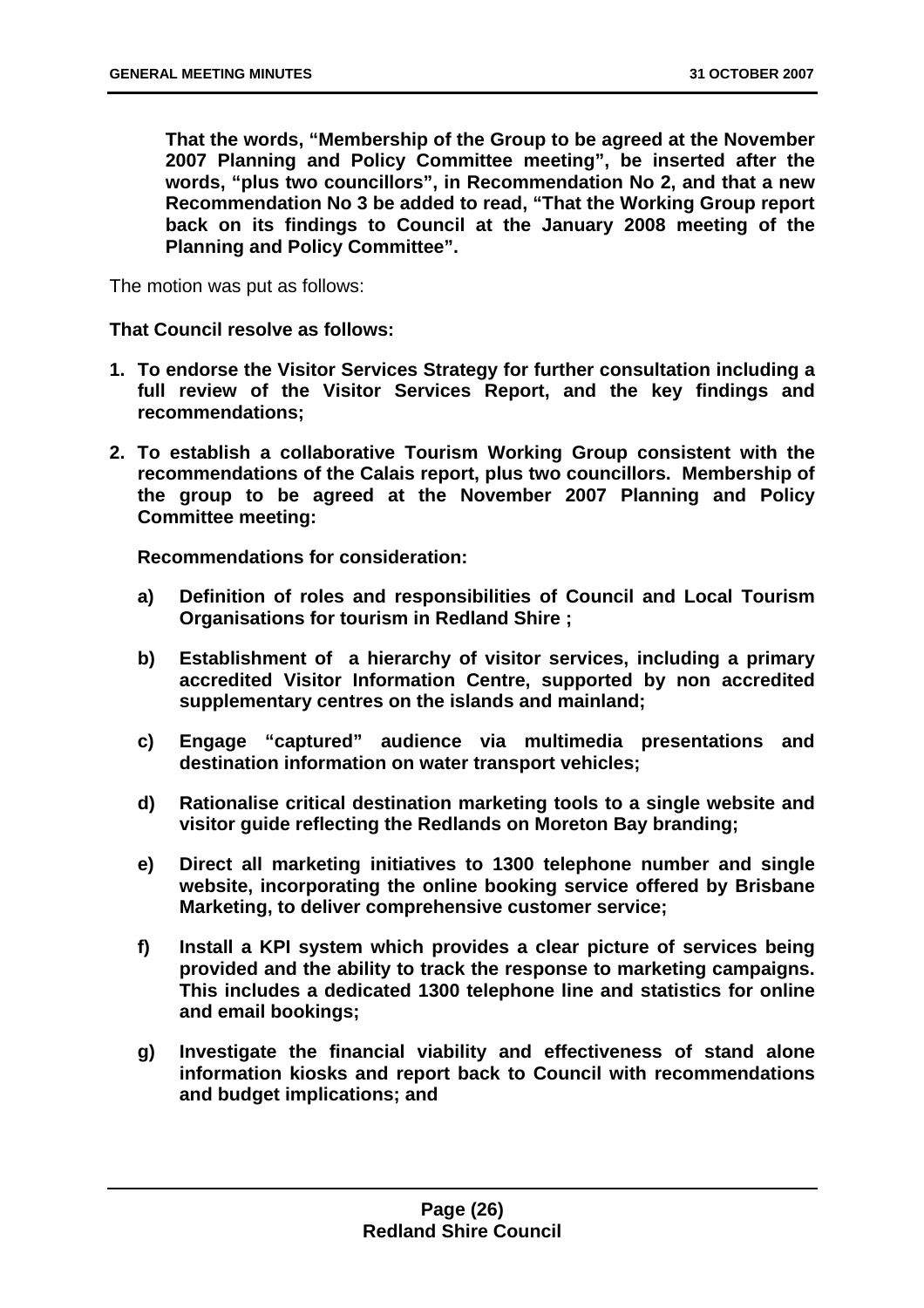**3. That the Working Group report back to Council on its findings to the January 2008 Planning and Policy Committee meeting.** 

#### **CARRIED**

Cr Dowling voted in the affirmative.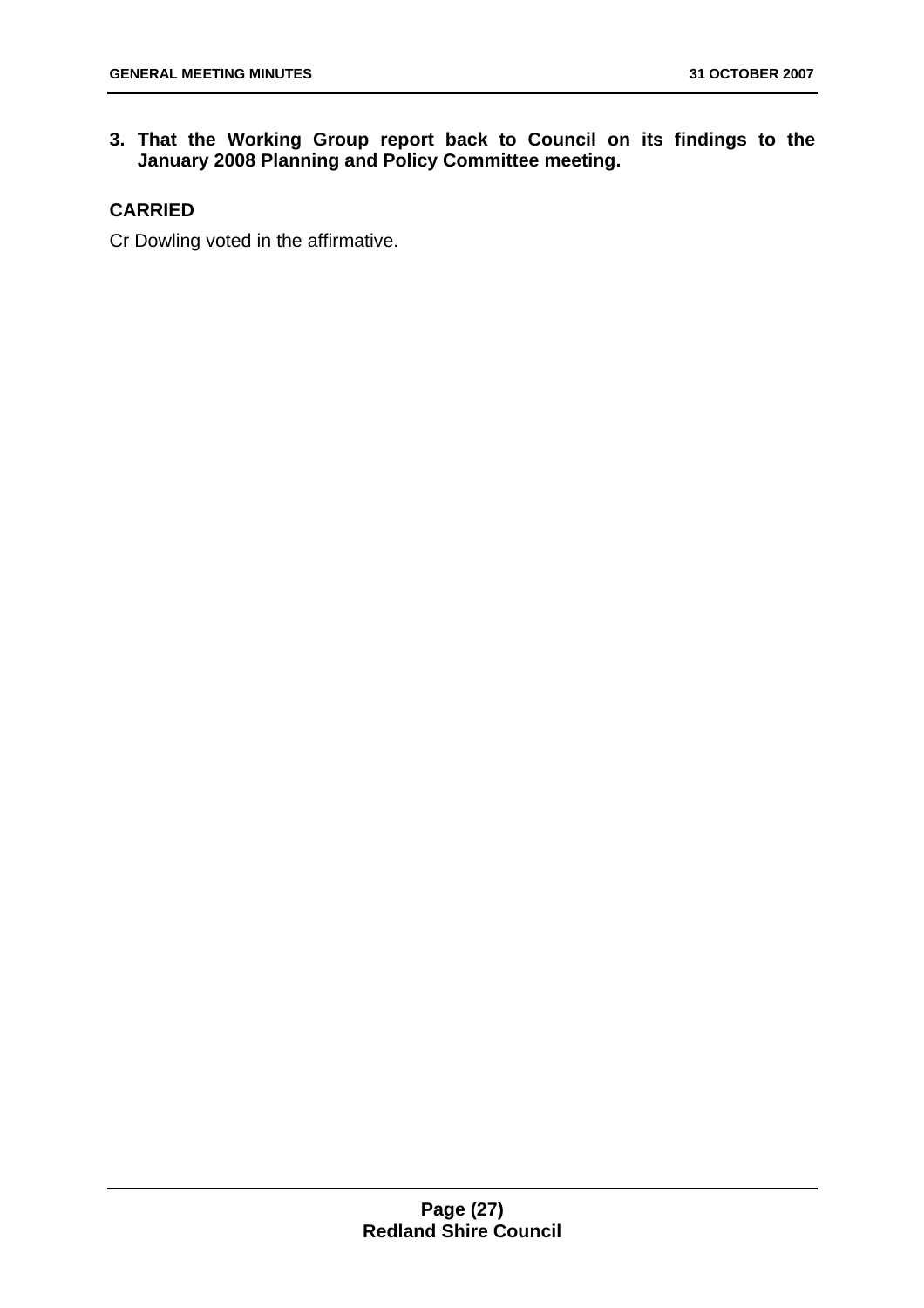#### **10.1.3 MACLEAY ISLAND CENTRES STRATEGY REVIEW**

| <b>Dataworks Filename:</b>       | <b>LUP Studies - Macleay Island Centres Review</b>            |
|----------------------------------|---------------------------------------------------------------|
| <b>Attachments:</b>              | <b>Macleay Island Centres Strategy Review</b>                 |
| <b>Responsible Officer Name:</b> | <b>Wayne Dawson</b><br><b>Manger, Land Use Planning</b>       |
| <b>Author Name:</b>              | <b>Michael Beekhuzen</b><br><b>Strategic Planning Advisor</b> |

#### **EXECUTIVE SUMMARY**

This report presents the findings of the Macleay Island Centres Strategy Review (MICSR) (2007). The purpose of the review was to update the Macleay Island component of the Southern Moreton Bay Islands [SMBI] Centres Strategy that was prepared in 2001 to ensure that sufficient and suitable land has been zoned in the Redlands Planning Scheme [RPS] for centre and island industry uses on Macleay Island to 2026.

The MICSR Report forecasts the need for 7,000 $m<sup>2</sup>$  of floor space of in-centre land to 2026. Allowing for buffers, this translates into demand for an estimated land area of 2 hectares for commercial and retail development on Macleay Island to 2026. The estimated land requirement does not make allowance for potential building heights and densities, so the total actual land area required is likely to be less. The review concluded that sufficient land has been already allocated in the SMBI Centre and Local Centre Sub-Area 1 zones on Macleay Island to accommodate forecast demand for centre based uses to 2026.

To accommodate future demand for island industries, the review forecast demand for 1.5 hectares of land to 2026. The Redlands Planning Scheme has allocated approximately 1.1 hectares for island industry uses on Macleay Island. Whilst this indicates a potential shortage of island industry land to 2026 on Macleay Island, the SMBIs need to be considered as a whole for island industry [and commercial] land. In this regard, analysis undertaken in preparation of the RPS in 2004, confirmed the amount of land zoned for Island Industry purposes on Russell Island can satisfy any excess demand to 2026 from Macleay Island. Accordingly, any excess demand for industrial land on Macleay Island can be accommodated in the larger area on Russell Island zoned Island Industry and potentially within the future island industry area also on Russell Island.

#### **PURPOSE**

The purpose of this report is to present the findings of the Macleay Island Centres Strategy Review [2007] for Council adoption for planning purposes.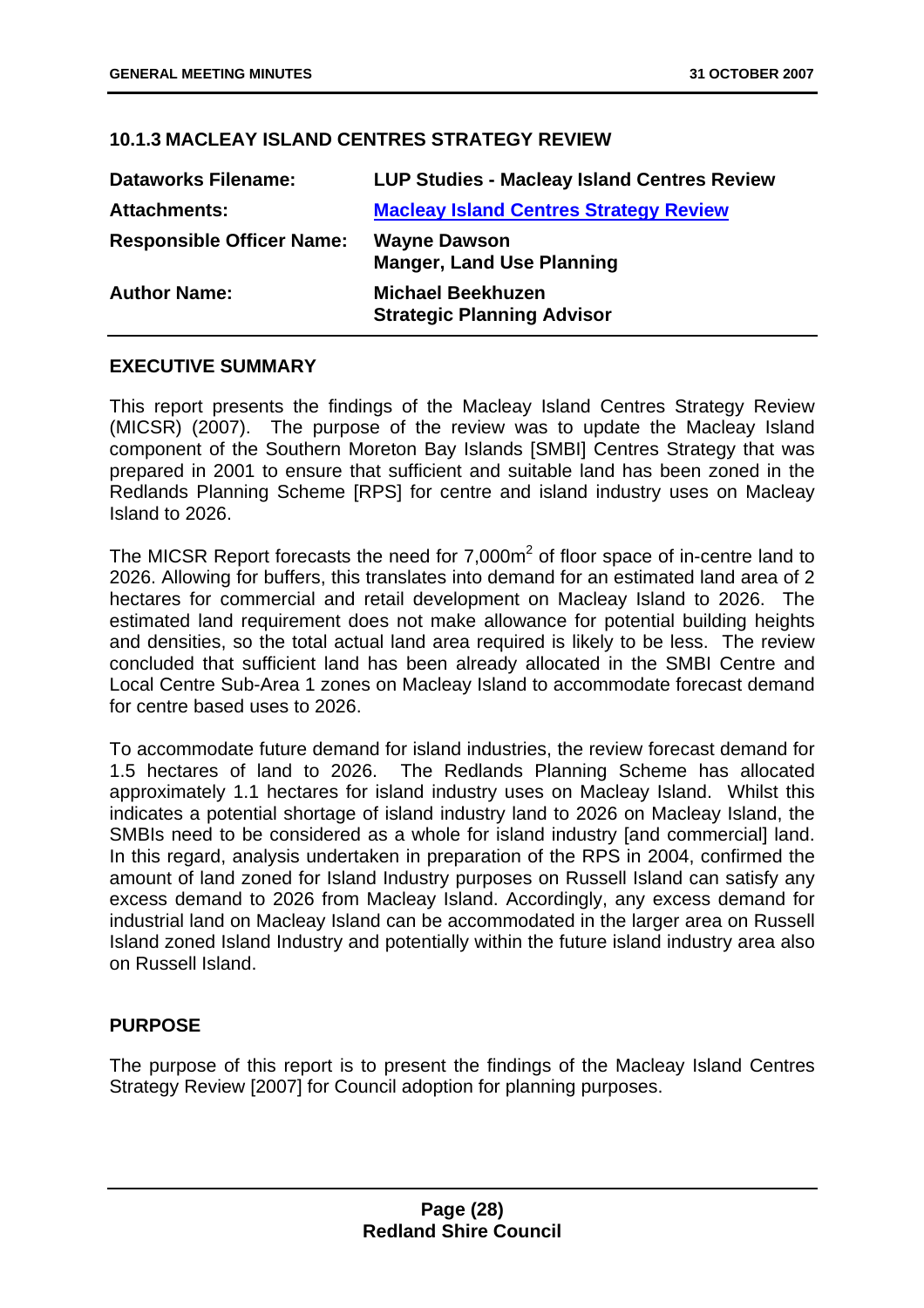#### **BACKGROUND**

The SMBI Centres Strategy was prepared in 2001 to assist in the preparation of the RPS. The 2001 *SMBIs Centres Strategy* built upon previous work undertaken in 1998 through the *Economic Development Strategy* of the *SMBI Planning and Land Use Strategy [SMBIPLUS]*. The SMBI Centres Strategy identified opportunities for the establishment of employment generating uses which recognise the unique location and character of the SMBIs, and address the employment needs of the SMBIs as a whole. The focus of the Strategy was to identify suitable land for the establishment of retail and service activities [commercial and service trade use] to meet the needs of the resident population and the outgrowth of home business. The *SMBIs Centres Strategy* formed the basis for the centre designations and provisions of the RPS.

#### **ISSUES**

The Macleay Island Centres Strategy Review included the following key steps to determine the capacity of Macleay Island's activity centres and island industry area to satisfy demand for employment lands to 2026:

- 1. local policies and strategies that influence and inform centres planning and development on Macleay Island;
- 2. assessment of Macleay Island's changing population and evolving economy in the context of the SMBI and Redland Shire;
- 3. forecasting employment growth and related employment land requirements to 2026 on Macleay Island based on the preceding steps; and
- 4. Assessment of the capacity of Macleay Island to satisfy forecast demand for employment land to 2026.

The following summarises the key aspects of each of the above steps.

#### **1. Informing Centres Planning on Macleay Island: The Local Policy Environment**

Redland Shire's major centres of Capalaba, Cleveland and Victoria Point provide the highest order of services to the SMBIs in terms of high order retail, commercial and administrative services as well as employment opportunities. Further employment opportunities are proposed to be established on the mainland in the southern part of the Shire which will also provide employment opportunity for residents of the SMBIs. The importance of an efficient transportation system to access these mainland destinations is recognised through the SMBI Integrated Local Area Transport Plan.

On the SMBIs, the SMBI Centre zone is the principal or highest order centre on the SMBIs and is located surrounding the ferry terminals to form the gateway and service hub on Macleay, Russell and Lamb Islands. The SMBI Centre zone provides land with high accessibility [walkable from the ferry terminals] for the consolidation of a range of complementary centre based activities including commercial, retail and small scale service trade uses to service the SMBIs group as a whole as well as visitors and tourists. Specifically, the SMBI Centre zone is intended to: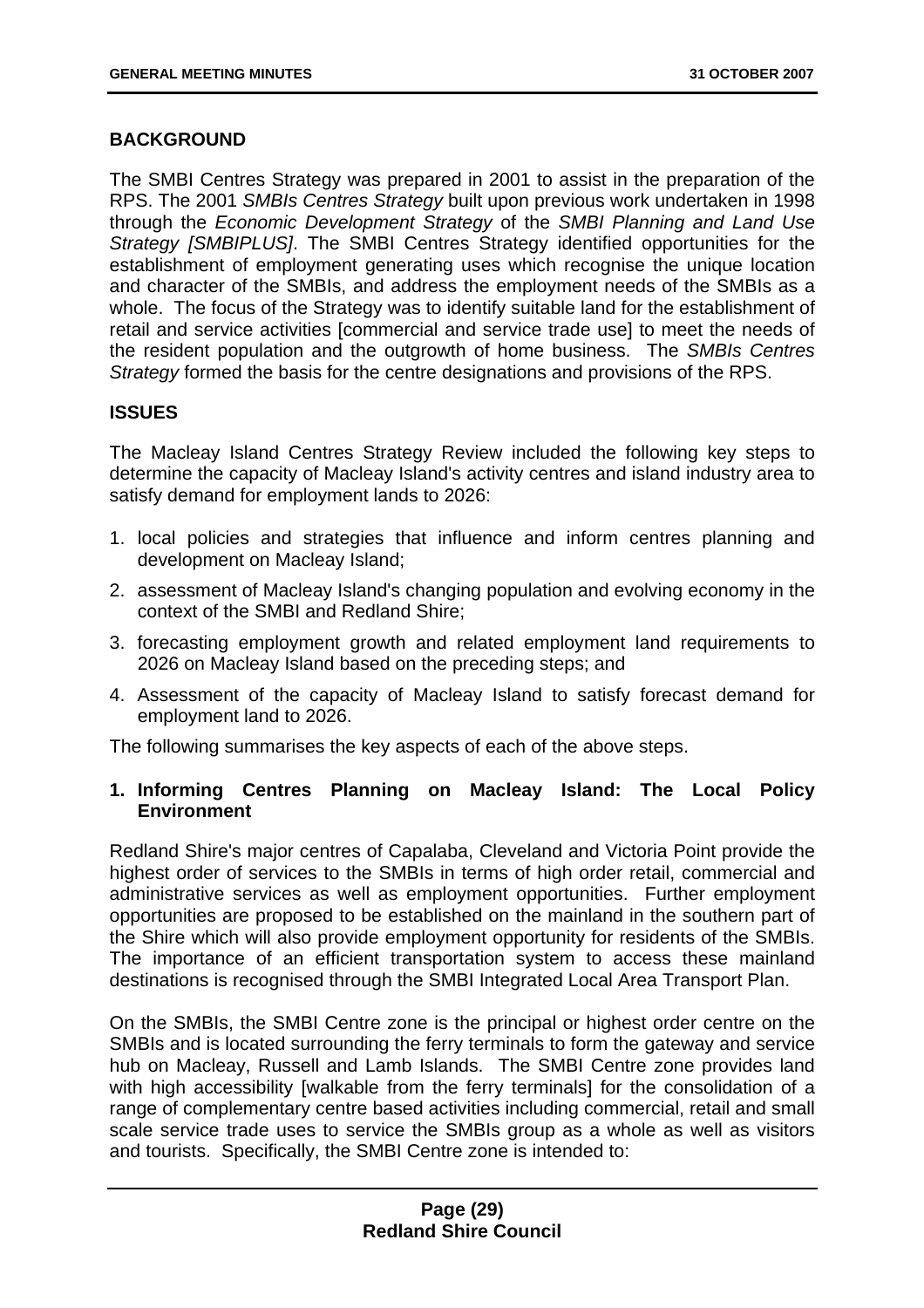- provide for the establishment of 'Island themed centres' primarily accommodating a range of compatible commercial, retail and service trade activities;
- provide the gateway and service hub forming a cluster of uses that visitors and SMBI residents can conveniently access; and
- Accommodating high order community infrastructure and island transport infrastructure.

The RPS also provides for local centres on Russell, Macleay and Lamb Islands through the Local Centre Sub-Area 1 zone. These local centres are intended to provide the convenience shopping and personal service activities for surrounding residential areas.

The Island Industry Zone provides opportunity on Russell and Macleay Islands for service industry and island industry that support the SMBI population, but due to servicing requirements and potential amenity impacts, would not be appropriate in the SMBI Centre or Local Centre Sub-Area LC1 zones. These uses may include motor vehicle panel repairs, food processing, fabrication or engineering and other activities required to support the SMBIs population. Employment self-sufficiency is not expected on the SMBIs, given their capacity to access employment opportunity on the mainland and the unique character and setting of the Islands within the Moreton Bay Marine Park.

The RPS actively protects the primacy of the Island Centres through the discouragement of out-of-centre development and the provision of sufficient and suitable land within the SMBI activity centre network [SMBI Centre & Local Centre Sub-Area 1 zones]. It should however be noted that the recent Redland Shire Centres and Employment Review [2007] undertaken to assist in the preparation of the Redlands Local Growth Management Strategy identified the need to establish criteria to assess the net community benefit/cost of proposals for out-of-centre development that considers matters such as:

- employment outcomes;
- the impact on public and private investment in centres;
- the impact on the economic performance of the activity centre network;
- the provision of a diversity of services and facilities in activity centres;
- optimisation of infrastructure; and
- Travel demand management.

Opportunities for low-key tourism and ecotourism are also provided on the SMBIs through a number of zones across the Islands [e.g. Rural Non-Urban Sub-Area RN3 and Conservation zones].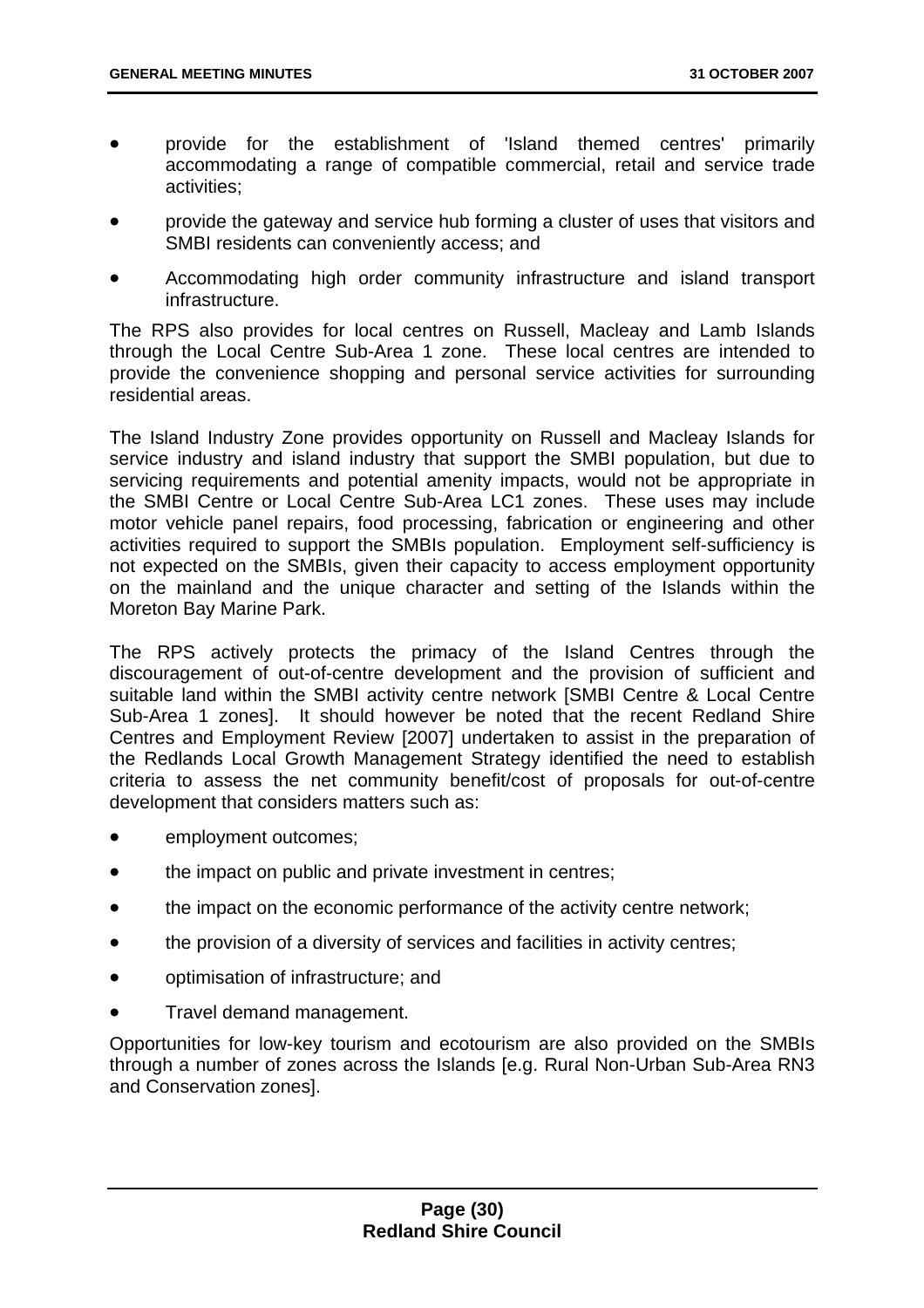#### **2. Macleay Island Population Characteristics and Trends**

The latest Australian Bureau of Statistics [ABS] Census of Population and Housing identifies the resident population of Macleay Island at 1,957 in 2006. Based on a future rate of population growth on Macleay Island of 2.7% per annum, it is expected the resident population will reach 3,199 in 2026.

Macleay Island's industry structure is predominately made up of population driven sectors such as retail trade, accommodation, cafes and restaurants, business services and construction. It is forecast that, in line with the SMBI Economic Development Strategy [SMBIPLUS],'population serving' activities will be increasingly required to meet the needs of the growing resident population on Macleay Island. Accordingly, provision for the 'population serving' activities will be primarily catered for in the SMBI Centre zone.

#### **3. Macleay Island Employment Forecasts and Demand for Employment Land**

The forecast employment demand, and therefore, the demand for employment land on Macleay Island assumes that, consistent with the economic development strategy for the SMBIs and broader economic trends, influences and prospects, Macleay Island will continue to develop its 'population serving' industries such as retail trade, personal and other service, accommodation and cultural and recreation services. There is also potential opportunities to develop 'population supporting' activities on Macleay Island such as day tripping and tourism, recreational boating and education.

The Centres Strategy Review forecast that the level of employment on Macleay Island will increase from the current 407 jobs to 726 jobs by 2026 [increase of 320 jobs or 79%]. This growth is forecast to occur predominately in the island's 'population driven' sectors.

The forecast employment is predominately in-centre employment growth with an estimated growth of 235 in-centre jobs. To accommodate the forecast level of incentre employment growth to  $2026$  an estimated  $7,000m^2$  of floorspace is required within the SMBI Centre and Local Centre Sub-Area LC1 zones on Macleay Island. Allowing for buffers, this translates into demand for an estimated land area of 2 hectares for commercial and retail development on Macleay Island to 2026. The estimated land requirement does not make allowance for potential building heights and densities, so the total land area actually required is likely to be less.

In addition, some future employment on Macleay Island to 2026, due to its potential off-site impact, would need to be located within the Island Industry zone. It has been forecast that Macleay Island will experience an increase of 85 'non-centre' or industrial jobs by 2026. This translates into an industrial land requirement to accommodate this forecast growth of approximately 1.5 hectares. This allows for all buffers, easements etc.

The following table summaries the forecast level of employment growth and associated land requirements: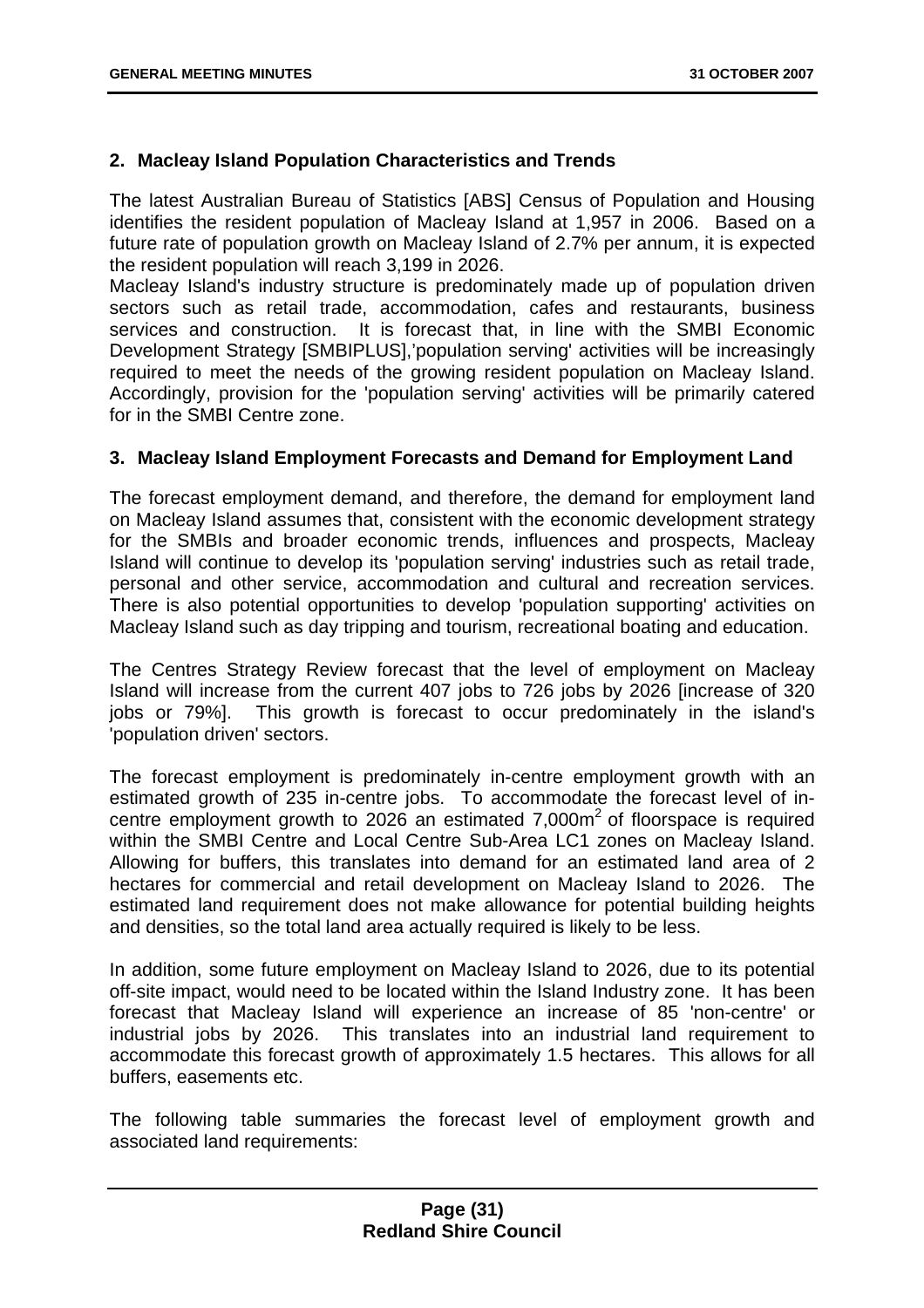| Macleay Island Forecast Employment [in-centre and island<br>employment and land requirements] | industry     |
|-----------------------------------------------------------------------------------------------|--------------|
| <b>Total Employment 2006</b>                                                                  | 407 jobs     |
| <b>Total Forecast Employment 2026</b>                                                         | 726 jobs     |
| Forecast Employment Growth, 2006-2026                                                         | 320 jobs     |
| Forecast In-centre Employment Growth, 2006-2026                                               | 235 jobs     |
| <b>Estimated In-centre Land Requirement</b>                                                   | 2 hectares   |
| Forecast Island Industry Employment Growth                                                    | 85 jobs      |
| <b>Estimated Island Industry Land Requirement</b>                                             | 1.5 hectares |

#### **4. Macleay Island Supply of Employment Land**

The Macleay Island Centres Strategy reviewed the capacity to accommodate forecast employment demand and associated employment lands by comparing the forecast employment land demand to 2026 with Macleay Island's current allocation of centre and industry zoned land including a broad analysis of the suitability of such lands.

#### *SMBI Centre and Local Centre Sub-Area LC1 Zones*

An analysis of land availability within the SMBI Centre zone on Macleay Island identified 3 hectares of vacant land and 2.2 hectares of land containing non-preferred uses [i.e. Dwelling house] having redevelopment potential. In addition 0.8 hectares of land is vacant in the Local Centre Sub-Area LC1 zone. On this basis, sufficient land is available to accommodate forecast centre based employment to 2026 of 2 hectares.

However, consideration also needs to be given to the suitability of available land in terms of its market readiness. For example, if the available land is constrained by topography, conservation, flooding and drainage issues, or issues of multiple ownership, then the amount of available land to satisfy forecast demand for in-centre employment lands may be reduced.

In order to provide an estimate of available land in the SMBI Centre a number of potentially constraining factors were considered. These included:

- topography;
- drainage/flooding constrained land;
- conservation issues;
- infrastructure limitations; and
- Lot size and ownership considerations.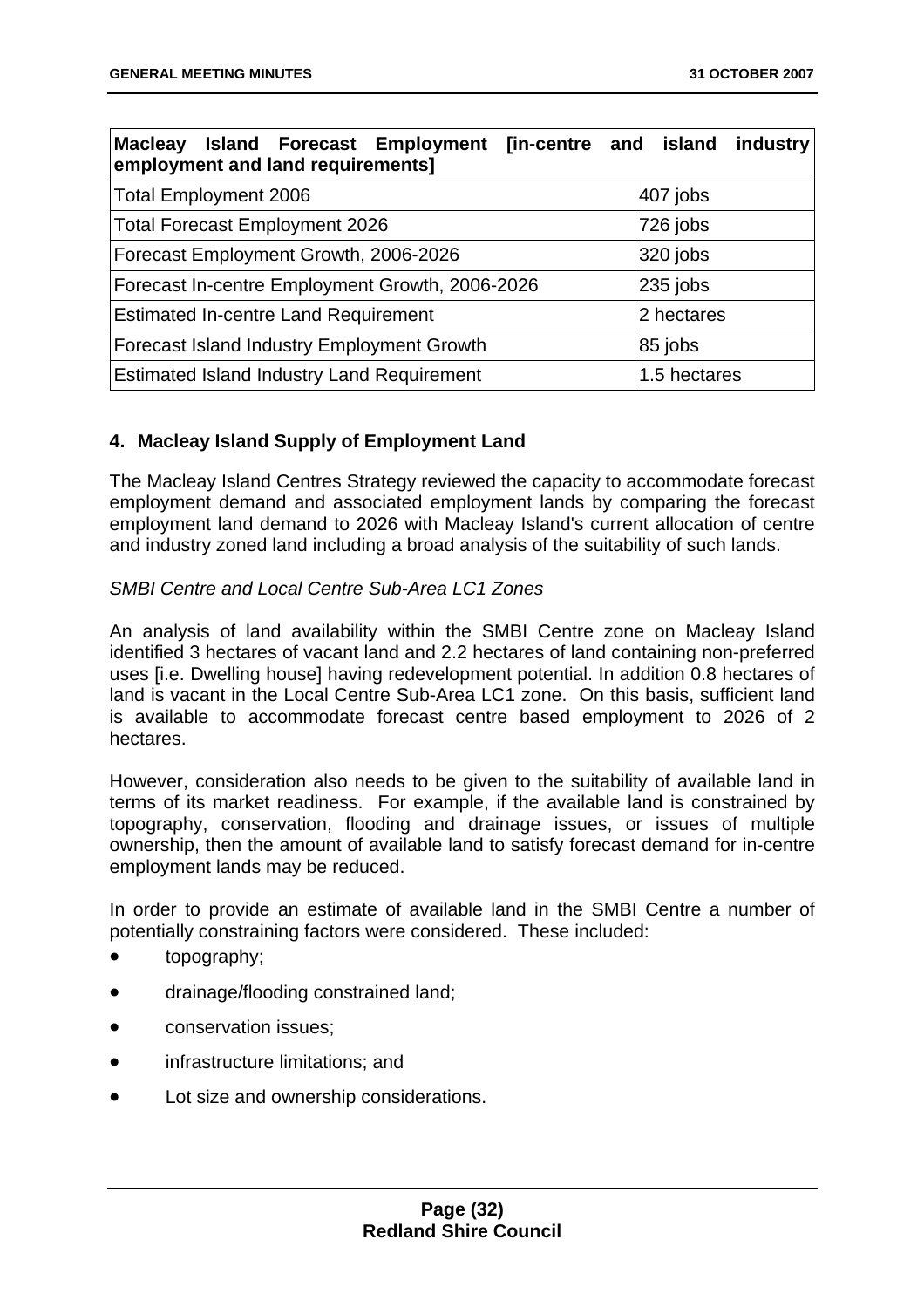Whilst some land within the SMBI Centre was found to be constrained or partially constrained by the above, on balance, these limitations are offset by existing and potential future opportunities to redevelop land for centre uses. As such, the Centres Strategy Review concluded that sufficient land is available or presents a redevelopment opportunity, to satisfy the forecast demand for in-centre employment on Macleay to 2026. Consistent with the current planning and economic development policy framework, future development can and should continue to be consolidated in Macleay Island's higher order activity centre.

#### *Island Industry Zone*

The Island Industry zone on Macleay Island consists of approximately 1.1 hectares of land. At present all land zoned Island Industry on Macleay Island is vacant. It is owned by Council and currently used as a material stockpile area. It is forecast that 1.5 hectares of industrial land is required to accommodate forecast employment growth to 2026. Whilst this indicates a potential shortage of island industry land to 2026 on Macleay Island, the SMBIs need to be considered as a whole for island industry [and commercial] land. In this regard analysis undertaken in preparation of the RPS in 2004, confirmed the amount of land zoned for Island Industry purposes on Russell can satisfy any excess demand to 2026 from Macleay Island. Accordingly, any excess demand for industrial land on Macleay Island can be accommodated in the larger area on Russell Island zoned Island Industry and potentially within the future island industry area also on Russell Island.

#### **RELATIONSHIP TO CORPORATE PLAN**

The recommendation primarily supports Council's strategic priority to enhance employment participation and the community standard of living through encouraging economic development opportunities.

#### **FINANCIAL IMPLICATIONS**

There are no financial implications associated with the Officer's Recommendation.

#### **PLANNING SCHEME IMPLICATIONS**

The Land Use Planning Group has prepared this report and it is considered that the outcome of the recommendations in this report will not result in amendments to the Redlands Planning Scheme.

#### **CONSULTATION**

The MICSR Report represents an internal review of centres and industry land allocations in the RPS for Macleay Island.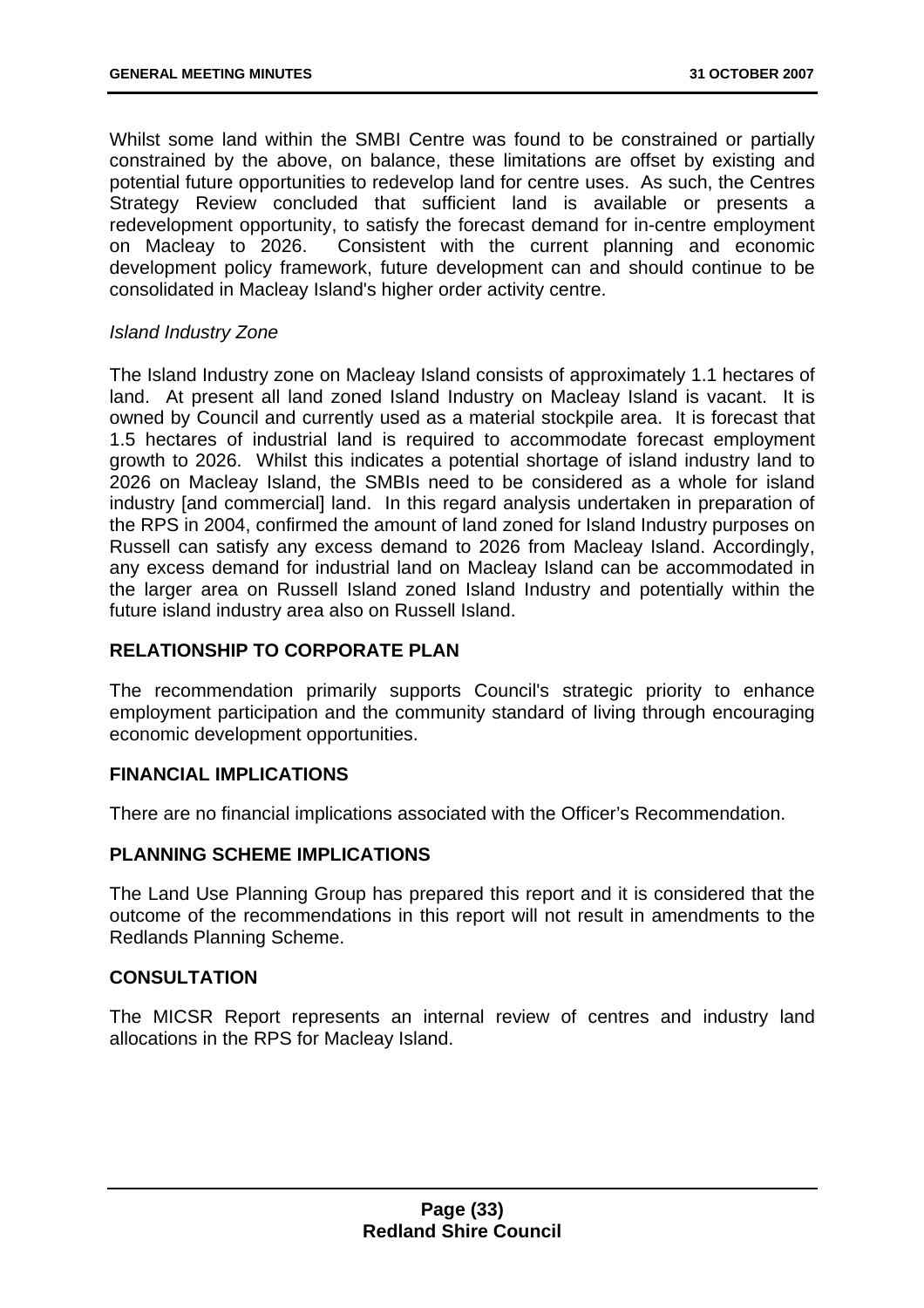#### **OPTIONS Preferred**

That Council resolve as follows:

- 1. To adopt the Macleay Island Centres Strategy Review for planning purposes; and
- 2. To confirm that no amendment to the Macleay Island activity network in the Redlands Planning Scheme is required at this time. This position will further be monitored in future planning scheme reviews.

#### **Alternative**

That Council resolve as follows:

- 1. To adopt the recommendation with amendments as identified; or
- 2. To not adopt the Officer's Recommendation.

#### **OFFICER'S RECOMMENDATION**

That Council resolve as follows:

- 1. To adopt the Macleay Island Centres Strategy Review for planning purposes; and
- 2. To confirm that no amendment to the Macleay Island activity network in the Redlands Planning Scheme is required at this time. This position will further be monitored in future planning scheme reviews.

#### **COMMITTEE DISCUSSION**

Discussion primarily centred on the officer's recommendation 2 and whether an amendment to the activity network was required at this time.

It was proposed that Committee would recommend to Council that an amendment to the Macleay Island activity network in the Redlands Planning Scheme was required as it was considered there was a need for a greater opportunity to provide a locality central to the whole of the Island for commercial type land uses that require larger footprints and need to be readily accessible to Macleay Island residents. It was proposed that this would require a review of the current zoned land in the Planning Scheme as this will provide an increased level of facilities and services on the Island and reduce the necessity for the residents to travel off the Island to access such goods, activities and local services.

#### **COMMITTEE RECOMMENDATION**

That Council resolve as follows:

1. To adopt the Macleay Island Centres Strategy Review for planning purposes;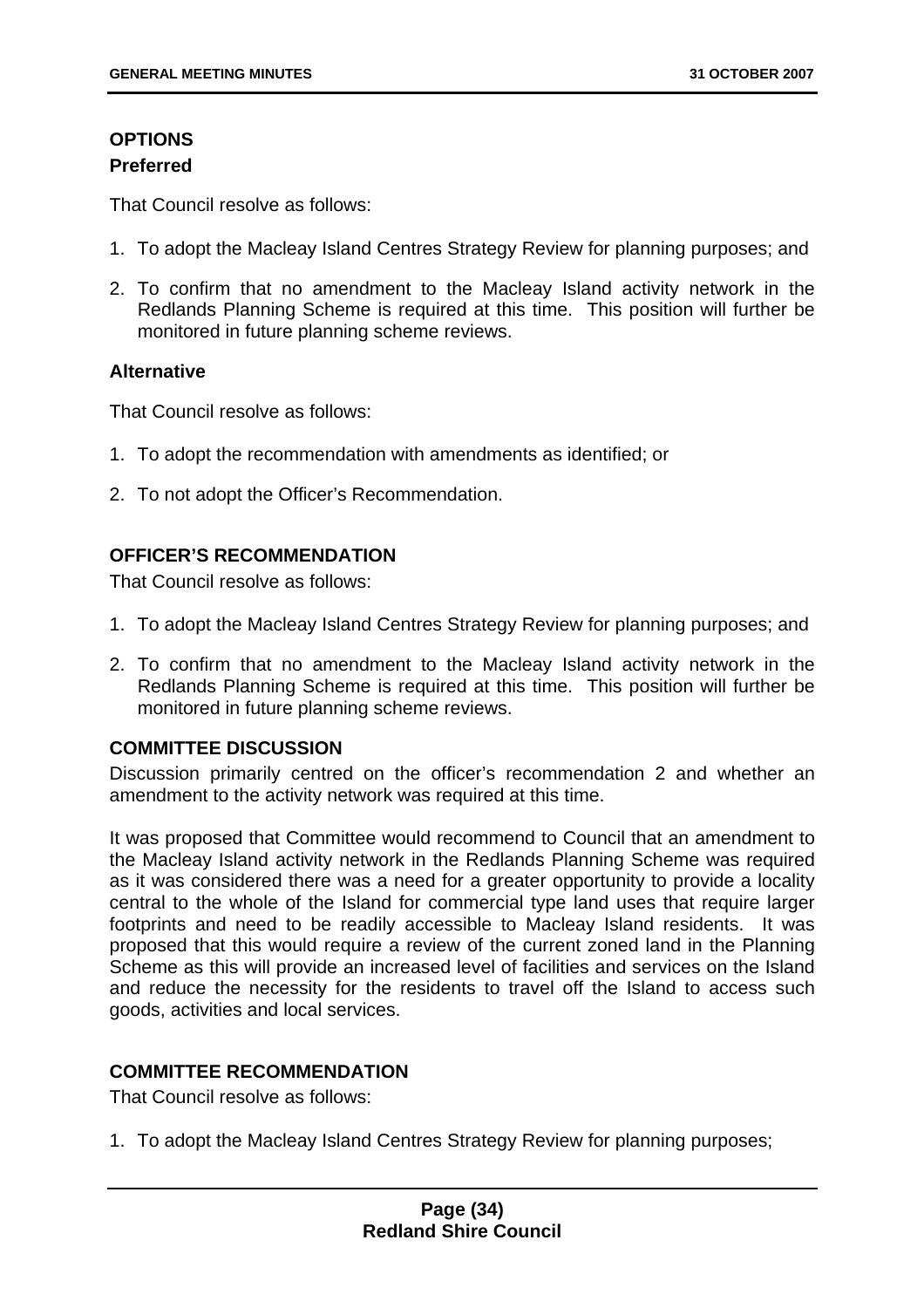- 2. To amend the Macleay Island activity network in the Redlands Planning Scheme to expand the local centre zone at this location with the additional lots included in a sub-area of the local area zone to provide opportunities for uses such as bulky goods showroom and landscape supplies; and
- 3. That the amendment be drafted by Land Use Planning and presented to Council for approval as part of amendment 2 of the Redlands Planning Scheme.

For clarification purposes, Manager Land Use Planning presented a revised recommendation identifying the location specified for the amendment to the Macleay Island activity network in the planning scheme.

#### **REVISED COMMITTEE RECOMMENDATION/ COUNCIL RESOLUTION**

| Moved by:    | Cr Burns         |
|--------------|------------------|
| Seconded by: | <b>Cr Barker</b> |

#### **That Council resolve as follows:**

- **1. To adopt the Macleay Island Centres Strategy Review for planning purposes with the exception to include an amendment to the Macleay Island activity network in the Redlands Planning Scheme to expand the Local Centre zone at Nunkeri Drive / High Central Road with the inclusion of additional lots (Lots 7 and 8 on RP126474) included in a sub-area of the Local Centre Zone to provide specific opportunities for uses such as bulky goods showroom, garden centre and landscape supply depot and the like; and**
- **2. That the amendment be drafted by the Land Use Planning Group and presented to Council for approval as part of Amendment 2 of the Redlands Planning Scheme.**

#### **CARRIED**

A division was called for.

Crs Barker, Dowling, Burns, Beard, Williams and Seccombe voted in the affirmative.

Crs Ogilvie, Henry, Bowler, Elliott and Murray voted in the negative.

The motion was declared by the Mayor as **CARRIED**.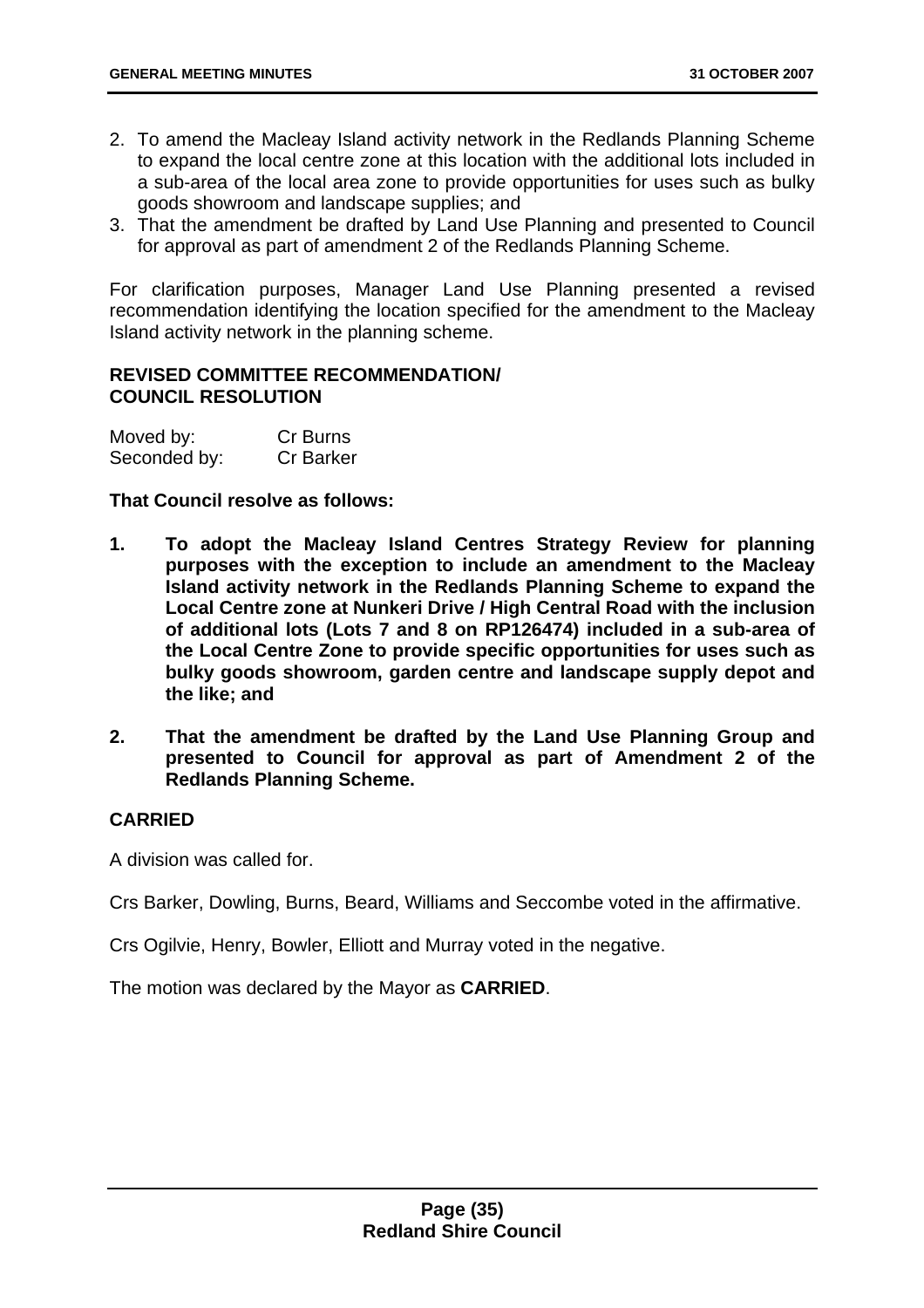## **10.1.4 GREENSPACE ENHANCEMENT ADVISORY GROUP - MINUTES OF 17 SEPTEMBER 2007**

| <b>Dataworks Filename:</b>       | <b>GOV Greenspace Enhancement Advisory Group</b>                 |
|----------------------------------|------------------------------------------------------------------|
| <b>Attachments:</b>              | <b>Minutes of GEAG Meeting 17 September 2007</b>                 |
| <b>Responsible Officer Name:</b> | <b>Gary Photinos</b><br><b>Manager, Environmental Management</b> |
| <b>Author Name:</b>              | <b>Gary Photinos</b><br><b>Manager, Environmental Management</b> |

#### **EXECUTIVE SUMMARY**

The Greenspace Enhancement Advisory Group met on 17 September 2007.

In accordance with Council resolution of 2004, the Chair of the Greenspace Enhancement Advisory Group must present a report on the Advisory Group meetings at the subsequent Planning and Policy Committee meeting.

### **PURPOSE**

That Council resolve to consider the report on the proceedings of the Greenspace Enhancement Advisory Group meeting of 17 September 2007.

### **BACKGROUND**

- The Greenspace Enhancement Advisory Group was formed by resolution in 2004 and meets on a quarterly basis to provide advice to Council on matters relating to environmental enhancement for greenspace planning in the Shire.
- The last meeting of the Group was held on 17 September 2007.

### **ISSUES**

The attached minutes of the Greenspace Enhancement Advisory Group meeting held on 17 September 2007 provide details of the following agenda items:

- The establishment of a Wildlife Land Trust Fund:
- Supporting the Australian Koala Foundation request to have the upgrading of the Koala listed an endangered throughout the South East Queensland Bio region;
- Ratification of the Koala Coordinated Conservation Area Memorandum of Understanding between Redland, Logan and Brisbane City Councils;
- Minister for Main Roads and Transport Correspondence regarding koala friendly road designs, scope of works to be undertaken by the department to retrofit koala hot spots at Cleveland Redland Bay Road, Moreton Bay Road, Finucane Road and Redland Bay Road;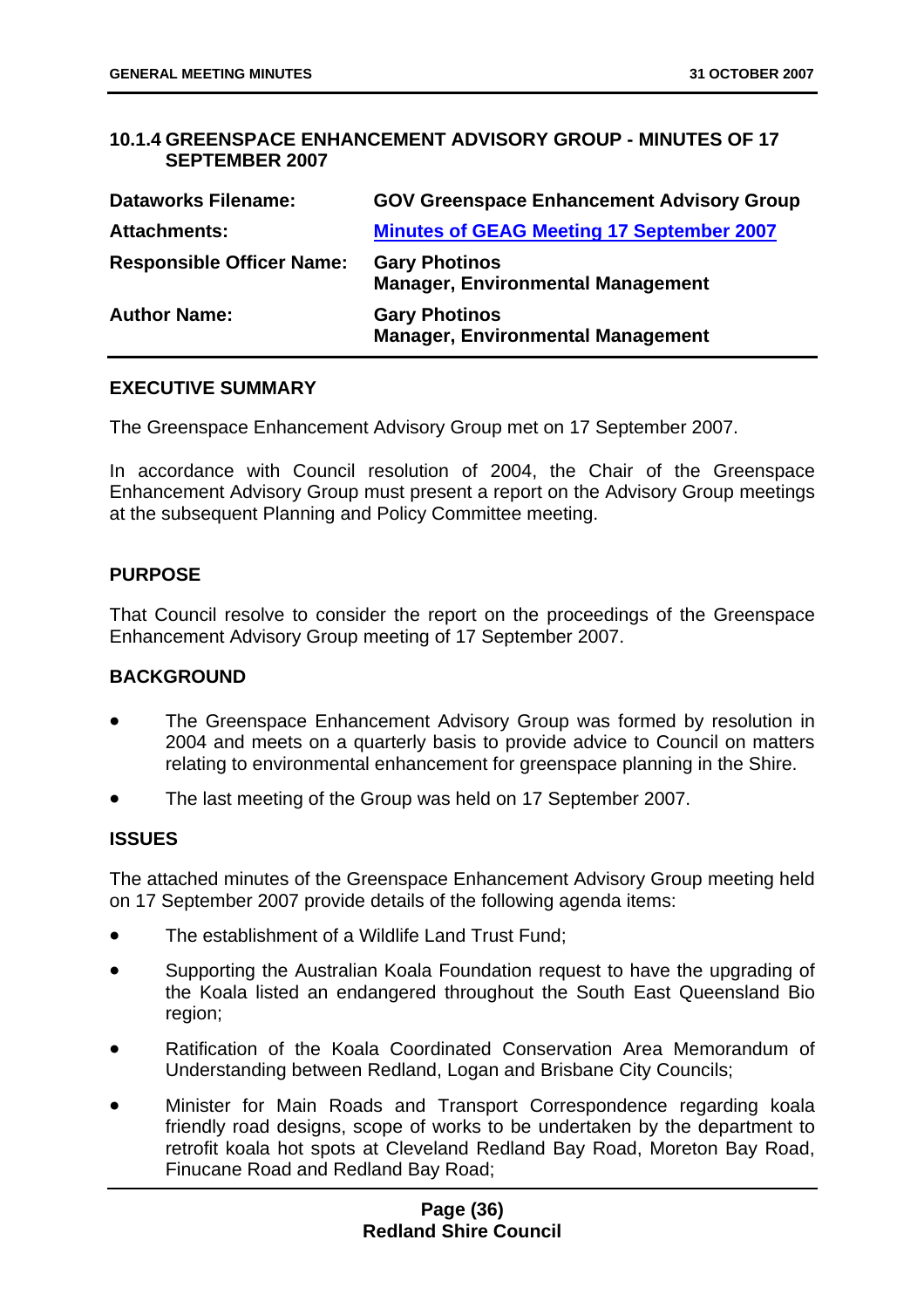- Update on the Local Growth Management Strategy and Rural Precinct Plan;
- **Draft Biodiversity Strategy;**
- Progress Report on the Redland Shire Council Koala Summit 2007; and
- General Business items including the re-scheduling of the last meeting of the group from February 2008 to November 2007.

### **RELATIONSHIP TO CORPORATE PLAN**

The recommendation primarily supports Council's strategic priority to ensure the enhancement of biodiversity including koala habitat, bushland, greenspace, waterways, catchments, air and coastal ecosystems in recognition of our unique location on Moreton Bay.

#### **FINANCIAL IMPLICATIONS**

There are no financial implications associated with the Officer's Recommendation.

#### **PLANNING SCHEME IMPLICATIONS**

It is considered that the outcome of recommendations in this report will not result in any amendments to the Redlands Planning Scheme.

### **CONSULTATION**

Councillors Beard, Ogilvie and Henry, along with Mr Caneris and Mr Sattler were in attendance as members of the group on the 17 September 2007.

### **OPTIONS**

#### **PREFERRED**

That Council resolve:

- 1. To note the Greenspace Enhancement Advisory Group report on the proceedings of their meeting held on 17 September 2007; and
- 2. That a letter be sent a letter to the Minister for Environment and Multiculturalism, requesting that the koala be listed as 'Endangered' throughout the South-East Queensland Bio-region.

### **ALTERNATIVE**

That Council resolve to defer the noting of the report pending further consideration of issues as directed by Council.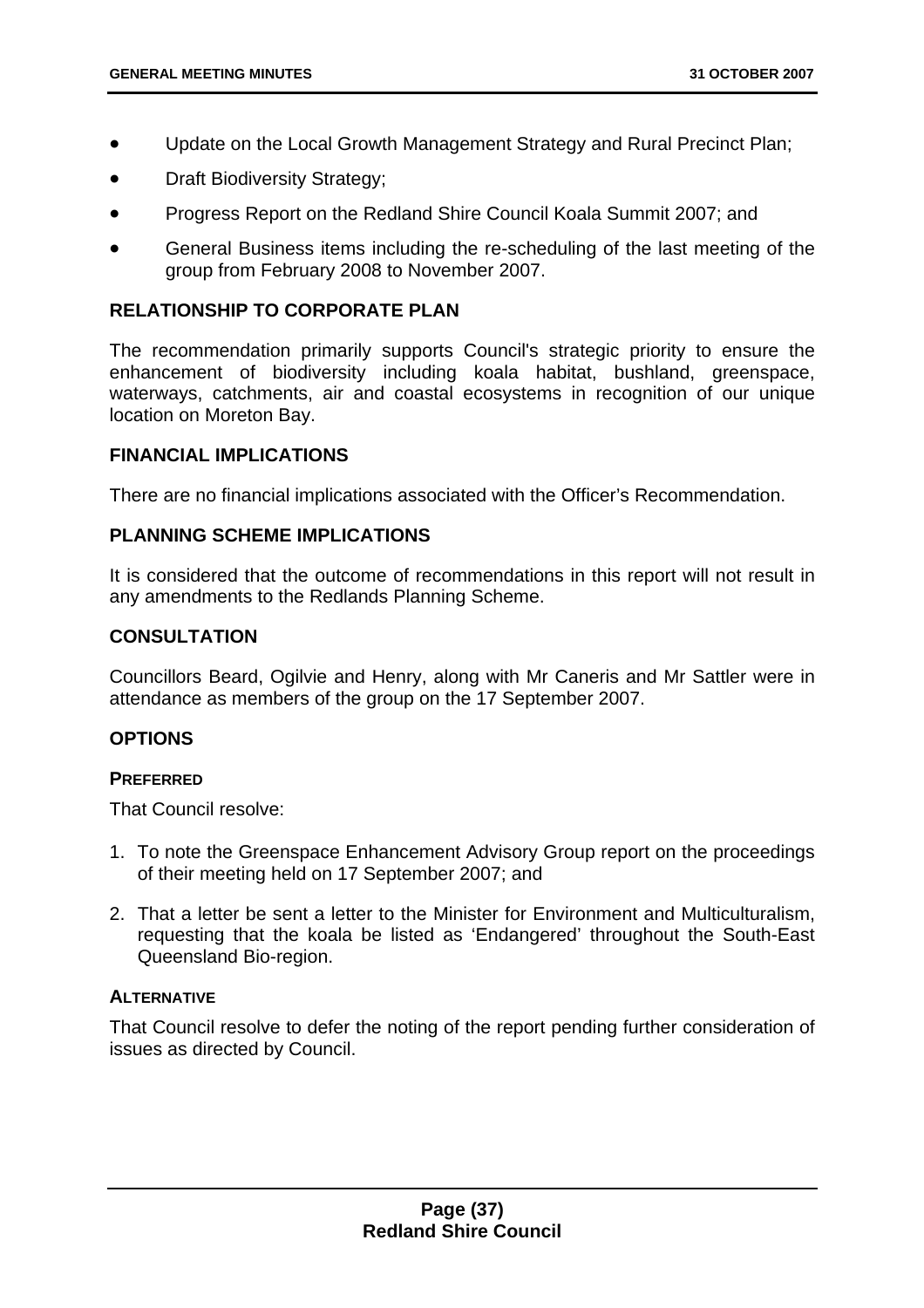# **OFFICER'S/COMMITTEE RECOMMENDATION**

That Council resolve as follows:

- 1. To note the Greenspace Enhancement Advisory Group report on the proceedings of their meeting held on 17 September 2007; and
- 2. That a letter be sent to the Minister for Environment and Multiculturalism, requesting that the koala be listed as 'Endangered' throughout the South-East Queensland Bio-region.

#### **DISCUSSION**

Cr Murray, in proposing that the noting of the Greenspace Enhancement Advisory Group report be deferred, raised concerns about Council resolving that a letter be sent to the State Government showing support for the koala being listed as 'Endangered' prior to a full discussion by Council on this matter. Her concerns include the fact that the report on the advisory group proceedings shows there are no financial, or Redlands Planning Scheme implications, in relation to Council's decision in this matter.

### **COUNCIL RESOLUTION**

| Moved by:    | Cr Murray |
|--------------|-----------|
| Seconded by: | Cr Henry  |

**That Council resolve to defer the noting of the Advisory Group report until further consideration by Council following the Koala Summit.**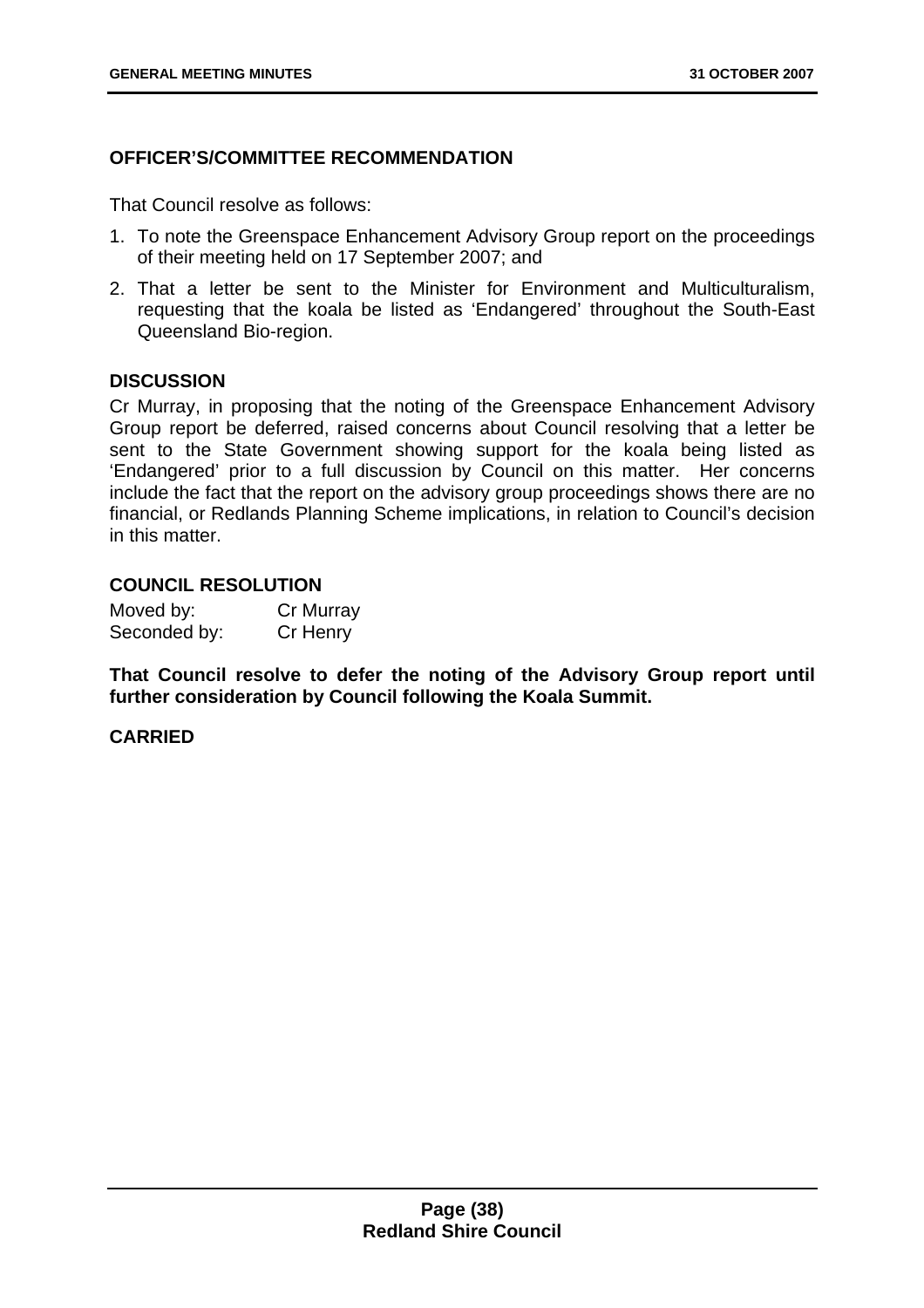# **10.1.5 AUTHORISING THE SIGNING OF VOLUNTARY CONSERVATION AGREEMENT DOCUMENTS**

| <b>Dataworks Filename:</b>       | <b>EM Voluntary Conservation Agreements</b>                     |
|----------------------------------|-----------------------------------------------------------------|
| <b>Attachments:</b>              | <b>Voluntary Conservation Agreement</b><br><b>Covenant</b>      |
| <b>Responsible Officer Name:</b> | <b>Gary Photinos</b><br><b>Manager Environmental Management</b> |
| <b>Author Name:</b>              | <b>Richard Collins</b><br><b>Advisor - Habitat Protection</b>   |

### **EXECUTIVE SUMMARY**

Voluntary Conservation Agreements include contractual documents that require signing and, in some instances, sealing by authorised persons. This report requests that Council authorises the Chief Executive Officer to sign and seal these documents and that this authority will allow the Voluntary Conservation Agreement documents to be signed in the future.

The Voluntary Conservation Agreement program was implemented in late 2003 and is an initiative for conserving habitat on private property. Central to the Voluntary Conservation Agreement is a statutory covenant that binds the parties.

In addition to the statutory covenant, there is a deed of agreement that describes the obligations of the parties and survey plans that define the covenanted part of the property; all of these require authorised signatures.

Securing a Voluntary Conservation Agreement requires careful and lengthy negotiations and several VCAs are approaching completion with one awaiting signing and sealing by Council.

### **PURPOSE**

To request that Council grant the ongoing authority to sign Voluntary Conservation Agreement documents to the Chief Executive Officer under the *Local Government Act 1993.*

### **BACKGROUND**

- Investigations into the development of a Voluntary Conservation Agreement (VCA) program began in January 2001. This was in response to a request from Councillors to provide a rate rebate scheme for land-owners who chose to conserve habitat values on their land.
- Three programs; Rural Support, Your Backyard Garden and VCA were proposed to complement the existing Land for Wildlife program in providing a comprehensive range of conservation initiatives across the Shire. These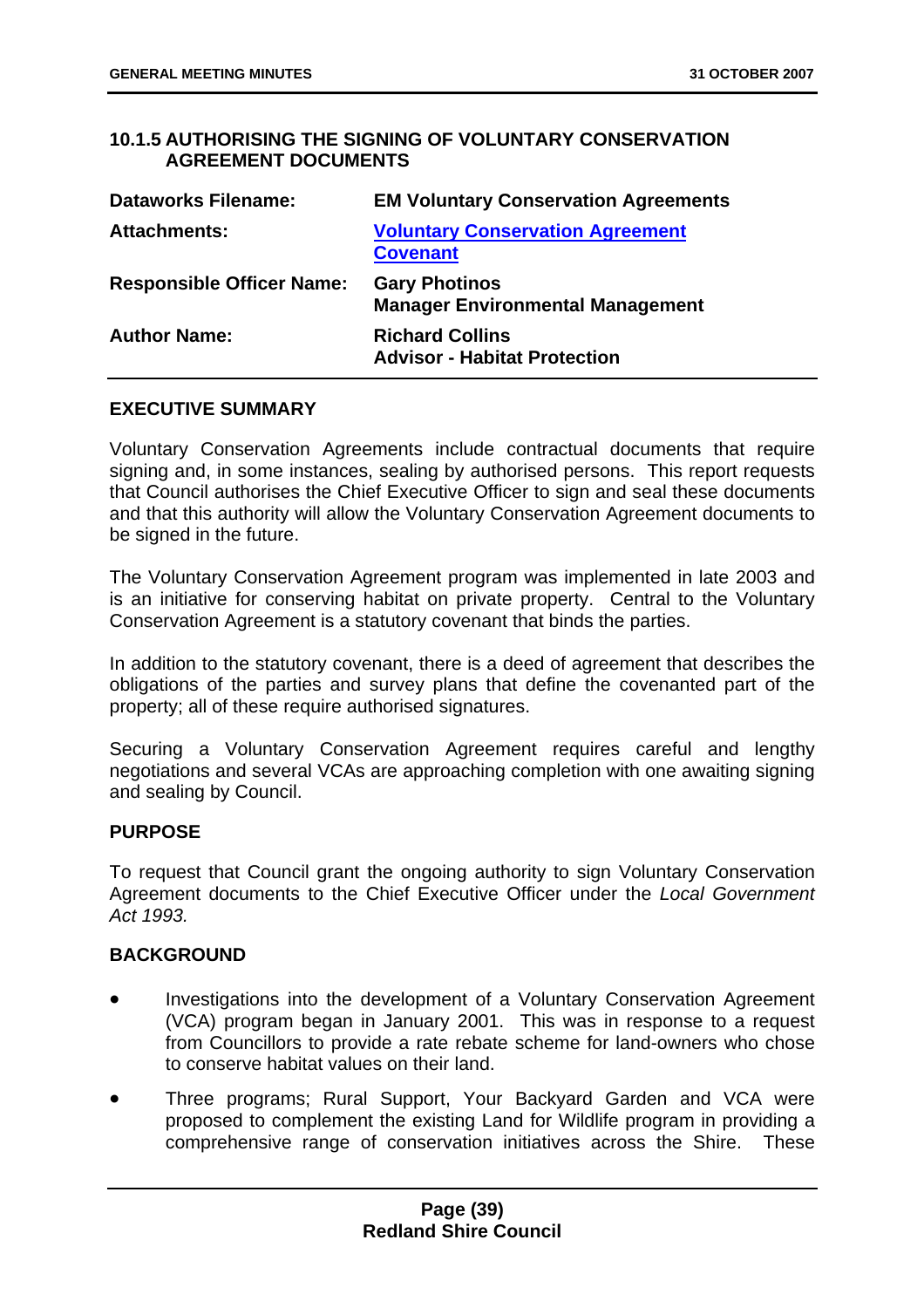would respond to the needs of a diverse client group of land-owners and householders.

At the General Meeting of 27 August 2003, Council resolved to immediately implement the VCA program and to commence the Rural Support program in July 2004.

## **ISSUES**

The VCA program is aimed at land-owners with properties exceeding one hectare and is designed to increase the amount of land actively managed for the conservation of habitat. This is achieved through:

- extension an onsite advisory service that includes access to workshops and networking events;
- advice on the development and implementation of Management Plans; and
- the provision of cash grant incentives.

VCA provides permanent protection of privately owned habitat areas through:

- a Statutory Conservation Covenant; and
- where applicable, changes to the planning zones.

Unlike the VCA program, Rural Support does not involve commitment to a statutory covenant or changes to planning zones. Conservation on private property is achieved by Rural Support through the extension process, which includes a small grant for achieving on ground outcomes.

Because of the high level of commitment required to participate in the VCA program it was expected that negotiations with prospective participants would be lengthy and require developing trust between the parties. Both the Rural Support program and Land for Wildlife have proved to be invaluable in developing this trust and acting as a 'stepping stone' towards participating in the VCA program.

At least three potential Voluntary Conservation Agreements are at different stages of negotiation with one awaiting signing and sealing by Council. It is anticipated that more Voluntary Conservation Agreements will be forthcoming as result of the signing and completion of the first VCA in the Shire.

To complete a Voluntary Conservation Agreement a number of documents must be signed by the parties. These can broadly be described as:

- the covenant:
- the agreement; and
- the survey plans.

The covenant documents require an authorised signature for Council as the covenantee, the agreement documents require the signature of an authorised officer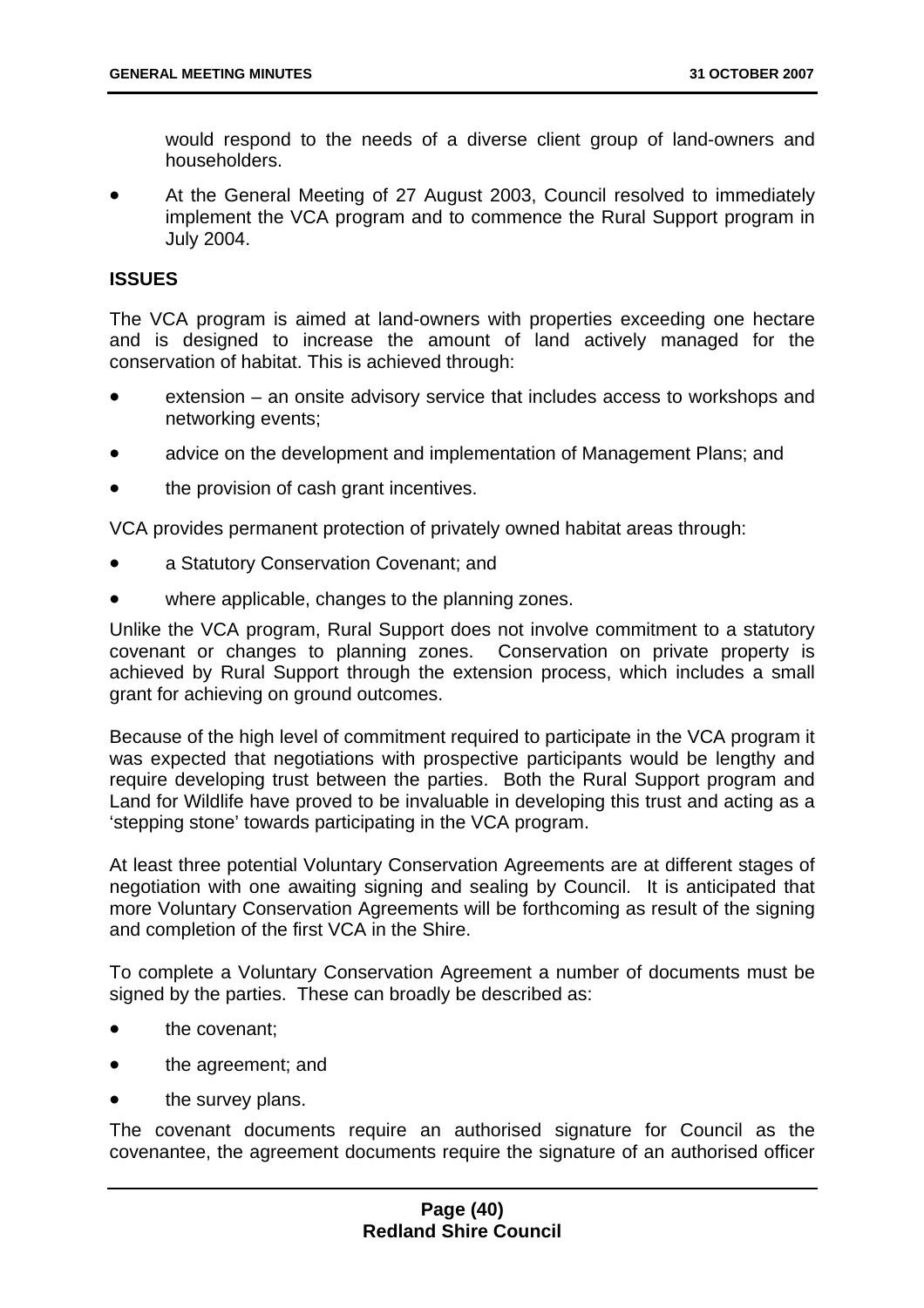and the common seal of Council and the survey plans must include local government approval and signature.

Granting the ongoing authority to sign Voluntary Conservation Agreement documents to the Chief Executive Officer will streamline the process of completing VCAs and hasten the on-ground implementation of the program's habitat conservation measures.

Alternatively, Council may choose to require a separate report to be submitted each time a VCA is ready for signing and sealing by Council. Clearly, this would add to the already lengthy process of completing a VCA.

## **RELATIONSHIP TO CORPORATE PLAN**

The recommendation primarily supports Council's strategic priority to ensure the enhancement of biodiversity including koala habitat, bushland, greenspace, waterways, catchments, air and coastal ecosystems in recognition of our unique location on Moreton Bay.

### **FINANCIAL IMPLICATIONS**

There are no additional financial implications associated with either option.

## **PLANNING SCHEME IMPLICATIONS**

The Land Use Planning Group was consulted in the development stages of the VCA program and continues to be consulted as the program is implemented.

As noted above, the application of a VCA may require changes to the planning zones in order to conform with the *Integrated Planning Act 1997*. This Act states that covenants must not be inconsistent with local government planning schemes. Before negotiations with a potential participant in the VCA program progress beyond a certain point, Land Use Planning is consulted to ensure that any required changes to the planning zones will not impact negatively upon the future planning of Council.

It should be recognised that Land Use Planning will not be affected by the decision of Council regarding this report.

# **CONSULTATION**

Consultation regarding this report has been undertaken with:

- Environmental Education Unit; and
- Legal Services Unit.

While the Environmental Management Group developed the VCA program and continues to provide strategic direction, the delivery of the program is undertaken by the Environmental Education Unit. This includes the negotiations with potential participants, management planning and the delivery of extension services and annual incentive grants.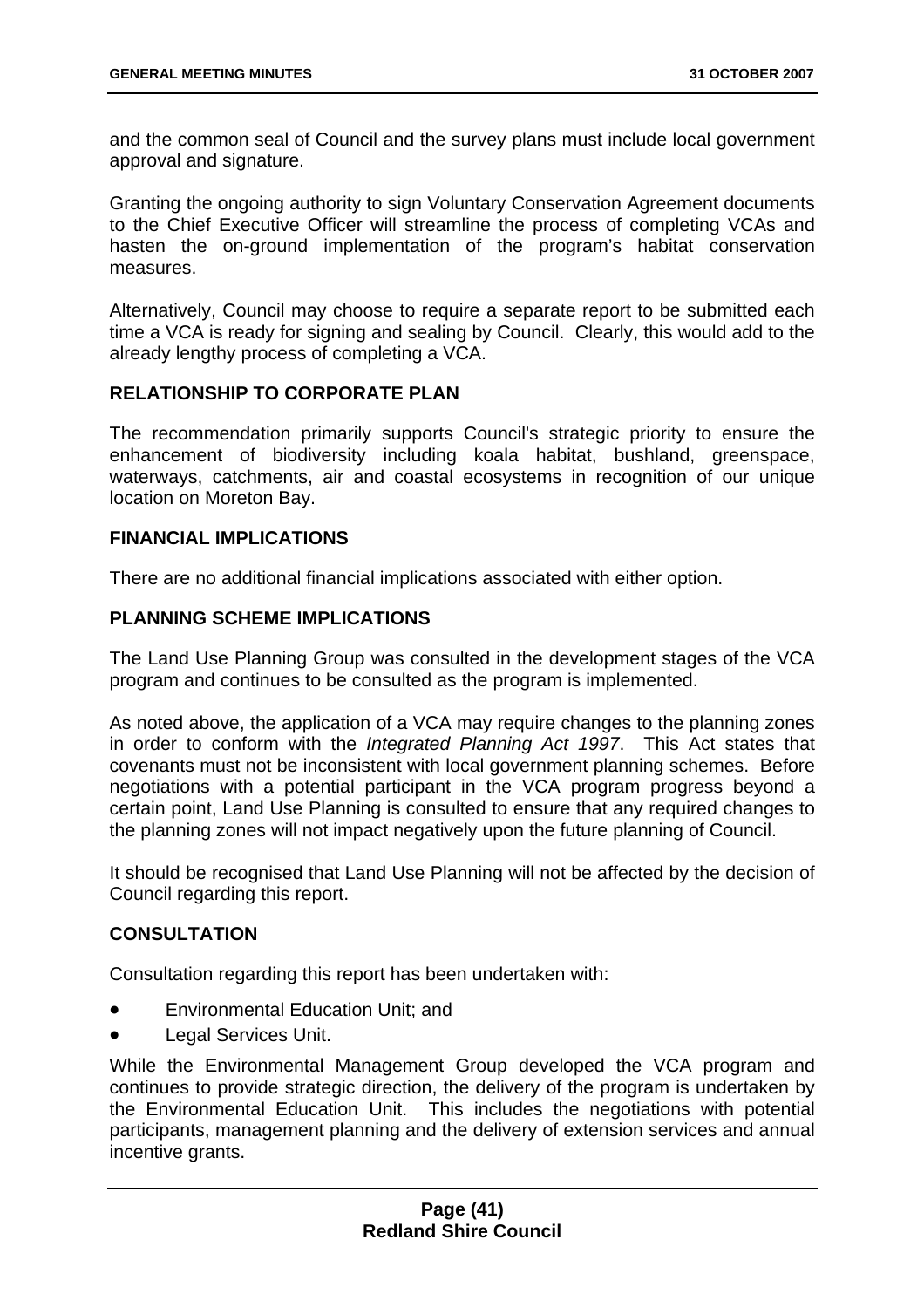Because of the legal nature of the contractual documents that comprise a VCA, extensive consultation occurs with the Legal Service Unit.

#### **OPTIONS**

#### **PREFERRED**

That Council resolve that the Chief Executive Officer be authorised to sign and seal Voluntary Conservation Agreement documents.

### **ALTERNATIVE**

That Council resolve to authorise the Chief Executive Officer to sign and seal the Voluntary Conservation Agreement documents that are presently awaiting completion and that a separate report is submitted to Council whenever another VCA requires signing.

## **OFFICER'S/COMMITTEE RECOMMENDATION/ COUNCIL RESOLUTION**

| Moved by:    | Cr Henry         |
|--------------|------------------|
| Seconded by: | <b>Cr Bowler</b> |

**That Council resolve that the Chief Executive Officer be authorised to sign and seal Voluntary Conservation Agreements, covenants, survey plans and any other associated documents.**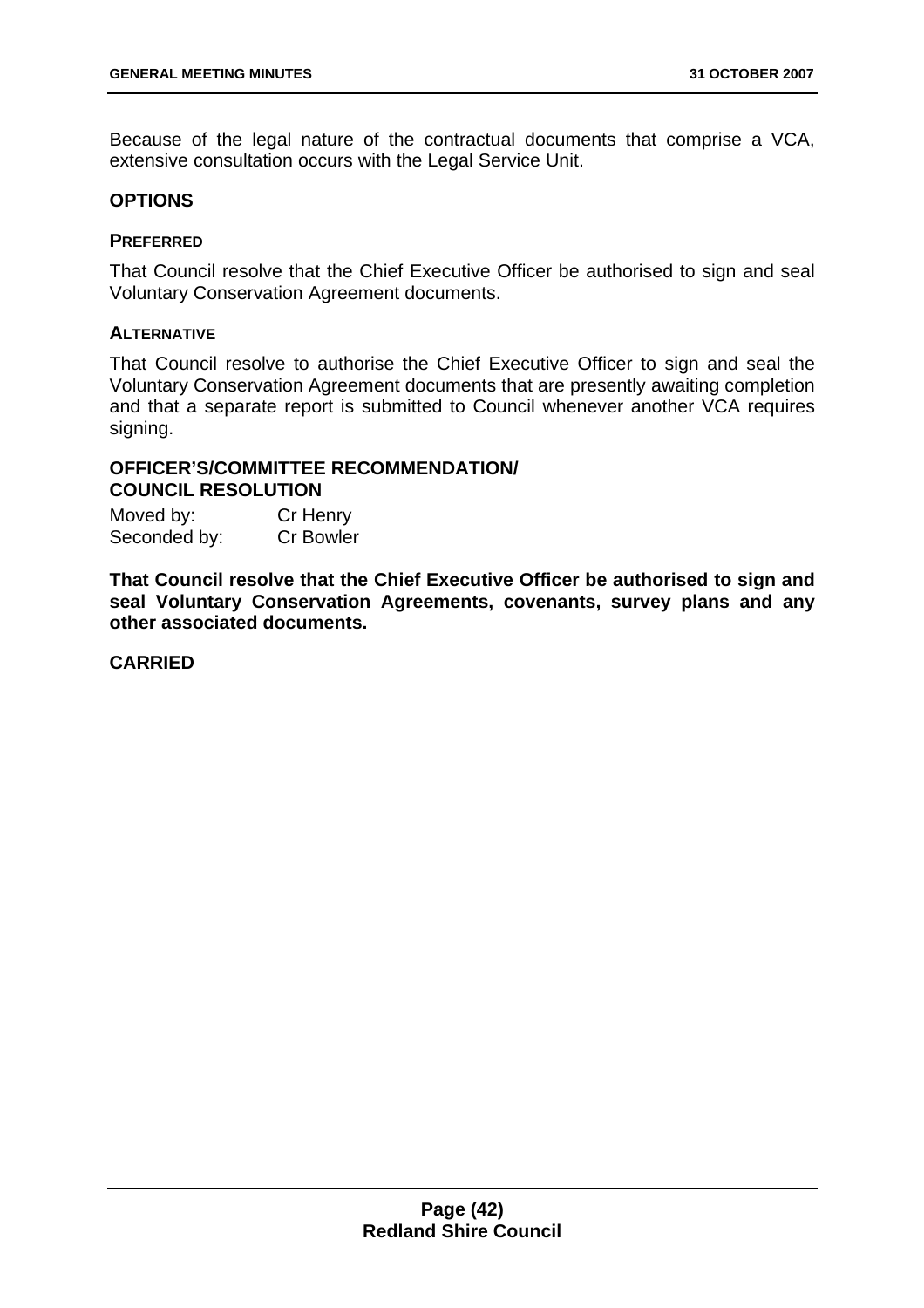## **10.1.6 POINT LOOKOUT GORGE WALK REFURBISHMENT USING BIO-COMPOSITE MATERIALS**

| <b>Dataworks Filename:</b>       | <b>EM Tracks &amp; Trails NSI</b>                               |
|----------------------------------|-----------------------------------------------------------------|
| <b>Responsible Officer Name:</b> | <b>Gary Photinos</b><br><b>Manager-Environmental Management</b> |
| <b>Author Name:</b>              | <b>Leo Newlands</b><br><b>Advisor- Reserves Management</b>      |

## **EXECUTIVE SUMMARY**

A project has been developed in conjunction with a number of partners to upgrade and test new bio-composite material on one of North Stradbroke Island's existing walkways. This project is scheduled for the 2007-08 period with RSC funds committed in the 2007-08 project budget.

The project introduces a sustainable alternative for high quality hardwood for the construction and refurbishment of sections of the NSI Gorge boardwalk structure, using a world first environmentally sustainable bio-based fibre composite material of which there is only one manufacturer and supplier (Loklite Pty Ltd).

Council, under provisions of the *Local Government Act 1993,* may enter into a contract if it resolves that it is satisfied that there is only one supplier reasonably available to it. Authority is being sought to have Loklite Pty Ltd approved as sole supplier of this product.

### **PURPOSE**

The purpose of this report is to seek the approval of Loklite Pty Ltd as 'sole supplier' of Bio- composite materials for the North Stradbroke Island Point Lookout Gorge Boardwalk Project.

# **BACKGROUND**

- RSC submitted an expression of interest for funding for the Point Lookout Gorge Walk project and were invited to submit a grant application under the Environmental Infrastructure Research Program.
- Redland Shire Council has been successful in attracting grant funding for the project under the Environmental Infrastructure Research Program (EIRP).
- RSC funding has been allocated to the project in the 2007/08 budget to be utilised upon approval of grant funding administrative requirements and finalisation of project detail by PDG.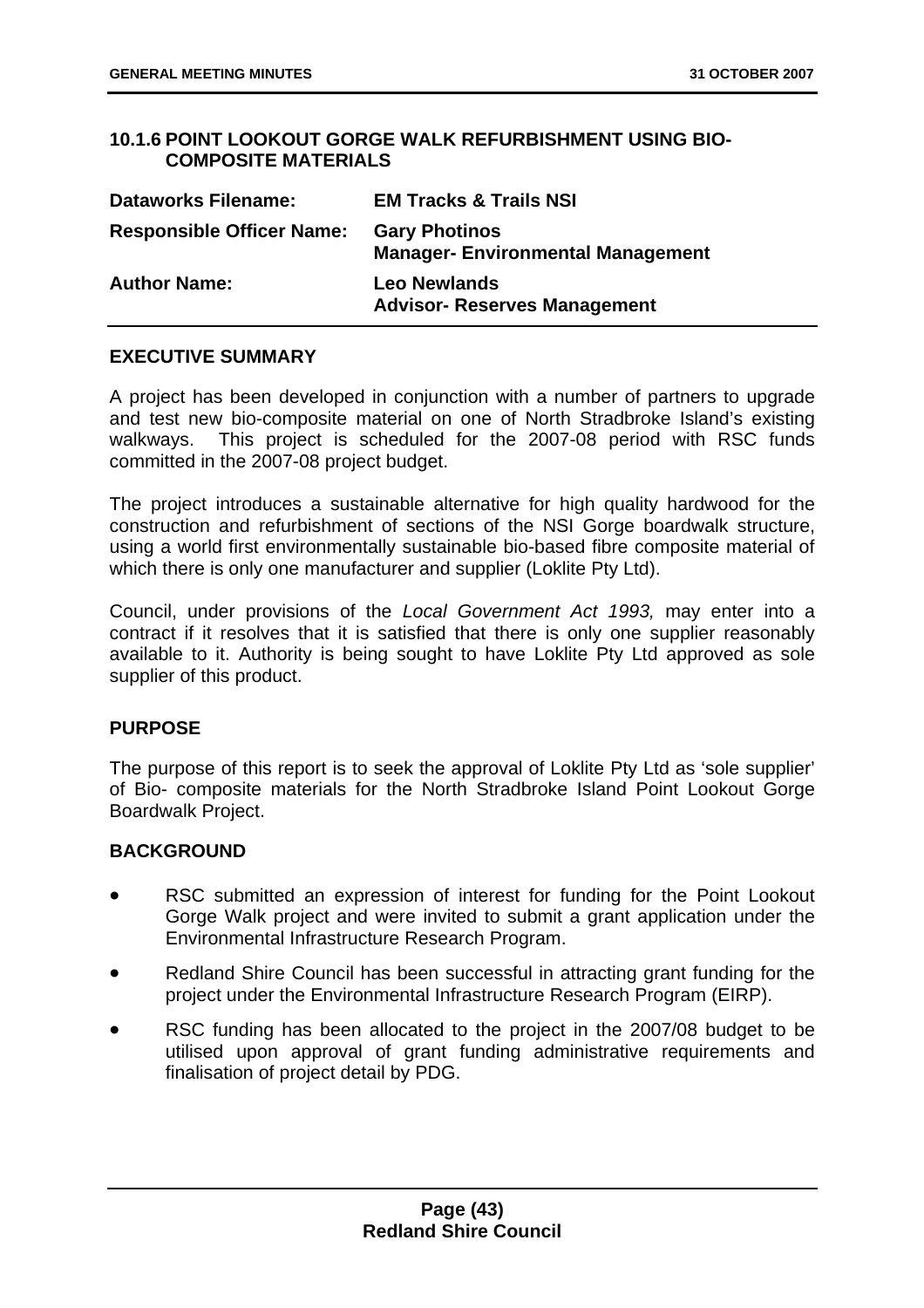# **ISSUES**

## BIO-COMPOSITE MATERIAL PRODUCED BY LOKLITE PTY LTD

The North Stradbroke Island Gorge walk is Redland Shire's most popular eco-tourist destination with visitors exceeding 30,000 per annum. Due to the climatic conditions this site has a particularly harsh environment and the existing timber infrastructure has not been able to cope. It has thus required regular and costly maintenance.

A world first Bio-Composite material produced by Loklite Pty Ltd, in conjunction with support from the Queensland Department of Environment (QSEIF grant) and the University of Southern Queensland (USQ), has the potential to resolve this problem in a practical and sustainable manner. The technology uses plant based polymers rather than fossil fuel based polymers to produce high quality fibre composite building products. The strength and stiffness of the material is comparable to that of hardwood and is predicted to last 50-100 years with little maintenance.

## ENVIRONMENTAL INFRASTRUCTURE RESEARCH PROGRAM

Redland Shire Council has sought to test this material in a world first trial project on the NSI Gorge Walk costing \$220,000 (this figure includes contributions by all stakeholders). In conjunction with Loklite Pty Ltd and USQ, RSC has submitted an EIRB (Environmental Infrastructure Research Program) grant for approval to install and test the materials on three sections of the existing gorge walk. The preliminary landscape design for the project has been finalised and three areas have been identified for treatment with the new materials. Currently, the project is in the phase of requiring detailed design (by PDG) for the three areas identified in the grant proposal. Once the detailed designs have been finalised, the project will advance to the next stage of construction and will necessarily require the purchase of the biocomposite materials from the sole supplier Loklite Pty Ltd.

## OBLIGATIONS OF COUNCIL UNDER THE *LOCAL GOVERNMENT ACT 1993* REGARDING SOLE **SUPPLIER**

The *Local Government Act 1993* (Section 486) 'Exceptions to the requirement to seek tenders or quotations' States that "the local government may enter into a contract without complying with section 484 or 485 if it resolves that it is satisfied that there is only 1 supplier reasonably available to it".

# **RELATIONSHIP TO CORPORATE PLAN**

The recommendation primarily supports Council's strategic priority to "provide facilities and services which support sport and recreation activities" to ensure that our resources are used to deliver continuous improvement and best value to the community" and "to manage Council's leased properties, land acquisitions, built assets, fleet and supply services to ensure optimum utilisation and meet organisational requirements and community needs at the lowest possible whole-oflife costs".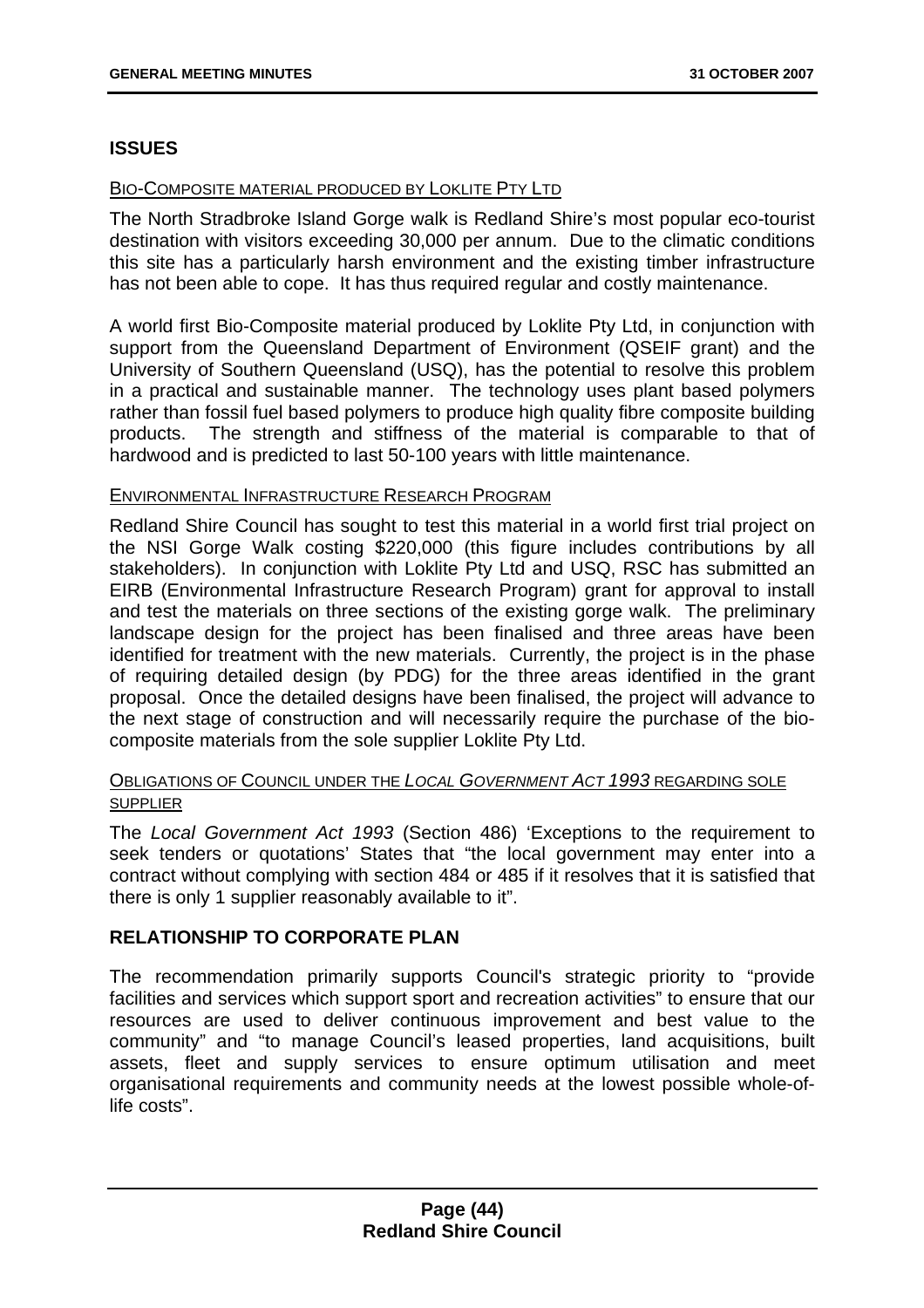# **FINANCIAL IMPLICATIONS**

Total funds of \$197,000 for the project are to be sourced as follows:

| <b>TOTAL</b>                                                     | \$220,000 |
|------------------------------------------------------------------|-----------|
| • Loklite (purchase of USQ design and testing services) \$13,000 |           |
| • Redland Shire Council                                          | \$97,000  |
| $\bullet$ EIRP Funding                                           | \$110,000 |

## **PLANNING SCHEME IMPLICATIONS**

Land Use Planning have been consulted and have indicated that there are no Planning Scheme implications resulting from the recommendations contained in this report.

## **CONSULTATION**

Consultation has been undertaken with Land Use Planning, Environmental Management, Project Delivery Group and Loklite Pty Ltd. **OPTIONS** 

### **PREFERRED**

- 1. That Council resolve under section 486 (1) (a) of the *Local Government Act 1993* that it is satisfied that Loklite Pty Ltd is the sole supplier reasonably available to it for environmentally sustainable bio-composite materials as a substitute for hardwood timbers;
- 2. That the Chief Executive Officer be delegated authority to make, vary and discharge a contract with Loklite Pty Ltd; and
- 3. That the Chief Executive Officer be authorised to sign and seal all relevant documentation.

# **ALTERNATIVE**

That Council resolve not to approve Loklite Pty Ltd as sole supplier of bio-composite material for the Point Lookout Gorge Walk Project and that the normal procurement processes apply.

# **OFFICER'S/COMMITTEE RECOMMENDATION/ COUNCIL RESOLUTION**

| Moved by:    | Cr Burns         |
|--------------|------------------|
| Seconded by: | <b>Cr Barker</b> |

- **1. That Council resolve under section 486(1)(a) of the** *Local Government Act 1993* **that it is satisfied that Loklite Pty Ltd is the sole supplier reasonably available to it for environmentally sustainable bio-composite materials as a substitute for hardwood timbers;**
- **2. That the Chief Executive Officer be delegated authority to make, vary and discharge a contract with Loklite Pty Ltd; and**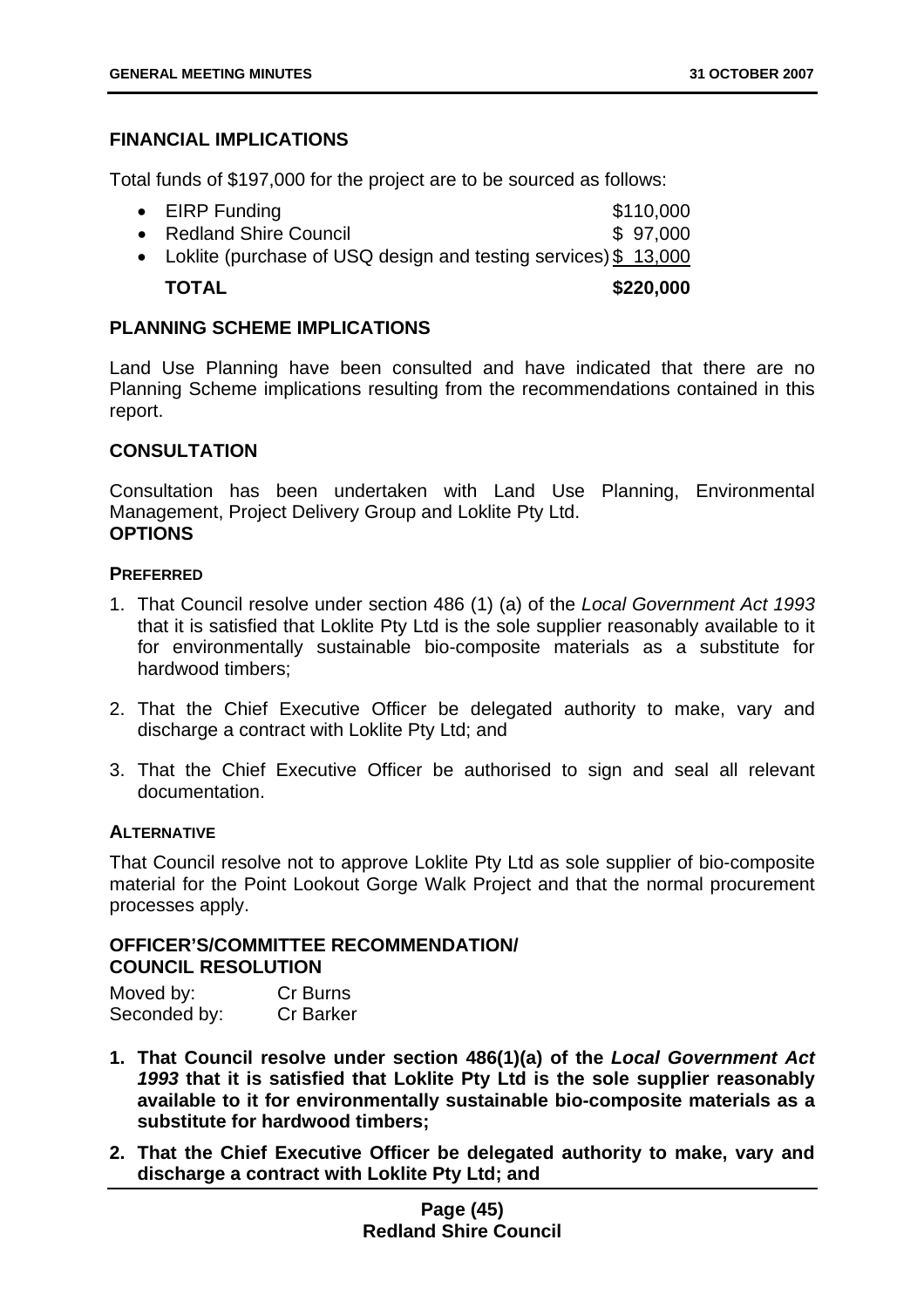**3. That the Chief Executive Officer be authorised to sign and seal all relevant documentation.**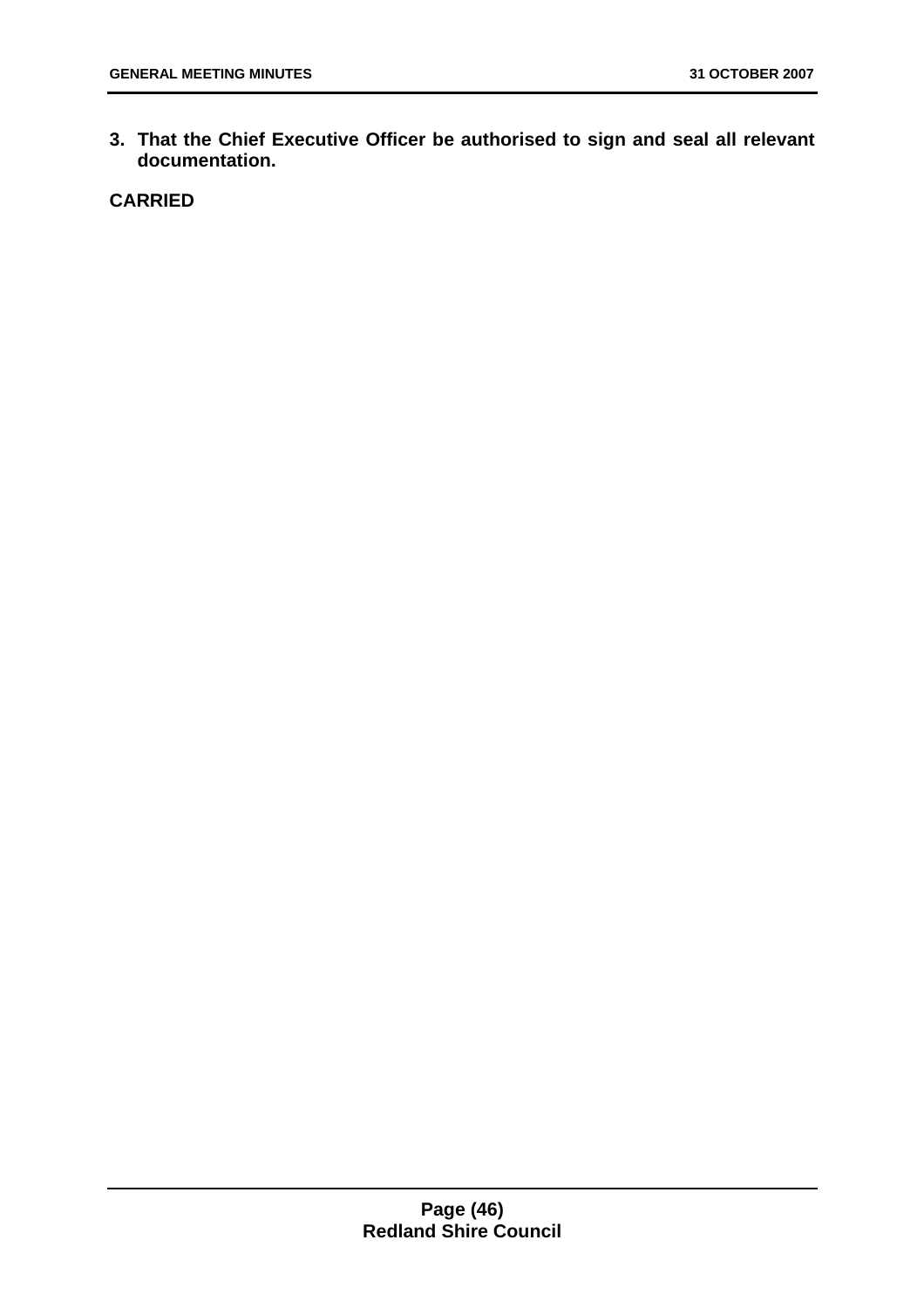# **10.1.7 NEXT STEPS - LOCAL GREENHOUSE ACTION PLAN**

| <b>Dataworks Filename:</b>       | <b>EM Cities for Climate Protection</b>                                                                                                                      |
|----------------------------------|--------------------------------------------------------------------------------------------------------------------------------------------------------------|
| <b>Attachments:</b>              | <b>Table 1 – Corporate Greenhouse Gas Reduction</b><br><b>Measures</b><br><b>Table 2 - SEQ Local Government Comparison of</b><br><b>Targets and Progress</b> |
| <b>Responsible Officer Name:</b> | <b>Gary Photinos</b><br><b>Manager Environmental Management</b>                                                                                              |
| <b>Author Name:</b>              | <b>Warren Mortlock</b><br><b>Senior Adviser Environmental Protection</b>                                                                                     |

### **EXECUTIVE SUMMARY**

The CCP Milestone 5 Report completed in July 2007 shows Council's greenhouse gas emission reductions are about halfway (11%) towards the target set under the LGAP of 25% by 2010. However, excluding Redland Water and Waste's reductions reveals a 22% increase across the rest of Council's corporate buildings, fleet, street lighting and waste areas. Community emissions are also steadily increasing, with a 29% increase from the 1996 base year to 2001, despite a target of 15% reduction by 2010.

An immediate, coordinated and significantly resourced corporate commitment is required if Council's 2010 targets are to be met. Recommended measures include:

- embedding and adhering to sustainability principles throughout existing and new Council policies, procedures and training;
- investing in energy efficiency, fleet management, waste minimisation, accredited Green Power, and carbon offsets; and
- measuring and monitoring progress, and key performance indicators that encourage continuous improvement.

A reasonable expectation of \$2.4 million capital expenditure is required to deliver the necessary abatement by 2010. Indicative annual energy and petrol savings are \$325,000 in 2010, less Green Power purchases of \$115,000. Cross-Council teams will further develop project implementation plans, including public tender for the establishment of renewable energy solutions in the Shire.

Ongoing greenhouse gas reductions beyond 2010 will require continued investment and policies and plans that support both Council and community savings.

CCP Milestone 5 Report brings an urgent call to action for emission reductions at Council. In return, meeting the target will ensure Council is a role model for advocating similar actions for the community, and Council's risk to future electricity, petrol and potential carbon costs is substantially reduced.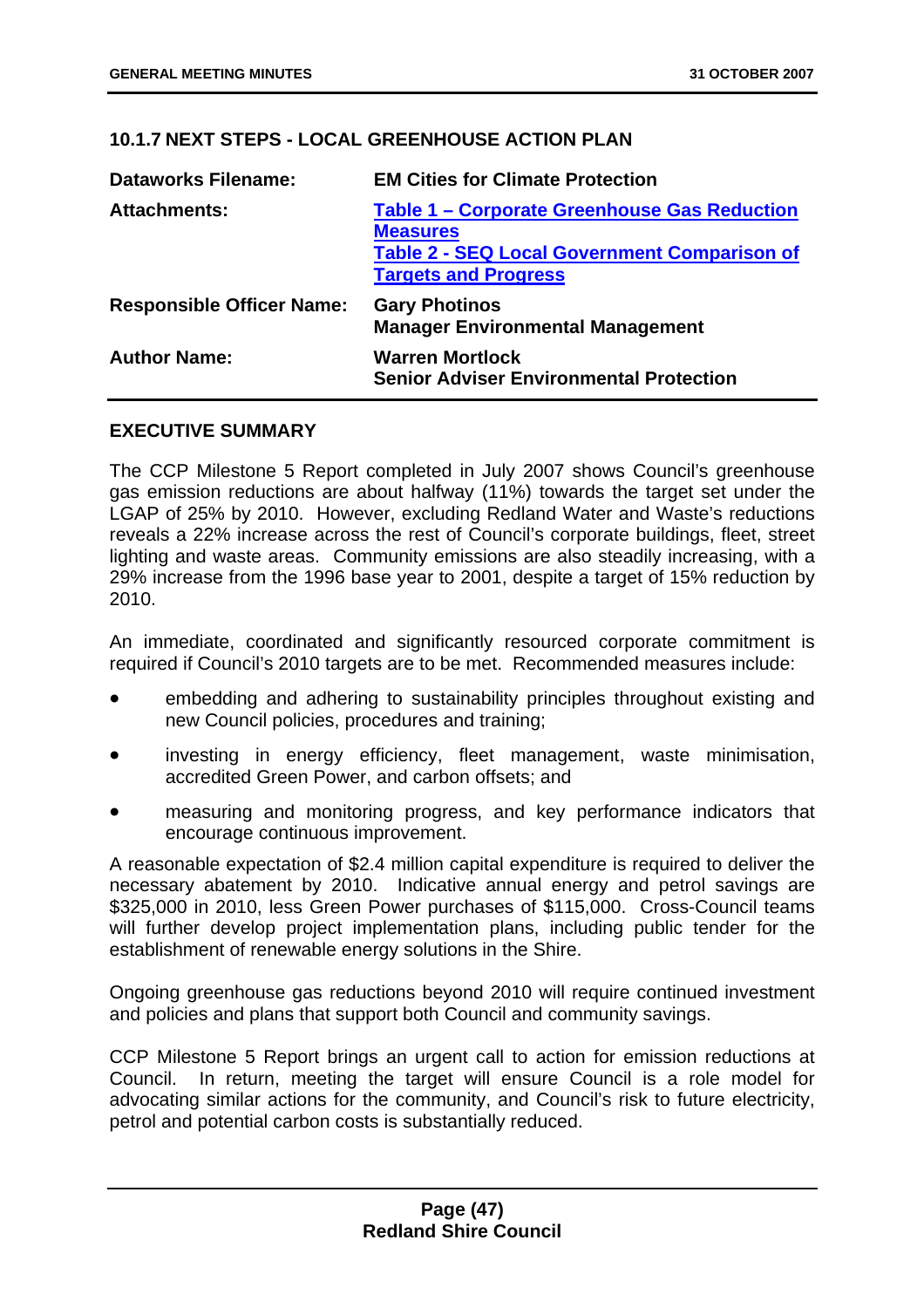# **PURPOSE**

To seek Council direction on the next steps to be taken by Council under the Local Greenhouse Action Plan 2003 – 2010 to encourage reductions in greenhouse gas emissions:

- In Council to meet the target of 25% reduction over 1998 levels by 2010;
- In the Community to meet the target of 15% reduction over 1996 by 2010.

# **BACKGROUND**

- Redland Shire Council has been a participant in the Cities for Climate Protection Program (CCP) since 1999 and has had a Local Greenhouse Action Plan (LGAP) in place since 2003.
- Council adopted a Renewable Energy Incentives Policy POL-3067 at a Special Meeting on 2 July 2007 and has subsequently received proposals from commercial interests in the area. A formal call for expressions of interest to provide Council with renewable energy solutions is proposed in this report.
- The CCP Milestone 5 Report was adopted for public release by Council in July 2007 and provides a summary of the progress of Council and the community towards its Local Greenhouse Action Plan 2010 and CCP goals, at approximately the half way point in the Plan implementation period. Council reductions were 11% (Redland Water and Waste's reductions reveal a 22% increase across the rest of Council's corporate buildings, fleet, street lighting and waste areas. Community emissions are also steadily increasing, with a 29% increase from the 1996 base year to 2001, despite a target of 15% reduction by 2010.
- At General Meeting in August 2007, Council:
	- adopted as a guideline under the Environment Policy and Purchasing Policy priority for reducing emissions;
	- **•** resolved to continue to participate in discussions regarding the regional Carbon Sink; and
	- resolved to develop a set of KPI's and accounting measures for carbon emissions and bio-sequestration for report back to Council.

### **ISSUES**

### THE REAL TREND IS INCREASING EMISSIONS

The 11% reduction in Council's corporate emissions reported in the CCP Milestone 5 Report looks reasonable at first glance – if a little below the 12.5% anticipated at this half way point (ie half way to the target). However, significant emission reductions were realised through Redland Water & Waste operations, which when removed from consideration reveal a **22% emission increase** across other Council operations. This is despite the many reduction initiatives undertaken in buildings, fleet and other areas of Council operations. Even within Redland Water & Waste, a portion of the savings is attributed to reduced pumping because consumers are using less water.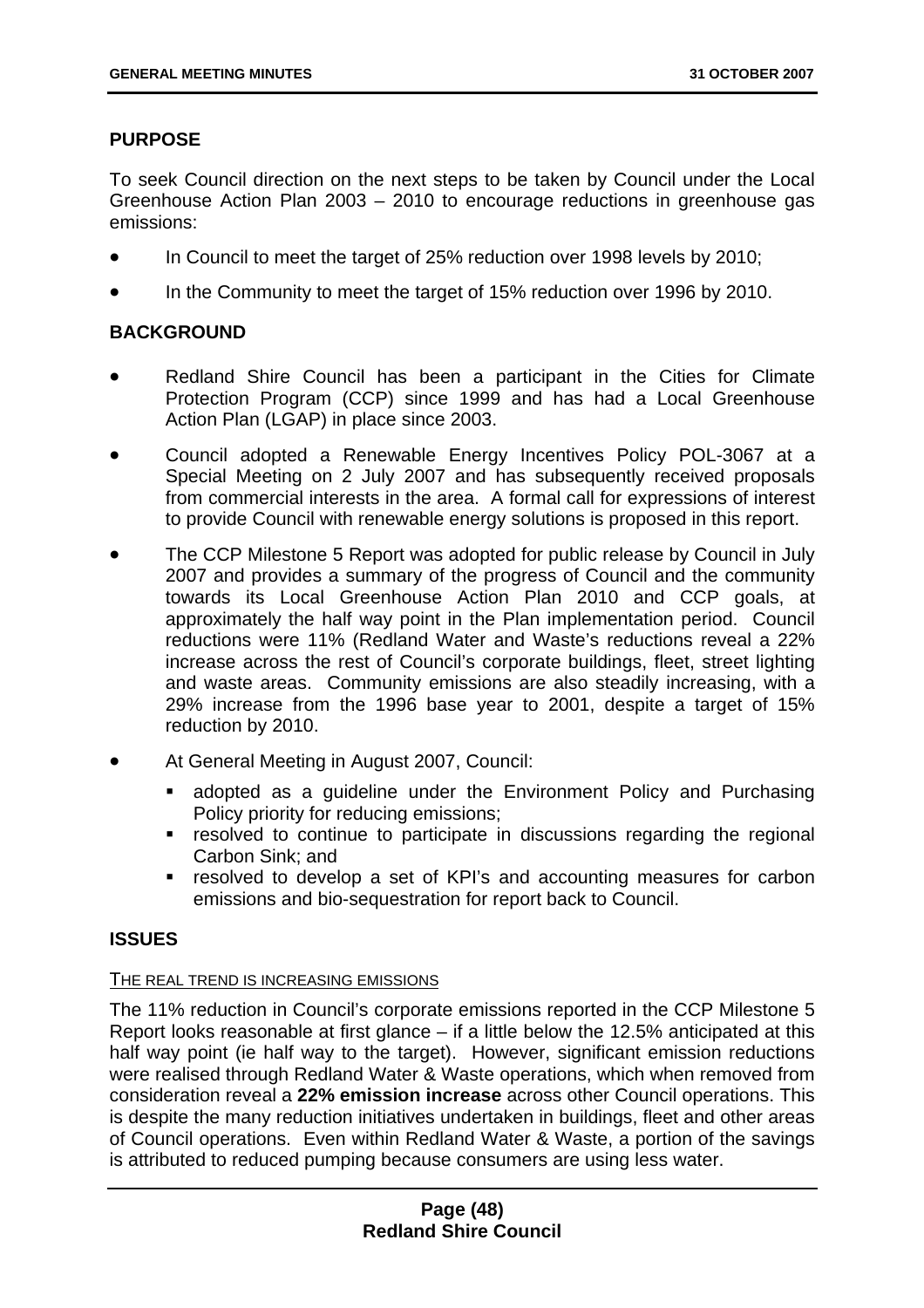In simple terms, despite current efforts to reduce emissions, the trend to 2010 within Council is significantly increasing emissions. Reaching the 2010 target (of 25% reduction over 1998 levels) now equates to a reduction of **40% from 2006 emissions.** Meeting this challenge will require an immediate, coordinated and significantly resourced corporate commitment to deliver the greenhouse reductions.

Trends from 1996 to 2001 show a 29% increase in community emissions and 2006 census data is expected to show a similar upward trend. This is a long way from any reduction (15% reduction by 2010) envisaged in the LGAP and will deliver an increase of some 90% in community emissions by 2010 – roughly double the emission level over 1996. The longer this trend continues, the higher the cost in today's dollars of reducing emissions (main finding of the Stern Report in 2006).

In both the corporate and community areas, increases are largely due to increasing population and increasing service provision to meet it. A pro-rata analysis is not relevant in greenhouse gas reduction planning. Our commitment is to a net figure globally and locally. The solutions, if they can be found, lie in significant lifestyle and behavioural change community-wide, making operations that give rise to greenhouse gases obsolete or significantly more efficient, actively pursuing technologies that do not produce such gases, and planning for adaption to a warming world.

Councils are, and increasingly will be, called on to lead this change at the local level, through their Corporate Plan, Local Growth Management Strategy, and Planning Schemes in addition to the Local Greenhouse Action Plan.

### CORPORATE GREENHOUSE GAS REDUCTION MEASURES:

The CCP corporate target is an urgent call for action in order for Council to:

- reduce its exposure to electricity and petrol price increases. (A 10% increase in both electricity and petrol represents an annual cost increase of \$250,000 to \$300,000.)
- Reduce its risk of potential regulatory penalties on carbon emissions.
- Demonstrate its greenhouse leadership and be a role model for community greenhouse action.

Past studies quantify the technical and operational potential of several greenhouse abatement measures. Measures to deliver the 8200 T C02/pa abatement to meet the 2010 target are outlined in Table 1 of the attachment. These measures require an estimated \$2.4 million capital investment. Projected energy and petrol savings in 2010 are \$210,000 pa, including incremental Green Power purchases of \$115,000. Ongoing investment beyond 2010 is required to maintain emissions at 2010 levels

The first priority is to reduce emissions through improved efficiency to the point at which best practice is achieved.

The priority project is improved cross-Council coordination, policies, processes, all of which will underpin the successful outcome of further greenhouse reduction programs.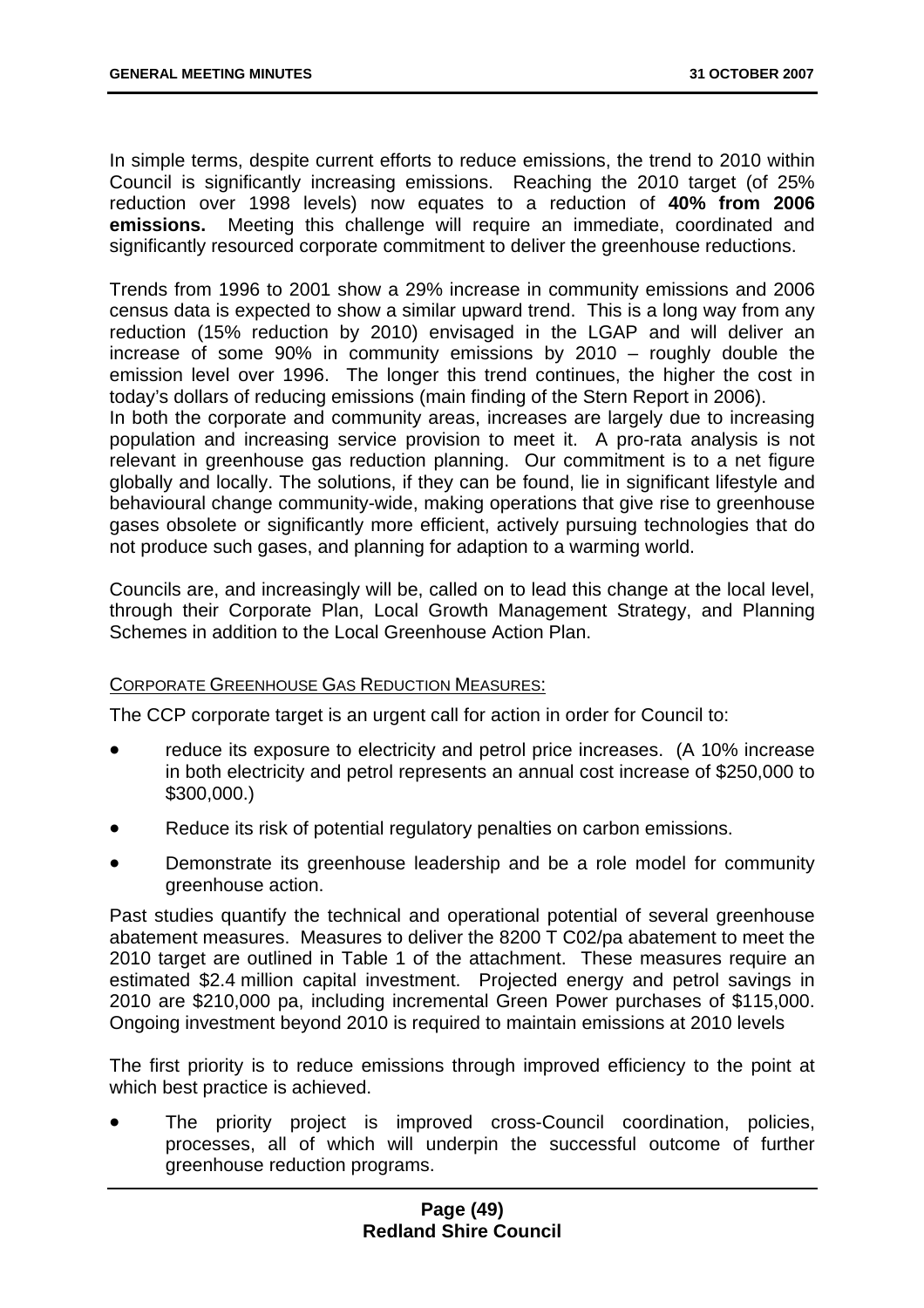- New and existing policies, procedures and training need to support the abatement goals, and the outcomes need to be measured to best inform future actions. Examples include, but are not limited to, greenhouse measurement, monitoring and reporting, key performance indicators, sustainable waste management guidelines, green procurement policies and staff eco-training.
- Achieving electricity and petrol savings delivers costs benefits and greenhouse benefits. The costs of achieving greater energy efficiency are offset by reduced energy costs and by averting the financial costs of achieving such greenhouse gas reductions by other means. In 2006, Council spent \$4.7 million on its electricity accounts (contestable, franchise and streetlight) and petrol. Excluding Redland Water & Waste consumption, this may reduce to between \$2.5 to \$3.0 million per year.

The second priority is to reduce emissions by sourcing power from less carbon intensive sources.

- This initially relies on purchase of Green Power to quickly offset the remaining greenhouse emissions, to the extent that buildings and facilities become carbon neutral in Table 1.
- However, the proportion of green power purchased may be reduced by the establishment of renewable energy solutions for the Shire. A 20 kW photovoltaic system is included for community demonstration purposes rather than as a core element of the abatement strategy. However, a larger project may be an outcome of a call for expressions of interest in supplying Council with renewable energy solutions later this year.

The clear public interest in such low carbon energy solutions are that:

- there is a limit to the savings to be found in energy efficiency measures introduced to date and in future by Council after which such low carbon energy sources must be used;
- they have the potential to substantially reduce emissions by Council at much lower investment levels over a longer timeframe than the short term solution of buying green power;
- they allow Council to provide leadership to the community and demonstrate the role and significance of such technologies in the wider community's response to climate change.

The main elements of a proposal are that it:

- meets a significant part, if not all, of Council's electricity needs while emitting low or no carbon;
- can be located on Council land so as to provide a demonstration to the community of the application of technology appropriate for wider community use;
- can be built and run at high level of efficiency and effectiveness for supplying power to Council buildings and operations and potentially to the SEQ grid;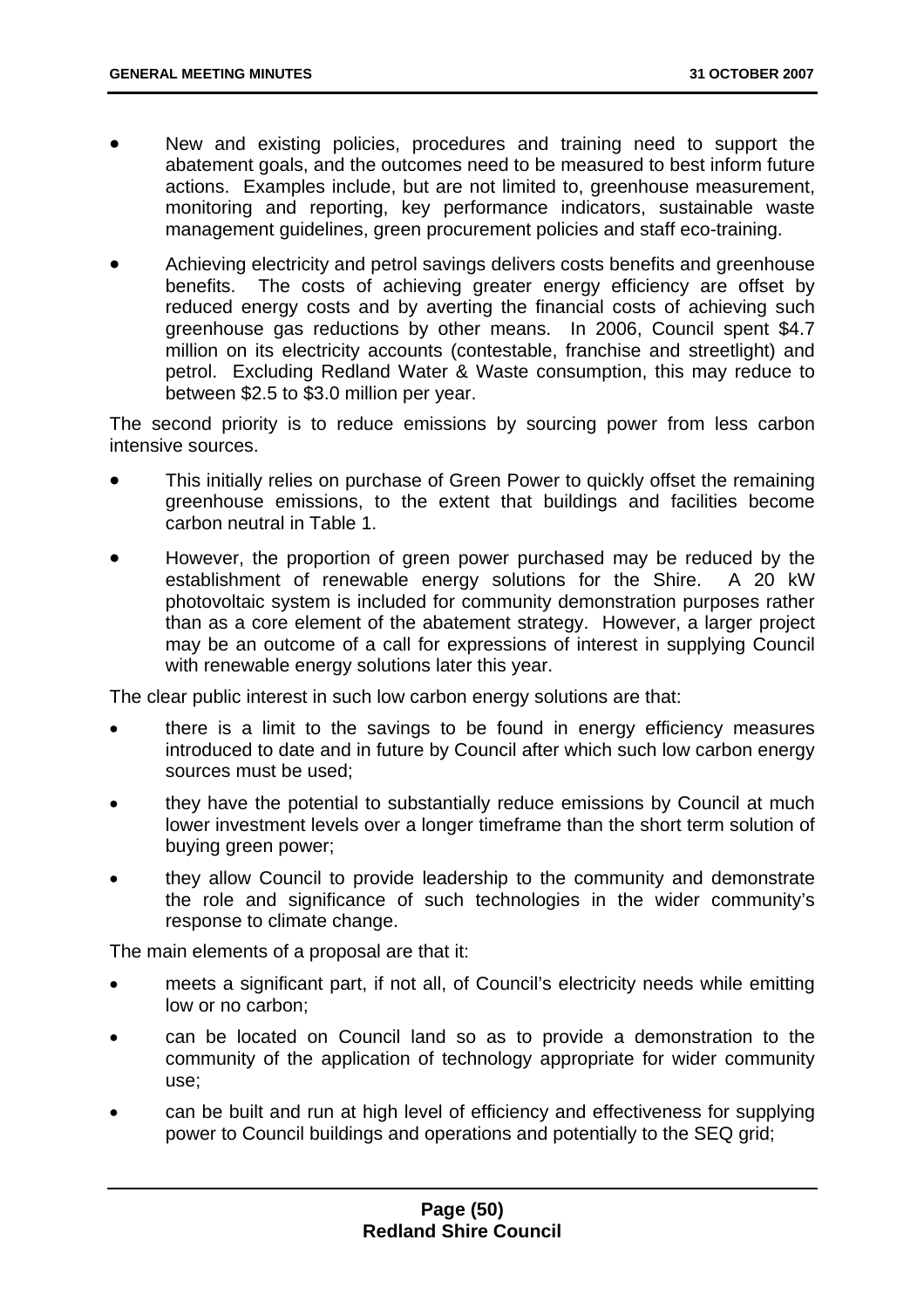may be rolled out in stages to suit Council's investment capacity, power needs and greenhouse gas reduction targets.

To the extent that Council uses electricity, it may be possible to generate all that electricity by low or no carbon emitting renewable technologies such as solar and wind power. Low carbon energy generation capacity beyond Council's own power needs would attract income from sale through the SEQ Grid (limited by the capacity of the grid to accept such power) and attract REC certificates, which also have a value. The cost benefit for developing such offset capacity must be demonstrated for Council to seriously consider it as a means of meeting the GHG reduction targets in relation to Council's use of other carbon intensive fuels and waste production.

#### **COMMUNITY GREENHOUSE GAS REDUCTION MEASURES**

There is limited local information on the community's response to the recent surge in climate change promotion and awareness campaigns. A neighbourhood-based home sustainability initiative would offer Council the opportunity to engage with the community and learn more if, and how, community behaviours and investments are changing and what their needs and expectations are from Council.

There are abundant energy, water and climate change frameworks being developed by other Queensland councils, state government and commonwealth agencies. RSC's role is not to replicate these but, by virtue of its links with the local community, interpret these and foster action by residents and businesses.

Two examples are Eco-Biz for local business and Sustainable Homes, both Queensland EPA Programs being promoted locally by RSC, and potential further initiatives include community-driven sustainability programs such as Sustainability StreetTM.

The impact of voluntary information and awareness measures is limited. Uptake tends to be amongst environmentally-aware individuals and companies. The delivery of measurable and sustainable greenhouse gas reductions in the broader community requires regulatory interventions including Council planning instruments.

Council commitment to corporate emission reductions is required for Council to be a trusted advocate of sustainability for the community.

Council purchasing and rate policies are significant levers to influence community uptake of sustainability principles.

#### COMPARATIVE APPRAISAL

Currently, 101 Australian local governments are members of the ICLEI's CCP Program. Recently many are claiming to be carbon neutral or in the process of becoming so, for example: in SEQ, Brisbane (by 2026), Ipswich City. By comparison, in Victoria the following Councils have committed to going carbon neutral: City of Casey, 2007; Moreland City Council, 2007; Central Goldfields, 2007; Yarra Ranges Shire Council, 2007 (carbon neutral within 12 months), Melbourne City Council (zero net emissions by 2020).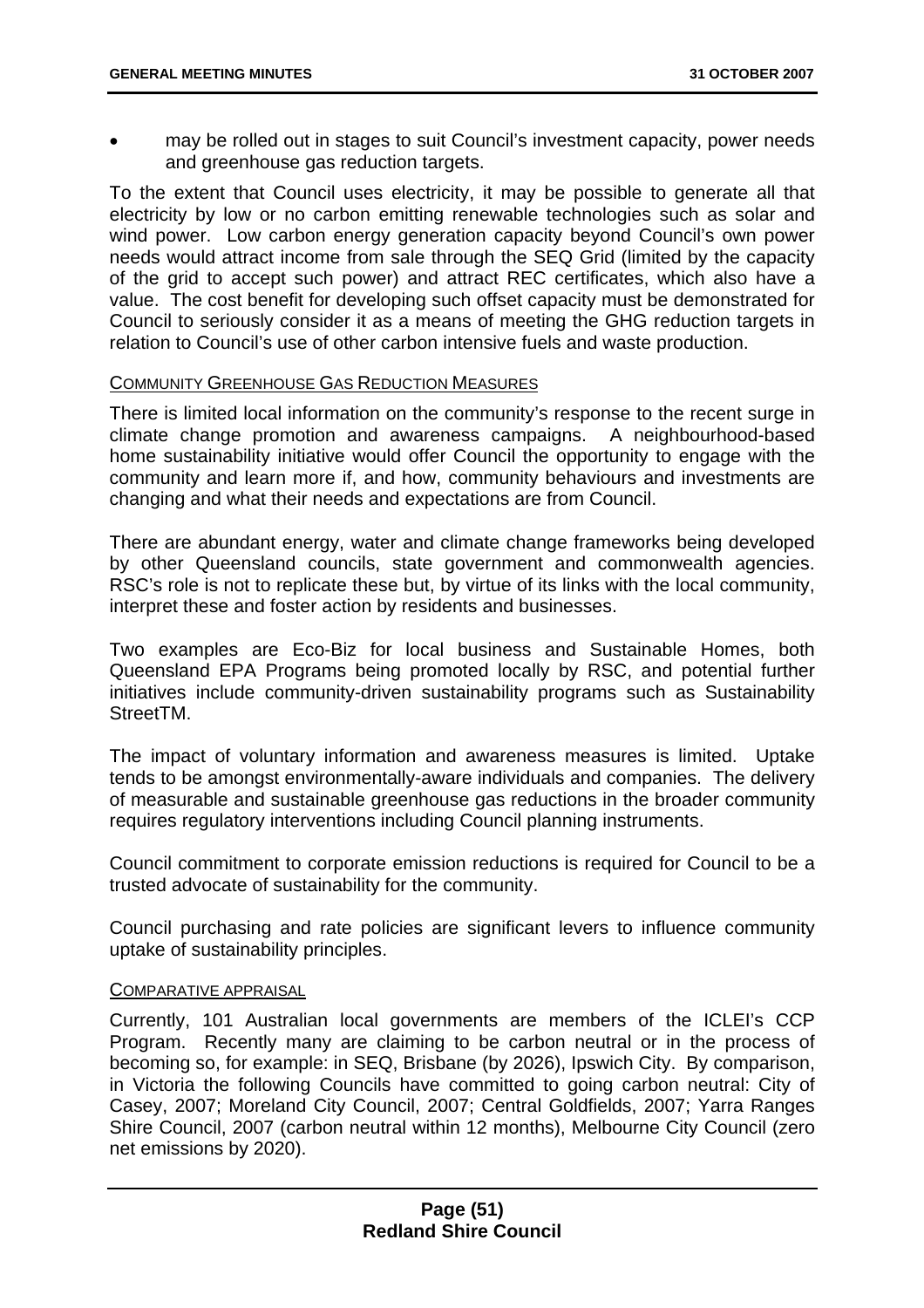In 2006, the greenhouse gas reduction targets of SEQ Councils were as shown in Table 2 in the attachment.

# **RELATIONSHIP TO CORPORATE PLAN**

The recommendation supports sustainability principles within Council's natural environment, economic prosperity and governance in corporate services strategic priorities.

## **FINANCIAL IMPLICATIONS**

The capital expenditure to reduce corporate greenhouse emissions is an investment in corporate leadership, efficiency and risk mitigation. Environmental Management has \$30,000 budgeted in 2007/08 for a community greenhouse project and is excluded from Table 1.

Table 3 projects the capital expenditure, and the resultant net savings, by year to 2010/11. The net savings represent the savings from the capital projects less the increased purchases of Green Power. Council may choose to purchase the additional Green Power (\$115,000) in 2010/11 rather than a gradual increase from current Green Power purchases starting in 2007/08, which Table 3 proposes.

| Table 3 - Estimated Distribution of Capital Expenditure by Council Area and |  |  |  |  |  |
|-----------------------------------------------------------------------------|--|--|--|--|--|
| <b>Financial Year</b>                                                       |  |  |  |  |  |

| <b>Council Area</b>  | 2007/08  | 2008/09   | 2009/10   | 2010/11   | <b>Total</b> |
|----------------------|----------|-----------|-----------|-----------|--------------|
| Planning and         | \$25,000 | \$50,000  | \$25,000  |           | \$100,000    |
| Policy               |          |           |           |           |              |
| Corporate            |          | \$805,000 | \$920,000 | \$575,000 | \$2,300,000  |
| <b>Services</b>      |          |           |           |           |              |
| <b>Total Capital</b> | \$25,000 | \$855,000 | \$945,000 | \$575,000 | \$2,400,000  |
| Net annual           |          | \$40,000  | \$125,000 | \$210,000 |              |
| savings              |          |           |           |           |              |

- The analysis in Tables 1 and 3 is based upon high level projections of capital investment and operating savings to meet the 2010 CCP Target. A crosscouncil implementation team will be responsible for project prioritisation and delivery, and the final outcomes by year may differ from those presented in Table 3. If the capital for this project differs from the above, then the selection of measures and the greenhouse reduction will need to change significantly.
- The Corporate Services costing shown in both tables has not been budgeted for in the current financial year and will require consideration in any forthcoming budget deliberations and incorporation into the 10 year capital and operational plans for future years should Council retain the current targets for greenhouse emission reductions.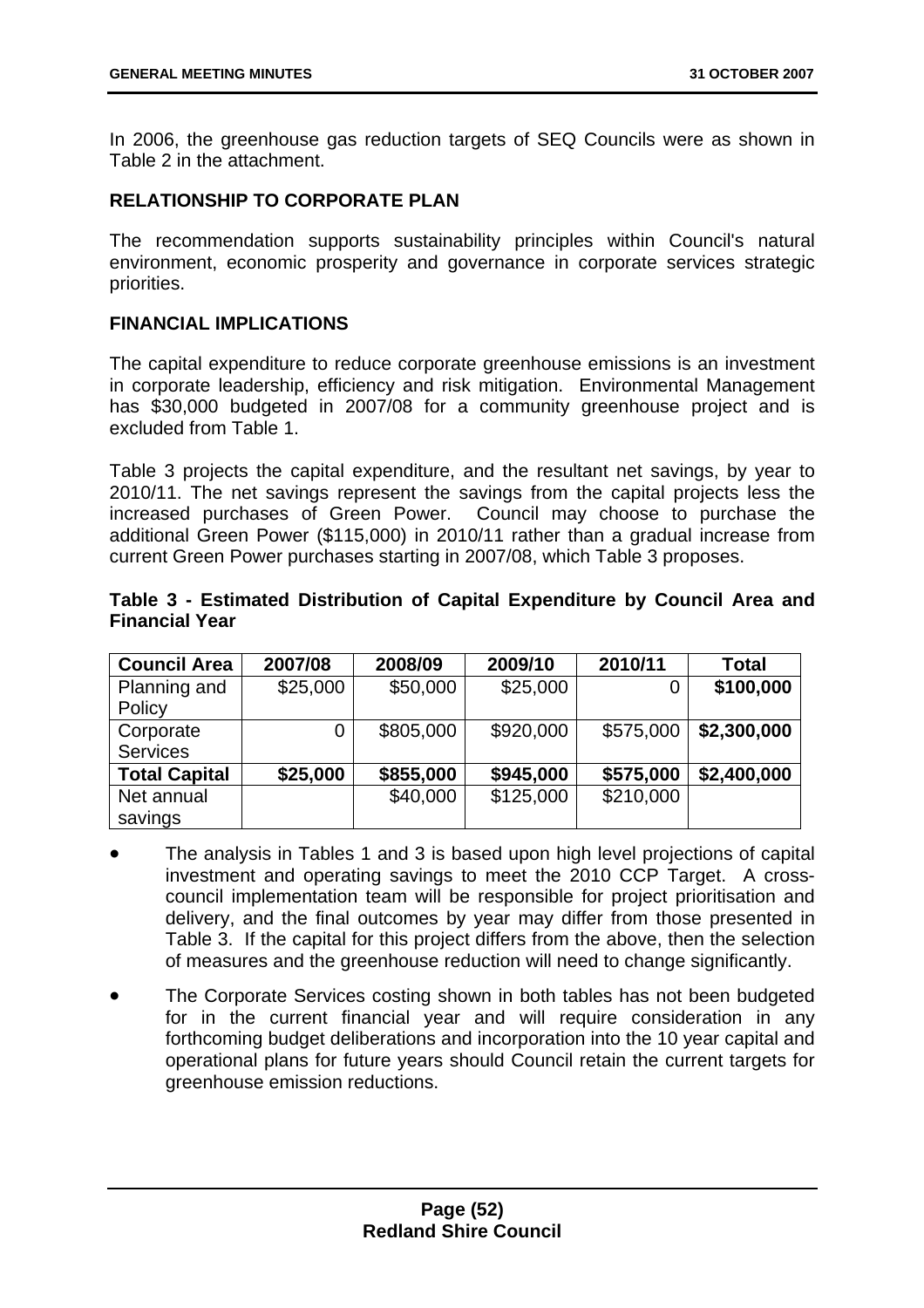# **PLANNING SCHEME IMPLICATIONS**

Development of implementation plans will require reinstatement of the Energy Group to ensure coordination across environment, buildings, waste and fleet responsibilities. It is considered that the outcome of the recommendations in this report will not require any amendments to the Redlands Planning Scheme for the 2010 Corporate targets to be met.

Amendments to many facets of Council's planning scheme will be required if Council seeks to achieve reductions during a time of significantly increasing community emissions. For example, transport and land use decisions, such as those outlined in the Local Growth Management Strategy, may differ if greenhouse gas considerations are embedded in the strategy development.

## **CONSULTATION**

Discussions with Redland Water & Waste, Economic Development, and Corporate Acquisitions, Fleet & Facilities were held. In addition, various technical reports prepared for Council on greenhouse abatement measures were referenced and recommendations considered.

## **OPTIONS**

### **PREFERRED**

That Council resolve as follows:

- 1. To acknowledge a funding shortfall of \$2.4 million between 2007/08 and 2010/11 in achieving its currently adopted CCP target for 2010 and refer investment options for consideration in the review of the 10 year capital and operation plans in future budget deliberations;
- 2. To reconvene the cross-council Energy Group to prioritise the corporate greenhouse abatement projects, develop and implement plans and oversee delivery by the responsible Council areas, and develop carbon accounting and performance measures (KPIs) to track progress toward corporate Local Greenhouse Action Plan targets;
- 3. To call for expressions of interest for the provision of low or no carbon energy generation solutions providing a clear demonstration of appropriate technology for wider community adoption and scaleable to meeting the Council's corporate power needs;
- 4. That Council be provided with a report every 6 months to update on corporate implementation progress; and
- 5. To develop a community greenhouse strategy that positions Council as a behaviour change agent that interprets existing state and federal frameworks for adoption locally.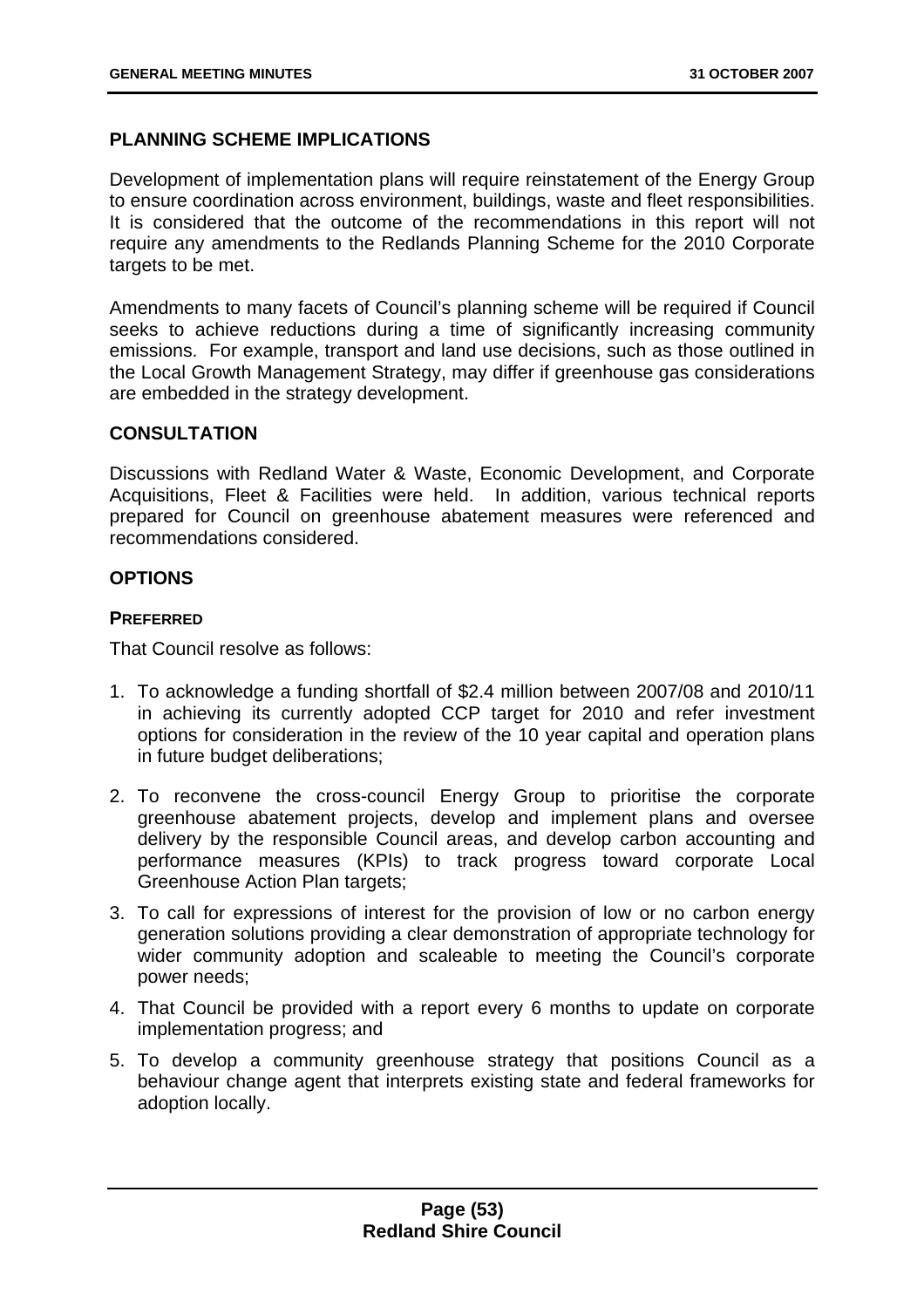#### **ALTERNATIVE**

That Council resolve to defer this matter to further consider its Cities for Climate Change targets and to provide further direction on greenhouse emission reduction strategies. Council may wish to direction to have its current targets under the Local Greenhouse Action Plan 2003 – 2010 revised by setting lower targets or extending the period to achieve the targets met to future years.

## **OFFICER'S/COMMITTEE RECOMMENDATION/ COUNCIL RESOLUTION**

| Moved by:    | Cr Burns         |
|--------------|------------------|
| Seconded by: | <b>Cr Barker</b> |

**That Council resolve as follows:** 

- **1. To acknowledge a funding shortfall of \$2.4 million between 2007/08 and 2010/11 in achieving its currently adopted CCP target for 2010 and refer investment options for consideration in the review of the 10 year capital and operational plans in future budget deliberations;**
- **2. To reconvene the cross-council Energy Group to prioritise the corporate greenhouse abatement projects, develop and implement plans and oversee delivery by the responsible Council areas, and develop carbon accounting and performance measures (KPIs) to track progress toward corporate Local Greenhouse Action Plan targets;**
- **3. To call for expressions of interest for the provision of low or no carbon energy generation solutions providing a clear demonstration of appropriate technology for wider community adoption and scaleable to meeting the Council's corporate power needs;**
- **4. That Council be provided with a report every 6 months to update on corporate implementation progress; and**
- **5. To develop a community greenhouse strategy that positions Council as a behaviour change agent that interprets existing state and federal frameworks for adoption locally.**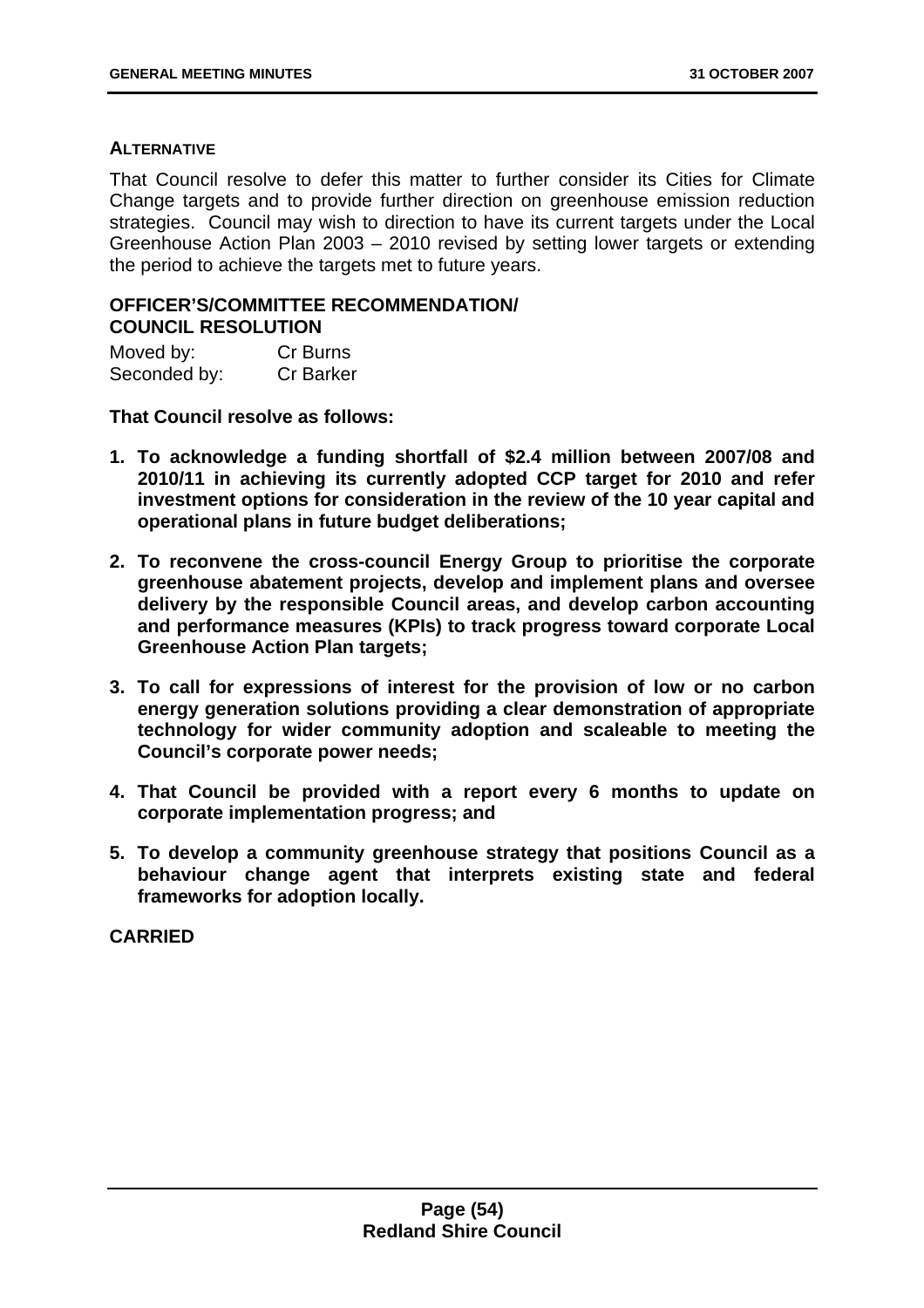# **10.1.8 DELEGATION OF DRAFT KOALA POLICY AND STRATEGY**

| <b>Dataworks Filename:</b>       | <b>EM Koala Conservation Management Policy &amp;</b><br><b>Strategy</b> |
|----------------------------------|-------------------------------------------------------------------------|
| <b>Responsible Officer Name:</b> | <b>Gary Photinos</b><br><b>Manager Environmental Management</b>         |
| <b>Author Name:</b>              | <b>Dan Carter</b><br><b>Senior Advisor Natural Environment</b>          |

### **EXECUTIVE SUMMARY**

It is requested that Council refer the proposed Draft Koala Conservation and Management Policy and Strategy 2007 to the November meeting of the Planning and Policy Committee and that the Committee be delegated authority to consider and deal with this matter. This delegation will allow for the earlier release of this policy and strategy for community consultation ensuring a month's community consultation process prior to Council entering the anticipated caretaker mode prior to the local government elections.

Given that the koala summit on the 2 and 3 November will have significant bearing on the Koala Conservation and Management Policy and Strategy, it is necessary that minimal delays occur in terms of getting the document to the community.

With the recent release of koala data for the koala coast it also allows more informed debate to occur in relation to koala population decline in the Shire.

### **PURPOSE**

That Council resolve to refer the proposed Draft Koala Conservation and Management Policy and Strategy 2007 to the November meeting of the Planning and Policy Standing Committee and delegate authority to the Committee to consider and deal with this matter.

### **BACKGROUND**

- The Koala Conservation and Management Policy and Strategy was endorsed by Council in August 2002;
- The Policy Review Schedule indicated the policy was due for review in 2005;
- Council resolved in December 2005 that they recognised the initial review of the Koala Conservation and Management policy and strategy was limited, due to census information from the EPA not being available, and that before December 2006 a New Koala Conservation and Management policy and Strategy be brought to Council for endorsement;
- EPA advised that Koala Coast data would be completed in March 2006;
- In August 2006 the Nature Conservation (Koala) Conservation Plan 2006 and Management Program 2006 – 2016 was released by the EPA;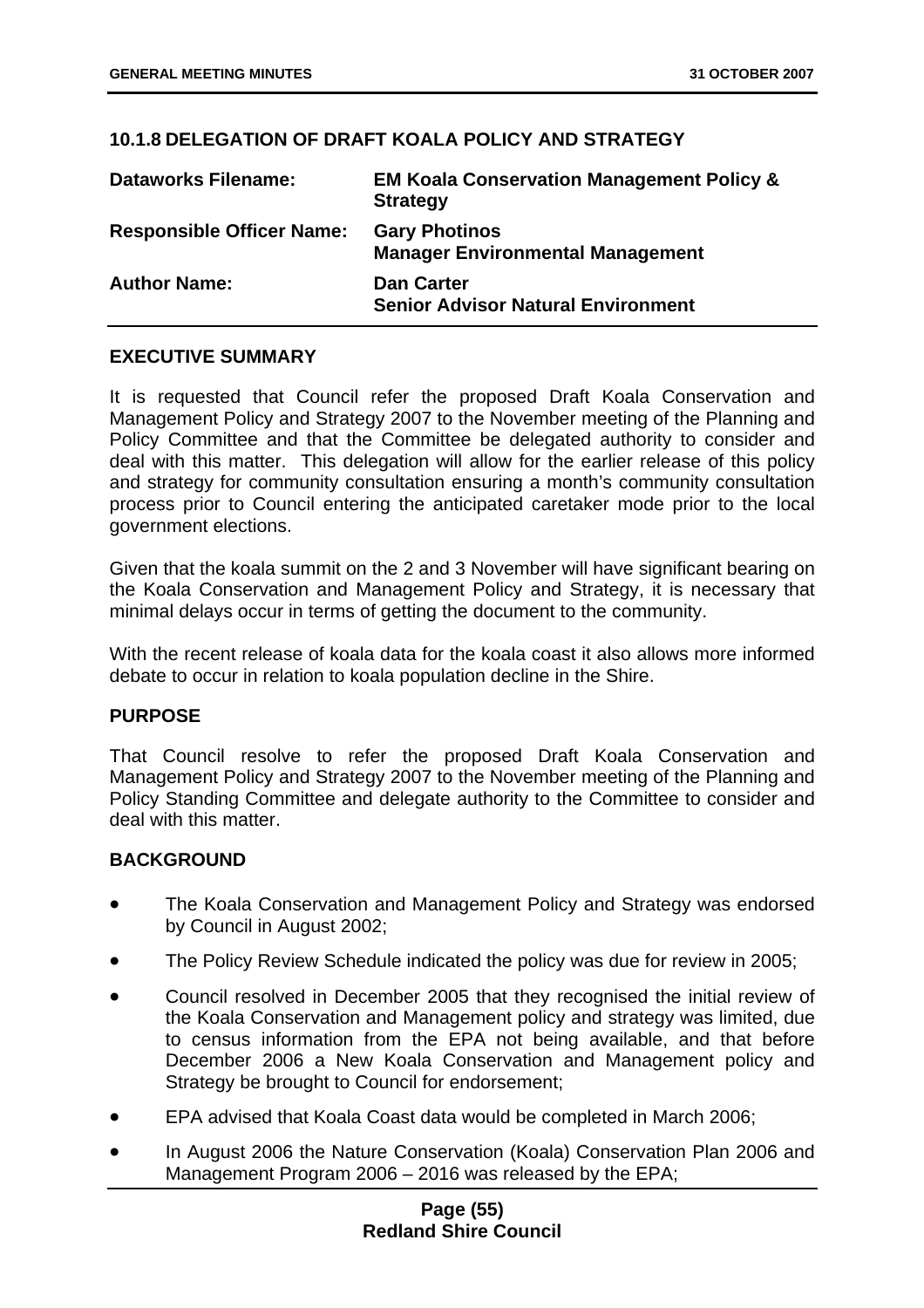- In September 2006 QPWS researcher, Deidre Devilliers, announced preliminary findings of the koala survey that was undertaken in 2005. The results of this survey showed that there has been an estimated overall population decline of 31% in the koala coast with a 47% decline in the Redlands urban areas. This survey revisited the sites of their earlier survey (1999) from which the 4,000 Redlands population estimate originated. Please note this data has not been published and data provided by presentation notes;
- In December 2006 Council resolved to release the Draft Koala Conservation and Management Policy and Strategy 2006 (POL-0362) for community engagement in accordance with Council's Community Engagement Policy acknowledging that the EPA census information was not officially released;
- In 2007 officers commenced meeting with key stakeholder groups such as Koala Action Group (KAG), Urban Development Institute of Australia (UDIA), meetings were sought with Wildlife Preservation Society Queensland Bayside Branch (WPSQ), Australia Koala Foundation, Minjerribah and Moorgumpin Elders in Council;
- On 12 February 2007, the Greenspace Enhancement Advisory Group (GEAG) visited Koala Beach, helped in benchmarking actions undertaken by Council against actions being carried out at Koala Beach. Questions were asked on how viable the urban koala population in the Shire is;
- On 5 March, the GEAG held discussions in regards to the protection of urban koalas in Ormiston and Wellington Point following the release of research funded by Council and University of Queensland;
- On 5 March, the Chair of the GEAG requested that the advisory group consider facilitating a full day forum to discuss issues relating to the sustainability of Redlands Urban Koalas, and the alignment of State koala mapping with Redlands Planning Scheme. The GEAG endorsed the forum proposal.
- On 16 April the Mayor and the Chair of the GEAG obtained support for the koala forum from a meeting held with the Minister of Environment;
- On 16 July the koala summit objectives, scope and format of the forum were developed by Council Officers;
- On 29 August 2007, the GEAG Meeting minutes which included the facilitating of the Koala Summit were endorsed by resolution of Council;
- On 8 September the Environmental Protection Agency released a "Report on the Koala Coast Koala Surveys 2005-2006", which highlight a significant decline in the koala population for the combined koala coast area;
- On 5 October it is intended that the Mayors of Brisbane, Logan and Redlands will sign the Koala Coordinated Conservation Area Memorandum of Understanding document.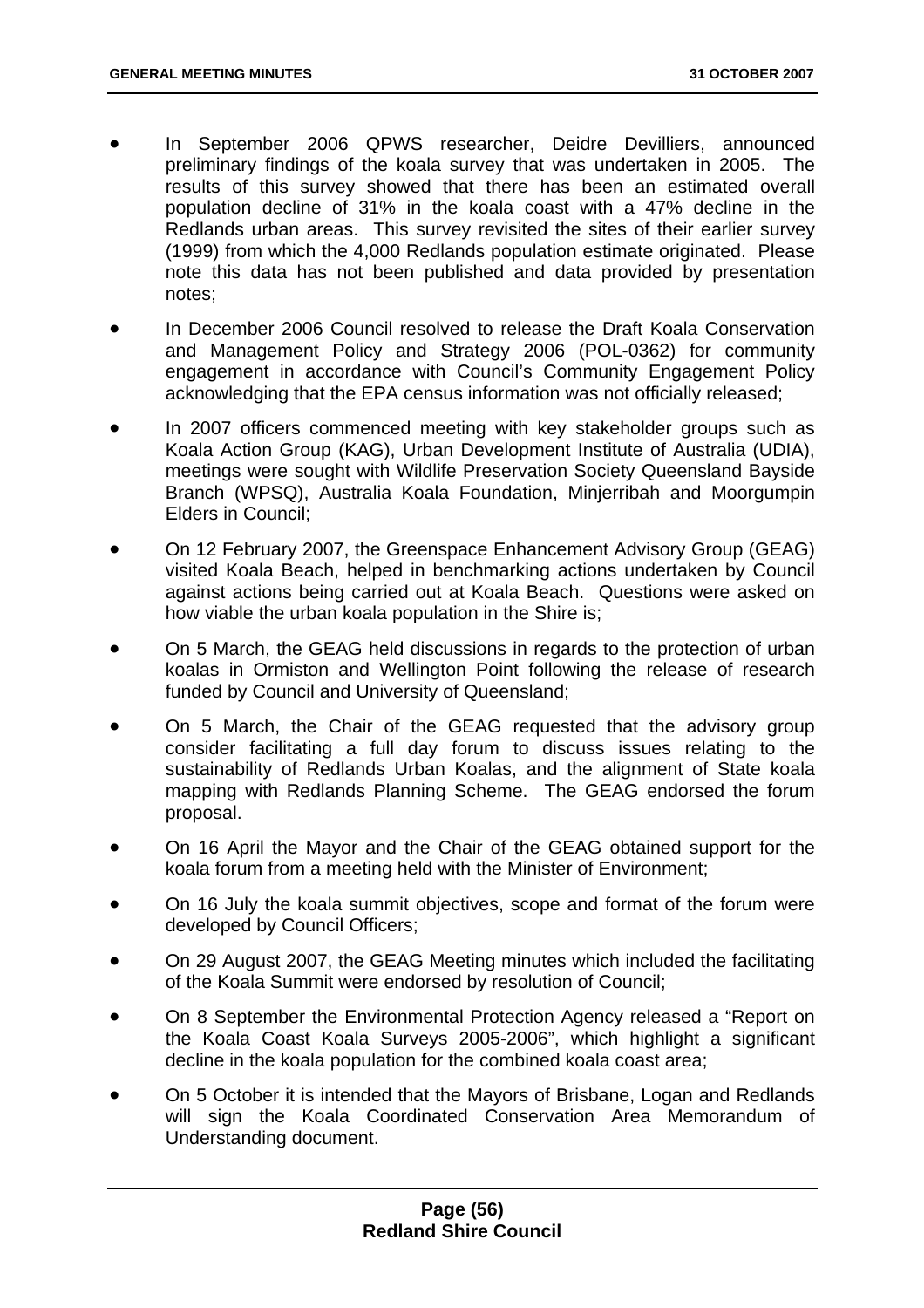# **ISSUES**

### REDLANDS KOALA SUMMIT

With the summit being held on 2/3 November 2007, it is intended that discussions and points from the meeting be used to formulate the Koala Policy and Management Strategy 2007. It is intended that a draft Policy and Strategy, to go to community consultation process, will be presented to the Planning and Policy Committee on 14 November 2007, to close on 14 December 2007. This would allow the completion of the final draft following the review of community feedback allowing the final document to be presented at Planning and Policy Committee meeting and General Meeting in January 2008.

To wait for General Meeting on 28 November means to provide a consultation period of 1 month which would be through the Christmas / New Year period. This would be unfortunate and provide significant interruption in the planning to have the final policy completed before February 2008 when it is anticipated that Council will enter into caretaker mode.

# **RELATIONSHIP TO CORPORATE PLAN**

The recommendation primarily supports Council's strategic priority to ensure the enhancement of biodiversity including koala habitat, bushland, greenspace, waterways, catchments, air and coastal ecosystems in recognition of this Shire's unique location on Moreton Bay.

# **FINANCIAL IMPLICATIONS**

No financial implications are identified at this stage.

# **PLANNING SCHEME IMPLICATIONS**

The Land Use Planning Group was consulted and it is considered that the outcome of recommendations in this report will not require any amendments to the Redlands Planning Scheme.

### **CONSULTATION**

Consultation has occurred with Manager Marketing and Communications, who agrees that it is preferable that draft report consultation period occurs before Christmas 2007.

# **OPTIONS**

### **PREFERRED**

That Council resolve to refer the proposed Draft Koala Conservation and Management Policy and Strategy 2007 to the November meeting of the Planning and Policy Committee and that the Committee be delegated authority to consider and deal with the matter.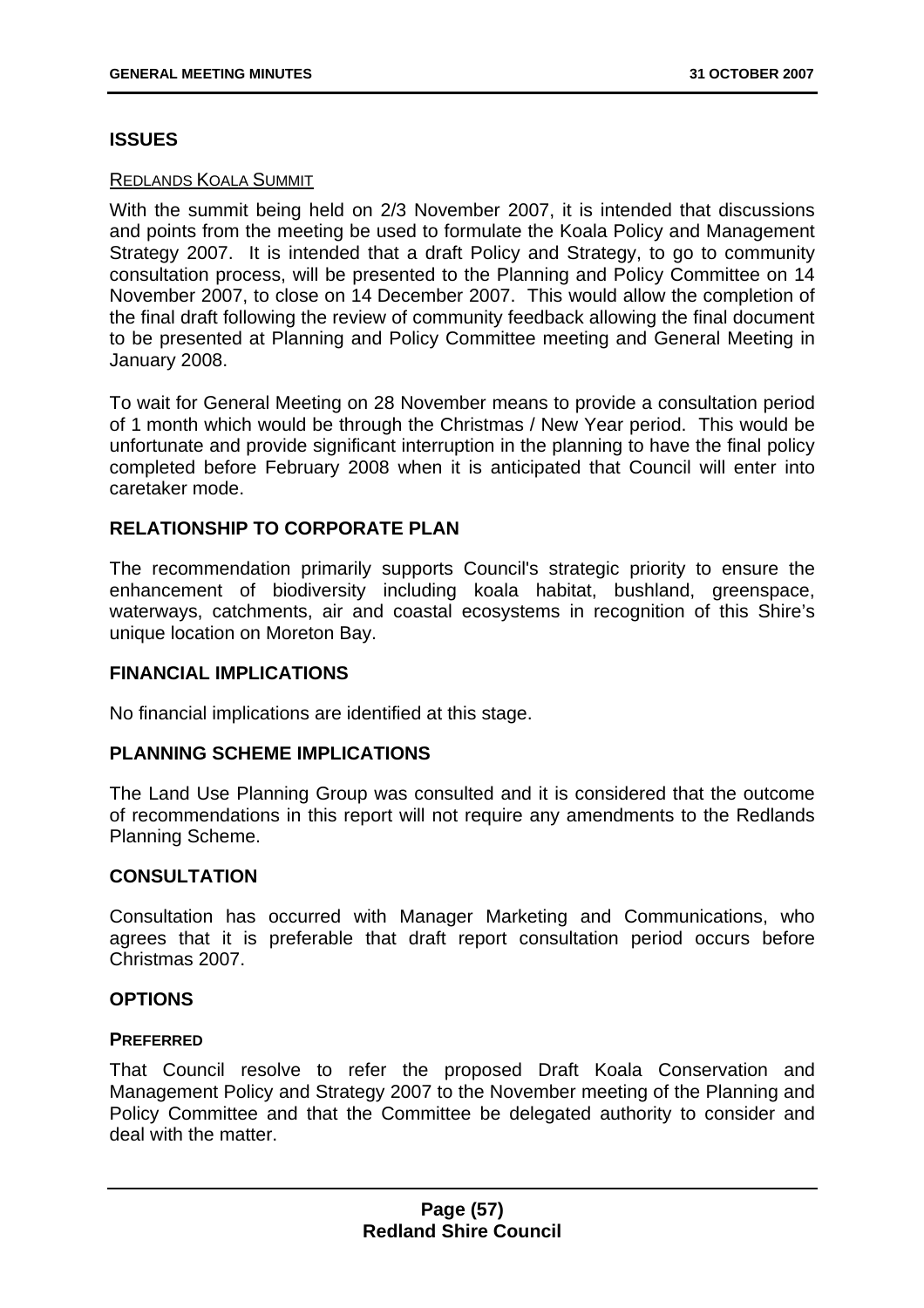# **ALTERNATIVE**

That Council not delegate authority to the Planning and Policy Committee to determine this matter.

# **OFFICER'S/COMMITTEE RECOMMENDATION/ COUNCIL RESOLUTION**

Moved by: Cr Burns Seconded by: Cr Barker

**That Council resolve to refer the proposed Draft Koala Conservation and Management Policy and Strategy 2007 to the November meeting of the Planning and Policy Committee and that the Committee be delegated authority to consider and deal with the matter.**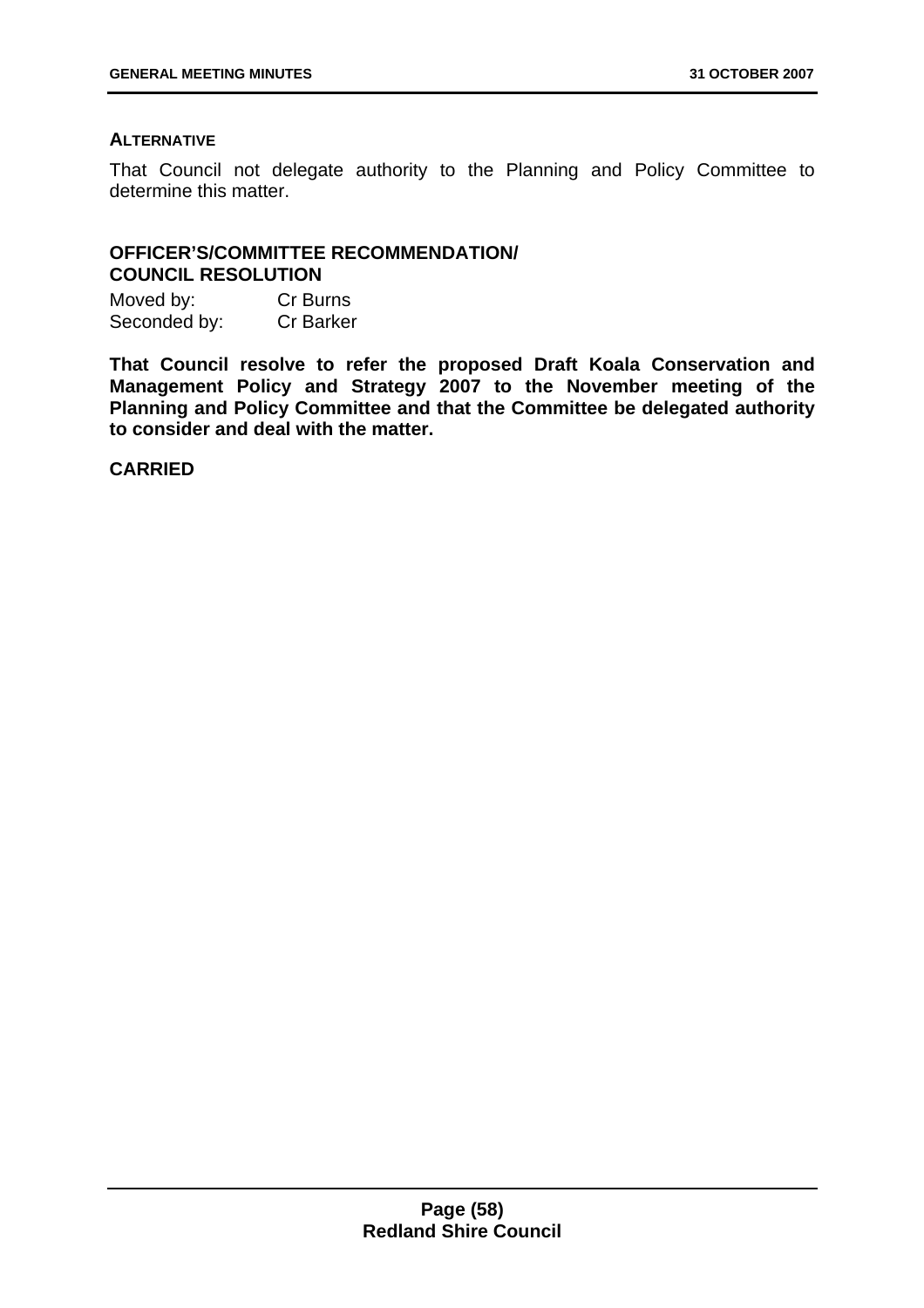# **10.1.9 PROPOSAL TO CREATE A NEW REDLANDS REGIONAL TRACK PARK**

| <b>Dataworks Filename:</b>       | Lot 171 SL7400                                                                                                                                                                                                           |
|----------------------------------|--------------------------------------------------------------------------------------------------------------------------------------------------------------------------------------------------------------------------|
| <b>Attachments:</b>              | <b>Draft Regional Greenways Trail Map</b><br><b>Regional Track Park Plan</b>                                                                                                                                             |
| <b>Responsible Officer Name:</b> | <b>Gary Photinos</b><br><b>Manager Environmental Management</b>                                                                                                                                                          |
| <b>Authors Names:</b>            | <b>Gary Photinos</b><br><b>Manager Environmental Management;</b><br><b>Dan Carter</b><br><b>Senior Advisor Natural Environment Unit;</b><br><b>Kendrick Benson</b><br><b>Senior Advisor Cycling and Public Transport</b> |

# **EXECUTIVE SUMMARY**

It is proposed that a large portion of the Special Lease for Sewerage Purposes in Cleveland be excised from the existing area and transferred to a Reserve for Open Space and Buffer Zone under the Trusteeship of Council.

The reserve would then form a critical component of a proposed new Redlands Regional Track Park to provide conservation based open space network for non motorised track and trail based activities such as walking and cycling. Approval in principle is sought from Council to progress the proposal further.

# **PURPOSE**

That Council resolve to make an application to the State Government to excise a portion of the Special Lease for Sewerage Purposes situated at 2 Weippin Street, Cleveland described as Lot 171 on SL7400 to create a Reserve for Open Space and Buffer Zones under Council's trusteeship.

# **BACKGROUND**

- Council was issued with a 40 year special lease for sewerage purposes at Weippin Street, Cleveland in 1980 with conditions amongst other matter to exclude the public from access the site.
- Through Redlands Planning Scheme process, the State Government was consulted and agreement was reached that the footprint for the current facilities and future uses for the site would be depicted by the community purposes zoning which now appears in the Redlands Planning Scheme.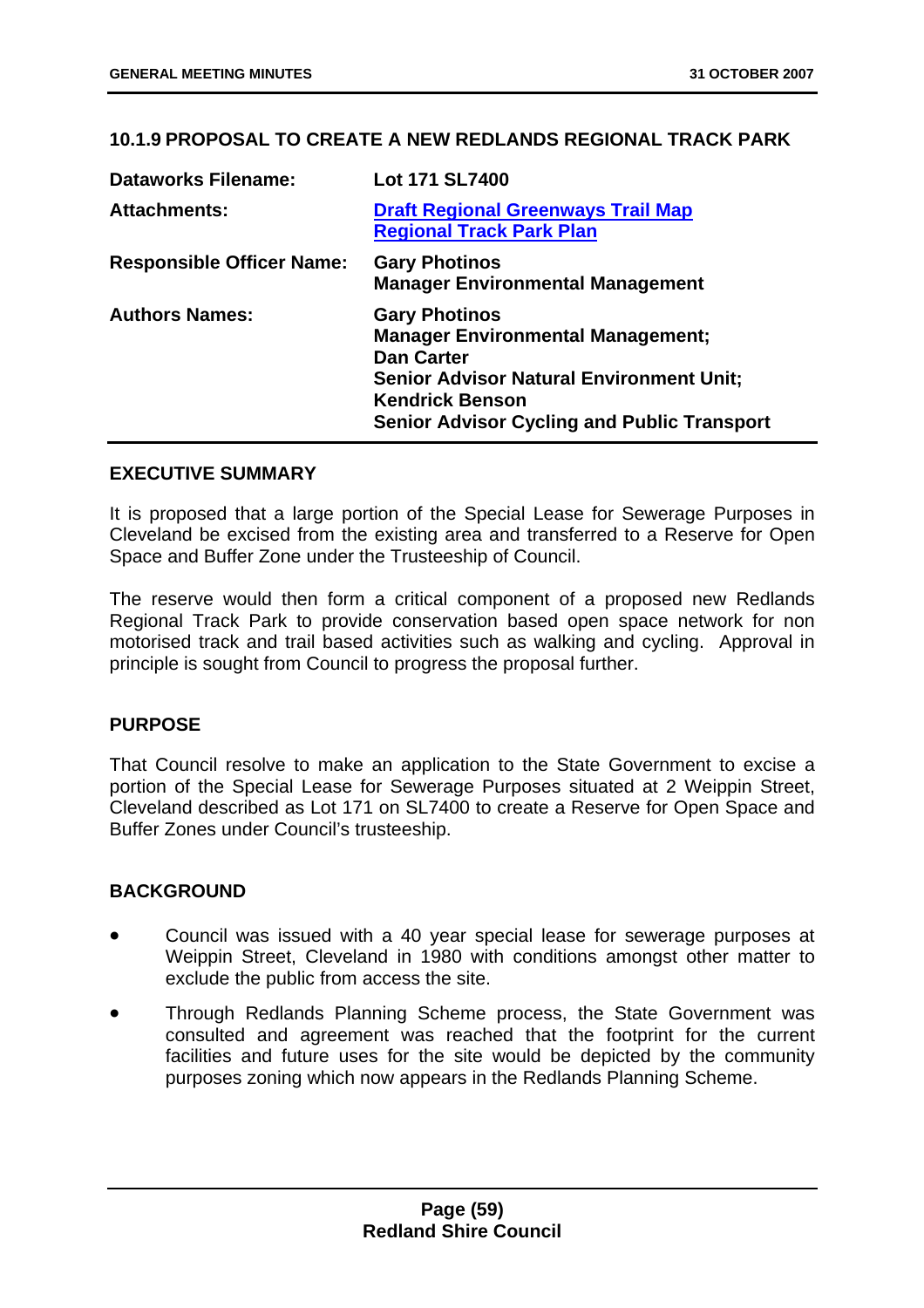## **ISSUES**

#### **PROPOSAL TO CREATE THE NEW REDLANDS REGIONAL TRACK PARK**

Council has the opportunity to create a regional track park facility for non motorised trail based activities near the Cleveland CBD.

The critical element to the track park proposal would the excision of 117 hectares from the Special Lease for Sewerage Purposes. It would be added to the current track network that exists in the adjoining Scribbly Gums Conservation Area and a number of smaller reserves that Council is currently trustee for and others that Council has already accepted trusteeship for in the near future. This area comprises of 233 hectares.

In addition, there is one other state government lot in the immediate vicinity that could also be considered as part of the proposed Redlands Regional Track Park proposal. This would add another 16 hectares to bring the total possible area that could be developed into the regional track park to 249 hectares. Refer to the attached Redlands Regional Track Park plan.

| <b>Lot And</b><br>Plan                 | <b>Address</b>                                                 | <b>Description</b>                                                | Area                  | Owner                                                                                   |
|----------------------------------------|----------------------------------------------------------------|-------------------------------------------------------------------|-----------------------|-----------------------------------------------------------------------------------------|
| 141<br>CP857139                        | 213-221<br>Long<br>Street,<br>Cleveland                        | Long Street<br><b>Bushland Refuge</b>                             | 51,800 $m^2$          | <b>Redland Shire</b><br><b>Council As Trustee</b><br><b>Parks &amp; Conservation</b>    |
| 37<br>C145614                          | 242-250<br>Long<br>Street,<br>Cleveland                        | Council has agreed<br>to the accept the<br>trusteeship            | $202,340m^2$          | The State Of Qld Rep<br>By Dept Of Natural<br><b>Resources Mines</b><br>Water           |
| 114 C672                               | 242-250<br>Long<br>Street,<br>Cleveland                        | Council has agreed<br>to the accept the<br>trusteeship            | 477,522m <sup>2</sup> | The State Of Qld Rep<br>By Dept Of Natural<br><b>Resources Mines</b><br>Water           |
| 129<br>SP104063                        | 0/57A<br><b>McMillan</b><br>Road,<br>Alexandra<br><b>Hills</b> | <b>Scribbly Gums</b><br><b>Conservation Area</b>                  | $300,900m^2$          | <b>Redland Shire</b><br><b>Council As Trustee</b><br><b>Parks &amp; Conservation</b>    |
| Portion of<br>Lot 171<br><b>SL7400</b> | 2 Weippin<br>Street,<br>Cleveland                              | <b>Portion of Cleveland</b><br>Sewerage<br><b>Treatment works</b> | 1,170,000 $m^2$       | <b>Redland Shire</b><br><b>Council As Lessee</b><br><b>Redland Water &amp;</b><br>Waste |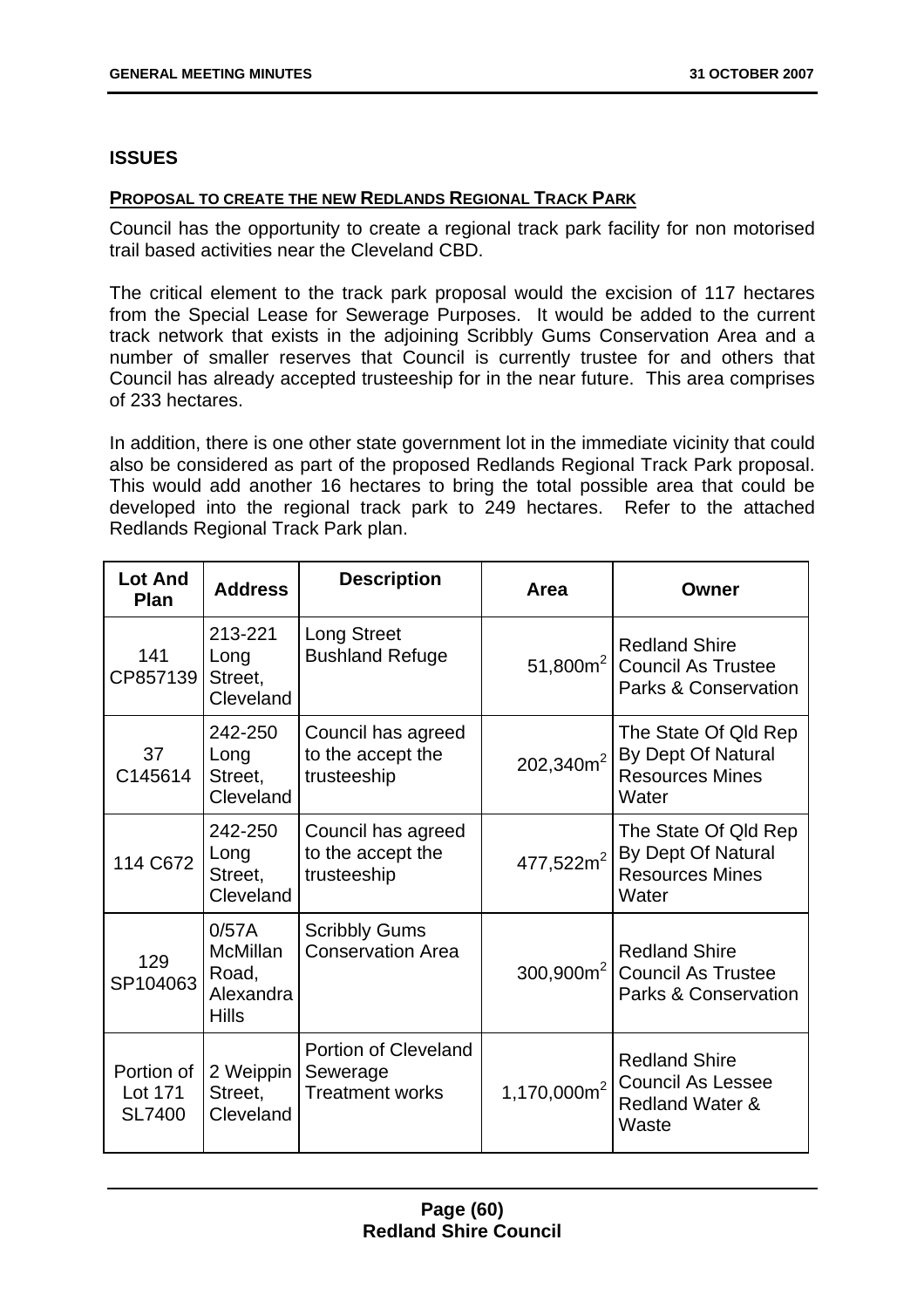| <b>Lot And</b><br><b>Plan</b>   | <b>Address</b>                                       | <b>Description</b>                                                                                            | Area           | Owner                                                                                              |
|---------------------------------|------------------------------------------------------|---------------------------------------------------------------------------------------------------------------|----------------|----------------------------------------------------------------------------------------------------|
| 84<br>SL12329                   | $31 - 51$<br>Weippin<br>Street,<br>Cleveland         | <b>Weippin Street</b><br><b>Bushland Area</b>                                                                 |                | <b>Redland Shire</b><br>82,000m <sup>2</sup> Council As Trustee<br><b>Parks &amp; Conservation</b> |
| 112<br>C145614                  | 228<br>Coburg<br><b>Street</b><br>West,<br>Cleveland | Council accepted<br>trusteeship August<br>2007                                                                | 51,800 $m^2$   | The State Of Qld Rep<br>By Dept Of Natural<br><b>Resources Mines</b><br>Water                      |
| <b>Subtotal (Council lands)</b> |                                                      | 2,336,362 $m2$                                                                                                |                |                                                                                                    |
| SL813180                        |                                                      | Additional site that<br>could be<br>considered: Council<br>has applied to<br>become trustee for<br>this site. | $157,300m^2$   | Employment<br><b>Vocational Education</b><br>& Training<br><b>Corporation As</b><br><b>Trustee</b> |
| <b>Total (All Lands)</b>        |                                                      |                                                                                                               | 2,493,662 $m2$ |                                                                                                    |

# **DESCRIPTION OF SPECIAL LEASE FOR SEWERAGE PURPOSES SITE**

The Cleveland Sewerage Treatment Plan is located on a Special Lease (40 years Term Lease from the Department of Natural Resources) for Sewerage Purposes on a large parcel of land at the end of Weippin Street, Cleveland. Council has operated the sewerage treatment plant on this site for the past 26 years. The land is not in Council ownership and therefore does not have any bearing on the compensation issues associated with the State Government's taking over of the water and waste water business.

The property is described as lot 171 on SL7400, and covers an area of 210 hectares. The sewerage treatment plant covers and has an influence on an approximate 93 hectares with the remaining 117 hectares predominately bushland. It has been recognised in the planning scheme that the footprint of the sewerage treatment plant is much smaller and this is reflected by the community purpose zonings highlighted in the Redlands Planning Scheme. Redland Water and Waste have indicated that contemporary waste water business activities would not require any extension of the current footprint. However the balance of the site still provides important buffering to adjoining lands.

### **WHY DO WE NEED TO EXCISE?**

The bushland on this site is relatively unmanaged by Redland Water and Waste and is not required for future sewerage treatment purposes.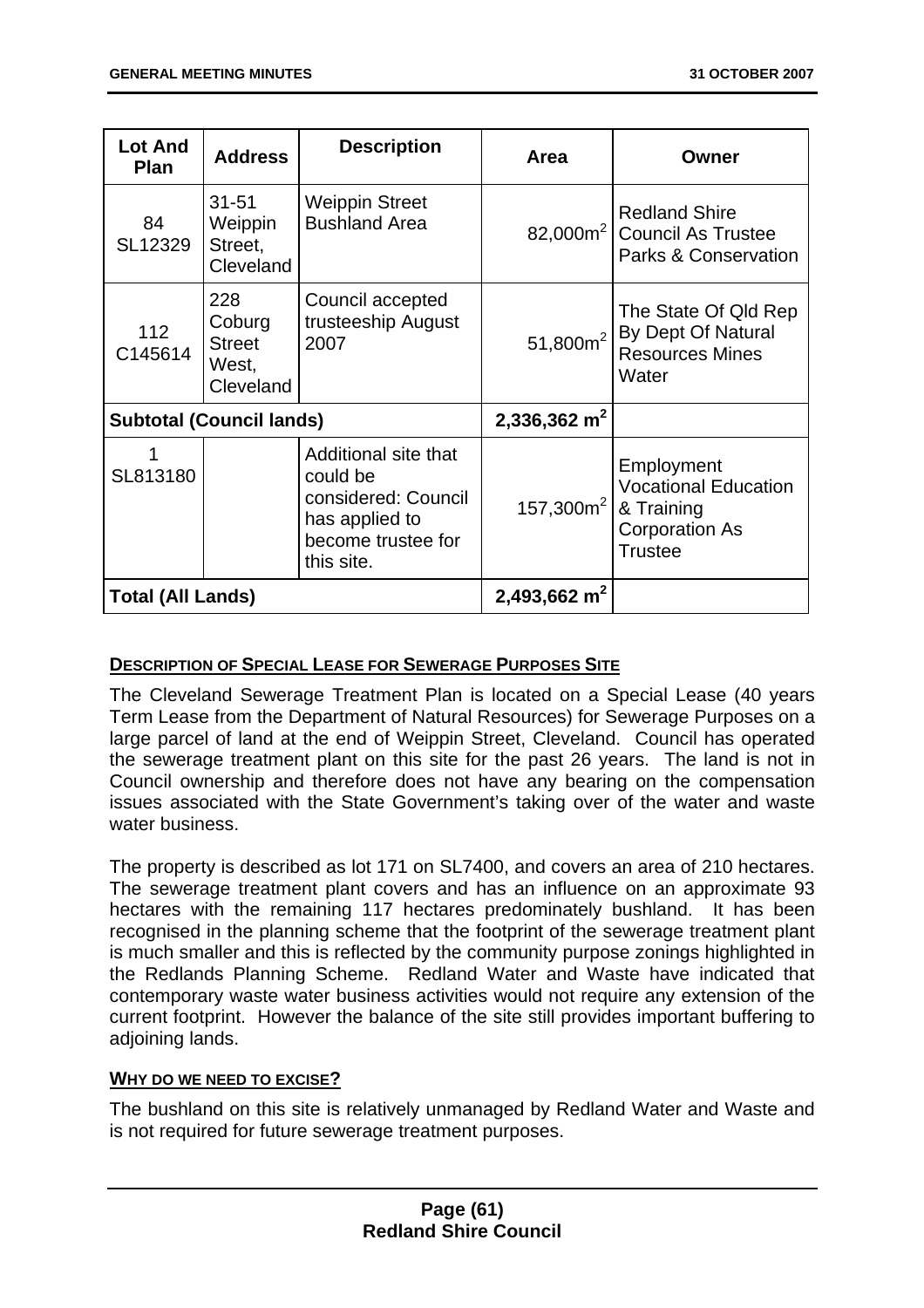The Parks and Conservation Unit provide support to Redland Water and Waste in the ongoing management of weeds and the Local Laws Compliance Unit assist with illegal use by trail bikes.

The ongoing management of the conservation values is non core business for Redland Water and Waste and the proposed area for excision is not required for the treatment plant operations besides providing a buffer zone to residential areas.

The excised area of some 117 hectares can be managed for open space and provide opportunities for recreational use while providing active management of the bushland which is mostly in good condition bar the weed infestations.

#### **CONSERVATION VALUES**

The area has significant conservation values that require protection.

Fauna surveys conducted on the site in 1998 identified 84 bird species, 18 mammal species, 10 reptile species, and 7 amphibian species for a total of 199 species.

There are approximately 96 plant species in two broad vegetation types being: a riparian forest system and dry land forest system.

The size, shape and intactness of the bushland within the site indicate that it has high ecological significance to the shire and its ongoing management is essential.

A more recent ecological survey has confirmed the presence of Koala and threatened Swamp Orchid in the Hilliards Creek corridor; it also confirmed the ongoing presence of a number of other species of local and regional significance, including Greater Gliders, Common Planigales, Common Dunnarts, Red-necked and Swamp Wallabies, as well as numerous Clicking Froglets responding eagerly to the wet conditions. In terms of flora, 162 species were recorded, 118 (73%) of which are native and 44 (27%) of which are exotic."

### **THREATS TO THE SITE**

#### UNAUTHORISED USE OF THE SITE

The current lease conditions specifically exclude the public access onto the land and as such the site is subjected to significant levels of allegedly unauthorised use based on the conditions of the current lease.

#### **WEEDS**

The site is currently infested with 32 weeds with the majority of the weeds species occurring in the riparian zone of Hilliards Creek.

### FIRE

Unmanaged fuel loads and fire breaks have the potential to create hazards and liabilities within and external to the site. As a result, the old fire trails on the boundaries of the block are in a bad state of repair and the fuel loads with the area range from 25 to 40 tonnes per hectare. The location of the area is surrounded by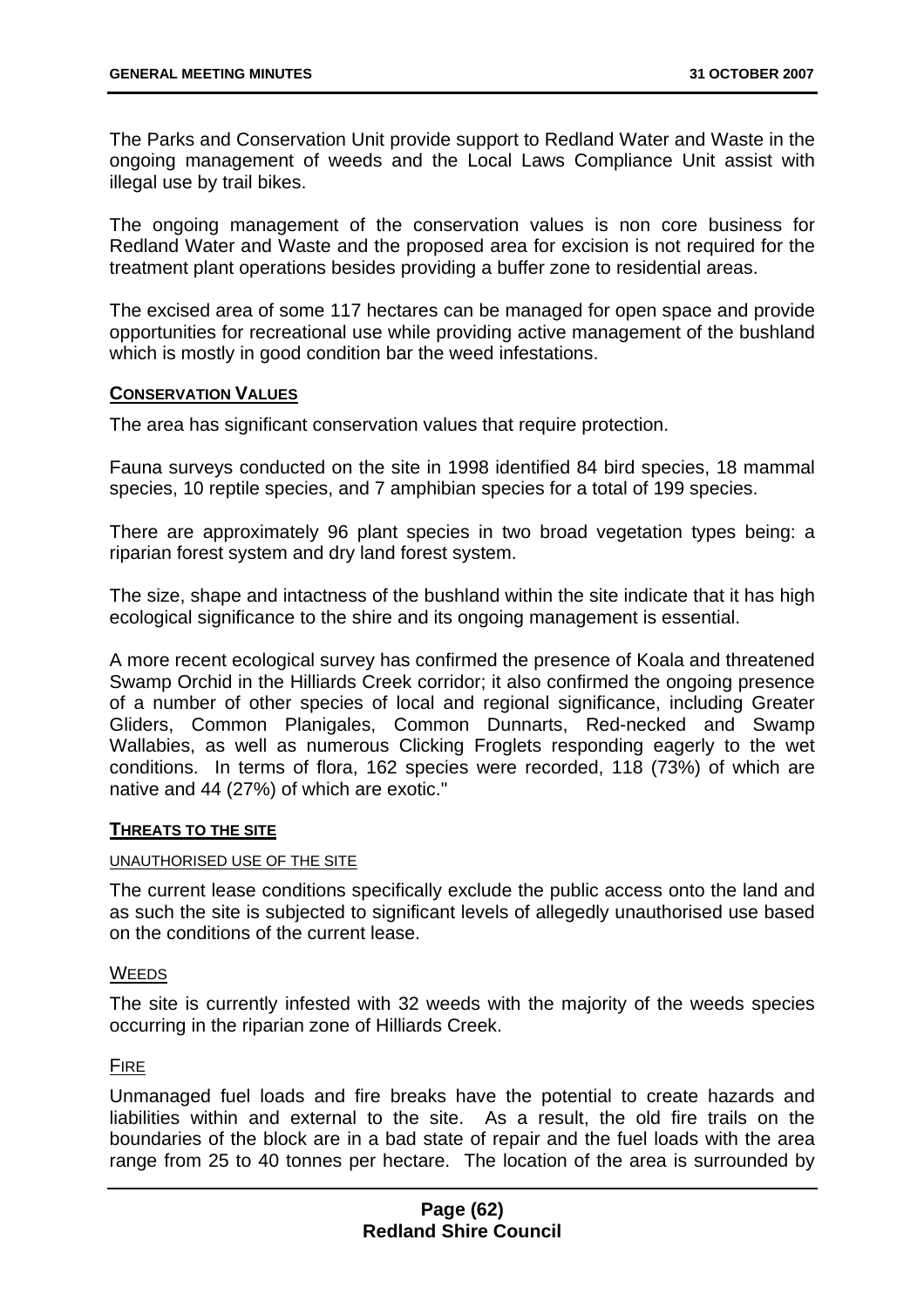high density housing to the north and the Redlands General Hospital to the east and does represent a significant risk at the urban bushland interface.

Council's fire management crew does provide wildfire response in the event of a fire in the area however progressive high intensity fires within this area will seriously degrade the environmental value of the reserve. Having trusteeship of this reserve will allow for a planned fire management program to be implemented which will reduce immediate risk and the area and promote the environmental values of the site.

### TRACKS AND TRAILS

The site is covered with numerous tracks and trails with most of the tracks in the bushland areas being unmanaged eroded dirt tracks.

#### INSUFFICIENT RESOURCES TO CONTINUE TO MANAGE EXISTING SITE

It is evident that the existing site is not being fully managed for weeds and appropriate actions are not being undertaken to manage the fire hazards. It should be noted that Fire and Pest Management Plans have been completed for this site but implementation has been minimal.

#### STATE GOVERNMENT CONTROL OF LAND

A more recent threat as been the forced relinquishment of Council's Water and Waste Water assets to a new State Government Controlled entity and the loss of control over this site.

### **OPPORTUNITIES**

### APPROPRIATE MANAGEMENT RESPONSIBILITY

Management of bushland is the core business of the Parks and Conservation Unit. They are resourced to deal with weed, fire management and compliance management issues. They are also more equipped to deal with the management of any possible recreational issues proposed for the site.

#### OPEN SPACE ACCESS TO THE COMMUNITY

The current lease arrangements prohibit public access to this bushland. Currently, the site is being used by local residents for recreational walking and cycling activities and the local orienteering club obtains permission to access the site for some events.

#### **COLLABORATION WITH OTHER AGENCIES**

Council has an established relationship with Boystown and the State Government through the Community Jobs Program for works to be undertaken in the past. Examples of previous works undertaken in the manner include the Pt O'Halloran boardwalk and the Eddie Santagiuliana Boardwalk at South Street.

The ongoing management and development of this site offers great opportunities to take this collaboration to a higher level with Boystown. It should be noted that Boystown will be consulted should the proposal receive approval in principle.

### **Page (63) Redland Shire Council**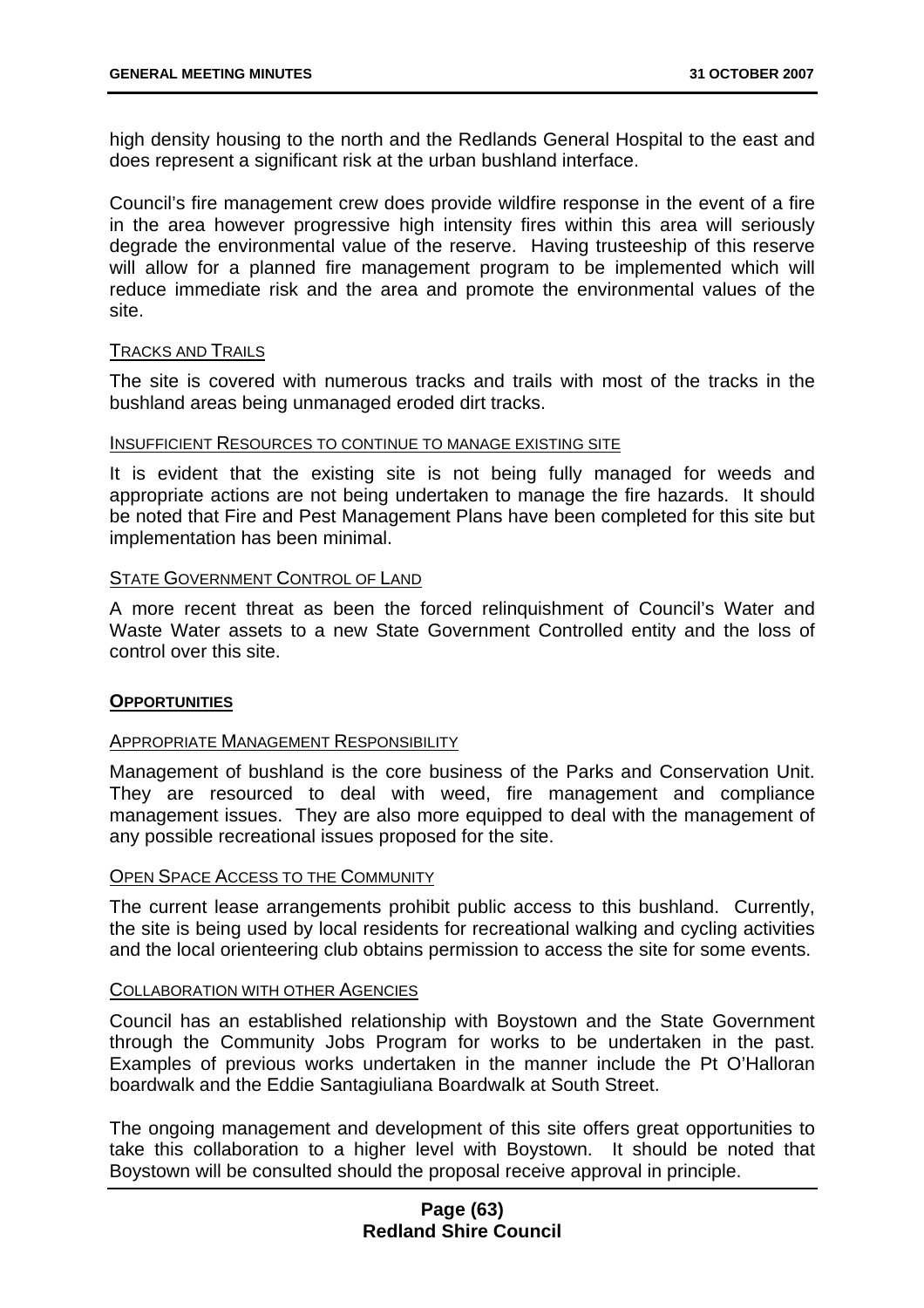There is also the opportunity to consider a collaborative effort with the DPI Lifestyle Horticultural Centre adjacent to the special lease or with the Cleveland Swimming Pool Complex for a visitor information centre as an ancillary facility to the open space reserve.

#### BETTER MANAGEMENT OF EXISTING SPECIAL LEASE FOR SEWERAGE TREATMENT

With a much reduced area under active management, the new State Government Entity will be able to better meet their responsibilities for weed and fire management on the balance area.

#### BIODIVERSITY PROTECTION

Improved protection for biodiversity will occur with increased levels of fire and weed management. In addition, the active rationalization of existing informal tracks and trails and more active management of the whole site with a Land Management Plan that would need to be prepared.

### REGIONAL GREENWAYS TRAIL NETWORK

The Hilliards Creek Catchment Management Plan adopted by Council in December 2005 identified an action of developing the Hilliards Heritage Trail. The proposed Redlands Regional Track Park provides a great opportunity to create a hub for a regional Greenways Trail Network in the Shire. Refer to the attached Draft Greenways Trail network map.

### **URBAN OPEN SPACE**

The South East Queensland Regional Plan recognises that the provision of accessible, well designed and managed urban open space is an essential component of sustainable urban growth management at the local level, especially in urban areas undergoing rapid growth and change.

The Information Paper on the Open Space Strategy released by the Office of Urban Management in November 2006 states that 90 per cent of people in SEQ are concerned about urban sprawl and the loss of open space. This concern is based on loss of open space, the loss of amenity, character and lifestyle values. In terms of lifestyle, community surveys have consistently shown that access to open space for recreation is critical and highly appreciated component of liveability and lifestyles in SEQ.

### **OUTDOOR RECREATION**

The Southeast Queensland Outdoor recreation Demand Surveys assessed the demand for outdoor recreation activities in SEQ. These surveys confirmed:

There is significant unmet demand for outdoor recreation in SEQ, especially for more varied and physical forms of recreation, including walking, surfing, road cycling, rock climbing, horse riding, trail bike riding and mountain bike riding: and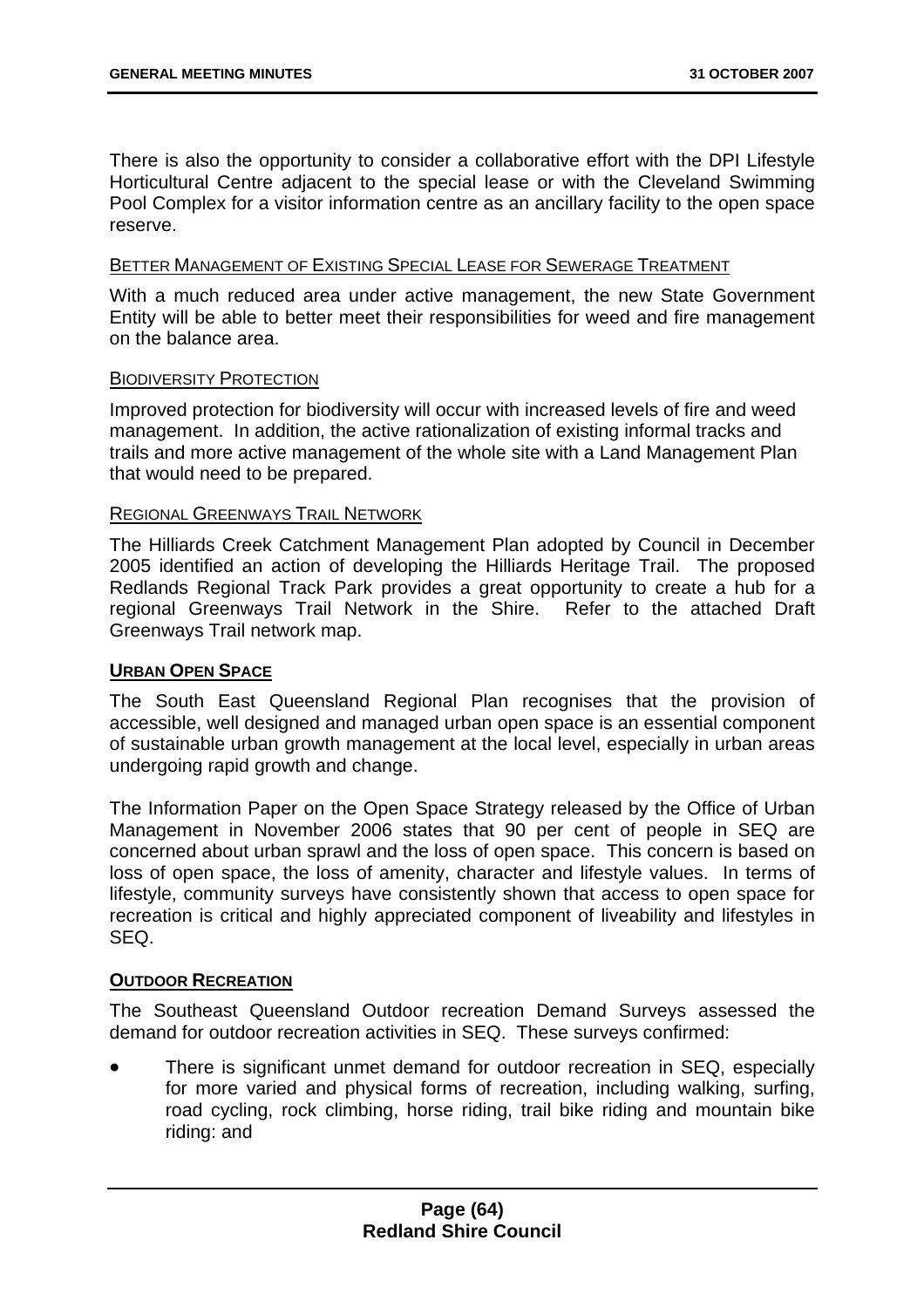The participation rates for some activities were higher than anticipated eg walking, road cycling and mountain biking.

Recent research conducted as part of the Southeast Queensland Regional Trail Strategy 2006, identified that trail based participation in sports and physical activity in Queensland comprises 54% of the total participation. A comparison of the 2004 Queensland participation rates in trail based activities with those of the next highest participation rates shows:

| Trail based activities (including walking for exercise, cycling, | 54%      |
|------------------------------------------------------------------|----------|
| bushwalking and horse riding                                     |          |
| Swimming                                                         | 14.8%    |
| Aerobics/Fitness                                                 | 14.2%a   |
| All football and soccer codes                                    | 10.1%    |
| <b>Others</b>                                                    | $>6.9\%$ |

# **HEALTHY PARKS HEALTHY PEOPLE**

Exposure to a natural environment has been shown to positively affect human health. In recognition of the health benefits associated with exposure to the natural environment, countries such as the UK, Canada, USA and Australia are attempting to encourage greater use of parks and recreational areas to improve community health.

Healthy Parks, Health People has become a catch cry for many large parks management authorities and aims to improve people's wellbeing by encouraging people to get out and enjoy the natural areas around them. Being exposed to the outdoors not only benefits people, but it can also have a positive effect on the protection and conservation of the environment.

# **RELATIONSHIP TO CORPORATE PLAN**

The recommendation primarily supports Council's strategic priority to Ensure the enhancement of biodiversity including koala habitat, bushland, greenspace, waterways, catchments, air and coastal ecosystems in recognition of our unique location on Moreton Bay.

### **FINANCIAL IMPLICATIONS**

There are no short term financial implications associated with the proposal. Medium to long term financial implications have not been identified or costed at this time, however, there are several alternative funding options that could be investigated in the planning stage such as:

• The Community Jobs Program which is a State Government Grants program that has been accessed by Boystown on a number of occasions in partnership with Redland Shire Council. The Eddie Santagiuliana Boardwalk project being the most recent example.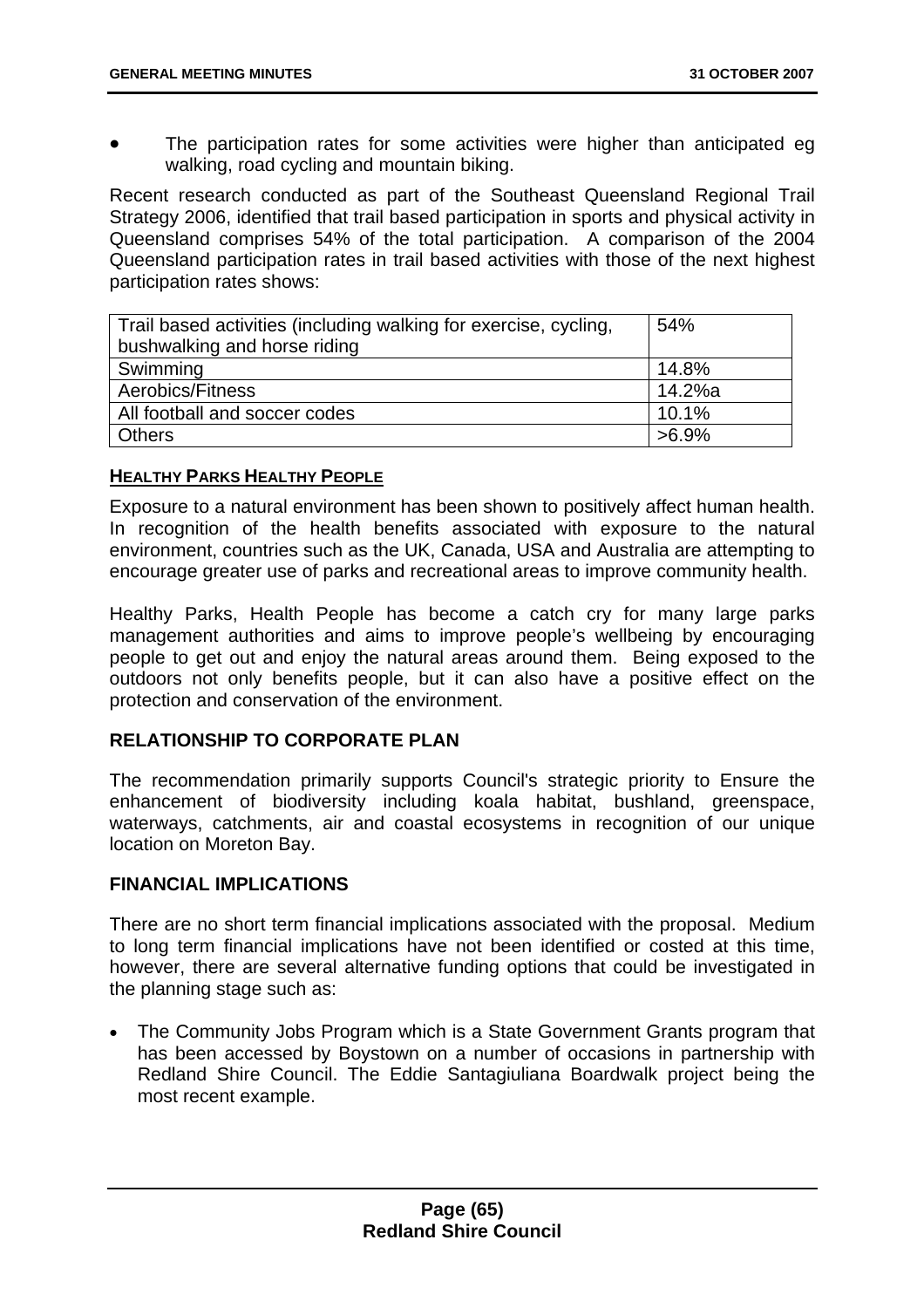- Queensland Sports and Recreational Funding that could result from the Healthy Parks, Healthy Peoples initiatives to try to alleviate health conditions such as obesity.
- Southeast Queensland Catchments funding available from the Federal Government for rehabilitation works along Hilliards Creek.

# **PLANNING SCHEME IMPLICATIONS**

The Land Use Planning Group was consulted and it is considered that the outcome of recommendations in this report will not result in possible amendments to the Redlands Planning Scheme.

# **CONSULTATION**

The proposal for the excising of the Special Lease for Sewerage Purposes to create a reserve for open space and buffer zones purposes has been discussed and supported by Redland Water and Waste: and Parks and Conservation Unit.

Redland Water and Waste have also advised of the following points that would need to be considered in the creation of the track park:

- The site has a number of trunk water mains and sewer rising mains traversing the site, which can make good trails as they have tracks over them to operate and maintain these assets. There may be a need to establish easements across the site, including conditions for access.
- The Waste Water Treatment Plant portion will require a primary buffer with no public access around the plant area, to minimise conflict with the public expectations of the land. As well there needs to be spray drift buffers around the irrigation areas, and again with no public access to protect the public from the effluent irrigation.
- Queensland Treasury are currently undertaking a due diligence process for the transfer of water assets to the state. At this stage no decision has been made on wastewater treatment plants if they are to be transferred to the state owned bulk water entity or a local government owned distribution business, though it's expected that decision will be made by the end of October 2007. As the parcel of land is a state owned land with Council holding a special lease for sewerage purposes, it is quite possible the land parcel may be transferred in whole to the bulk water entity, though it's more likely Council will to have an option to take over the necessary portion.

Preliminary discussions with Boystown have indicated support and interest in the proposal; however, more formal discussions would still need to undertaken.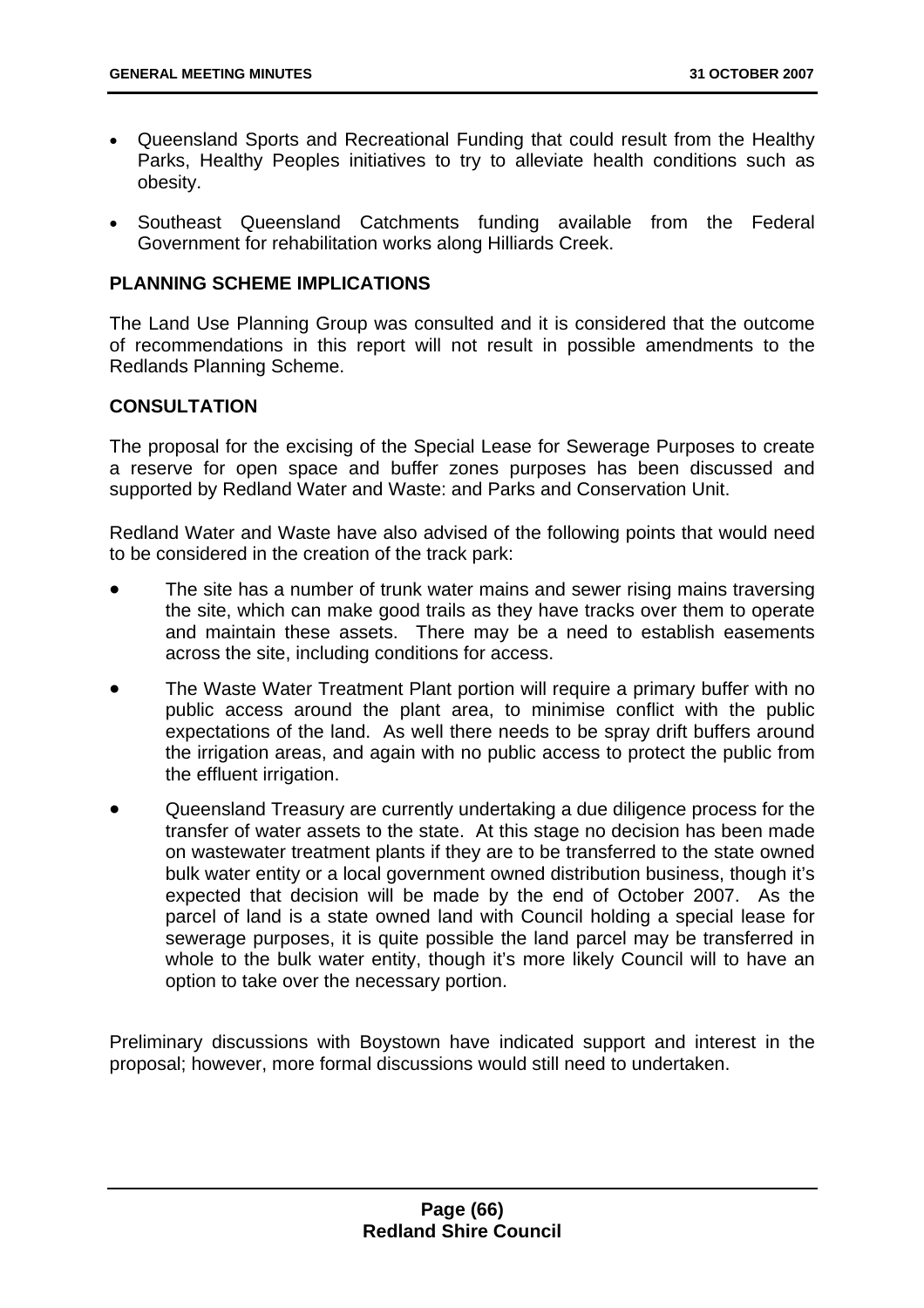# **OPTIONS**

#### **PREFERRED**

That Council resolve to:

- 1. Make an application to the State Government to excise a portion of the Special Lease for Sewerage Purposes situated at 2 Weippin Street, Cleveland described as Lot 171 on SL 7400 to create a Reserve for Open Space and Buffer Zones under Council's trusteeship;
- 2. Delegate authority to the Chief Executive Officer to renegotiate the terms of any new lease arrangements that may result from the proposed excision;
- 3. Agree in principal to the creation of the Redlands Regional Track Park as conservation based open space reserve for non motorised track and trail based activities such as walking and cycling and undertake the necessary planning for subsequent consideration by Council; and
- 4. Authorise the Chief Executive Officer to sign and seal any associated documentation.

# **ALTERNATIVE**

That Council resolve to defer consideration of the Redlands Regional Track Park to a future date pending the provision of additional information as directed by Council.

## **OFFICER'S/COMMITTEE RECOMMENDATION/ COUNCIL RESOLUTION**

Moved by: Cr Burns Seconded by: Cr Barker

**That Council resolve to:** 

- **1. Make an application to the State Government to excise a portion of the Special Lease for Sewerage Purposes situated at 2 Weippin Street, Cleveland described as Lot 171 on SL 7400 to create a Reserve for Open Space and Buffer Zones under Council's trusteeship;**
- **2. Delegate authority to the Chief Executive Officer to renegotiate the terms of any new lease arrangements that may result from the proposed excision;**
- **3. Agree in principle to the creation of the Redlands Regional Track Park as conservation based open space reserve for non motorised track and trail based activities such as walking and cycling and undertake the necessary planning for subsequent consideration by Council; and**
- **4. Authorise the Chief Executive Officer to sign and seal any associated documentation.**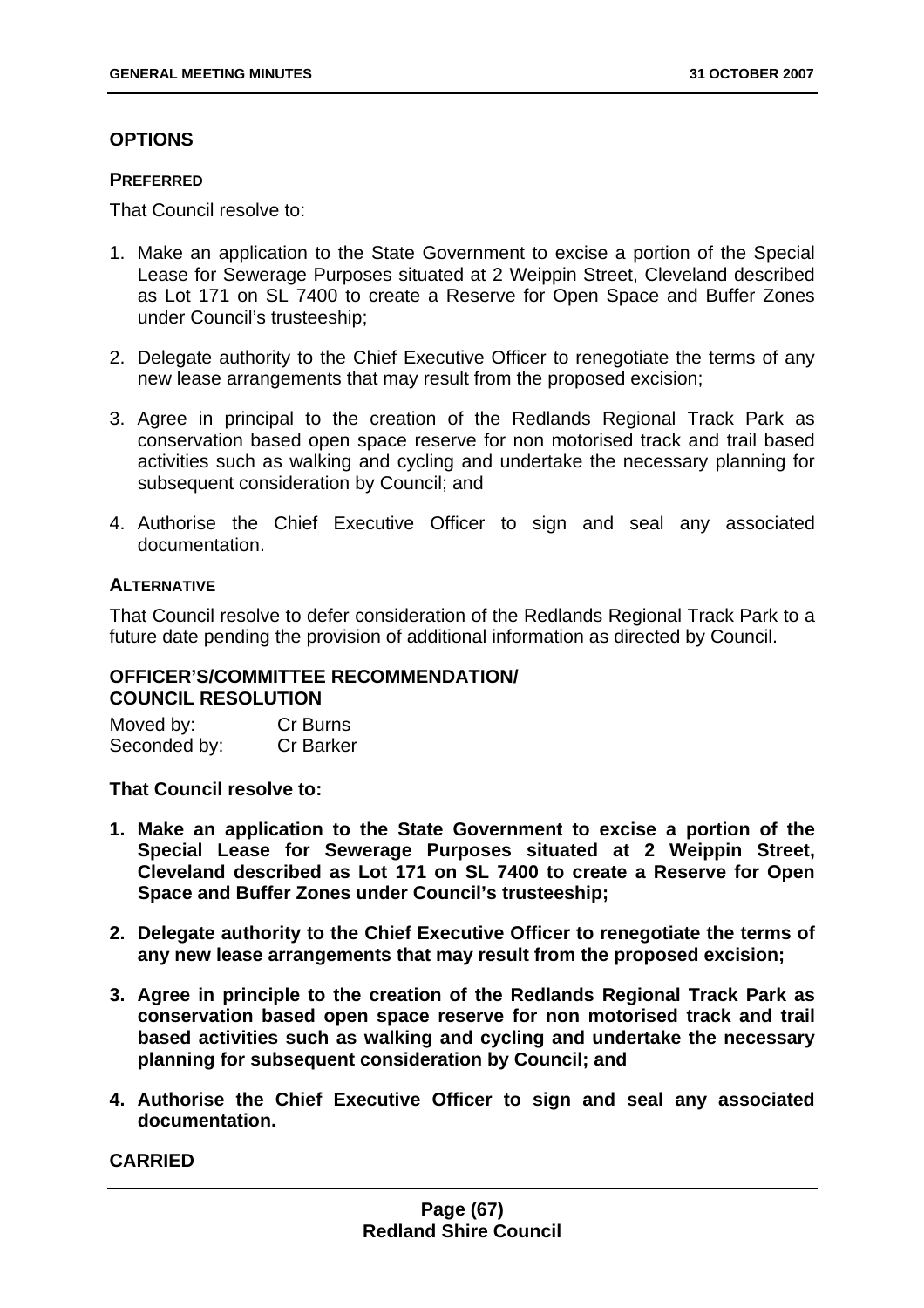# **10.1.10 RENAMING STREET NAME - VICTORIA PARADE, COOCHIEMUDLO ISLAND**

| <b>Dataworks Filename:</b>       | Victoria Parade - Coochiemudlo Island                          |
|----------------------------------|----------------------------------------------------------------|
| <b>Attachments:</b>              | <b>Locality Map - Coochiemudlo Island</b>                      |
| <b>Responsible Officer Name:</b> | <b>David Elliott</b><br><b>Manager Infrastructure Planning</b> |
| <b>Author Name:</b>              | <b>David Elliott</b><br><b>Manager Infrastructure Planning</b> |

#### **EXECUTIVE SUMMARY**

This report recommends the renaming of Victoria Parade, Coochiemudlo Island located on the foreshore perimeter of the Island.

The trafficable sections of the road are located on the four (4) corners of the Island with no inter-connection. (Refer to Brisbane UBD Map – Attachment 1).

Residents, via an extensive consultation process, have indicated their overwhelming support for Victoria Parade to be split into four (4) segments and renamed Victoria Parade North, South, East and West, respectively.

## **PURPOSE**

The purpose of the report is to present the outcomes of the public consultation to rename Victoria Parade and adopt the Officer's Recommendation as proposed.

### **BACKGROUND**

The lack of continuity in Victoria Parade has, according to residents, led to much confusion for service providers, visitors, emergency services, etc in locating addresses.

Residents have requested that the street be renamed to eliminate this potential confusion.

## **ISSUES**

A survey of residents was conducted with an overwhelming 92% in support of dividing the street into four (4) segments i.e. Victoria Parade North, South, East and West.

This proposal retains Victoria Parade in each proposed street name and is supported.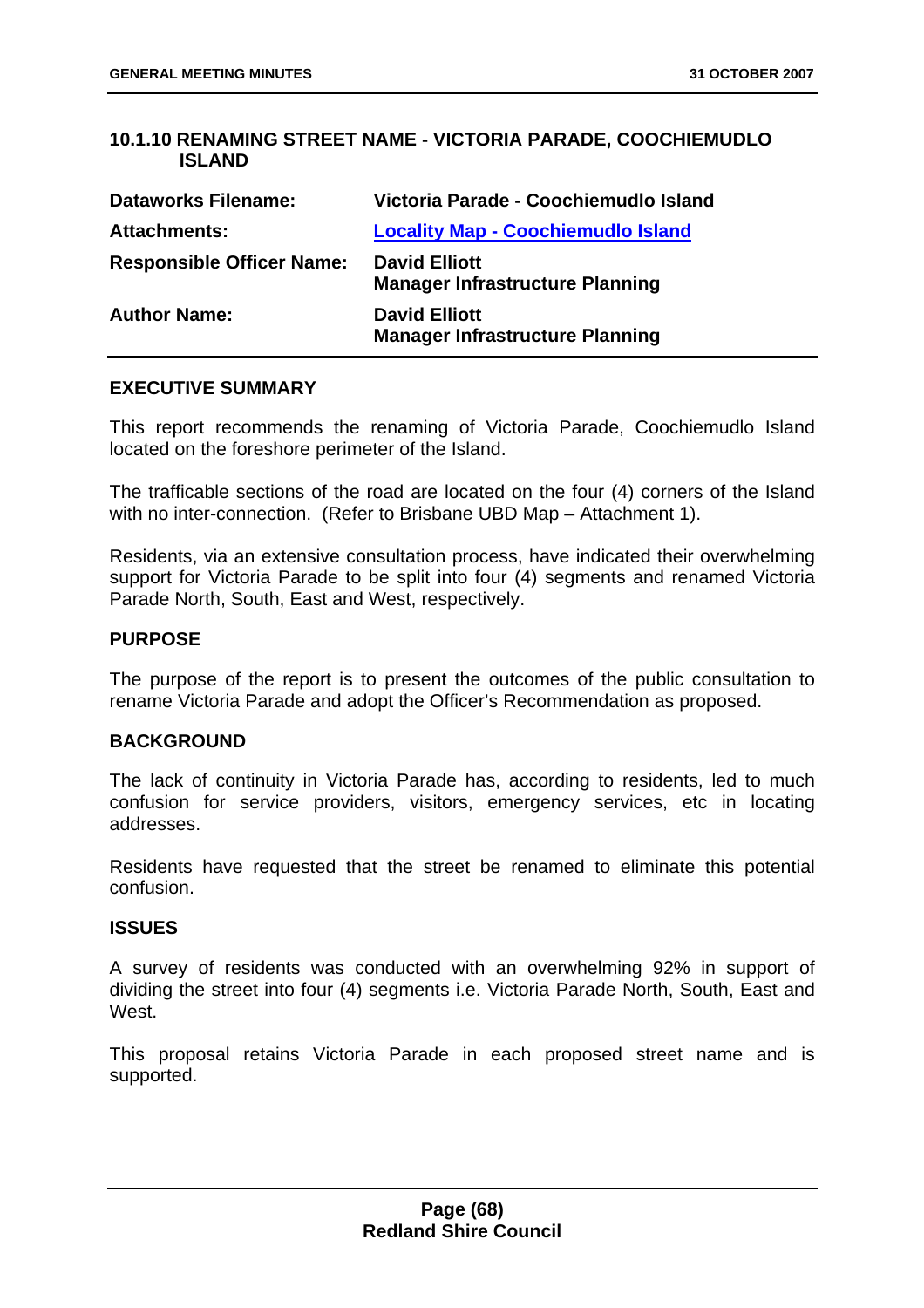# **RELATIONSHIP TO CORPORATE PLAN**

The recommendation in this report primarily supports Council's strategic priority to provide and maintain water, waste services, roads, drainage and support the provision of transport and waterways infrastructure.

#### **FINANCIAL IMPLICATIONS**

The only direct financial implication to Council will be the supply and installation of the new street name plates, estimated to cost \$1,200. Funds are available in the current budget to cover these costs.

### **PLANNING SCHEME IMPLICATIONS**

The recommendation to provide clear street names is supported in the Redlands Planning Scheme.

#### **CONSULTATION**

The Divisional Councillor has been consulted on the resident survey results and is supportive of the recommendation.

### **OPTIONS**

#### **PREFERRED**

That Council resolve as follows:

- 1. To rename the four (4) sections of Victoria Parade to Victoria Parade North, South, East and West, respectively;
- 2. To amend the details of Victoria Parade in Council's database and records in accordance with the new street names;
- 3. To notify all affected residents and stakeholders of the changes to Victoria Parade; and
- 4. To supply and erect new street name signage.

#### **ALTERNATIVE**

No alternative recommended.

### **OFFICER'S/COMMITTEE RECOMMENDATION/ COUNCIL RESOLUTION**

| Moved by:    | Cr Burns         |
|--------------|------------------|
| Seconded by: | <b>Cr Barker</b> |

**That Council resolve as follows:** 

**1. To rename the four (4) sections of Victoria Parade to Victoria Parade North, South, East and West, respectively;**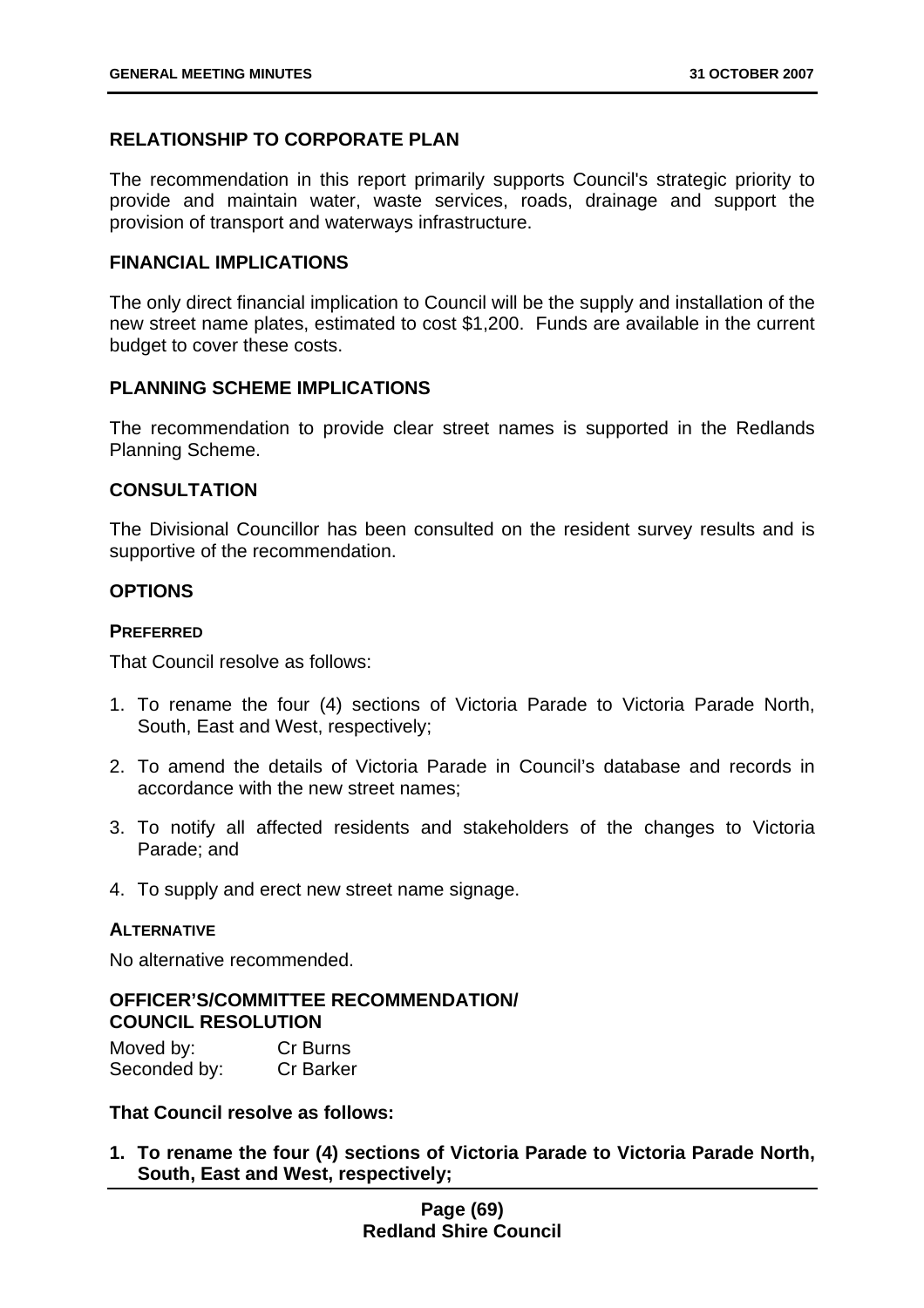- **2. To amend the details of Victoria Parade in Council's database and records in accordance with the new street names;**
- **3. To notify all affected residents and stakeholders of the changes to Victoria Parade; and**
- **4. To supply and erect new street name signage.**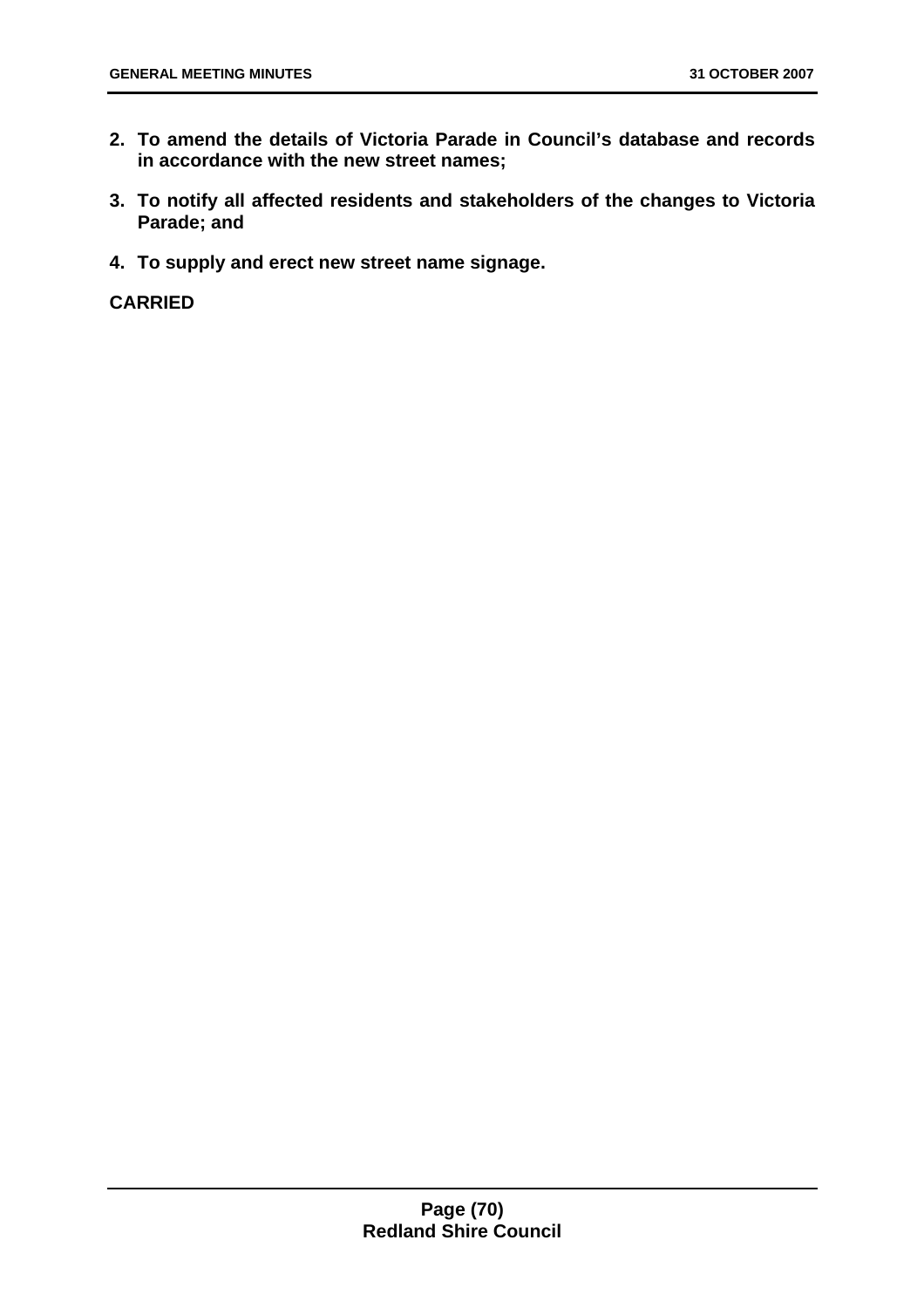# **10.1.11 PETITION (DIV 5) – REQUEST FOR ROAD CLOSURE - FIJI STREET, RUSSELL ISLAND**

| <b>Dataworks Filename:</b>       | <b>RTT: Road Closures - Permanent</b>                                  |
|----------------------------------|------------------------------------------------------------------------|
| <b>Attachments:</b>              | <b>Locality Map - Fiji Street</b>                                      |
| <b>Responsible Officer Name:</b> | <b>David Elliott</b><br><b>Manager Infrastructure Planning</b>         |
| <b>Author Name:</b>              | <b>Len Purdie</b><br><b>Senior Advisor Capital Project Programming</b> |

### **EXECUTIVE SUMMARY**

A petition was received by Council on 29 August 2007 from 20 residents of Fiji Street and adjacent streets, Russell Island requesting the closure of part of Fiji Street, Russell Island.

The petitioners raised concerns about hoons using the street as a 'raceway' and about the dust that is produced as a result.

Officers have investigated these concerns and have recommended closure of Fiji Street, Russell Island at the intersection with Bamboo Road under Section 915 of the *Local Government Act 1993*, subject to budget considerations.

### **PURPOSE**

The purpose of this report is to recommend closure of part of Fiji Street subject to budget considerations.

### **BACKGROUND**

- Petition received by Council on 29 August 2007;
- Petition was referred to Infrastructure Planning Group for investigation and report;
- A road closure is identified in the Redlands Planning Scheme, at intersection of Bamboo Road and Fiji Street, as road is low lying and flood prone
- Officers have investigated petitioners concerns, resulting in recommendation to close part of Fiji Street.

## **ISSUES**

The petition, which was presented to Council on 29 August 2007, requested that Council "close the road off at or near light pole number 116877 to stop it being used as a 'raceway' for local hoons; and the amount of dust these vehicles are throwing into the air is affecting people's health and lifestyles, not to mention the hazards to children and animals".

It is proposed at this stage to apply a limited closure of Fiji Street at the intersection with Bamboo Road under Section 915 *Local Government Act 1993*, which states: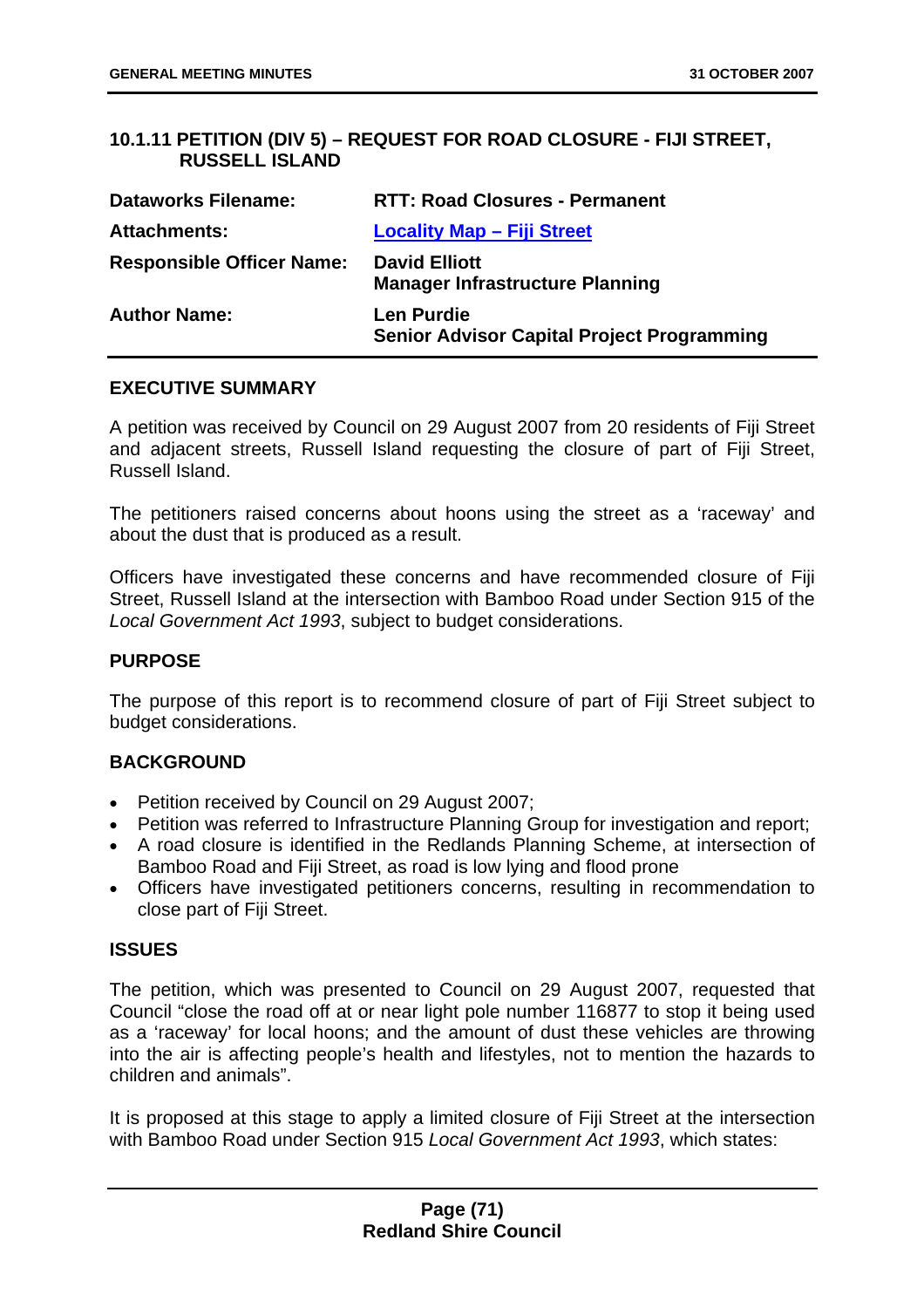- *1. A local government may, by public notice, close a road, or part of a road, permanently or temporarily, to particular traffic, if there is another road, or route, reasonably available for use by traffic.*
- *2. A local government may, by public notice, close a road to all traffic or particular traffic:* 
	- *a) during a temporary obstruction to traffic; or*
	- *b) if it is necessary or desirable to close the road for:* 
		- *(i) a temporary purpose; or*
		- *(ii) in the interests of public safety.*
- *3. Notice under subsection (1) or (2) may be published in the way the local government considers appropriate in each particular case.*
- *4. If a road, or part of a road, in a local government's area is closed to traffic under subsection (1) or (2), the local government may do everything necessary to stop traffic using the road or the part of the road.*

The proposed closure meets the requirements under section 915 of the Act in the following respects:

- 1. A reasonable alternative route to access Avera Street is available to the few daily vehicle movements; and
- 2. Fiji Street in this location has been identified in the Redlands Planning Scheme as being flood prone and it is desirable to close it to traffic in the interests of public safety.

A turnaround will be needed at the closure to facilitate service vehicles, in particular.

### **RELATIONSHIP TO CORPORATE PLAN**

The recommendation in this report primarily supports Council's strategic priority to provide and maintain water, waste services, roads, drainage and support the provision of transport and waterways infrastructure.

# **FINANCIAL IMPLICATIONS**

If Council approves the closure of the road, a turn around area will need to be built in Fiji Street. The cost of this is estimated at \$10,000 and a submission for funds will need to be made at the 2007-08 second quarter budget review.

### **PLANNING SCHEME IMPLICATIONS**

The proposed road closure is in accordance with the Redlands Planning Scheme for this location.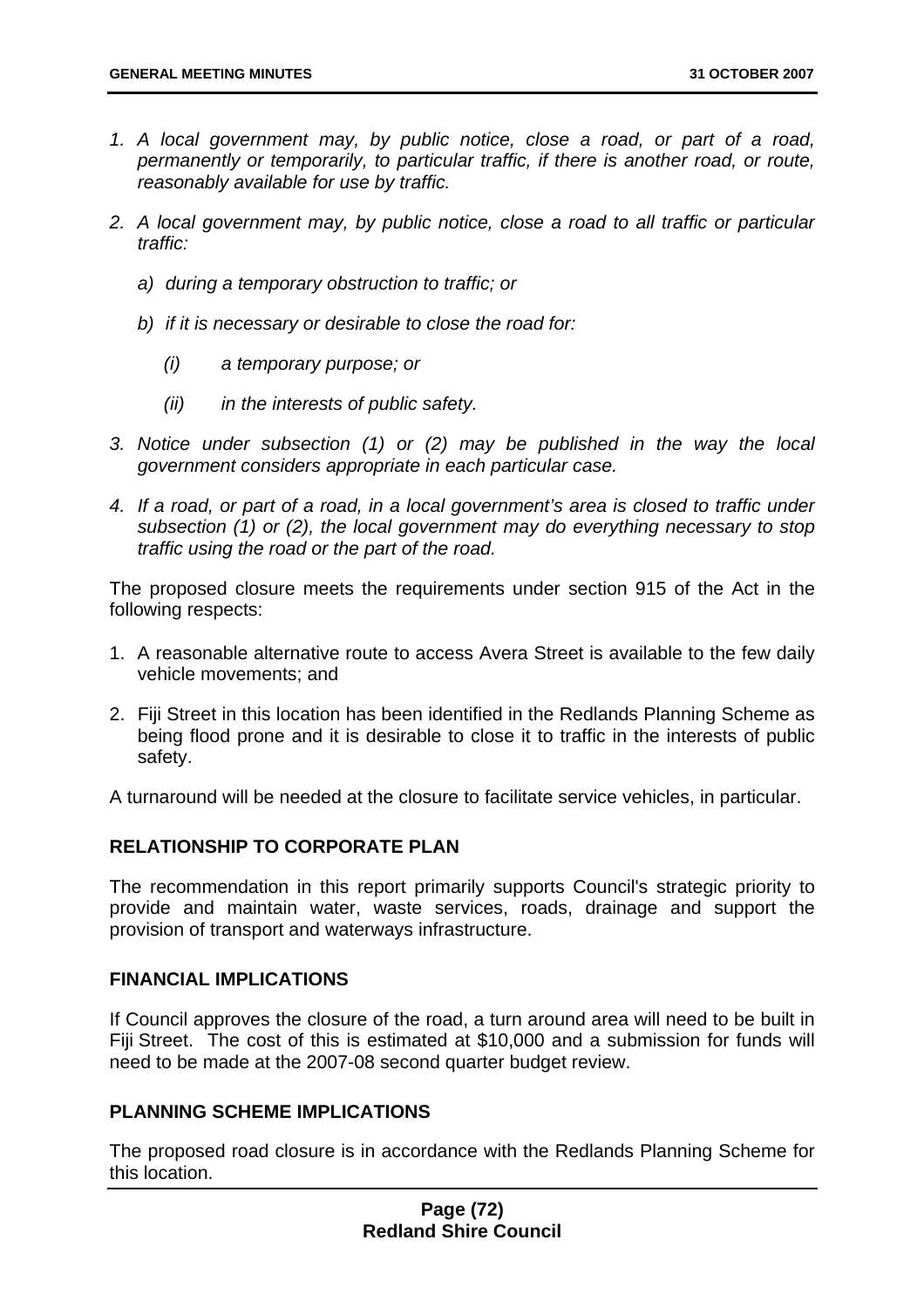# **CONSULTATION**

The Divisional Councillor, residents and Manager Land Use Planning have been consulted regarding the recommendations contained within this report. They support the road closure.

# **OPTIONS**

## **PREFERRED**

That Council resolve as follows:

- 1. To approve the closure of Fiji Street, Russell Island at the intersection with Bamboo Road under section 915: of the *Local Government Act 1993*;
- 2. To refer the allocation of funding for this road closure to the second quarter budget deliberations for 2007/2008; and
- 3. That the principal petitioner be advised of Council's resolution in this matter.

## **ALTERNATIVE**

No alternative suggested.

#### **OFFICER'S/COMMITTEE RECOMMENDATION/ COUNCIL RESOLUTION**

| Moved by:    | Cr Burns         |
|--------------|------------------|
| Seconded by: | <b>Cr Barker</b> |

**That Council resolve as follows:** 

- **1. To approve the closure of Fiji Street, Russell Island at the intersection with Bamboo Road under section 915 of the** *Local Government Act 1993***;**
- **2. To refer the allocation of funding for this road closure to the second quarter budget deliberations for 2007/2008; and**
- **3. That the principal petitioner be advised of Council's resolution in this matter.**

**CARRIED**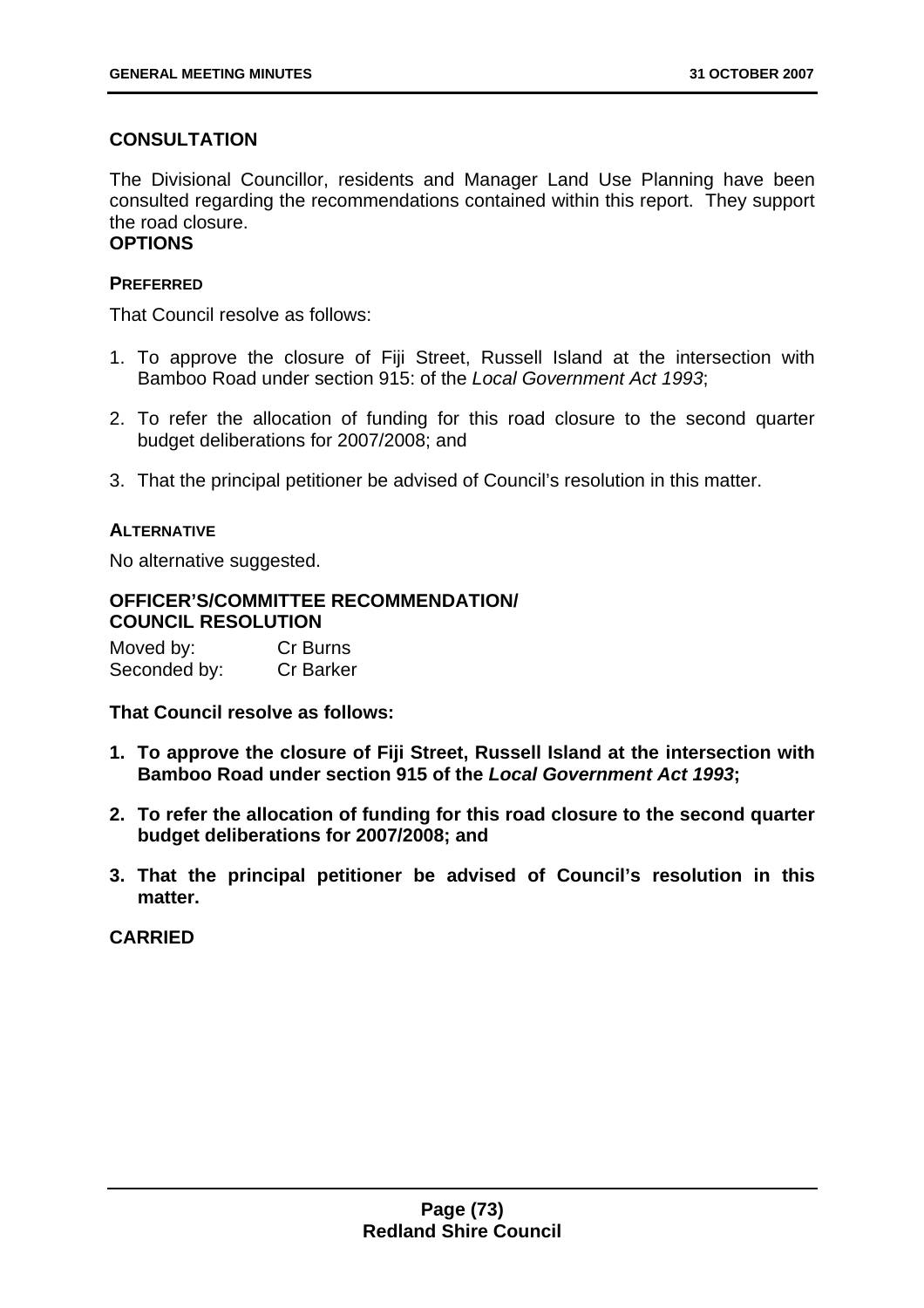# **10.1.12 PETITION (DIVISION 5) REQUEST FOR ROAD UPGRADES, RUSSELL ISLAND**

| <b>Dataworks Filename:</b>       | <b>RTT: Capital Works Program</b>                                      |
|----------------------------------|------------------------------------------------------------------------|
| <b>Attachments:</b>              | <b>Aerial Map - Road Upgrades on Russell Island</b>                    |
| <b>Responsible Officer Name:</b> | <b>David Elliott</b><br><b>Manager Infrastructure Planning</b>         |
| <b>Author Name:</b>              | <b>Len Purdie</b><br><b>Senior Advisor Capital Project Programming</b> |

### **EXECUTIVE SUMMARY**

A petition has been received by Council to seal a number of roads on Russell Island, viz: Vista, Taylor, Regal, Folwell, Ross and Coyne Streets. At the General Meeting of 27 June 2007, Council resolved that the petition be received and referred to the appropriate area for consideration and a report to a future Planning and Policy Committee meeting.

### **PURPOSE**

To prepare a response to a petition from residents requesting that Council seal a number of streets on Russell Island.

#### **BACKGROUND**

A number of residents along and in the area of Vista, Taylor, Regal, Folwell, Ross and Coyne Streets, (refer to attached map), have requested that these streets be sealed to manage dust, noise and deterioration of the streets.

The streets in question were inspected and recent aerial photographs used to assess the number of vehicles in the area that currently use these streets.

### **ISSUES**

Council is committed to sealing roads on the Southern Moreton Bay Islands (SMBI). This is a slow process with a limited budget, so it is necessary to prioritise the roads that are sealed each year.

In reviewing the requested streets for sealing in the petition, Vista Street joins High Street which is sealed and provides links to Taylor, Regal, Folwell, Ross and Coyne Streets.

The number of existing dwellings along, and in the area of the streets, is well under the total that can ultimately be built, but sufficient for consideration. The cost to seal all the streets would be expensive and many are of a lower priority than other roads on the SMBI.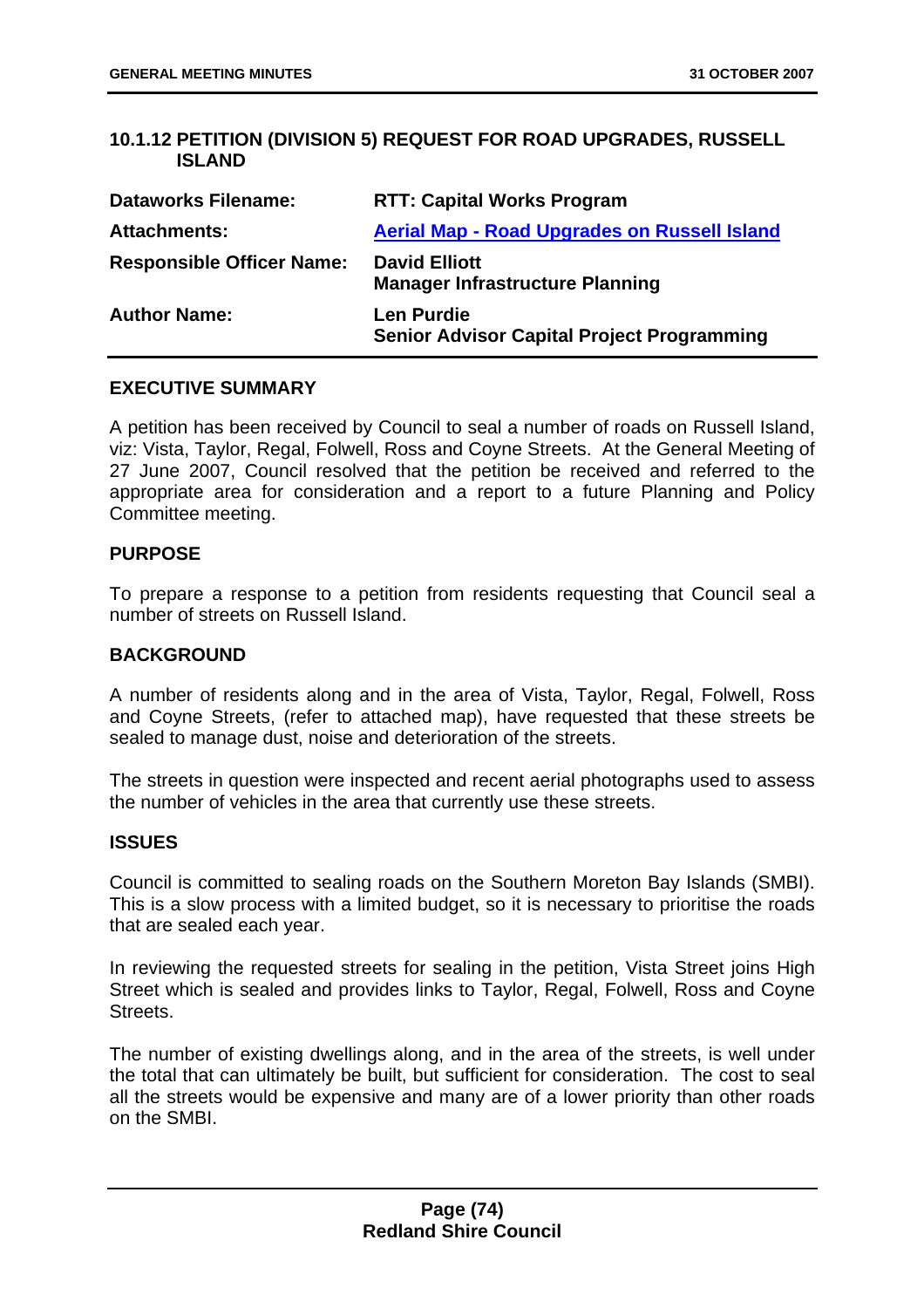Because of its status as a collector street, it is proposed to list the sealing of Vista Street for consideration in the 2009/10 budget, as this will reduce the length of gravel road that needs to be travelled over from the other streets. The estimated cost of sealing Vista Street between High and Regal Streets is \$270,000.

# **RELATIONSHIP TO CORPORATE PLAN**

The recommendation in this report primarily supports Council's strategic priority to provide and maintain water, waste services, roads, drainage and support the provision of transport and waterways infrastructure.

## **FINANCIAL IMPLICATIONS**

The estimated cost of sealing Vista Street is \$270,000.

### **PLANNING SCHEME IMPLICATIONS**

The Land Use Planning Group was consulted and it is considered that the outcome of recommendations in this report will not require any amendments to the Redlands Planning Scheme.

## **CONSULTATION**

The Divisional Councillor was consulted regarding the report and supports the recommendation.

# **OPTIONS**

### **PREFERRED**

That Council resolves as follows:

- 1. To list the sealing of Vista Street, Russell Island for consideration in the 2009/10 budget;
- 2. That Taylor, Regal, Folwell, Ross and Coyne Streets be considered in future budgets based on priorities for sealing of other roads on the Southern Moreton Bay Islands; and
- 3. That the principal petitioner be advised of Council's resolution in this matter.

### **ALTERNATIVE**

No other alternative suggested.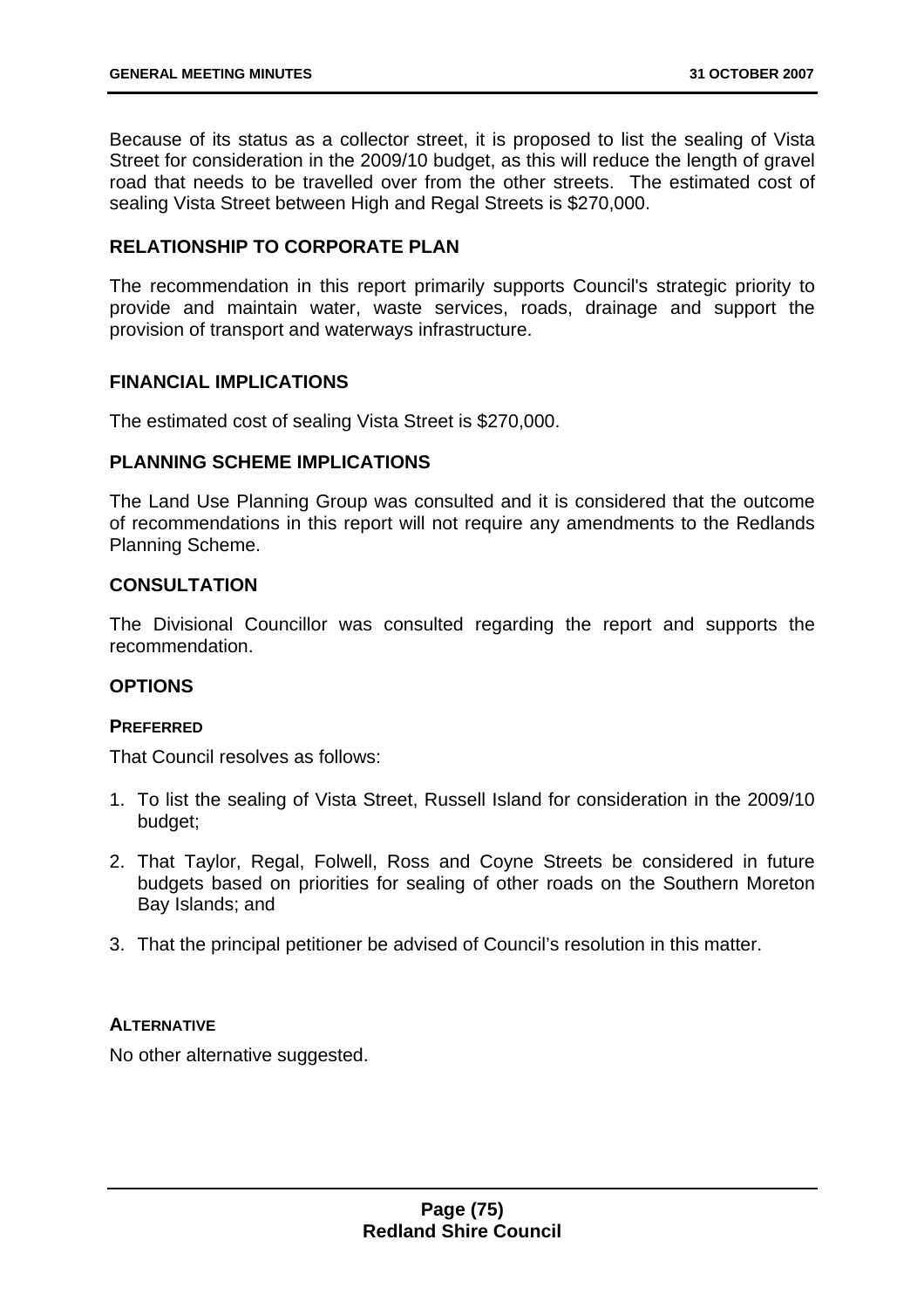# **OFFICER'S/COMMITTEE RECOMMENDATION/ COUNCIL RESOLUTION**

| Moved by:    | Cr Burns         |
|--------------|------------------|
| Seconded by: | <b>Cr Barker</b> |

### **That Council resolve as follows:**

- **1. To list the sealing of Vista Street, Russell Island for consideration in the 2009/10 budget;**
- **2. That Taylor, Regal, Folwell, Ross and Coyne Streets be considered in future budgets based on priorities for sealing of other roads on the Southern Moreton Bay Islands; and**
- **3. That the principal petitioner be advised of Council's resolution in this matter.**

**CARRIED**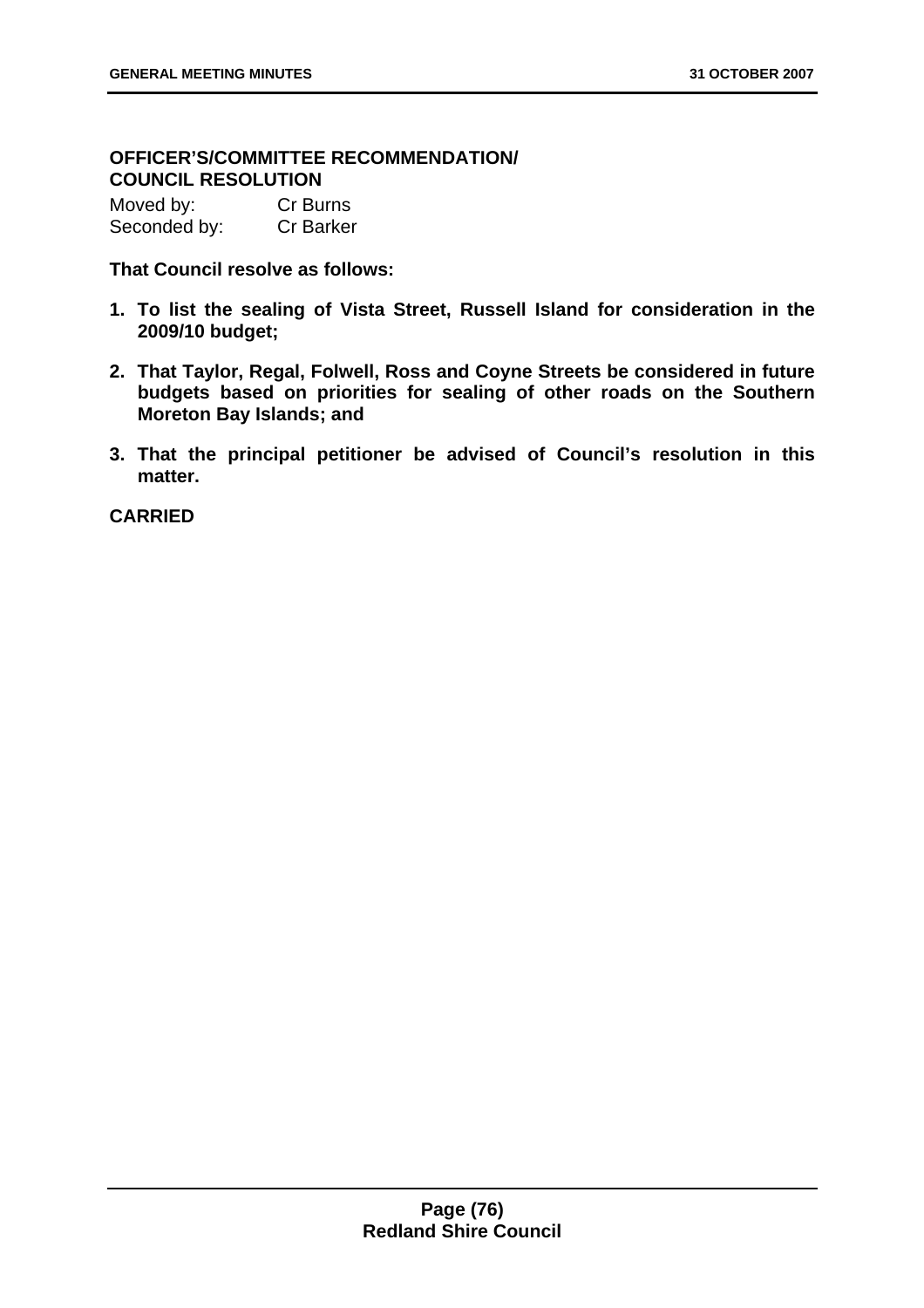## **10.1.13 AMENDMENT TO PLANNING SCHEME POLICY 3 - NEW CHAPTER 8, STORMWATER - MAINLAND**

| <b>RTT Stormwater Infrastructure Charges 2007</b>                                                                                           |
|---------------------------------------------------------------------------------------------------------------------------------------------|
| <b>Chapter 8 - Stormwater - Mainland</b><br><b>Appendix A Stormwater Infrastructure</b><br><b>Appendix B Plans for Trunk Infrastructure</b> |
| <b>David Elliott</b><br><b>Manager Infrastructure Planning</b>                                                                              |
| <b>Steve Pyers</b><br><b>Acting Infrastructure Charges Advisor</b>                                                                          |
|                                                                                                                                             |

#### **EXECUTIVE SUMMARY**

At the General Meeting of 27 June 2007 Council resolved to propose that Planning Scheme Policy 3 – *Contributions and Security Bonding* be amended by introducing a new Chapter 8 – Stormwater – Mainland under the provisions of Schedule 3 of the *Integrated Planning Act 1997*.

Prior to this Planning Scheme Policy being adopted, the relevant actions for notification and consultation were undertaken in accordance with Schedule 3 of the *Integrated Planning Act 1997.*

This contributions policy will enable Council to fund the provision of necessary trunk stormwater infrastructure to manage stormwater quantity issues and improve stormwater quality throughout the mainland of the Shire.

The proposed policy was publicly advertised for one month. No submissions were received.

### **PURPOSE**

That Council amend Planning Scheme Policy 3 – *Contributions and Security Bonding* by including a new Chapter  $8 -$  Stormwater – Mainland, in accordance with Schedule 3 of the *Integrated Planning Act.* 

### **BACKGROUND**

The intent of this policy is to enable Council to fund the construction of necessary trunk infrastructure providing a standard that the community requires in the future. If the infrastructure charges are not adopted, Council will be required to meet a larger financial burden for upgrading existing infrastructure and constructing new infrastructure for the growing population.

The intent of Infrastructure Contributions is for new development to pay their portion of the infrastructure costs associated with the direct impact their development will have on the existing and future network. Under *Integrated Planning Act* legislation, all Councils in Queensland are required to undertake appropriate infrastructure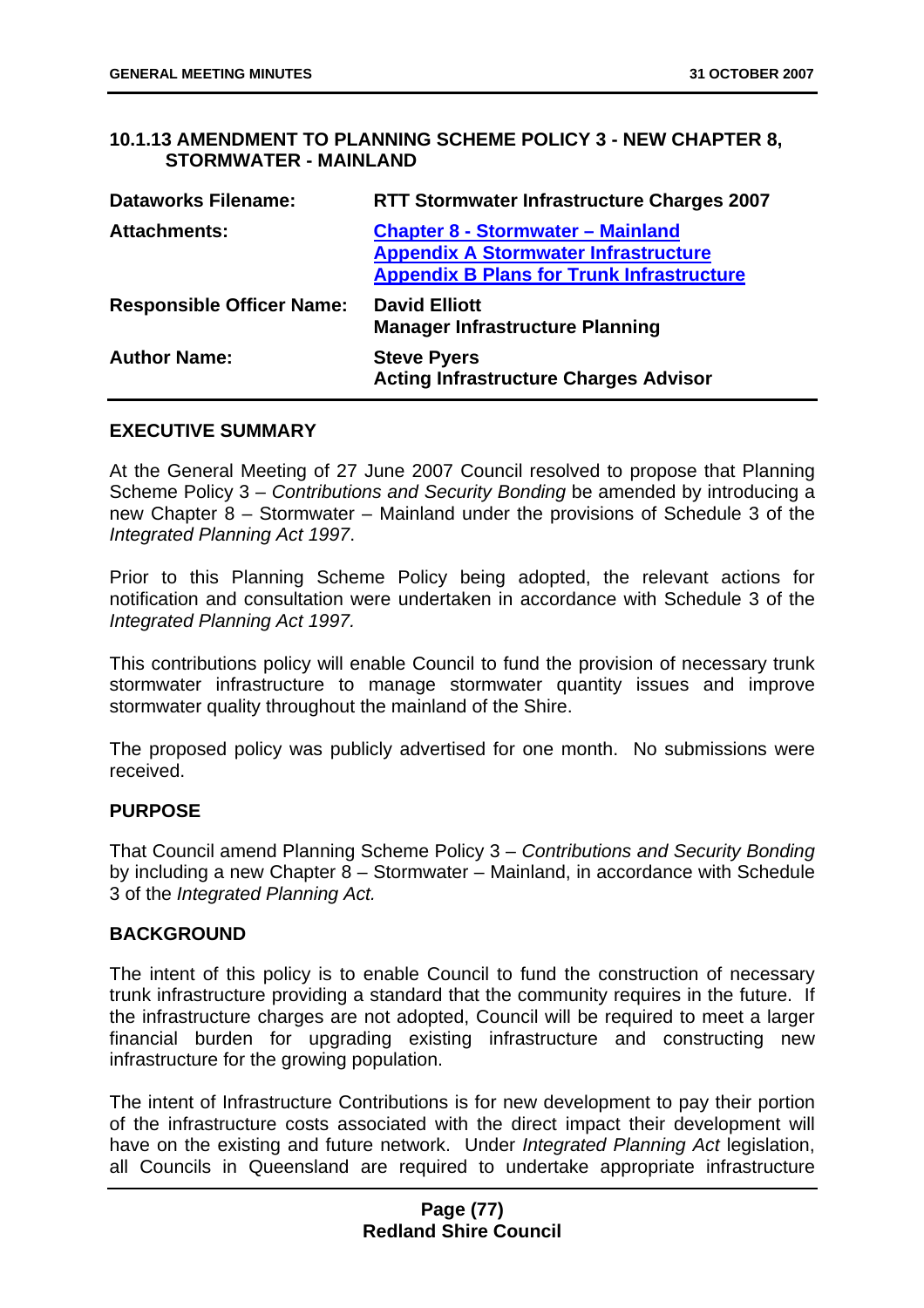planning studies and implement a Priority Infrastructure Plan (PIP) which details trunk infrastructure improvements for a 15 year planning horizon. Redland Shire has adopted a planning horizon of 2006–2021.

Council does not currently have a stormwater contributions scheme. Developments are conditioned to build stormwater infrastructure within their sites in accordance with Council standards. This new policy will enable Council to plan and develop a fully integrated trunk stormwater network.

# **ISSUES**

- The contribution has been calculated based on the upgrade of existing infrastructure and for the construction of new infrastructure as required.
- The impact of development with changes in land use has been evaluated for stormwater runoff based on changes in equivalent impervious areas.
- The charge methodology recovers funds for the fair share of the stormwater network used by new developments and is in accordance with the State Government guidelines.
- The draft document for the proposed new Chapter 8 provided with the previous report to Council and made available to the public for submissions, has been altered in format including renumbering, to comply with Planning Scheme requirements.
- This new document has also had the following highlighted changes:
	- a) The title to Table 6 has been revised to read: *Table 6 Stormwater contributions per Equivalent impervious Hectare*, to clarify that this Infrastructure Charge covers other development than just residential.
	- b) A note has been added below Table 6 stating that contribution rates are to be included in Council's Schedule of Fees and Charges and are subject to future revisions.
	- c) Clause 3.8.7 Calculating Infrastructure Contributions, has been revised to clarify that the charge covers development other than just residential land use, and provides additional information with each step, including a working example.

The proposed policy was advertised publicly for one (1) month between 7 August and 7 September 2007. No submissions were received.

# **RELATIONSHIP TO CORPORATE PLAN**

The recommendation in this report primarily supports Council's strategic priority to provide and maintain water, waste services, roads, drainage and support the provision of transport and waterways infrastructure.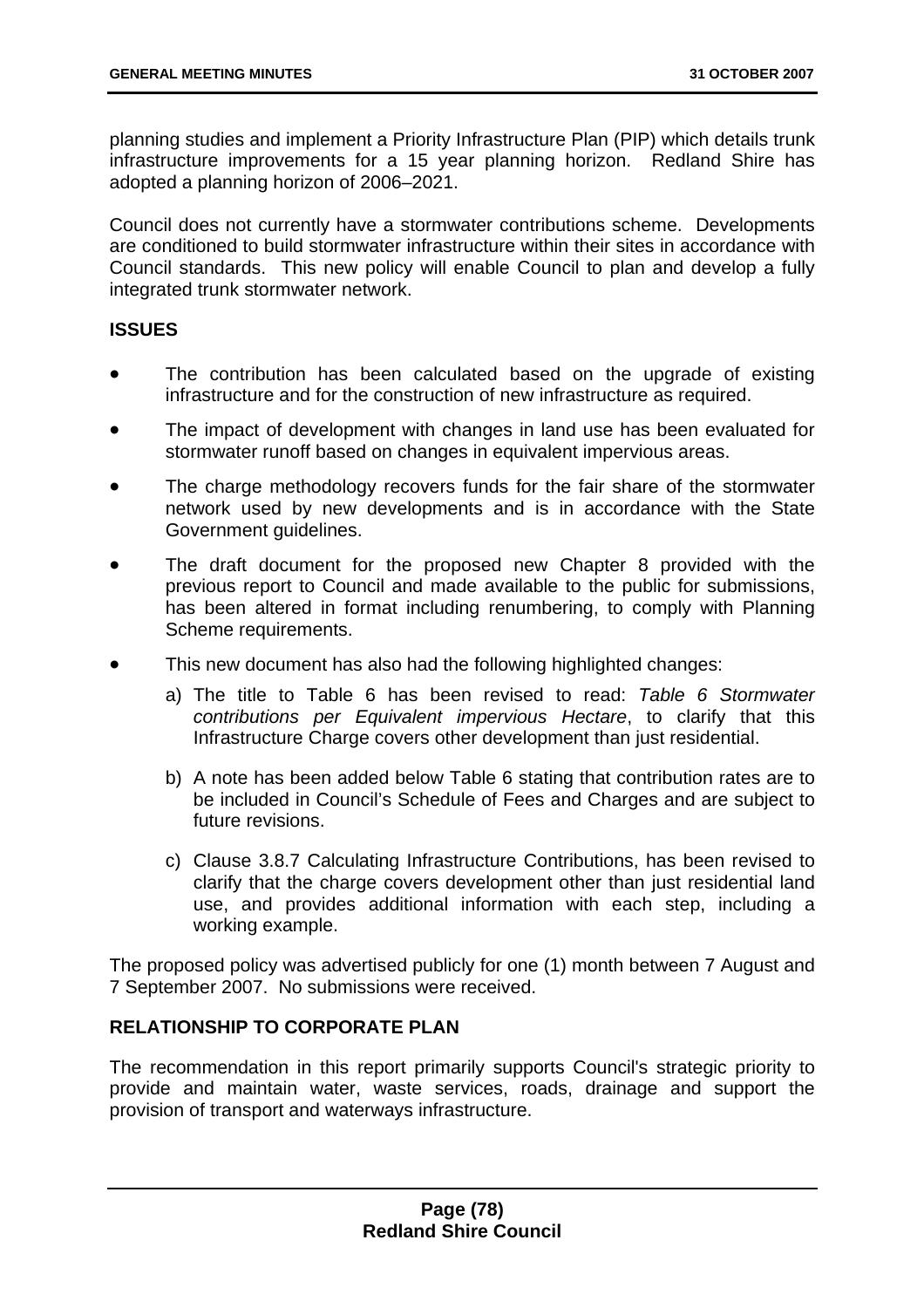# **FINANCIAL IMPLICATIONS**

The total value of the existing plus future network throughout the Shire is \$236.012 million.

If Council does not implement an Infrastructure Contributions Scheme the burden for constructing and implementing the required trunk stormwater infrastructure would be the sole responsibility of Council.

Based on the demographics report there will be approximately 62,291 households on the mainland in 2021, up from 45,196 households in 2006. This represents an increase of 17,095 households. This increase will consist of approximately 12,000 detached dwellings and 5,095 multiple dwellings. The expected revenue from stormwater infrastructure contributions is anticipated to be approximately \$80 million.

In order to complete the upgrade works listed in this policy, Council is required to continue to contribute towards the upgrade of the trunk stormwater network, initially at the current rate and then marginally higher, through the life of the program of approximately 15 years. However, if the population increase is lower or if the demand for improvements changes, Council can lower this commitment through regular reviews of the Stormwater Plan.

Based on the co-efficiency of run-off for various land uses, a larger stormwater contribution is anticipated from land that is developed into multiple dwellings than for urban residential uses. Increasing densities within the urban footprint will generate higher contributions per hectare of land and will enable greater efficiencies and more effective use of the proposed infrastructure.

# **PLANNING SCHEME IMPLICATIONS**

The Land Use Planning Group was consulted and it is considered that the outcome of recommendations in this report will not directly involve amendments to the Redlands Planning Scheme. However, this policy shall be included in the future adoption of the PIP and associated infrastructure charges schedules.

# **CONSULTATION**

In preparing this report, consultation was undertaken with:

- Various Council officers to ensure the Plans for Trunk Infrastructure reflect strategic planning requirements;
- Manager Land Use Planning;
- Manager Development Assessment.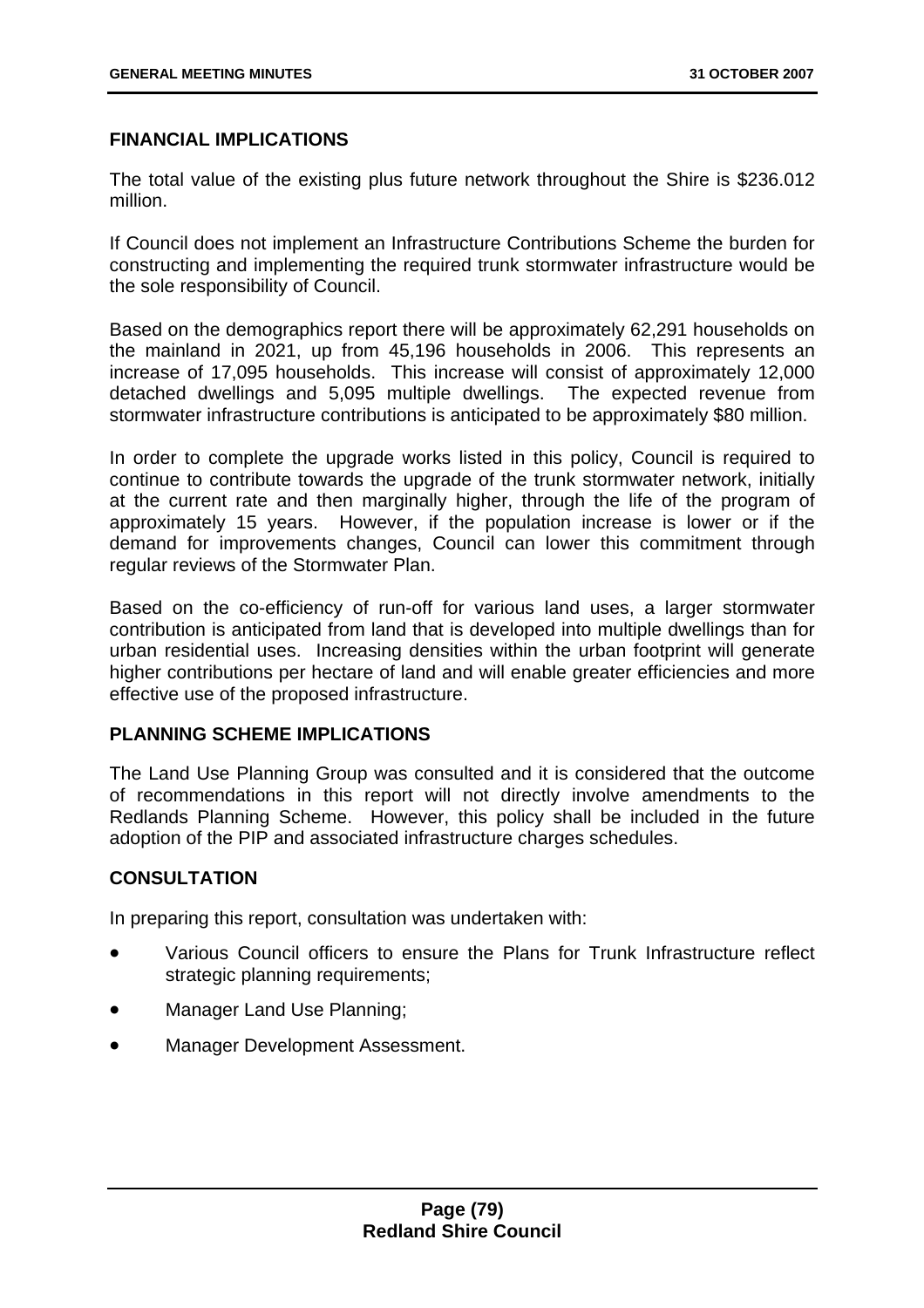# **OPTIONS**

#### **PREFERRED**

That Council resolve as follows:

- 1. To propose to amend Planning Scheme Policy 3 *Contributions and Security Bonding* by including a new Chapter 8 – Stormwater – Mainland, as attached;
- 2. That the relevant actions be undertaken in accordance with Schedule 3 of the *Integrated Planning Act 1997* for the adoption of Planning Scheme Policies; and
- 3. To amend the current Schedule of Fees and Charges to include a Stormwater Infrastructure Charge in accordance with Table 6 in the new Chapter 8.

### **ALTERNATIVE**

That Council does not introduce a new Chapter 8 – Stormwater – Mainland and continues to raise revenue for projects through general rates.

# **OFFICER'S/COMMITTEE RECOMMENDATION/ COUNCIL RESOLUTION**

| Moved by:    | Cr Burns         |
|--------------|------------------|
| Seconded by: | <b>Cr Barker</b> |

**That Council resolve as follows:** 

- **1. To propose to amend Planning Scheme Policy 3** *Contributions and Security Bonding* **by including a new Chapter 8 – Stormwater – Mainland, as attached;**
- **2. That the relevant actions be undertaken in accordance with Schedule 3 of the** *Integrated Planning Act 1997* **for the adoption of Planning Scheme Policies; and**
- **3. To amend its Schedule of Fees and Charges to include a Stormwater Infrastructure Charge in accordance with Table 6 in the new Chapter 8.**

**CARRIED**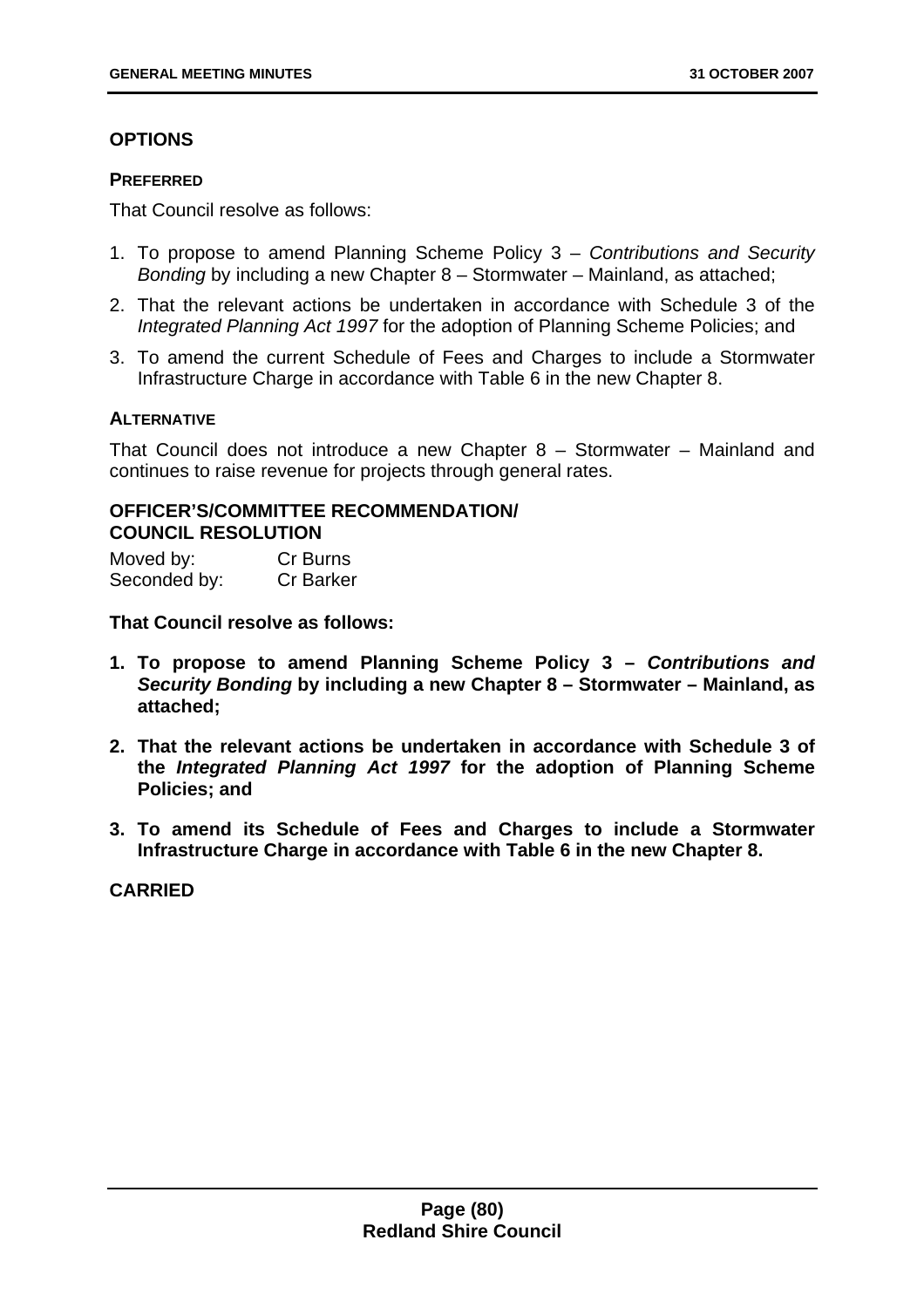# **10.1.14 NEW FERRY RE-FUELLING FACILITIES - WEINAM CREEK, REDLAND BAY**

| <b>Dataworks Filename:</b>       | <b>RTT: Marine Landing Facilities Weinam Creek</b>                           |
|----------------------------------|------------------------------------------------------------------------------|
| <b>Attachments:</b>              | <b>BITS Proposed Trustee Lease Lot 197, SP123870,</b><br><b>Weinam Creek</b> |
| <b>Responsible Officer Name:</b> | <b>David Elliott</b><br><b>Manager Infrastructure Planning</b>               |
| <b>Author Name:</b>              | <b>Michael Pattinson</b><br><b>Senior Advisor Investigations</b>             |

### **EXECUTIVE SUMMARY**

Bay Island Transit Systems (BITS) (sole ferry operator to SMBI) wishes to relocate the refuelling facilities at their cost to the commuter pontoon area. This will decrease ferry downtime and free up the existing jetty for other uses.

The report recommends that Council issue a trustee lease to BITS over a portion of Lot 197, SP123870 to facilitate the installation of the proposed new refuelling station.

#### **PURPOSE**

Provide Bay Island Transit Systems (BITS – sole ferry operator to SMBI) with a lease agreement for the proposed ferry refuelling facility at Weinam Creek commuter ferry facility. (See attached Locality plan and Project Proposal).

#### **BACKGROUND**

The existing refuelling facility was constructed when commuters were using the old jetty within Weinam Creek. Bay Island Transit Systems (BITS) wish to relocate their refuelling facility from the old jetty within Weinam Creek to the newer commuter ferry area to decrease vessel downtime.

#### **ISSUES**

BITS refuelling facilities are currently located in Weinam Creek at the old jetty. To refuel the ferry, BITS have to take the ferry offline and up the creek to the refuelling facility which slows down ferry operations. Better turn around of the ferry service can be achieved by relocating the facilities.

BITS is proposing to construct the new refuelling facility at the location shown on the Plan Attachment and will remove the existing facility if required. The new facility will be the size of a shipping container with a single point to connect tanker trucks.

Before BITS can install the proposed new 30 Kl facility, the following are required:

a) Issue of a trustee lease over a portion of Lot 197, SP123870 by Council;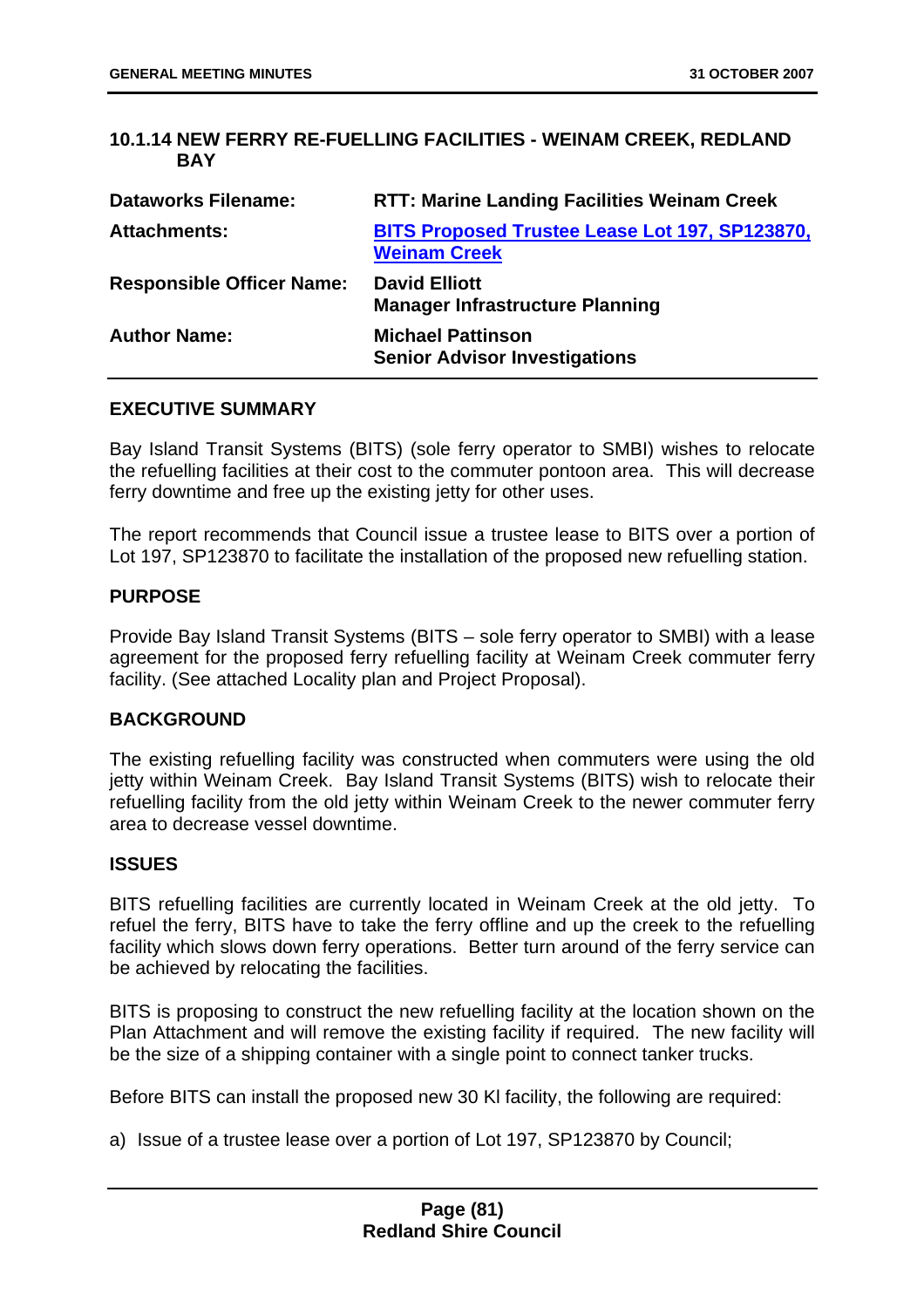- b) Ratification of the lease by the Department of Natural Resources and Water; and
- c) Issue of a Development Permit by Council.

The Project Proposal attached shows a refuelling facility at the new commuter pontoon which does not fit in with the surroundings (looks like a shipping container). Bay Island Transit Systems have been requested to provide cladding around the proposed refuelling facility in keeping with the existing bus shelter.

Liaison with DNR&W will occur during the trustee lease negotiations to ensure compliance with State Government requirements. The Development Permit process can be run in conjunction with the trustee lease but cannot be finalised until the land tenure is approved.

The fuel truck that will refuel the proposed tank will require an appropriate area to park. Refuelling of the tank will take place at night out of hours. The only suitable area is behind the current bus stop at the commuter facility.

Other locations considered and rejected

- South of the temporary toilet block. This area may have future use as a food area.
- On the rock armour groyne. This would prevent access for maintenance purposes.

### **RELATIONSHIP TO CORPORATE PLAN**

The recommendation primarily supports Council's strategic priority to provide and maintain water, waste services, roads, drainage and support the provision of transport and waterways infrastructure.

#### **FINANCIAL IMPLICATIONS**

It is proposed to grant BITS a trustee lease over the proposed refuelling area with no ongoing lease charges, similar to the existing facility

# **PLANNING SCHEME IMPLICATIONS**

The use was considered in keeping with the proposed Redland Bay Town Centre and Foreshore Master Plan.

# **CONSULTATION**

Discussion has been undertaken with Ken Hicks and Associates acting on behalf of BITS, Group Manager Infrastructure Planning and General Manager Planning and Policy.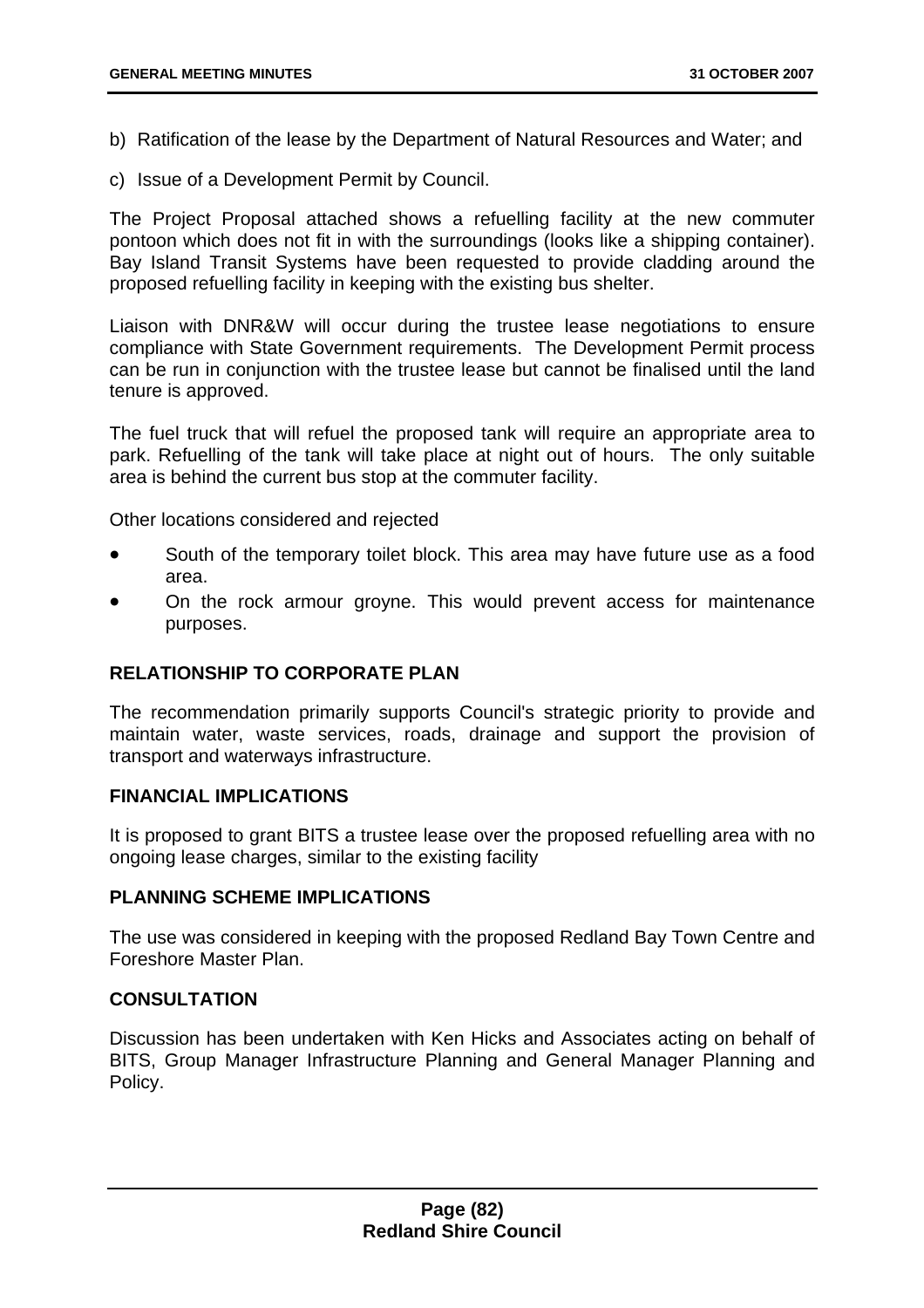# **OPTIONS**

#### **PREFERRED**

That Council resolve as follows:

- 1. To approve the issue of a trustee lease, subject to ratification by the Department of Natural Resources and Water, to Bay Islands Transit Systems (BITS) over portion of Lot 197, SP123870 at Weinam Creek to facilitate the establishment of a new 30 Kl refuelling station;
- 2. To delegate authority to the Chief Executive Officer to negotiate terms and conditions with Bay Island Transit Services of the required trustee lease for the new refuelling facility; and
- 3. To delegate authority to the Mayor and Chief Executive Officer to sign and seal all relevant documents.

#### **ALTERNATIVE**

Bay Island Transit Services continue to utilise the facility at the old commuter jetty.

# **OFFICER'S/COMMITTEE RECOMMENDATION/ COUNCIL RESOLUTION**

| Moved by:    | Cr Burns         |
|--------------|------------------|
| Seconded by: | <b>Cr Barker</b> |

**That Council resolve as follows:** 

- **1. To approve the issue of a trustee lease, subject to ratification by the Department of Natural Resources and Water, to Bay Islands Transit Systems (BITS) over portion of Lot 197, SP123870 at Weinam Creek to facilitate the establishment of a new 30 Kl refuelling station;**
- **2. To delegate authority to the Chief Executive Officer to negotiate terms and conditions with Bay Island Transit Services of the required trustee lease for the new refuelling facility; and**
- **3. To delegate authority to the Mayor and Chief Executive Officer to sign and seal all relevant documents.**

### **CARRIED**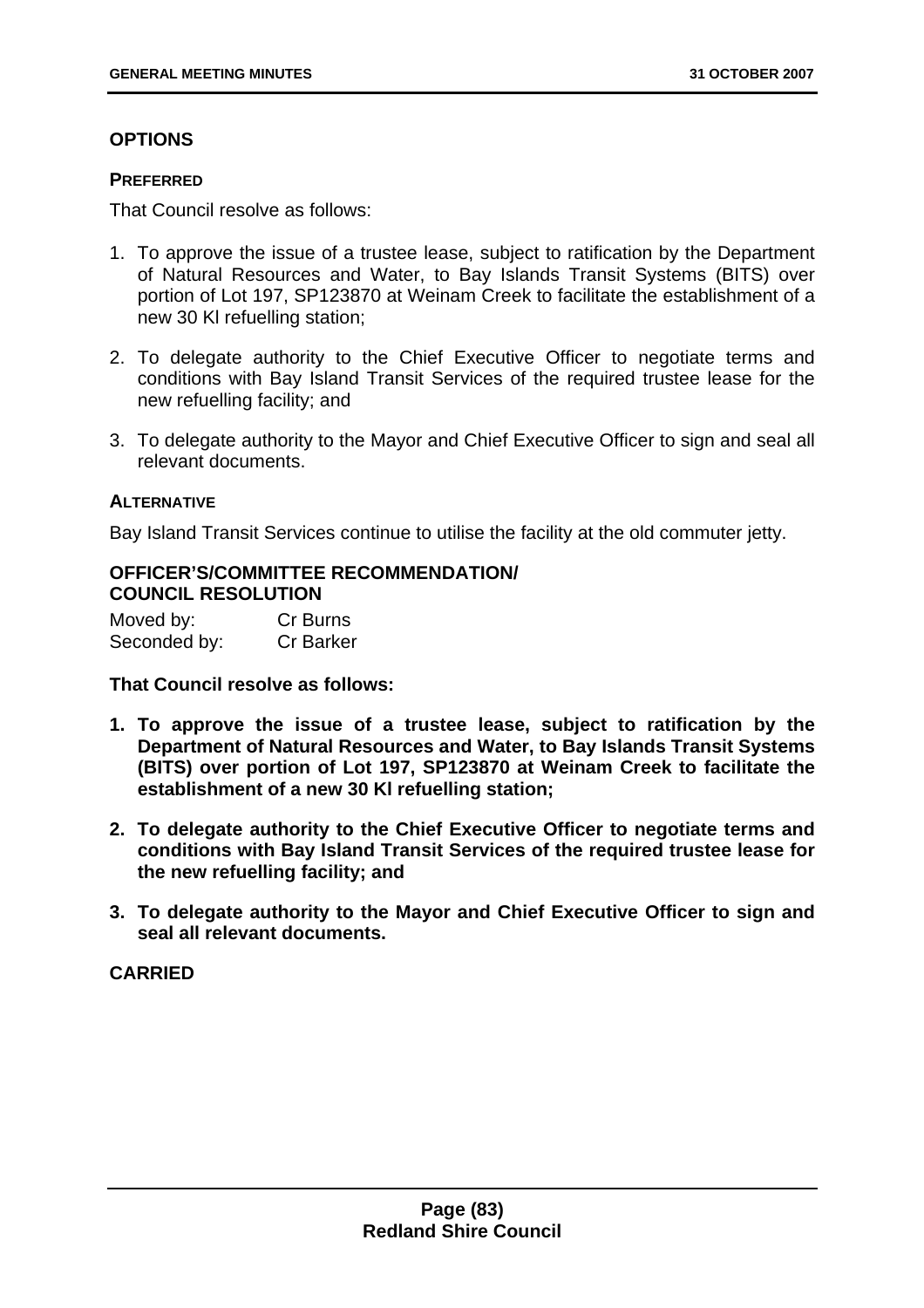## **10.1.15 REDLANDS PLANNING SCHEME - AMENDMENT 1A - SUBMISSIONS**

| <b>Dataworks Filename:</b>       | LUP - Redlands Planning Scheme - Amendment<br>1A                                      |
|----------------------------------|---------------------------------------------------------------------------------------|
| <b>Attachments:</b>              | <b>RPS Amendment 1A document</b><br><b>Summary of submission for RPS Amendment 1A</b> |
| <b>Responsible Officer Name:</b> | <b>Wayne Dawson</b><br><b>Manager Land Use Planning</b>                               |
| <b>Author Name:</b>              | <b>Bridget Tidey</b><br><b>Strategic Planning Advisor</b>                             |

#### **EXECUTIVE SUMMARY**

The proposed Redlands Planning Scheme (RPS) Amendment 1A has been advertised for public consultation in accordance with the *Integrated Planning Act 1997*, *Schedule 1 – Process for making or amending planning schemes*. One submission was received during the consultation period.

It is recommended that Council advises the relevant Minister that Council intends to proceed with the proposed planning scheme amendments (as notified) for the purposes of the Second State Interest Review.

## **PURPOSE**

To prepare an amendment to the Redlands Planning Scheme in accordance with Schedule 1 of the *Integrated Planning Act 1997*, and forward notification to the relevant Minister for the purpose of Second State Interest Review.

### **BACKGROUND**

By letter dated 18 June 2007, the Minister for Local Government, Planning and Sport advised Council that there were no State interests that would be adversely affected by the proposed RPS Amendment 1A. The Minister also advised that Council could proceed to the public notification stage pursuant to Section 11 of Schedule 1 of the *Integrated Planning Act 1997*.

### **ISSUES**

During the public notification period of the RPS Amendment 1A, one submission was received. While this submission is considered to be properly made, the facts and grounds in the submission do not relate to any of the proposed amendments in RPS Amendment 1A. Consequently, it is proposed that the submission received will be considered during the second round of amendments to the RPS and no changes will be made to the proposed RPS Amendment 1A.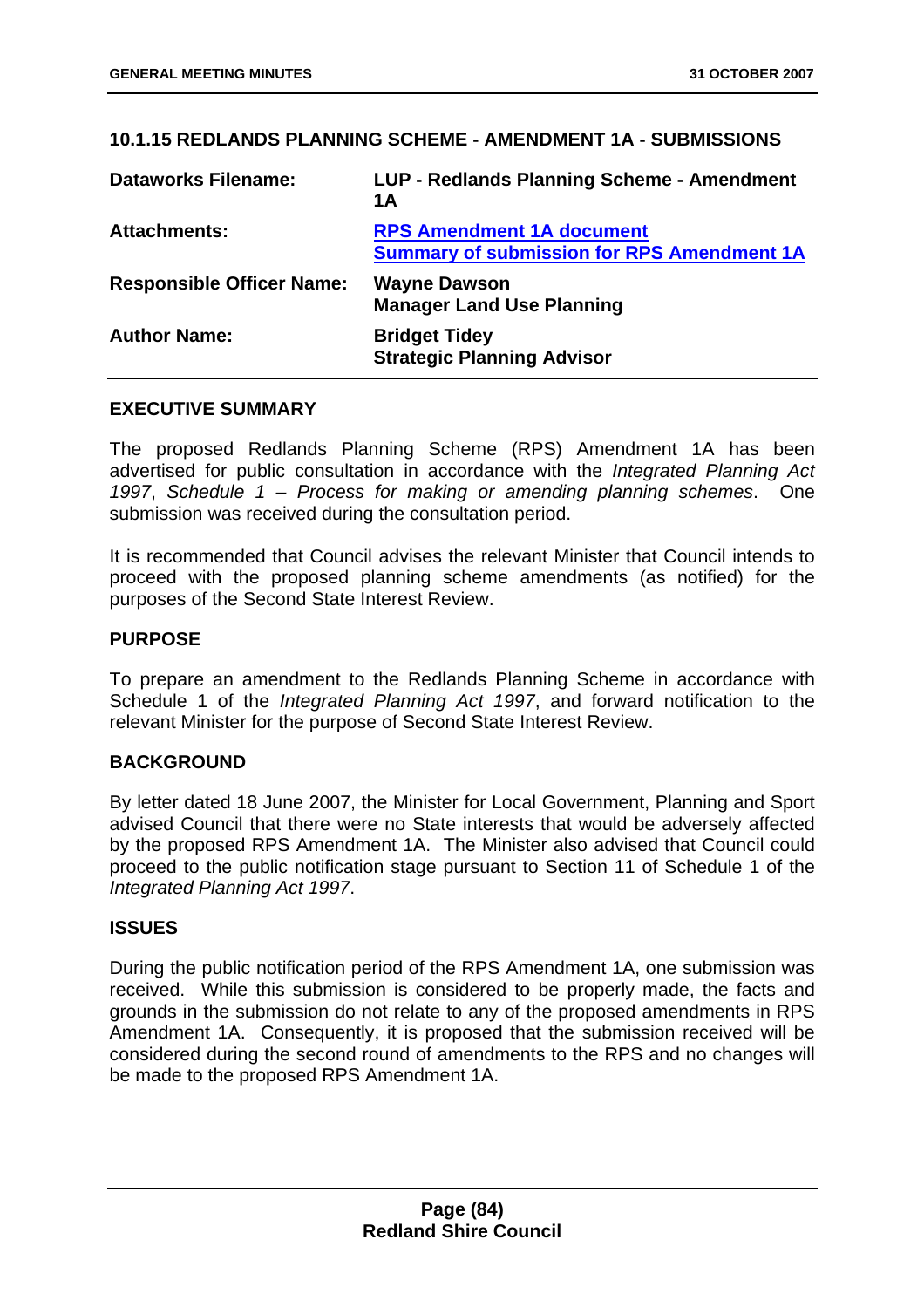# **RELATIONSHIP TO CORPORATE PLAN**

The recommendation in this report primarily supports Council's strategic priority to preserve a balance with urban, rural, bushland, village, coastal and island character of the Redlands by managing growth. In addition, the scheme and associated amendments will contribute to the achievement of the Natural Environment, Essential Services, Community Health and Wellbeing and Economic Prosperity strategic priorities in the Corporate Plan.

# **FINANCIAL IMPLICATIONS**

Amendments to the RPS are conducted in accordance with Schedule 1 of the *Integrated Planning Act 1997*. Associated costs are within budgeted expenditure in the 2007/08 financial year.

## **PLANNING SCHEME IMPLICATIONS**

The outcome of recommendations made in this report will result in amendments to the Redlands Planning Scheme as previously endorsed by Council.

# **CONSULTATION**

As per the requirements of Section 12 of Schedule 1 of the *Integrated Planning Act 1997,* public notification of the proposed RPS Amendment 1A was conducted. The public notification period commenced on 23 July 2007 and finished on 31 August 2007.

# **OPTIONS**

### **PREFERRED**

That Council resolve as follows:

- 1. To adopt the representations and recommendations on the submissions made as outlined in the attached Summary of Submissions; and
- 2. To proceed with the amendment to the Redlands Planning Scheme as notified and advise the relevant Minister accordingly pursuant to Section 18 of Schedule 1 of the *Integrated Planning Act 1997.*

### **ALTERNATIVE**

That Council resolve not to prepare an amendment to the Redlands Planning Scheme in accordance with Section 18 of Schedule 1 of the *Integrated Planning Act 1997*, and not to forward the amendments to the relevant Minister for the purpose of Second State Interest Review.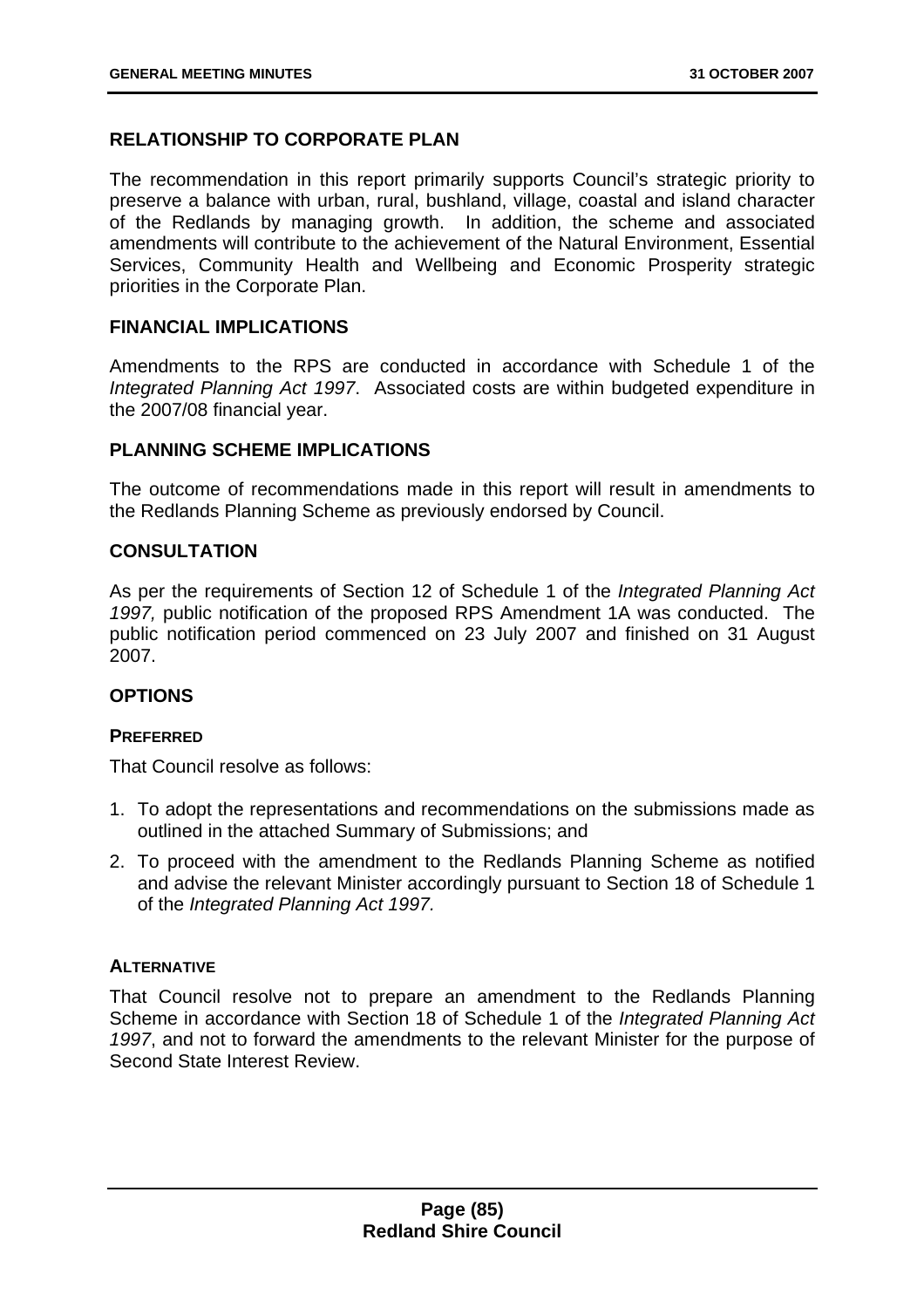# **OFFICER'S/COMMITTEE RECOMMENDATION/ COUNCIL RESOLUTION**

| Moved by:    | Cr Burns  |
|--------------|-----------|
| Seconded by: | Cr Barker |

**That Council resolve as follows:** 

- **1. To adopt the representations and recommendations on the submissions made as outlined in the attached Summary of Submissions; and**
- *2.* **To proceed with the amendment to the Redlands Planning Scheme as notified and advise the relevant Minister accordingly pursuant to Section 18 of Schedule 1 of the** *Integrated Planning Act 1997.*

**CARRIED**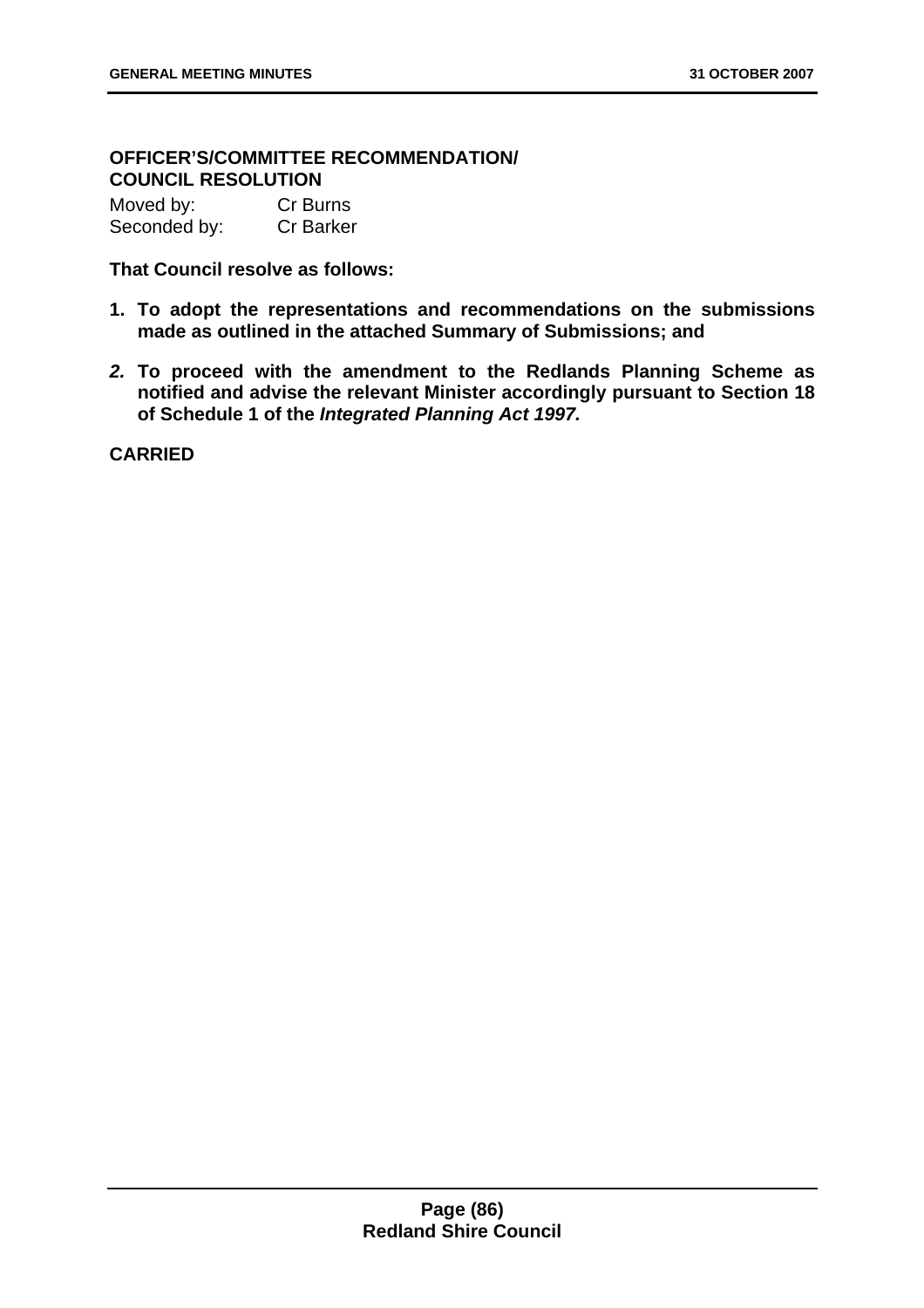# **10.2 CLOSED SESSION**

Cr Williams declared a material personal interest in this item at the Committee meeting and left the meeting prior to discussion and decision on this matter.

### **MOTION TO CLOSE MEETING**

Moved by: Cr Seccombe Seconded by: Cr Beard

That the meeting be closed to the public under Section 463(1) of the *Local Government Act 1993* to discuss the following items:

## **2.1 Council Owned Land on the Southern Moreton Bay Islands**

The reason that is applicable in this instance is as follows:

*"(h) other business for which a public discussion would be likely to prejudice the interests of the local government or someone else, or enable a person to gain a financial advantage."* 

## CARRIED

### **MOTION TO REOPEN MEETING**

| Moved by:    | <b>Cr Elliott</b> |
|--------------|-------------------|
| Seconded by: | Cr Seccombe       |

That the meeting be again opened to the public.

### CARRIED

# **10.2.1 COUNCIL OWNED LAND ON THE SOUTHERN MORETON BAY ISLANDS**

| <b>Dataworks Filename:</b>       | <b>LUP Local Area Plan - SMBI</b>                              |
|----------------------------------|----------------------------------------------------------------|
| <b>Responsible Officer Name:</b> | <b>Wayne Dawson</b><br><b>Manager Land Use Planning Group</b>  |
| <b>Author Name:</b>              | <b>Michael Beekhuyzen</b><br><b>Strategic Planning Officer</b> |

### **EXECUTIVE SUMMARY**

This report identifies six hundred and forty one [641] Council owned freehold lots located on the Southern Moreton Bay Islands as surplus to Council requirements. The identified surplus Council owned freehold lots include:

• two hundred and seventy nine [279] Council owned freehold lots zoned SMBI Residential in the Redlands Planning Scheme [RPS]; and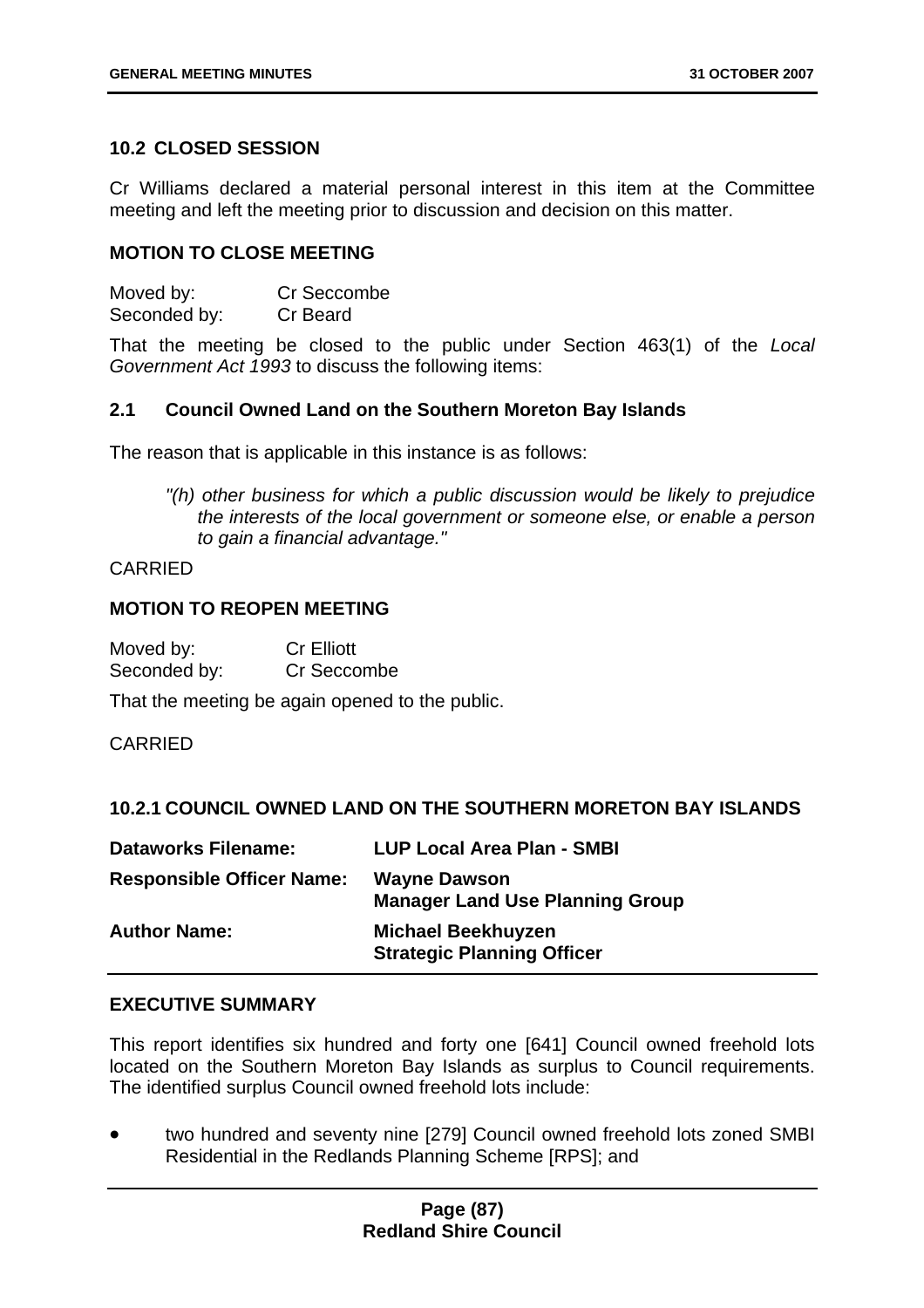• three hundred and sixty two [362] Council owned freehold lots zoned Community Purposes Sub-Area CP10 in the RPS located on southern Russell Island;

The disposal of the identified surplus Council land provides an opportunity to make a further contribution to the on-going and effective implementation of the Southern Moreton Bay Islands Planning and Land Use Strategy [SMBIPLUS]. The SMBIPLUS provides the preferred framework for the development and conservation of the Southern Moreton Bay Islands and has received endorsement by the State Government [albeit in a modified form], Council and the Island community.

Key land use and public infrastructure challenges and issues that remain outstanding to the on-going and effective implementation of the SMBIPLUS include:

- funding of public infrastructure necessary to serve the Islands community [i.e. roads and stormwater management];
- potential residential development in isolated locations, or in locations that provide opportunity to deliver a more compact residential settlement pattern on the Islands;
- provision of public open space and recreational lands to meet community needs;
- protection of land that provides a critical stormwater management function;
- consolidating public ownership of conservation lands to ensure the long-term protection of its conservation value; and
- avoiding bushfire risk on lots that adjoin publicly owned conservation lands on two or more boundaries.

To make a contribution to addressing the above challenges and issues, a Council surplus land disposal strategy has been developed. The strategy includes:

- a land sale program to provide additional funding for public infrastructure provision and the purchase of strategic land on the SMBI; and
- a voluntary land exchange program to secure public ownership of developable land for conservation management and protection, bushfire management, public open space and recreation, stormwater management purposes and land that is highly problematic to service with reticulated infrastructure.

To support the land sale and land exchange programs a community information strategy should also be developed. Integral to the strategy's success is the clear articulation of the benefits to the SMBI community and the broader Shire community.

In addition, a program to amalgamate Council owned lots within conservation areas should be initiated and staged over a number of years to demonstrate Council's commitment to the long-term protection of these lands.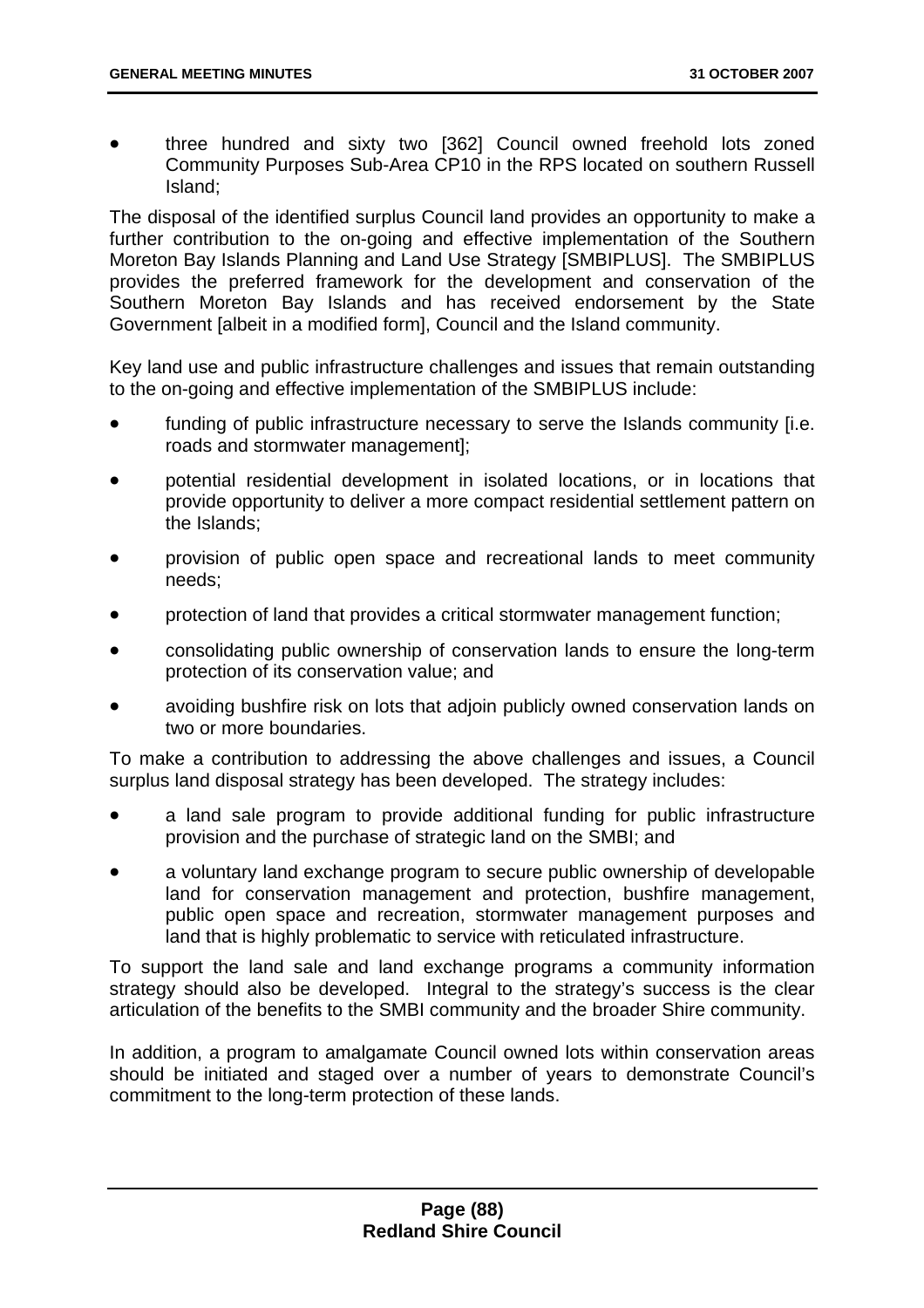### **PURPOSE**

- 1. To identify Council owned freehold lots located on the SMBI included within the SMBI Residential zone of the Redlands Planning Scheme that are surplus to Council requirements;
- 2. To identify Council owned freehold lots located on southern Russell Island and included within the Community Purposes Sub-Area CP10 zone of the Redlands Planning Scheme that are surplus to Council requirements;
- 3. To identify key land use and infrastructure challenges and issues to the ongoing and effective implementation of the SMBIPLUS; and
- 4. To identify a disposal strategy for the identified surplus Council owned land that:
	- o addresses key land use and infrastructure challenges and contributes to the effective implementation of the SMBIPLUS; and
	- o is consistent with the intent of the CP10 zone to provide land for a future targeted land sale/exchange program on the southern end of Russell Island.

# **BACKGROUND**

## *1. Southern Moreton Bay Islands Planning and Land Use Strategy*

In response to the long-standing regional land use and conservation issues created by the unregulated and inappropriate subdivision of the Islands during the 1960s/1970s, Council in partnership with the State Government commissioned the SMBIPLUS in 1996.

Following significant technical investigation and community consultation, Council endorsed the SMBIPLUS as the preferred framework for the development and conservation of the Islands in 1999. At the time, the estimated cost of implementing the Strategy was in the order of \$140 million. The Strategy recognised that this level of funding was beyond the financial capacity of Council alone and required commitment from all levels of Government.

In 2000, the State Government issued its response to the Strategy. While broadly endorsing the strategy, no direct funding support was provided to implement the Strategy. In addition, the State Government also provided a commitment to protect existing development entitlements [subject to normal engineering grounds] of Island landowners.

Following the release of the State Government's position, Council in 2001 commenced the implementation of a modified Strategy that was within Council's financial capacity.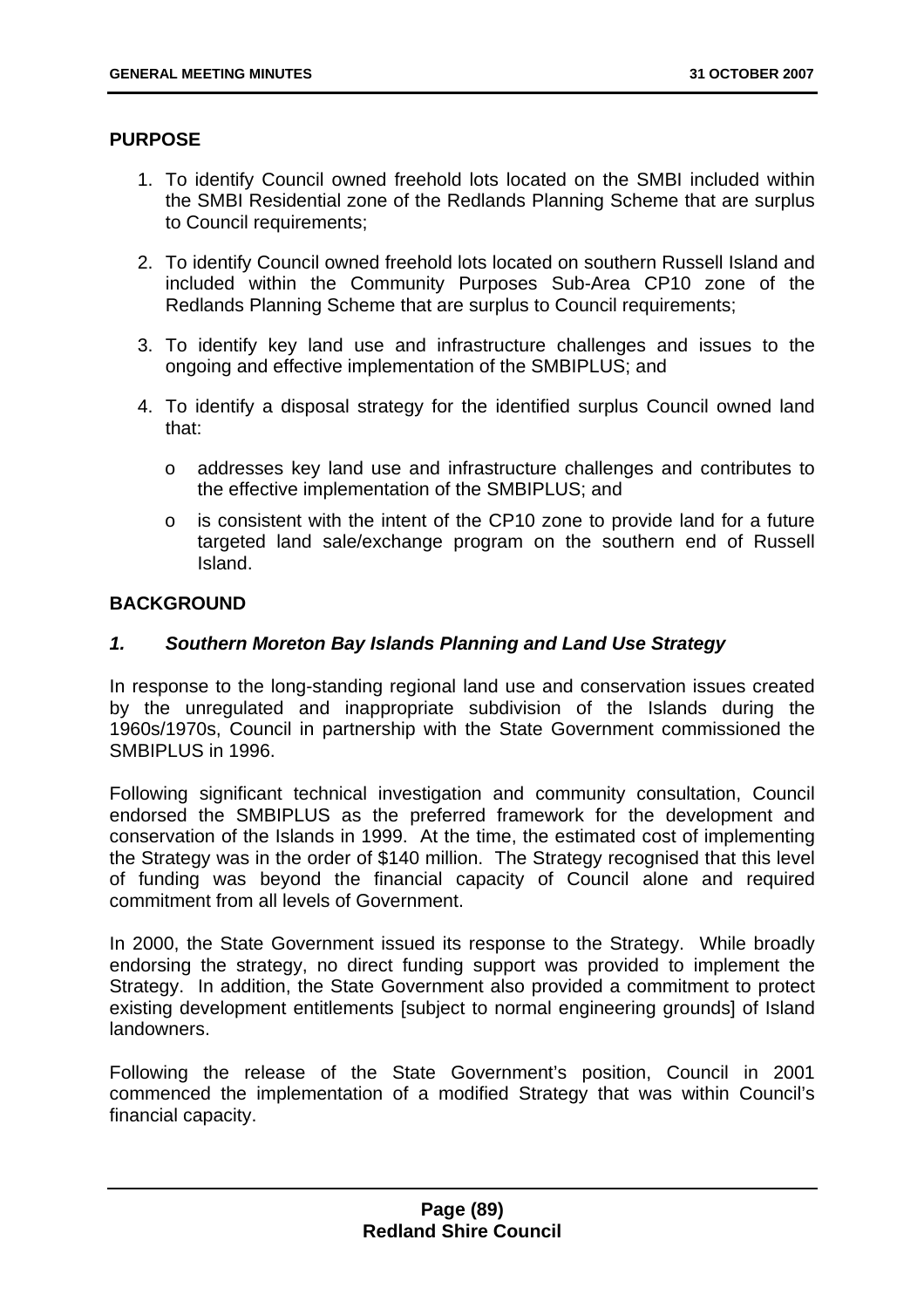Since this time Council has expended significant financial resources in implementing the Strategy, including the voluntary purchase of land with documented conservation values and land zoned Residential A found to have major drainage problems and the progressive provision of public infrastructure. The ongoing and effective implementation of the SMBIPLUS remains a major challenge to Council and other levels of government.

# *2. Council Island Land Ownership*

Council currently owns significant lands on the Southern Moreton Bay Islands [SMBI]. The majority of this land has passed into Council ownership through the recovery of land rate debt and acquisition programs since Redland Shire Council was granted administrative control for the Islands in 1973. Most of this Council land contains documented environmental values, is significantly drainage constrained or serves a specific community purpose. Council owned lots required for these purposes have generally been included within the Conservation Zone Sub-Area CN1, Open Space or Community Purposes Zones of the RPS.

A significant number of remaining Council owned lots are dispersed within the SMBI Residential zone and are generally considered suitable for purposes consistent with the Overall Outcomes for this zone [i.e. development of a single detached dwelling house]. In total, Council owns three hundred and eighty-five [385] individual allotments in freehold title within the SMBI Residential zone of the RPS.

In addition, the RPS also identifies four hundred and ten [410] Council owned lots on the southern end of Russell Island within the Community Purposes Sub-Area CP10 zone. These Council owned lots are also dispersed within the SMBI Residential zone. The intent of the CP10 zone has been to identify potentially surplus Council lots which are located on southern Russell Island that are generally suitable for residential purposes and can be part of a future targeted land sale/exchange program.

Council can legally dispose of the above mentioned Council land in accordance with the Public Auctioning and Tendering Provisions [section 491] of the *Local Government Act 1993*.

# *3. Maintenance Costs Associated with Council land on the SMBI*

Council carries out slashing, weed management and fire break establishment works on its Island allotments on a needs basis which generally occurs when a dwelling house is constructed on an adjoining privately owned lot. Currently, many of the identified surplus Council owned lots adjoin private lands that are vacant but have recognised residential development potential. As development of these adjoining private lots occurs, it is expected that a comparable increase in the need for Council to slash, and carry out weed management and fire break establishment works will occur.

Disposing of surplus Council land in the SMBI Residential zone is likely to reduce the need and associated costs of maintaining this land in line with current land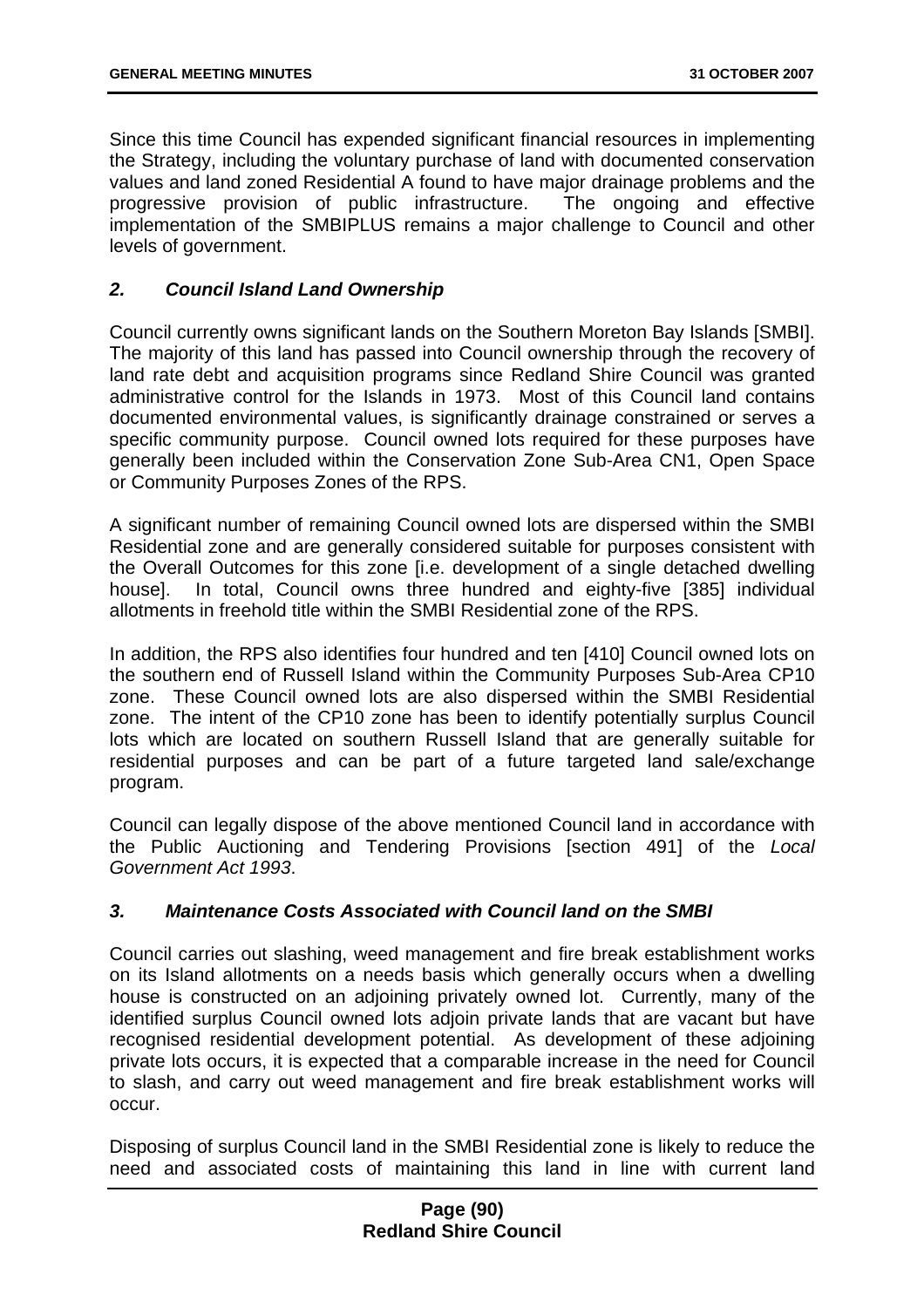management practices and community expectations. This will allow for the more effective use of Island land management funds to support the management of recognised Council owned conservation reserves.

# **ISSUES**

The following discussion of issues examines:

- 1. the process of identifying surplus Council owned freehold lots zoned SMBI Residential and Community Purposes Sub-Area CP10 on the SMBI;
- 2. key land use and infrastructure provision issues to the on-going and effective implementation of the SMBIPLUS; and
- 3. a land sale program and a land exchange program for the disposal of the identified surplus Council freehold lots.

## *4. Identification of Council surplus land on the SMBI*

A significant number of Council freehold lots on the SMBI have been identified as surplus to Council requirements through the process summarised in the following figure 1.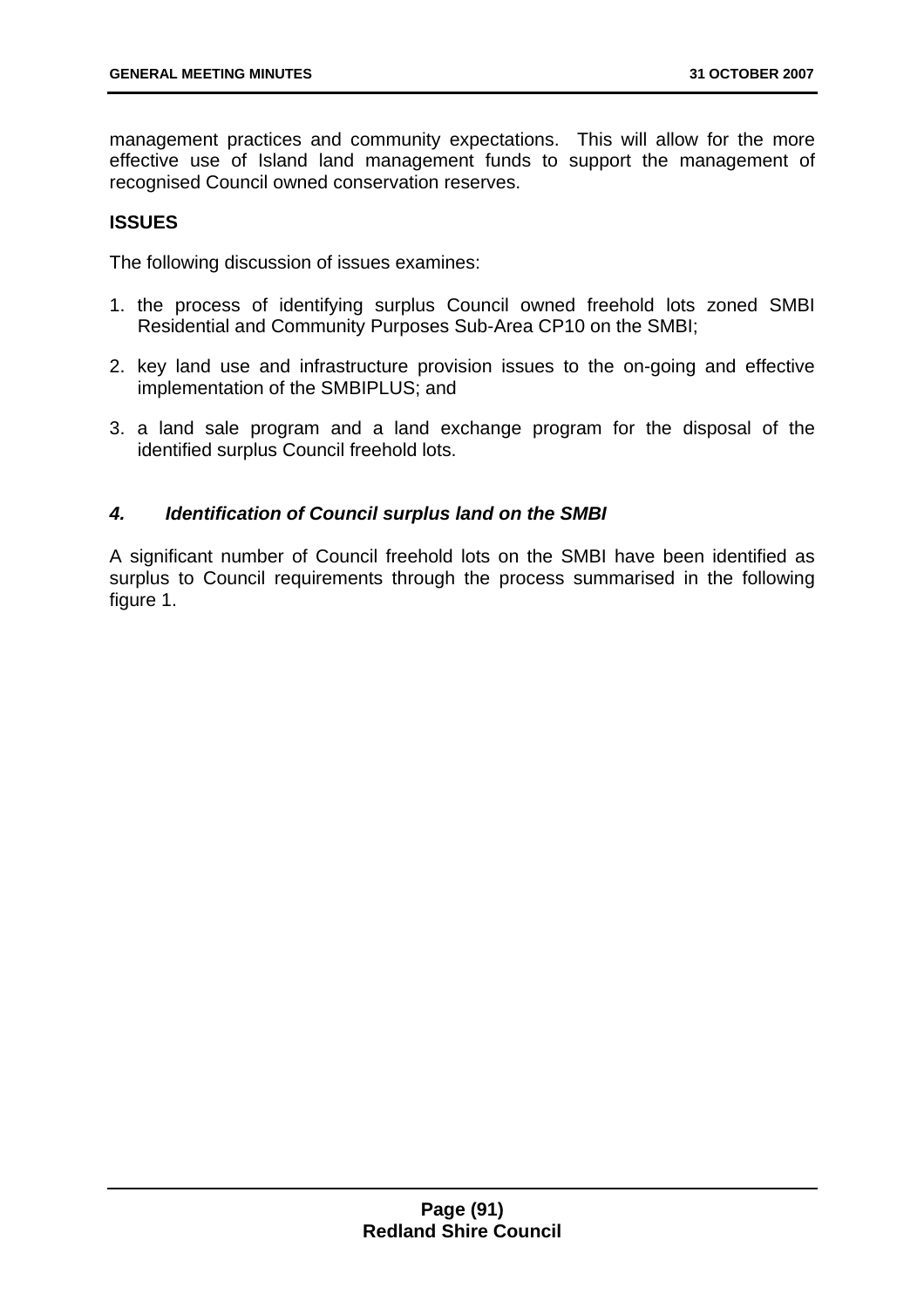



**Note**: Some of the identified surplus Council lots have been committed to existing land exchange programs but remain in Council ownership pending State Government approval. Property Services have advised that approximately ninety [90] of the identified surplus Council lots have been committed to successfully negotiated land exchanges. These land exchanges relate to the initial implementation of the SMBI Open Space Plan [2006] [sixty lots] and land exchanges for town planning and infrastructure purposes [thirty lots]. It is expected that the State Government will provide the necessary approvals for land exchange and these lots will be transferred to private ownership reducing the number of Council owned surplus lots.

In total, six hundred and forty one [641] Council lots have been identified as surplus to Council requirements. These lots are listed in the confidential Attachment 1.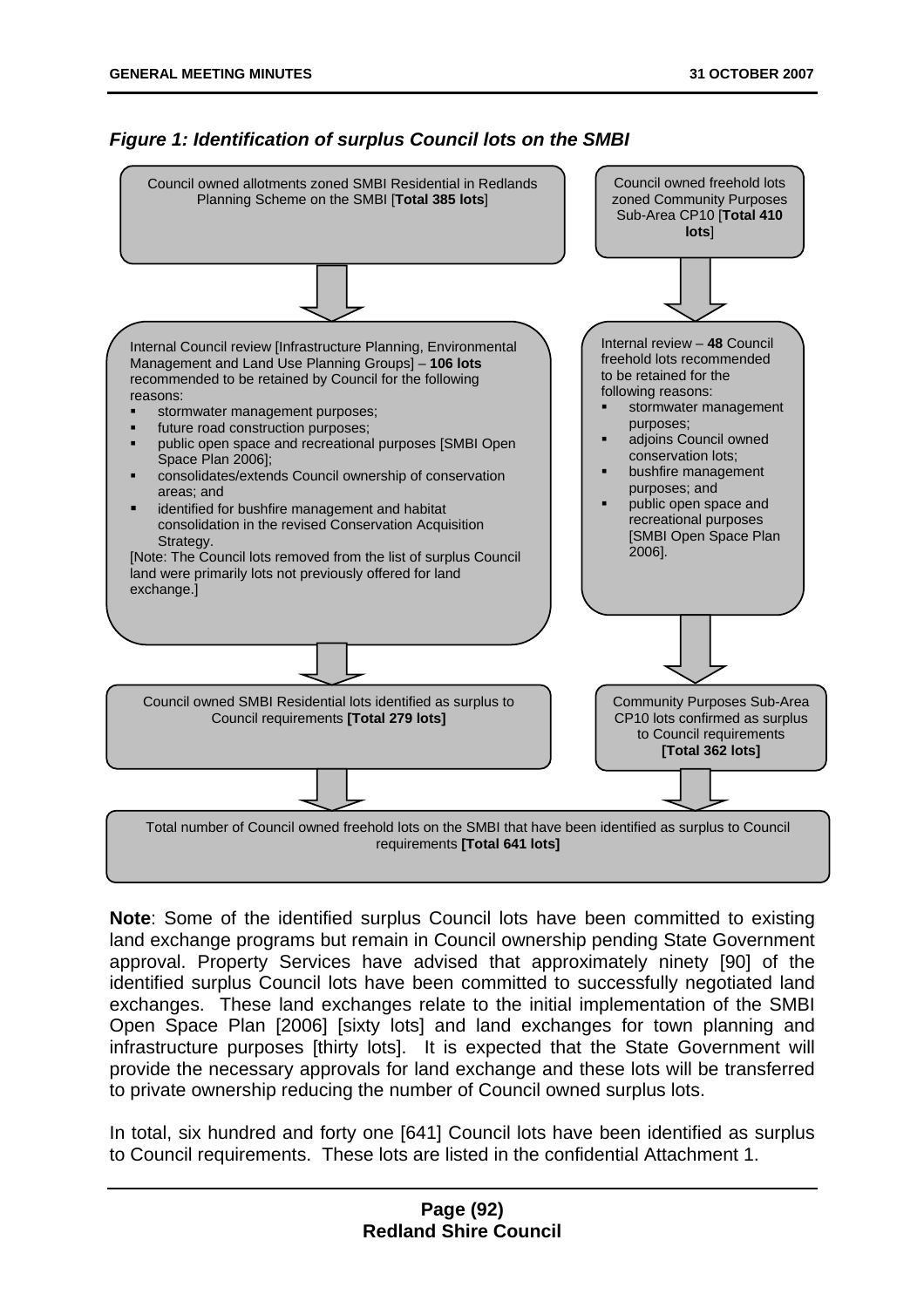Prior to the disposal of any identified Council surplus land, a legal check should be undertaken to ensure there is no legal constraint to disposal on any of the lots. A Property Assessment and fair market valuation will be necessary to confirm the residential development potential of each lot and its value.

In addition, an amendment will need to be made to the Redlands Planning Scheme to rezone all Council owned freehold lots identified as surplus and currently within Community Purposes Sub-Area CP10 to the SMBI Residential zone. This amendment in zoning will be required to facilitate the disposal of this surplus Council land. Conversely, all Council owned freehold land currently zoned SMBI Residential or Community Purposes Sub-Area CP10 that have been identified to be retained in Council ownership should be zoned either Conservation Sub-Area CN1 or Open Space through amendment to the Redlands Planning Scheme.

# *5. Key Land Use and Infrastructure Issues to the Implementation of SMBIPLUS*

The following Figure 2 identifies and summarises key land use and infrastructure issues to the on-going and effective implementation of SMBIPLUS. A more detailed discussion of these key issues is presented in confidential Attachment 4.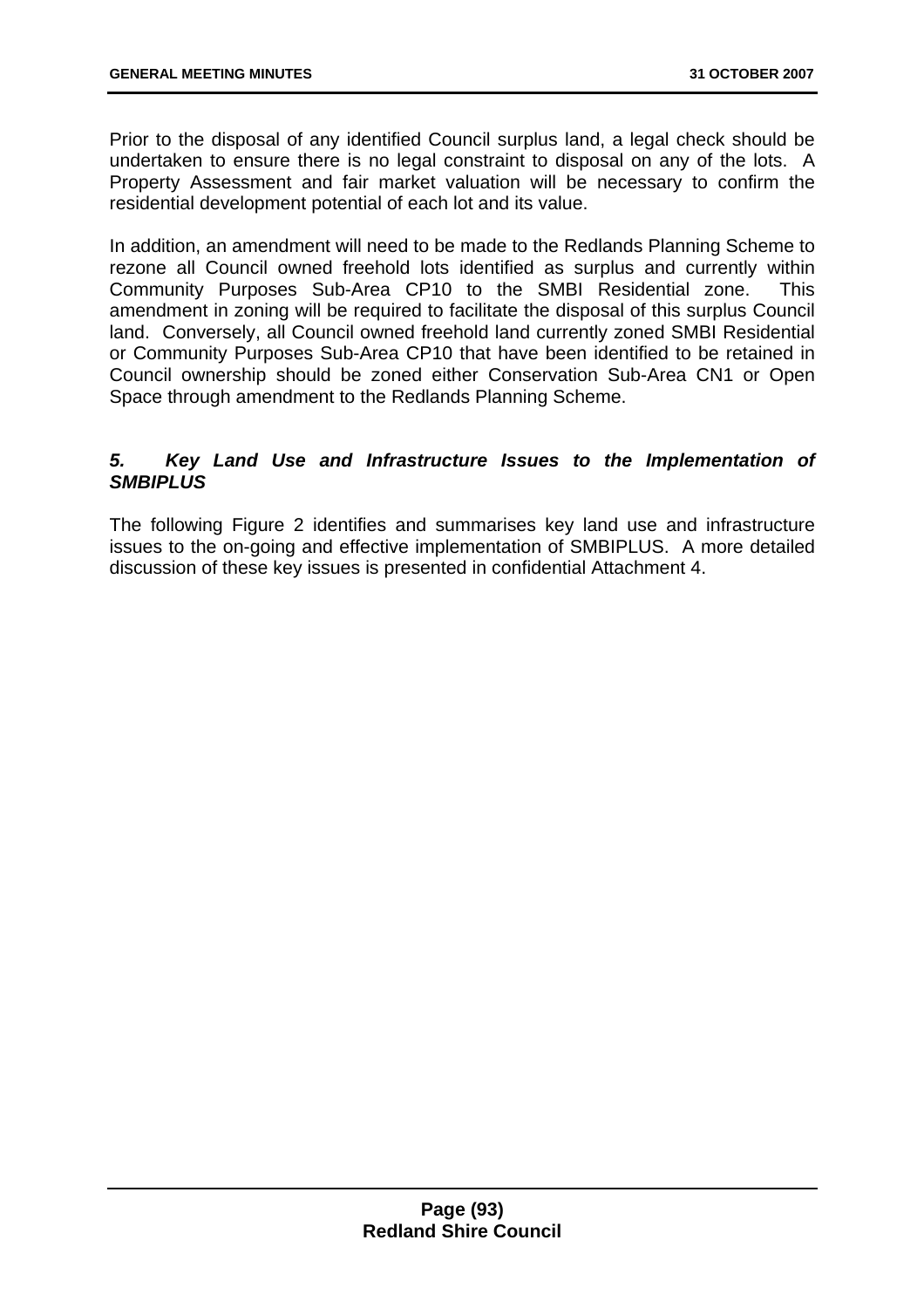# *Figure 2: Key Land Use and Infrastructure Issues to the Implementation of the SMBIPLUS*

#### **Public Infrastructure**

Funding of a range of Island infrastructure [i.e. roads, stormwater management etc.] remains a major issue for Council. **[e.g. \$150 million for road construction and \$160 million for stormwater management infrastructure and lot acquisition. These figures are estimates only. It has also been estimated that the cost to sewer the Islands will be over \$150 million [this sewer option and cost is still under review].** 

#### **Protection of Areas of High Environmental Value on the SMBI**

The State Government protection of the previous development entitlements on some CN1 lots prevents Council from effectively regulating development on these lots through the Planning Scheme. **[Approximately 250 lots]**

#### **Public Open Space and Recreation**

Implementation of a program to acquire vacant lots identified in the SMBI Open Space Plan 2006 for public open space and recreational purposes, including increasing public access to foreshore areas of the Islands.

**[Forty five whole private lots identified in the SMBI Open Space Plan 2006 for acquisition.]** 

#### **Bushfire Management Purposes**

Effective management of bushfire risk may not be achieved on some privately owned lots that adjoin conservation lands on two or more sides.

#### **Residential Lot Acquisition**

Private allotments that are in isolated locations, or in locations, that provide opportunity to deliver a more compact residential development pattern on the Islands.

#### **Infrastructure Servicing Issues**

Private allotments included in the SMBI Residential zone that are highly problematic to service with reticulated infrastructure due to topography or drainage issues.

The above key land use and infrastructure issues demonstrate that the funding of required public infrastructure to serve the Islands' community and the continued private ownership of key land remains a significant ongoing challenge and long-term issue for Council.

The key issues highlight that there are a number of areas where the disposal of surplus Council freehold lots can make a meaningful contribution to the on-going implementation of the SMBIPLUS by providing additional funding or facilitating land exchanges to:

• generate additional funding to provide public infrastructure [i.e. roads, marine facilities, public amenities etc.] on the Islands thereby complementing financial contribution from other Council revenue sources;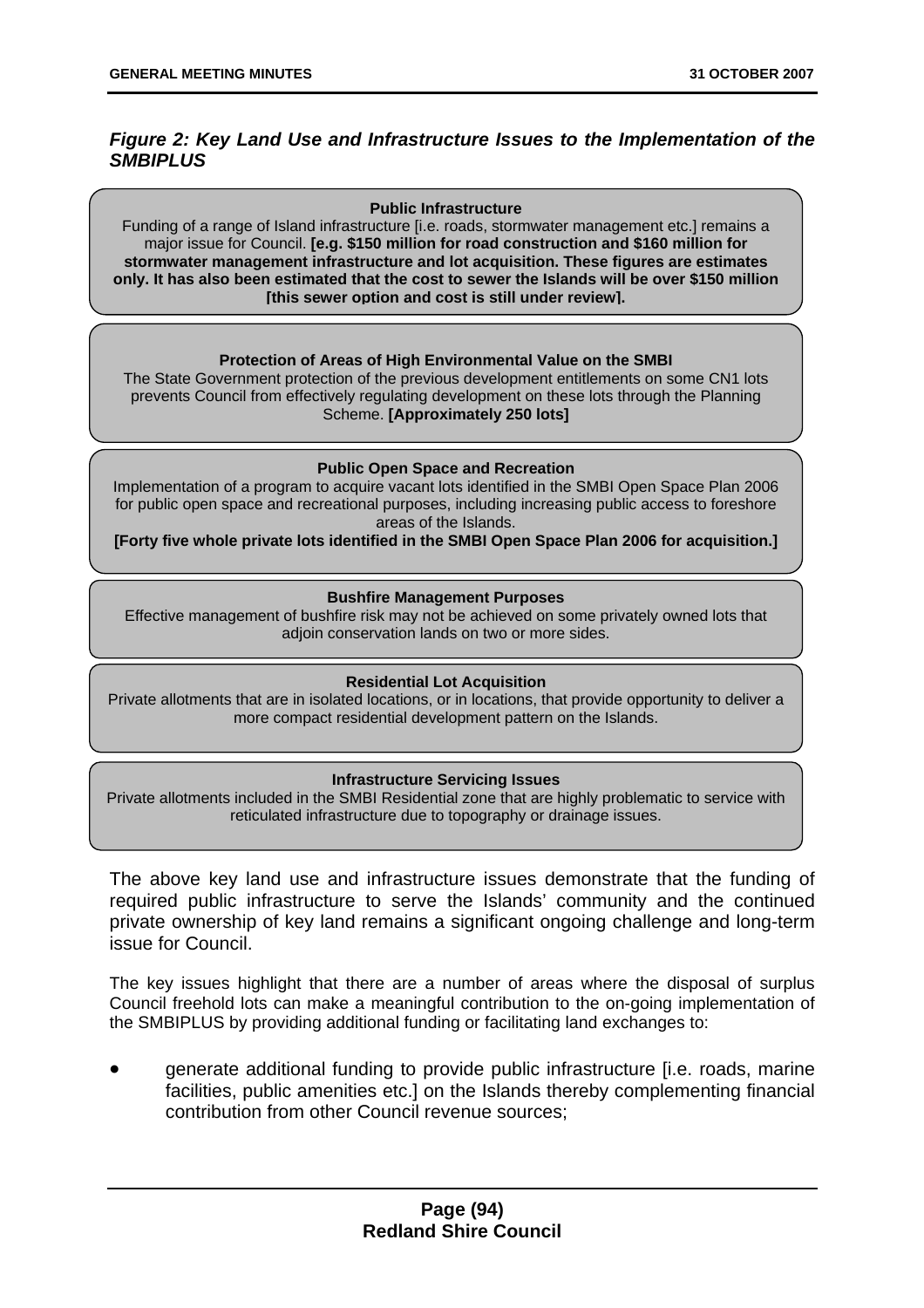- increase Council ownership within conservation areas to contribute to their long-term protection and sustainable management and reduce infrastructure costs associated with servicing development in these areas;
- secure ownership of land identified to meet the future open space requirements of the Islands' community and lots that perform crucial stormwater management functions thereby reducing the extent of infrastructure required to manage stormwater effectively;
- provide further options to the owners of land identified at risk from bushfire where planning controls are unlikely to adequately mitigate this risk without the need for clearing in adjoining publicly owned conservation land;
- further consolidate residential development in order to minimise the provision of road and drainage infrastructure and provide an improved environmental outcome.

To make a contribution to addressing the above challenges and issues, a Council surplus land disposal strategy has been developed. The strategy includes:

- a land sale program to provide additional funding for public infrastructure provision and the purchase of strategic land on the SMBI; and
- a voluntary land exchange program that aims to consolidate residential development, and secure public ownership of land identified for public open space and recreation, conservation, stormwater management and bushfire management purposes.

Such a program would also be consistent with the intent of Council lands included in the CP10 zone for a future sale/exchange program and provide Council with land suitable for land exchange to assist with the implementation of the SMBI Open Space land exchange program.

# *6. Council Surplus Land Sale Program*

Council may legally dispose of identified surplus Council owned freehold lots through a public auctioning process in accordance with the Public Auctioning and Tendering provisions of the *Local Government Act 1993* [section 491].

In recommending a land sale program for identified surplus Council owned freehold lots the following points have been considered:

• Community Submissions to land sale program - Council received a small number of submissions [11] to the draft RPS in support and opposition to the sale of any Council land on the Islands.

Grounds of support included that Council owned land zoned for residential purposes should be sold with the revenue used to provide the necessary range of Island infrastructure without the need for priority infrastructure plan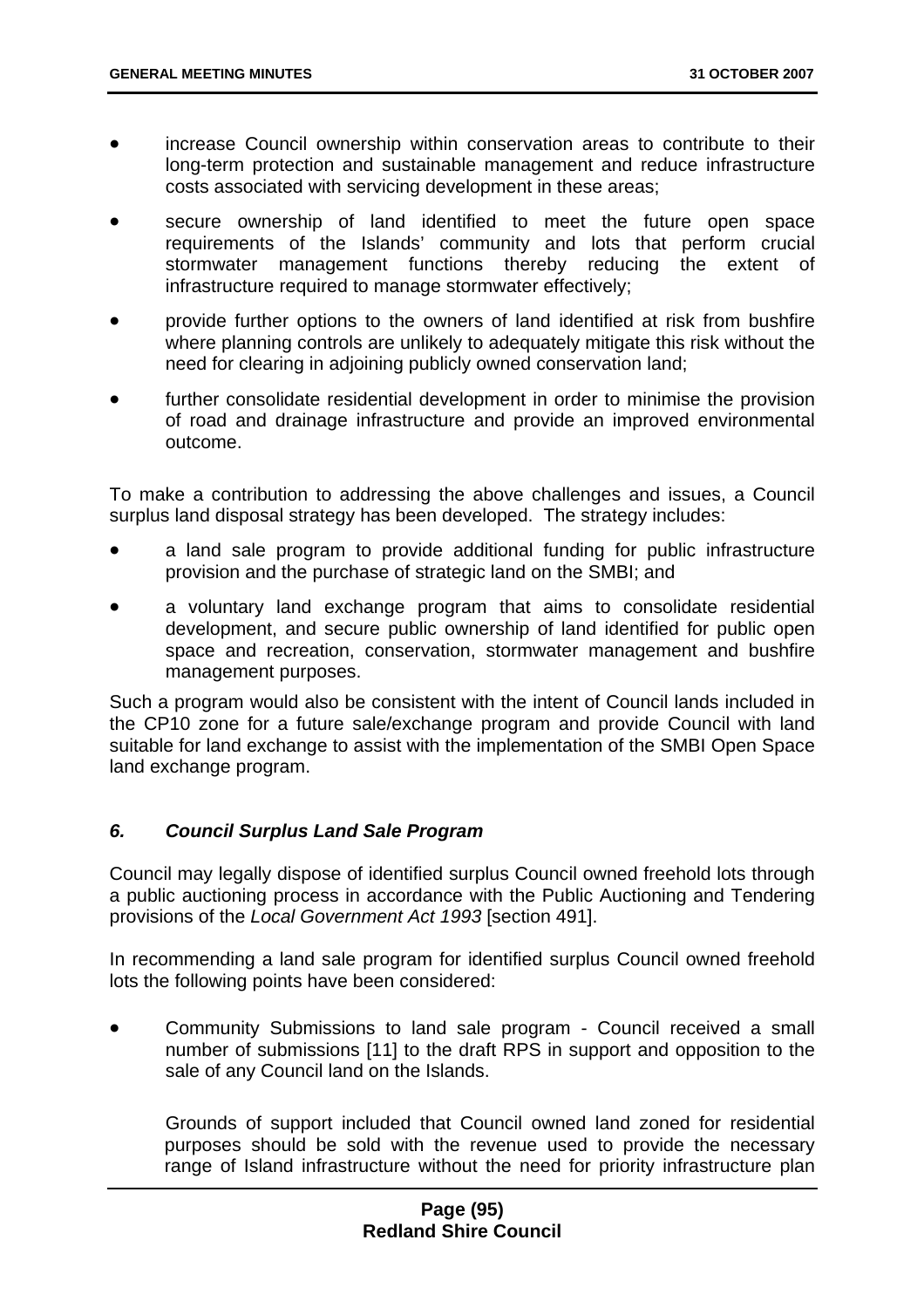levies. These submissions demonstrate that a level of support exists within the community for the sale of the surplus Council land identified for disposal.

Grounds of objection included:

- o inconsistent with the overall goals of the SMBIPLUS which sought a reduction in potential population levels on the Islands; and
- o the sale of properties is a breach of trust, as Island residents expected that land obtained for arrears of rates would not be sold for profit, but kept instead for parkland or conservation purposes.

As such, there is potential for the sale of surplus Council land to be negatively viewed by the community. A communication strategy will be necessary to ensure the Island community is fully aware that the Council land to be disposed of does not contain conservation or open space values, and that the disposal of this land has relative benefits to the islands of the disposal program in terms of infrastructure provision and improved environmental outcomes.

• SMBI Property Market - The sale of identified surplus Council land has the potential to substantially increase the supply of vacant land on the market on the Islands. This may affect the Island property market if not properly managed. Property Services have advised that the sale of fifty [50] lots per year based on the current Islands vacant land market would be unlikely to impact on the Islands property market. This rate of sale can be reviewed if the Islands vacant land market changes.

In consideration of the above points, it is recommended that Council commence a staged land sale program in the 2007/2008 financial year and continue the program over a number of years. A rate of sale of fifty [50] lots per annum is recommended subject to on-going review and amendment to ensure the sales program does not adversely impact on the Islands' property market. The revenue that is raised through a land sale program of fifty [50] lots annually would result in additional revenue of approximately \$2million based on a current average sale price based of \$40,000. The funds raised through a land sale program would be included within Council's general revenue where it may then be allocated through the budget process to appropriate programs.

The land sale program is recommended to be administered by the Chief Executive Officer with an annual report on the outcomes of the sales to be provided to Council.

# *7. Council Surplus Land Exchange Program*

The Land Use Planning, Environmental Management and Infrastructure Planning Groups have undertaken investigations to identify private properties on the SMBI for a voluntary land exchange program. Acquisition of these private lands through a voluntary land exchange program would provide the following contribution to the implementation of the SMBIPLUS: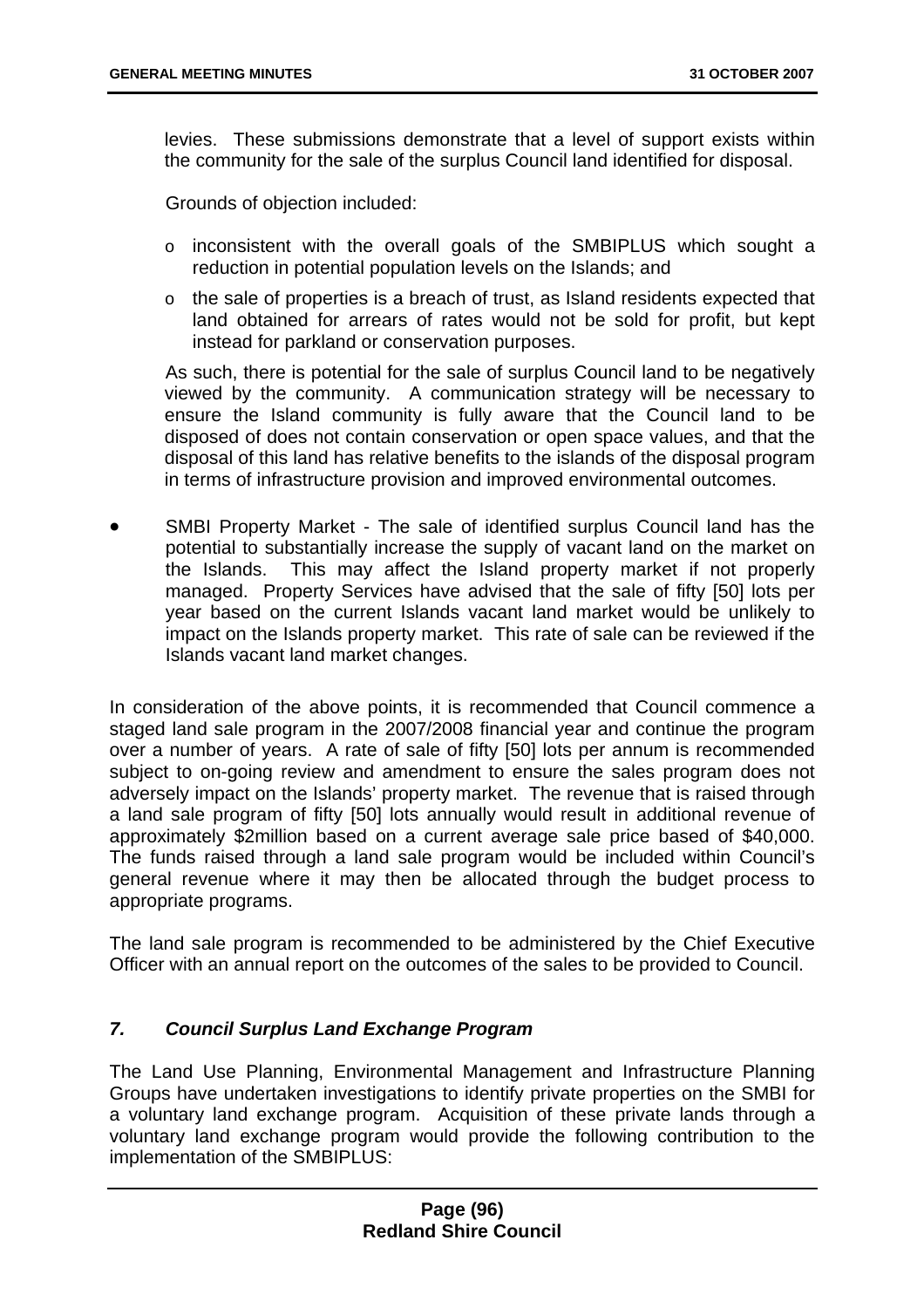- consolidate residential development to deliver reduced urban infrastructure requirements and costs and avoid residential development on land that is highly difficult to service with urban infrastructure;
- provide for the long-term protection of conservation values and the integrity of broader conservation areas;
- avoid residential development in areas of bushfire hazard where the hazard may not be effectively managed without the loss of adjoining conservation values;
- provide for public open space and recreational needs; and
- protect land that provides a stormwater management function.

The above categories are highly interrelated and collectively contribute to achieving more sustainable land use and conservation outcomes for the SMBI making a meaningful contribution to the effective implementation of the SMBIPLUS.

The process of identifying private lots for voluntary land exchange has considered the voluntary nature of a land exchange program through a focus on selecting private lots for acquisition that would provide a contribution to achieving the above outcomes without relying on the acquisition of other private lots. Based on past experience with voluntary land exchange programs, the likely take up rate for the surplus land exchange program would be 50 percent.

The majority of the private vacant lots identified in the voluntary land exchange program are located on the southern end of Russell Island [200 lots] and are of the standard island residential size  $[600m^2]$ . The acquisition of the majority of such lots through voluntary land exchange would occur on a one-to-one basis requiring only one Council lot in exchange for one private lot. The exception is seven [7] large lots identified for open space purposes. To secure land exchanges in these cases, more than one Council lot will be required to equal the fair market value of such large lots. This is discussed in more detail in the following section on open space.

It is also important to note that the identified private properties have residential development opportunities either recognised through the SMBI Residential zone or protected by the State Government *Southern Moreton Bay Island Development Entitlements Protection Act 2004* [SMBIDEPA].

The following provides a summary of each of the recommended land exchange categories.

### **7.1 Vacant Residential Lot Acquisition**

Planning investigations have identified vacant private lots included in the SMBI Residential zone for land exchange acquisition that are in isolated locations, or in locations that provide opportunity to deliver a more compact residential development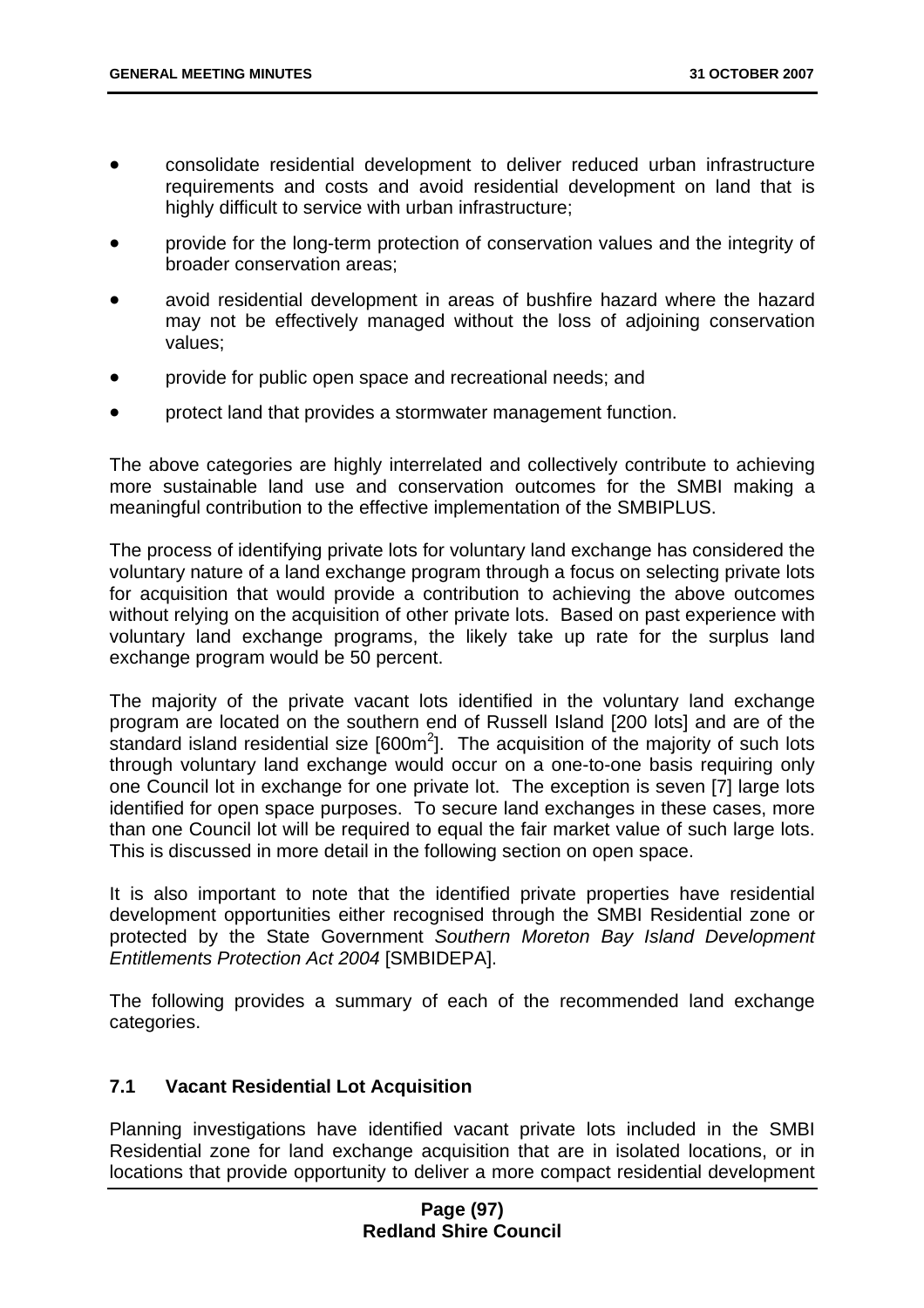pattern on the Islands. These identified lots are vacant and primarily located on southern Russell Island. The planning merit of acquiring the identified private lots includes:

- reduced infrastructure requirements and public cost provided through servicing a more compact residential development pattern;
- avoiding isolated residential uses within conservation areas to provide for improved conservation management and protection outcomes;
- avoiding issues related to bushfire risk arising from residential uses within isolated locations within conservation areas; and
- more efficient use of infrastructure reducing issues associated with underutilisation [e.g. the stagnation of reticulated water supply due to underutilisation].

In total, eighty five [85] private residential lots are identified for acquisition through land exchange.

## **7.2 Conservation Management and Protection**

On the SMBI, a number of lots that contain significant conservation values and are located within broader conservation areas remain in private ownership. The conservation values of these lots have been recognised through the Conservation Sub-Area CN1 zone of the Planning Scheme. Residential development is highly restricted within the CN1 zone.

However, the State Government enacted special legislation [SMBIDEPA 2004] to ensure that the owners of these lots [as of 30 April 2005] can continue to exercise the development entitlements that existed on these lots under the previous Transitional Planning Scheme for a period of ten years from commencement of the RPS. In effect, this legislation prevents Council from effectively regulating residential development to protect conservation values and the integrity of broader conservation areas through the Planning Scheme. Accordingly, planning merit exists in securing such conservation lands in Council ownership through voluntary land exchange to ensure the long-term protection of the identified conservation values of such land.

It should be noted that Council has previously sought to acquire these lots through the Conservation Acquisition Strategy land purchase and land exchange programs in 2004. It is considered appropriate to include these lots in a further land exchange program given it would be on a voluntary basis, and that such land is now included in the Conservation Sub-Are Cn1 zone and the State Government SMBIDEPA legislation places restrictions on the sale of such land. In addition, Council continues to receive requests for land exchange from the owners of such land.

Investigation into the subject private lots included in the CN1 zone and protected by the State Government legislation has identified fifty three [53] as important to secure for conservation purposes. It should be noted that the identified conservation land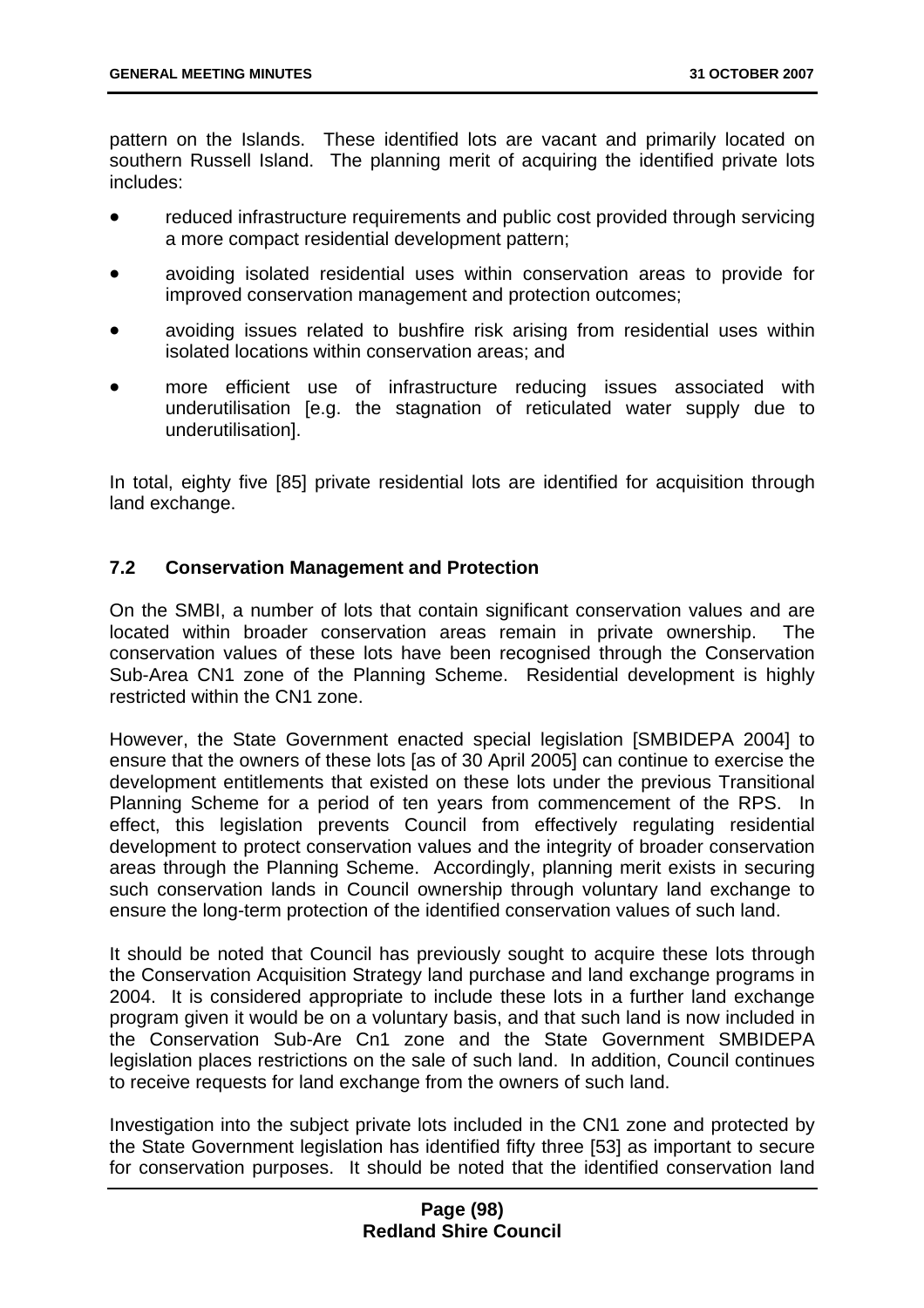exchange lots do not include all the balance of private lots in the CN1 zone protected by the State Government legislation.

# **7.3 Bushfire Management**

Bushfire management investigations have identified private properties that are unlikely to be able to adequately manage bushfire risk without vegetation clearing of adjoining conservation lands. The identified private properties adjoin conservation lands on two or more sides. Some of the identified lands also contain conservation values.

Securing such properties through voluntary land exchange would avoid issues associated with bushfire risk, protect adjoining conservation values and in some cases conservation values on the lot itself.

In total, twenty five [25] lots have been identified for voluntary land exchange for bushfire management purposes.

## **7.4 Public Open Space and Recreation**

The SMBI Open Space Plan [2006] identifies public and private parcels of land that should be retained, acquired and developed as public recreation areas. Council adopted the Open Space Plan for planning purposes in 2006. Council further resolved in 2007 to proceed with a land exchange program to acquire privately owned vacant lots or part lots through voluntary land exchange.

Whole private lots identified for open space purposes by the SMBI Open Space Plan [2006], with recognised development potential have been included within this broader land exchange program. In total, forty five [45] whole lots have been identified for acquisition through land exchange for open space purposes. Some of these lots are relatively large and would require more than one Council lot in exchange to balance property valuation differences.

Environmental Management have reconfirmed that all lands identified in the SMBI Open Space Plan (2006) are required for Open Space purposes.

Property Services has commenced a staged implementation of the Council endorsed open space land exchange program with seven [7] large lots identified for open space purposes targeted initially. Property Services have successfully negotiated land exchanges with the owners of three [3] of the large vacant private lots identified for open space purposes.

To undertake land exchanges with the three [3] large lots identified for open space purposes fifty nine [59] Council lots have been required. Should the State Government provide the necessary approvals for these land exchanges, the total number of surplus Council lots will be reduced.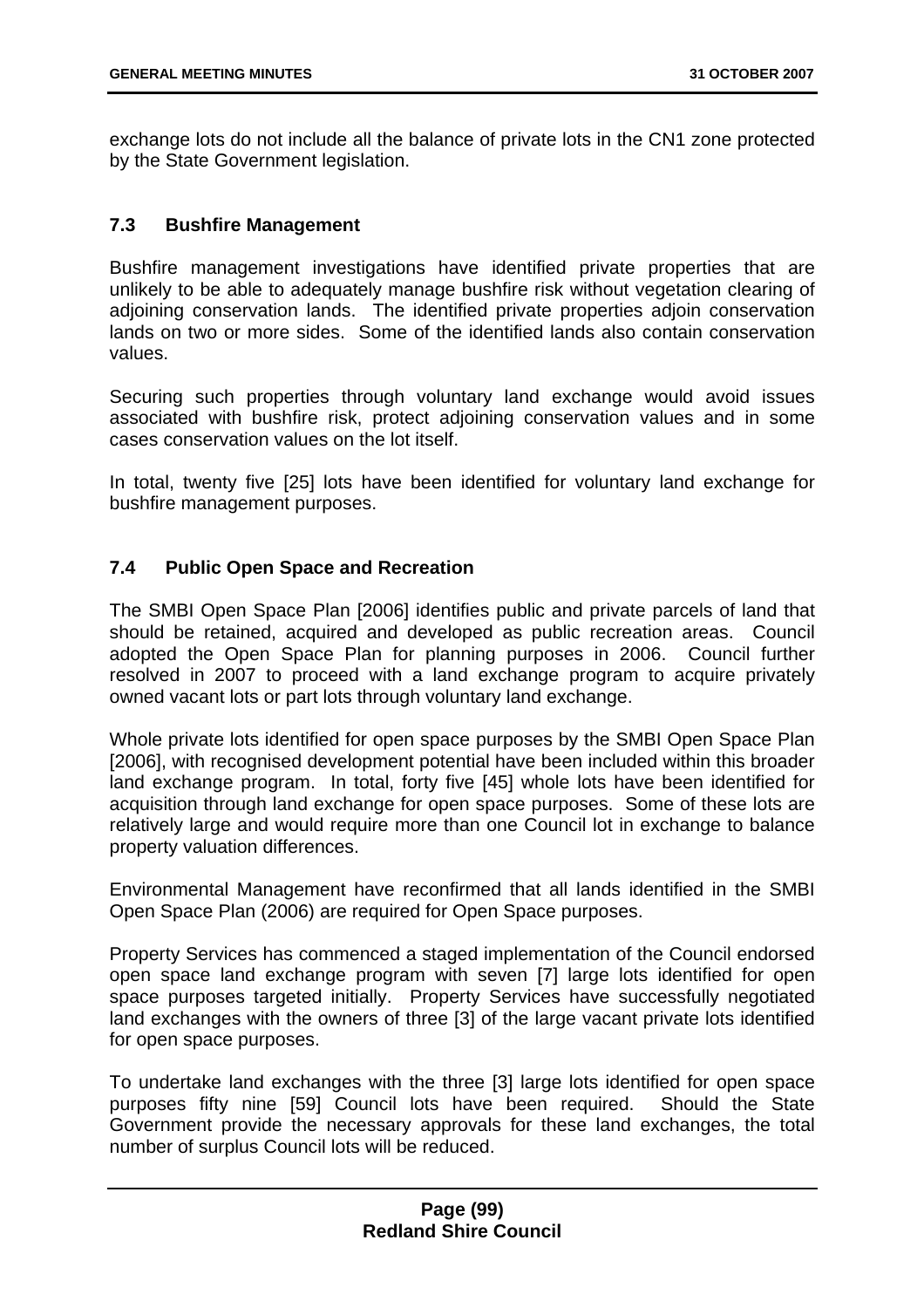The owners of the balance four [4] large lots identified for open space purposes have also been made land exchange offers. Two owners of these lots have refused and the other two landowners remaining undecided. Should successful land exchanges be negotiated with the two undecided landowners approximately thirty [30] Council surplus lots may be required for land exchange.

# **7.5 Infrastructure Servicing Issues**

The Russell Island Water Reticulation Extension Program [2005/2006] and the SMBIPLUS have highlighted private properties zoned SMBI Residential on Russell Island that are unable or highly difficult to service with a range of urban infrastructure [e.g. access road, reticulated water] due to steep topography or drainage problems. In total, eighteen [18] private lots on Russell Island have been identified for voluntary land exchange to avoid urban infrastructure provision issues.

# **7.6 Stormwater Management Purposes**

Stormwater management is recognised as critical to the ongoing sustainability of both the freshwater wetlands and inter-tidal areas of the SMBI. The Infrastructure Planning Group identified private properties with residential development potential on the SMBI [with a focus on southern Russell Island] that provide an important stormwater management function. The acquisition of these identified lots through voluntary land exchange will ensure that this land continues to provide important stormwater management function.

In total, thirty five [35] private lots have been identified for voluntary land exchange for stormwater management purposes.

# **7.7 Land Exchange Bank**

Council should also retain a modest land bank of unconstrained lots on the SMBI to undertake future land exchanges. This land bank would be used to facilitate land exchanges that have significant town planning merit and are in the public interest as they may arise.

Such a land exchange bank can be made up of the Council lots allocated to the Council surplus land exchange program that are not taken up following finalisation of this program. Based on the take up rate of past land exchange programs, it is likely that an adequate number of Council lots will remain to form a land exchange bank.

# **7.8 Summary**

The voluntary land exchange program has identified two hundred and sixty one [261] privately owned properties for Council acquisition through land exchange. Council would need to allocate approximately three hundred and forty [340] surplus lots to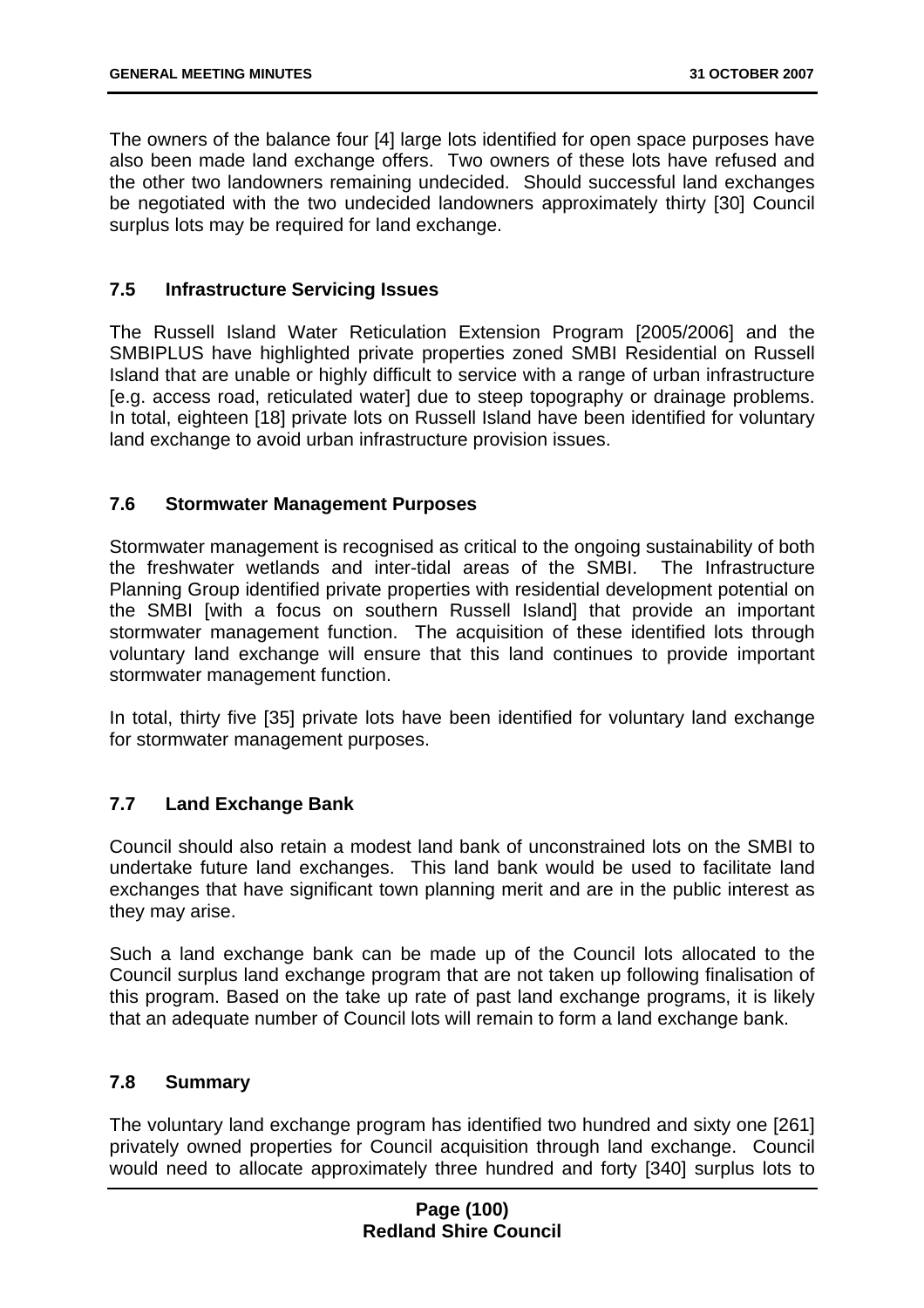provide sufficient lots for the land exchange program. In addition, Council lots allocated to the land exchange program that are not taken up should be retained and form a land exchange bank.

### **8. Other Issues**

In finalising a disposal strategy for the identified surplus Council lots, it is also important to recognise that there are significant differences between these surplus lots in terms of vegetation cover and infrastructure servicing. For example, some lots contain dense vegetation cover albeit of low ecological value, while others are clear and some have access from a sealed road and may be directly serviced by the existing reticulated electricity network and others gain access from a gravel or grass road with no current direct access to the reticulated electricity network. In consideration of this variation in the surplus lots, Council should firstly dispose of lots which are located along sealed roads or roads that are to be sealed in the next five years and are also directly serviced by the existing reticulated electricity network and other services; while lots without this level of service should be disposed of in the medium term.

In addition, to manage potential community concern regarding the sale of surplus Council land, Council should establish a communication strategy to accompany the disposal of surplus land. This communication strategy should clearly show that the land to be disposed of is surplus to Council requirements and identifying relevant Council programs committed to address key land use and infrastructure issues on the Islands. To allay community concerns that Council may intend to dispose of conservation lots in its ownership in the longer term, it is also recommended that investigations into the amalgamation of Council owned land identified for conservation purposes be initiated. This is discussed in confidential Attachment 5.

# *9. Conclusion*

In conclusion, this report identifies six hundred and forty one [641] Council owned freehold lots located on the Southern Moreton Bay Islands as surplus to Council requirements. The identified surplus Council owned freehold lots include:

- two hundred and seventy nine [279] Council owned freehold lots zoned SMBI Residential in the Redlands Planning Scheme [RPS]; and
- three hundred and sixty two [362] Council owned freehold lots zoned Community Purposes Sub-Area CP10 in the RPS which are located on southern Russell Island and considered surplus to Council requirements;

The identified surplus Council lots can be disposed of in accordance with the *Local Government Act.* To make a contribution to addressing a number of identified issues with the on-going and effective implementation of the SMBIPLUS, a Council surplus land disposal strategy has been developed. The strategy includes: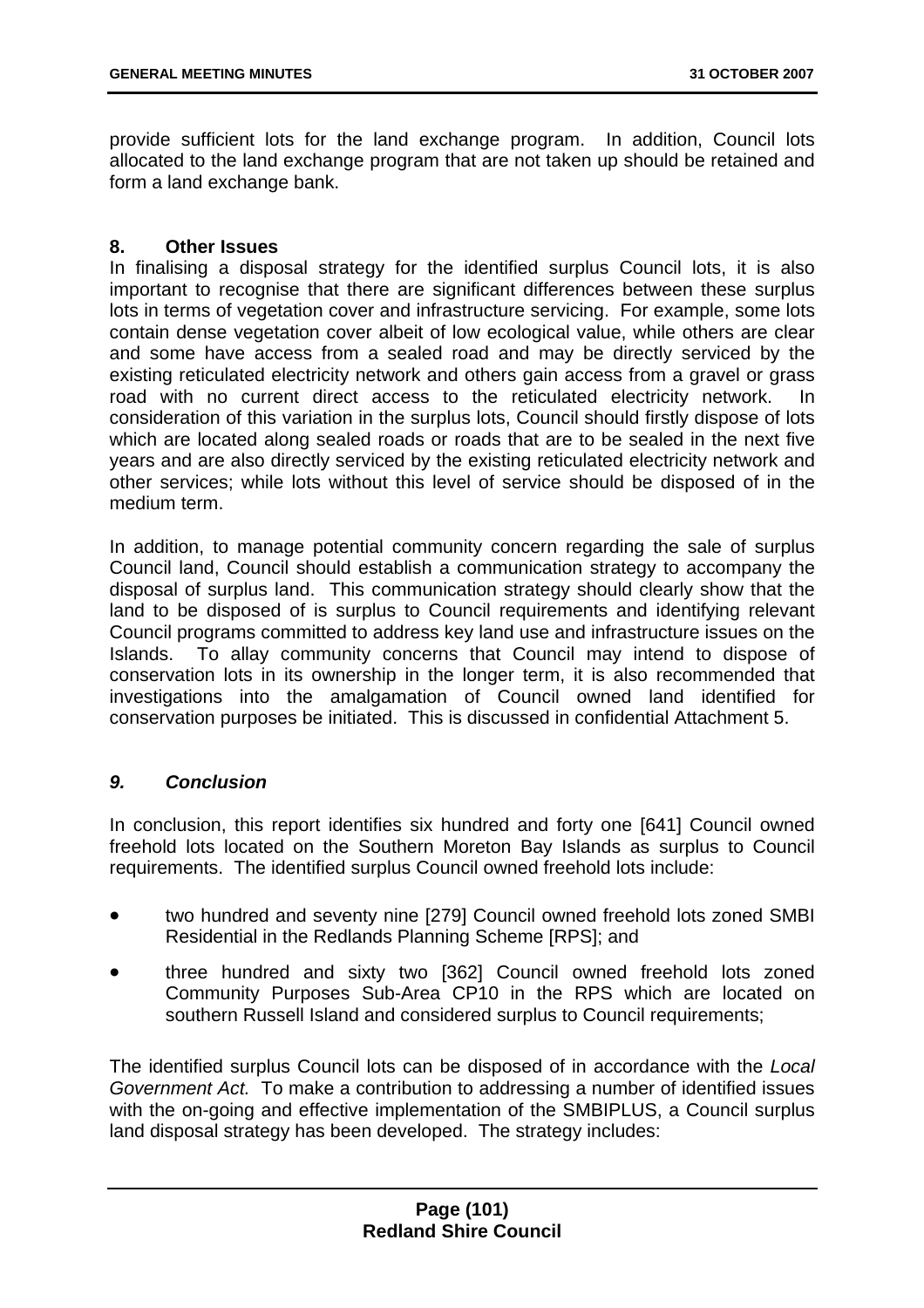- a land sale program to provide additional funding for public infrastructure provision and the purchase of strategic land on the SMBI. The land sale program is to be administered by the CEO with an annual report on the outcomes of the sale program provided to Council; and
- a voluntary land exchange program that aims to secure public ownership of two hundred and sixty one [261] lots for the following purposes:
	- o residential lot acquisition [103 lots including lots with infrastructure servicing constraints];
	- o conservation management and protection [53 lots];
	- o bushfire management [25 lots];
	- o public open space and recreation [45 lots]; and
	- o stormwater management purposes [35 lots].

To support the land sale and land exchange programs a community information strategy will be required. In addition, a program to amalgamate Council owned lots within conservation areas should also be initiated to demonstrate Council's commitment to the long-term protection of these lands.

# **RELATIONSHIP TO CORPORATE PLAN**

The recommendation primarily supports Council's strategic priority to preserve a balance with urban, rural, bushland, village, coastal and island character of the Redlands by managing growth.

### **FINANCIAL IMPLICATIONS**

The sale and exchange of Council surplus land has the potential to generate significant revenue over a number of years.

The costs associated with facilitating the land sale and land exchange program [i.e. Property Assessment, Market Valuation etc.] will be funded through the sale of Council lands.

### **PLANNING SCHEME IMPLICATIONS**

The Land Use Planning Group has prepared this report with amendments to the Redlands Planning Scheme detailed in the Officer Recommendation.

### **CONSULTATION**

Consultation has taken place with the Chief Executive Officer, General Manager Planning & Policy, Infrastructure Planning, Environmental Management Group and Property Services.

The findings of the report have been presented to Councillors through a workshop on 5 September 2007.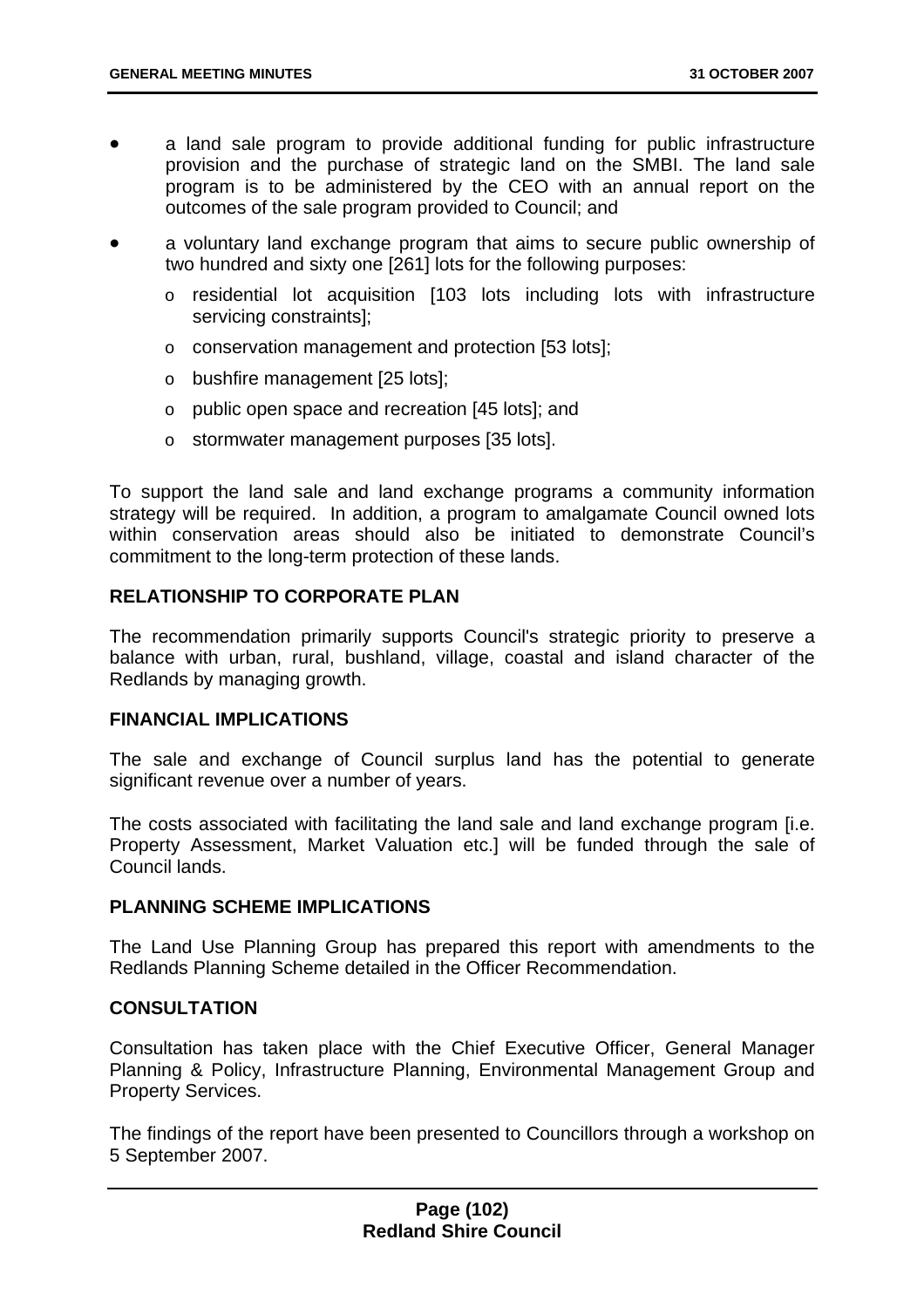# **OPTIONS**

#### **PREFERRED**

That Council resolve as follows:

- a) To confirm the list of Council owned freehold lots identified in Attachment 1 'Southern Moreton Bay Islands Land Disposal Schedule 2007' as surplus to Local Government requirements;
- b) To approve the disposal of all land identified in Attachment 1 'Southern Moreton Bay Islands Land Disposal Schedule 2007' through a land sale program and land exchange program in accordance with sections 491 and 492 of the *Local Government Act*;
- c) To initiate a land sale program to undertake the staged public auction of Council owned freehold lots identified in Attachment 1 at a rate of 50 lots/annum subject to annual review;
- d) To initiate a land exchange program to commence negotiations to voluntarily acquire, through land exchange, private lots identified in Maps 2a and 2b;
- e) To prepare a community consultation strategy to accompany the disposal of surplus Council land;
- f) To delegate authority to the Chief Executive Officer to identify and implement the Council surplus land sale program with annual progress reporting to Council.
- g) To amend the Redlands Planning Scheme in accordance with Schedule 1 of the *Integrated Planning Act [1997]* to:
	- a) Include all Council owned freehold lots identified in Attachment 1 SMBI Land Disposal Schedule 2007 in the SMBI Residential zone;
	- b) Include all Council owned freehold lots identified in Attachment 2 SMBI Land Retention Schedule 2007 within the Conservation Sub-Area CN1 zone or Open Space zone.
- h) That Council lots identified in Attachment 1 and currently included in the Community Purposes Sub-Area CP10 zone not be disposed of through sale or exchange until such time as the Redlands Planning Scheme is amended to include these lots within the SMBI Residential zone;
- i) To commence investigation into the amalgamation of Council owned allotments included within the Conservation Sub-Area CN1 zone of the Redlands Planning Scheme, with a further report to be provided to Council for its consideration of the matter; and
- j) That the attachments referred to in this report remain confidential.

### **ALTERNATIVE**

a) That Council adopt the recommendations of the preferred resolution with amendments as identified; or

## **Page (103) Redland Shire Council**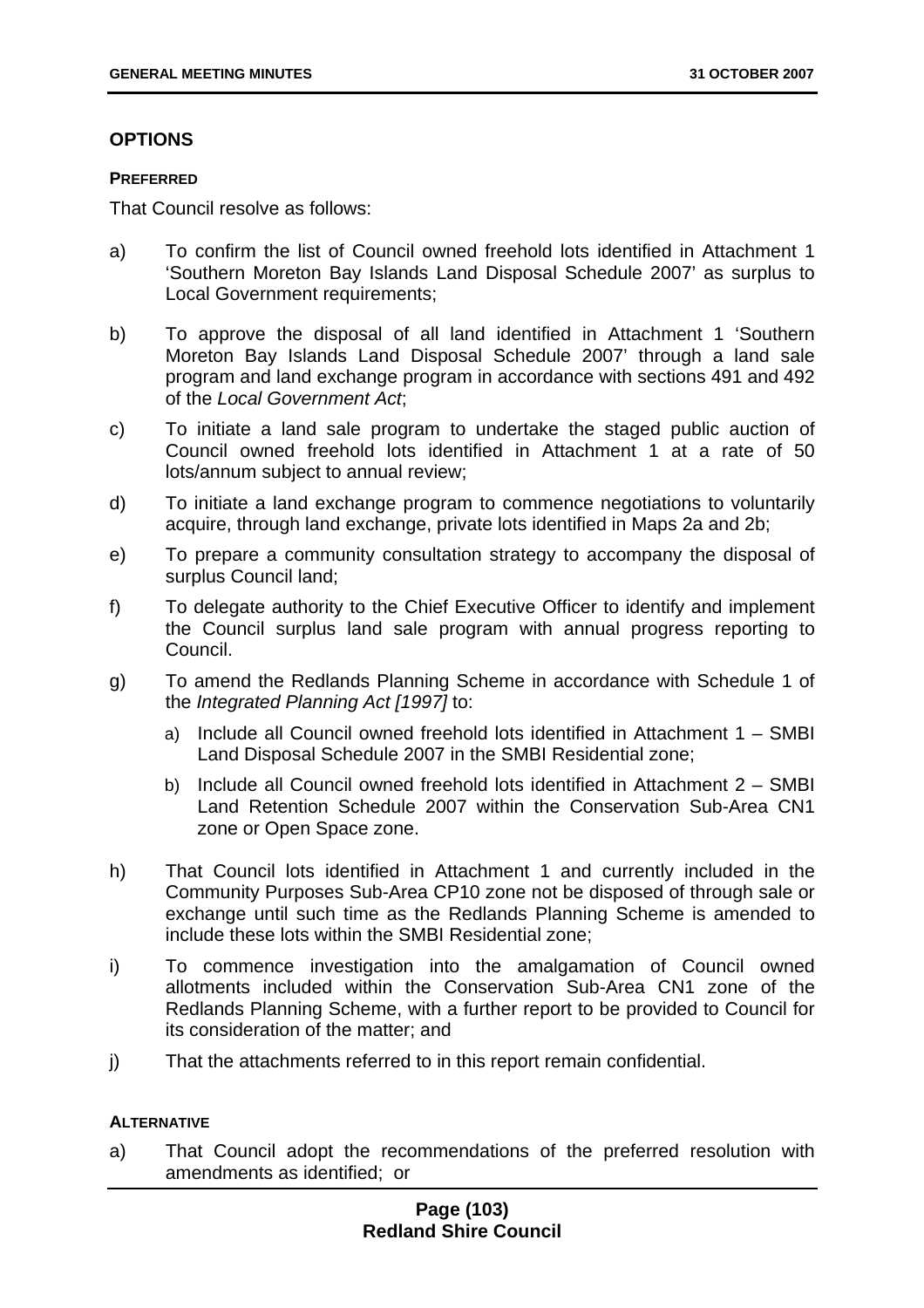b) That Council not adopt the Officer's Recommendation.

### **ADDENDUM – 16 OCTOBER 2007**

Officers from Redland Water & Waste provided an update on this matter and presented this information to the Committee for consideration.

In 2005/06 Council undertook a works program to construct water mains on Russell Island. Following the works, a number of properties were identified through a system audit as remaining potentially un-serviced by mains and still receiving a water access charge.

Redland Water & Waste has categorised these properties into three groups:-

- Category 1 properties through further investigation have verified that these properties can be serviced;
- Category 2 properties appear to have some physical limitations in connecting to the water main and are under further investigation;
- Category 3 properties have all been identified with vegetation constraints preventing construction of mains and services.

During discussions with Land Use Planning, Redland Water & Waste was made aware that these properties - with the exception of two - were subject to a proposal for a Council land swap.

A list of Category 3 properties is contained in the attached confidential schedule which also identifies two properties that are not subject to the land swap.

All properties listed in the spreadsheet are currently levied a water access charge. This is in line with the *Local Government Act* Section 973AA which states that:

*"A local government may, for a financial year, make and levy a utility charge for supplying water or sewerage services before construction of the facilities for supplying the services is completed if, when the charge is made and levied –* 

- *a) either* 
	- (i) construction of the facilities has started ; or
	- (ii) the local government intends that construction of the facilities will start during the financial year and has included, in its budget for the year the funds necessary for construction to start; and
- *b) The local government reasonably believes the services will be supplied within the next financial year. "*

As Redland Water & Waste Technical Services Planning Section has now determined it is not possible to service any of these Category 3 properties due to vegetation constraints, it is recommended that the officer's recommendation of the confidential report be supplemented with an additional new item as follows: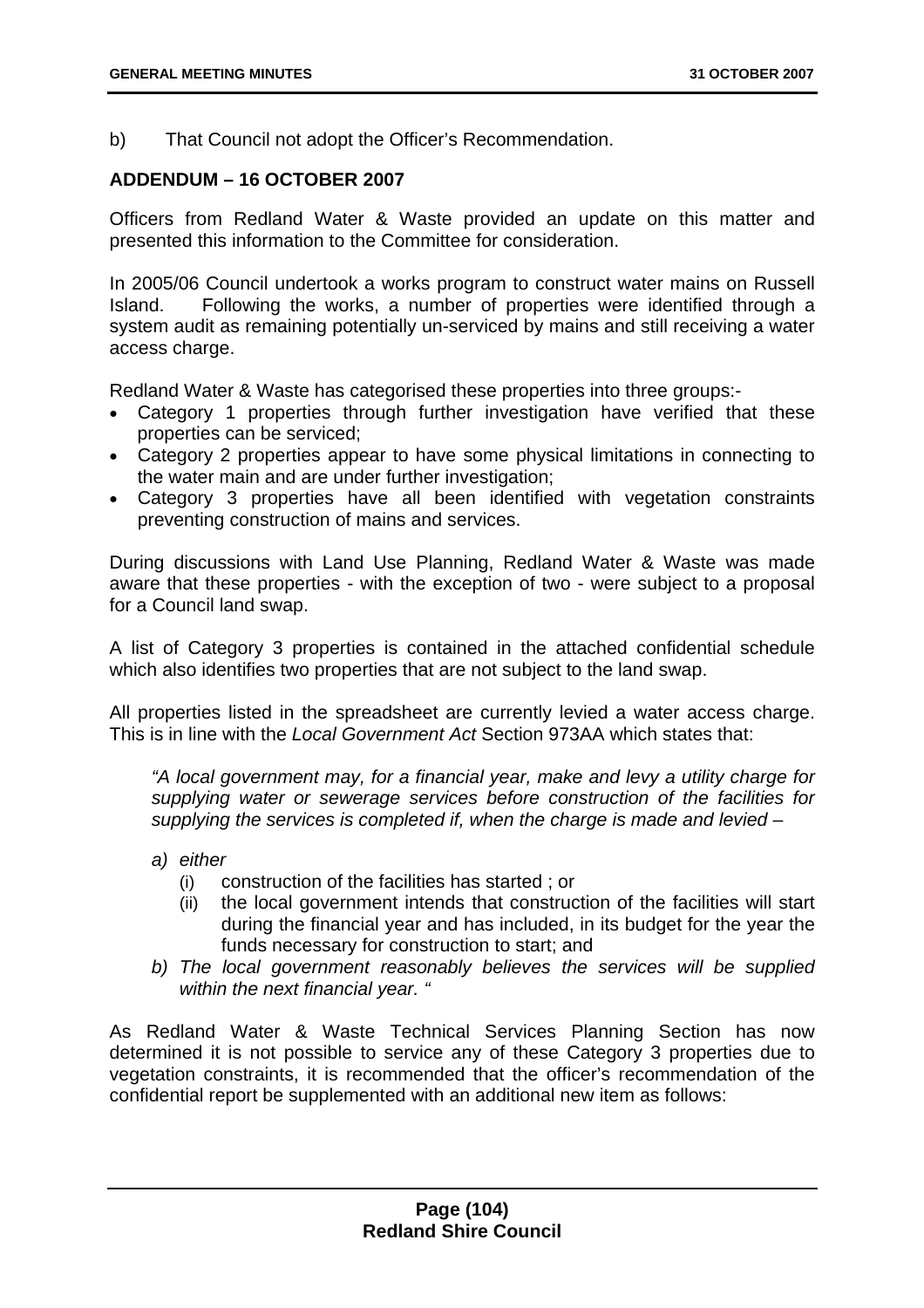That water access charges be removed from all Category 3 properties listed in the attached schedule with owners notified as part of the land swap proceedings.

This recommendation was accepted by the Committee and is included in the following Committee Recommendation to Council.

## **COMMITTEE RECOMMENDATION/ COUNCIL RESOLUTION**

| Moved by:    | Cr Burns         |
|--------------|------------------|
| Seconded by: | <b>Cr Barker</b> |

**That Council resolve as follows:** 

- **1. To confirm the list of Council owned freehold lots identified in confidential Attachment 1 'Southern Moreton Bay Islands Land Disposal Schedule 2007' as surplus to Local Government requirements;**
- **2. To approve the disposal of all land identified in confidential Attachment 1 through a land sale program and land exchange program in accordance with sections 491 and 492 of the** *Local Government Act 1993;*
- **3. To initiate a land sale program to undertake the staged public auction of Council owned freehold lots identified in confidential Attachment 1 at a rate of 50 lots/annum subject to annual review;**
- **4. To initiate a land exchange program to commence negotiations to voluntarily acquire, through land exchange, private lots identified in Maps 2a and 2b of the confidential attachments;**
- **5. To prepare a community consultation strategy to accompany the disposal of surplus Council land;**
- **6. To delegate authority to the Chief Executive Officer to identify and implement the Council surplus land sale program with annual progress reporting to Council;**
- **7. To amend the Redlands Planning Scheme in accordance with Schedule 1 of the** *Integrated Planning Act [1997]* **to:** 
	- **a) Include all Council owned freehold lots identified in confidential Attachment 1 – SMBI Land Disposal Schedule 2007 in the SMBI Residential zone;**
	- **b) Include all Council owned freehold lots identified in confidential Attachment 2 – SMBI Land Retention Schedule 2007 within the Conservation Sub-Area CN1 zone or Open Space zone;**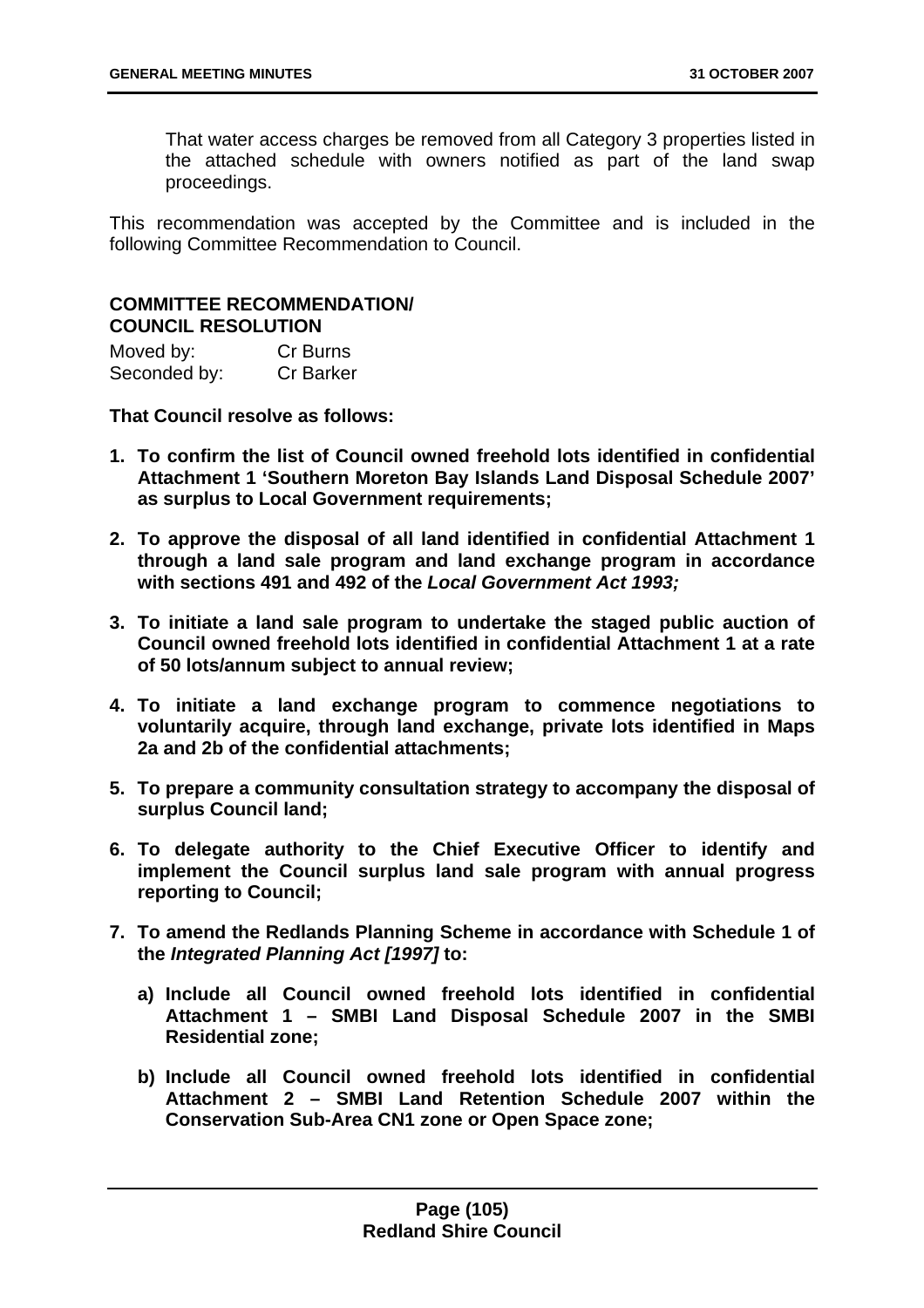- **8. That Council lots identified in confidential Attachment 1 and currently included in the Community Purposes Sub-Area CP10 zone not be disposed of through sale or exchange until such time as the Redlands Planning Scheme is amended to include these lots within the SMBI Residential zone;**
- **9. To commence investigation into the amalgamation of Council owned allotments included within the Conservation Sub-Area CN1 zone of the Redlands Planning Scheme, with a further report to be provided to Council for its consideration of the matter;**
- **10. That water access charges be removed from all Redland Water & Waste categorised Category 3 properties listed in the confidential schedule attached to the addendum, with owners notified as part of the land swap proceedings; and**
- **11. That the attachments referred to in this report and details of properties identified in the addendum remain confidential.**

**CARRIED**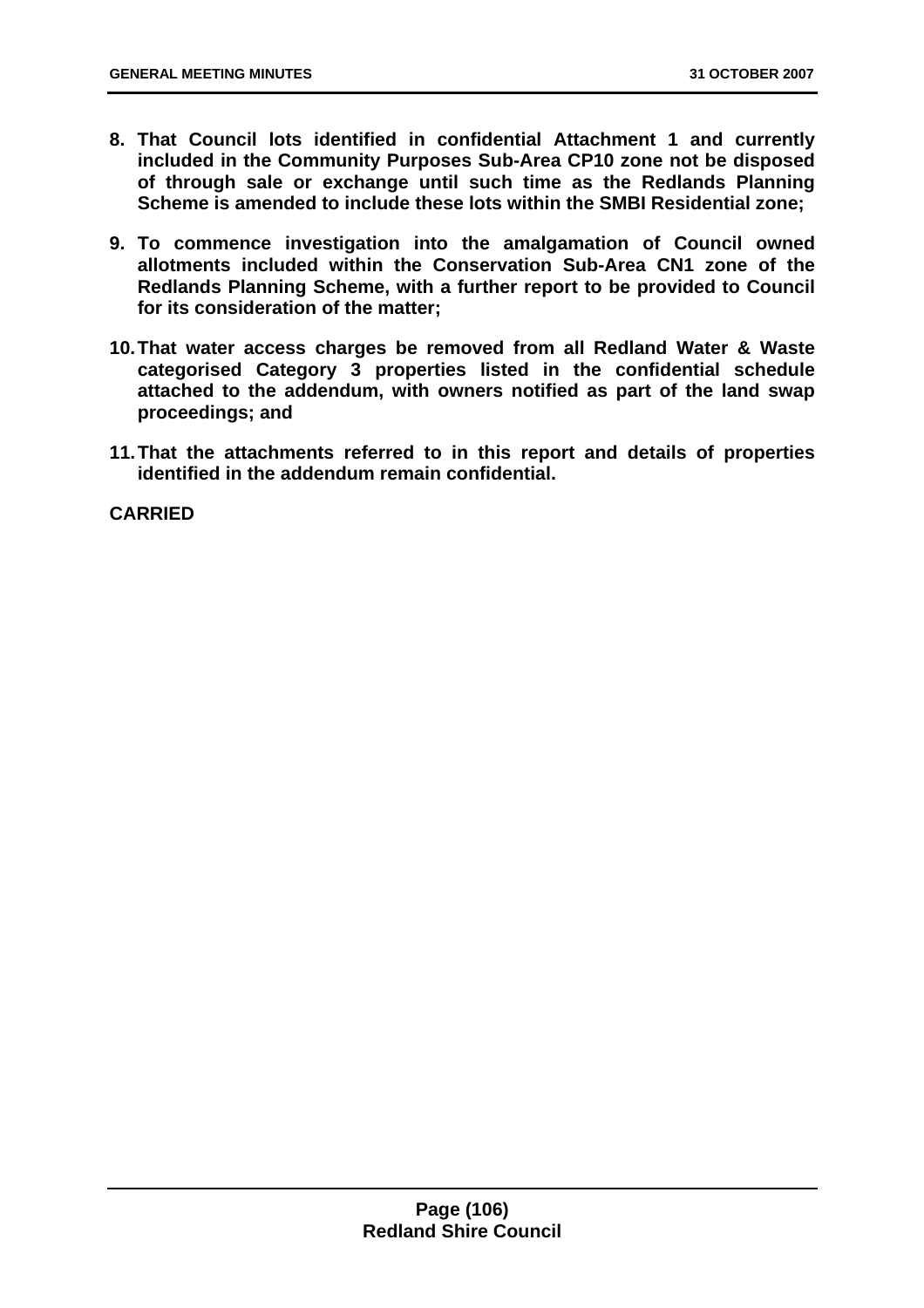# **10.3 GENERAL BUSINESS**

Permission was granted for the following item of general business to be raised:

1. Cr Elliott enquired about the status of the institutional water arrangements. General Manager Redland Water & Waste provided an update on this matter to Committee.

### **COMMITTEE RECOMMENDATION/ COUNCIL RESOLUTION**

| Moved by:    | Cr Burns         |
|--------------|------------------|
| Seconded by: | <b>Cr Barker</b> |

**That the general business item be noted.** 

### **CARRIED**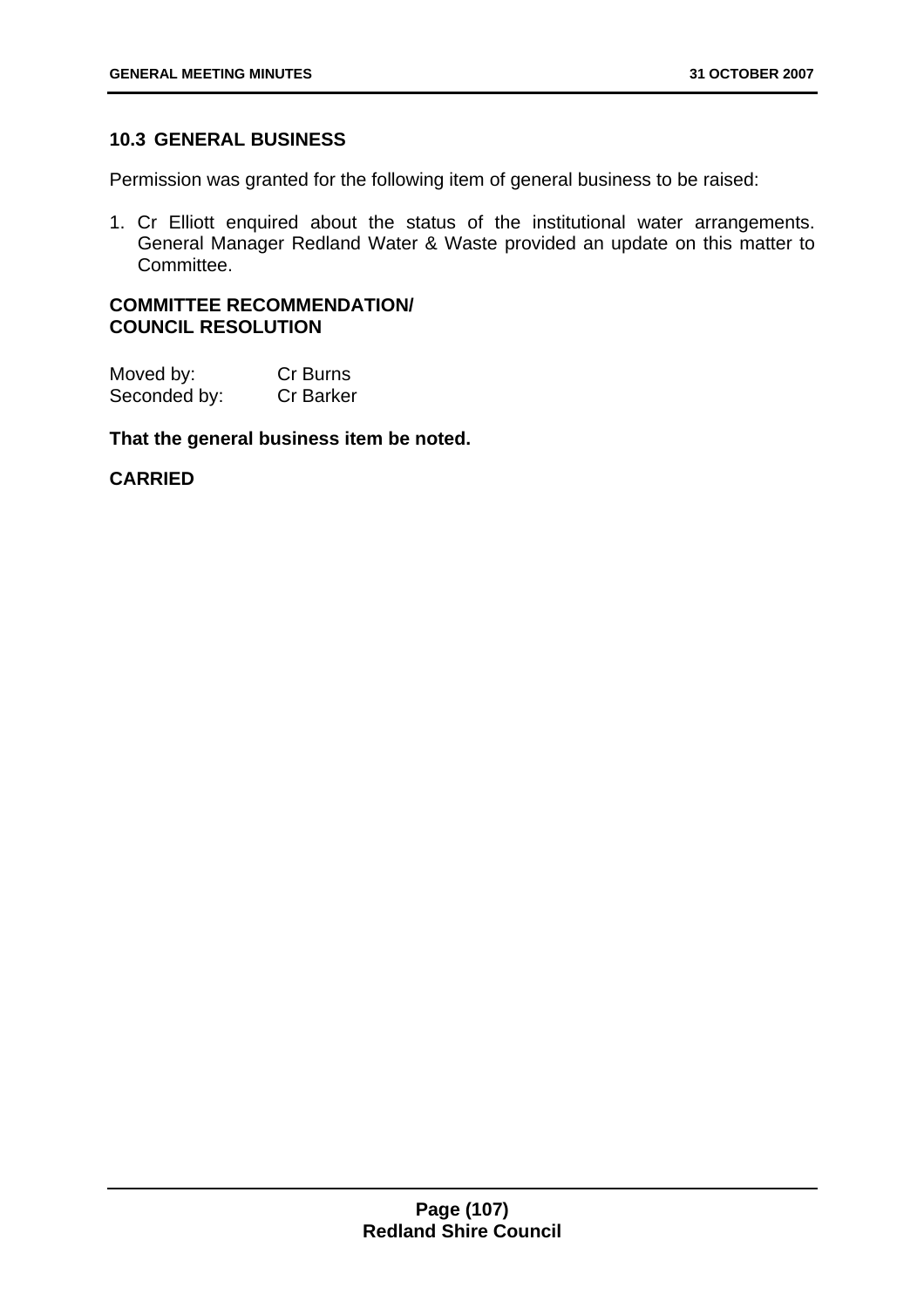## **11 REDLAND WATER AND WASTE COMMITTEE 24/10/07 - RECEIPT AND ADOPTION OF REPORT**

| Moved by:    | <b>Cr Barker</b>  |
|--------------|-------------------|
| Seconded by: | <b>Cr Elliott</b> |

That the following Redland Water and Waste Committee Report of 24 October 2007 be received

CARRIED

#### **DECLARATION OF OPENING**

Cr Barker declared the meeting open at 9.00 am.

## **RECORD OF ATTENDANCE AND LEAVE OF ABSENCE**

| <b>Members Present</b><br>Cr A G Barker<br>Cr D H Seccombe<br>Cr C B Ogilvie<br>Cr D A Henry<br>Cr P J Dowling<br>Cr J L Burns<br>Cr T Bowler<br>Cr M A Elliott<br>Cr A R Beard<br>Cr K M Williams<br>Cr H J Murray | <b>Chair and Councillor Division 1</b><br>Mayor<br><b>Councillor Division 2</b><br><b>Councillor Division 3</b><br>Deputy Mayor and Councillor Division 4<br><b>Councillor Division 5</b><br><b>Councillor Division 6</b><br>Councillor Division 7 Entered at 9.01 am<br><b>Councillor Division 8</b><br><b>Councillor Division 9</b><br>Councillor Division 10 Entered at 9.05 am |  |
|---------------------------------------------------------------------------------------------------------------------------------------------------------------------------------------------------------------------|------------------------------------------------------------------------------------------------------------------------------------------------------------------------------------------------------------------------------------------------------------------------------------------------------------------------------------------------------------------------------------|--|
|                                                                                                                                                                                                                     |                                                                                                                                                                                                                                                                                                                                                                                    |  |
| <b>Committee Manager</b><br>Mr J Pruss                                                                                                                                                                              | General Manager Redland Water & Waste                                                                                                                                                                                                                                                                                                                                              |  |
| <b>Officers</b><br>Mr R Turner<br>Mr T Kasper<br>Mr B Taylor<br>Mr K McGuire                                                                                                                                        | <b>Acting Chief Executive Officer</b><br><b>Manager Technical Support</b><br><b>Manager Treatment Operations</b><br>Service Manager - Water Reticulation Services                                                                                                                                                                                                                  |  |
| <b>Minutes</b><br>Mrs J Thomas                                                                                                                                                                                      | Corporate Meetings & Registers Officer                                                                                                                                                                                                                                                                                                                                             |  |
| <b>PUBLIC PARTICIPATION AT MEETING</b>                                                                                                                                                                              |                                                                                                                                                                                                                                                                                                                                                                                    |  |
| Nil                                                                                                                                                                                                                 |                                                                                                                                                                                                                                                                                                                                                                                    |  |
| <b>DECLARATION OF INTEREST</b><br>Nil                                                                                                                                                                               |                                                                                                                                                                                                                                                                                                                                                                                    |  |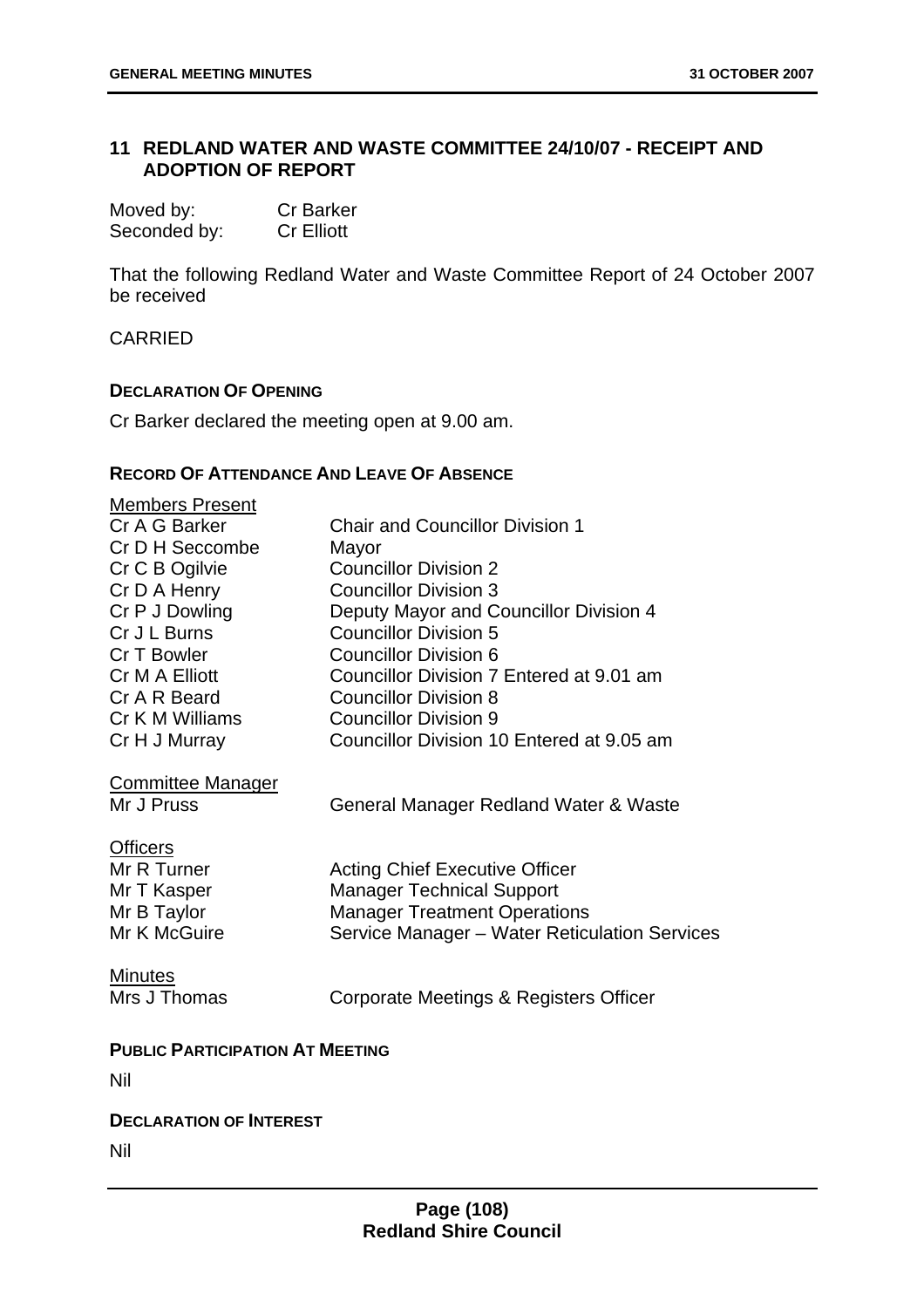# **MOTION TO ALTER THE ORDER OF BUSINESS**

Nil

Cr Elliott left the meeting at 9.04 am (during item 1.1).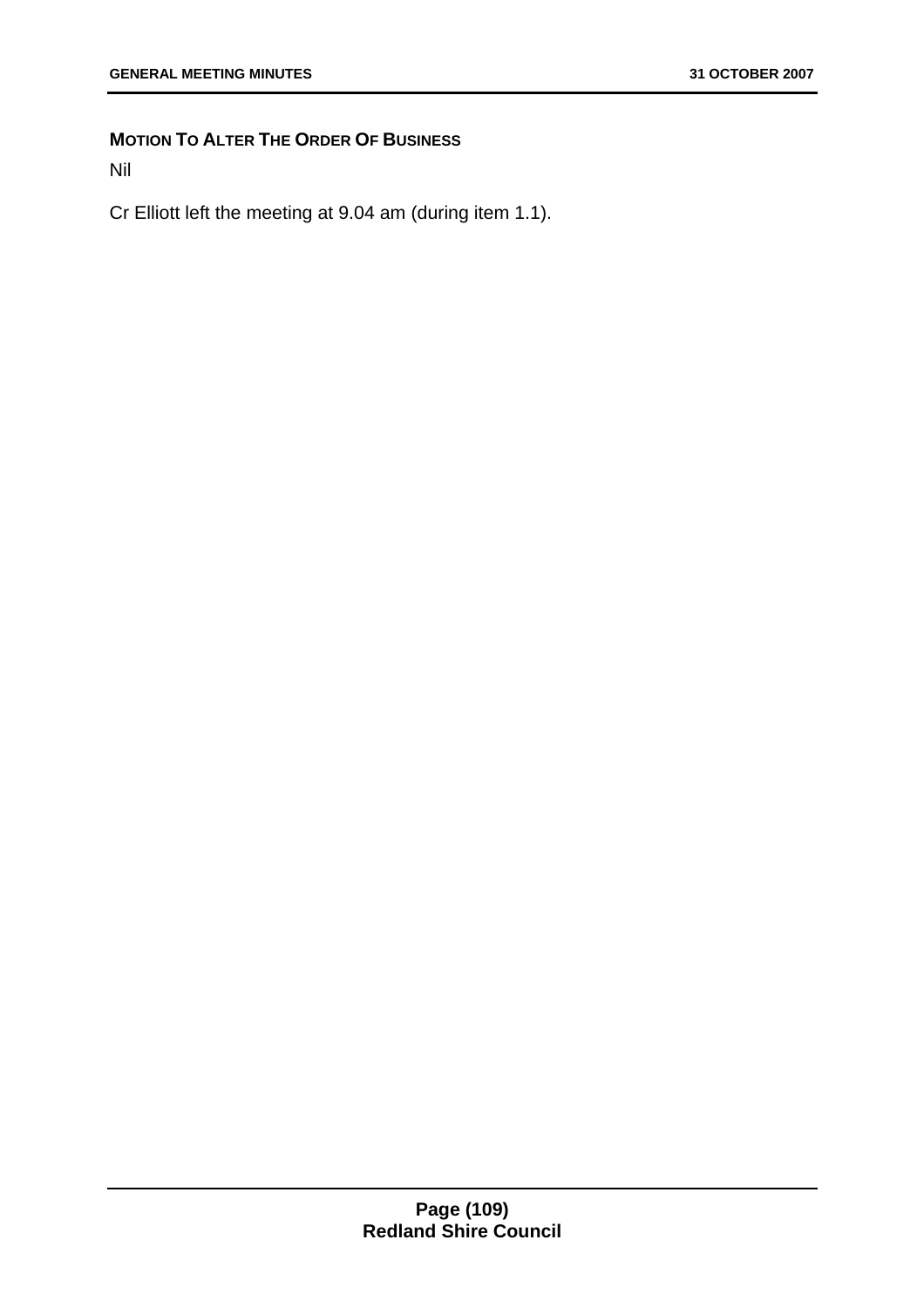## **11.1 REDLAND WATER AND WASTE**

#### **11.1.1 REDLAND WATER & WASTE COUNCIL BUSINESS UNIT REPORT – SEPTEMBER 2007**

| <b>Dataworks Filename:</b>       | <b>WW Redland Water &amp; Waste Committee</b><br><b>WM Redland Water &amp; Waste Committee</b><br><b>WS Redland Water &amp; Waste Committee</b>                                                            |
|----------------------------------|------------------------------------------------------------------------------------------------------------------------------------------------------------------------------------------------------------|
| <b>Attachments:</b>              | <b>Business Unit Report - September 2007</b><br><b>Appendix A - Additional Water Quality Indicators</b><br><b>Appendix B – Wastewater Treatment Plants</b><br><b>Supplementary Performance Information</b> |
| <b>Responsible Officer Name:</b> | <b>Jim Pruss</b><br><b>General Manager, Redland Water &amp; Waste</b>                                                                                                                                      |
| <b>Author Name:</b>              | <b>Jim Pruss</b><br><b>General Manager, Redland Water &amp; Waste</b>                                                                                                                                      |

## **EXECUTIVE SUMMARY**

The Redland Water & Waste (RWW) Council business unit report is presented to Council for noting. The report provides the business unit's performance for the month of September 2007 and covers financial and non-financial indicators for water, wastewater and waste.

It is expected that, most of the time the report findings will be "business as usual". Where exceptions occur, these will be highlighted.

The report provides a regular opportunity for Council to consider the performance of RWW and to respond to any exceptional reporting.

Council is provided with the option to accept the report or, accept it and request additional information or a review of performance.

#### **PURPOSE**

To report on the ongoing performance of the business unit against key performance indicators (KPIs).

#### **BACKGROUND**

RWW's performance plan identifies KPIs for which performance targets have been agreed with Council. Reporting is done each month through the RWW Committee.

#### **ISSUES**

The report is provided to Council as a means of monitoring the performance of RWW for the activities of water, wastewater and waste.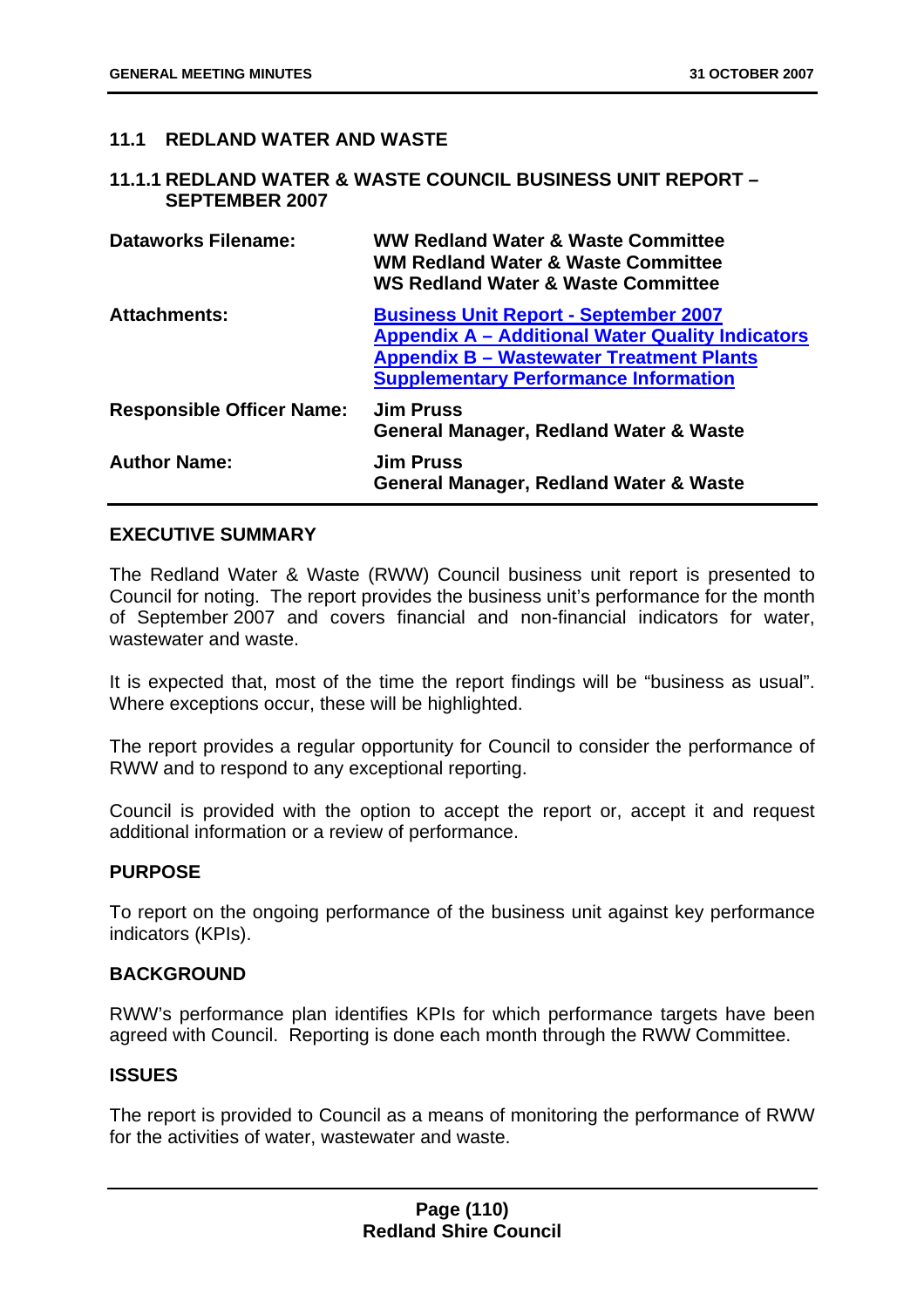The first part of the report comprises a "snapshot" of the business unit's achievement in meeting KPIs (year-to-date) and financial report card.

The report then provides specific financial report and commentary, capital expenditure (graphically) and a detailed customer overview.

The main body of the report focuses on actual levels of achievement against the KPIs for the month. Where exceptions have occurred and targets not met, an explanation is given as well as action taken to improve performance.

The report closes with a summary of the major issues for each group during the month.

## **RELATIONSHIP TO CORPORATE PLAN**

The recommendation primarily supports Council's strategic priority to provide and maintain water, wastewater and waste services to sustain our community.

Providing this report also supports Council's Governance strategic priority to provide a clear organisational direction supported by effective leadership and a framework of policies, plans and strategies that are responsive to the community's needs and which promote accountable and ethical standards of practice.

## **FINANCIAL IMPLICATIONS**

There are no direct financial implications resulting from this report. Financial implications may result where Council requests a performance review or requests an increase in performance standards.

## **CONSULTATION**

Consultation has occurred with:

- Manager Customer Service & Business Performance, RWW;
- Manager Treatment Operations, RWW;
- Manager Technical Support, RWW; and
- Senior Advisor, Financial Management, RWW.

#### **OPTIONS**

#### **PREFERRED**

That Council resolve to accept the Redland Water & Waste Council business unit report for September 2007, as presented in the attachment.

#### **ALTERNATIVE**

That Council accepts the report and requests additional information or a review of performance.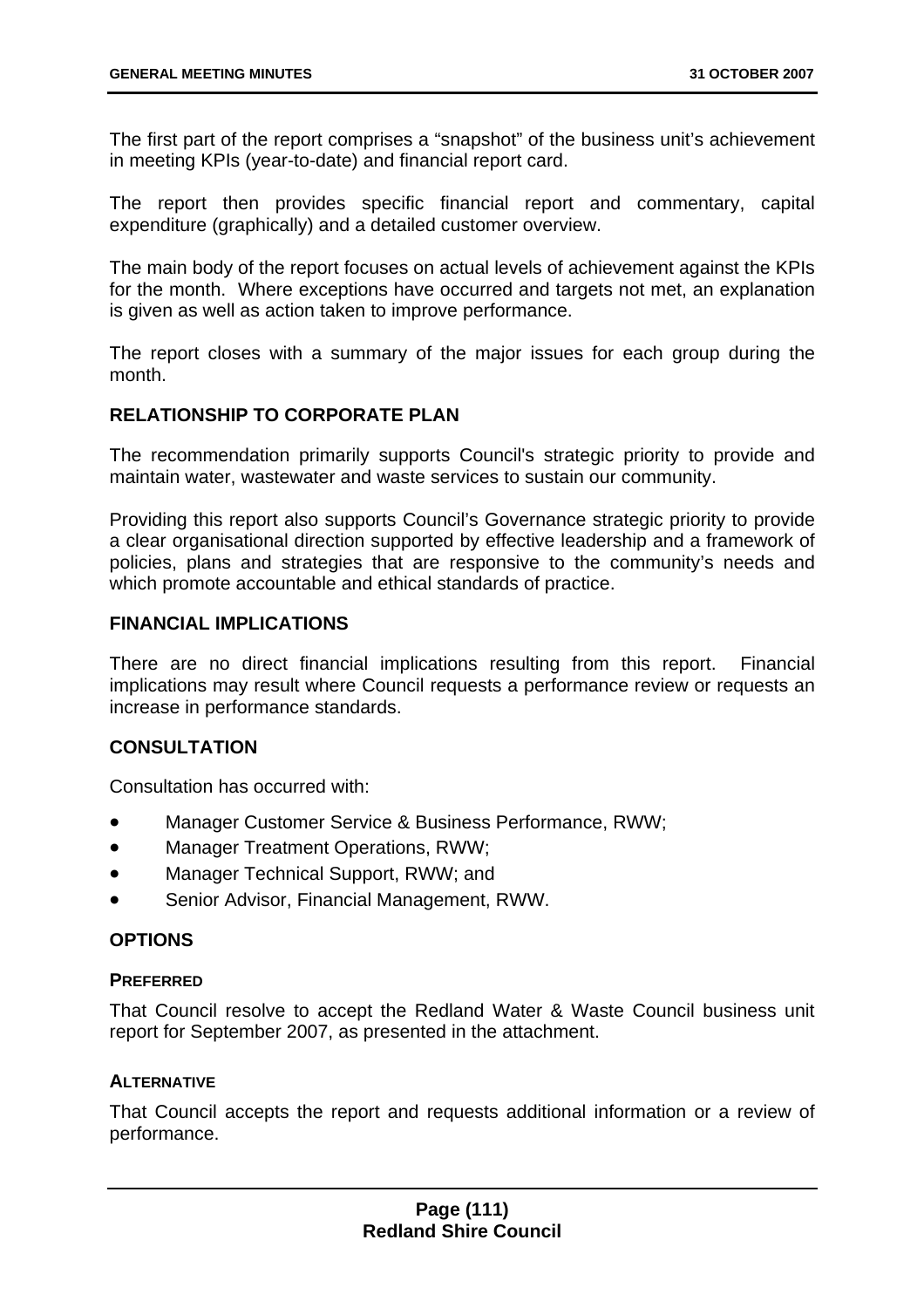## **OFFICER'S/COMMITTEE RECOMMENDATION/ COUNCIL RESOLUTION**

| Moved by:    | <b>Cr Barker</b>  |
|--------------|-------------------|
| Seconded by: | <b>Cr Elliott</b> |

**That Council resolve to accept the Redland Water & Waste Council Business Unit Report for September 2007, as presented in the attachment.** 

## **CARRIED**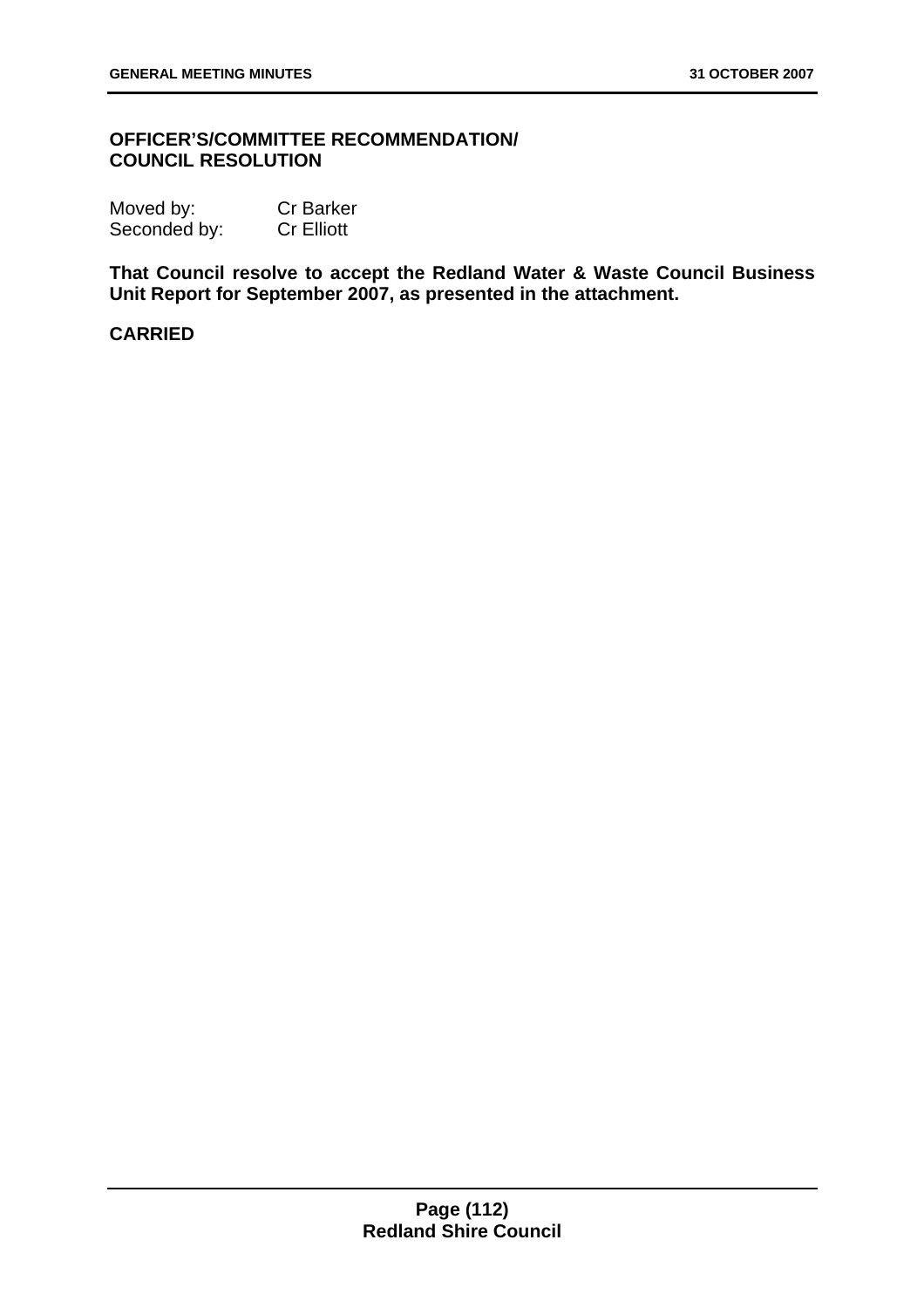## **11.1.2 METERED HYDRANT STANDPIPES**

| <b>Dataworks Filename:</b>       | <b>WS Reticulated Water - Metered Hydrant Permits</b>                                       |
|----------------------------------|---------------------------------------------------------------------------------------------|
| <b>Attachments:</b>              | <b>Summary of Data Collected</b>                                                            |
| <b>Responsible Officer Name:</b> | <b>Eleanor Bray</b><br><b>Manager Customer Service &amp; Business</b><br><b>Performance</b> |
| <b>Author Name:</b>              | <b>Eleanor Bray</b><br><b>Manager Customer Service &amp; Business</b><br><b>Performance</b> |

#### **EXECUTIVE SUMMARY**

Metered hydrant standpipes were introduced to Redlands in April 2006, creating an annual revenue of \$50,425 in 2006/07. The deposit fee and monthly rental charges when compared to other Councils within the region fall within the average range with no indication of exceptionally low or high fees. The Redlands' rate per kilolitre charge appears as the second lowest rate for metered standpipes.

#### **PURPOSE**

The purpose of this report is to present information from a benchmarking exercise comparing metered hydrant standpipes across a number of Councils with south-east **Queensland** 

## **BACKGROUND**

Metered hydrant standpipes were introduced in Redlands in April 2006 and all persons wanting to take water from the Council reticulated water network are required to obtain a permit and use the metered hydrant standpipe issued by Redland Water & Waste (RWW). Each permit is issued pursuant to the permit holder complying with a series of conditions of use that are provided on the permit approval letter.

Consumption rates were aligned to the top tier water consumption rate and other fees and charges were calculated on a full costing model.

Consumption revenue received from metered standpipes in 2006/07 was \$50,425 from a fleet of 51 standpipes.

#### **ISSUES**

The attached spreadsheet provides a summary of data collected from various Councils on hydrant standpipes. It was not possible to get a complete set of data as some information was not made available from other Councils.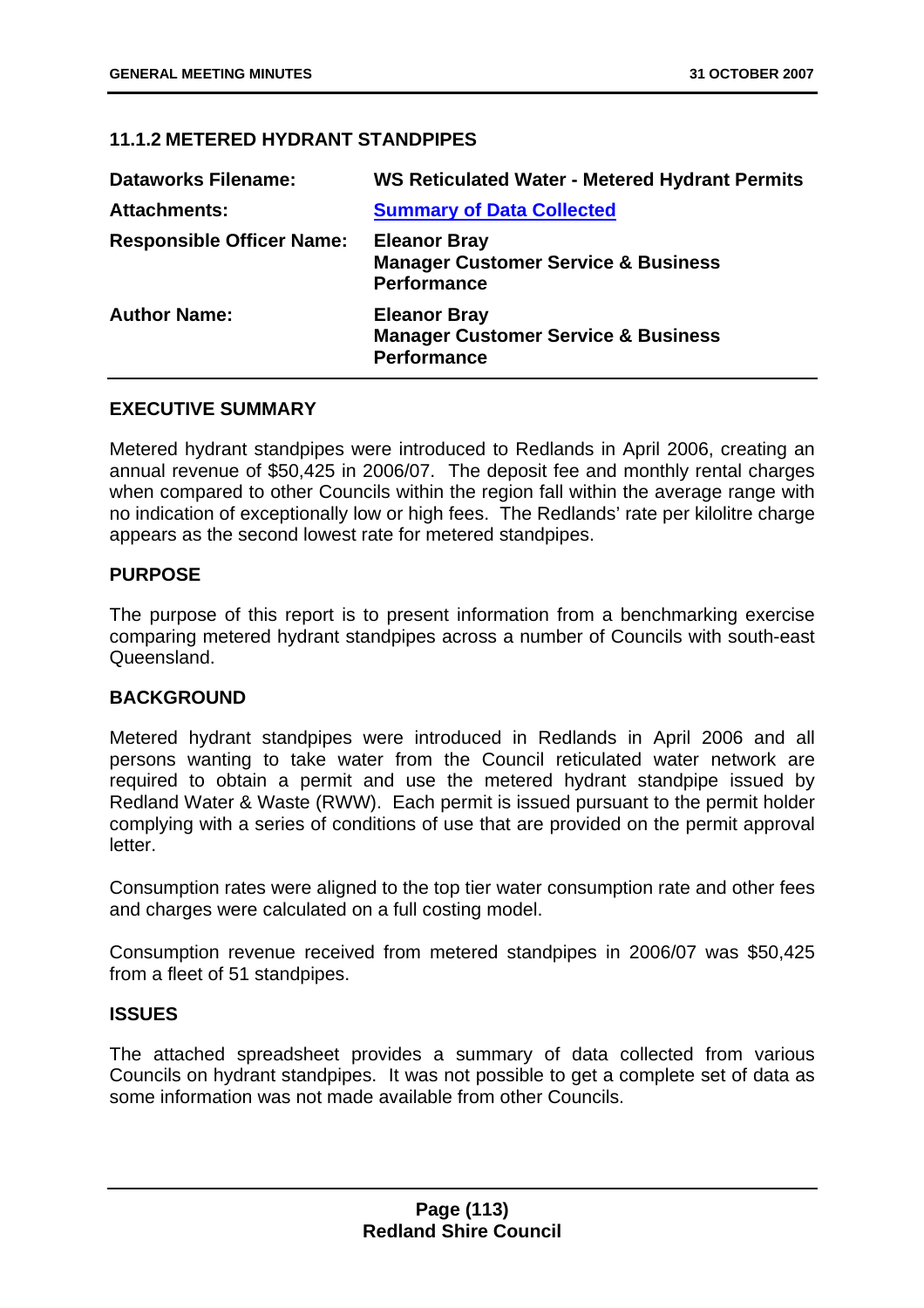Key findings from this benchmarking exercise, as shown in the attached graphs, were:

- Rate per kilolitre varies from \$0.52 at Redcliffe to \$2.50 in Beaudesert, placing Redlands' charge of \$1.15 as the second lowest charged rate;
- The Redlands' standpipe deposit of \$1,500 appears in a comparable range with other Councils' deposit fees;
- Application of short-term rental and annual fees appear to vary across Councils with various combinations of these charges. Redlands' fee of \$96 per month appears within the average rental charges being applied.

## **RELATIONSHIP TO CORPORATE PLAN**

The recommendation primarily supports Council's strategic priority to provide and maintain water, waste services, roads, drainage and support the provision of transport and waterways infrastructure.

#### **FINANCIAL IMPLICATIONS**

There are no financial implications with this report.

## **PLANNING SCHEME IMPLICATIONS**

There are no planning scheme implications with this report.

#### **CONSULTATION**

Consultation has occurred with officers and various Councils to obtain this information.

#### **OFFICER'S/COMMITTEE RECOMMENDATION/ COUNCIL RESOLUTION**

| Moved by:    | <b>Cr Barker</b>  |
|--------------|-------------------|
| Seconded by: | <b>Cr Elliott</b> |

**That Council resolve to note the information presented in this report.** 

## **CARRIED**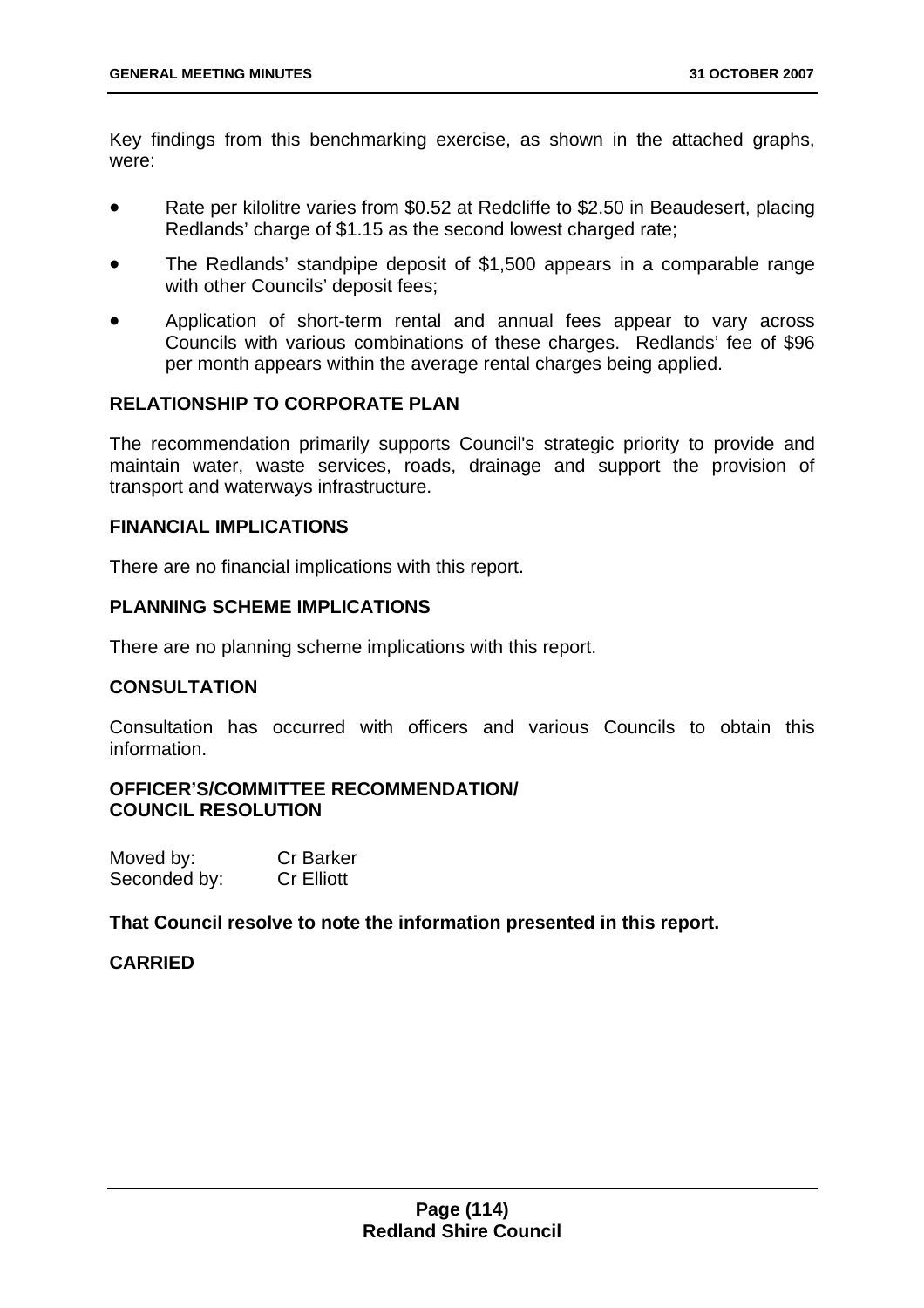## **12 FINANCE AND CORPORATE MANAGEMENT COMMITTEE 24/10/07 - RECEIPT AND ADOPTION OF REPORT**

| Moved by:    | <b>Cr Williams</b> |
|--------------|--------------------|
| Seconded by: | Cr Beard           |

That the following Finance and Corporate Management Committee Report of 24 October 2007 be received.

CARRIED

#### **DECLARATION OF OPENING**

Cr Williams declared the meeting open at 2.00pm.

#### **RECORD OF ATTENDANCE AND LEAVE OF ABSENCE**

| <b>Members Present</b><br>Cr K M Williams | <b>Chair and Councillor Division 9</b>                                              |
|-------------------------------------------|-------------------------------------------------------------------------------------|
| Cr D H Seccombe                           | Mayor                                                                               |
| Cr A G Barker                             | <b>Councillor Division 1</b>                                                        |
| Cr C B Ogilvie                            | <b>Councillor Division 2</b>                                                        |
| Cr D A Henry                              | <b>Councillor Division 3</b>                                                        |
| Cr P J Dowling                            | Deputy Mayor and Councillor Division 4 – entered at<br>3.25pm                       |
| Cr T Bowler                               | <b>Councillor Division 6</b>                                                        |
| Cr M A Elliott                            | <b>Councillor Division 7</b>                                                        |
| Cr A R Beard                              | Councillor Division 8 - entered at 2.13pm                                           |
| Cr H J Murray                             | <b>Councillor Division 10</b>                                                       |
| <b>Committee Manager</b><br>Mr B Lewis    | <b>Acting General Manager Corporate Services</b>                                    |
| <b>Officers</b>                           |                                                                                     |
| Mr R Turner                               | <b>Acting Chief Executive Officer</b>                                               |
| Mr M Goode                                | <b>General Manager Customer Services</b>                                            |
| Mr J Pruss                                | General Manager Redland Water & Waste                                               |
| Mrs K Phillips<br>Mr G Jensen             | <b>Manager Financial Services</b><br><b>Manager Customer and Community Services</b> |
| Ms L Trevellick                           | <b>Manager Performing Arts Centre</b>                                               |
| Mr W Van Wyk                              | Manager Corporate Planning, Performance and Risk                                    |
| Mr G Soutar                               | <b>Manager Operations &amp; Maintenance</b>                                         |
| Mr M Elliott                              | <b>Property Services Manager</b>                                                    |
| <b>Minutes</b>                            |                                                                                     |
| Mrs J Parfitt                             | Corporate Meetings & Registers Officer                                              |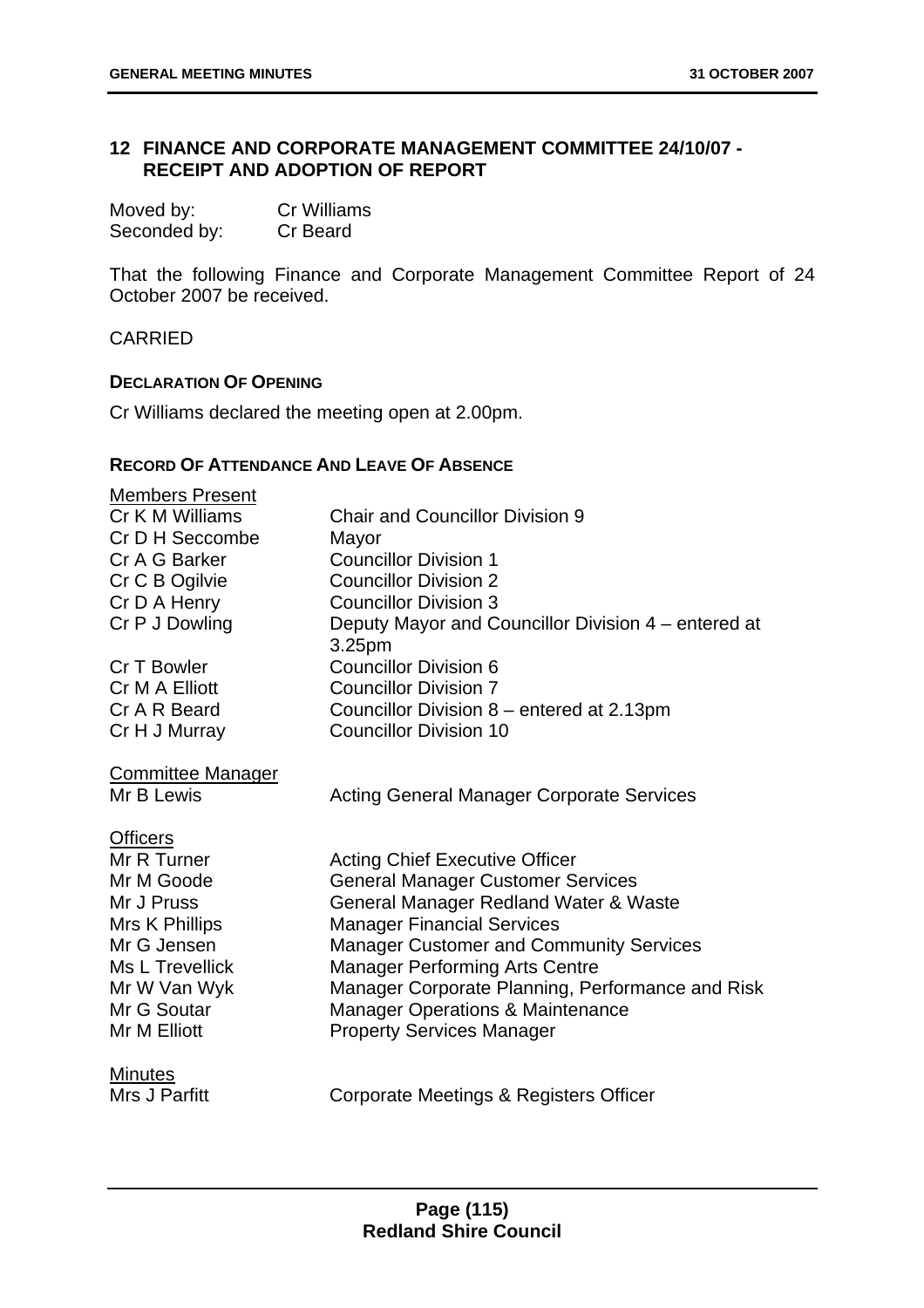#### Apology

It was noted that Cr Beard and Cr Dowling tendered their apologies for being late to the meeting.

## Absent

Cr J L Burns Councillor Division 5

### **PUBLIC PARTICIPATION AT MEETING**

Nil

## **DECLARATION OF INTEREST**

Nil

## **MOTION TO ALTER THE ORDER OF BUSINESS**

Nil

Cr Elliott left the meeting at 2.06pm during discussion on Item 2.3 and returned at 2.59pm during discussion on Item 3.1. Cr Elliott left the meeting at 3.31pm during Item 3.1. Cr Beard entered the meeting at 2.13pm during discussion on Item 3.1 and left the meeting at 3.16pm during discussion on Item 3.1. Cr Seccombe left the meeting at 3.32pm during discussion on Item 4.1 and returned at 3.35pm during discussion on Item 4.3. Cr Ogilvie left the meeting at 3.58pm during discussion on Item 5.1.

## **12.1 OFFICE OF CEO**

## **12.1.1 COUNCIL MEETING DATES TO 2008 ELECTION AND DECEMBER-JANUARY DELEGATIONS**

| <b>Dataworks Filename:</b>       | <b>GOV Council Meeting Dates &amp; Information</b>                               |
|----------------------------------|----------------------------------------------------------------------------------|
| <b>Responsible Officer Name:</b> | <b>Susan Rankin</b><br><b>Chief Executive Officer</b>                            |
| <b>Author Name:</b>              | <b>Thorbjorg Dunn</b><br><b>Team Leader - Corporate Meetings &amp; Registers</b> |

#### **EXECUTIVE SUMMARY**

Council is required under the *Local Government Act 1993* to set the dates and times of its Council and Committee meetings. The last Council meeting for 2007 is scheduled for 19 December and the date for the next quadrennial local government election is set for 15 March 2008. Within fourteen days of the election, a statutory post-election meeting must be held to consider matters which include the appointment of its standing committees and the day and time for holding council and committee meetings.

A meeting schedule for January and February 2008 has been prepared and is recommended for adoption.

## **Page (116) Redland Shire Council**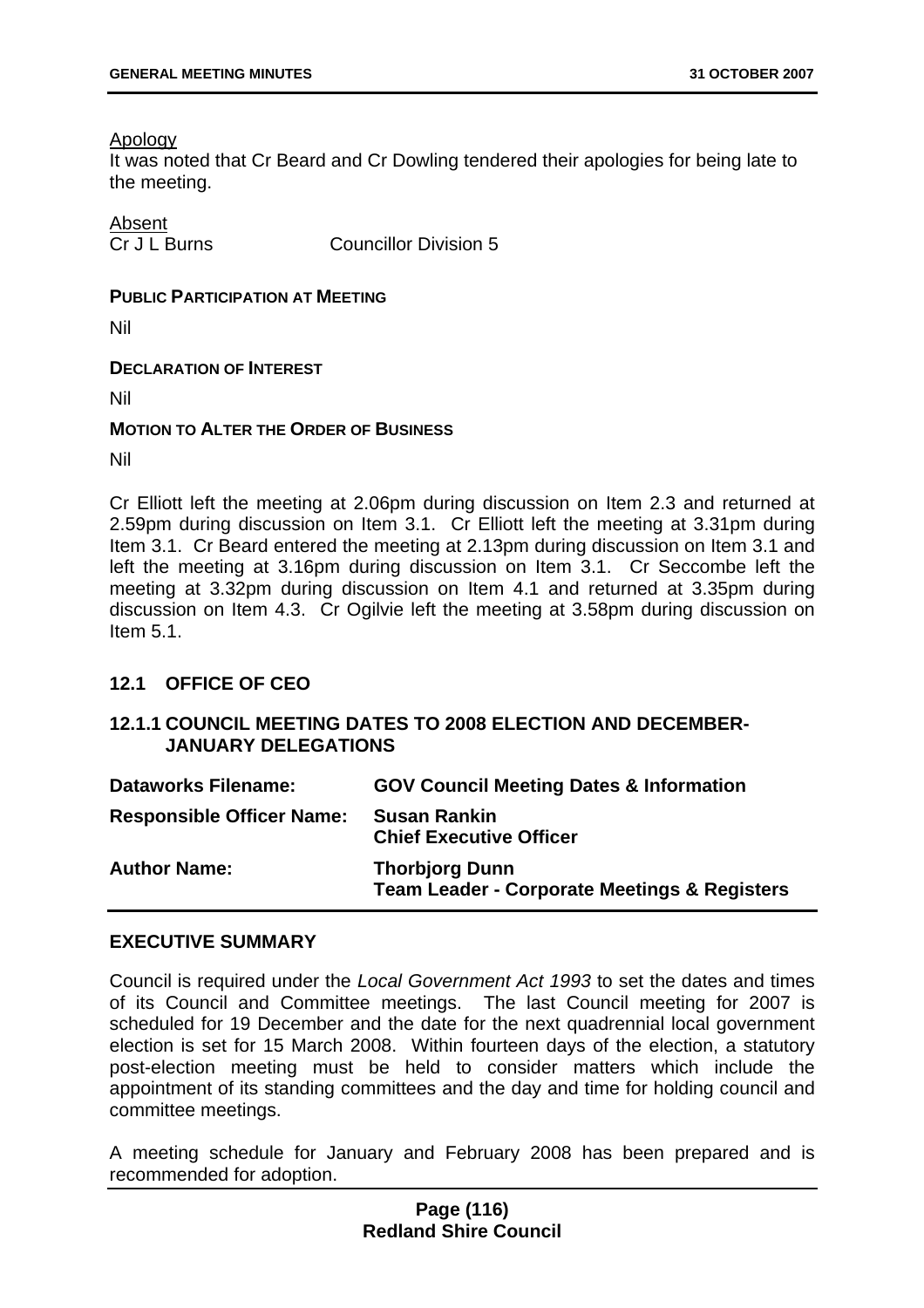It is further recommended that along with considering the meeting schedule, Council consider delegating authority to the Mayor and Chief Executive Officer for the period after the last meeting in 2007 and first meeting in 2008, as follows:

- 1. the existing powers of the Development Assessment Committee r for the period after the last Committee meeting for 2007 to the first proposed scheduled meeting of this Committee in 2008; and
- 2. authority to approve Councillors' Community Benefit Fund (CCBF) applications at or exceeding \$5,000 in value for expenditure on infrastructure works on Council owned or controlled land for the period after the last Council meeting in 2007 to the first Committee meeting in 2008.

# **PURPOSE**

The purpose of this report is to recommend that Council adopts the meeting dates for January and February 2008 and delegates the powers of the Development Assessment Committee and approval of CCBF applications over \$5,000 for works on Council owned property to the Mayor and Chief Executive Officer, for the period after the last meeting in 2007 and the first scheduled meeting in 2008.

# **BACKGROUND**

- Council adopted a meeting schedule to December 2007, with the last Council meeting scheduled for 19 December;
- The next quadrennial local government election is set for 15 March 2008;
- Council will be in a caretaker period once the public notice of the holding of the election is given under section 301(1) of the *Local Government Act 1993*;
- there is no requirement under the Act that meetings not be held in a caretaker period, however, Councils are prohibited from making major policy decisions, as defined by section 441C of the Act;
- A meeting schedule has been prepared for January and February 2008 and is presented to Council for adoption;
- Council is further requested to consider delegating authority to the Mayor and Chief Executive Officer, some of its powers for the 2007/08 Christmas/New Year period.

## **ISSUES**

Council's statutory meeting dates, adopted in November 2006, show the last Development Assessment Committee meeting on Tuesday, 18 December, with the last General Meeting for the year on Wednesday, 19 December 2007.

The following meeting schedule has been prepared for all Council's standing committees and General Meetings for the period 22 January to 27 February 2008 (inclusive):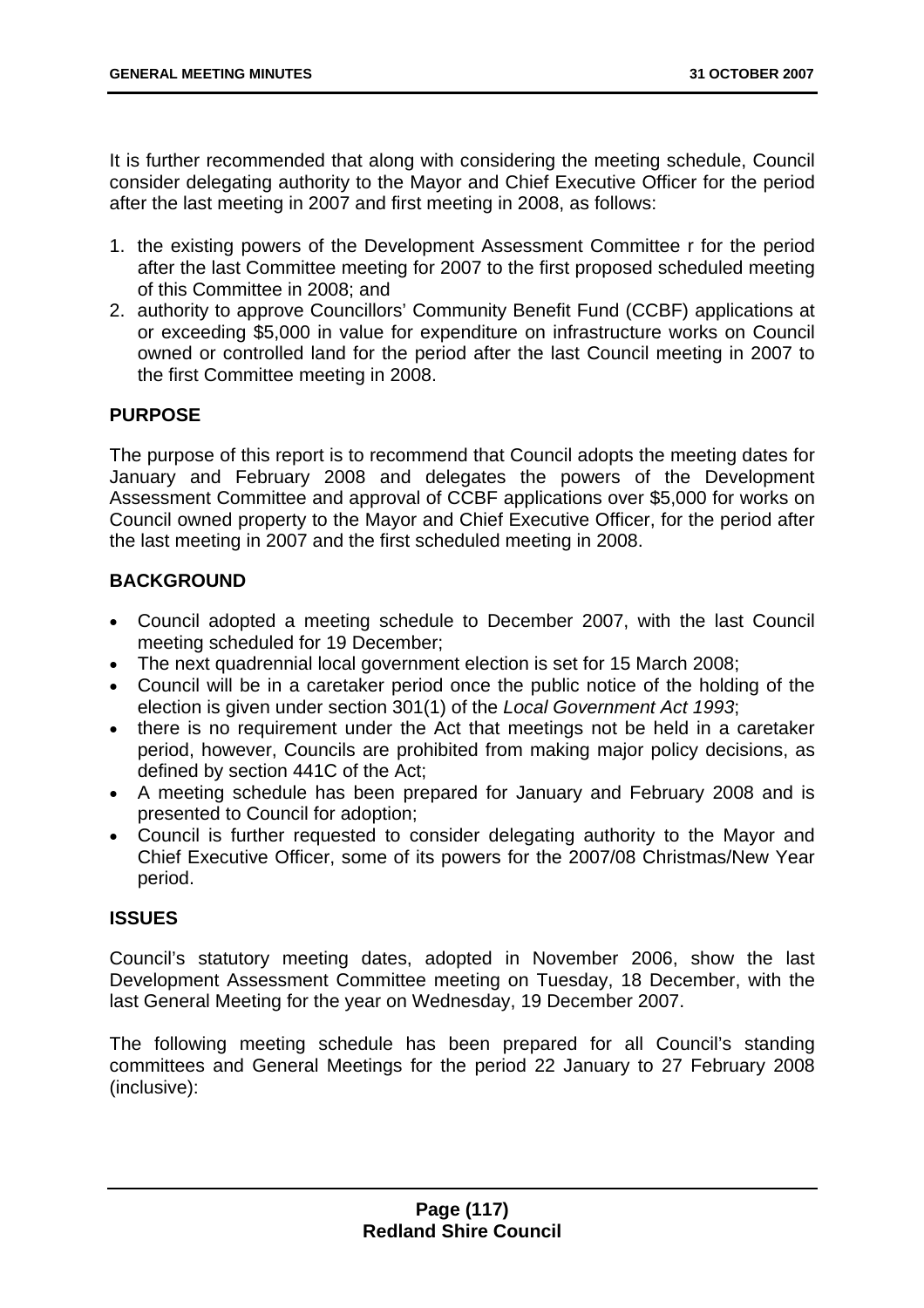| Development Assessment<br>Committee         | Tuesday   | 22 January 2008        | 10.00am |
|---------------------------------------------|-----------|------------------------|---------|
| <b>Planning &amp; Policy Committee</b>      | Tuesday   | 22 January 2008        | 2.00pm  |
| <b>Redland Water &amp; Waste Committee</b>  | Wednesday | 23 January 2008        | 9.00am  |
| Finance & Corporate Management<br>Committee | Wednesday | 23 January 2008        | 2.00pm  |
| <b>General Meeting</b>                      | Wednesday | <b>30 January 2008</b> | 4.00pm  |
| Development Assessment<br>Committee         | Tuesday   | 5 February 2008        | 10.00am |
| <b>Planning &amp; Policy Committee</b>      | Wednesday | 13 February 2008       | 9.00am  |
| Development Assessment<br>Committee         | Tuesday   | 19 February 2008       | 10.00am |
| <b>Redland Water &amp; Waste Committee</b>  | Wednesday | 20 February 2007       | 9.00am  |
| Finance & Corporate Management<br>Committee | Wednesday | 20 February 2008       | 2.00pm  |
| <b>General Meeting</b>                      | Wednesday | 27 February<br>2008    | 4.00pm  |

#### DEVELOPMENT ASSESSMENT COMMITTEE DELEGATIONS

It is proposed that the first Development Assessment Committee meeting be held on Tuesday, 22 January 2008, leaving a gap of more than 4 weeks for any potential decisions under the *Integrated Planning Act 1997*.

The existing powers conferred to the Development Assessment Committee are to decide development applications under the *Integrated Planning Act 1997* and provide instructions to legal Counsel for appeal matters actioned under Chapter 4 of the *Integrated Planning Act 1997*.

To comply with the Integrated Development Assessment System (IDAS) timeframes and ensure continuity within this decision-making process, it is proposed that Council delegates, under section 472 of the *Local Government Act 1993*, the powers conferred to the Development Assessment Committee, to the Mayor and Chief Executive Officer (conjointly), for the period 19 December 2007 to 21 January 2008 (inclusive), subject to the condition that this delegation can only be exercised where the Chair of the Development Assessment Committee and the relevant divisional Councillor have been: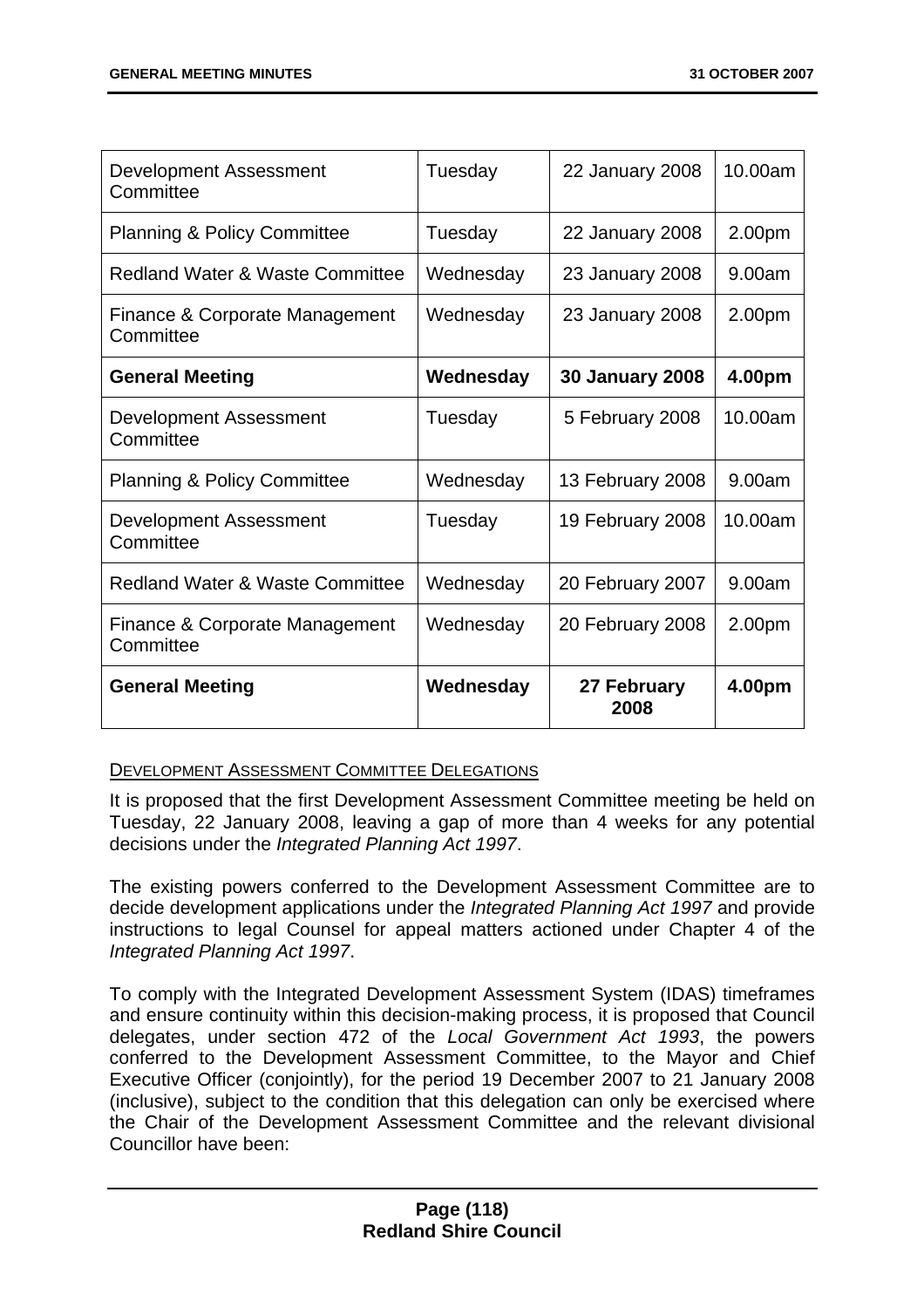- 1. personally provided with a copy of each development report that would normally be determined by the Development Assessment Committee; and
- 2. granted a period of three (3) business days from the receipt of the report in which to comment prior to that application being determined.

It is intended that a report be presented to the Development Assessment Committee on or before 19 February 2008, detailing all matters determined under delegated authority during the subject period.

#### COUNCILLORS' COMMUNITY BENEFIT FUND (CCBF) DELEGATIONS

In accordance with the CCBF Guideline, contributions at or exceeding \$5,000 in value require Council approval. In the event that a CCBF contribution is required for any potential expenditure on Council infrastructure in the period after the last Council meeting in 2007 and the first meeting in 2008, it is proposed that the Mayor and Chief Executive Officer be delegated the authority to approve these.

The author is not aware of any other powers that need to be delegated at this time.

## **RELATIONSHIP TO CORPORATE PLAN**

The recommendation in this report primarily supports Council's strategic priority to provide a clear organisational direction supported by effective leadership and a framework of policies, plans and strategies that are responsive to the community's needs and which promote accountable and ethical standards of practice.

#### **FINANCIAL IMPLICATIONS**

There are no financial implications identified in relation to the recommendation in this report.

## **PLANNING SCHEME IMPLICATIONS**

It is considered that the outcome of recommendations in this report will not require any amendments to the Redlands Planning Scheme.

#### **CONSULTATION**

This is the practice adopted by this Council since the beginning of its term.

## **OPTIONS**

#### **PREFERRED**

That Council resolve as follows:

1. That the following meeting dates and times be adopted: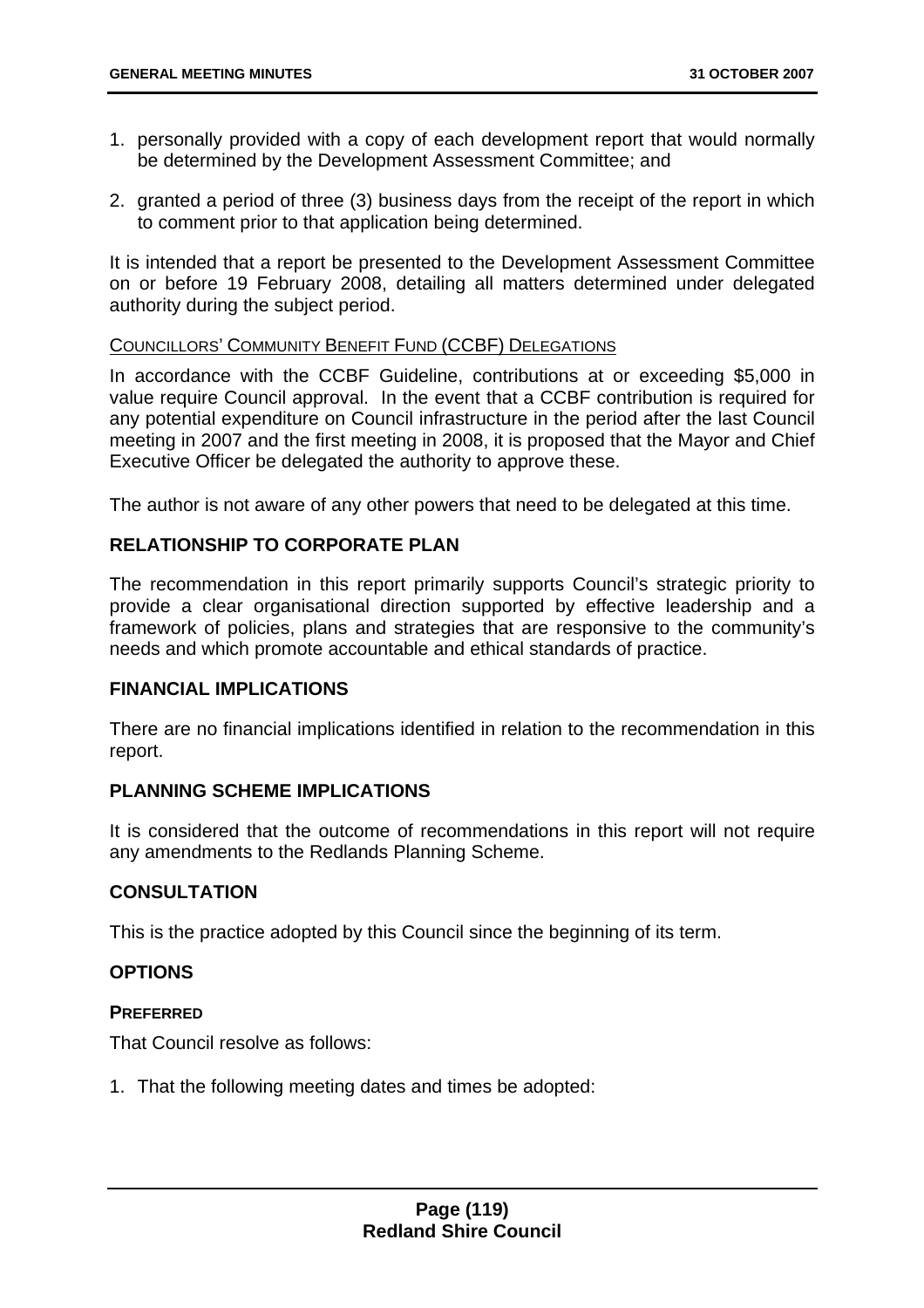| <b>Council/Committee Meeting</b>       | <b>Meeting Day</b> | <b>Meeting Date</b> | <b>Meeting</b> |
|----------------------------------------|--------------------|---------------------|----------------|
|                                        |                    |                     | Time           |
| Development Assessment                 | Tuesday            | 22 January 2008     | 10.00am        |
| Committee                              |                    |                     |                |
| <b>Planning &amp; Policy Committee</b> | Tuesday            | 22 January 2008     | 2.00pm         |
| <b>Redland Water &amp; Waste</b>       | Wednesday          | 23 January 2008     | 9.00am         |
| Committee                              |                    |                     |                |
|                                        |                    |                     |                |
| Finance & Corporate                    | Wednesday          | 23 January 2008     | 2.00pm         |
| <b>Management Committee</b>            |                    |                     |                |
| <b>General Meeting</b>                 | Wednesday          | 30 January 2008     | 4.00pm         |
| <b>Development Assessment</b>          | Tuesday            | 5 February 2008     | 10.00am        |
| Committee                              |                    |                     |                |
| <b>Planning &amp; Policy Committee</b> | Wednesday          | 13 February 2008    | 9.00am         |
|                                        |                    |                     |                |
| <b>Development Assessment</b>          | Tuesday            | 19 February 2008    | 10.00am        |
| Committee                              |                    |                     |                |
|                                        |                    |                     |                |
| <b>Redland Water &amp; Waste</b>       | Wednesday          | 20 February 2007    | 9.00am         |
| Committee                              |                    |                     |                |
| Finance & Corporate                    | Wednesday          | 20 February 2008    | 2.00pm         |
| <b>Management Committee</b>            |                    |                     |                |
| <b>General Meeting</b>                 | Wednesday          | 27 February 2008    | 4.00pm         |

- 2. That the existing powers conferred to the Development Assessment Committee be delegated to the Mayor and Chief Executive Officer, conjointly, for the period 19 December 2007 to 21 January 2008 (inclusive), subject to the condition that this delegation can only be exercised where the Chair of the Development Assessment Committee and the relevant divisional Councillor have been:
	- a. personally provided with a copy of each development report that would normally be determined by the Development Assessment Committee; and
	- b. granted a period of three (3) business days from the receipt of the report in which to comment prior to that application being determined; and
- 3. That the Mayor and Chief Executive Officer be delegated authority to approve Councillors' Community Benefit Fund applications at or exceeding \$5,000 in value for expenditure on infrastructure works on Council owned or controlled land for the period 20 December 2007 to 21 January 2008 (inclusive) and in accordance with relevant policies and guidelines.

## **ALTERNATIVE**

- 1. That Council resolve to adopt the officer's recommendation with amendments; or
- 2. That Council resolve to not schedule any statutory meetings after December 2007 and before the local government election on 15 March 2008; or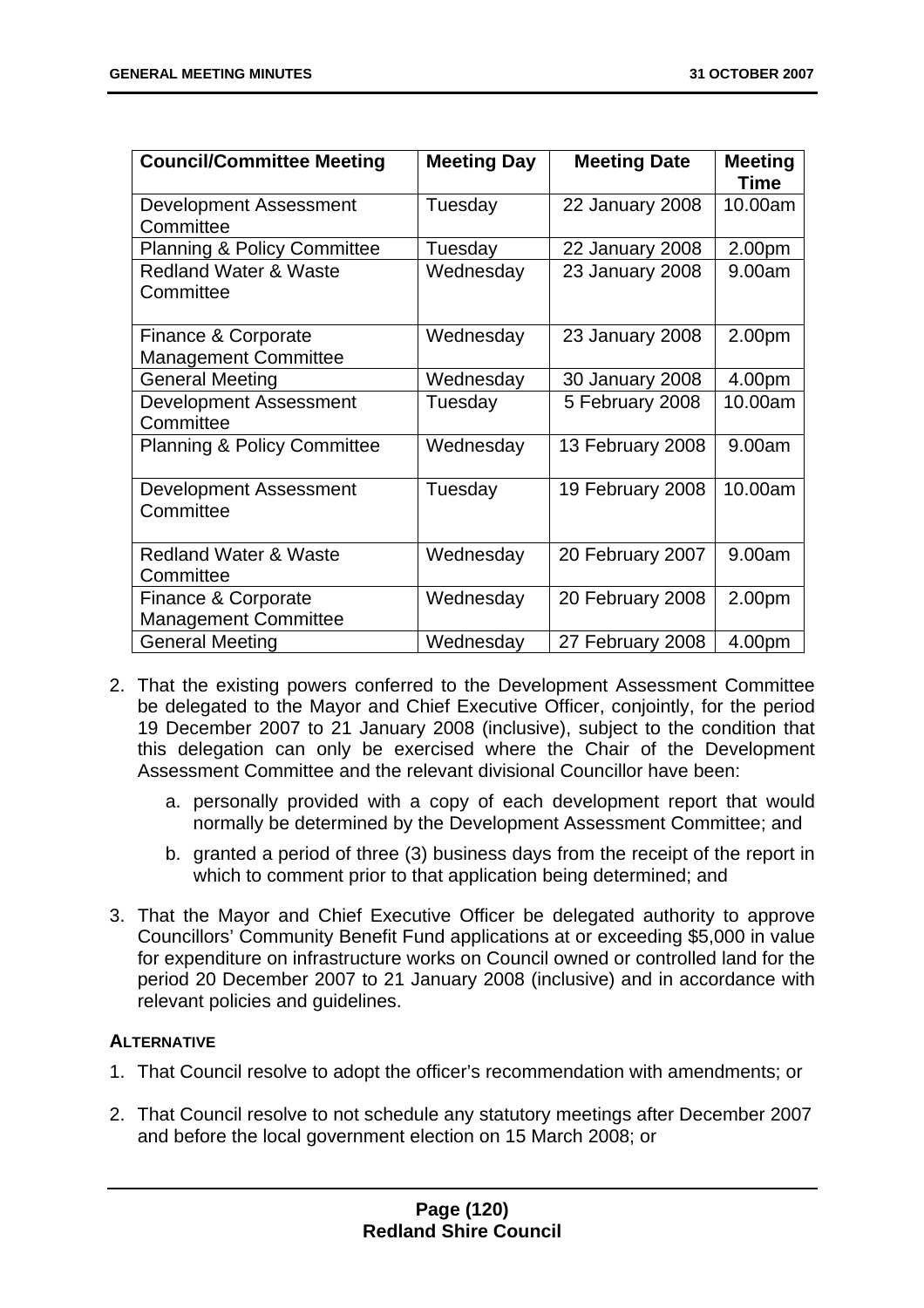3. That Council resolve to not schedule any statutory meetings once the public notice of the holding of the election is given under section 301(1) of the *Local Government Act 1993*.

## **OFFICER'S/COMMITTEE RECOMMENDATION/ COUNCIL RESOLUTION**

| Moved by:    | <b>Cr Williams</b> |
|--------------|--------------------|
| Seconded by: | <b>Cr Elliott</b>  |

## **That Council resolve as follows:**

#### **1. That the following meeting dates and times be adopted:**

| <b>Committee/Council Meeting</b>                              | <b>Meeting</b><br>Day | <b>Meeting Date</b>    | <b>Meeting</b><br><b>Time</b> |
|---------------------------------------------------------------|-----------------------|------------------------|-------------------------------|
| <b>Development Assessment</b><br><b>Committee</b>             | <b>Tuesday</b>        | <b>22 January 2008</b> | 10.00am                       |
| <b>Planning &amp; Policy Committee</b>                        | <b>Tuesday</b>        | <b>22 January 2008</b> | 2.00pm                        |
| <b>Redland Water &amp; Waste</b><br><b>Committee</b>          | Wednesday             | <b>23 January 2008</b> | 9.00am                        |
| <b>Finance &amp; Corporate</b><br><b>Management Committee</b> | Wednesday             | <b>23 January 2008</b> | 2.00pm                        |
| <b>General Meeting</b>                                        | Wednesday             | <b>30 January 2008</b> | 4.00pm                        |
| <b>Development Assessment</b><br><b>Committee</b>             | <b>Tuesday</b>        | 5 February 2008        | 10.00am                       |
| <b>Planning &amp; Policy Committee</b>                        | Wednesday             | 13 February 2008       | 9.00am                        |
| <b>Development Assessment</b><br><b>Committee</b>             | <b>Tuesday</b>        | 19 February 2008       | 10.00am                       |
| <b>Redland Water &amp; Waste</b><br><b>Committee</b>          | Wednesday             | 20 February 2007       | 9.00am                        |
| <b>Finance &amp; Corporate</b><br><b>Management Committee</b> | Wednesday             | 20 February 2008       | 2.00pm                        |
| <b>General Meeting</b>                                        | Wednesday             | 27 February 2008       | 4.00pm                        |

**2. That the existing powers conferred to the Development Assessment Committee be delegated to the Mayor and Chief Executive Officer, conjointly, for the period 19 December 2007 to 21 January 2008 (inclusive), subject to the condition that this delegation can only be exercised where the Chair of the Development Assessment Committee and the relevant divisional Councillor have been:**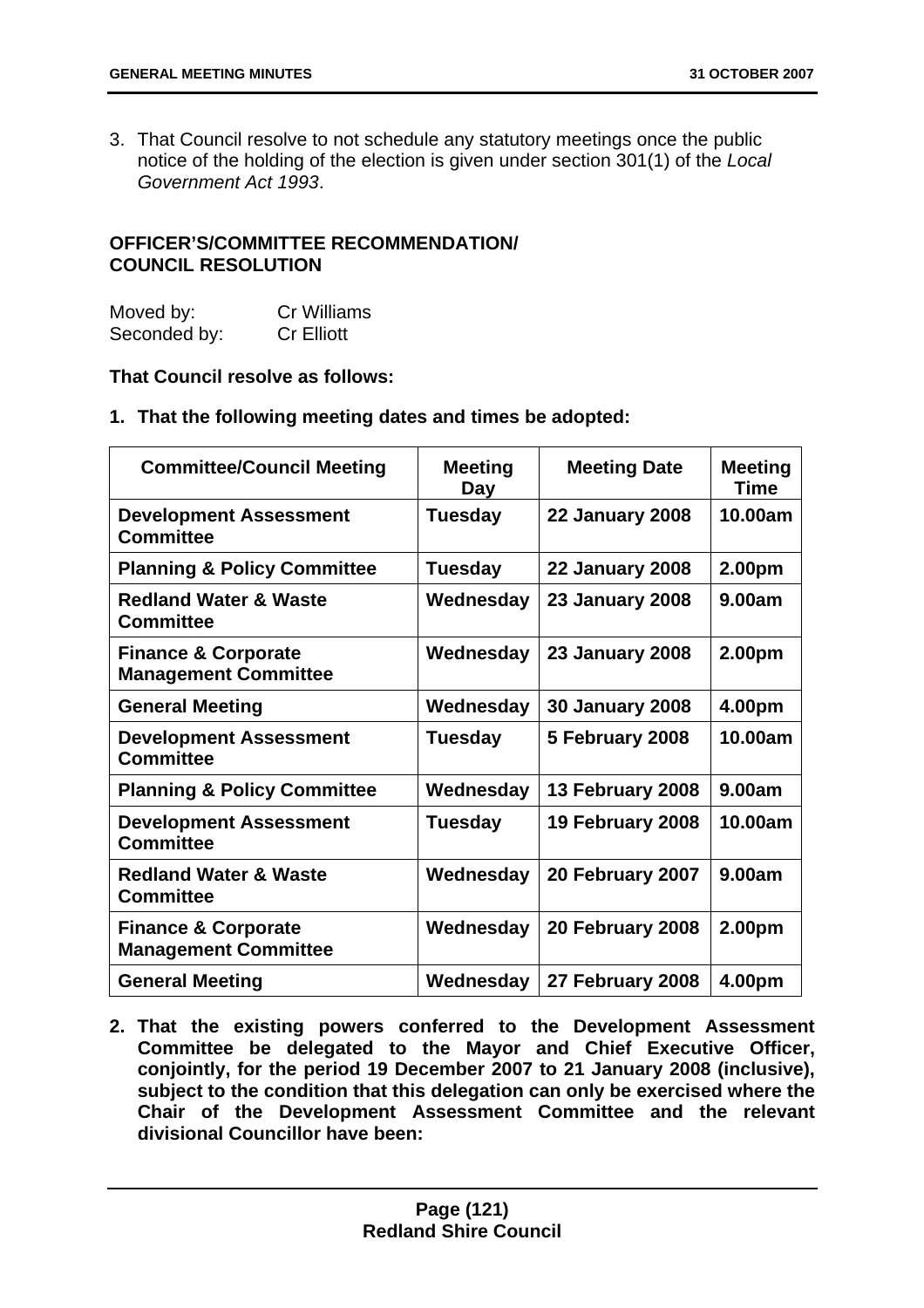- **a. personally provided with a copy of each development report that would normally be determined by the Development Assessment Committee; and**
- **b. granted a period of three (3) business days from the receipt of the report in which to comment prior to that application being determined; and**
- **3. That the Mayor and Chief Executive Officer be delegated authority to approve Councillors' Community Benefit Fund applications at or exceeding \$5,000 in value for expenditure on infrastructure works on Council owned or controlled land for the period 20 December 2007 to 21 January 2008 (inclusive) and in accordance with relevant policies and guidelines.**

**CARRIED**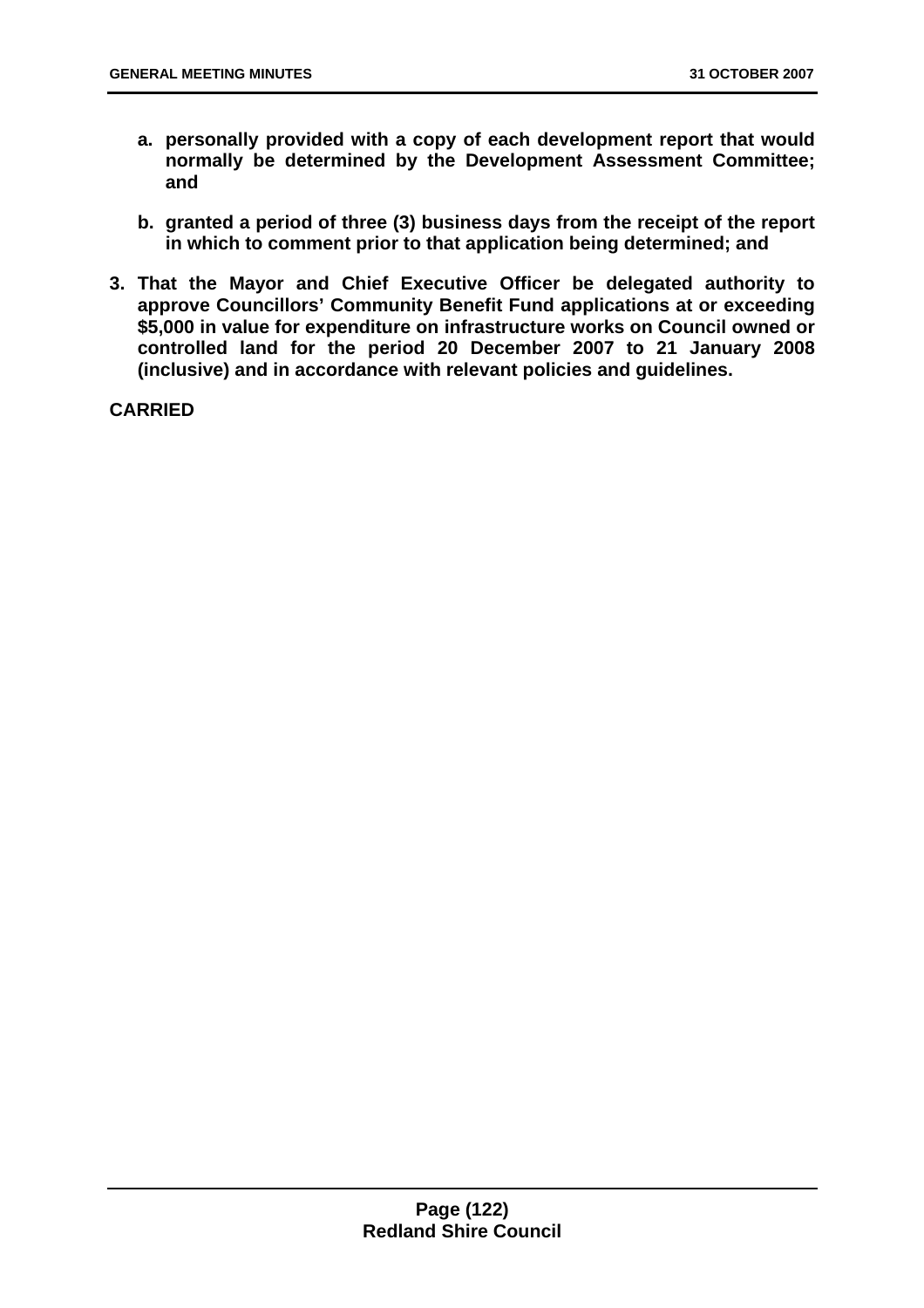## **12.2 CORPORATE SERVICES**

#### **12.2.1 DRAFT UNAUDITED FINANCIAL STATEMENTS 2006/07**

| <b>Dataworks Filename:</b>       | <b>FM Financial Statements</b>                                     |
|----------------------------------|--------------------------------------------------------------------|
| <b>Attachment:</b>               | <b>Unaudited Financial Statements 2007</b>                         |
| <b>Responsible Officer Name:</b> | <b>Kerry Phillips</b><br><b>Manager Financial Services</b>         |
| <b>Author Name:</b>              | <b>Kevin Lamb</b><br><b>Services Manager - Financial Reporting</b> |

#### **EXECUTIVE SUMMARY**

The unaudited 30 June 2007 annual financial statements for Council have been prepared in accordance with the *Local Government Act 1993*, The *Local Government Finance Standard 2005* and the Australian Accounting Standards.

The unaudited financial statements were prepared, signed by the CEO and Mayor and presented to external auditors KPMG prior to 15 September 2007 in accordance with the Local Government Finance Standard.

Under section 49 of the *Local Government Finance Standard 2005* as soon as practicable after the proposed financial statements are given to the Auditor-General, the statements must be presented to a meeting of the local government.

This report provides:

- 1. notification in accordance with the *Local Government Finance Standard 2005* and
- 2. a brief analysis of key financial data for the financial year 2006/07.

It is recommended that Council resolve to note the unaudited financial statements for the year ended 30 June 2007 as attached.

#### **PURPOSE**

This report provides notification in accordance with the *Local Government Finance Standard 2005* and a brief analysis of key financial data for the financial year 2006/07. This report is not intended to provide comparisons between actual and budget data – please refer to the monthly financial management reports for this information.

## **BACKGROUND**

Under section 49 of the *Local Government Finance Standard 2005*, as soon as practicable after the proposed financial statements are given to the Auditor-General, the statements must be presented to a meeting of the local government.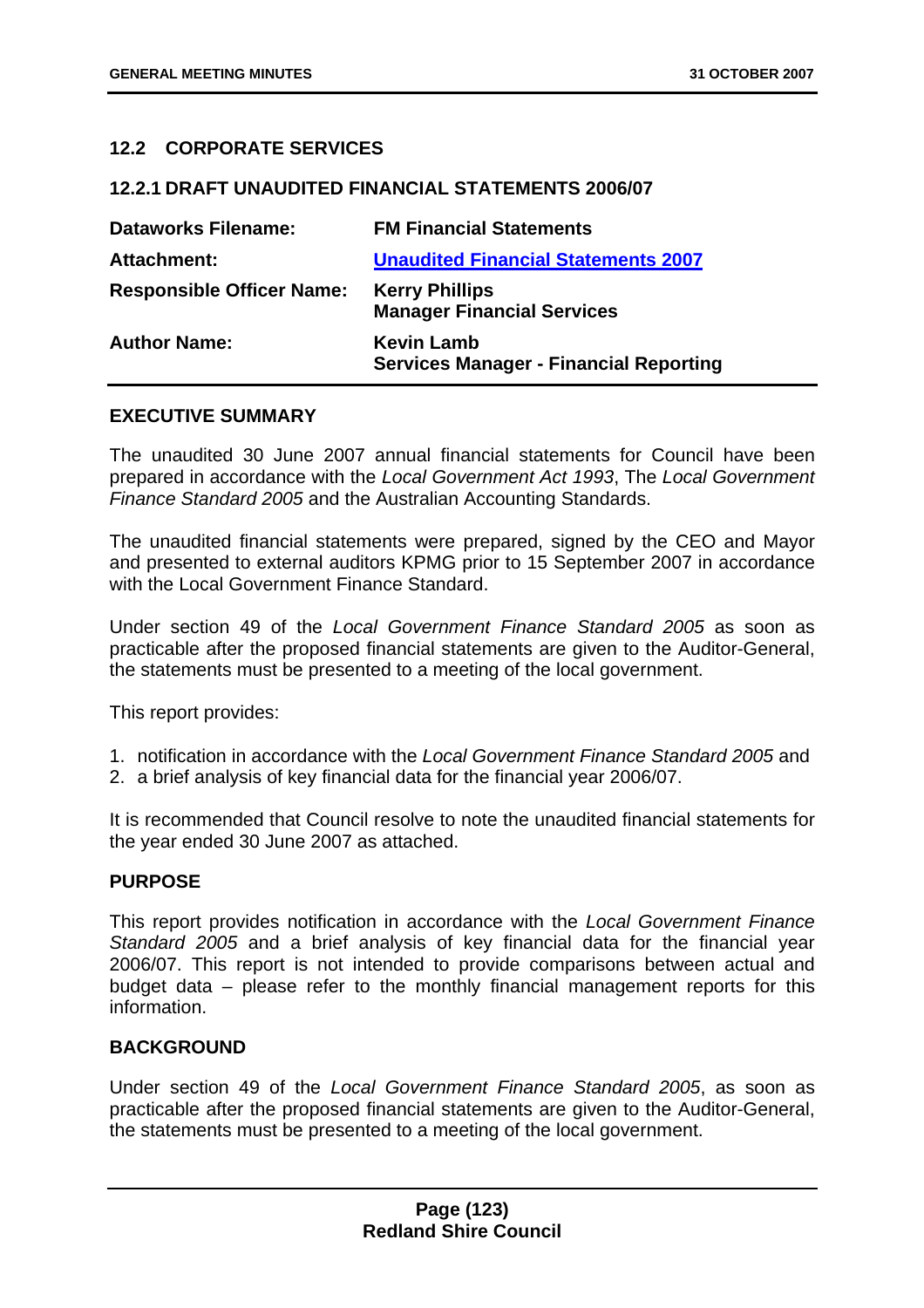The draft annual financial statements were prepared, signed by the CEO and Mayor and presented to external auditors KPMG prior to 15 September 2007 in accordance with the *Local Government Finance Standard 2005*.

## **ISSUES**

The unaudited 30 June 2007 annual financial statements for Council have been prepared in accordance with the *Local Government Act*, The *Local Government Finance Standards* and the Australian Accounting Standards. Australian Accounting Standards include Australian Equivalents to International Financial Reporting Standards. The components of the annual financial statements include:

- Income Statement;
- Balance Sheet;
- Statement of Cash Flows;
- Statement of Changes in Equity;
- Notes to and Forming Part of the Financial Statements;
- Statement of Activities to which the Code of Competitive Conduct Applies;

#### *The Income Statement*

Operating revenue from ordinary activities increased by 9.4% from \$132.9 million (2005/06) to \$145.5 million (2006/07). Capital revenue increased by 15.3% from \$26.1 million to \$30.1 million. The non cash component of capital income being predominately developer contributed infrastructure was \$15.4 million.

Net rates and utility charges increased by 10.5% from \$102.1 million to \$112.9 million. Income from fees and charges increased by 7.3% from \$15.5 million to \$16.7 million.

Total operating expenses increased by 18.4% from \$146.1 million (2005/06) to \$172.9 million (2006/07). Employee costs, which represent 33.4% of total operating expenses, increased by 7.6% from \$53.8 million to \$57.9 million. Materials and services expenses increased by 39.1% from \$46.6 million to \$64.9 million.

The following table summarises the earnings *before* interest and depreciation (EBITD) and the net result *after* interest and depreciation for the years ending 30/6/07 and 30/6/06. EBITD remained healthy at \$47.6 million (2006/07) although down from the previous year's \$54.2 million result.

The impact of compulsory ongoing revaluations on council's asset base is constantly increasing depreciation charges. Depreciation charges increased from \$34.9 million to \$38.2 million. This increase in part explains the deterioration in the net result after interest and depreciation from a surplus of \$12.9 million (2005/06) to a surplus of \$2.8 million (2006/07).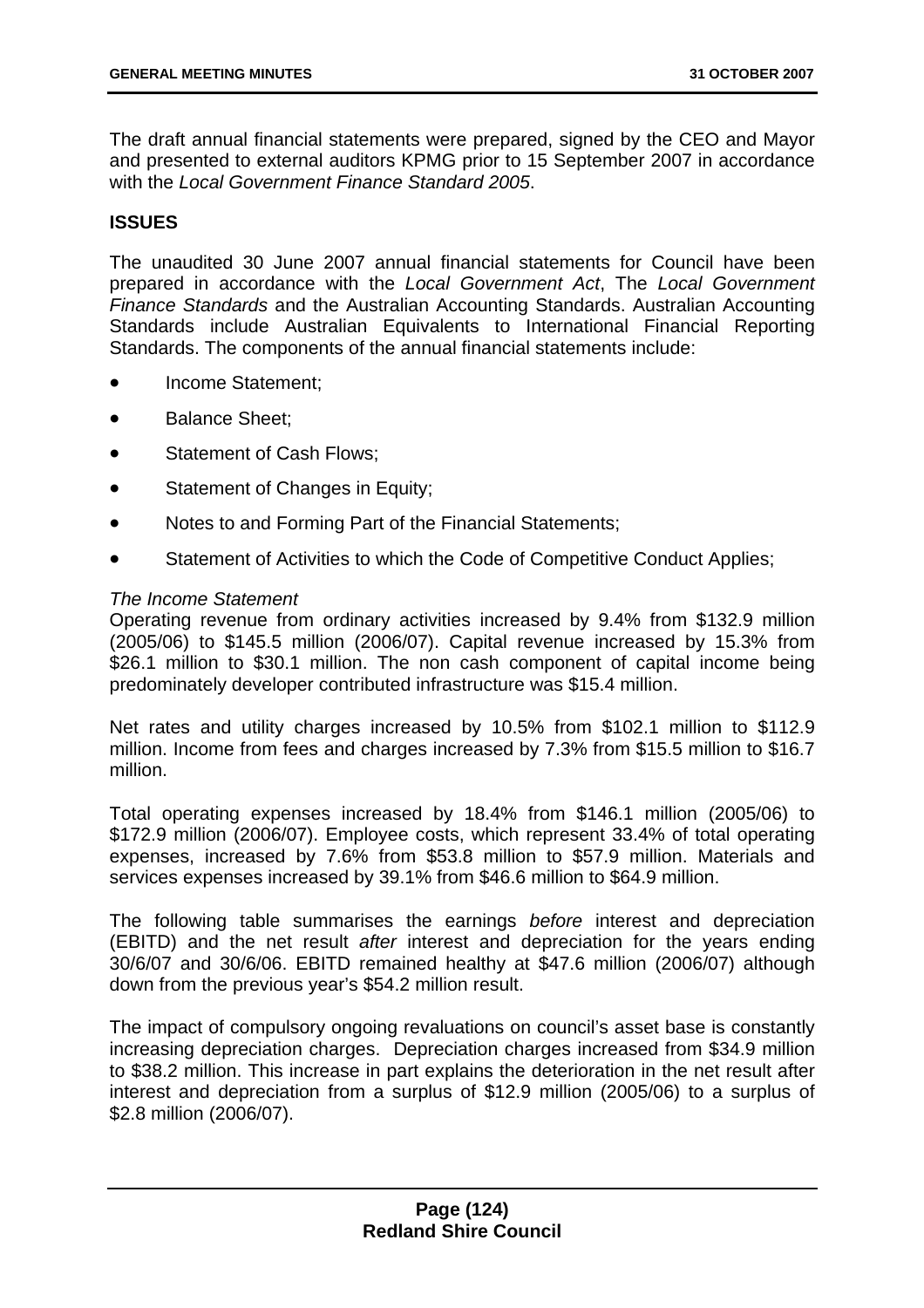|                                                    | <b>Year Ending</b> | <b>Year Ending</b> |
|----------------------------------------------------|--------------------|--------------------|
|                                                    | 30 June 2007       | 30 June 2006       |
| Earnings before interest<br>and depreciation (\$M) | 47.6               | 54.2               |
| Interest expense (\$M)                             | 6.6                | 6.4                |
| Depreciation (\$M)                                 | 38.2               | 34.9               |
| Net result (\$M)                                   | 2.8                | 12.9               |

#### *Balance Sheet*

Overall there has been an increase in community equity or the net worth of Council of \$470 million to \$1.9 billion.

Cash held at the bank and investments totalled \$77.1 million as at 30 June 2007 up from \$68.8 million at 30 June 2006.

Outstanding trade creditors and other payables amounted to \$22.9 million at 30 June 2007. This is considerably higher than the balance outstanding at 30 June 2006 of \$15.8 million principally due to the accrual of the settlement proceeds for a block of land situated at Capalaba which was resumed by Council. This amount was settled in August 2007.

Provisions for employee entitlements amounted to \$4.9 million and \$8.3 million for annual leave and long service leave respectively. Provisions for the remediation of old and current landfill sites across the shire and the quarry rose from \$12.6 million (30/6/06) to \$20.2 million (30/6/07). Under recently introduced international accounting standards AEIFRS provisions for such remediation must be brought to account upon their being a legal or moral obligation to do so.

The balance of outstanding loans held with Queensland Treasury Corporation increased from \$121.8 million (30/6/06) to \$132.7 million (30/6/07). Council drew down \$27.0 million in new loans in the 2006/07 financial year and made principal repayments of \$16.1 million and interest service payments of \$6.6 million.

Revaluations of council land and infrastructure assets were carried out effective 30 June 2007. The effect of the revaluation resulted in a net increase of \$466.8 million to the value Council's assets. The impact of the revaluation for each class of assets is summarised in the following table:

| Land                          | \$6.7 million   |
|-------------------------------|-----------------|
| <b>Buildings</b>              | \$4.7 million   |
| Roads and Stormwater Drainage | \$129.8 million |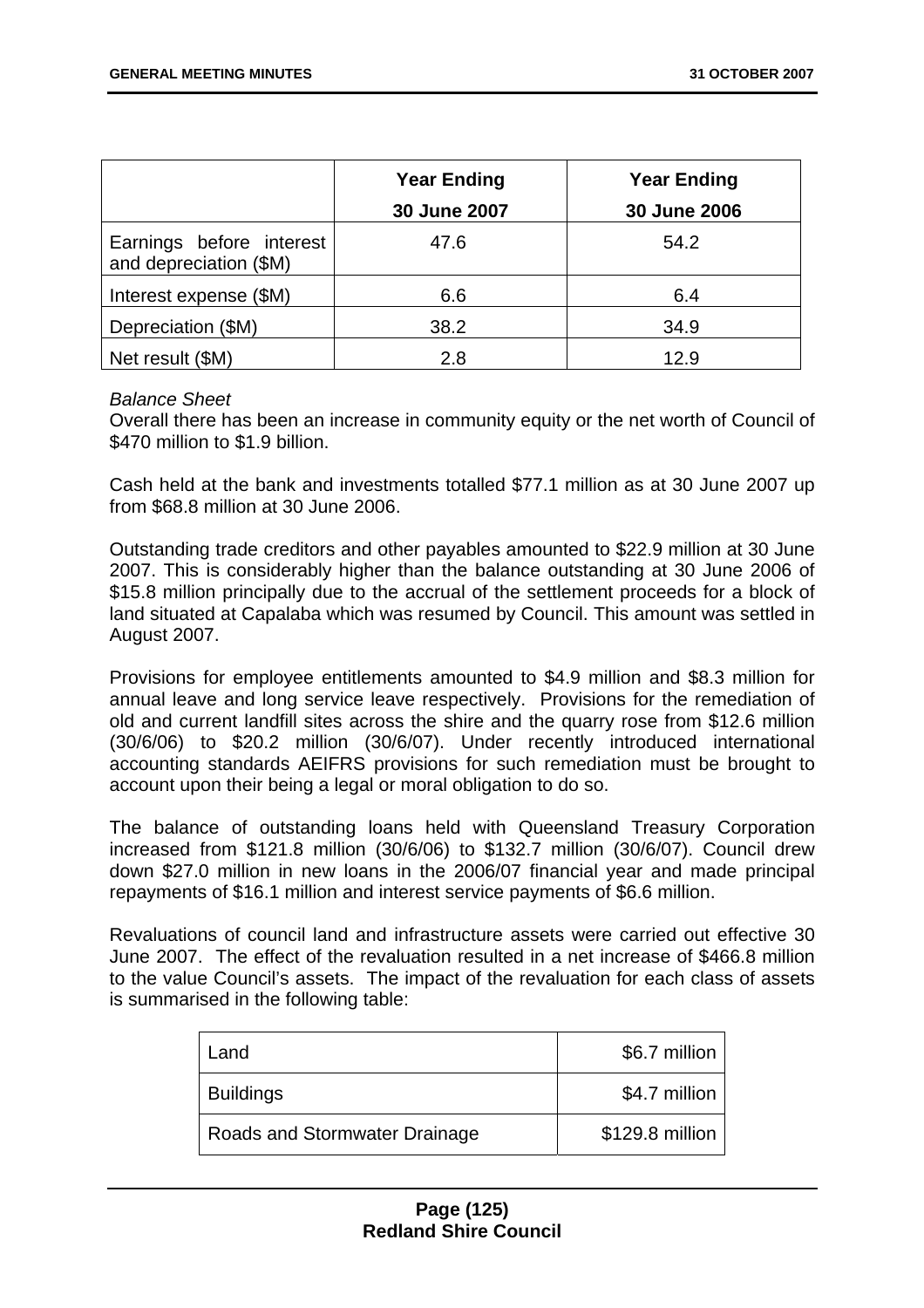| Water Infrastructure      | \$180.9 million |
|---------------------------|-----------------|
| Wastewater Infrastructure | \$104.4 million |
| Parks Infrastructure      | \$8.9 million   |
| Other Infrastructure      | \$31.4 million  |

#### *Statement of Cash Flows*

The balance of cash at bank and in investments increased by \$8.3 million to \$77.1 million at 30 June 2007. Net cash from operating activities increased by \$4.1 million to \$47.3 million. Investment in infrastructure and plant and equipment increased by \$5.1 million to \$49.8 million.

#### *Notes to and Forming Part of the Financial Statements*

The notes to the financial statements provide considerable additional detail for noting with respect to the reported results.

# **RELATIONSHIP TO CORPORATE PLAN**

The recommendation in this report primarily supports Council's strategic priority to support the organisation's capacity to deliver services to the community by building a skilled, motivated and continually learning workforce, ensuring assets and finances are well managed, corporate knowledge is captured and used to best advantage, and that services are marketed and communicated effectively.

#### **FINANCIAL IMPLICATIONS**

There is no financial implication as these statements are for noting only.

#### **PLANNING SCHEME IMPLICATIONS**

It is considered that the outcome of recommendations in this report will not require any amendments to the Redlands Planning Scheme.

#### **CONSULTATION**

The reports have been prepared based upon statutory Australian Equivalents to International Financial Reporting Standards and the *Local Government Finance Standard 2005*. The Manager Financial Services and the General Manager Corporate Services have extensively reviewed the financial statements.

### **OPTIONS**

#### **PREFERRED**

That Council notes the unaudited financial statements 2006/2007 as presented in the attachment.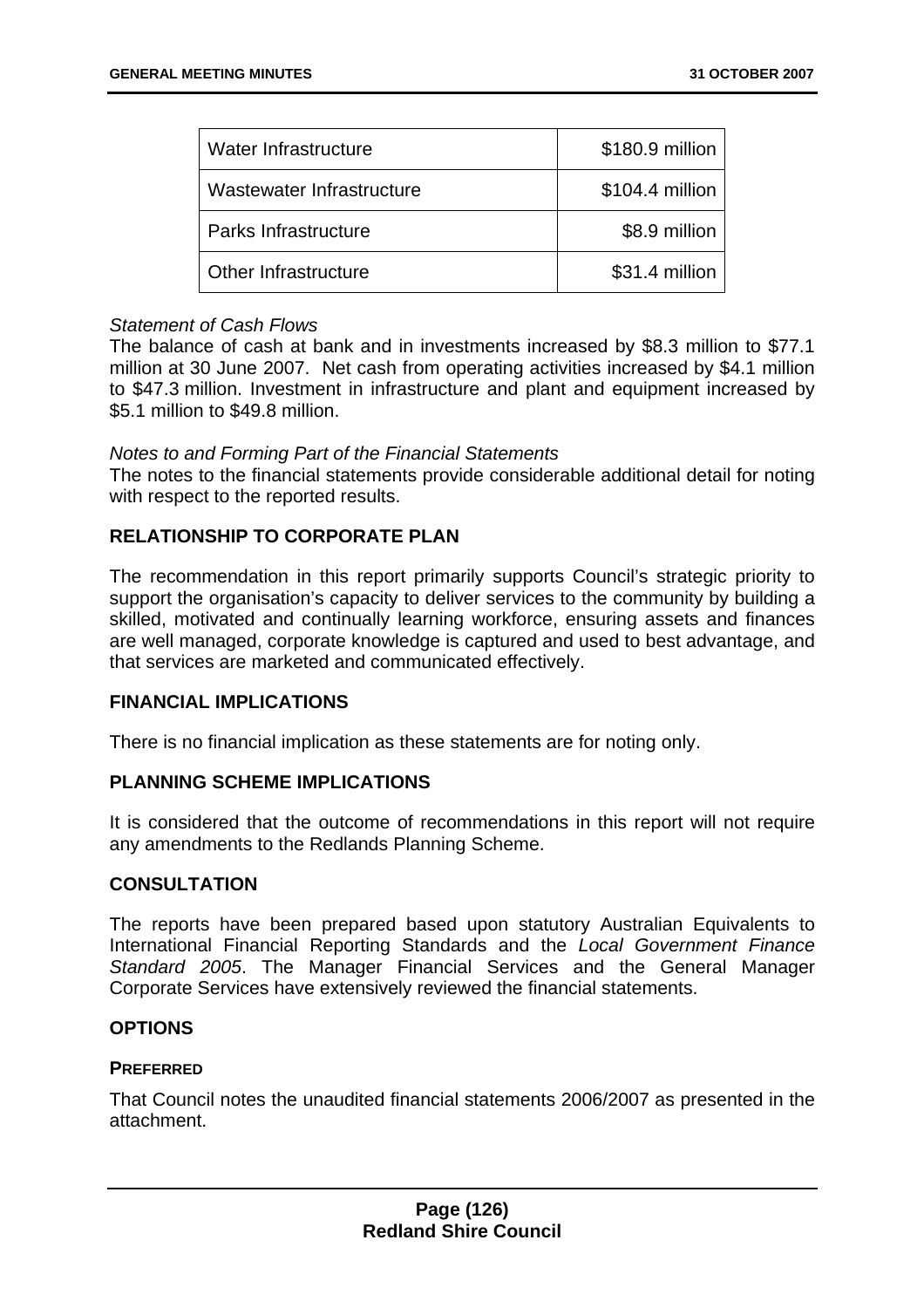## **ALTERNATIVE**

That Council notes the unaudited financial statements 2006/2007 and requests additional information.

## **OFFICER'S/COMMITTEE RECOMMENDATION/ COUNCIL RESOLUTION**

| Moved by:    | Cr Williams       |
|--------------|-------------------|
| Seconded by: | <b>Cr Elliott</b> |

**That Council resolve to note the unaudited financial statements for the year ending 30 June 2007 as presented in the following attachments:** 

- **Income Statement;**
- **Balance Sheet;**
- **Statement of Cash Flows;**
- **Statement of Changes in Equity;**
- **Notes to the Financial Statements;**
- **Statement of Activities to which the Code of Competitive Conduct Applies. CARRIED**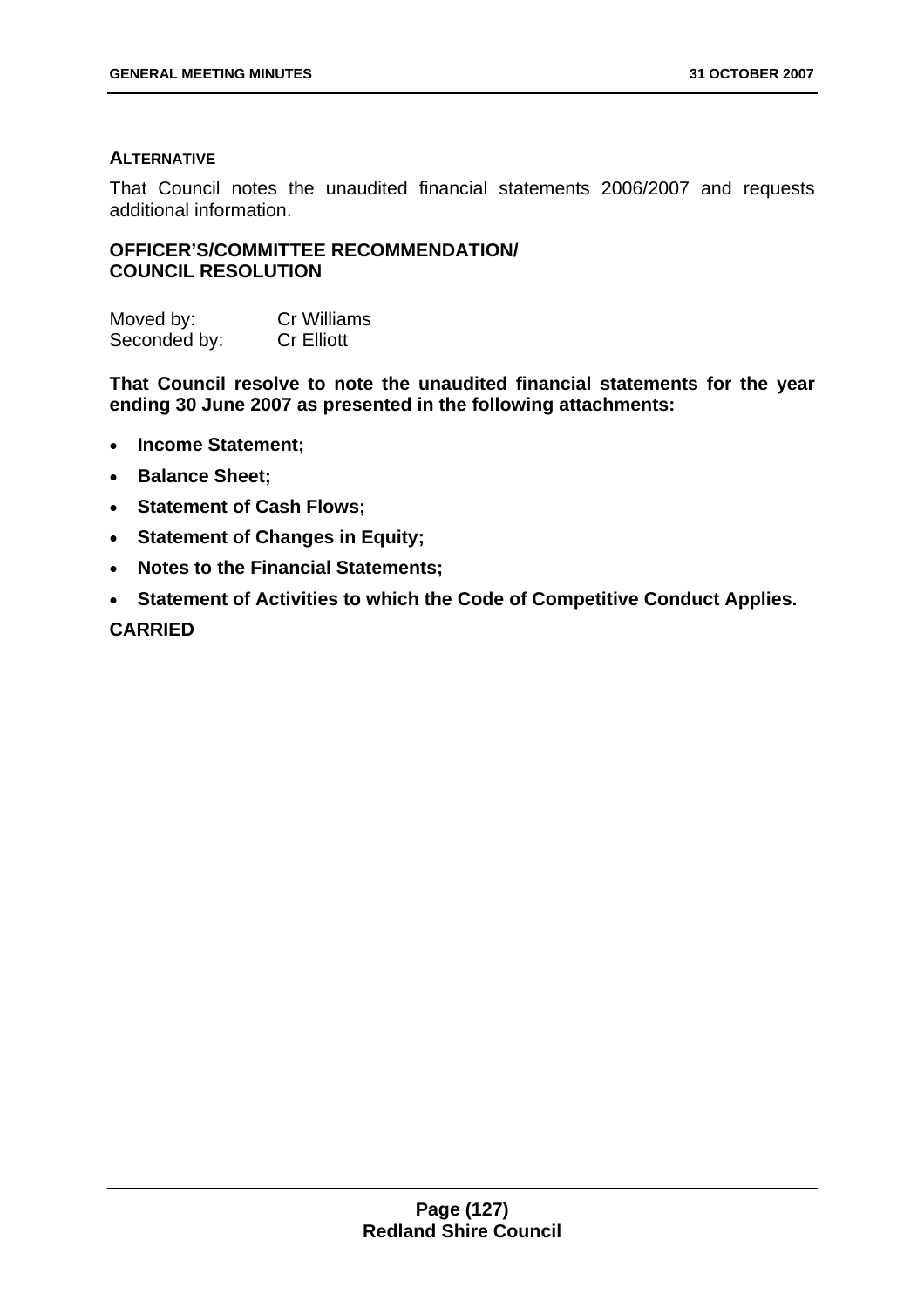## **12.2.2 SEPTEMBER 2007 - MONTHLY FINANCIAL REPORTS**

| <b>Dataworks Filename:</b>       | <b>FM Monthly Financial Reports to Committee</b>                 |
|----------------------------------|------------------------------------------------------------------|
| Attachment:                      | <b>EOM Report</b>                                                |
| <b>Responsible Officer Name:</b> | <b>Kerry Phillips</b><br><b>Manager Financial Service</b>        |
| <b>Author Name:</b>              | <b>Kevin Lamb</b><br><b>Services Manager Financial Reporting</b> |

## **EXECUTIVE SUMMARY**

Section 528(1) of the *Local Government Act 1993* requires that Council's statement of accounts be presented at an ordinary monthly meeting.

The attachments to this report present the interim September 2007 financial statement of accounts to Council and provide detailed analytical commentary.

Six of the Key Financial Performance Indicators exceeded targets set at the beginning of the financial year. These were:

- level of dependence on general rate revenue;
- ability to pay our bills  $-$  current ratio;
- ability to repay our debt debt servicing ratio;
- cash balance;
- cash balance  $-$  cash capacity in months;
- longer term financial stability  $-$  debt to assets ratio.

The only indicator which fell outside the comfort zone is the operating performance which had a result of 13.27% against the target of 15%. The main reason for the shortfall is the Materials and Services expense had an unfavourable variance against budget of \$2.6 million. The variance is due timing differences associated with the finalisation of 30 June 2007 creditors. It is expected that this indicator will meet the target next month.

The operating financial result (Earnings Before Interest, Tax and Depreciation – EBITD) is ahead of budget by \$3.9 million, with operating expenditure favourable by \$3.6 million and operating revenue favourable by \$0.3 million.

Capital expenditure is \$1.2 million or 9.3% ahead of budget expenditure levels at the end of September.

The cash flow position for the year is behind forecast levels by \$7 million at 30 September 2007.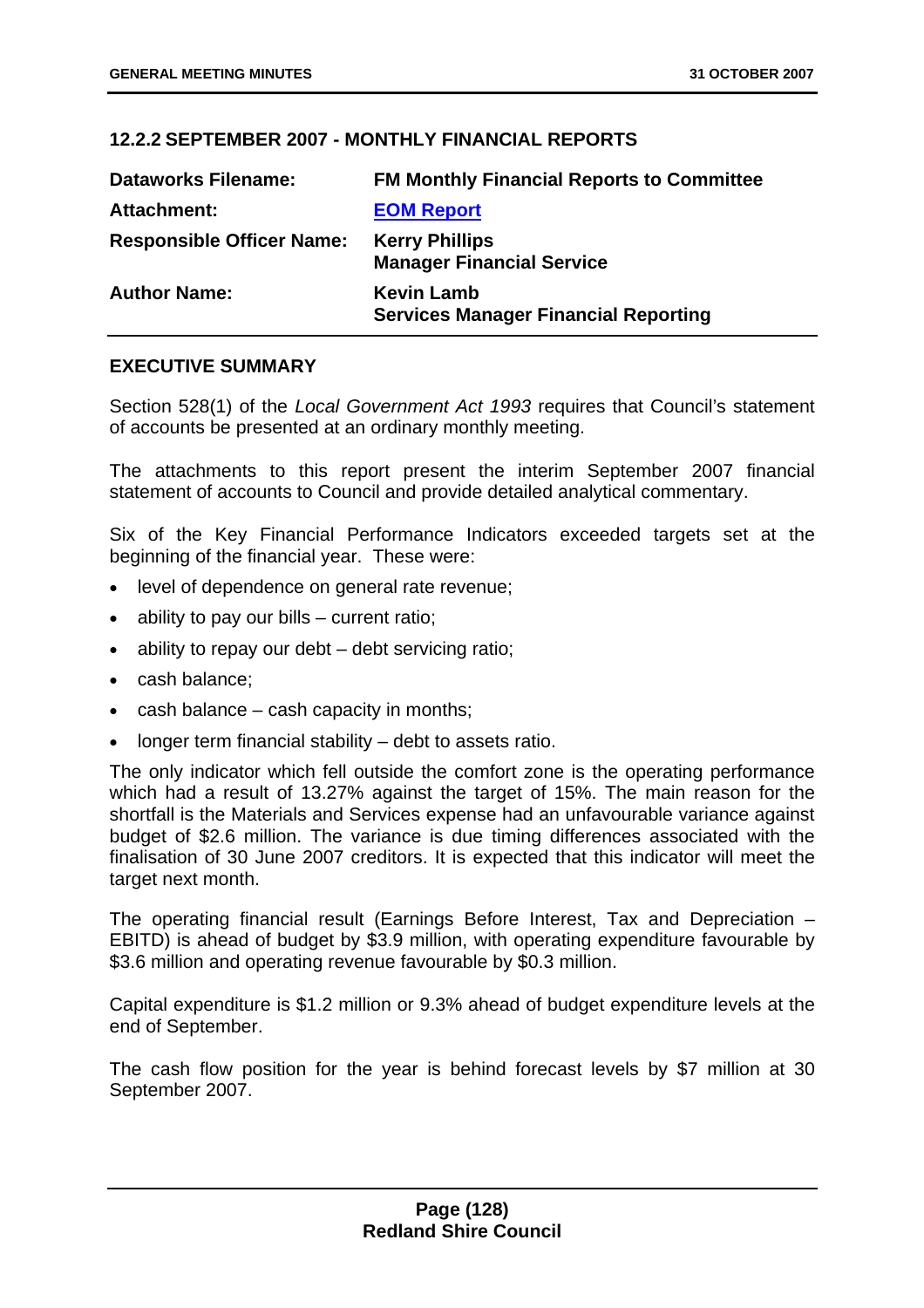## **PURPOSE**

The purpose is to present the interim September 2007 report to Council and explain the content and analysis of the report. Section 528 of the *Local Government Act 1993* requires the Chief Executive Officer of a local government to present statements of its accounts to the local government.

## **BACKGROUND**

The Corporate Plan contains a strategic priority to ensure the long term financial viability of the Shire and provide public accountability in financial management. For organisational effectiveness, it is important that Council receive and understand the monthly financial statements.

## **ISSUES**

The following elements, shown in the attachments, comprise the interim End of Month Financial Reports for September 2007:

## **Corporate Financial Report Card (A)**

- Operating Revenue compared with Budget;
- General Operating Costs compared with Budget;
- Capital Expenditure compared with Budget;
- Cash Position; and
- Employee Costs compared with Budget.

## **Report Card Analysis (B)**

Classifies variances between revised budget and actual results as being either timing or permanent variances as well as favourable or unfavourable. Timing variances are anticipated to evaporate once 30 June 2008 figures are produced. Permanent variances imply the variance will remain into the next financial year.

#### **Council Financial Report 1 (C)**

Shows the percentage variance of year to date actual results compared with year to date budget by colour indicators.

#### **Council Financial Report 2 (D)**

Shows year to date actual results compared with annual and year to date budgets. This report has a brief commentary on all year to date variances greater than \$20,000.

An **Operational Statement by Strategic Priority (E)**; a **Balance Sheet (F)**, an **Investment Summary (G)**, a **Statement of Cash Flows (H), Financial Stability Ratios report (I) and Community Benefit Fund Report (J),** have been included to provide the complete picture of Council's finances.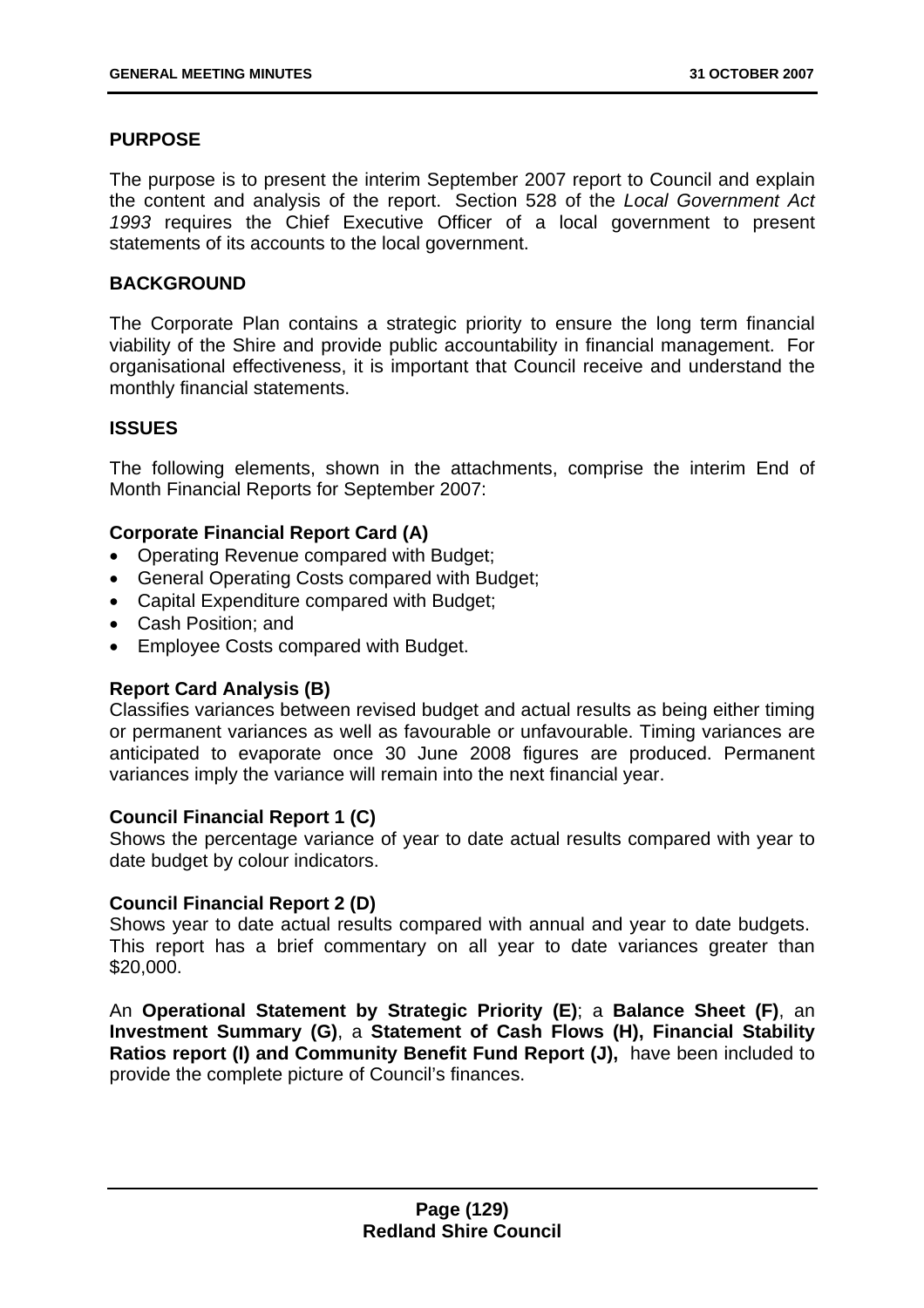## **RELATIONSHIP TO CORPORATE PLAN**

The recommendation in this report primarily supports Council's strategic priority to support the organisation's capacity to deliver services to the community by building a skilled, motivated and continually learning workforce, ensuring assets and finances are well managed, corporate knowledge is captured and used to best advantage, and that services are marketed and communicated effectively.

#### **FINANCIAL IMPLICATIONS**

The overall financial position remains strong with EBITD of \$13.1 million (\$3.9 million ahead of budget). This result is due to total operating revenue of \$39.7 million (\$0.3 million ahead of budget) and total operating costs of \$26.7 million (favourable variance of \$3.6 million).

The capital expenditure program is \$1.2 million or 9.3% ahead of targeted expenditure levels at the end of September.

The investment of surplus funds for the month returned a weighted average rate of return of 6.59% that compares unfavourably to the benchmark UBS Australia Bank Bill Index of 6.66%. These returns are reported on a monthly weighted average return. In turn Council benchmarks the funds against the UBS Australia Bank Bill Index. Interest return is reported on both an annual effective and nominal rate of return. Council effective interest rate of return outperformed the benchmark figure for this month but on a quarterly YTD basis it is slightly below due to the volatility of world markets during July/August 2007 as detailed above.

The Cash Enhanced Funds under performed during the month of July/ August 2007 due to the uncertainty and volatility of world financial markets. Therefore a decision was made in mid September 2007 to reduce the size of the investment in these types of funds. The situation will be kept under review in the coming months as the market commenced to rebound towards the end of September 2007.

The cash balance at \$62.0 million, equivalent to 4.6 months cash capacity.

#### **PLANNING SCHEME IMPLICATIONS**

The Land Use Planning Group was consulted and it is considered that the outcome of recommendations in this report will not require any amendments to the Redlands Planning Scheme.

#### **CONSULTATION**

Consultation has taken place amongst the Executive Leadership Group.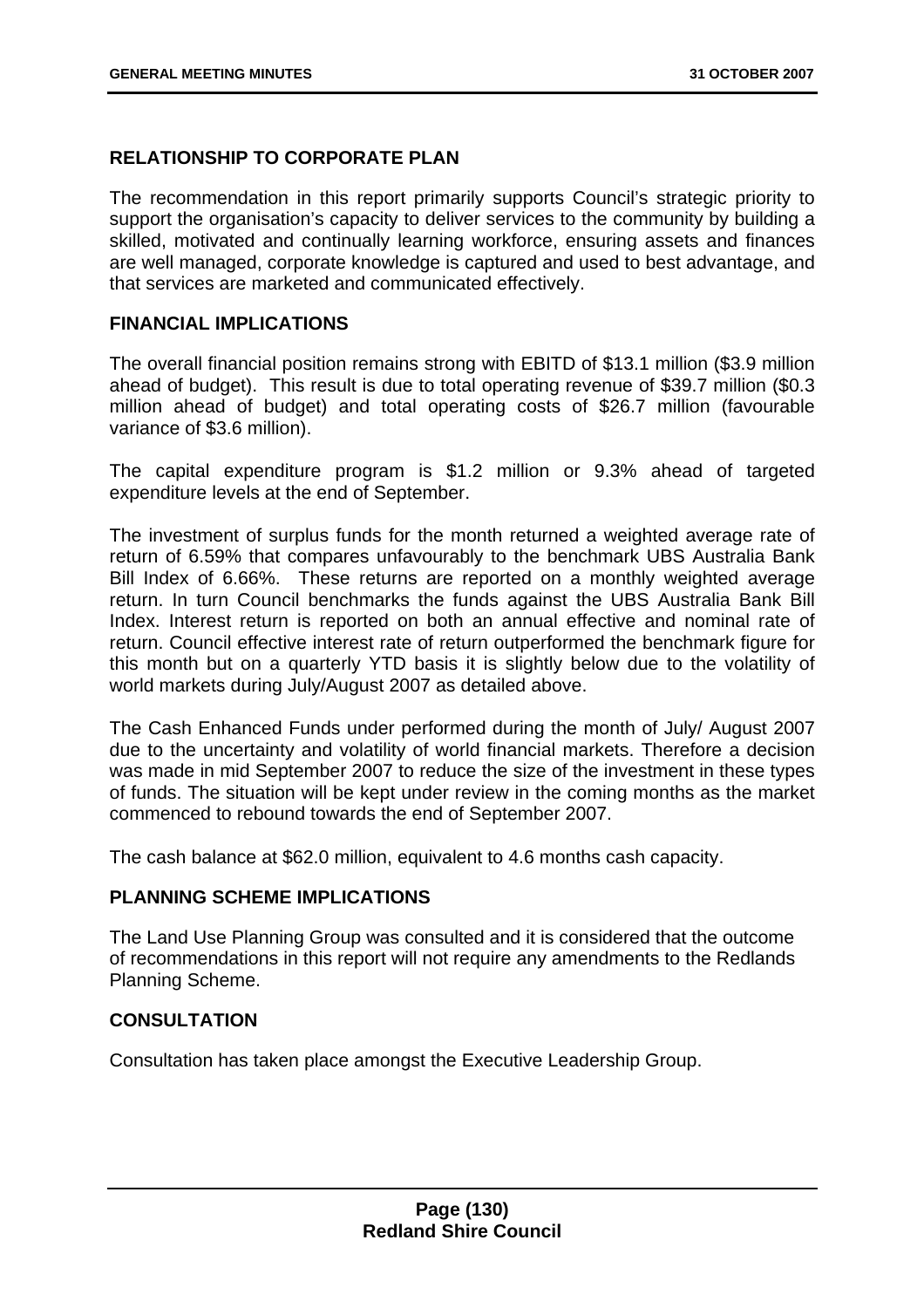# **OPTIONS**

### **PREFERRED**

That Council note the End of Month Financial Reports for September 2007 and explanations as presented in the attachments.

## **ALTERNATIVE**

That Council requests additional information.

## **OFFICER'S/COMMITTEE RECOMMENDATION/ COUNCIL RESOLUTION**

| Moved by:    | Cr Williams       |
|--------------|-------------------|
| Seconded by: | <b>Cr Elliott</b> |

**That Council resolve to note the End of Month Financial Reports for September 2007 and explanations as presented in the following attachments:** 

- **1. Corporate Financial Report Card;**
- **2. Report Card Analysis;**
- **3. First Council Financial Report;**
- **4. Second Council Financial Report;**
- **5. Operational Statement by Strategic Priority;**
- **6. Balance Sheet;**
- **7. Investment Summary;**
- **8. Statement of Cash Flows;**
- **9. Financial Stability Ratios Report; and**
- **10. Community Benefit Fund Report.**

**CARRIED**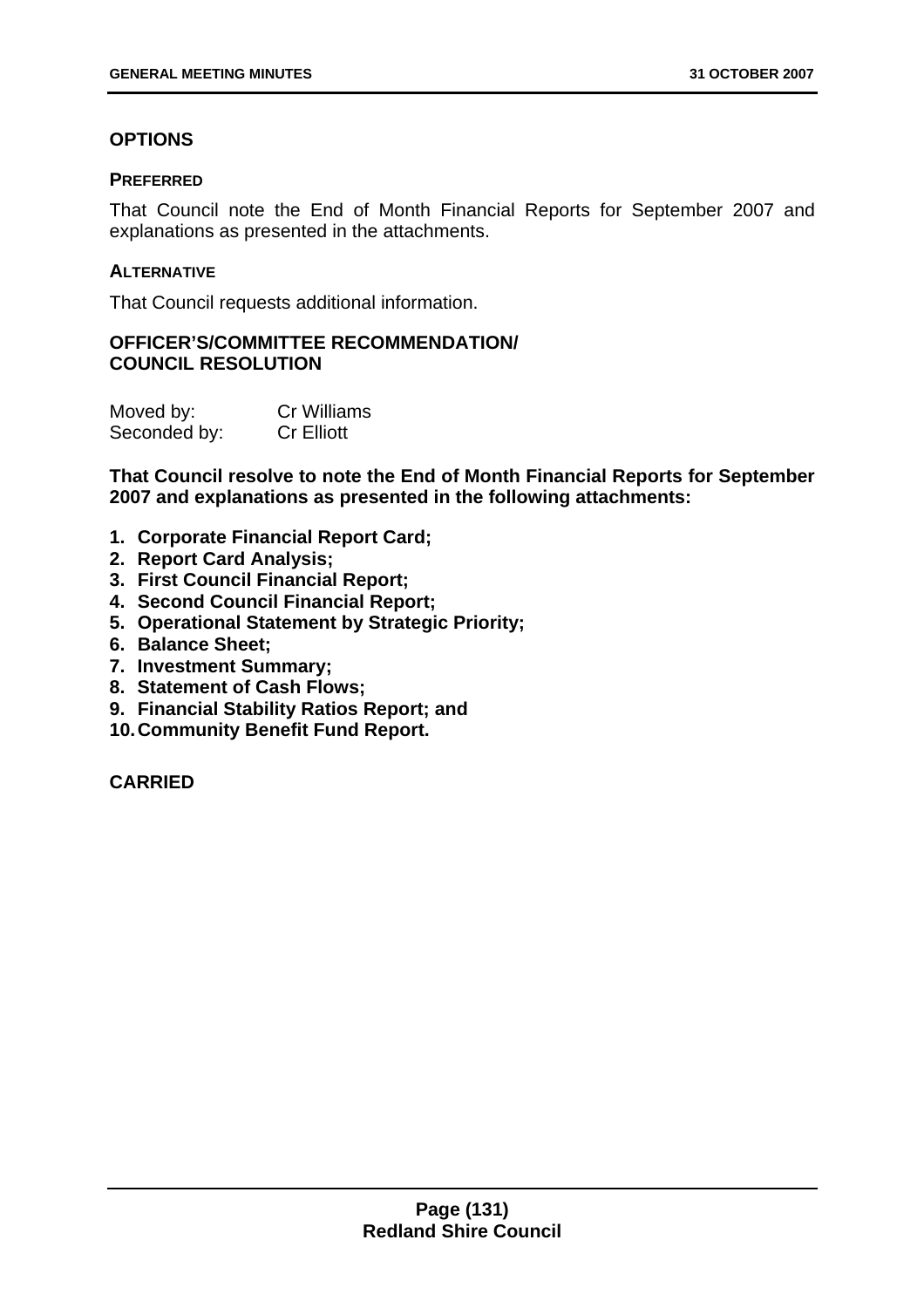## **12.2.3 RESUMPTION OF PROPERTY - NOELEEN STREET, CAPALABA**

| <b>Dataworks Filename:</b>       | P.116067                                                                                               |
|----------------------------------|--------------------------------------------------------------------------------------------------------|
| <b>Attachments:</b>              | Draft Survey Plan - Noeleen St Capalaba                                                                |
| <b>Responsible Officer Name:</b> | <b>Andy Blacklock</b><br><b>Acting Manager Corporate Acquisitions Fleet &amp;</b><br><b>Facilities</b> |
| <b>Author Name:</b>              | <b>Merv Elliott</b><br><b>Property Services Manager</b>                                                |

#### **EXECUTIVE SUMMARY**

Land situated at the corner of Noeleen Street and Dollery Road, Capalaba has been constructed as road and to formalise the matter dedication by registered survey is required.

It is recommended that resumption action be initiated to achieve the road dedication.

#### **PURPOSE**

The purpose of the report is to recommend resumption of the required area.

#### **BACKGROUND**

In the mid 1970's Council approved an application to develop a shopping / office complex on the corner of Dollery and Noeleen Streets, Capalaba. One of the conditions of the approval required the applicant to dedicate as road a portion of the site on the corner of Noeleen Street and Dollery Road. The dedication of the road never occurred.

Further action by Council's solicitors to enforce dedication of the road (which was constructed some time ago) resulted in a Deed of Agreement being executed between Council and the owner, whereby the owner agreed to the dedication. Unfortunately Council has been unable, through their legal representations, to achieve dedication.

In order to finalise this matter, it is recommended that resumption action be initiated to achieve the road dedication.

#### **ISSUES**

In 1981, development of the subject site commenced and was finalised. Unfortunately, the building approval was released before the subject road requirement was dedicated.

Council's solicitors were then instructed to enter into negotiations with the owner to enforce the agreement to surrender and dedicate the required land. As a consequence, a Deed of Agreement between Council and the owner was agreed and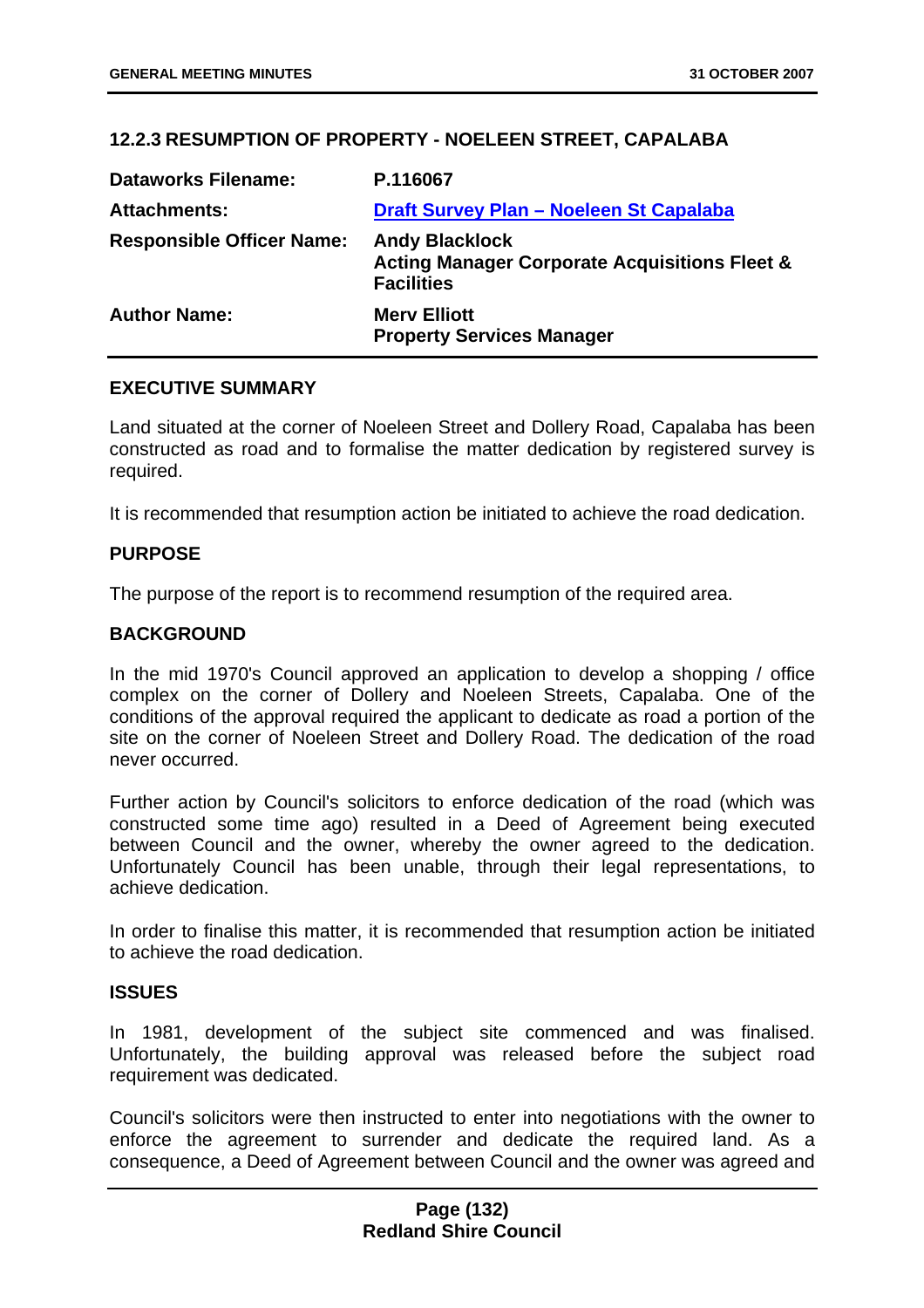executed in 2001. However further resistance from the owner resulted in the dedication not being effected, notwithstanding that legal opinion was that the Deed was enforceable.

To enforce the Deed, lengthy litigation is required. A quicker and more efficient outcome will be achieved through resumption action.

## **RELATIONSHIP TO CORPORATE PLAN**

The recommendation primarily supports Council's strategic priority to provide and maintain water, waste services, roads, drainage and support the provision of transport and waterways infrastructure.

#### **FINANCIAL IMPLICATIONS**

The original Deed of Agreement required Council to pay a nominal sum for the dedication of the subject road. Council's solicitors have advised this amount has been fixed by agreement and Council will not be required to pay more as a consequence of the resumption.

## **CONSULTATION**

No consultation has been necessary.

## **OPTIONS**

#### **PREFERRED**

That Council resolve as follows:

- 1. To resume the portion of Lot 13 on RP77843 shown as New Road on Deposited Plan SP144275 being an area of 616m2 for road purposes; and
- 2. That the Mayor and Chief Executive Officer be authorised to sign and seal all documentation.

#### **ALTERNATIVE**

That Council takes no further action to achieve dedication of the subject property as roadway.

#### **OFFICER'S/COMMITTEE RECOMMENDATION/ COUNCIL RESOLUTION**

| Moved by:    | <b>Cr Williams</b> |
|--------------|--------------------|
| Seconded by: | <b>Cr Elliott</b>  |

## **That Council resolve as follows:**

**1. To resume the portion of Lot 13 on RP77843 shown as New Road on Deposited Plan SP144275, attached, being an area of 616m<sup>2</sup> for road purposes; and**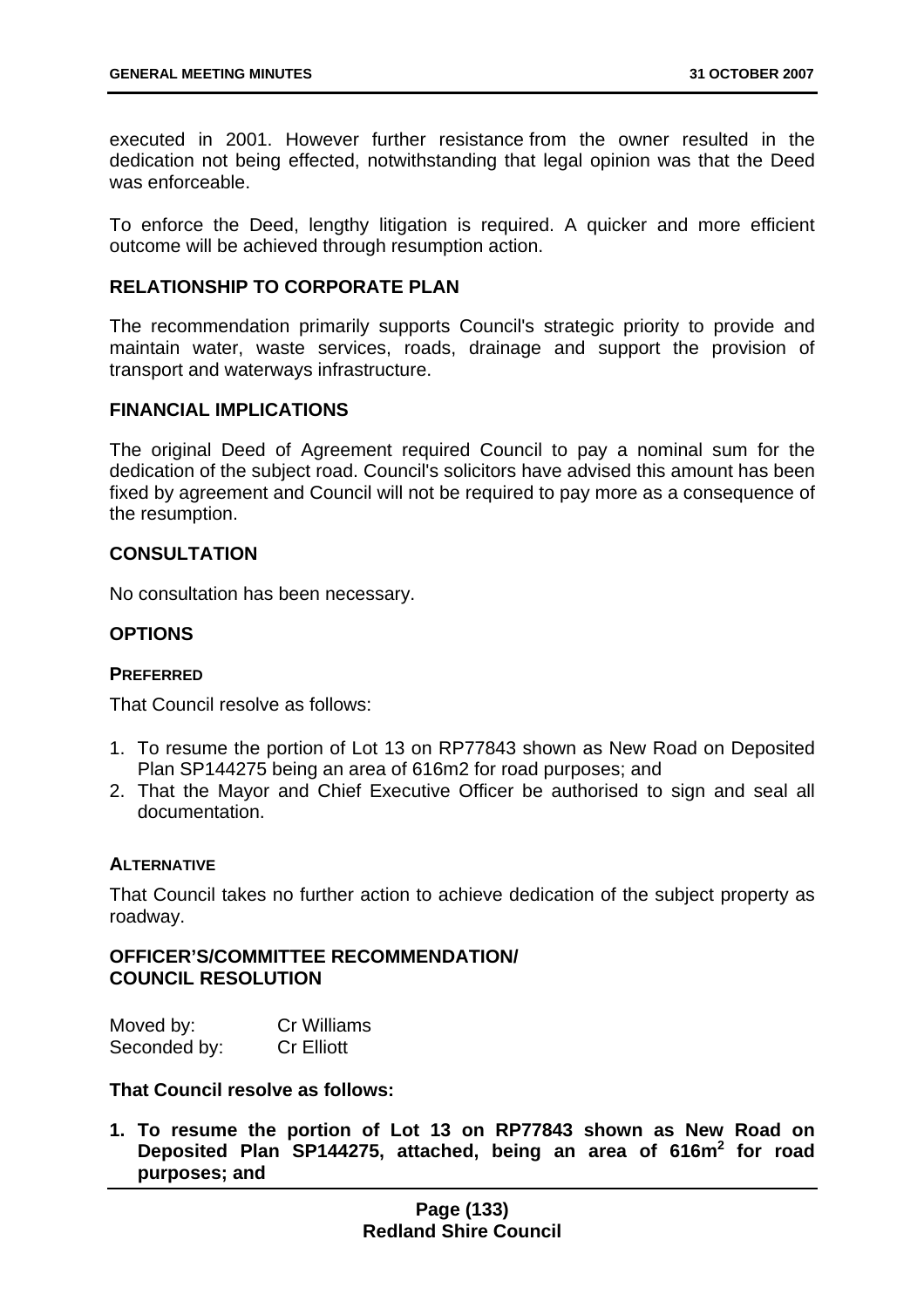**2. That the Mayor and Chief Executive Officer be authorised to sign and seal all relevant documentation.** 

**CARRIED**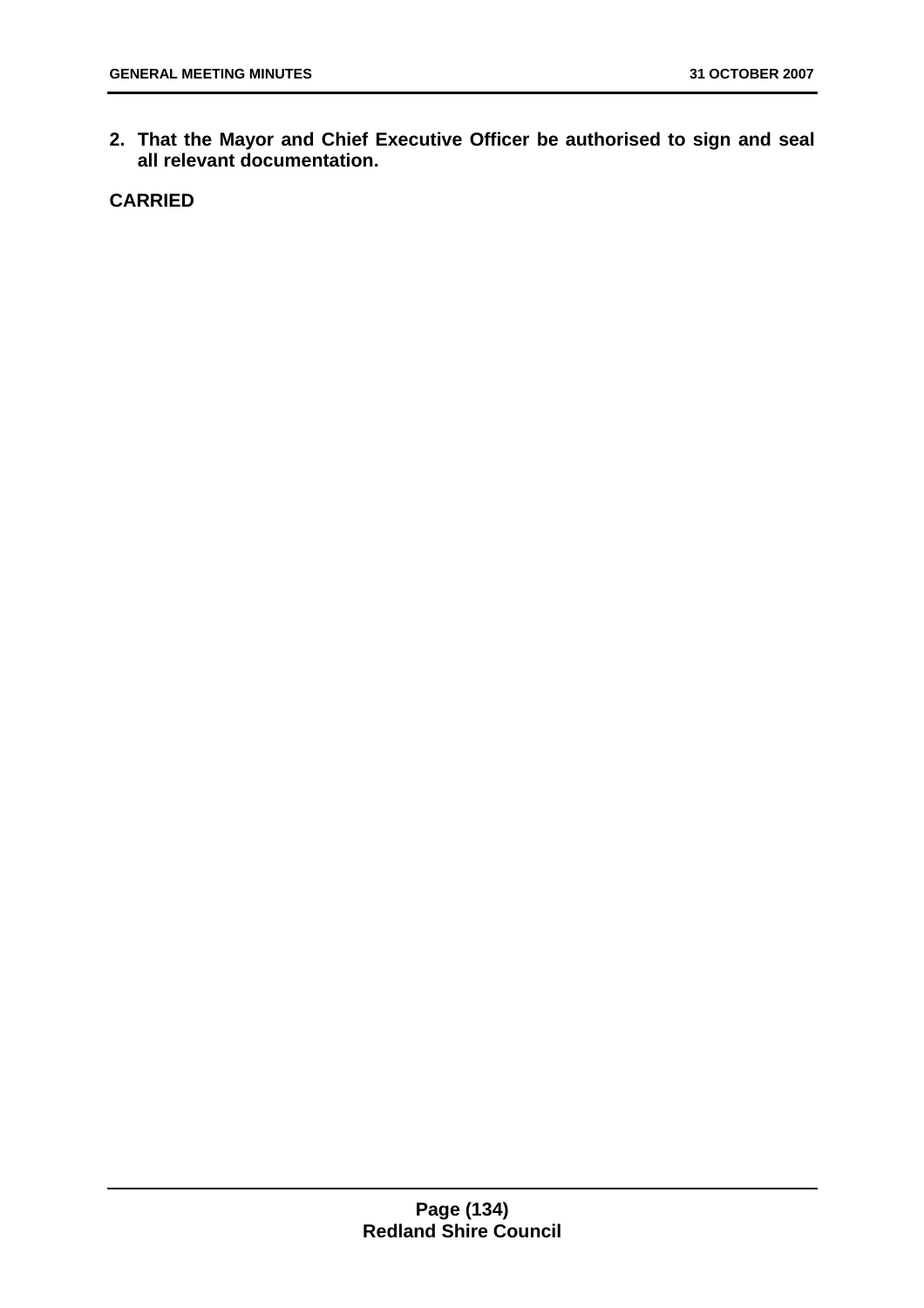## **12.2.4 SUB-LEASE - REDLAND BAY GOLF CLUB INC**

| <b>Dataworks Filename:</b>       | P.319035                                                                                               |
|----------------------------------|--------------------------------------------------------------------------------------------------------|
| <b>Attachments:</b>              | Site Plan - Redland Bay Golf Club                                                                      |
| <b>Responsible Officer Name:</b> | <b>Andy Blacklock</b><br><b>Acting Manager Corporate Acquisitions Fleet &amp;</b><br><b>Facilities</b> |
| <b>Author Name:</b>              | <b>Merv Elliott</b><br><b>Property Services Manager</b>                                                |

#### **EXECUTIVE SUMMARY**

The Redland Bay Golf Club Inc. holds a lease over Council land at Broadwater Terrace, Redland Bay expiring in the year 2039. The purpose of this lease is to allow the lessee to use the land for the purpose of operating a public golf club.

Part of the land, namely Lot 342 on SP157222, is developed with a timber dwelling house that has previously been used by the Club for storage purposes.

Recently an agreement has been reached between the Club and the 'N.T.S. Redland Bay Unit Support Group Inc.' for the use of the dwelling for Australian Navy Cadet training purposes.

It is recommended that approval be granted to the sub-lease of part of the Redland Bay Golf Club to the 'N.T.S. Redland Bay Support Group Inc.' and that the Mayor and Chief Executive Officer be authorised to sign and seal relevant documentation.

#### **PURPOSE**

The purpose of the report is to recommend that Council grant a sub-lease of part of the Redland Bay Golf Club to the 'N.T.S. Redland Bay Support Group Inc.'

#### **BACKGROUND**

The Redland Bay Golf Club have a lease from Council expiring in 2039 of various parcels of land comprising the golf course greens and fairways. One of the parcels of land is improved with a timber dwelling being used for storage purposes.

The N.T.S. Redland Bay Support Group Inc (Naval Cadets) requires a facility that is close to Moreton Bay for the purpose of training cadets in seamanship and ancillary purposes. Discussions between the Naval Cadets and the Golf Club has resulted in an agreement being reached between both parties for the use of the dwelling for training purposes. Consent to this use is required by Council.

## **ISSUES**

The original lease between Council and the Golf Club included the condition which states as follows: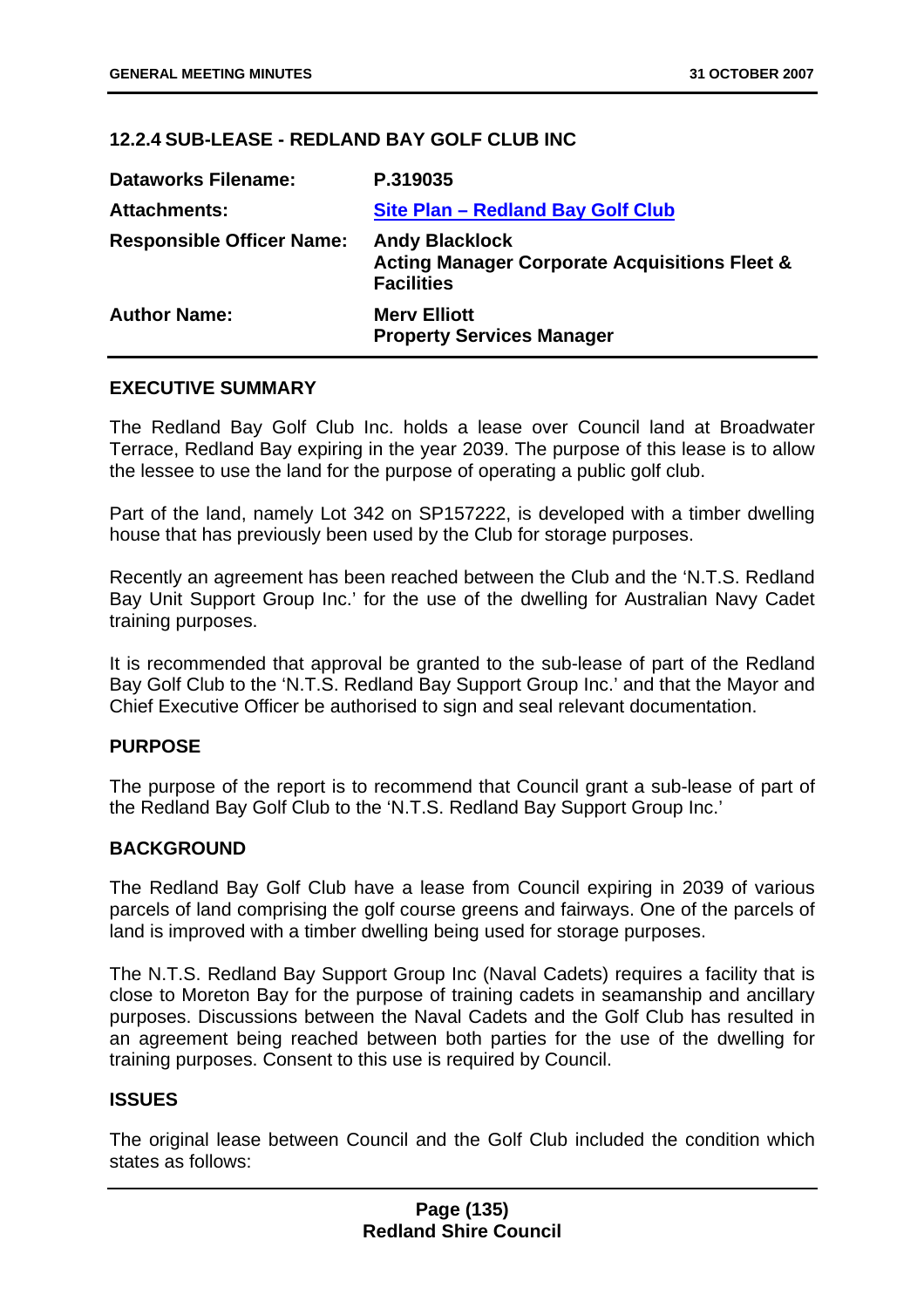*"4.(e) Not to assign, underlet, mortgage, charge or part with possession of the demised premises or any part thereof nor to share with any person, body, firm or corporation the occupation thereof not to attempt to assign, underlet, mortgage, charge or part with possession or share occupation as aforesaid without the consent in writing of the lessor first had and obtained. This subclause is hereby declared to be a condition going to the root of this lease and upon any breach thereof by the lessees in any manner whatsoever this lease shall thereupon determine and become void and of no effect and any purported assignment, underletting, mortgaging, charging or parting with possession or sharing occupation of the whole or any part of the demised premises in any way to any person, body, firm or corporation shall not operate to pass any estate or interest in respect of the demised premises or any part thereof to that person, body, firm or corporation. The provisions of this subclause apply subject to Section 121 of the Property Law Act 1974 but it is hereby acknowledged and agreed by the lessee that it is a fundamental condition of the grant of this lease that the same is granted with the express object of promoting public sport and recreation within the Shire of Redland, the lessor having resolved to promote the development of the demised premises for this purpose as a function of Local Government being one of the functions and responsibilities laid upon the lessor as a Local Authority pursuant to the provisions of the Local Government Act".* 

Basically, the condition requires Council to agree to the sub-lease of the premises to the Naval Cadet group.

As the agreement between the Golf Club and the N.T.S. Group has been formalised by a lease for a term of 3 years, Council approval is required together with authorisation for the Chief Executive Officer and Mayor to sign and seal all relevant documents.

The proposed sub-lease has been perused and conditions contained therein protect Council's interests, and a recommendation will be made to agree to the sub-lease.

### **RELATIONSHIP TO CORPORATE PLAN**

The recommendation primarily supports Council's strategic priority to build safe, strong and self reliant communities with access to community services, infrastructure and opportunities for participation in community life.

#### **FINANCIAL IMPLICATIONS**

Council will not be liable for any costs in relation to this matter.

#### **CONSULTATION**

Property Services Manager has consulted with local Councillor and the Senior Advisor Sport & Recreation.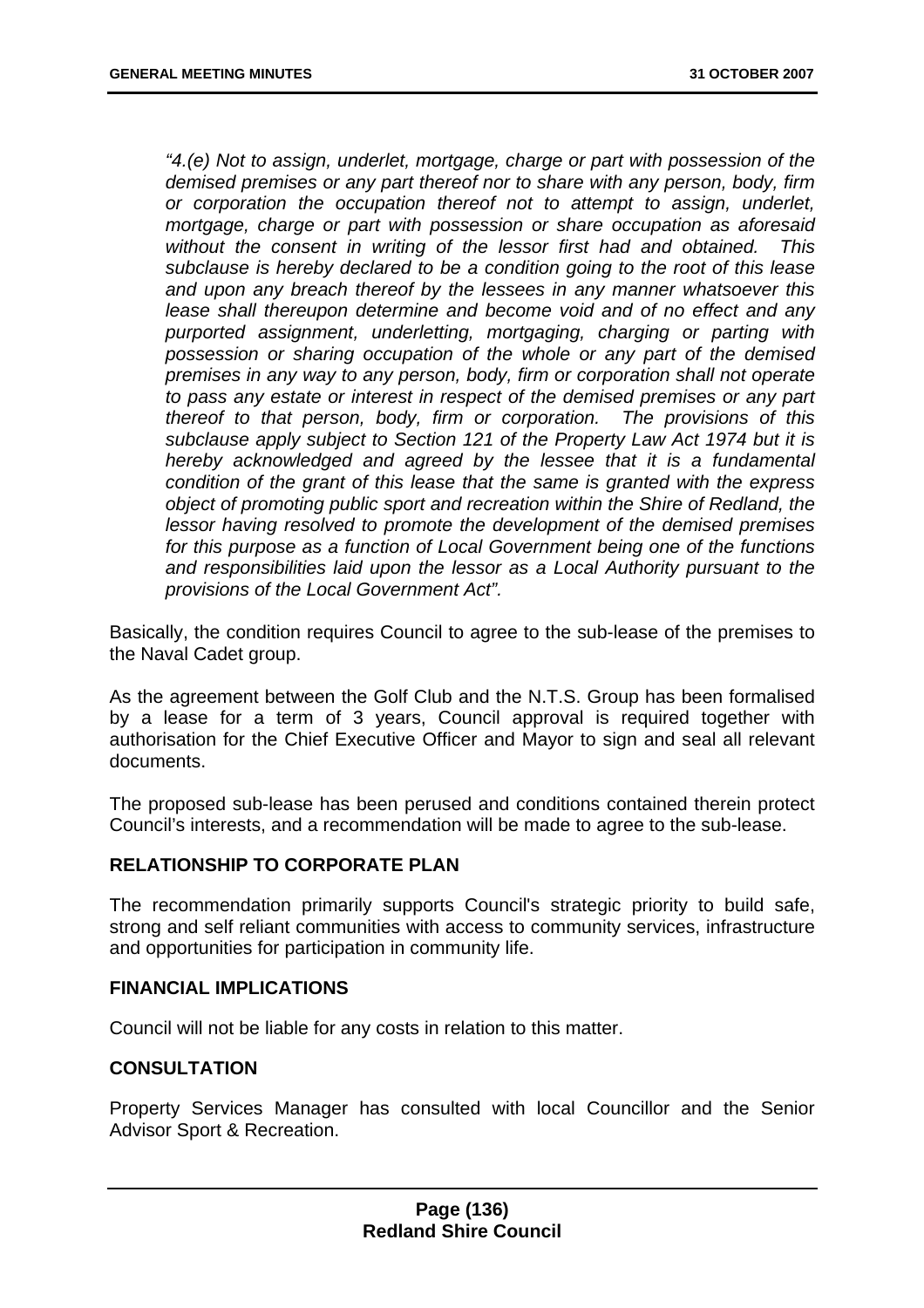## **OPTIONS**

#### **PREFERRED**

That Council resolves as follows:

- 1. That approval be granted for the sub-lease of premises described as Lot 342 SP157222 to the N.T.S. Redland Bay Unit Support Group Inc. for a period of 3 years commencing on a date to be agreed;
- 2. That the Mayor and Chief Executive Officer be authorised to sign and seal all relevant documentation.

#### **ALTERNATIVE**

That Council resolve not to grant approval for the sub-lease of premises described as Lot 342 SP157222 to the N.T.S. Redland Bay Unit Support Group Inc.

# **OFFICER'S/COMMITTEE RECOMMENDATION/ COUNCIL RESOLUTION**

| Moved by:    | <b>Cr Williams</b> |
|--------------|--------------------|
| Seconded by: | <b>Cr Elliott</b>  |

**That Council resolve as follows:** 

- **1. That approval be granted for the sub-lease of premises described as Lot 342 SP157222 to the N.T.S. Redland Bay Unit Support Group Inc. for a period of 3 years commencing on a date to be agreed; and**
- **2. That the Mayor and Chief Executive Officer be authorised to sign and seal all relevant documentation.**

## **CARRIED**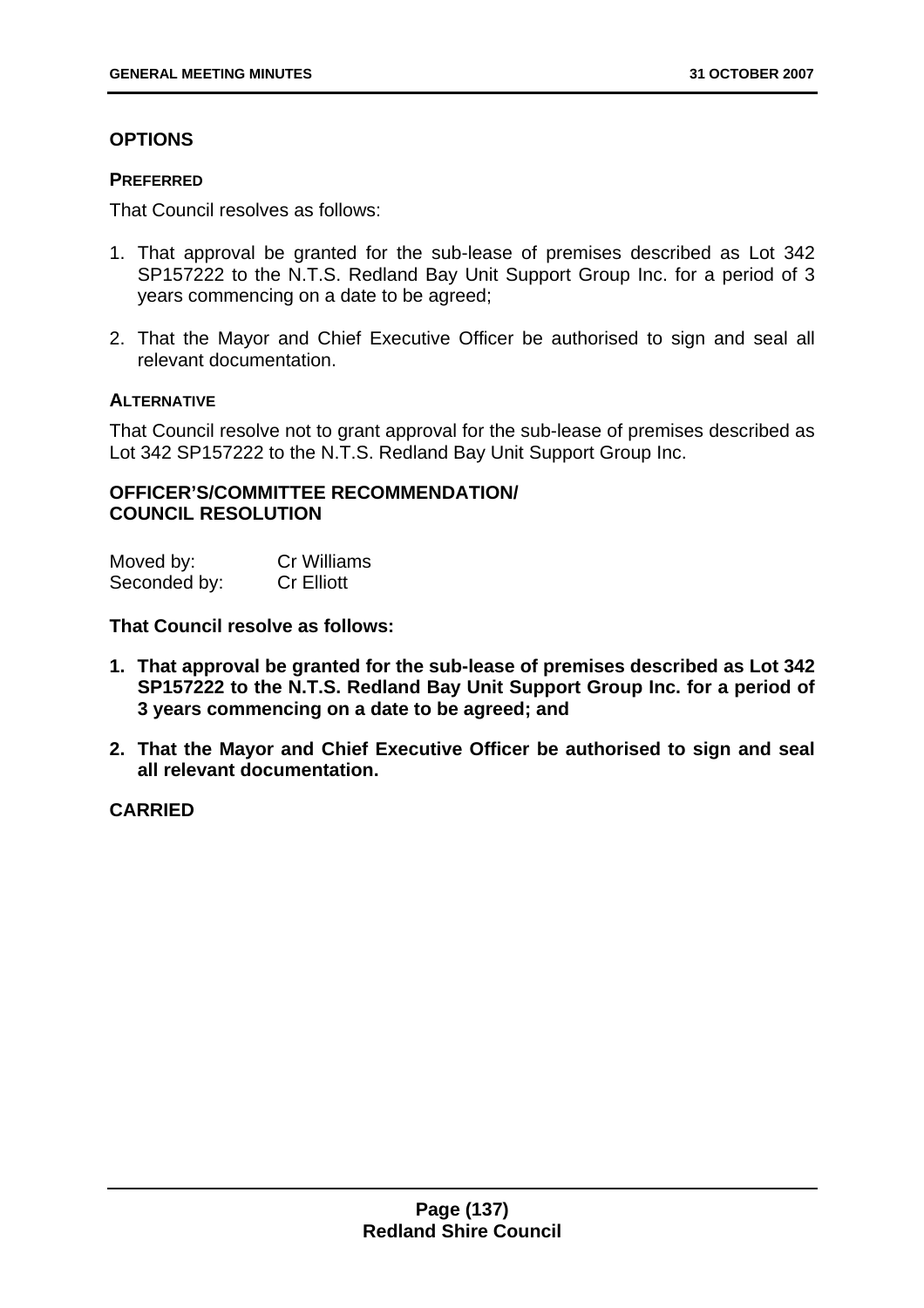## **12.3 CUSTOMER SERVICES**

#### **12.3.1 REDLAND PERFORMING ARTS CENTRE BUSINESS PLAN AND FEES AND CHARGES**

| <b>Dataworks Filename:</b>       | <b>CP Redland Performing Arts Centre Business</b><br><b>Plan</b>      |
|----------------------------------|-----------------------------------------------------------------------|
| <b>Attachment:</b>               | <b>RPAC Business Plan</b><br><b>RPAC Fees &amp; Charges</b>           |
| <b>Responsible Officer Name:</b> | <b>Greg Jensen</b><br><b>Acting General Manager Customer Services</b> |
| <b>Author Name:</b>              | <b>Greg Jensen</b><br><b>Manager Customer and Community Services</b>  |

#### **EXECUTIVE SUMMARY**

The new performing arts centre will be completed and operational early in 2008. Prior to commencing operations, a Business Plan and Fees and Charges need to be approved by Council. The attached Plan highlights the Vision and Mission, overall operations, financial position, Corporate Balanced Scorecard performance indicators and contains a chart detailing the overall business plan on a single page. Attached are the recommended Fees and Charges for Professional/Commercial Hire, Community Hire and Reduced Community Hire rates.

The centre will be available for commercial and community use and will entrepreneur a variety of performances so that a range of different performances can be seen by the community in a local venue. An annual performance program including entrepreneured and community events will be developed to maximise the use of the centre and provide the community with an opportunity to be entertained as well as opportunities for local performance groups to practice their skills in a quality venue.

The centre will become operational in April 2008. This presents a constrained timeframe for the centre to obtain revenue prior to the end of the financial year. The establishment costs incurred reflect a longer period of time to allow initial set up of the systems, fit-out of the centre, testing, recruitment, stock purchase and development of marketing and shows for the short season prior to June 2008.

The Business Plan will be reviewed each year and the financial performance of the centre will take a number of years to settle into a normal operating mode. It is anticipated that, either year 3 or 4, will be the benchmark year when the centre has established itself both in terms of reputation and operations.

It is recommended that the Chef Executive Officer (CEO) is delegated authority to set ticket prices for shows that the centre provides as part of its entrepreneur program. The ticket prices will vary depending on the individual performance and the target audience.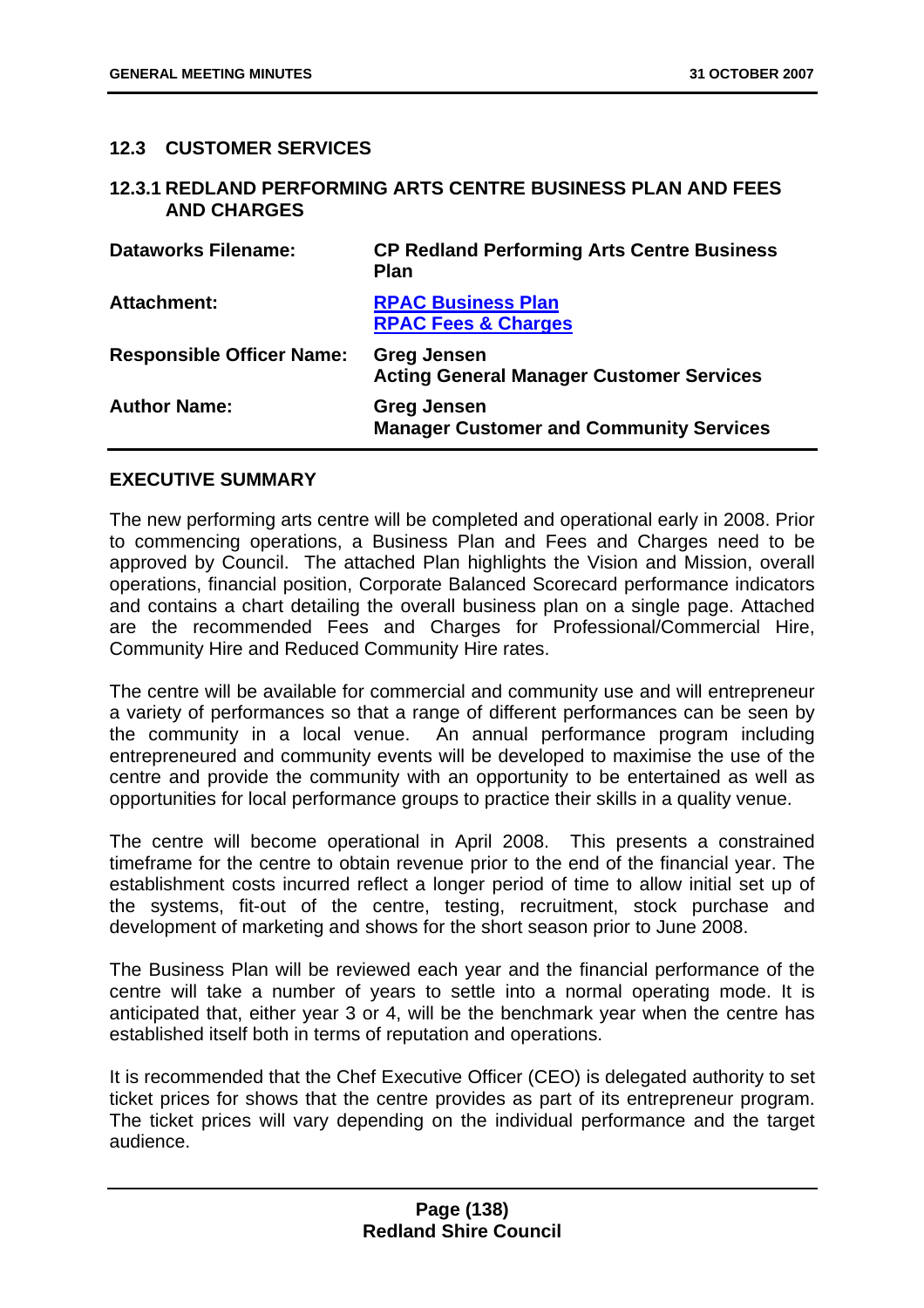An overview of the proposed philanthropy and sponsorship program is also provided to outline how this could benefit the centre and Council prior to opening, and during the life of the centre.

The centre also needs a registered business name to enable marketing and promotions. An internal working group has considered a number of options, with the two names recommended as 'the Redland Performing Arts Centre' or 'Redland Arts Centre'.

## **PURPOSE**

To enable Council to consider and endorse the Business Plan and adopt the Fees and Charges for 2007/2008, approve the business name, and delegate authority to the CEO to set ticket prices for Entrepreneured events.

## **BACKGROUND**

The performing arts centre is to be opened in early 2008. The intent is to operate the centre in a commercial manner whilst also considering the need for community access and local arts development. The centre will operate under a Code of Competitive Conduct when it becomes fully operational.

The centre is a significant shift in Council's commitment to the "performing arts" and demonstrates a desire to enable the community to attend performances locally and also provide an opportunity for local performing arts groups to use the venue to showcase their talents and improve their skills through providing a purpose built venue with professional management and staffing.

Part of this process involves developing a business plan that outlines the centre's operations and financial position. The business plan details how the centre will operate, charge for services, attract sponsorship and offer skill development. The plan also details the centre's performance indicators and financial position.

The centre will be operating for a limited period of time for the financial year 2007/2008. It is anticipated that it will be open for business for up to three months only, where the centre has the ability to earn revenue. In contrast, as the centre gets closer to opening, it will have incurred costs for up to 12 months with the employment of some key staff, development of systems and procedures, initial fit out costs, engagement of contractors for various functions and recruitment and training of additional support staff.

Key elements of the business plan include the centre's Vision and Mission, its business operations and services, staff structure and roles of the various positions in the centre. Included is also a chart that details the Key Result Areas of the business, identifies its outcomes, performance indicators, strategies and actions for year 1. A detailed implementation plan has also been developed for use by the staff that is linked back to the business plan.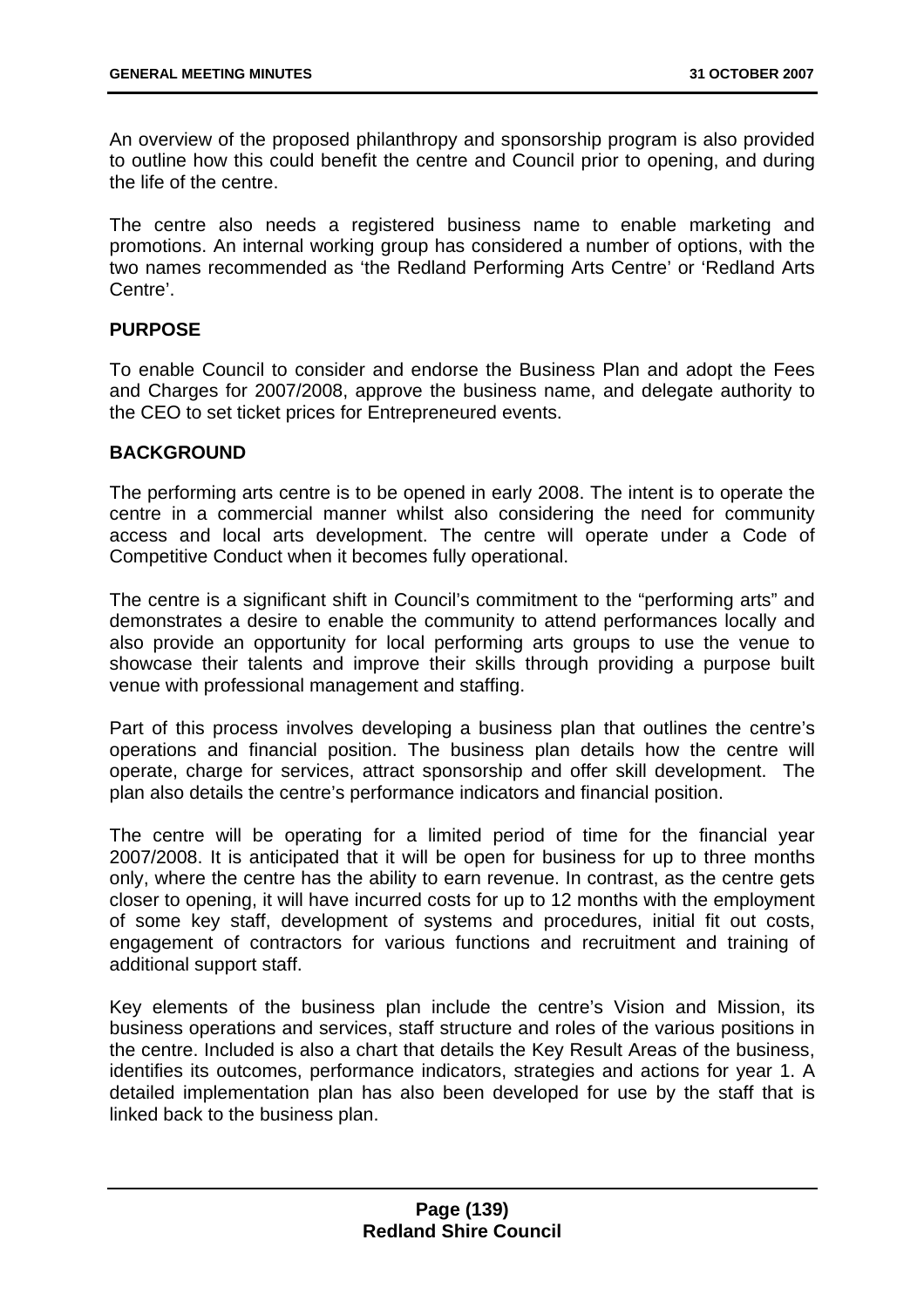A Balanced Scorecard is provided which details the relevant performance indicators that will be used to evaluate the business's success. A Quarter 1 Budget Review will be sought to amend the budget to reflect that contained in the business plan. The effects of this change are discussed in detail in the business plan under the area relating to "Financial".

Fees and Charges are also provided for adoption by Council. There are three main fee structures. These are based on Professional/Commercial Hire, Community Hire and Reduced Community Hire rates.

The centre will entrepreneur its own program to bring varying touring shows to Redlands. These shows incur a cost to Council and revenue is derived from ticket sales. The pricing for the tickets is dependant on the performance and also the target audience. Performances will be targeted at seniors and youth, as well as the general community. For some target groups, such as seniors and youth, it will not be possible to charge to fully recover the costs. For other performances it may be possible to make a profit that can be used to offset other losses. Ticket price variability will require a price to be set for each performance. It is recommended that this is delegated to the Chief Executive Officer. Each performance is supported by a detailed budget to allow establishment of ticket prices and the likely financial result. This enables an informed decision to be made on pricing in consideration of the market conditions.

Both philanthropy and sponsorship will be important to the centre both initially and over its operational life. The program is outlined in the business plan in detail.

Lastly the centre requires a business name to be registered with the Office of Fair Trading. Four options are required to be put forward for consideration in a priority order.

## **ISSUES**

The most significant issue that is being addressed through the development of the Business Plan and the Fees and Charges is the balance of commercial return and community use. The centre needs to operate in a commercial manner. This does not necessarily mean that the centre will operate to make a profit. No similar centres that have been benchmarked against this centre operate at a profit.

The main focus will be to operate commercially and ensure that the operation is efficient to reduce overall costs. Additional charges have been detailed in the Fees and Charges that are different to the current charging regime used in the existing Redland Community and Cultural Centre. These reflect the commercial nature of the centre and standard industry practice.

Discounts have been provided to community and reduced community groups. Fees have been benchmarked against a number of similar venues across Australia. Fifty venues were reviewed to provide a reasonable scale. Appendix 4 of the attached business plan contains information on those centres closest to the new centre, and gives a comparison against recognised premier performing arts centres. Equipment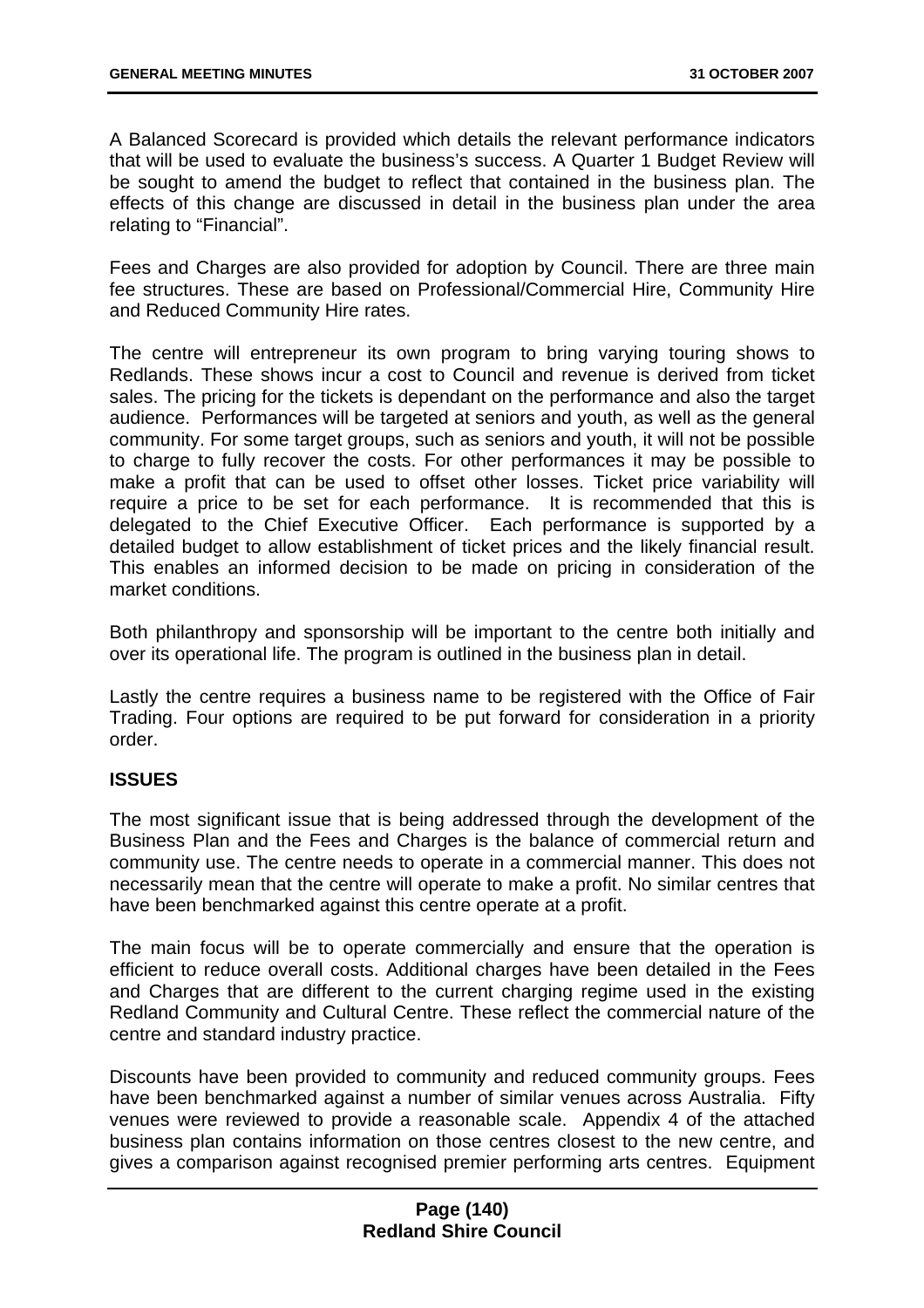hire, direct staff time for event coverage and consumables are charged at the appropriate rates for all 'hirer' categories.

The centre is also responsible for providing a venue that enables local community and civic events to be held at reasonable cost, and assisting in the development of artistic performance though provision of quality facilities and support services combined with a number of education programs. These will be provided within the subsidy from Council.

The subsidy will be a two tier basis. Firstly there will be the Community Service Obligations (CSO) when fees charged are lower than the commercial rates that will require a CSO payment from Council. Secondly it will require the underwriting of the balance of the costs that cannot be recovered through the revenue raised by the centre. The underwriting of the losses is no different to that of the current Redland Community and Cultural Centre to the value of \$243,000 per annum and also the existing community halls to the value of \$550,000 per annum.

With the Entrepreneured program offered by the centre there will be a need to set ticket prices based on the performance and also the intended audience. Performances for seniors and youth will be discounted below full cost recovery to provide an opportunity for them to attend touring artistic productions. Other performances will make a slight profit. The intent is to cover costs with reference to the price being charged in other venues for the same, or similar performances.

The direct costs of the artists, direct staff costs and marketing costs will also be factored into the budget for setting ticket prices. Under the provisions of section 36(2)(c) of the *Local Government Act 1993*, Council may charge for services and facilities it supplies, other than a service or facility for which a regulatory fee may be fixed. It is proposed that Council delegate its powers under this section to the Chief Executive Officer to set the ticket prices.

Consideration has been given to an appropriate business name and four possible options are required to be placed on the application for registration with the Office of Fair Trading. The names suggested for consideration by Council in priority order are:

- 1. Redland Performing Arts Centre
- 2. Redland Arts Centre
- 3. Redland Entertainment Centre
- 4. Redland Cultural and Community Centre

Once Council confirms its preferences or suggests other names, an application will be made for registration. Suitable branding will be developed at a later date.

The philanthropic and sponsorship program is designed to cater for a range of sponsorship for the opening events and ongoing program, as well as arts partnerships. The nature of the sponsorship or partnership is dependant on the value of the contribution and its purpose. The relationship can be short term for events and equipment contributions, or over a longer period of time and may include significant equipment purchase and contribution to operating costs. There are also opportunities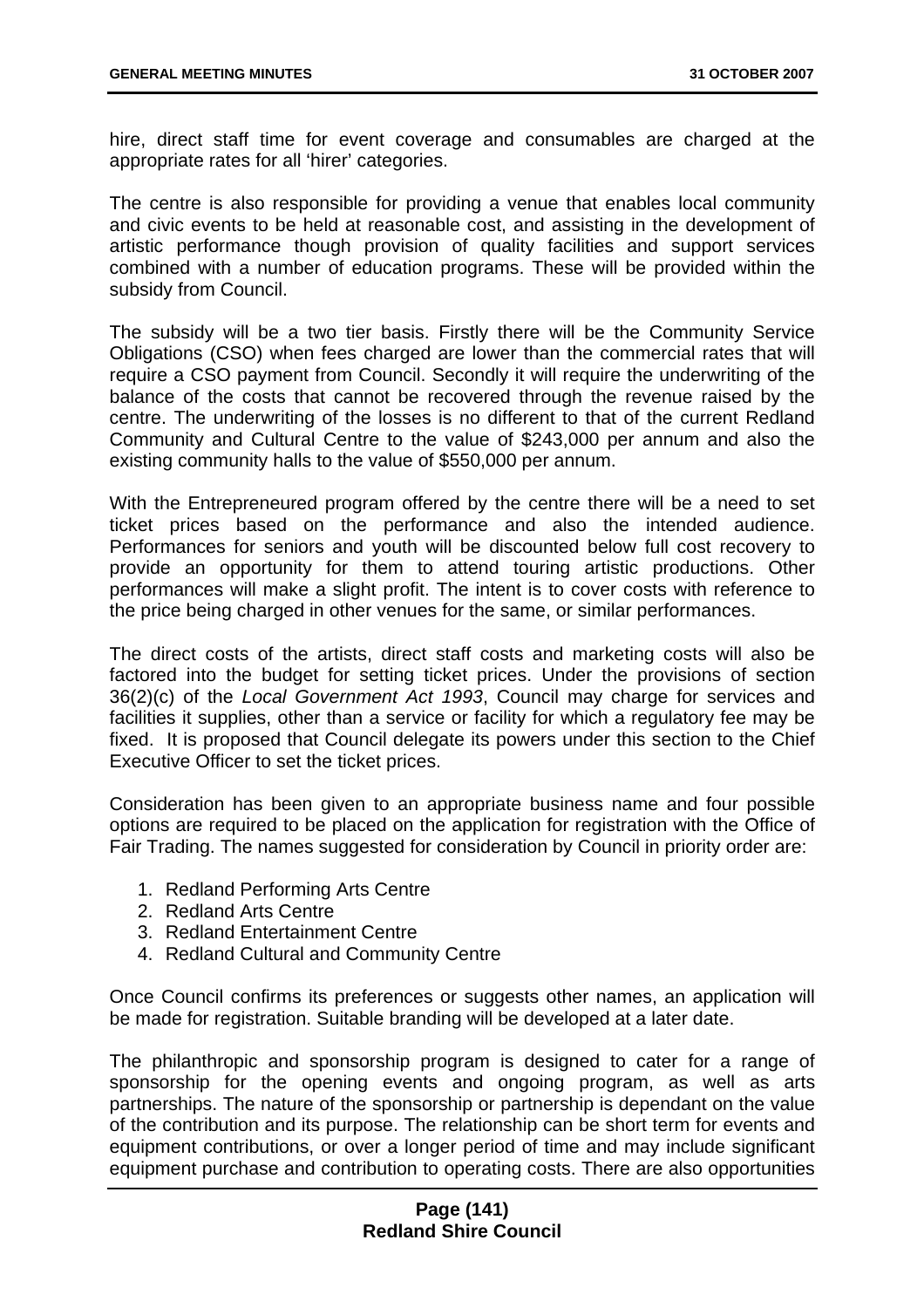for a membership program for both business and individuals. The details of these various levels are contained in the Business Plan.

## **RELATIONSHIP TO CORPORATE PLAN**

The recommendation in this report primarily supports Council's strategic priority to build safe, strong and self reliant communities with access to community services, infrastructure and opportunities for participation in community life.

### **FINANCIAL IMPLICATIONS**

The financial implications are detailed in the Business Plan. For this financial year, due to constrained operating times, the net result to Council for the new venue only, will be the requirement for a subsidy of \$471,000. This compares to the original budget subsidy amount of \$518,000. Total subsidy for the combined new venue and existing Redland Cultural and Community Centre is \$714,000.

## **CONSULTATION**

Consultation has occurred with the Executive Leadership Group, Community and Social Planning Group and the Corporate Planning, Performance and Risk Group.

## **OFFICER'S RECOMMENDATION**

That Council resolve as follows:

- 1. To endorse the Business Plan for the Redland Performing Arts Centre;
- 2. To adopt the attached Fees and Charges for the Redland Performing Arts Centre and amended Fees and Charges for the Redland Community and Cultural;
- 3. To delegate its powers under section 36(2)(c) of the Local Government Act 1993, to the Chief Executive Officer, to set the prices for tickets for the centre's entrepreneured performances; and
- 4. That the following names, in priority of preference, be submitted to the Office of Fair Trading for the purposes of registering a business name for the centre:
	- a. Redland Performing Arts Centre
	- b. Redland Arts Centre
	- c. Redland Entertainment Centre
	- d. Redland Cultural and Community Centre.

#### **COMMITTEE DISCUSSION**

The following was the discussion at Committee and is reflected in the Committee Recommendation.

Committee discussed amending the 'Mission' statement in the Business Plan by adding a new dot point to promote creative industries skills and that the fees and charges be amended by adding a new category "private functions" as defined as non public ticketed events and therefore the ticket fee does not apply to these events.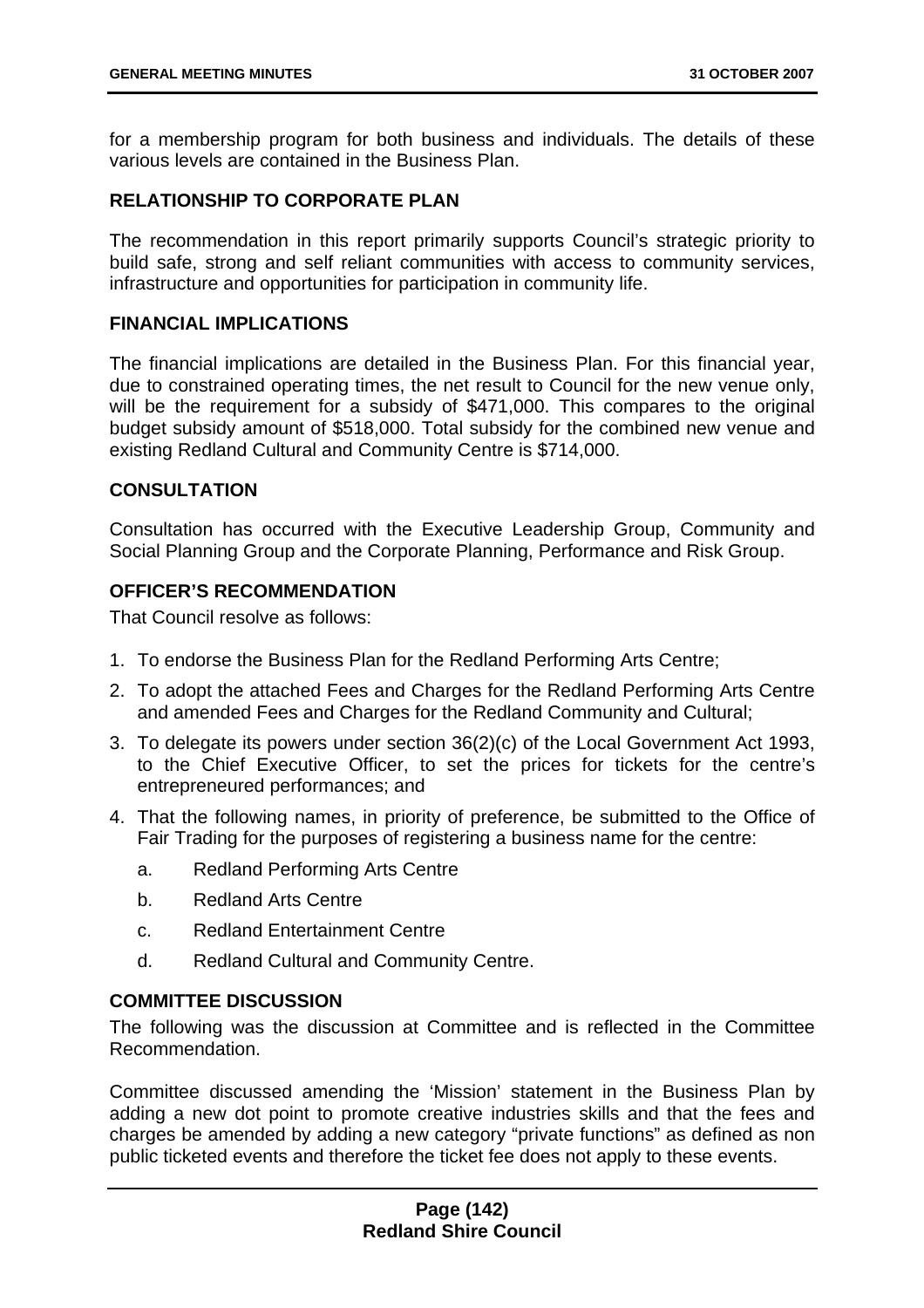Committee also requested that a progress report be provided covering the first twelve months.

# **COMMITTEE RECOMMENDATION/ COUNCIL RESOLUTION**

| Moved by:    | <b>Cr Williams</b> |
|--------------|--------------------|
| Seconded by: | <b>Cr Elliott</b>  |

**That Council resolve as follows:** 

- **1. To endorse the Business Plan for the Redland Performing Arts Centre;**
- **2. To adopt the attached Fees and Charges for the Redland Performing Arts Centre and amended Fees and Charges for the Redland Community and Cultural;**
- **3. To delegate its powers under section 36(2)(c) of the** *Local Government Act 1993***, to the Chief Executive Officer, to set the prices for tickets for the centre's entrepreneured performances;**
- **4. That the following names, in priority of preference, be submitted to the Office of Fair Trading for the purposes of registering a business name for the centre:** 
	- **a. Redland Performing Arts Centre;**
	- **b. Redland Arts Centre;**
	- **c. Redland Entertainment Centre;**
	- **d. Redland Cultural and Community Centre;**
- **5. That the following words be added to the Mission statement in the Business Plan as a new dot point 4, "***To promote the development of skills appropriate to creative industries***".**
- **6. That a new category be added to the attached fees & charges as follows:**

*"Private Function e.g. school functions – private functions are defined as non public ticketed events and the ticket fee does not apply to these events."* 

**7. That a report be provided to Council on the operation of Redlands Performing Arts Centre covering the first twelve months.** 

**CARRIED**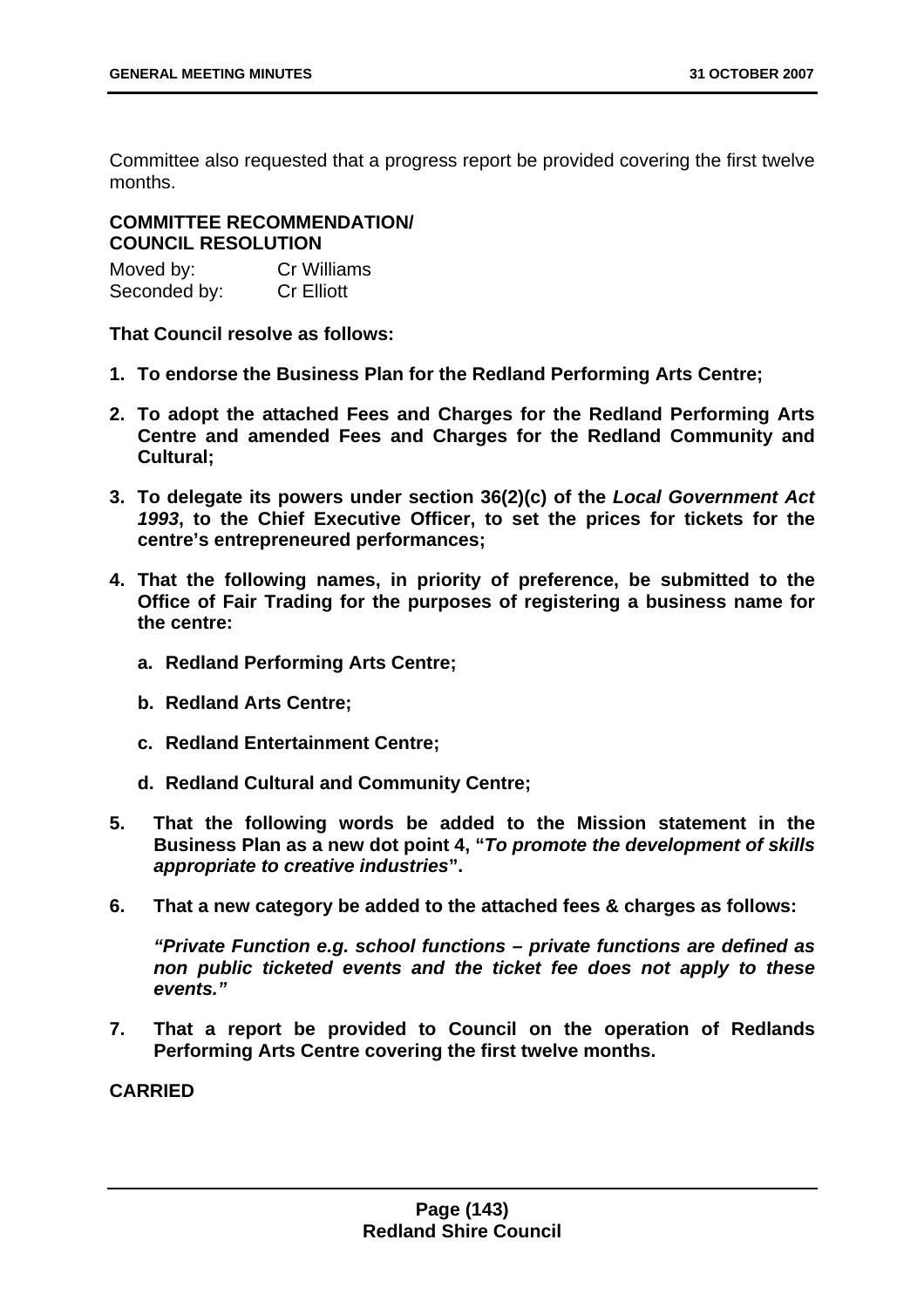# **12.4 PLANNING AND POLICY**

### **12.4.1 DELEGATION TO CHIEF EXECUTIVE OFFICER TO SEAL FUNDING AGREEMENTS**

| <b>Dataworks Filename:</b>       | <b>Grants and Funding Agreements</b>                            |
|----------------------------------|-----------------------------------------------------------------|
| <b>Responsible Officer Name:</b> | <b>Gary Photinos</b><br><b>Manager Environmental Management</b> |
| <b>Author Name:</b>              | Angela Wright<br><b>Senior Advisor Open Space Planning</b>      |

### **EXECUTIVE SUMMARY**

Redland Shire Council (RSC) regularly applies for grants from various State and Federal government departments and agencies.

Where Council is successful in achieving these various grants a funding agreement is required to be signed and sealed by the Chief Executive Officer (CEO).

Under section 38 of the *Local Government Act 1993*, the use of the seal must be authorised by Council.

In order to expedite the execution of these grants, authority is sought for the CEO to affix the seal to the abovementioned funding agreements.

#### **PURPOSE**

That Council resolve to authorise the Chief Executive Officer to seal funding agreements where grants applications have been successful with State and Federal government departments and agencies.

### **BACKGROUND**

- Council regularly applies for funding grants from various State and Federal government departments;
- Under section 38 of the *Local Government Act 1993*, the use of the seal must be authorised by Council;
- It is proposed that Council authorise the CEO to affix the seal for these agreements in accordance with the Act.

### **ISSUES**

Recently Council has been successful in obtaining a capital funding to build an "All Abilities Playground" at the Capalaba Regional Park. In addition, Council has also been successful in obtaining funding to build a boardwalk on North Stradbroke Island using bio composite materials.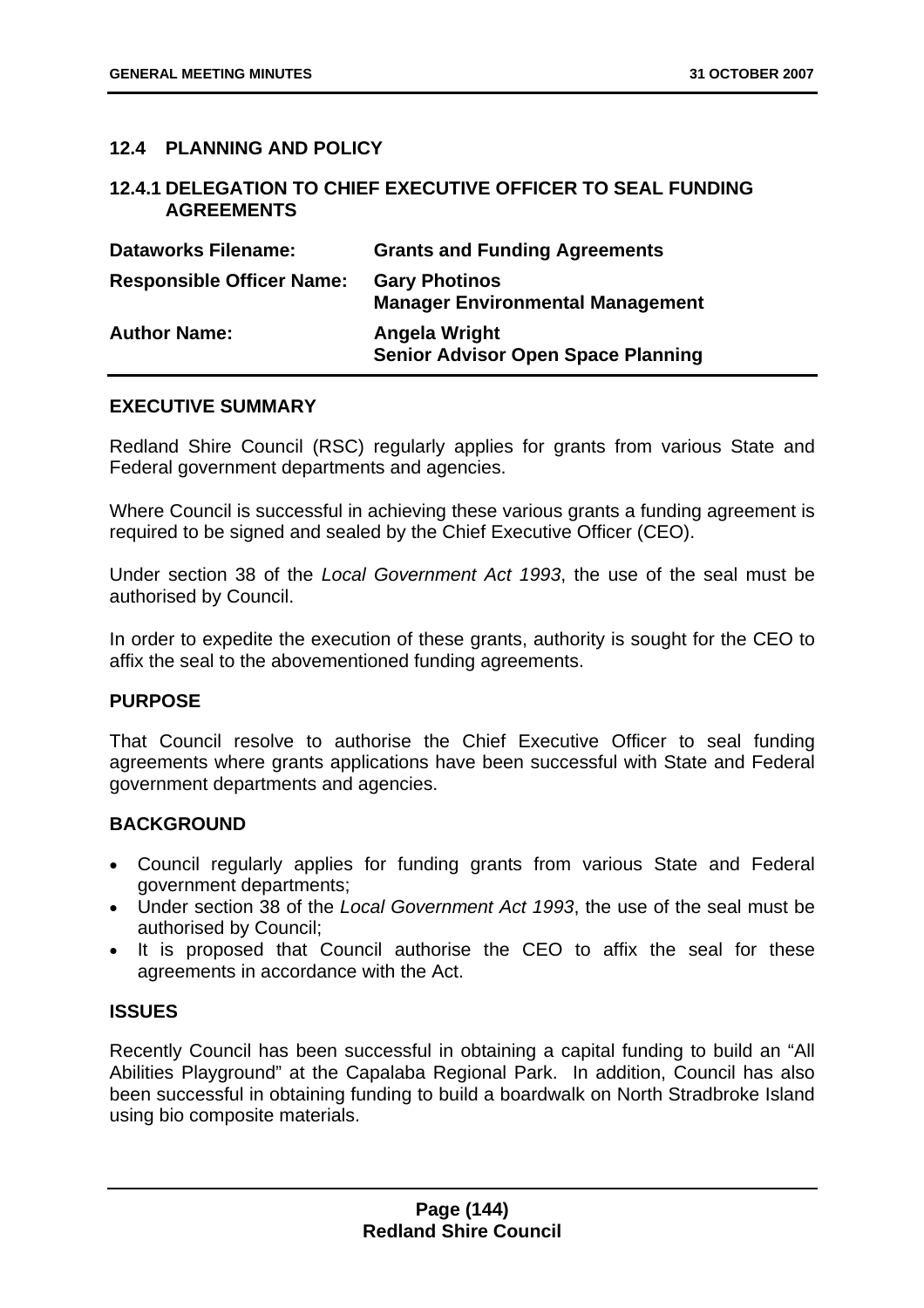These two examples of successful grant applications are typical of the funding agreements that require signing and sealing by the Chief Executive Officer.

State and Federal Government Funding Agreements are formal documents that bind both parties to the terms and conditions of that grant. They typically specify how the funds must be spent; specify the reporting and accounting requirements, payment schedules, the relationship between the parties, a dispute resolution process and any other special conditions such as marketing, signage, advertising and opening ceremonies.

# **RELATIONSHIP TO CORPORATE PLAN**

The recommendation in this report primarily supports Council's strategic priority to provide a clear organisational direction supported by effective leadership and a framework of policies, plans and strategies that are responsive to the community's needs and which promote accountable and ethical standards of practice.

### **FINANCIAL IMPLICATIONS**

There are no specific financial implications associated with the signing and sealing of funding agreements. Typically, all funds that come from these agreements are forecast and identified in annual budgets.

## **CONSULTATION**

Consultation has been undertaken with the Corporate Meetings and Register Team in relation to the Delegations Register requirements.

### **OFFICER'S/COMMITTEE RECOMMENDATION/ COUNCIL RESOLUTION**

| Moved by:    | <b>Cr Williams</b> |
|--------------|--------------------|
| Seconded by: | <b>Cr Elliott</b>  |

**That Council resolve to authorise the Chief Executive Officer to use the Council seal when signing funding agreements where grants applications have been successful with State and Federal government departments and agencies.**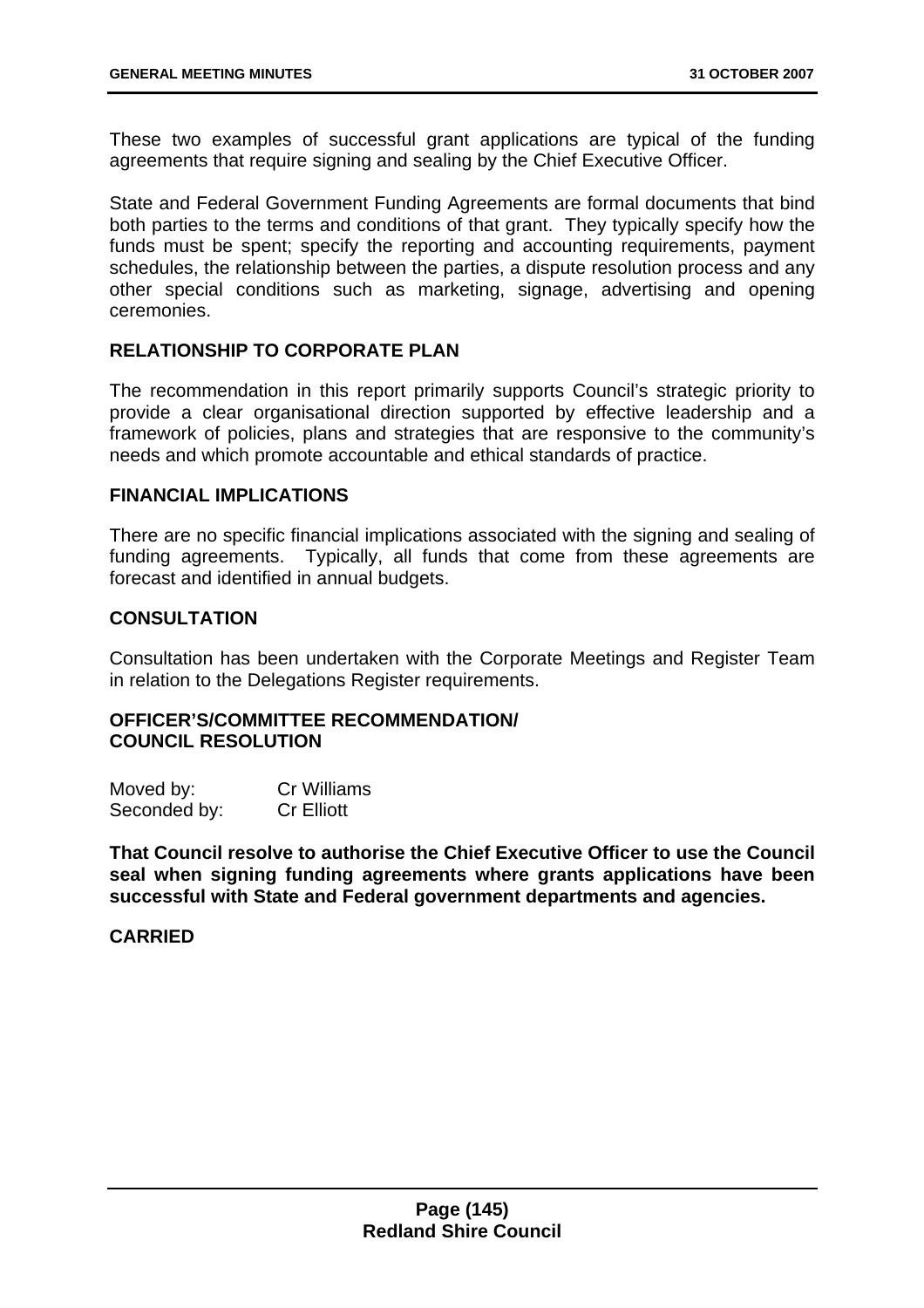# **12.4.2 MONTHLY BALANCED SCORECARD REPORT FOR SEPTEMBER 2007**

| <b>Dataworks Filename:</b>       | <b>GOV - Corporate Balanced Scorecard Monthly</b><br><b>Report to Committee</b>   |
|----------------------------------|-----------------------------------------------------------------------------------|
| <b>Attachments:</b>              | <b>Corporate Balanced Scorecard Report September</b><br>2007                      |
| <b>Responsible Officer Name:</b> | <b>Warren Van Wyk</b><br><b>Manager Corporate Planning Performance &amp; Risk</b> |
| <b>Author Name:</b>              | <b>Jenny Forbes</b><br><b>Senior Projects Adviser</b>                             |

### **EXECUTIVE SUMMARY**

The monthly Corporate Balanced Scorecard report, as attached, provides a high level overview of Council's performance in key areas of Council business.

This report provides the performance results and comments for the month of September 2007. Performance is shown in one of four ranges: Outstanding (green), above standard (yellow), satisfactory (orange) or unsatisfactory (red). The overall rating for each Perspective is determined by the relative weightings of each KPI it includes.

The overall rating for Redland Shire Council for the month of September is Above Standard.

### **PURPOSE**

To provide Council with the Corporate Balanced Scorecard report for the month of September 2007.

# **BACKGROUND**

The performance management framework for Redland Shire Council includes the requirement for reports to Council on a monthly and quarterly basis as follows:

- The monthly Corporate Balanced Scorecard (BSC) report to Council of overall organisational performance. This report comprises a concise set of high level KPI's that have been developed to reflect organisational performance against financial, customer, internal/business processes, and people and learning perspectives. This report provides Council with a monthly snapshot on how the organisation is performing in key areas of our business.
- A more detailed quarterly operational plan performance report that focuses on performance at a program level. This report comprises a summary of performance against all KPI's and more detailed comments from Managers about performance that falls above or below an acceptable range.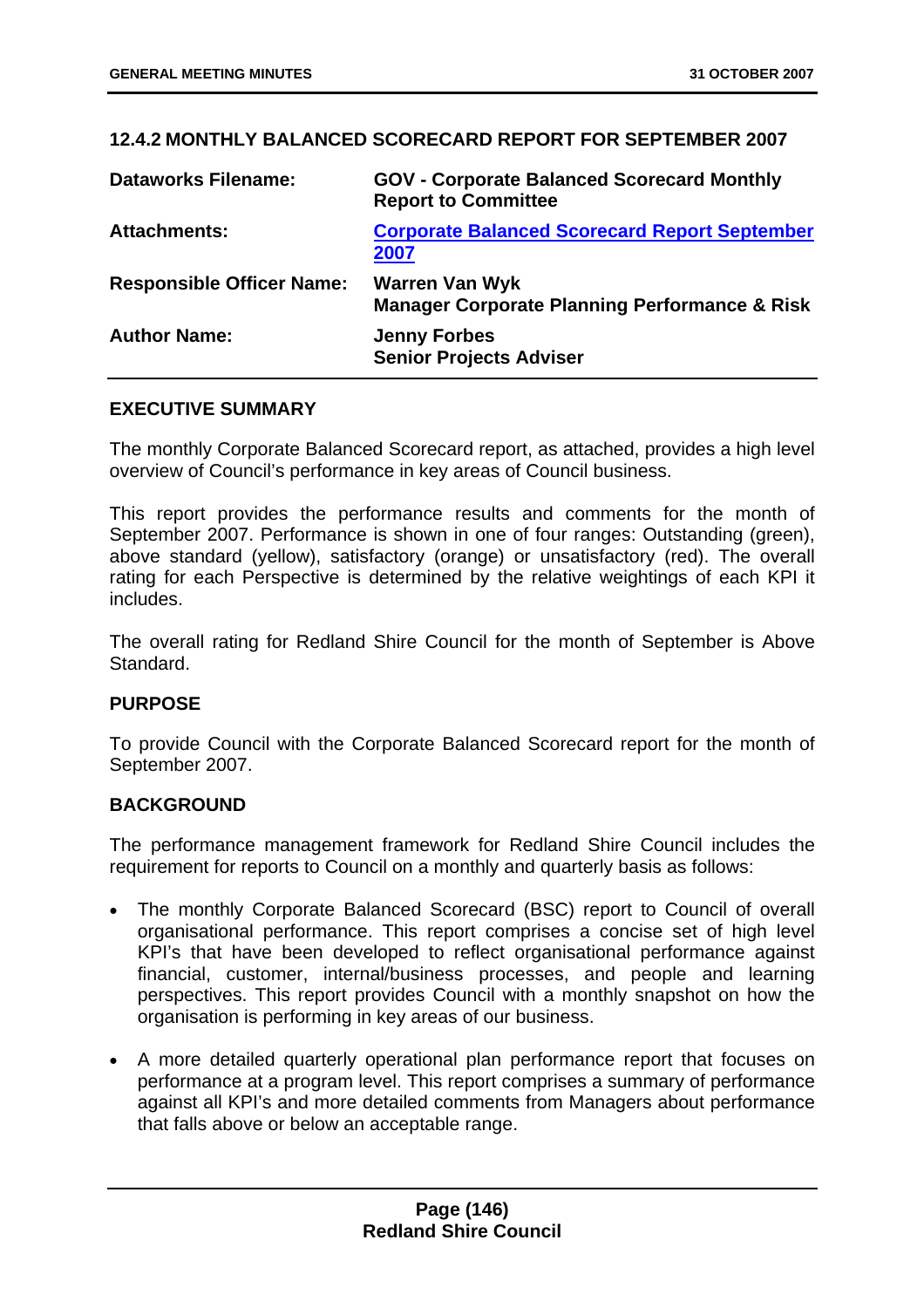# **ISSUES**

The following comments provide an overview of performance under each scorecard perspective and the associated key performance indicators.

# **Financial Perspective**

September Rating: Outstanding

Proven Earnings Before Interest Tax & Depreciation (EBITD) Savings to Budget (weighting 20%) rated at the outstanding level, with a budget of \$9.1 million and actual \$13.1 million. Full details are provided in the monthly finance report.

Cash Levels Within Targets (weighting 8%) rated in the above standard range with the result of 4.6 months being within the target range.

The Capital Works Program Financial Performance KPI (weighting 12%) compares expenditure on finalised projects with budget. With an outstanding result this month, the budget for completed projects so far this year (which are almost exclusively PDG projects) was \$2,448,342 and actual expenditure on these projects was \$2,131,913 resulting in a saving of 12.92%.

## **Customer Perspective**

## September Rating: Outstanding

Capital Works Program Practical Completion (weighting 15%) reports on the % of capital project milestones achieved compared to plan. PDG capital projects program of works is currently under development, with 266 projects from the Capital Works Program currently being managed by PDG. 27 projects have reached practical completion YTD. Redland Water and Waste is on target YTD and the 9 capital milestones due in September were all achieved. In Corporate Services, milestones are actually ahead of target overall with Information Management Group having already completed most of October's scheduled milestones.

Compliance with the Australian Drinking Water Guidelines (ADWG, weighting 2.5%): Drinking water quality fully complied (100%) with all 4 key ADWG parameters: e-coli levels, turbidity, pH levels, and manganese levels.

Compliance with our EPA Licence for Wastewater (weighting 2.5%) rated as above standard, with no non-conformances during September.

Development Application Assessment Performance Index Timeliness (weighting 10%) achieved a satisfactory rating. This measure was previously called % of Development Assessment, Integrated Commercial and Land Development Applications processed within IPA timeframes. The name was changed to reflect the individual performance of each of the 3 categories of applications - Integrated Commercial, Land Development and Development Assessment rolled up into an index measuring the sum of their individual performance and targets.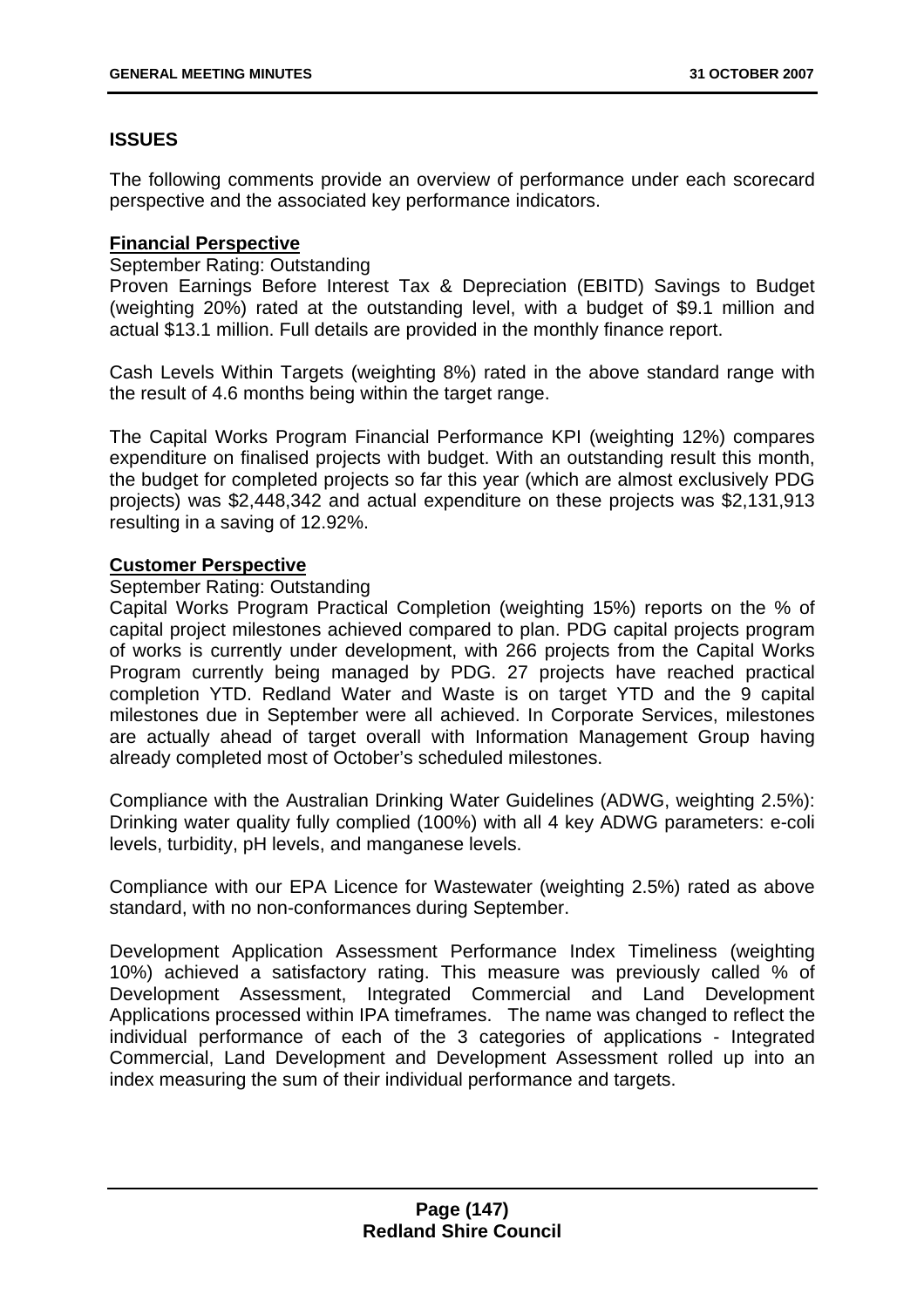### **Internal Perspective**

September Rating: Outstanding

Asset Management Plans Actions Completed (weighting 7.5%) was outstanding with 95% completed on time.

% of Internal Audit Actions Completed within agreed timeframes (weighting 7.5%), continues to rate as outstanding with 100% of audit recommendations completed on schedule.

# **People & Learning Perspective**

September Rating: Unsatisfactory

% of Funded Workplace Health and Safety Management Plan Actions (weighting 10%) rated as unsatisfactory. With the change to the new performance based Australian Standard (AS4804/4801) a transition plan was developed and distributed to the WH&S Committee for review. Once results from the external review are received CEO approval of transition plan will be sought.

The Lost Time Injury Frequency Rate (weighting 5%) is expressed as a rolling 12 month average and rated in the above standard range. Two minor incidents (two strains) were reported for the month.

# **RELATIONSHIP TO CORPORATE PLAN**

The recommendation in this report primarily supports Council's strategic priority to provide a clear organisational direction supported by effective leadership and a framework of policies, plans and strategies that are responsive to the community's needs and which promote accountable and ethical standards of practice.

### **FINANCIAL IMPLICATIONS**

No direct financial implications arise from this report. The report does contain several indicators that either reflects financial performance to date, or which will have had a direct or indirect impact on financial performance.

# **PLANNING SCHEME IMPLICATIONS**

It is considered that the outcome of recommendations in this report will not require any amendments to the Redlands Planning Scheme.

### **CONSULTATION**

The data and comments in the report were provided by relevant managers and were compiled by the Corporate Planning, Performance and Risk Group.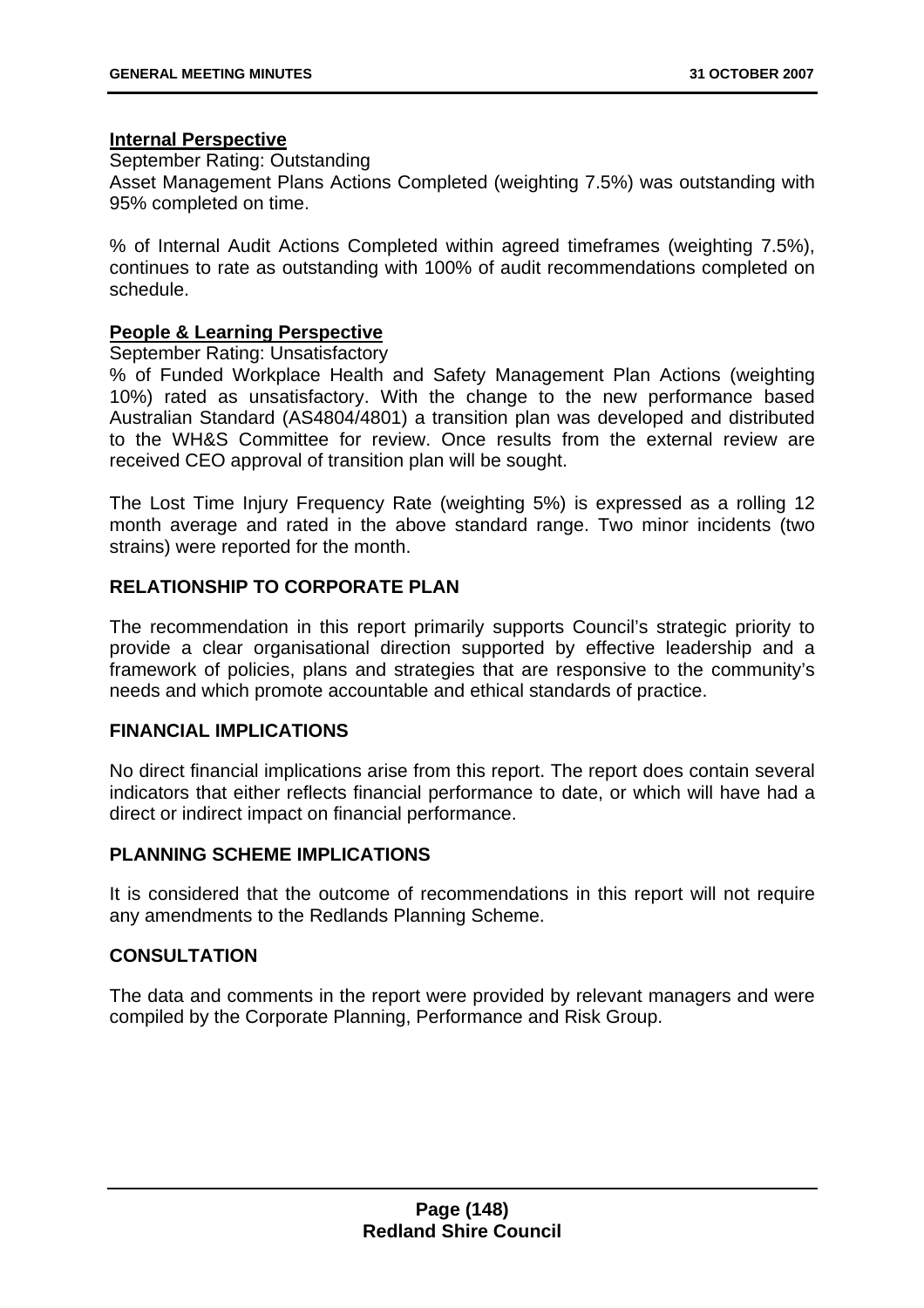## **OPTIONS**

#### **PREFERRED**

That Council resolve to:

- 1. Note the Corporate Balanced Scorecard for the month of September 2007, as attached; and
- 2. Adopt the following amendment to the Corporate Balanced Scorecard:

Change the name of the measure % of "Development Assessment, Integrated Commercial and Land Development Applications processed within IPA timeframes" to "Development Application Assessment Performance Index Timeliness". The targets are Outstanding 300, Above Standard 225 and Satisfactory 150.

### **ALTERNATIVE**

That Council resolve to:

- 1. Note the Corporate Balanced Scorecard for September 2007 and request additional information; and
- 2. Not adopt the proposed amendment to the Corporate Balanced Scorecard.

## **OFFICER'S/COMMITTEE RECOMMENDATION/ COUNCIL RESOLUTION**

| Moved by:    | Cr Williams       |
|--------------|-------------------|
| Seconded by: | <b>Cr Elliott</b> |

**That Council resolve as follows:** 

- **1. To note the Corporate Balanced Scorecard for the month of September 2007, as attached; and**
- **2. Adopt the following amendment to the Corporate Balanced Scorecard:**

**Change the name of the measure % of "Development Assessment, Integrated Commercial and Land Development Applications processed within IPA timeframes" to "Development Application Assessment Performance Index Timeliness". The targets are Outstanding 300, Above Standard 225 and Satisfactory 150.**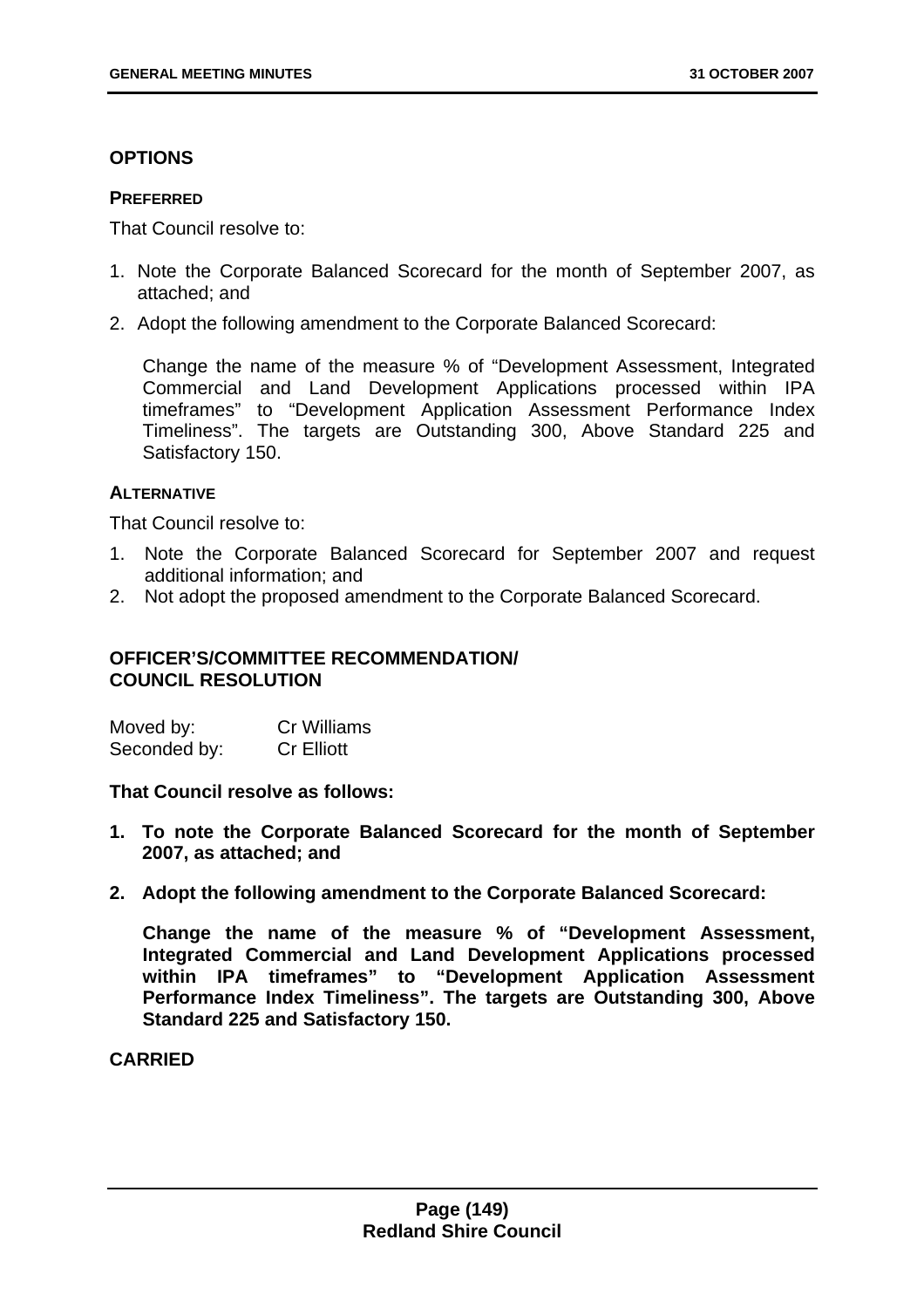## **12.4.3 QUARTERLY OPERATIONAL PLAN REPORT SEPTEMBER 2007**

| <b>Dataworks Filename:</b>       | <b>GOV - Corporate Performance Reporting</b><br>Quarterly                         |
|----------------------------------|-----------------------------------------------------------------------------------|
| <b>Attachments:</b>              | <b>Operational Plan Report September 2007</b>                                     |
| <b>Responsible Officer Name:</b> | <b>Warren Van Wyk</b><br><b>Manager Corporate Planning Performance &amp; Risk</b> |
| <b>Author Name:</b>              | <b>Jenny Forbes</b><br><b>Senior Projects Adviser</b>                             |

### **EXECUTIVE SUMMARY**

The Corporate Plan for 2006 – 2010 was adopted by Council on 21 December 2005. In June 2007 the Corporate Plan was refined to reduce overlap between programs, to simplify terminology and to reduce the number of internally focused strategic priorities. Implementation of the Corporate Plan occurs through the annual Operational Plan.

The 2007-08 Operational Plan, which was adopted on 27 June 2007, highlights to the Council and the community the key initiatives that Council will pursue this financial year towards achievement of the Corporate Plan's long term objectives.

In line with the *Local Government Finance Standard 2005*, the 2007-08 Operational Plan sets out the Key Outputs that will be delivered during the 2007-08 financial year for each of the Strategies in the Corporate Plan, and the Key Performance Indicators (KPI's) for those Outputs. This quarterly report shows the actual achievements to date towards delivering on those KPI's, and by doing so also ensures that Council meets its obligations to monitor progress on delivering its Corporate and Operational Plans as required by the *Local Government Act 1993.* 

The reporting system is designed to rate performance against each KPI in one of four ranges:

- Outstanding Green (or  $\dot{x}$  in the summary)
- Above Standard Yellow  $(v)$
- Satisfactory Orange  $($ \blacktriangle )
- Unsatisfactory Red  $(x)$

Due to issues including refinements to project plans and funding constraints, changes to KPI's in the Operational Plan are proposed and these are detailed under the relevant strategic priority headings. The Act requires that any changes to the Operational Plan be considered and adopted by Council.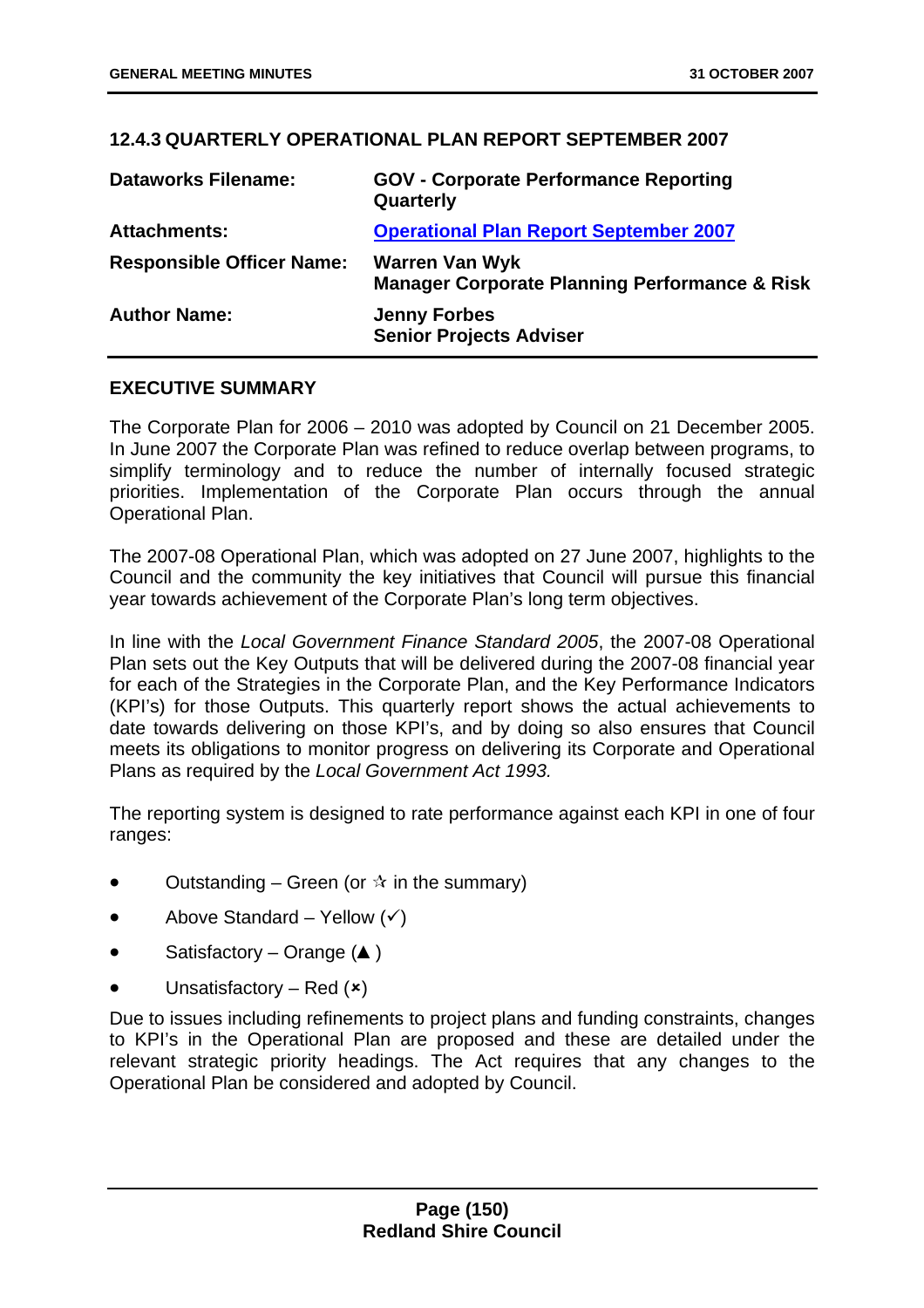### **PURPOSE**

This report ensures Council complies with the requirements of the *Local Government Act* and enables Council to monitor its business performance against its approved Operational Plan. It also identifies proposed amendments to the 2007-08 Operational Plan, and in accordance with the Act, recommends that Council adopt the necessary amendments.

#### **BACKGROUND**

The Corporate Plan 2006 – 2010 includes 127 Strategies. To ensure a more strategic focus is maintained and reports are manageable, Council identified in this year's Operational Plan only the most significant Outputs scheduled to occur this year for each Strategy. For some Strategies there are no Key Outputs identified this year because they, either have been delivered in the previous financial year or are scheduled to be delivered in later years of the Corporate Plan.

This is the normal "exceptions" based report which focuses on KPI's performing in the unsatisfactory or outstanding ranges. A full report detailing results for all KPI's is available from the Corporate Planning Performance & Risk Group (CPPR) and will be posted on the intranet. A copy of the 2007-08 KPI Register; which includes comprehensive details of all KPI's including detailed definitions, sources of data, calculation methodology, targets each quarter, responsible officers and associated information; is available from CPPR and has been provided in the Councillors resource area for information.

The targets for some KPI's are shown in the report as Satisfactory 0, Above Standard 1 and Outstanding 2. This indicates that there were no planned action/s in the relevant quarter. These ranges are required to allow the reporting system to assign scores when an actual result is entered.

### **ISSUES**

### Overall Performance – September Quarter (refer to the Attachment p.7)

Performance against the Operational Plan as a whole rated in the outstanding range for the quarter. The overall range of performance against each Strategic Priority is:

- Outstanding Natural Environment, Land Use, Economic Prosperity, Community Health & Wellbeing, Essential Services and Governance.
- Above Standard Corporate Services.

#### KPI Performance Summary

There are 115 KPI's that are reportable in the Operational Plan for the 2007-08 year. These KPI's rated as follows:

• Outstanding  $-73$  KPI's (64%)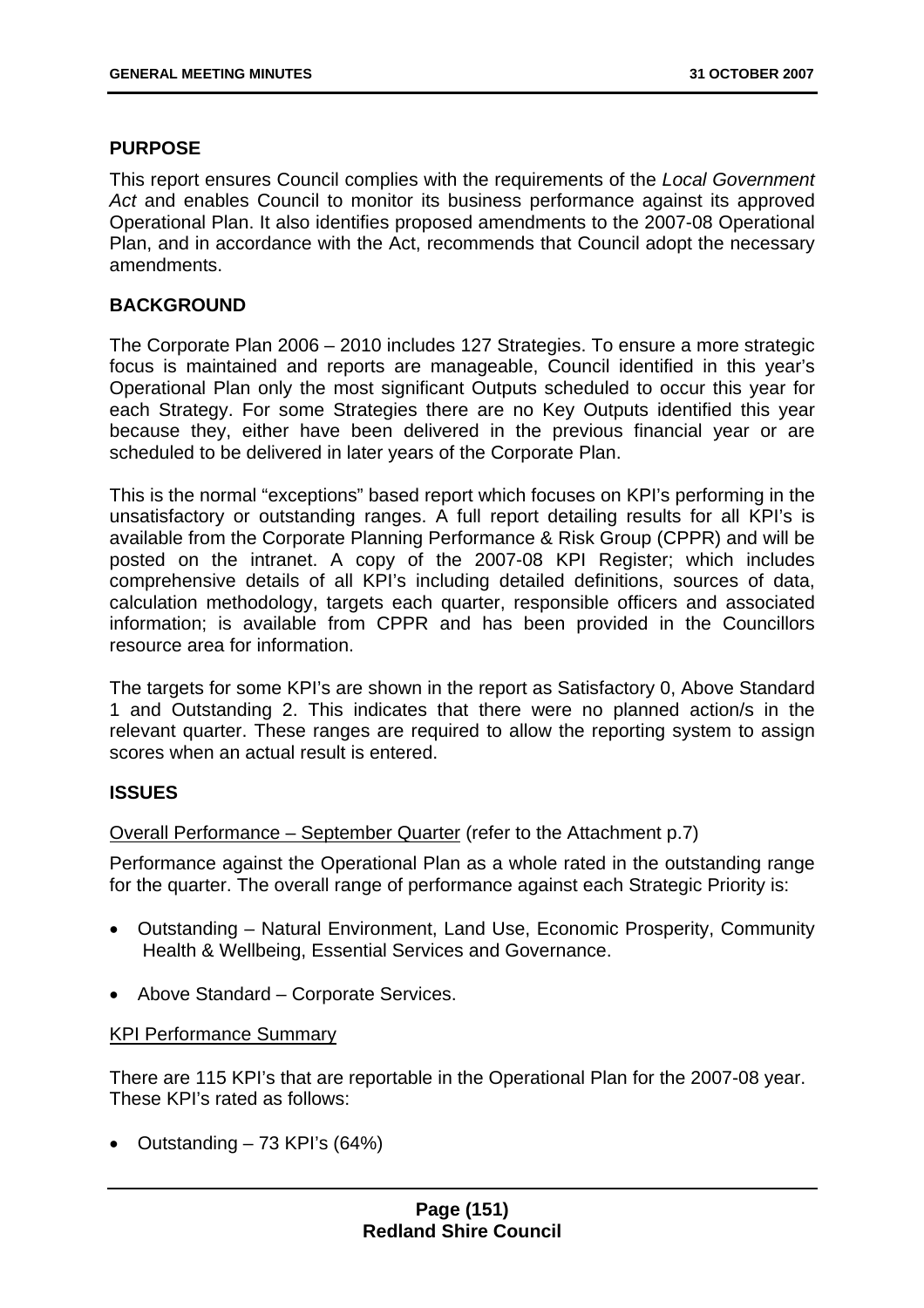- Above Standard  $-$  0 KPI's (0%)
- Satisfactory 38 KPI's (33%)
- Unsatisfactory 4 KPI's (3%) performed below expected levels.

Summary comments on the performance against each Strategic Priority follow. Comments on specific KPI's are included where an unsatisfactory result has occurred this quarter.

## Natural Environment (refer to the Attachment pp. 8 - 12)

• Coastal and Waterways, Environmental Performance and Biodiversity Programs performed at an outstanding level with all key initiatives either on or ahead of their delivery schedule.

## *Changes to Operational Plan:*

- a. Environmental Performance Program:
	- Replace KPI "90% completion of actions" with "Actions to achieve green house reduction targets" and replace targets of "80, 85 and 90" with "95, 98 and 100". The proposed higher targets more accurately reflect the focus in this KPI on establishing a list of actions during this financial year.
	- Replace the TBA Output and KPI for the strategy "Engage with the community on adaption to the potential changes to the Shire's natural environment attributable to climate change" - with "not scheduled for 2007- 08".

Land Use (refer to the Attachment pp. 13 - 16)

- Integrated Planning and Rural Landscape and Green Space Programs performed at an outstanding level with all key initiatives delivered to schedule.
- Local Area Planning Program achieved an above standard result with all key initiatives delivered to schedule.
- Development Assessment achieved a satisfactory result with the expanded online development projects to commence next quarter.

### *Changes to Operational Plan:*

- a. Integrated Planning Program:
	- Insert new KPI "Extent to which Priority Infrastructure Plan (PIP) is completed" under Output "The PIP is completed and adopted as an amendment to RPS with the associated charges schedule".
	- Replace "RSC actively contributes to planning forums and makes representations on all key issues" with "Completion of submissions on SEQ Regional Plan Review" to ensure that Redlands is recognised as playing its role in relation to key regional issues.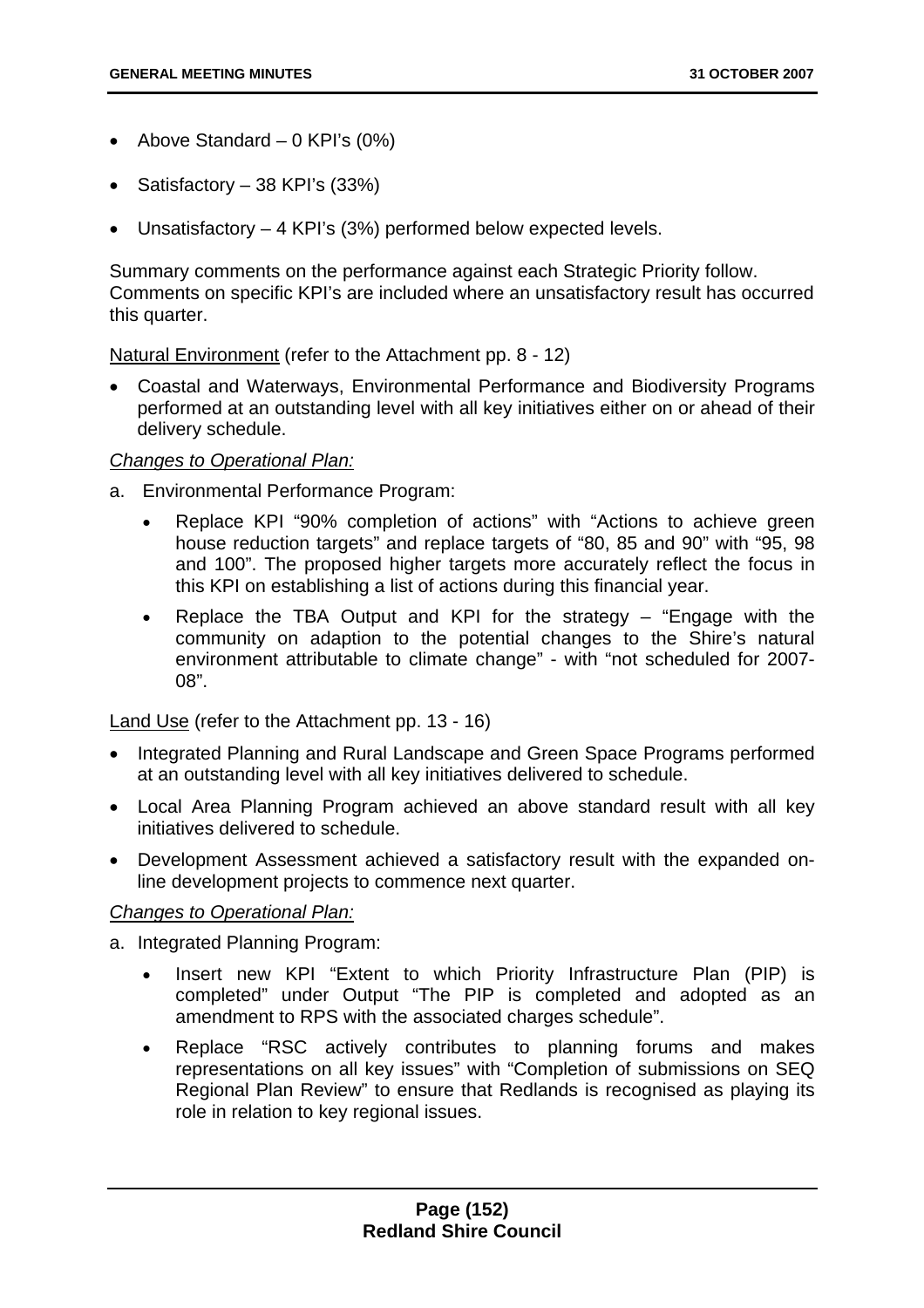- b. Local Area Planning Program:
	- Delete KPI "All structure planning initiatives incorporate a range of differing community processes including in cases reference groups, 'meet the planner' feedback opportunities and information dissemination throughout the process via newsletters, web-page, displays and the like", as it is reported in other structure planning KPI's.
- c. Rural Landscape and Green Space Program
	- Delete KPI "Key funded actions are underway to schedule", as it is included in other Local Growth Management Plan KPI's.
	- Insert new Output "Prepare a Rural Precincts Plan for part of the Mt Cotton Sheldon locality" and insert new KPI "Develop a Rural Precincts Plan".
- d. Development Assessment Program
	- Replace KPI "Extent to which DA's are assessed within IPA timeframes or extended timeframes agreed by applicants" to "Development Application Assessment Performance Index Timeliness". The name was changed to reflect the individual performance of each of the 3 categories of applications - Integrated Commercial, Land Development and Development Assessment rolled up into an index measuring the sum of their individual performance and targets.
	- Replace targets of 95, 98 and 100 for "Extent to which the agreed expanded on-line DA projects are delivered by June 2008" with 22, 24 and 26 to reflect the number of DA projects.

Essential Services (refer to the Attachment pp.17-27)

- Water Supply, Waste Management, Wastewater, Roads and Drainage and Marine Facilities Programs achieved an outstanding rating, with all projects performing at the outstanding level.
- Transport Program achieved an above standard rating this quarter, with all projects progressing to schedule.

### *Changes to Operational Plan:*

- a. Waste Management Program
	- Replace Output "Lodgement of development application" with "Procurement documents released to market" and replace KPI "Preparation on schedule of a development application for a new waste facility" to "Preparation on schedule for the development of a new waste facility". The changes represent progress on the development of the waste facility project.

Community Health & Wellbeing (refer to the Attachment pp.28 -37)

- Sport and Recreation, Arts and Culture and Disaster Management Programs achieved an outstanding rating.
- Community Health and Safety Program achieved a satisfactory result for the quarter. The KPI "Environmental health and mosquito control education sessions" received an unsatisfactory result as sessions were not able to be held in Quarter 1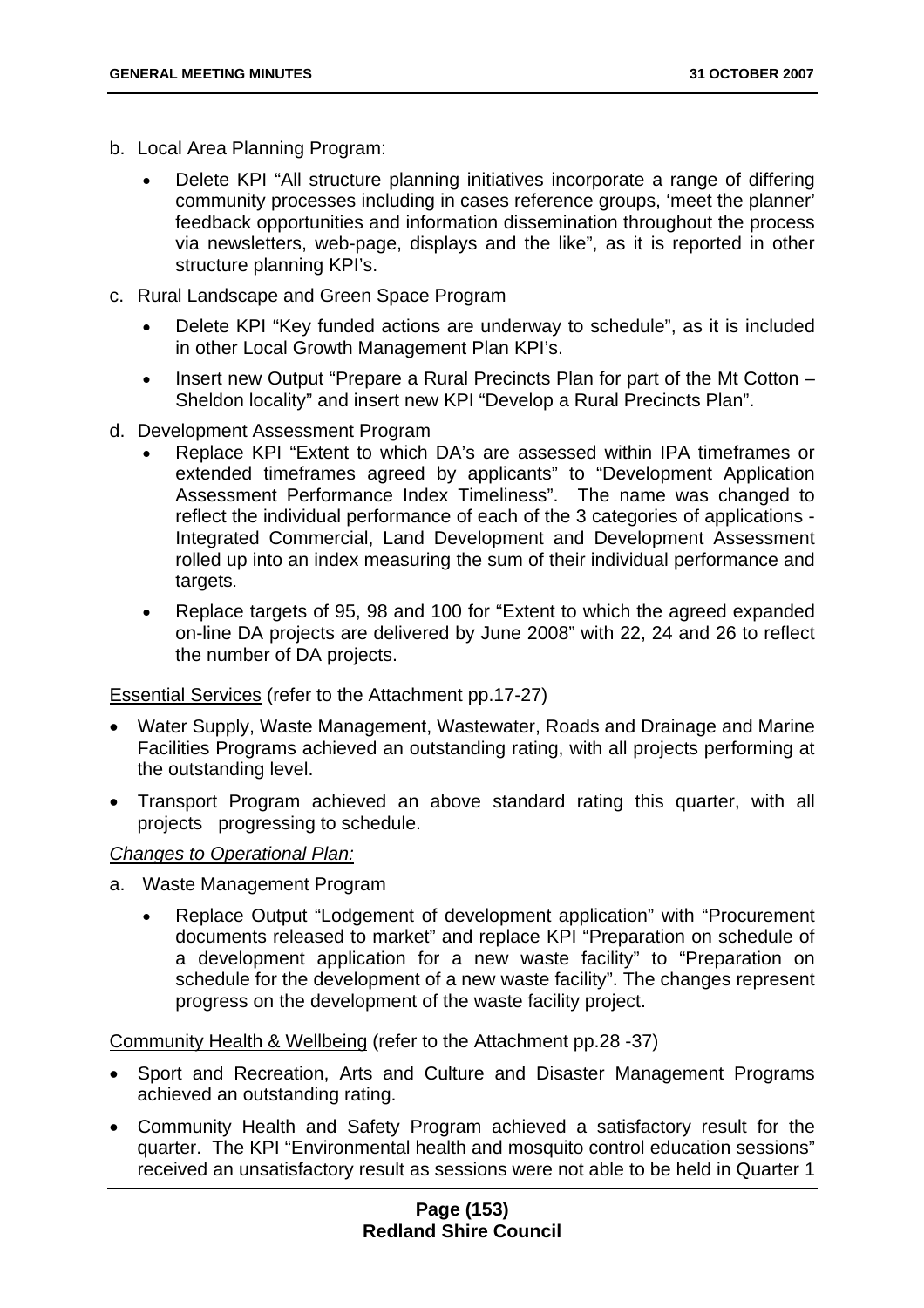due to maternity and sick leave resource issues. Two initiatives are not scheduled to start until later in the year.

• Strong Communities Program achieved an above standard rating with 1 KPI in the unsatisfactory range. The North Stradbroke Island Shared Responsibility Agreement has been developed by the community and will be signed off in the near future.

## *Changes to Operational Plan:*

- a. Strong Communities Program
	- Replace KPI "Ageing well in Redlands pilot program completed" with "Implementation of Ageing Well in Redlands Strategy for 07/08" to incorporate range of implementation actions identified in strategy.

Economic Prosperity (refer to the Attachment pp.38-41)

- Business Attraction and Tourist Development Programs rated in the outstanding range. All initiatives are on schedule.
- Business Retention and Expansion Program achieved a satisfactory rating this quarter. Key Outputs are progressing to schedule, although no milestones were due to be completed in this quarter.

## *Changes to Operational Plan:*

- a. Business Retention and Expansion Program
	- Replace targets 95, 98 and 100 for '"Women2Work program delivered" with 34, 36 and 40 to reflect targeted attendance at 2 sessions.

Governance (refer to the Attachment pp.42 - 46)

- Governance Program rated in the outstanding range. All initiatives are on schedule.
- Financial Planning and Disclosure and Strategic Planning Programs rated in the above standard range with all initiatives which were due on schedule. Some initiatives are not reportable until future quarters.

Corporate Services (refer to the Attachment pp.47 - 54)

- Treasury, Asset Management, Marketing and Communications and Information Management Programs achieved an outstanding result with all initiatives progressing well.
- The Human Resource Management Program achieved an above standard rating. % of Funded Workplace Health and Safety Management Plan Actions rated unsatisfactory. The WH&S Transition Management Plan is awaiting review by the WH&S Committee.
- Learning and Organisational Improvement Programs rated satisfactory, due to some initiatives being scheduled to commence later in the year and a delay in the development of the leadership development program.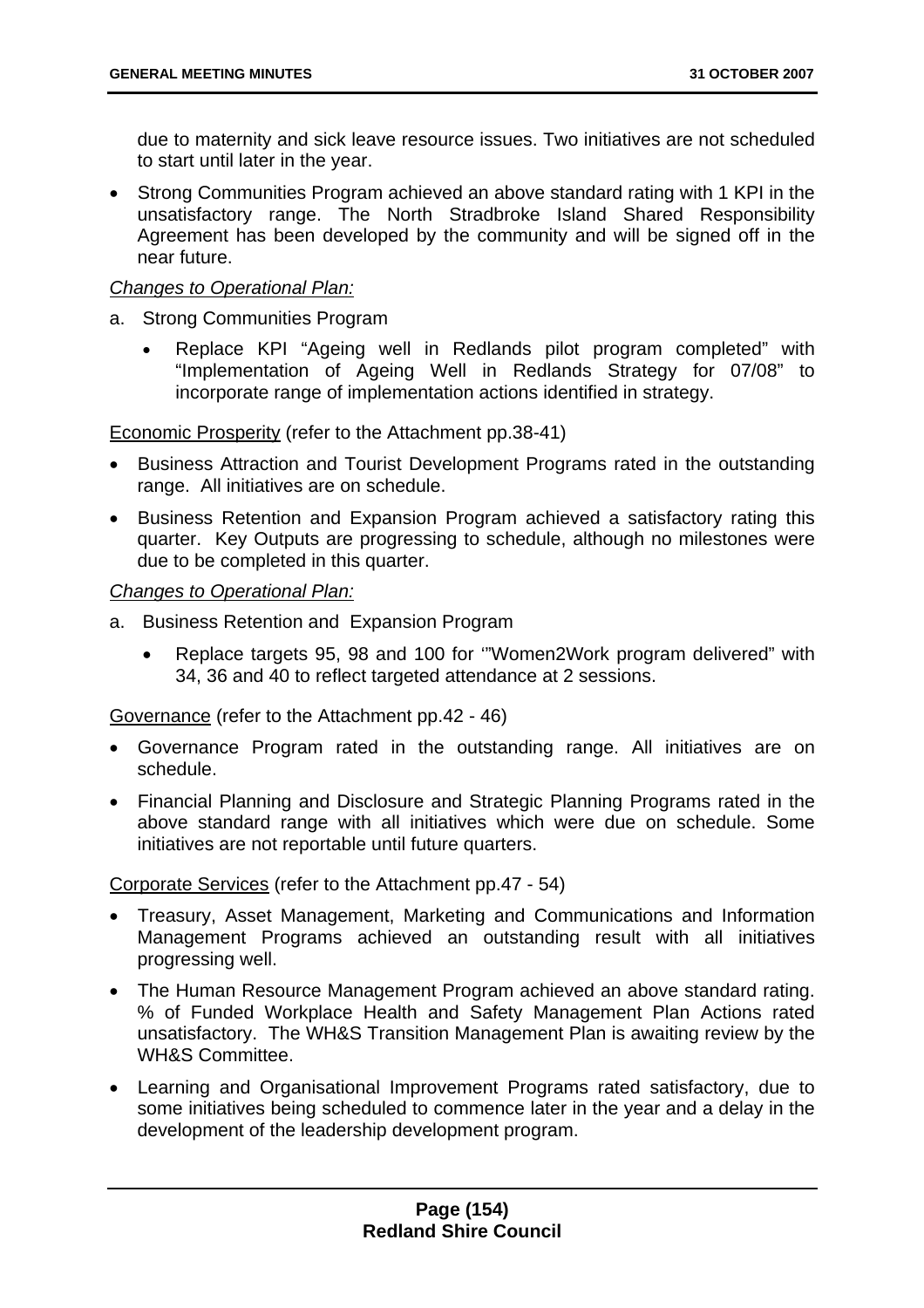#### *Changes to Operational Plan:*

- a. Information Management Program
	- Delete Output "Preliminary evaluation completed to schedule" as not scheduled for 07/08.
	- Delete KPI "Preliminary evaluation of connect SEQ", as not scheduled for 07/08.
- b. Human Resource Management Program
	- Replace KPI "% of funded actions to attract job candidates implemented" with "Updated Remuneration and Benefits Strategy in place" which encompasses a full range of actions to attract, retain and remunerate candidates.
	- Replace KPI "Extent to which recommended and endorsed enhancements are implemented" with "Extent to which Performance Management Process Enhancements and Recognition and Development Program budgeted and implemented" to incorporate full range of performance planning, recognition and development actions.
	- Delete KPI "% of targeted managers and supervisors responsible for staff appraisals who have completed funded and scheduled training program" as reported in other KPI's.

## **RELATIONSHIP TO CORPORATE PLAN**

The recommendation in this report primarily supports Council's strategic priority to provide a clear organisational direction supported by effective leadership and a framework of policies, plans and strategies that are responsive to the community's needs and which promote accountable and ethical standards of practice.

### **FINANCIAL IMPLICATIONS**

No direct financial implications arise from this report. The report does contain several indicators that either reflects financial performance to date or which will have had a direct or indirect impact on financial performance.

### **PLANNING SCHEME IMPLICATIONS**

It is considered that the outcome of recommendations in this report will not require any amendments to the Redlands Planning Scheme.

## **CONSULTATION**

The data and comments in the report were provided by relevant managers and were compiled by the Corporate Planning, Performance and Risk Group.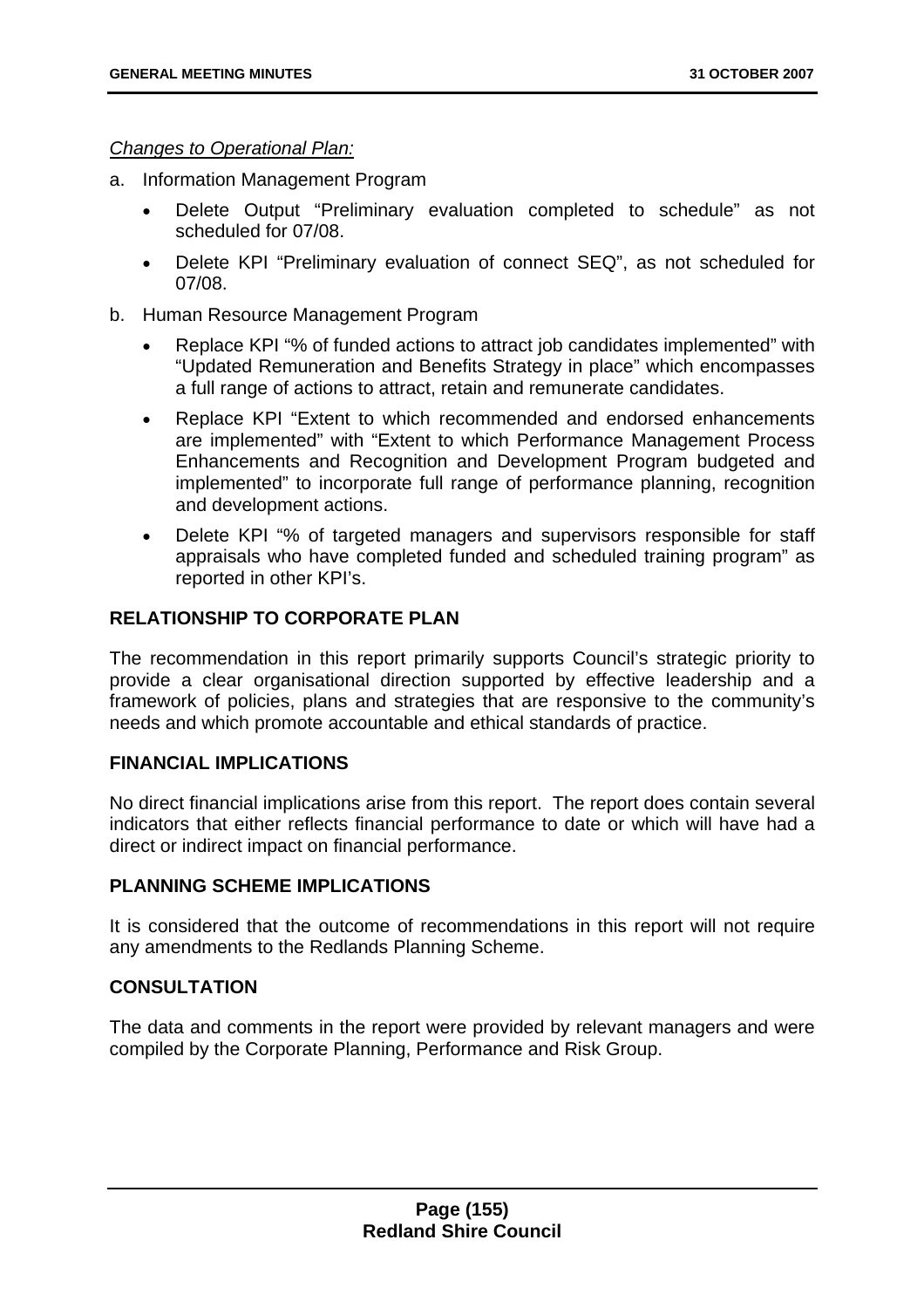## **OPTIONS**

#### **PREFERRED**

That Council resolve to:

- 1. Note the attached Operational Plan Report for the 2007 September Quarter; and
- 2. Adopt the following amendments to the 2007-08 Operational Plan:
	- a. Environmental Performance Program:
		- Replace KPI "90% completion of actions" with "Actions to achieve green house reduction targets" and replace targets of "80, 85 and 90" with "95. 98 and 100".
		- Replace the TBA Output and KPI for the strategy "Engage with the community on adaption to the potential changes to the Shire's natural environment attributable to climate change" - with "not scheduled for 2007-08".
	- b. Integrated Planning Program:
		- Insert new KPI "Extent to which Priority Infrastructure Plan (PIP) is completed" under Output "The PIP is completed and adopted as an amendment to RPS with the associated charges schedule".
		- Replace "RSC actively contributes to planning forums and makes representations on all key issues" with "Completion of submissions on SEQ Regional Plan Review".
	- c. Local Area Planning Program:
		- Delete KPI "All structure planning initiatives incorporate a range of differing community processes including in cases reference groups, 'meet the planner' feedback opportunities and information dissemination throughout the process via newsletters, web-page, displays and the like", as it is reported in other structure planning KPI's.
	- d. Rural Landscape and Green Space Program
		- Delete KPI "Key funded actions are underway to schedule", as it is included in other Local Growth Management Plan KPI's.
		- Insert new Output "Prepare a Rural Precincts Plan for part of the Mt Cotton – Sheldon locality" and insert new KPI "Develop a Rural Precincts Plan".
	- e. Development Assessment Program
		- Replace KPI "Extent to which DA's are assessed within IPA timeframes or extended timeframes agreed by applicants" to "Development Application Assessment Performance Index Timeliness".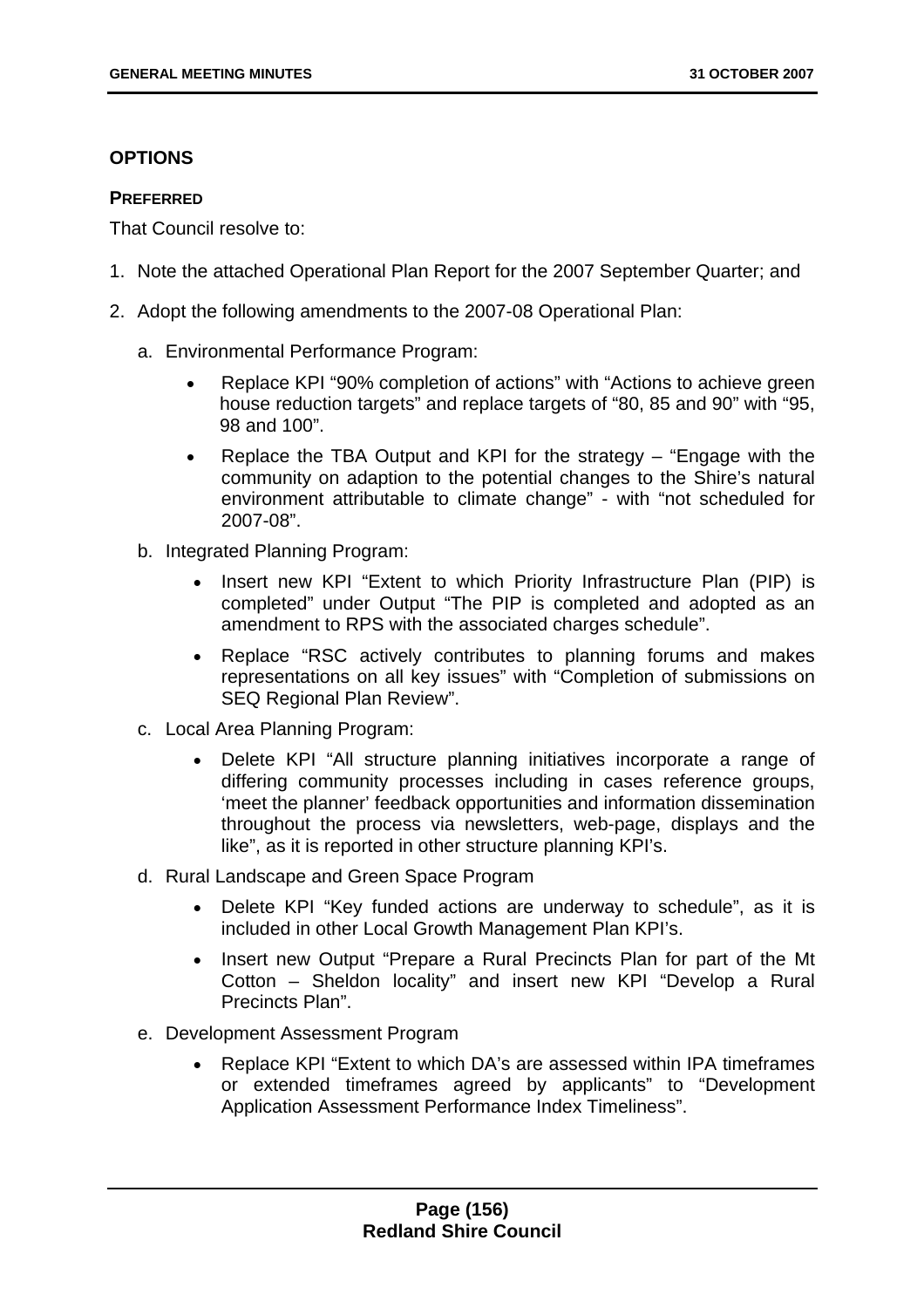- Replace targets of 95, 98 and 100 for "Extent to which the agreed expanded on-line DA projects are delivered by June 2008" with 22, 24 and 26 to reflect the number of DA projects.
- f. Waste Management Program
	- Replace Output "Lodgement of development application" with "Procurement documents released to market" and replace KPI "Preparation on schedule of a development application for a new waste facility" to "Preparation on schedule for the development of a new waste facility".
- g. Strong Communities Program
	- Replace KPI "Ageing well in Redlands pilot program completed" with "Implementation of Ageing Well in Redlands Strategy for 07/08".
- h. Business Retention and Expansion Program
	- Replace targets 95, 98 and 100 for '"Women2Work program delivered" with 34, 36 and 40 to reflect targeted attendance at 2 sessions.
- i. Asset Management Program
	- Insert new Output "Identification of opportunities for efficient use of water and energy, and waste minimisation, re-use and recycling".
	- Insert new KPI "Identify water and energy efficiency, waste minimisation, re-use and recycling initiatives in Council occupied buildings, fleet and supply services".
- j. Information Management Program
	- Delete Output "Preliminary evaluation completed to schedule" as not scheduled for 07/08.
	- Delete KPI "Preliminary evaluation of connect SEQ", as not scheduled for 07/08.
- k. Human Resource Management Program
	- Replace KPI "% of funded actions to attract job candidates implemented" with "Updated Remuneration and Benefits Strategy in place".
	- Replace KPI "Extent to which recommended and endorsed enhancements are implemented" with "Extent to which Performance Management Process Enhancements and Recognition and Development Program budgeted and implemented".
	- Delete KPI "% of targeted managers and supervisors responsible for staff appraisals who have completed funded and scheduled training program" as reported in other KPI's.

# **ALTERNATIVE**

That Council resolve to: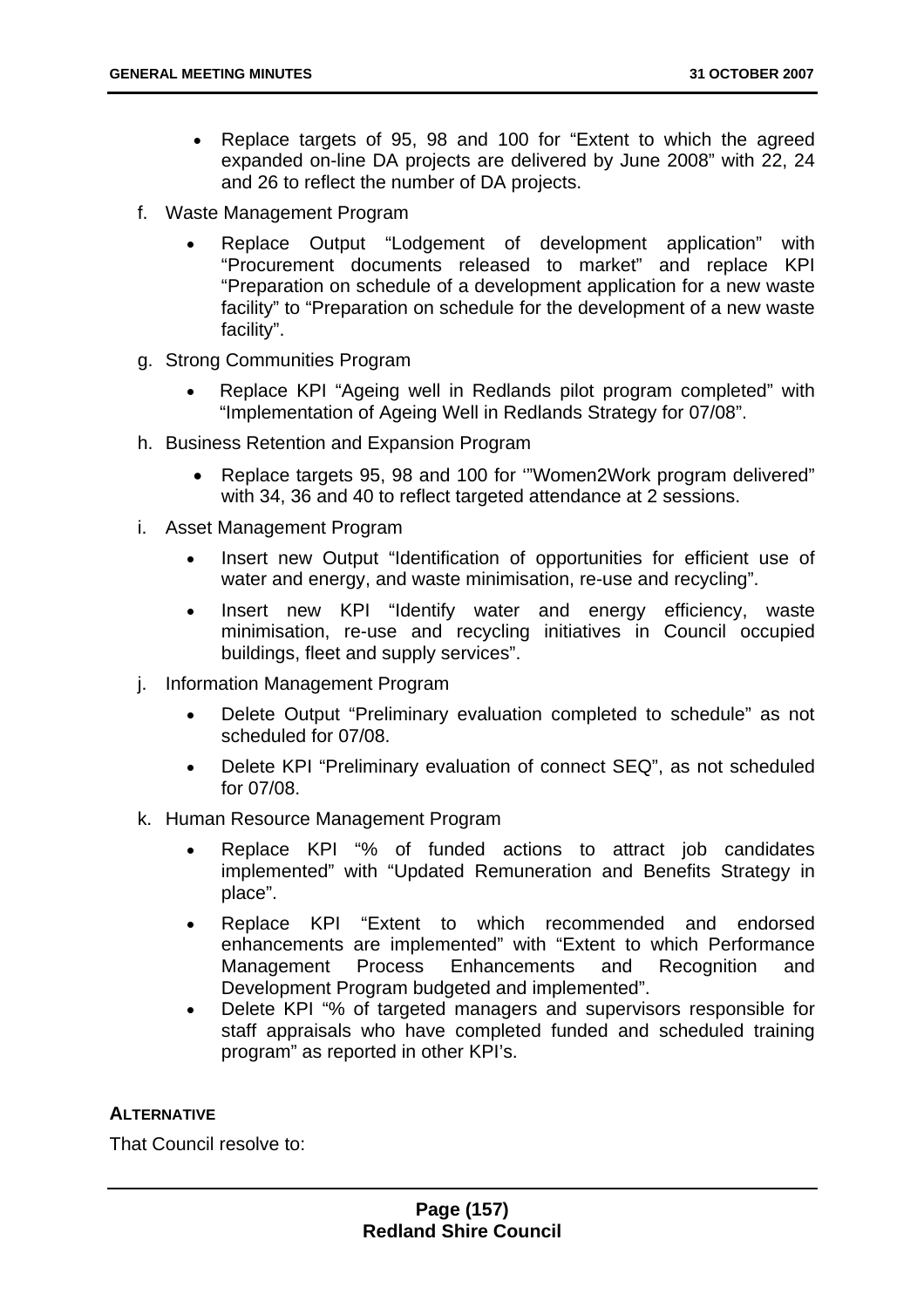- 1. Note the Operational Plan Report for the 2007 September Quarter and seek additional information; and
- 2. Not adopt the proposed amendments to the 2007-08 Operational Plan, and seek additional information.

# **OFFICER'S/COMMITTEE RECOMMENDATION/ COUNCIL RESOLUTION**

| Moved by:    | Cr Williams       |
|--------------|-------------------|
| Seconded by: | <b>Cr Elliott</b> |

### **That Council resolve as follows:**

- **1. To note the Operational Plan Report for the 2007 September Quarter; and**
- **2. To adopt the following amendments to the 2007-08 Operational Plan:** 
	- **a. Environmental Performance Program:** 
		- **Replace KPI "90% completion of actions" with "Actions to achieve green house reduction targets" and replace targets of "80, 85 and 90" with "95, 98 and 100".**
		- **Replace the TBA Output and KPI for the strategy "Engaging the community on adaption to the potential changes to the Shire's natural environment attributable to climate change" – with "not scheduled for 2007-08'.**
	- **b. Integrated Planning Program:** 
		- **Insert new KPI "Extent to which Priority Infrastructure Plan (PIP) is completed" under Output "The PIP is completed and adopted as an amendment to RPS with the associated charges schedule".**
		- **Replace "RSC actively contributes to planning forums and makes representations on all key issues" with "Completion of submissions on SEQ Regional Plan Review".**
	- **c. Local Area Planning Program:** 
		- **Delete KPI "All structure planning initiatives incorporate a range of differing community processes including in cases reference groups, 'meet the planner' feedback opportunities and information dissemination throughout the process via newsletters, web-page, displays and the like", as it is reported in other structure planning KPI's.**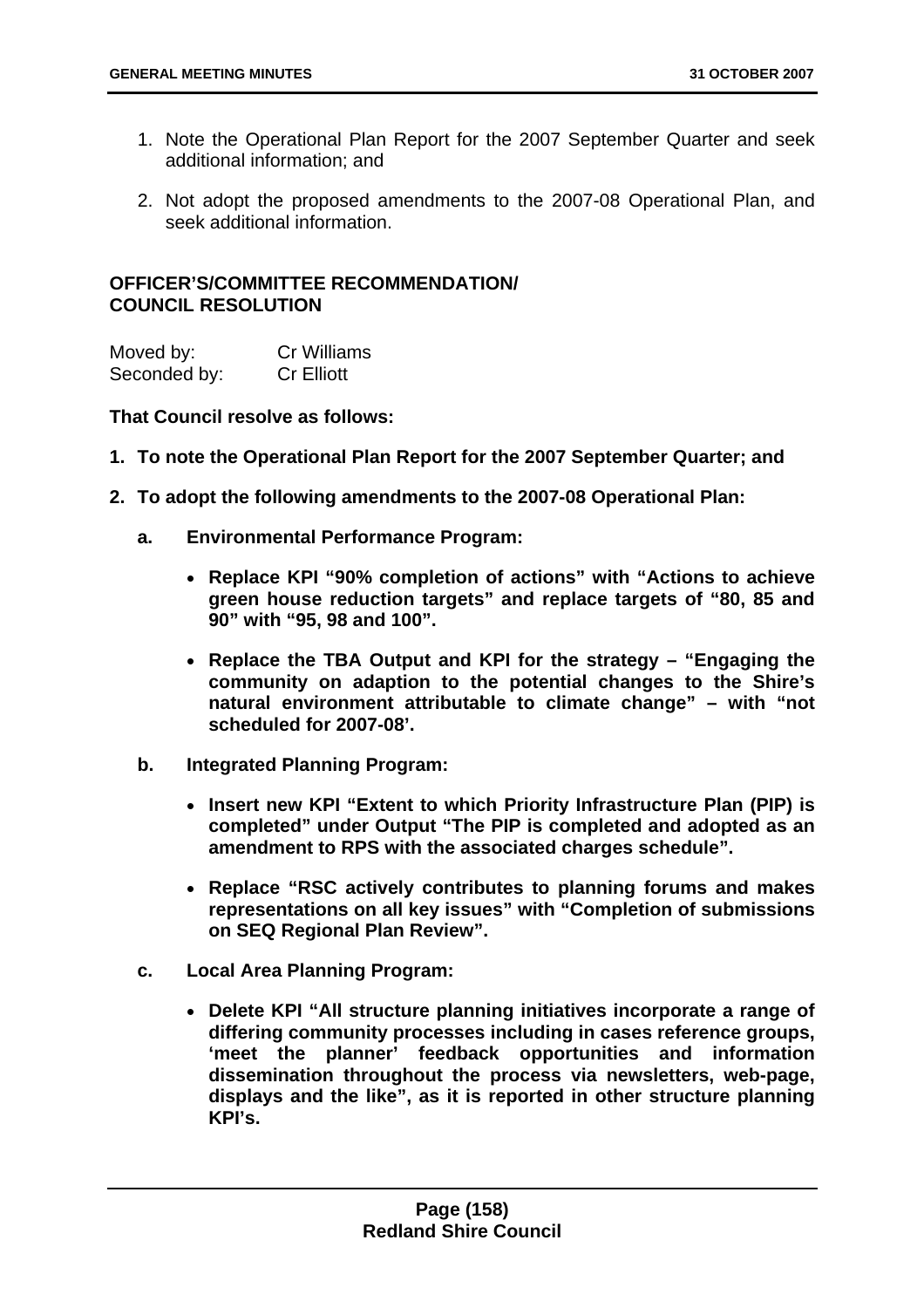- **d. Rural Landscape and Green Space Program** 
	- **Delete KPI "Key funded actions are underway to schedule", as it is included in other Local Growth Management Plan KPI's.**
	- **Insert new Output "Prepare a Rural Precincts Plan for part of the Mt Cotton – Sheldon locality" and insert new KPI "Develop a Rural Precincts Plan".**
- **e. Development Assessment Program** 
	- **Replace KPI "Extent to which DA's are assessed within IPA timeframes or extended timeframes agreed by applicants" to "Development Application Assessment Performance Index Timeliness".**
	- **Replace targets of 95, 98 and 100 for "Extent to which the agreed expanded on-line DA projects are delivered by June 2008" with 22, 24 and 26 to reflect the number of DA projects.**
- **f. Waste Management Program** 
	- **Replace Output "Lodgement of development application" with "Procurement documents released to market" and replace KPI "Preparation on schedule of a development application for a new waste facility" to "Preparation on schedule for the development of a new waste facility".**
- **g. Strong Communities Program** 
	- **Replace KPI "Ageing well in Redlands pilot program completed" with "Implementation of Ageing Well in Redlands Strategy for 07/08".**
- **h. Business Retention and Expansion Program** 
	- **Replace targets 95, 98 and 100 for '"Women2Work program delivered" with 34, 36 and 40 to reflect targeted attendance at 2 sessions.**
- **i. Asset Management Program** 
	- **Insert new Output "Identification of opportunities for efficient use of water and energy, and waste minimisation, re-use and recycling".**
	- **Insert new KPI "Identify water and energy efficiency, waste minimisation, re-use and recycling initiatives in Council occupied buildings, fleet and supply services".**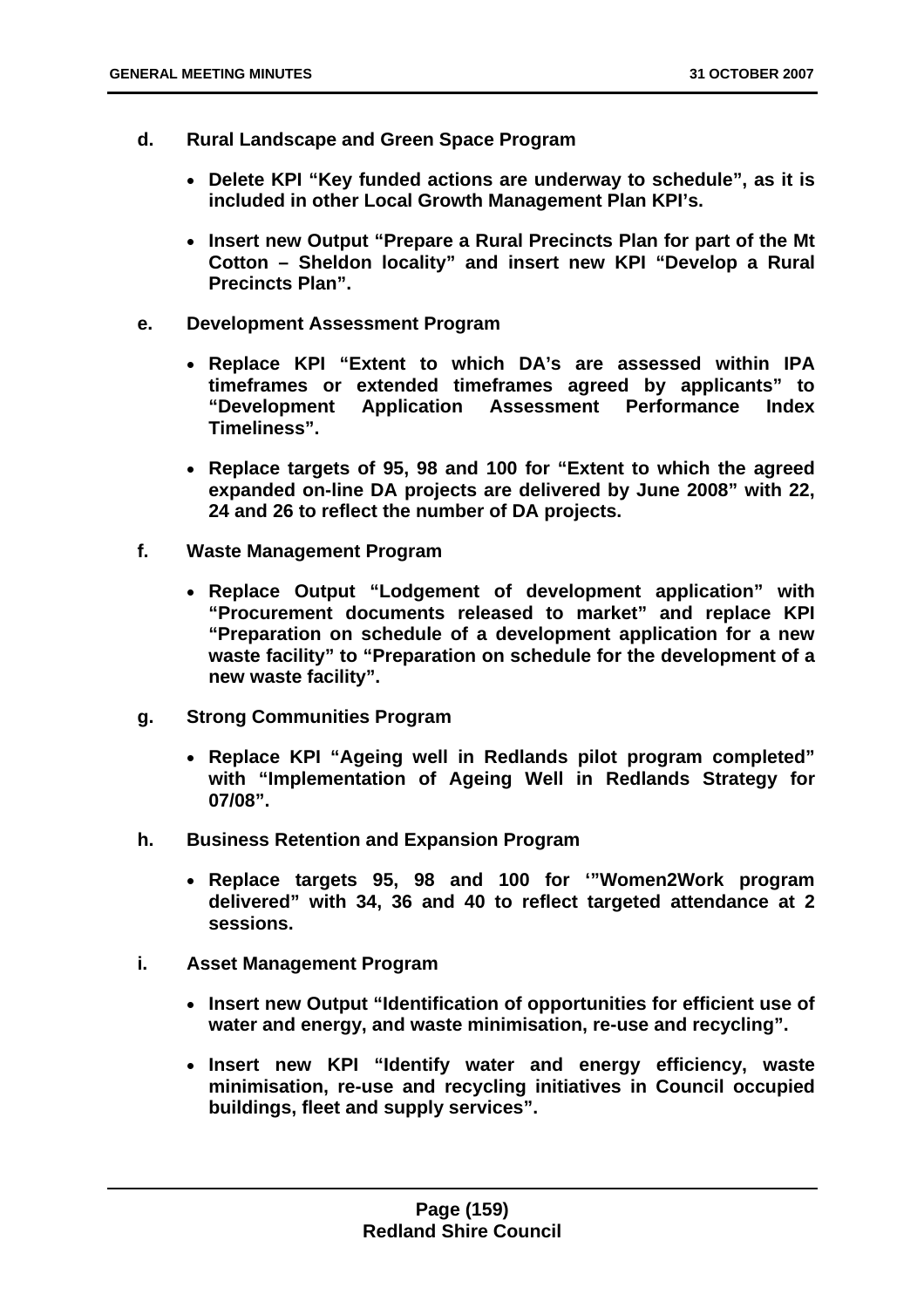- **j. Information Management Program** 
	- **Delete Output "Preliminary evaluation completed to schedule" as not scheduled for 07/08.**
	- **Delete KPI "Preliminary evaluation of connect SEQ", as not scheduled for 07/08.**
- **k. Human Resource Management Program** 
	- **Replace KPI "% of funded actions to attract job candidates implemented" with "Updated Remuneration and Benefits Strategy in place".**
	- **Replace KPI "Extent to which recommended and endorsed enhancements are implemented" with "Extent to which Performance Management Process Enhancements and Recognition and Development Program budgeted and implemented".**
	- **Delete KPI "% of targeted managers and supervisors responsible for staff appraisals who have completed funded and scheduled training program" as reported in other KPI's.**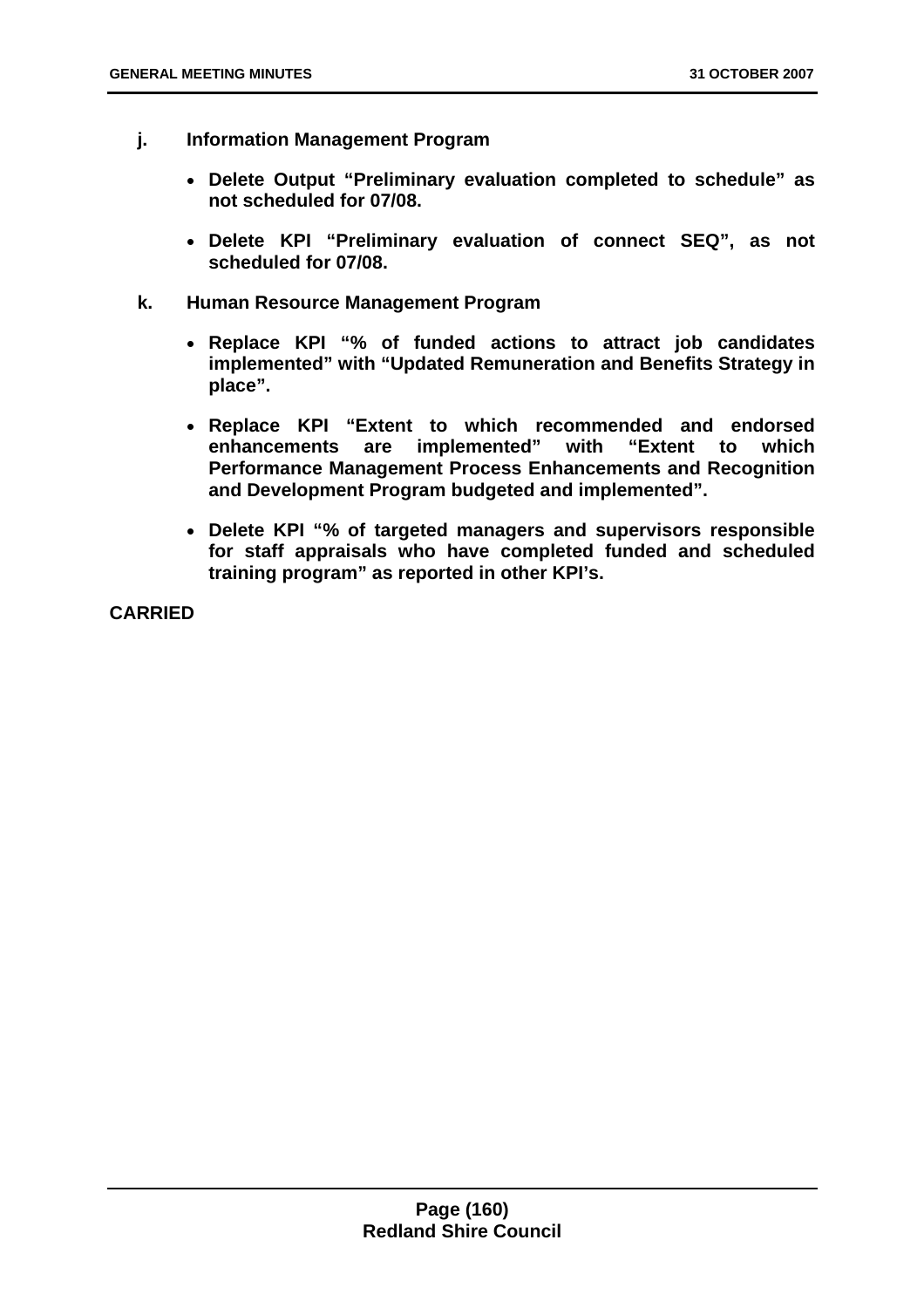# **12.5 CLOSED SESSION**

#### **MOTION TO CLOSE MEETING**

| Moved by:    | Cr Seccombe |  |
|--------------|-------------|--|
| Seconded by: | Cr Beard    |  |

That the meeting be closed to the public under Section 463(1) of the *Local Government Act 1993* to discuss the following items:

### **12.5.1 Compensation Claim – Haig Road, Birkdale 12.6.1 Tender for the Provision of Conservation Maintenance 1151-2007 PCO**

The reason that is applicable in this instance is as follows:

*"(e) contracts proposed to be made by it; (Council)* 

CARRIED

#### **MOTION TO REOPEN MEETING**

| Moved by:    | <b>Cr Elliott</b> |
|--------------|-------------------|
| Seconded by: | Cr Seccombe       |

That the meeting be again opened to the public.

CARRIED

### **12.5.1 COMPENSATION CLAIM - HAIG ROAD, BIRKDALE**

| <b>Dataworks Filename:</b>       | P.107136 / P.318020                                                                                    |
|----------------------------------|--------------------------------------------------------------------------------------------------------|
| <b>Responsible Officer Name:</b> | <b>Andy Blacklock</b><br><b>Acting Manager Corporate Acquisitions Fleet &amp;</b><br><b>Facilities</b> |
| <b>Author Name:</b>              | <b>Mery Elliott</b><br><b>Property Services Manager</b>                                                |

### **EXECUTIVE SUMMARY**

A claim for compensation in this matter has been submitted to Council for consideration. A confidential report dated 11 October 2007 from Acting Manager Corporate Acquisitions Fleet & Facilities provides details on the matter.

It is recommended that Council settle the claim for compensation and authorise the Mayor and Chief Executive Officer to sign and seal all documents.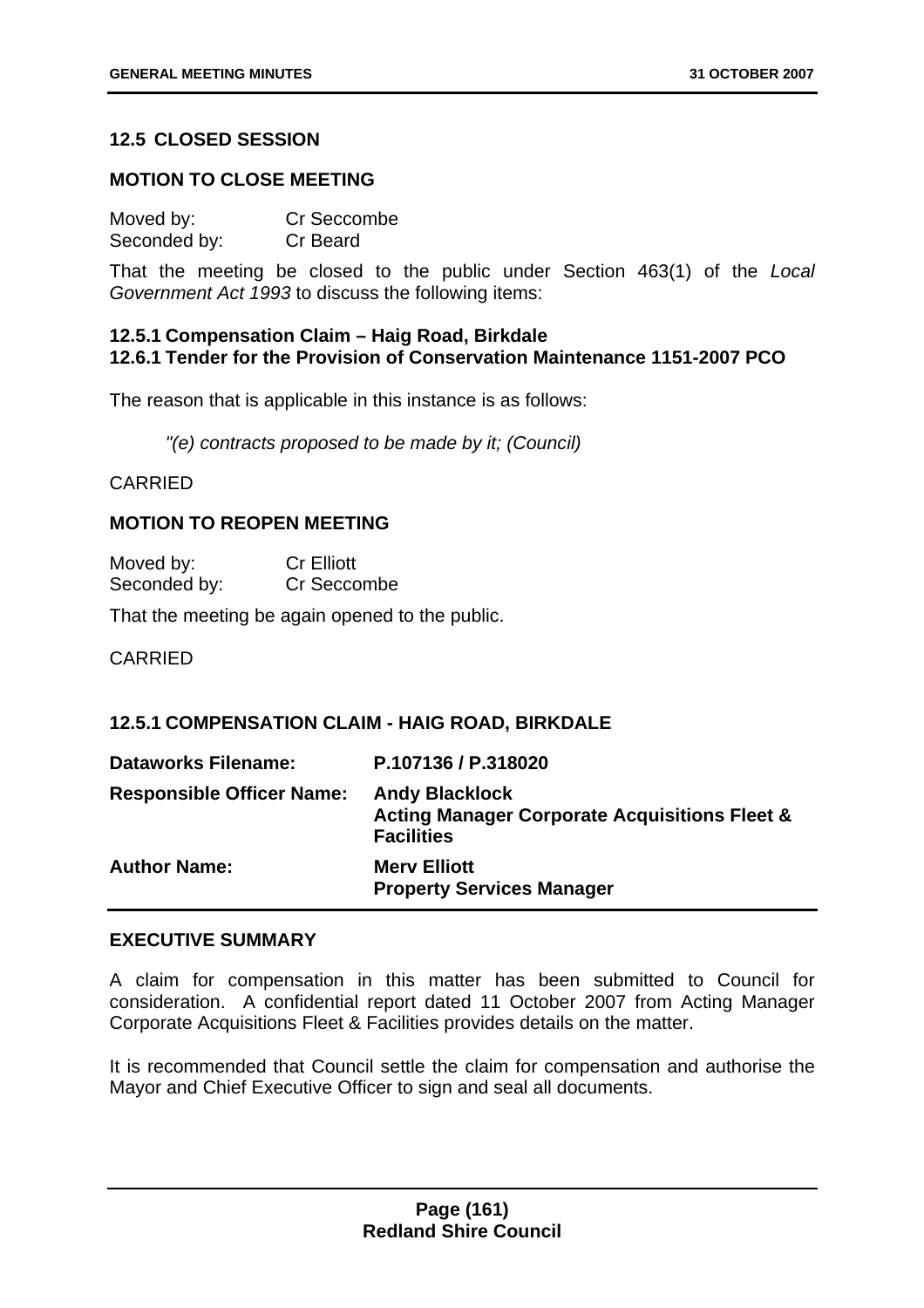# **RELATIONSHIP TO CORPORATE PLAN**

The recommendation in this report primarily supports Council's strategic priority to provide a clear organisational direction supported by effective leadership and a framework of policies, plans and strategies that are responsive to the community's needs and which promote accountable and ethical standards of practice.

#### **FINANCIAL IMPLICATIONS**

A budget provision for this matter has been allocated in 2007/08 budget and is detailed in the confidential report. There will be a shortfall of funds of approximately \$324,825 that will be addressed at the first quarter budget review.

### **CONSULTATION**

Property Services Manager has consulted with Legal Services Unit in respect to this matter.

# **OPTIONS**

#### **PREFERRED**

That Council resolves as follows:

- 1. To approve settlement of the claim for compensation in respect to the resumption of lot identified in the confidential report from Acting Manager Corporate Acquisitions, Fleet & Facilities, in the amount outlined in the same report, plus interest on the compensation monies from date of resumption plus valuation fees as outlined in the same report; and
- 2. That the Mayor and Chief Executive Officer be authorised to sign and seal all documentation.

#### **ALTERNATIVE**

There are no realistic options to consider as Council is legally bound to pay fair market value for land resumption.

#### **OFFICER'S/COMMITTEE RECOMMENDATION/ COUNCIL RESOLUTION**

| Moved by:    | <b>Cr Williams</b> |
|--------------|--------------------|
| Seconded by: | <b>Cr Elliott</b>  |

### **That Council resolve as follows:**

**1. To approve settlement of the claim for compensation in respect to the resumption of lot identified in the confidential report from Acting Manager Corporate Acquisitions, Fleet & Facilities, dated 11 October 2007, in the amount outlined in the same report, plus interest on the compensation monies from date of resumption plus valuation fees as outlined in the same report; and**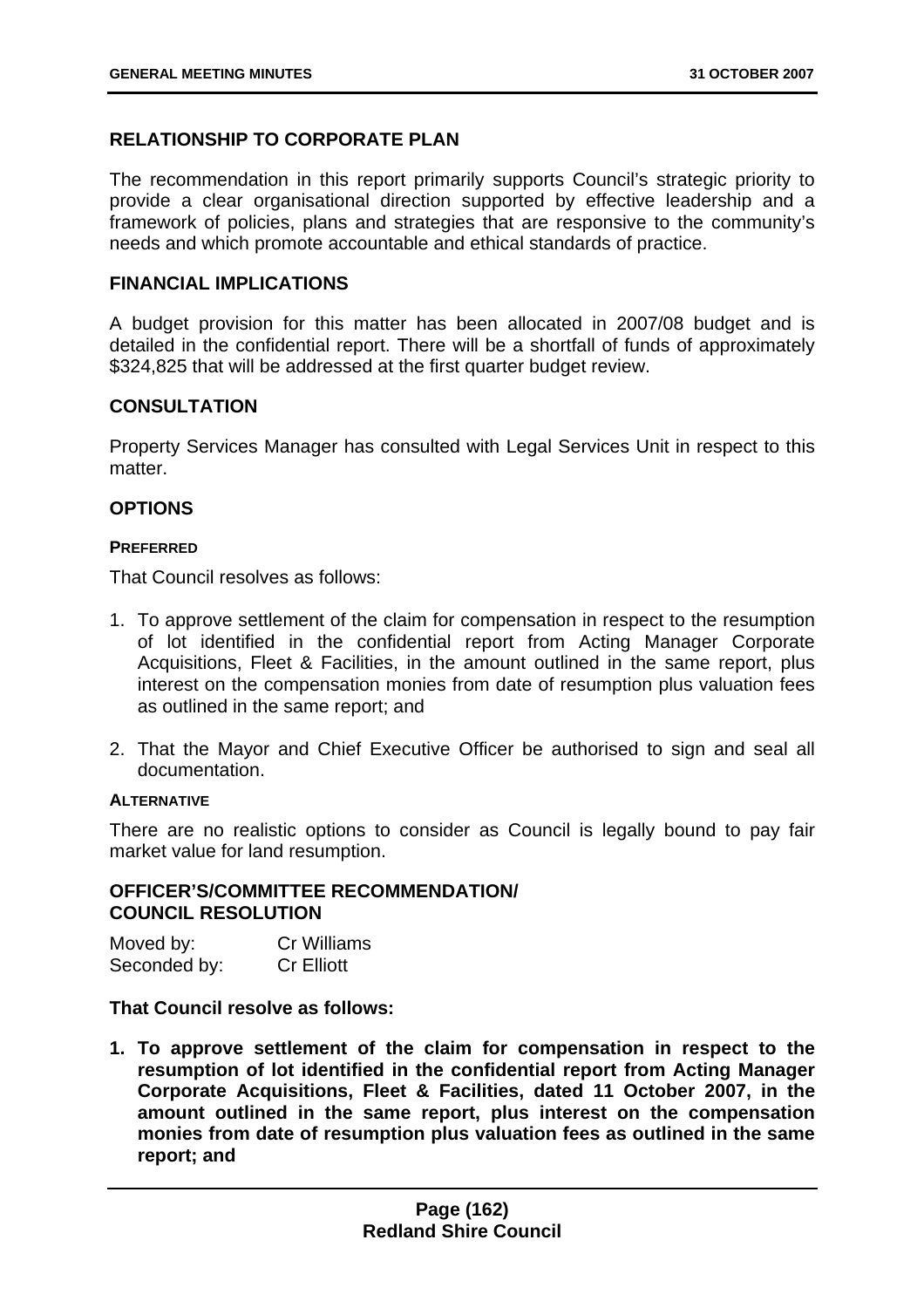**2. That the Mayor and Chief Executive Officer be authorised to sign and seal all documentation.**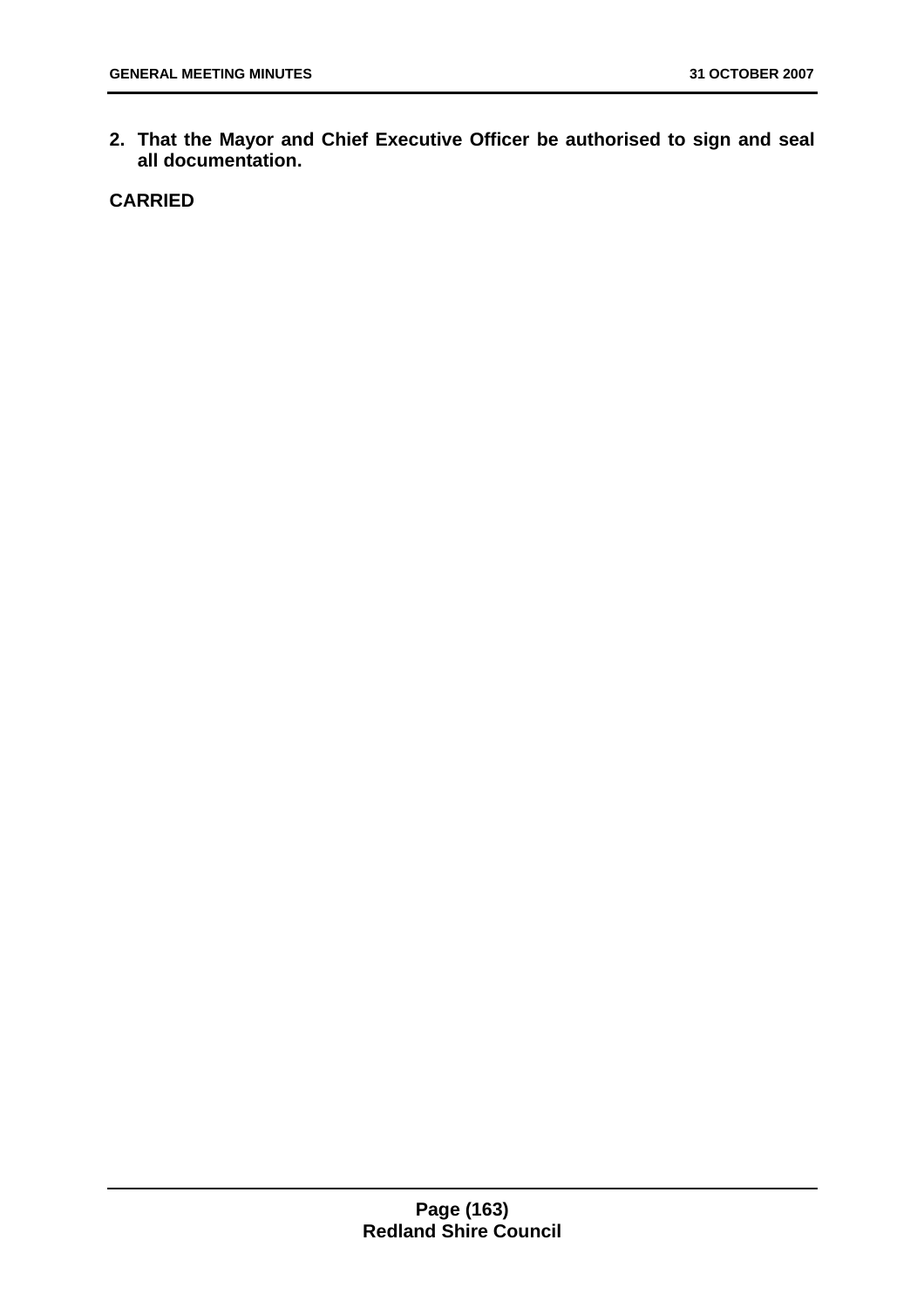## **12.6 TENDER FOR CONSIDERATION**

The following tender was presented for consideration:

# **12.6.1 TENDER FOR THE PROVISION OF CONSERVATION MAINTENANCE 1151-2007 PCO**

| <b>Dataworks Filename:</b>       | <b>FM Tendering - Supply Services</b>                           |
|----------------------------------|-----------------------------------------------------------------|
| <b>Responsible Officer Name:</b> | <b>Gary Soutar</b><br><b>Manager Operations and Maintenance</b> |
| <b>Author Name:</b>              | <b>Jillian Jones</b><br><b>Procurement Coordinator</b>          |

### **EXECUTIVE SUMMARY**

Previously conservation maintenance works have been conducted on an ad-hoc basis by quotation, however this process is administratively intensive due to the current volume of these works and so a scheduled contract is to be introduced.

In accordance with section 484 (1) of the *Local Government Act 1993*, Council invited tenders for the Provision of Conservation Maintenance.

The tender was advertised on 7 September 2007 in the Redland Times, 8 September 2007 in the Courier Mail and 11 September 2007 in the Bayside Bulletin. Tenders closed on 1 October 2007 at 11:30am.

Twenty six (26) documents were issued and the following submissions were received:

- B & G Lawncare
- The Plant Management Company
- Bushworx
- B4C Bulimba Creek Catchment Coordinating Committee
- Aust Care Environmental Services Pty Ltd
- Bushcare Services
- Native Plants of South East Qld
- Austspray Environmental Weed Control Pty Ltd
- Gecko Regen
- Technigro Pty Ltd

This report presents the evaluation of tenders received. The tender considered to be the most advantageous to Council is being recommended under Sections 481, 483, 484 and 490 of the *Local Government Act* relating to tendering, and the principles governing the making of contracts.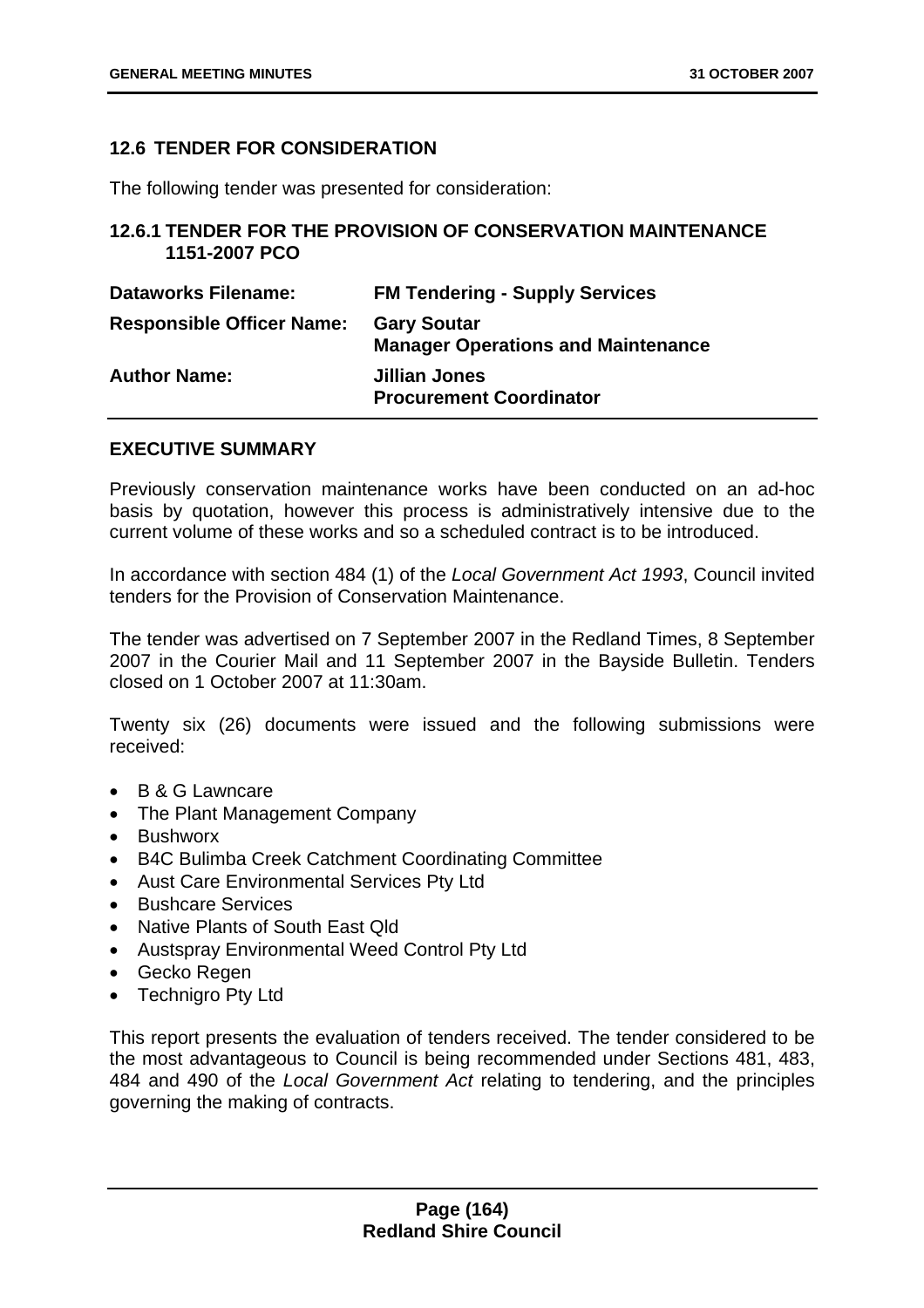### **PURPOSE**

To seek Council approval to award a contract to Gecko Regen to perform Conservation Maintenance for the Northern, Central and Southern sites within the Redland Shire for the amount of \$103,224 plus GST per annum for a period of two (2) years from 5 November 2007 to 4 November 2009 with the option to extend for a further three (3) one (1) year periods.

### **BACKGROUND**

In accordance with section 484 (1) of the *Local Government Act 1993*, Council invited tenders for the Provision of Conservation Maintenance.

The tender was advertised on 7 September 2007 in the Redland Times, 8 September 2007 in the Courier Mail and 11 September 2007 in the Bayside Bulletin. Tenders closed on 1 October 2007 at 11:30am.

## **ISSUES**

Clarifications were sought from all suppliers ranging from missing referee details to inaccuracies in the extended figures on the pricing schedule.

This tender includes conservation maintenance services consisting of pruning, weed control, rubbish removal and reporting for nominated sites.

Three schedules were including covering Northern, Central and Southern sites with offers invited for schedules separately with the option to offer a discount should all three schedules be awarded to one supplier.

Tenderers were asked to respond to the requirements below and the evaluation was weighted as follows:

| <b>TENDER EVALUATION CRITERIA</b>                                  |                                                                          |                                 |
|--------------------------------------------------------------------|--------------------------------------------------------------------------|---------------------------------|
| <b>Mandatory Criteria</b>                                          | <b>Reference to Tender Deliverable</b><br><b>Attachment in Section B</b> | <b>Evaluation</b><br>Weightings |
| Form of Tender<br>$\bullet$                                        | Tender Deliverable Attachment - A                                        |                                 |
| Licences                                                           | Tender Deliverable Attachment - J                                        |                                 |
| <b>Other Criteria</b>                                              | <b>Reference to Tender Deliverable</b><br><b>Attachment in Section B</b> | <b>Evaluation</b><br>Weightings |
| Risk and Benefit to RSC<br>$\bullet$                               | All Tender Deliverable Attachments                                       |                                 |
| Insurances<br>$\bullet$                                            | Tender Deliverable Attachment - D                                        |                                 |
| <b>Statement of Non Compliance</b><br>$\bullet$                    | Tender Deliverable Attachment - B                                        |                                 |
| <b>Tendered Sum</b><br>$\bullet$                                   | Tender Deliverable Attachment - C                                        | 30%                             |
| Previous Experience<br>$\bullet$                                   | Tender Deliverable Attachment - F                                        |                                 |
| <b>Referee Reports</b><br>$\bullet$                                | Tender Deliverable Attachment - E                                        | 10%                             |
| Qualifications<br>$\bullet$                                        | Tender Deliverable Attachment - K                                        |                                 |
| <b>General Operational Capability</b><br>$\bullet$<br>& Experience | Tender Deliverable Attachment - I                                        | 40%                             |
| Safety Management Plan<br>$\bullet$                                | Tender Deliverable Attachment - G                                        |                                 |
| <b>Environmental Management</b><br>$\bullet$<br>Plan               | Tender Deliverable Attachment – H                                        | 20%                             |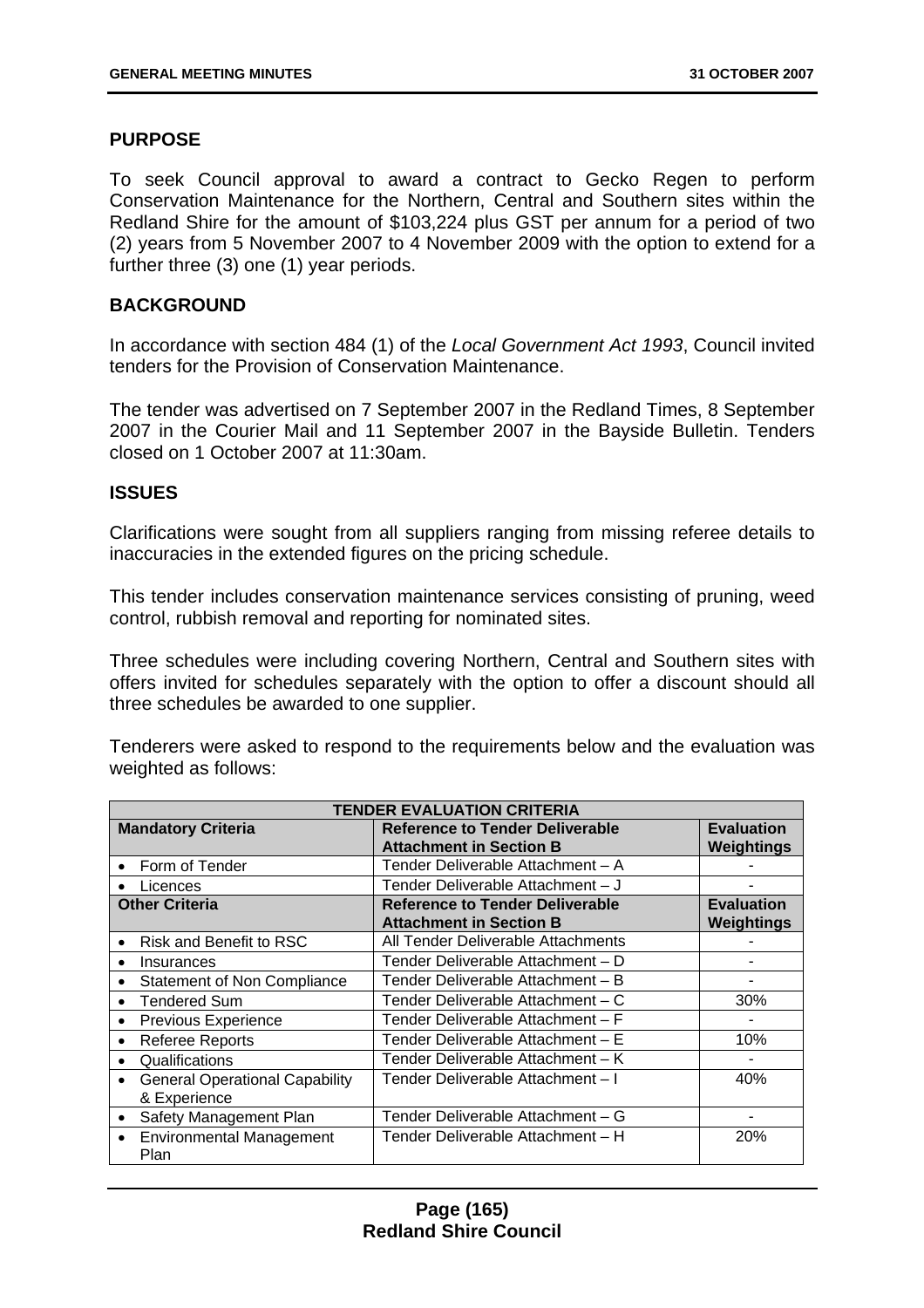For those areas without an evaluation weighting these were assessed as either acceptable or not acceptable to Council.

Please refer to Appendix A Summary of Tender Evaluation for details of the evaluation, Appendix B for the Evaluation Scoring and Appendix C for the Scoring Methodology.

# **RELATIONSHIP TO CORPORATE PLAN**

The recommendation primarily supports Council's strategic priority to ensure the long-term financial viability of the Shire and provide public accountability in financial management.

## **FINANCIAL IMPLICATIONS**

Parks and Conservation has sufficient funds in the 2007/08 budget for these services and there are no significant financial implications by entering into this contract.

This contract is linked to Queensland CPI for its annual review and the figures above are subject to this review.

# **CONSULTATION**

Consultation has occurred with:

- Senior Conservation Officer
- Conservation Services Officer
- Procurement Coordinator

# **OPTIONS**

#### **PREFERRED**

- 1. To accept the tender from and award a contract to Gecko Regen to perform Conservation Maintenance for the Northern, Central and Southern sites within the Redland Shire for the amount of \$103,224 plus GST per annum for a period of two (2) years from 5 November 2007 to 4 November 2009 with the option to extend for a further three (3) one (1) year periods;
- 2. To delegate to the Chief Executive Officer the authority to:
	- a. Make, vary and discharge the contract in accordance with the agreed contract terms for any changes; and
	- b. To sign all relevant documentation; and
- 3. That the documents "Summary of Tender Evaluation" and "Evaluation Scores" remain confidential.

### **ALTERNATIVE**

1. To accept the tender from and award a contract to Aust Care Environmental Services Pty Ltd to perform Conservation Maintenance for the Northern, Central and Southern sites within the Redland Shire for the amount of \$150,325.50 plus GST per annum for a period of two (2) years from 5 November 2007 to 4 November 2009 with the option to extend for a further three (3) one (1) year periods;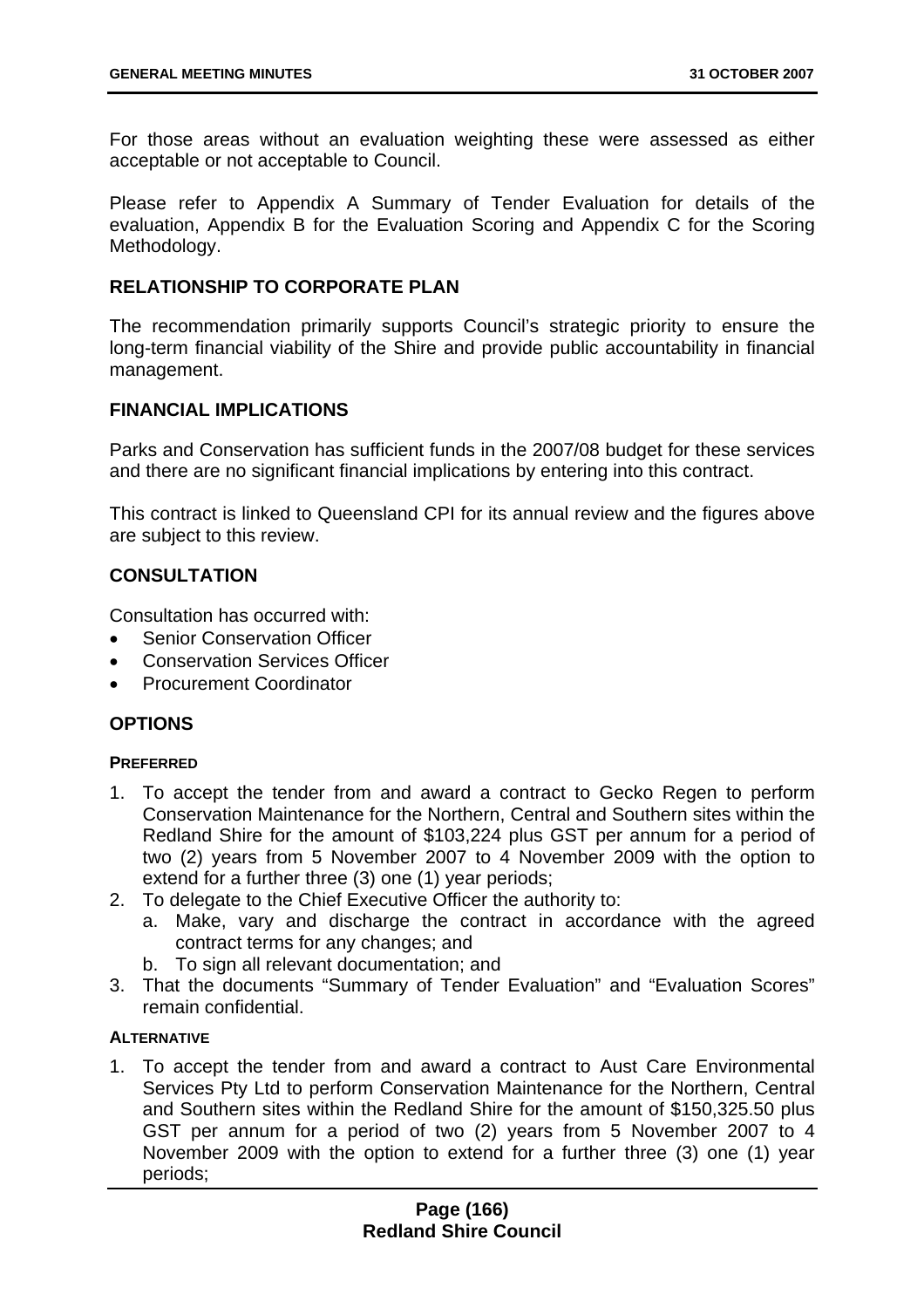- 2. To delegate to the Chief Executive Officer the authority to:
	- a. Make, vary and discharge the contract in accordance with the agreed contract terms for any changes; and
	- b. To sign all relevant documentation; and
- 3. That the documents "Summary of Tender Evaluation" and "Evaluation Scores" remain confidential.

# **OFFICERS/COMMITTEE RECOMMENDATION/ COUNCIL RESOLUTION**

| Moved by:    | <b>Cr Williams</b> |
|--------------|--------------------|
| Seconded by: | <b>Cr Elliott</b>  |

**That Council resolve as follows:** 

- **1. To accept the tender from and award a contract to Gecko Regen to perform Conservation Maintenance for the Northern, Central and Southern sites within the Redland Shire for the amount of \$103,224 plus GST per annum for a period of two (2) years from 5 November 2007 to 4 November 2009 with the option to extend for a further three (3) one (1) year periods;**
- **2. To delegate to the Chief Executive Officer the authority to:** 
	- **a. Make, vary and discharge the contract in accordance with the agreed contract terms for any changes; and**
	- **b. To sign all relevant documentation; and**
- **3. That the documents "Summary of Tender Evaluation" and "Evaluation Scores" remain confidential.**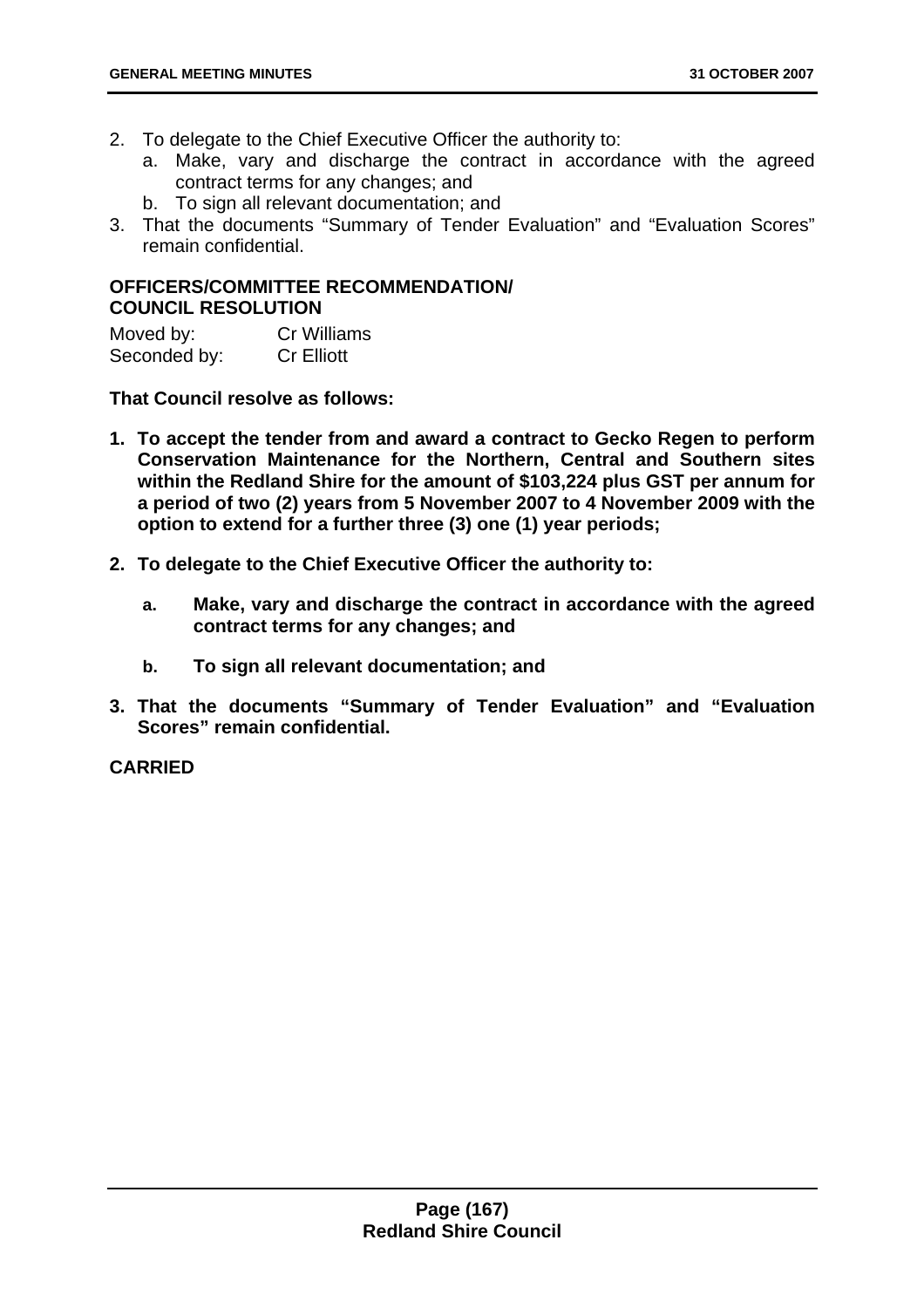## **13 DIRECT TO COUNCIL REPORTS**

### **13.1 REPORT FROM OFFICE OF CEO**

### **13.1.1 APPOINTMENT OF BRISBANE SHOW HOLIDAY IN THE REDLANDS**

| <b>Dataworks Filename:</b>       | <b>HRM Gazetted Public Holidays</b>                        |
|----------------------------------|------------------------------------------------------------|
| <b>Responsible Officer Name:</b> | <b>Ray Turner</b><br><b>Acting Chief Executive Officer</b> |
| <b>Author Name:</b>              | <b>Susan Barnes</b><br><b>Executive Officer</b>            |

#### **EXECUTIVE SUMMARY**

The Minister for Transport, Trade, Employment and Industrial Relations has written to Council seeking its application for the appointment of a show holiday for the district in the year 2008. In the past, Council has considered this matter in relation to the Brisbane Show holiday and maintained the status quo by applying for the holiday on the Monday of the week the Brisbane Show holiday is declared.

The Brisbane Show holiday will be held Wednesday, 13 August 2008. To maintain the status quo Council will need to apply for the 'Brisbane Show Holiday in Redlands' on Monday 11 August 2008. Council's application for the district holiday must be made with the Minister before Friday, 23 November 2007.

### **PURPOSE**

That Council resolve to make a request to the Minister for Transport, Trade, Employment and Industrial Relations under section 4 of *the Holidays Act 1983* for the 'Brisbane Show Holiday in Redlands' to be appointed on Monday 11 August 2008.

#### **BACKGROUND**

Each year Council receives a request from the Minister responsible for administration of the *Holiday Act 1983* to provide details to appoint a show holiday.

In 2000 Council sought community feedback on the show holiday prior to making a decision. The community response clearly indicated a preference to maintain the status quo. In 2001, Council resolved to maintain the status quo for the date of the show holiday, but requested that the name be changed to 'Brisbane Show Holiday in Redlands'. Community feedback on this matter was not sought.

#### **ISSUES**

#### BUSINESS ISSUES

The Brisbane Show holiday in the Redlands has always been provided on a different day from the Brisbane Show holiday as, among other reasons, it provides benefits to business.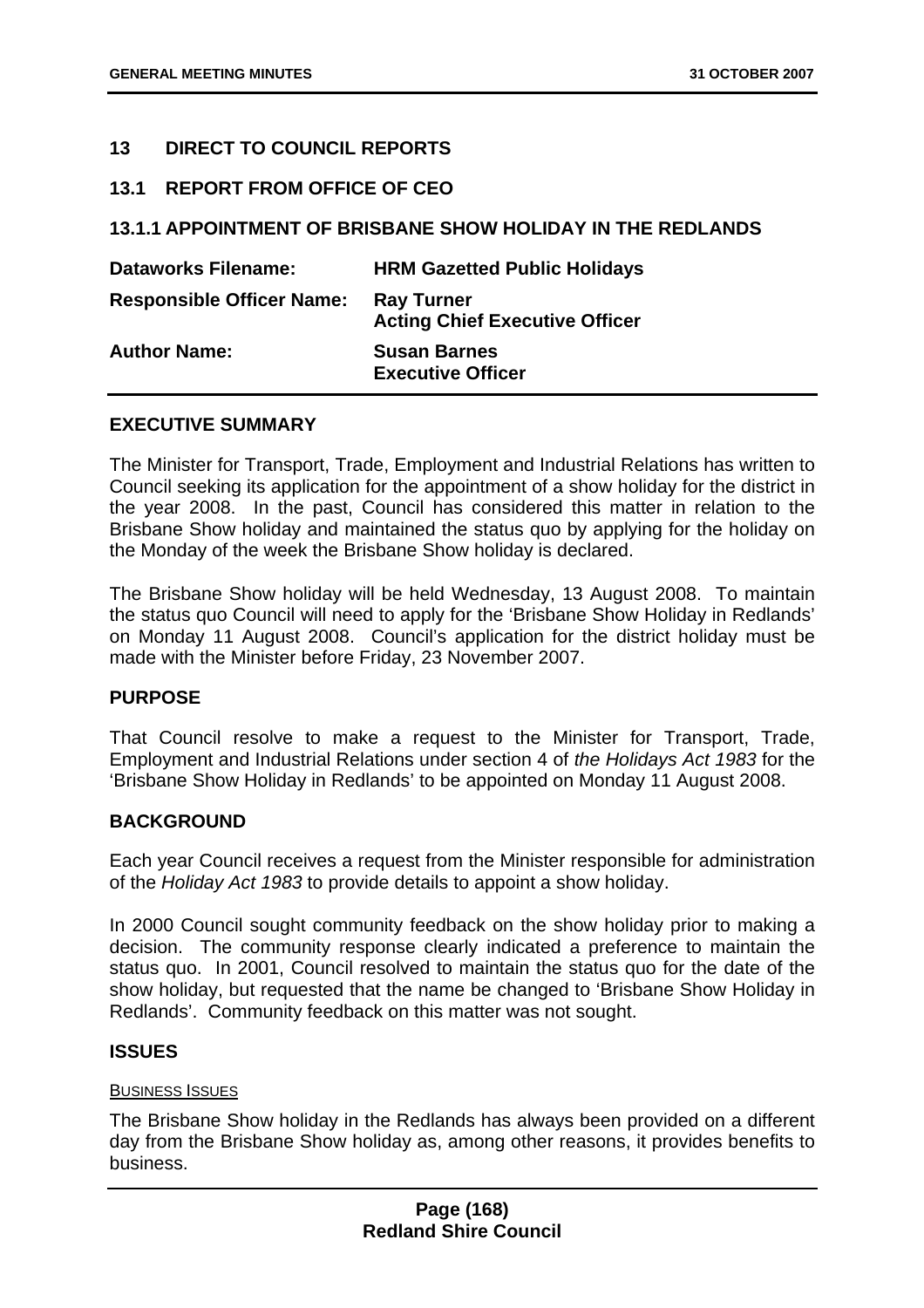#### COMMUNITY ISSUES

Council has previously placed a public notice in the local paper seeking feedback to the date of the show holiday. The majority of responses were to maintain the status quo. A separate holiday allows Redland Shire residents a more enjoyable visit to the Brisbane Show with the option to attend on the Monday and avoid the big crowds.

### **RELATIONSHIP TO CORPORATE PLAN**

The recommendation in this report primarily supports Council's strategic priority to provide a clear organisational direction supported by effective leadership and a framework of policies, plans and strategies that are responsive to the community's needs and which promote accountable and ethical standards of practice.

### **FINANCIAL IMPLICATIONS**

There are no unbudgeted financial implications for Council as the costs of the Show holiday have been considered and funded in the current budget.

### **CONSULTATION**

No consultation is necessary as this is consistent with all previous reports and decisions in this matter.

#### **OPTIONS**

#### **PREFERRED**

That Council resolve to request the Minister for Transport, Trade, Employment and Industrial Relations appoint a 'Brisbane Show Holiday in Redlands' on Monday 11 August 2008. This option maintains the status quo from previous years.

#### **ALTERNATIVE**

That Council resolve to not make a request to the Minister for the appointment of a Brisbane Show Holiday in Redlands.

## **OFFICER'S RECOMMENDATION/ COUNCIL RESOLUTION**

| Moved by:    | <b>Cr Elliott</b> |
|--------------|-------------------|
| Seconded by: | Cr Burns          |

**That Council resolve to request the Minister for Transport, Trade, Employment and Industrial Relations appoint a 'Brisbane Show Holiday in Redlands' on Monday 11 August 2008.**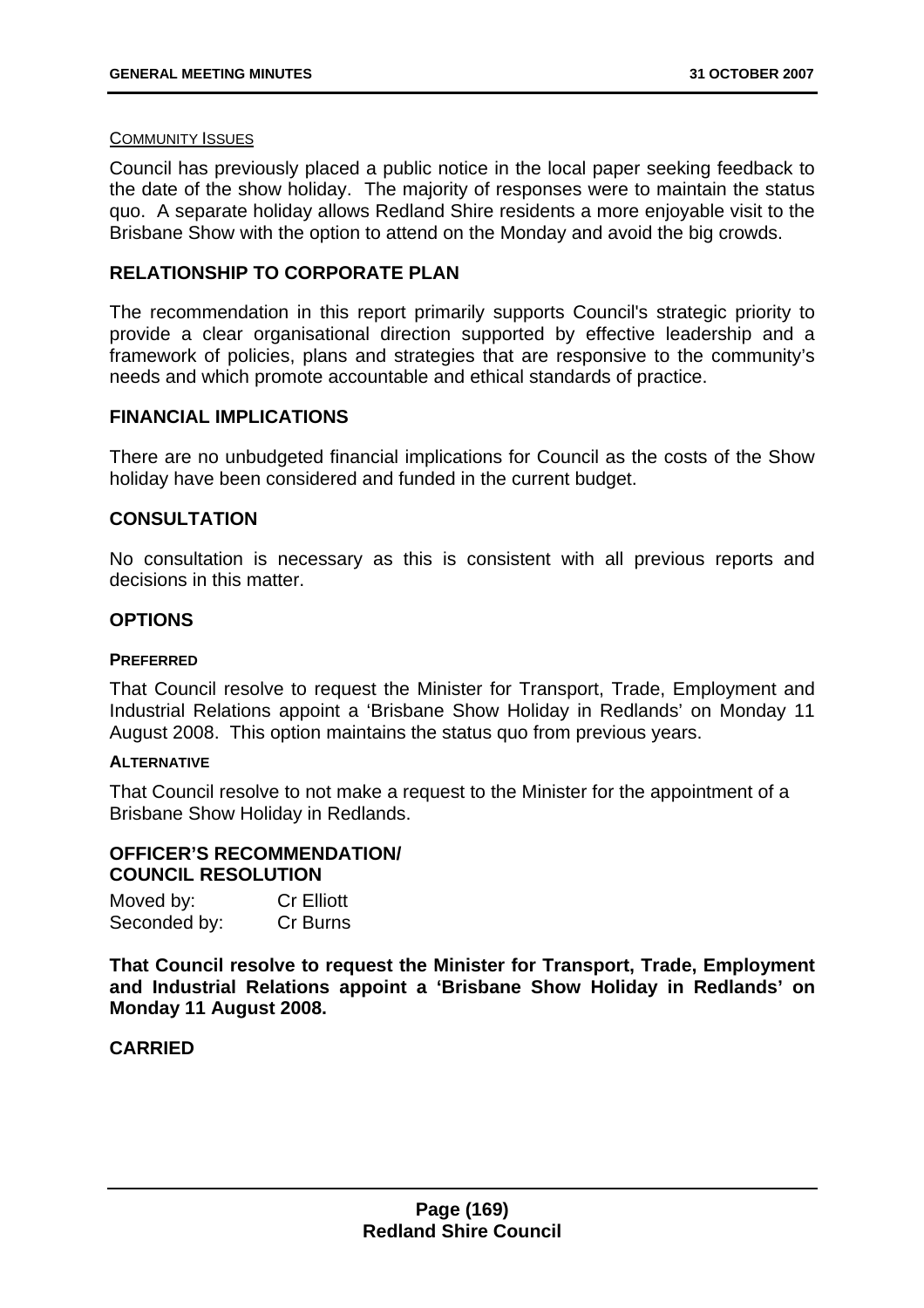## **14 NOTICE OF BUSINESS**

### **14.1 NOTICE GIVEN BY CR OGILVIE (DIVISION 2)**

### **14.1.1 VISITOR INFORMATION SERVICE – DUNWICH**

In accordance with Subordinate Local Law No 5 (Meetings), Cr Ogilvie gave notice that he would move an item of business at today's General Meeting.

#### **PROPOSED MOTION**

| Moved by:    | Cr Ogilvie        |
|--------------|-------------------|
| Seconded by: | <b>Cr Elliott</b> |

That Council resolve -

- 1. To seek quotations on the operation of a Visitor Information Service at Dunwich for six (6) months, with an option for a three (3) month extension;
- 2. That funding for this service be referred to the next budget review; and
- 3. That a report be prepared and presented to Council in response to the Queensland Tourism's "Draft Tourism Destination Management Plan".

On being put to the vote, the motion was LOST.

A division was called for.

Crs Ogilvie, Henry, Bowler, Elliott and Murray voted in the affirmative.

Crs Barker, Dowling, Burns, Beard, Williams and Seccombe voted in the negative.

The motion was declared by the Mayor as LOST.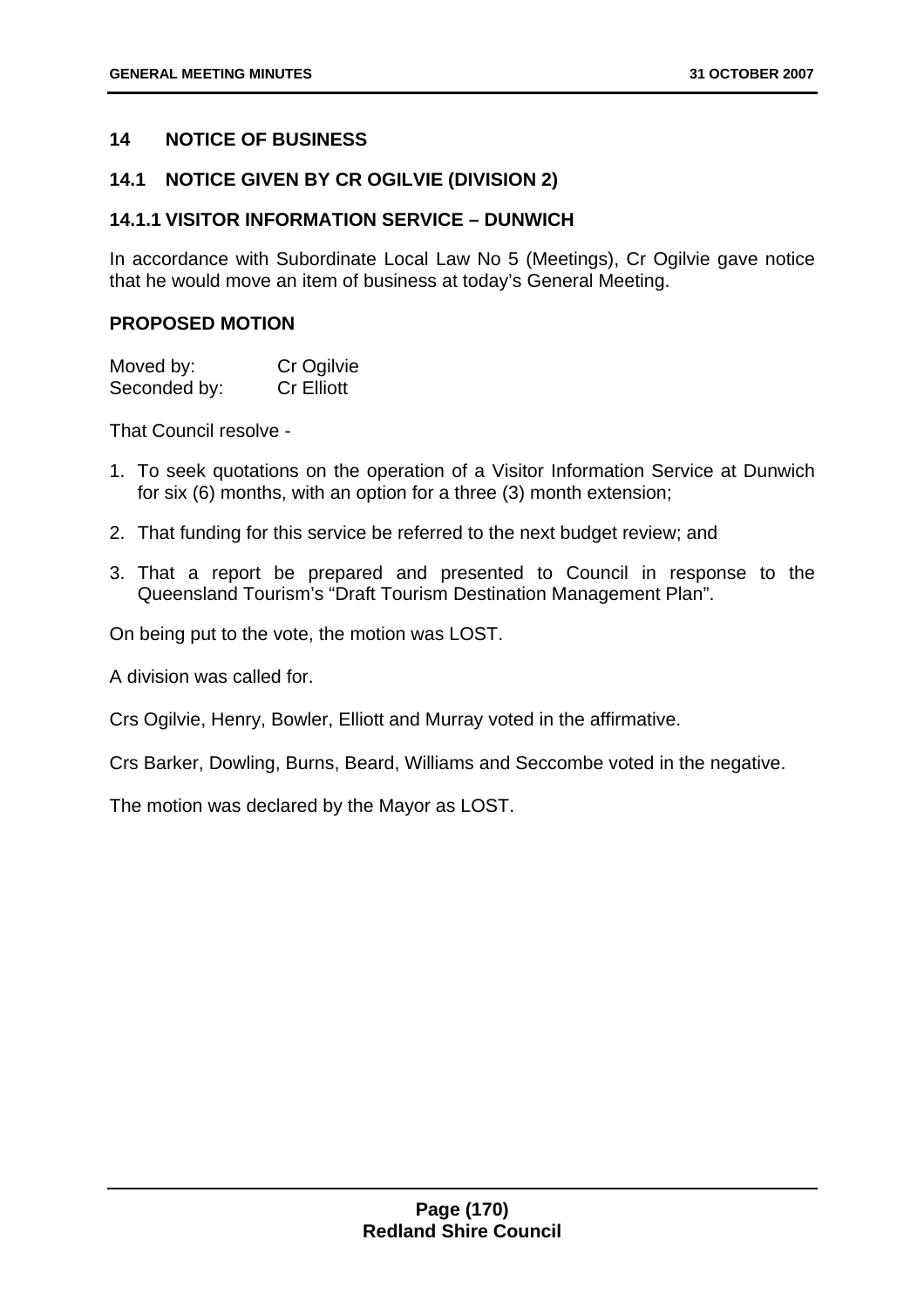# **14.2 NOTICE GIVEN BY CR BOWLER (DIVISION 6)**

# **14.2.1 PROPOSED AMENDMENT OF LOCAL LAW POLICY NO 11 (CONTROL OF SIGNS)**

In accordance with Subordinate Local Law No 5 (Meetings), Cr Bowler gave notice that she would move an item of business at today's General Meeting.

### **PROPOSED MOTION**

Moved by: Cr Bowler Seconded by: Cr Elliott

That Local Law Policy No 11 (Control of Signs) No 5 (g) (ix) be amended to read as follows:

- (ix) The maximum number of pre-election day signs to be exhibited by an individual candidate is:
	- 6 for a Divisional Councillor candidate in Division 6.

Cr Elliott moved that the motion be put.

The motion to put the motion was put to the vote and LOST.

A division was called for.

Crs Murray, Elliott, Bowler, Henry and Ogilvie voted in the affirmative.

Crs Barker, Dowling, Burns, Beard, Williams and Seccombe voted in the negative.

The motion to put the motion was declared by the Mayor as LOST.

Debate on this item continued.

The Mayor put the motion. On being put to the vote, Cr Bowler's motion was declared by the Mayor as LOST.

A division was called for.

Crs Ogilvie, Henry, Bowler, Elliott and Murray voted in the affirmative.

Crs Barker, Dowling, Burns, Beard, Williams and Seccombe voted in the negative.

The motion was declared by the Mayor as LOST.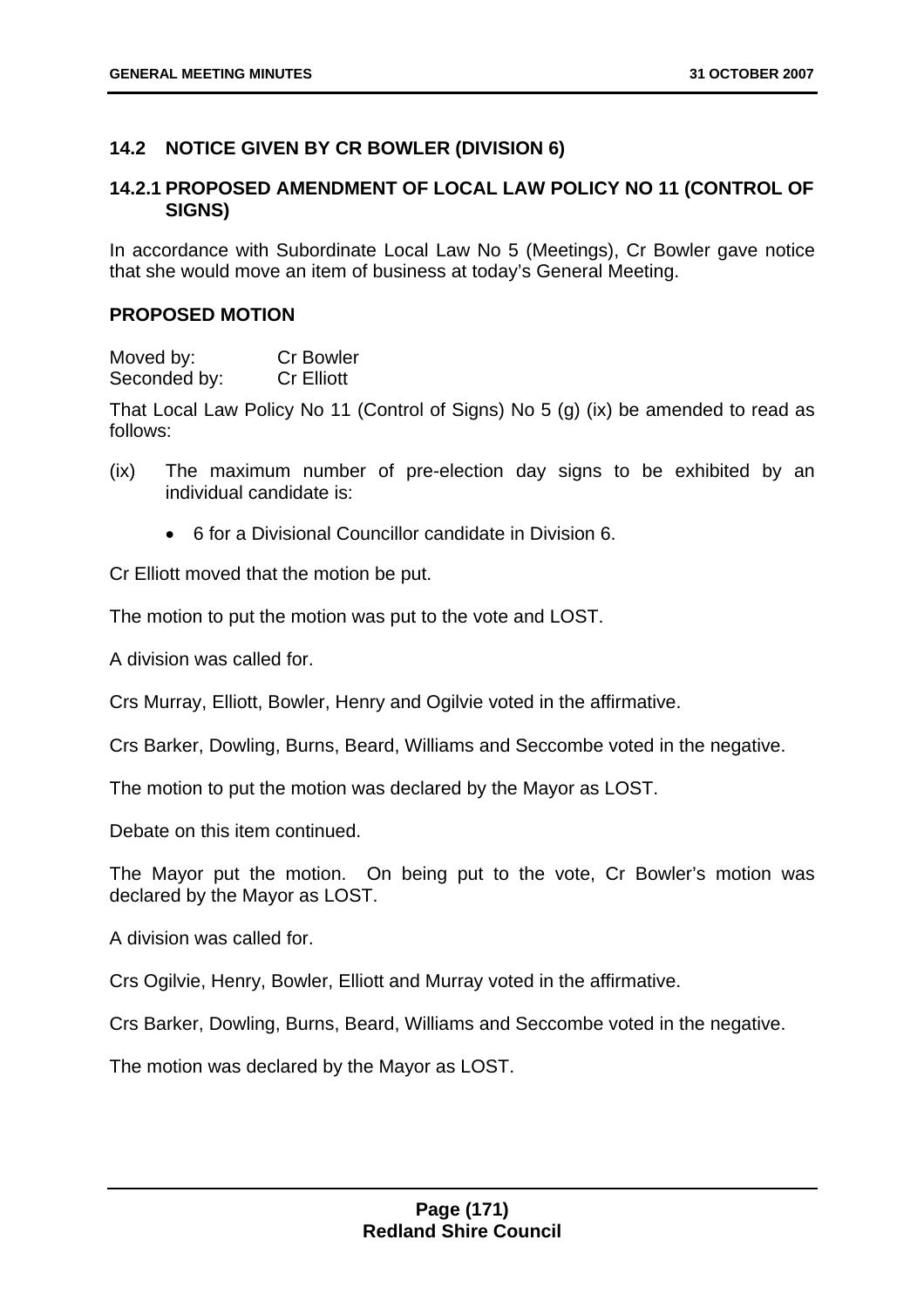### **15 MAYORAL MINUTE**

### **15.1 SPONSORSHIP – REDLANDS EASTER FAMILY FESTIVAL 2008**

#### **BACKGROUND**

In accordance with the Mayor's Community Fund Policy, POL-2035, Council approval is required for all contributions at or exceeding \$5,000.

Mayor's Community Fund Guideline, GL-2035, states that any contribution of \$7,501 or more requires three written quotations. Due to the nature of the sponsorship, this requirement is not realisable.

# **COUNCIL RESOLUTION**

Moved by: Cr Seccombe

**That Council resolve to approve \$10,000 sponsorship to the Redlands Easter Family Festival 2008, to be allocated from the Mayor's Community Fund.**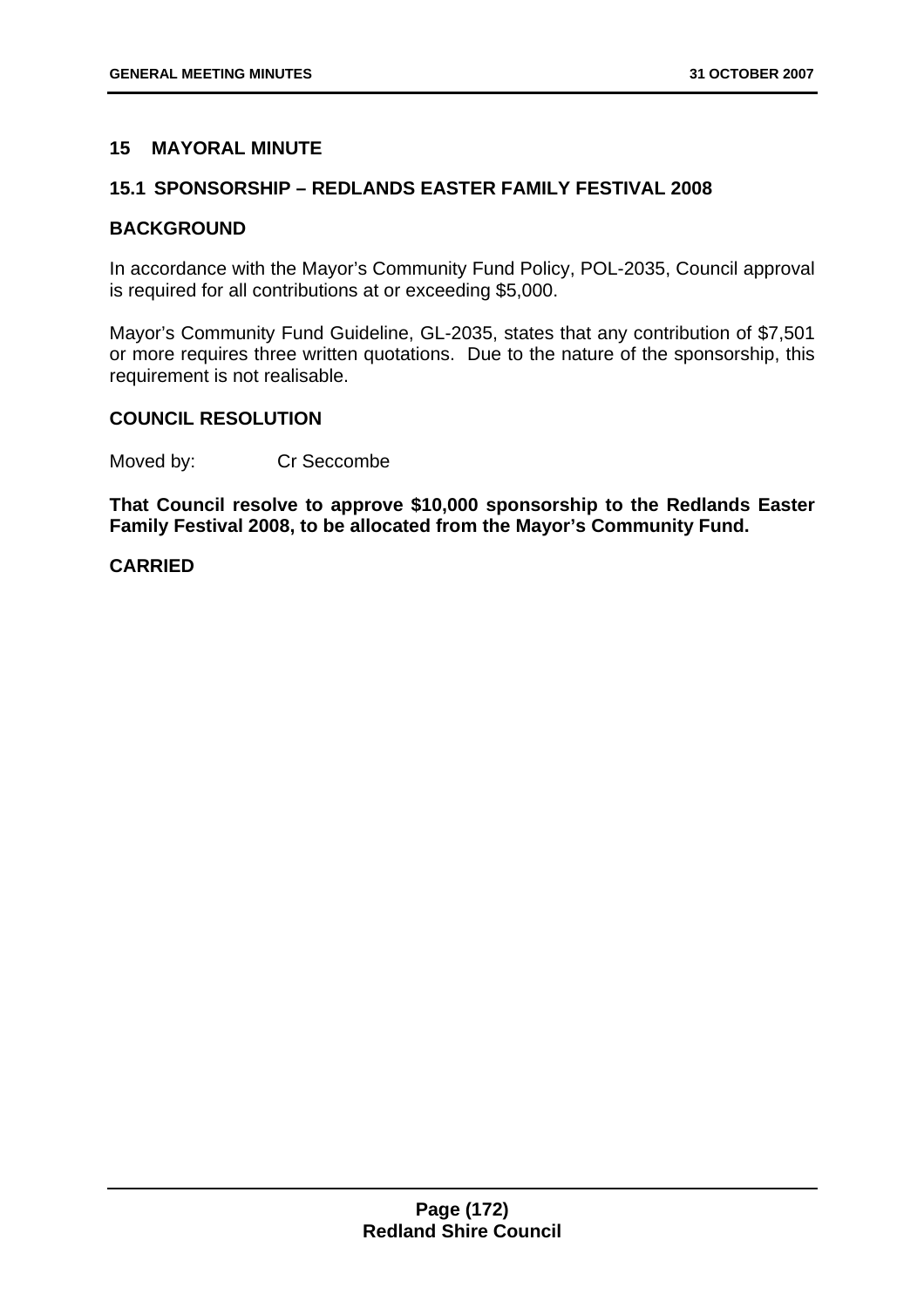# **16 URGENT BUSINESS WITHOUT NOTICE**

Permission was granted for the following items of urgent business to be brought forward.

## **16.1 ELECTION SIGNS (CR BOWLER – DIVISION 6)**

| Moved by:    | <b>Cr Bowler</b>  |
|--------------|-------------------|
| Seconded by: | <b>Cr Elliott</b> |

- **1. That Council support the ability for Division 6 candidates to be entitled to a maximum of six election signs in the 2008 election; and**
- **2. That the compliance area of Council be made aware of the intention of this Council decision.**

## **CARRIED**

A division was called for.

Crs Ogilvie, Henry, Dowling, Bowler, Elliott, Williams and Murray voted in the affirmative.

Crs Beard, Burns, Barker and Seccombe voted in the negative.

The motion was declared by the Mayor as **CARRIED**.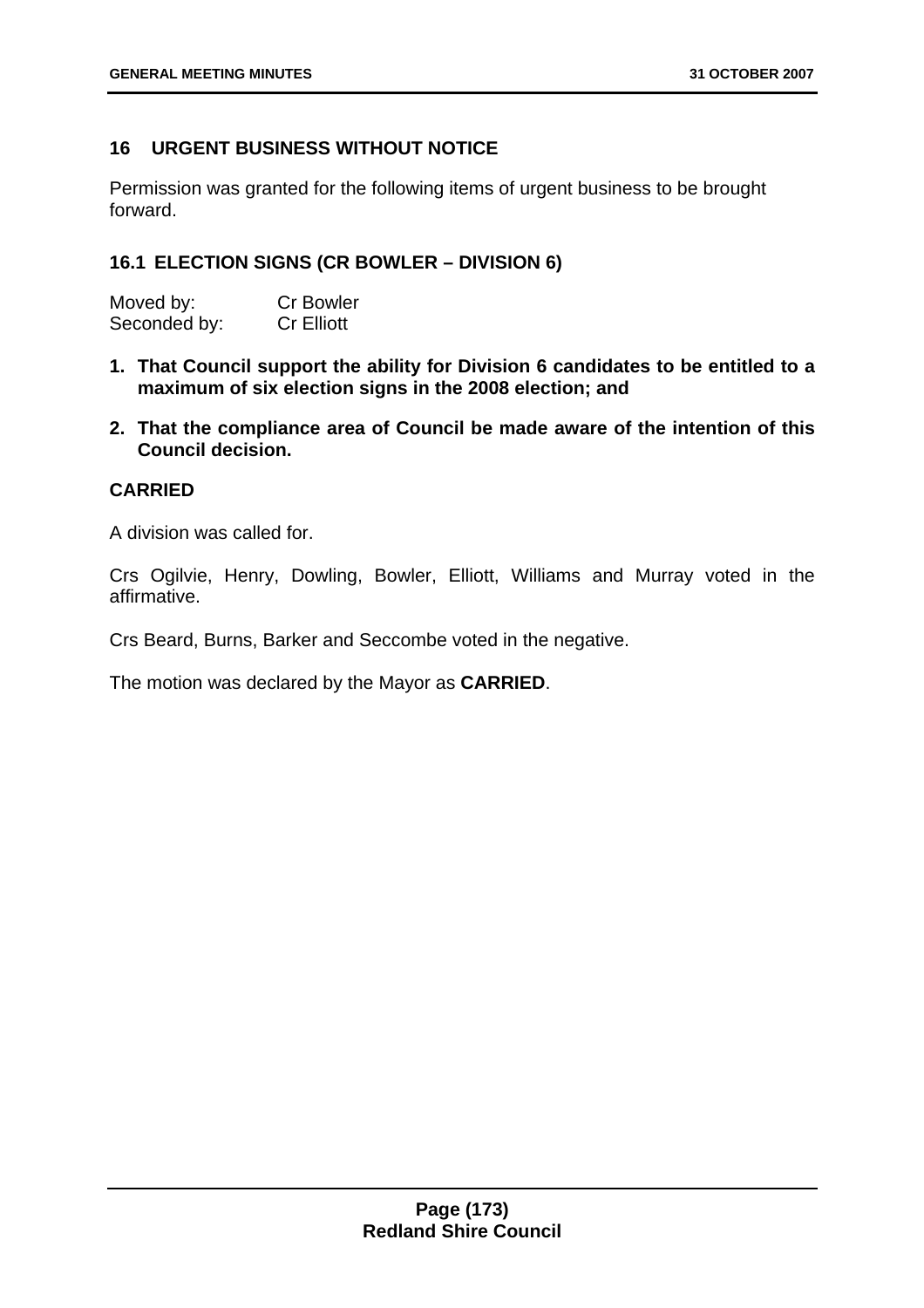# **16.2 REPORT ON ISSUE CONCERNING THE BUILDING OWNERSHIP AT DUNWICH – (CR DOWLING - DIVISION 4)**

| Moved by:    | <b>Cr Dowling</b> |
|--------------|-------------------|
| Seconded by: | Cr Burns          |

**That a report be presented to the next Planning and Policy Committee meeting to include details of the following:** 

- **the history of the building at Dunwich which houses a number of Council activities, Redlands Tourism, etc.**
- **who built the building**
- **how it was funded**
- **how and when Council took occupancy of the building**

## **CARRIED**

Cr Ogilvie left the meeting at 5.50 pm.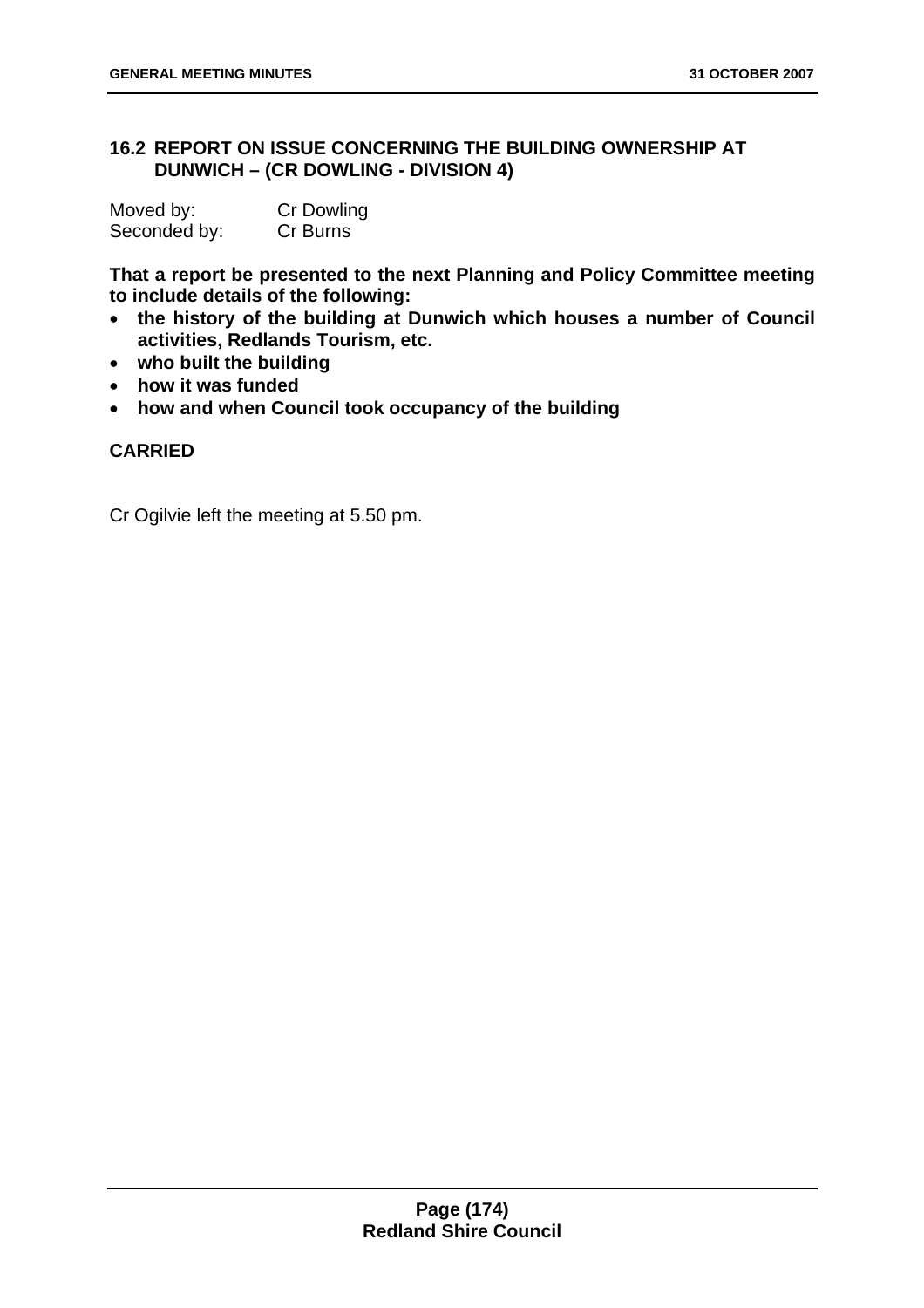### **17 CONFIDENTIAL REPORT**

#### **17.1 REPORT FROM PLANNING & POLICY**

### **17.1.1 DRAFT REDLANDS LGMS - RESPONSE TO FIRST STATE INTEREST REVIEW COMMENTS**

| <b>Dataworks Filename:</b>       | <b>Redlands Local Growth Management Strategy</b><br>(LGMS)       |
|----------------------------------|------------------------------------------------------------------|
| <b>Responsible Officer Name:</b> | <b>Wayne Dawson</b><br><b>Manager, Land Use Planning Group</b>   |
| <b>Author Name:</b>              | <b>Stephen Hill</b><br>Senior Advisor, Local & Regional Planning |

Council has a broad power under Section 463(1) of the *Local Government Act 1993*  to close a meeting to the public where there are genuine reasons why the discussion on a matter should be kept confidential.

# **MOTION TO CLOSE MEETING**

| Moved by:    | <b>Cr Elliott</b> |
|--------------|-------------------|
| Seconded by: | Cr Dowling        |

That the meeting be closed to the public under section 463(1)(g*) any action to be*  taken by the local government under the Integrated Planning Act 1997, including *deciding applications made to it under that Act."*

### CARRIED

Cr Murray left the meeting at 6.09pm.

# **MOTION TO REOPEN MEETING**

| Moved by:    | <b>Cr Williams</b> |
|--------------|--------------------|
| Seconded by: | <b>Cr Barker</b>   |

That the meeting be opened again to the public.

CARRIED

### **EXECUTIVE SUMMARY**

At a Special Meeting of Council held on the 21 June 2007, Council adopted the Draft Redlands Local Growth Management Strategy [LGMS] and supporting documentation for the purposes of First State Interest Review.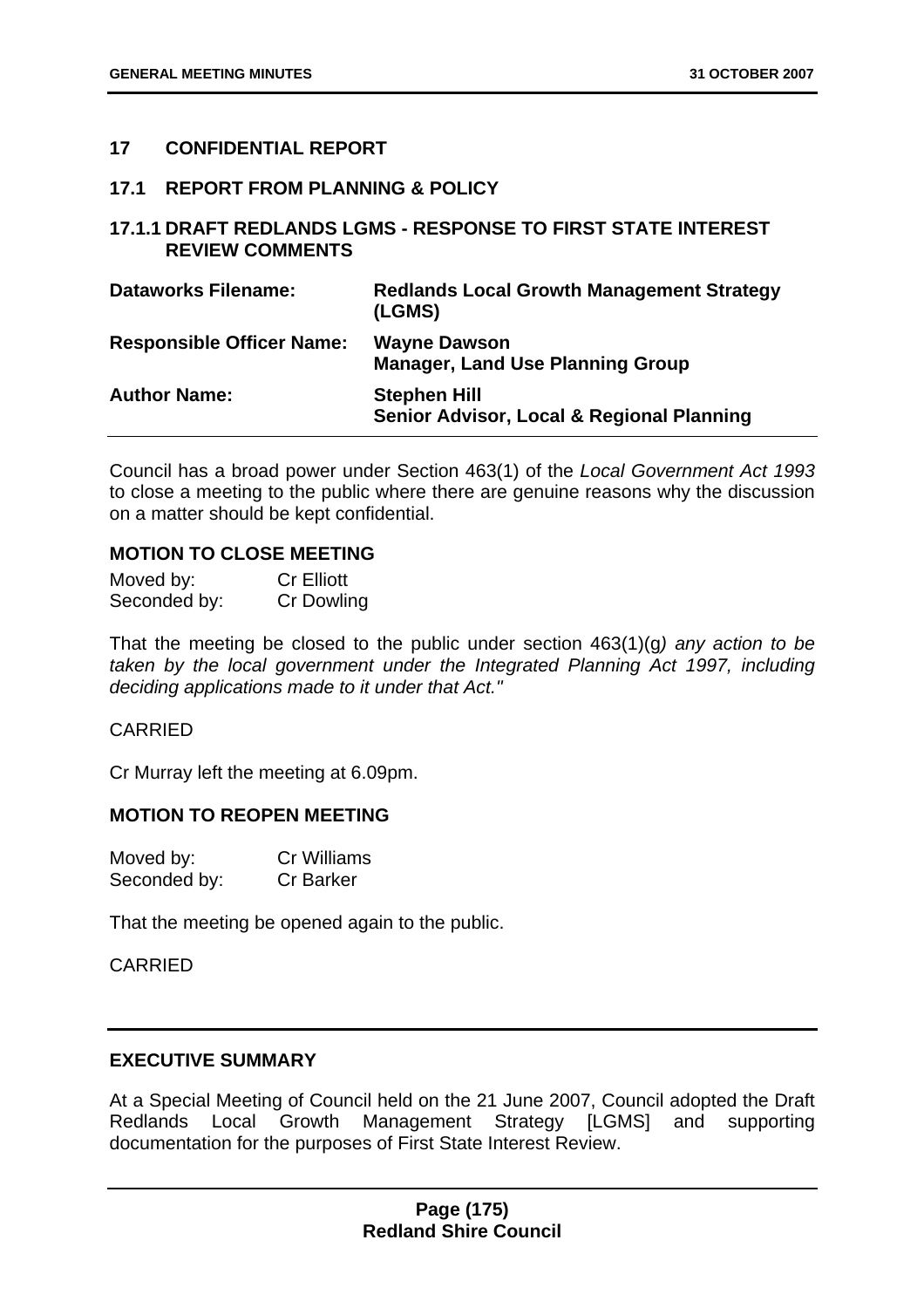The State Government submitted its response to the draft LGMS and supporting documents in correspondence received on 12 September 2007. In summary the State confirmed the draft Redlands LGMS was broadly consistent with the Strategic Directions and Principles of the SEQ Regional Plan (SEQRP). However, extensive comments on the draft LGMS, including a number which potentially conflicted with or could compromise key policy positions contained in the draft LGMS were also received from various State Agencies.

The Land Use Planning Group, in consultation with other relevant groups of Council, have reviewed the submitted State comments and prepared written responses. This report specifically addresses comments raised by State Agencies as part of the first State Interest Review that conflict with or could compromise key policy positions of the draft LGMS. These comments relate to:

- Southern Redland Bay (Redland Bay South) Investigation Area;
- **Southern Moreton Bay Islands;**
- Mt. Cotton Village;
- **Redland Bay Integrated Enterprise Precinct;**
- Green Business Precinct:
- **Economic Activity Investigation Area Birkdale;**
- **Thornlands Integrated Enterprise Area;**
- Weinam Creek and Toondah Harbour Transit Orientated Communities;
- **Draft Priority Infrastructure Plan and Infrastructure Charges Schedule;**
- SEQIPP 2008 projects; and
- Climate Change.

In addition, this report also seeks Council endorsement to facilitate non statutory public display of the draft Southern Redland Bay Investigation Area study for a period of twenty (20) business days commencing on a date to be announced. The establishment of an urban community within the Southern Redland Bay (Redland Bay South) Investigation Area to meet forecast population growth to 2026 is recognised as a key element of the draft LGMS and reflects the significant planning investigations that are currently being finalised for this area.

### **PURPOSE**

The purpose of this report is to:

- seek Council approval of the recommended responses to comments raised by State Agencies as part of the first State Interest Review that potentially conflict with or could compromise key policy positions of the draft LGMS;
- **EXEDER** inform Council of the responses prepared to the balance of comments raised by State Agencies as part of State Interest review; and
- seek Council confirmation to commence public exhibition of the Southern Redland Bay Investigation Area – Planning Study Volumes 1 & 2.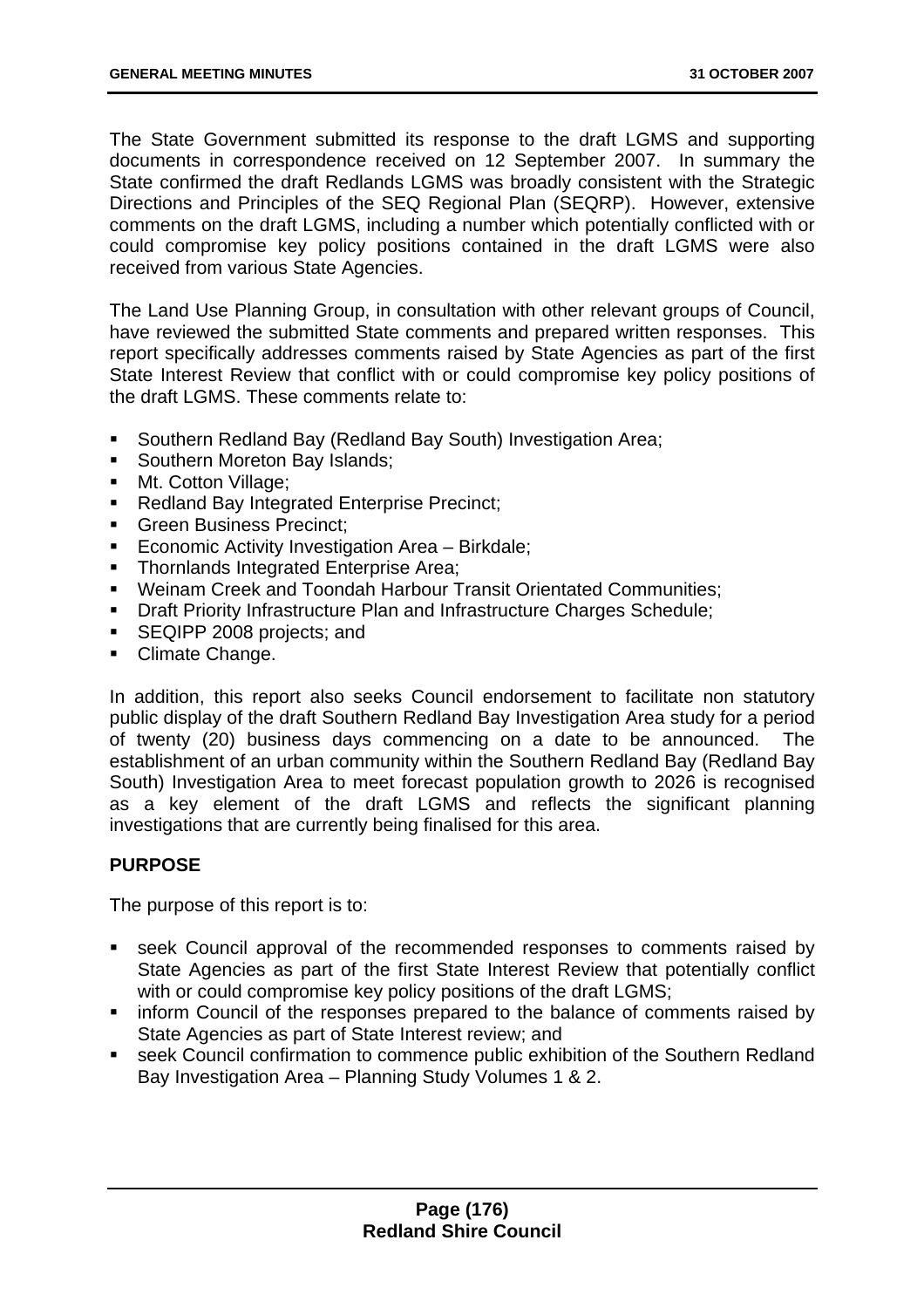# **BACKGROUND**

With the introduction of the South East Queensland Regional Plan 2005-2026 each local government in SEQ has been required to prepare a LGMS. The LGMS sets out Council's strategy for achieving the urban development aspects of the SEQ Regional Plan. More specifically, the purpose of the LGMS is to:

- implement the urban development aspects of the SEQ Regional Plan at a local level;
- **EXT** identify where, and in what form, urban growth and change will occur in a way consistent with the SEQ Regional Plan; and
- identify how growth and change will be facilitated by Council through planning scheme amendments and non– planning scheme measures.

At a Special Meeting of Council held 21June 2007, Council adopted the Draft Redlands Local Growth Management Strategy [LGMS] and supporting documentation for the purposes of 1<sup>st</sup> State Interest Review. The adopted draft LGMS was subsequently submitted to the State Government [Office of Urban Management] through formal correspondence dated 25 June 2007.

At the Special Meeting Council also resolved to make a formal submission to the Regional Planning Minister to include the area in Thornlands identified as a future integrated enterprise precinct area in the draft LGMS as a Major Development Area under the SEQ regional Plan.

The State Government has responded to the draft LGMS through 1<sup>st</sup> State Interest Review comments received on 12 September 2007. The Land Use Planning Group in consultation with other relevant groups of Council have reviewed the submitted State comments and drafted individual responses addressing each of the one hundred and ninety seven (197) matters that have been raised.

# **ISSUES**

# **Draft Redlands LGMS 1st State Interest Review**

The State Government has confirmed that the draft Redlands LGMS is broadly consistent with the Strategic Directions and Principles of the SEQ Regional Plan (SEQRP). However extensive comments on the draft LGMS, including a number which potentially conflict with or could compromise key policy positions contained in the draft LGMS were also received from various State Agencies.

# *Key State Comments*

A number of key comments which potentially conflict with or could compromise key policy positions contained in the draft LGMS were raised by State Agencies as part of the 1<sup>st</sup> State Interest Review of the draft LGMS. Most of these key issues relate to specific geographic areas within the Shire. Key comments raised by State Agencies relate to the following: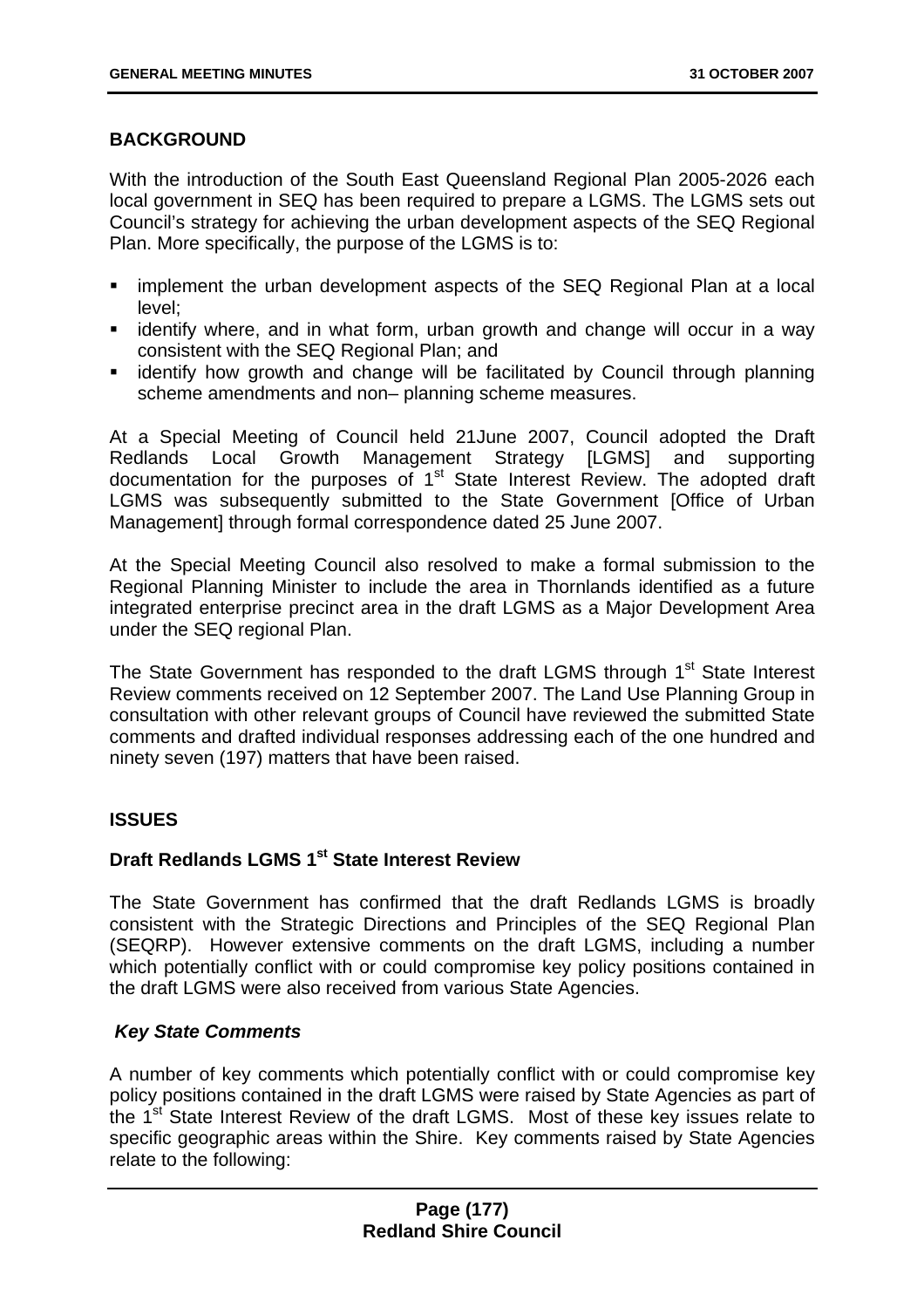- **The Southern Redland Bay Investigation Area;**
- The Southern Moreton Bay Islands:
- **Mt. Cotton Village:**
- **Redland Bay Integrated Enterprise Precinct;**
- Green Business Precinct;
- **Economic Activity Investigation Area Birkdale;**
- **Thornlands integrated Enterprise Area;**
- Weinam Creek and Toondah Harbour Transit Orientated Communities;
- **Draft Priority Infrastructure Plan and Infrastructure Charges Schedule;**
- SEQIPP 2008 projects; and
- Climate Change.

Confidential Attachment 1 identifies relevant state agency comments in relation to each of the above matters and the recommended response from Council. For completeness each comment raised by a State Agency in relation to any of the above matters is included in the Attachment.

It should also be noted that the State Government has not formally responded, through the 1<sup>st</sup> State Interest Review, to Council's submission to have the proposed Thornlands Integrated Enterprise Area designated as a Major Development Area under the SEQ Regional Plan.

# **Southern Redland Bay Investigation Area – Planning Study**

A key element of the draft LGMS Residential Development Strategy is the establishment of an urban community within the Southern Redland Bay Investigation Area to meet forecast population growth to 2026. This policy position reflects the significant planning investigations that are currently being finalised for this area. The next key critical step in this process is to obtain Council endorsement of the draft planning study for the purposes of non-statutory public exhibition.

The Southern Redland Bay Investigation Area is one of eight investigation areas identified across the region as potential land banks for medium to longer term urban development to accommodate population growth. The SEQ Regional Plan states that if the Investigation Area is found to be suitable, development is not expected until 2010 to 2015. Prior to any urban development occurring, the SEQ Regional Plan requires a detailed planning study to be undertaken in this Investigation Area.

In summary, the planning study has found that the area is suited for the establishment of an 'urban village' supporting a population of between 8,000-10,000 within a range of housing types [including medium to higher density] with a strong village centre. The study also recognises the need to establish much stronger flora and fauna connections between the Moreton Bay foreshore and the koala conservation areas. Full details of the planning process to date and the preferred land use option for the area are included in confidential Attachment 2.

Following community consultation the planning study will be submitted to the State Government for its approval and endorsement.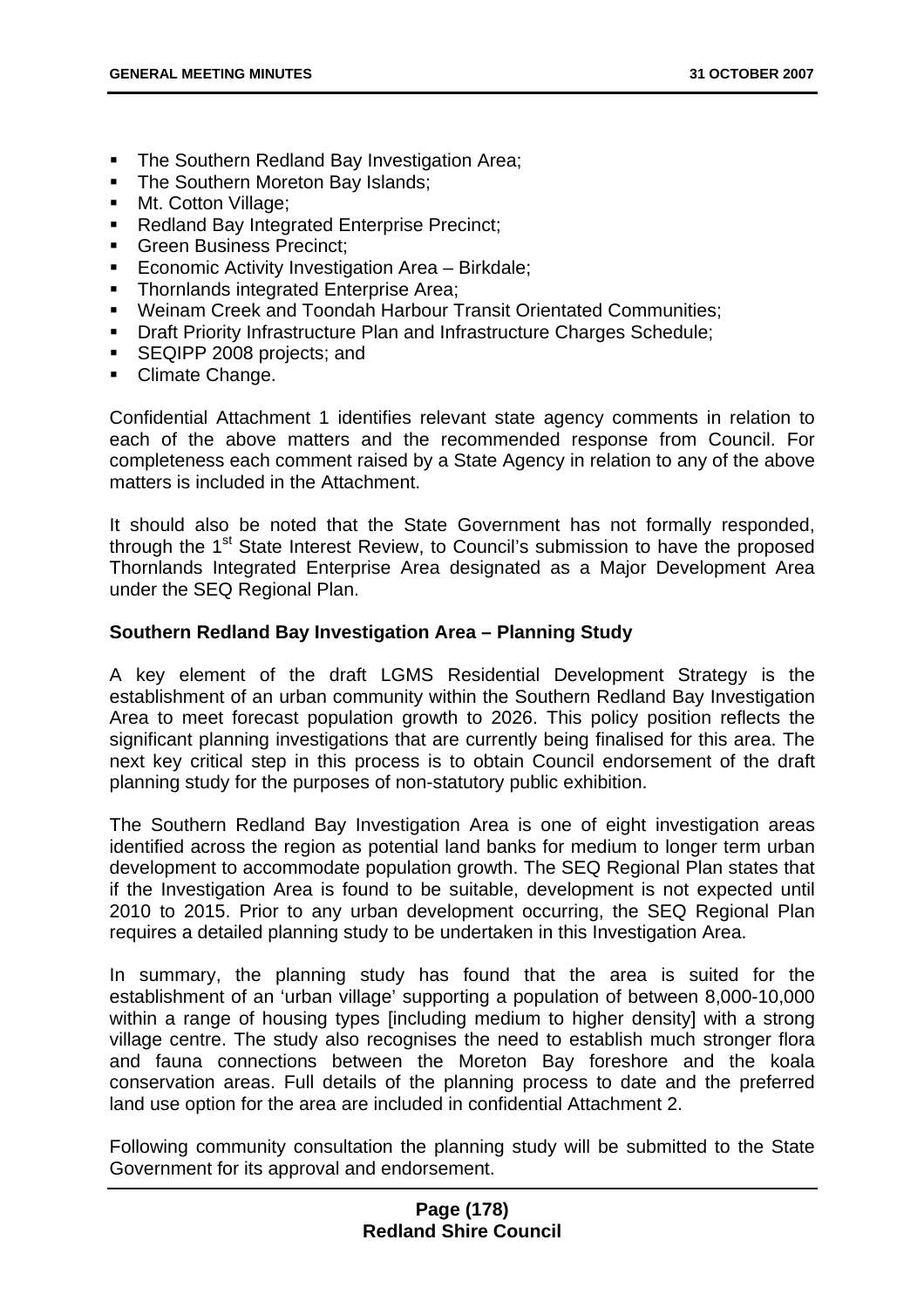# **RELATIONSHIP TO CORPORATE PLAN**

The LGMS is the vehicle through which council sets out its strategy for achieving the urban development aspects of the SEQ Regional Plan at the local level. The LGMS is consistent with Council's strategic priorities regarding:

- Natural Environment;
- Land use character:
- Essential service'
- Community health and well being; and
- Economic prosperity.

## **FINANCIAL IMPLICATIONS**

The draft LGMS has been prepared in accordance with Council's budgets. A draft Local Growth Management Strategy Public Exhibition Consultation Plan has been prepared to address Council's statutory requirement for public exhibition of the draft Local Growth Management Strategy. Funding is anticipated to be required to support the implementation of the consultation plan.

The Southern Redland Bay Investigation Area – Planning Study is a budgeted program with no additional funding required for its public exhibition.

## **PLANNING SCHEME IMPLICATIONS**

A number of amendments to the Redlands Planning Scheme will be required to facilitate the implementation of the Redlands LGMS once finalised. Key amendments to the Redlands Planning Scheme are documented in the draft Schedule of Implementation Activities.

No amendments to the Redlands Planning Scheme are required as a result of the public exhibition of the Southern Redland Bay Investigation Area – Planning Study.

### **CONSULTATION**

The Land Use Planning Group has consulted with the Executive Leadership Group and extensively with the following Planning & Policy groups in preparing responses to the State Government comments:

- **Infrastructure Planning Group;**
- **Environmental Management Group: and**
- **Community and Social Planning.**

The Southern Redland Bay Investigation Area – Planning Study has been prepared in consultation with the State Government and a Community Reference Group. A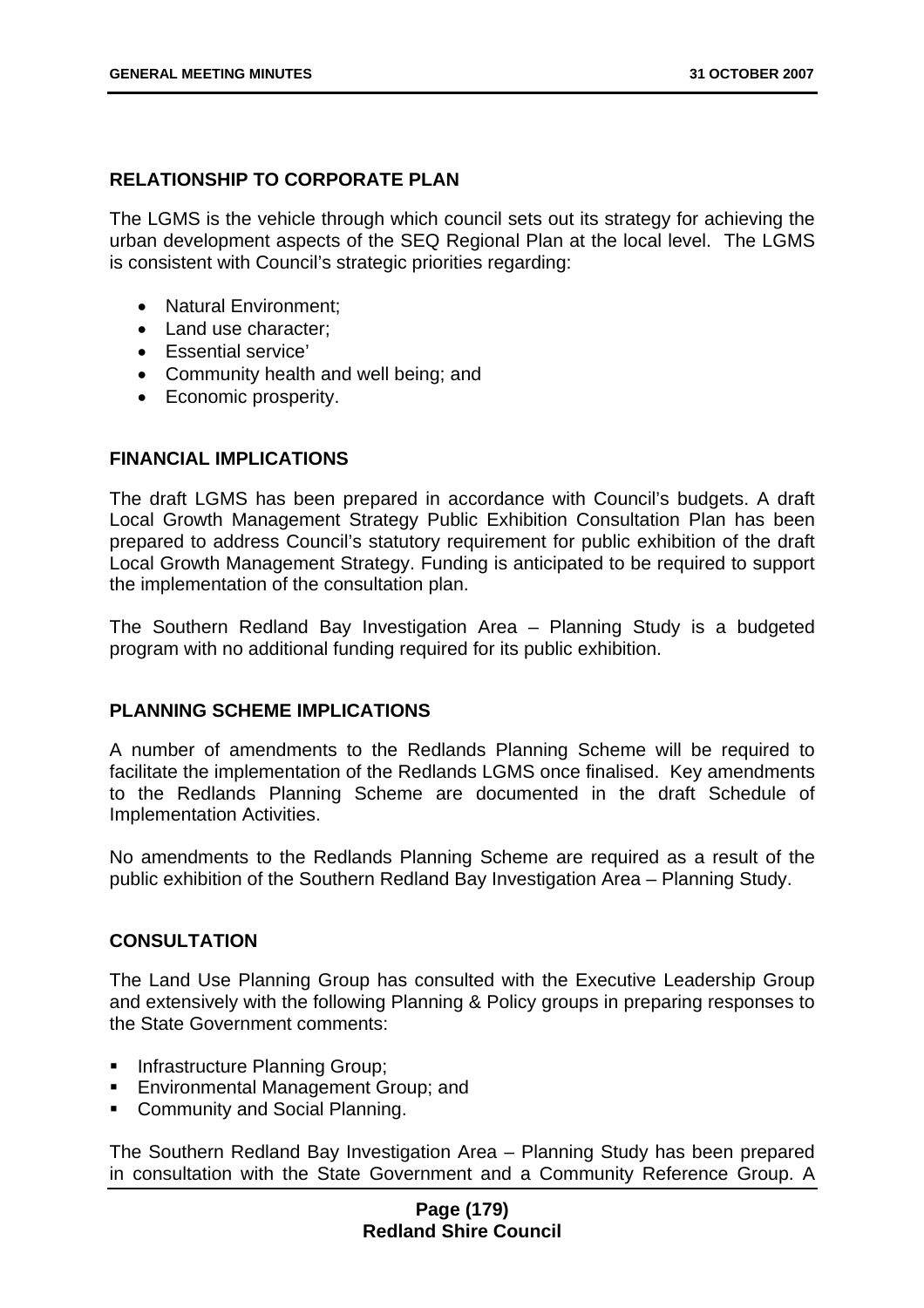working group of Council has also been involved at key stages through the planning study preparation and included relevant groups of Planning & Policy as well as Redland Water and Waste. The findings of the Southern Redland Bay Investigation Area – Planning Study were presented to a Councillor workshop on 29 October 2007.

# **OPTIONS**

#### **PREFERRED**

That Council resolve as follows:

- 1. To adopt the recommended responses to State Agencies comments received in response to first State Interest Review of the draft LGMS as detailed in Attachment 1;
- 2. To forward immediately to the Regional Planning Minister a copy of the responses to State Agencies as detailed in Attachment 1 to finalise first State Interest Review.
- 3. To endorse public display of the draft Southern Redland Bay Investigation Area Planning Study Volumes 1 & 2 as detailed in Attachment 2 for a period of 20 business days commencing on a date to be announced;
- 4. All written correspondence exchanged between Council and the State Government as part of First State Interest Review of the LGMS shall remain confidential pending commencement of statutory public notification of the Redlands LGMS- Exhibition version .

#### **ALTERNATIVE**

- 1. That Council does not adopt the recommended responses to State Agencies comments received in response to first State Interest Review of the draft LGMS as detailed in Attachment 1.
- 2. That Council does not endorse public exhibition of the draft Southern Redland Bay Investigation Area – Planning Study Volumes 1 & 2 as detailed in Attachment 2.

#### **OFFICER'S RECOMMENDATION/ COUNCIL RESOLUTION**

| Moved by:    | Cr Beard |
|--------------|----------|
| Seconded by: | Cr Burns |

**That Council resolve as follows:**